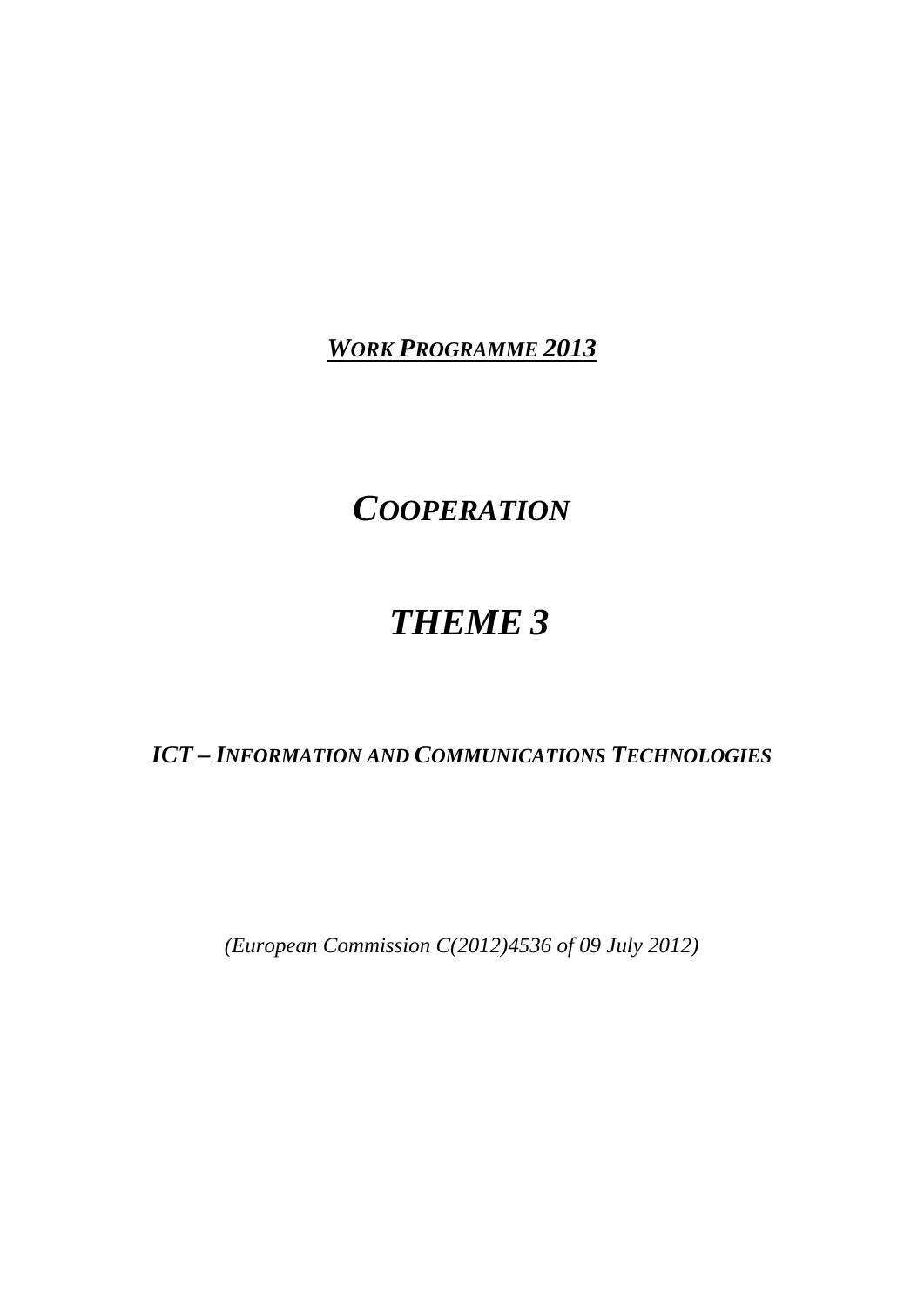| $\prime$       |                                                                              |  |
|----------------|------------------------------------------------------------------------------|--|
| 2              |                                                                              |  |
| 2.1            |                                                                              |  |
| 2.2            |                                                                              |  |
| $\mathfrak{Z}$ |                                                                              |  |
| 3.1            |                                                                              |  |
| 3.2            |                                                                              |  |
| 3.3            |                                                                              |  |
| 3.4            |                                                                              |  |
| 3.5            |                                                                              |  |
| $\overline{4}$ |                                                                              |  |
| 4.1            | A continuing commitment to Europe's presence in the basic ICT technologies   |  |
|                |                                                                              |  |
| 4.2            | A new phase for ICT's contribution to major socio-economic challenges in     |  |
|                | Europe <sub>10</sub>                                                         |  |
| 4.3            |                                                                              |  |
| 4.4            |                                                                              |  |
| 4.5            | Ensuring more efficient and higher quality public services through Pre-      |  |
|                |                                                                              |  |
| 4.6            |                                                                              |  |
| 4.7            | Contribution to the general activities of the Cooperation Specific Programme |  |
|                | 12                                                                           |  |
| 4.8            |                                                                              |  |
| 5              |                                                                              |  |
| 5.1            | Joint Technology Initiatives and Joint National Programmes  12               |  |
| 5.2            |                                                                              |  |
| 5.3            |                                                                              |  |
| 5.4            | Links with the ICT part of the Competitiveness and Innovation Programme13    |  |
| 6              |                                                                              |  |
| 6.1            |                                                                              |  |
| 6.2            |                                                                              |  |
| 6.3            |                                                                              |  |
| 6.4            | Combination of Collaborative Projects and Coordination and Support Actions   |  |
|                | $(CP\text{-}CSA)$                                                            |  |
| 7              |                                                                              |  |
| 7.1            | Challenge 1: Pervasive and Trusted Network and Service Infrastructures  16   |  |
| 7.2            |                                                                              |  |
| 7.3            | Challenge 3: Alternative Paths to Components and Systems37                   |  |
| 7.4            | Challenge 4: Technologies for Digital Content and Languages  47              |  |
| 7.5            | Challenge 5: ICT for Health, Ageing Well, Inclusion and Governance53         |  |
| 7.6            |                                                                              |  |
| 7.7            |                                                                              |  |
| 7.8            |                                                                              |  |
| 7.9            |                                                                              |  |
| 7.10           |                                                                              |  |
| 7.11           |                                                                              |  |
| 7.12           |                                                                              |  |
|                |                                                                              |  |
| 8              |                                                                              |  |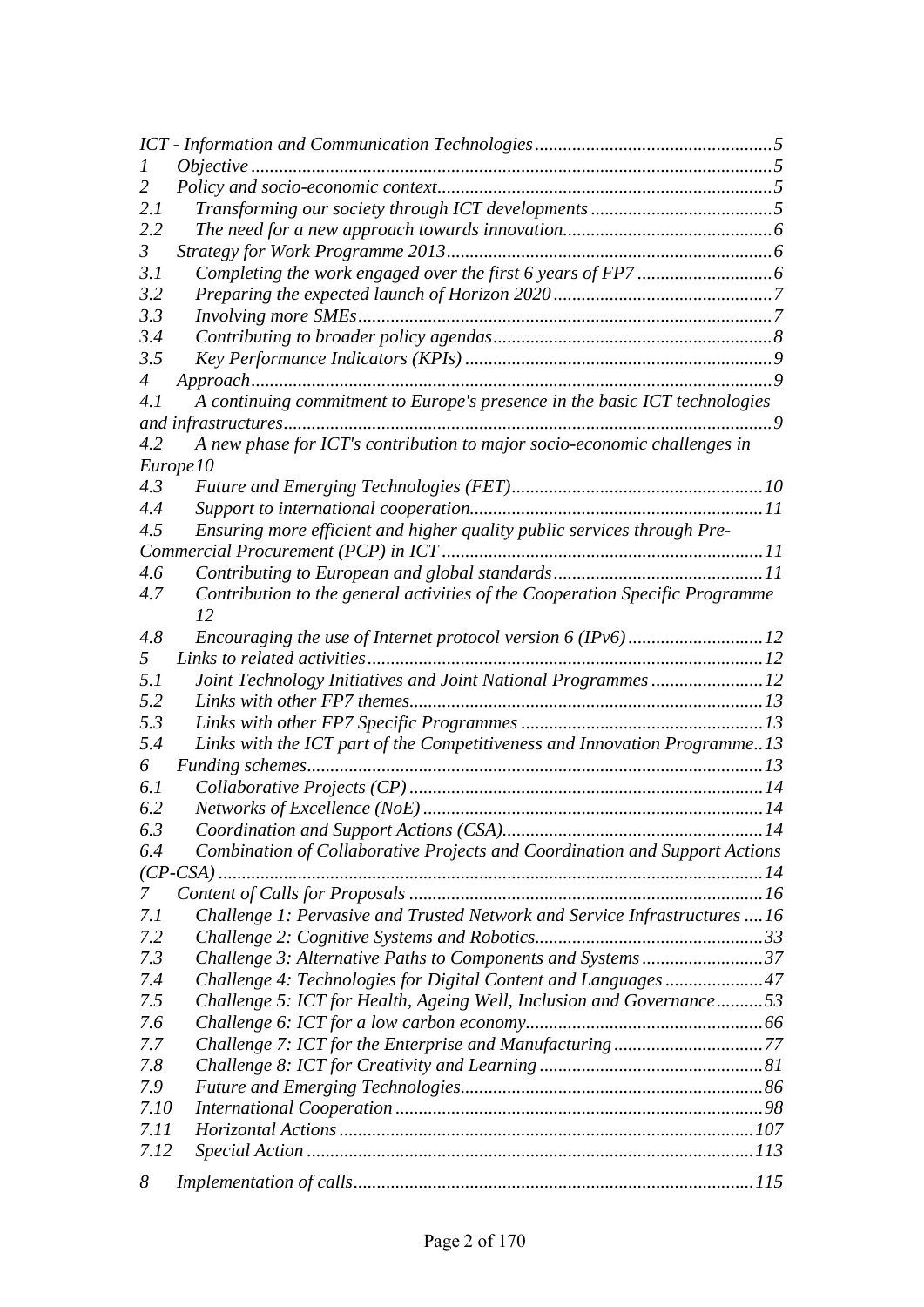| ICT-2013.9.6 FET Proactive: Evolving Living Technologies (EVLIT)120          |  |
|------------------------------------------------------------------------------|--|
|                                                                              |  |
| . 151                                                                        |  |
| .157<br>Appendix 3: Coordination of national or regional research programmes |  |
|                                                                              |  |
|                                                                              |  |
| Appendix 6: Specific Requirements for the implementation of Pre-163          |  |
|                                                                              |  |
| .167                                                                         |  |
|                                                                              |  |
| Annex 1: International Cooperation Partner Countries (ICPC)170               |  |
|                                                                              |  |
| Annex 3: Forms of grant and maximum reimbursement rates for projects funded  |  |
|                                                                              |  |
|                                                                              |  |
| Annex 5: Recovery Package - Public-Private Partnership Initiatives170        |  |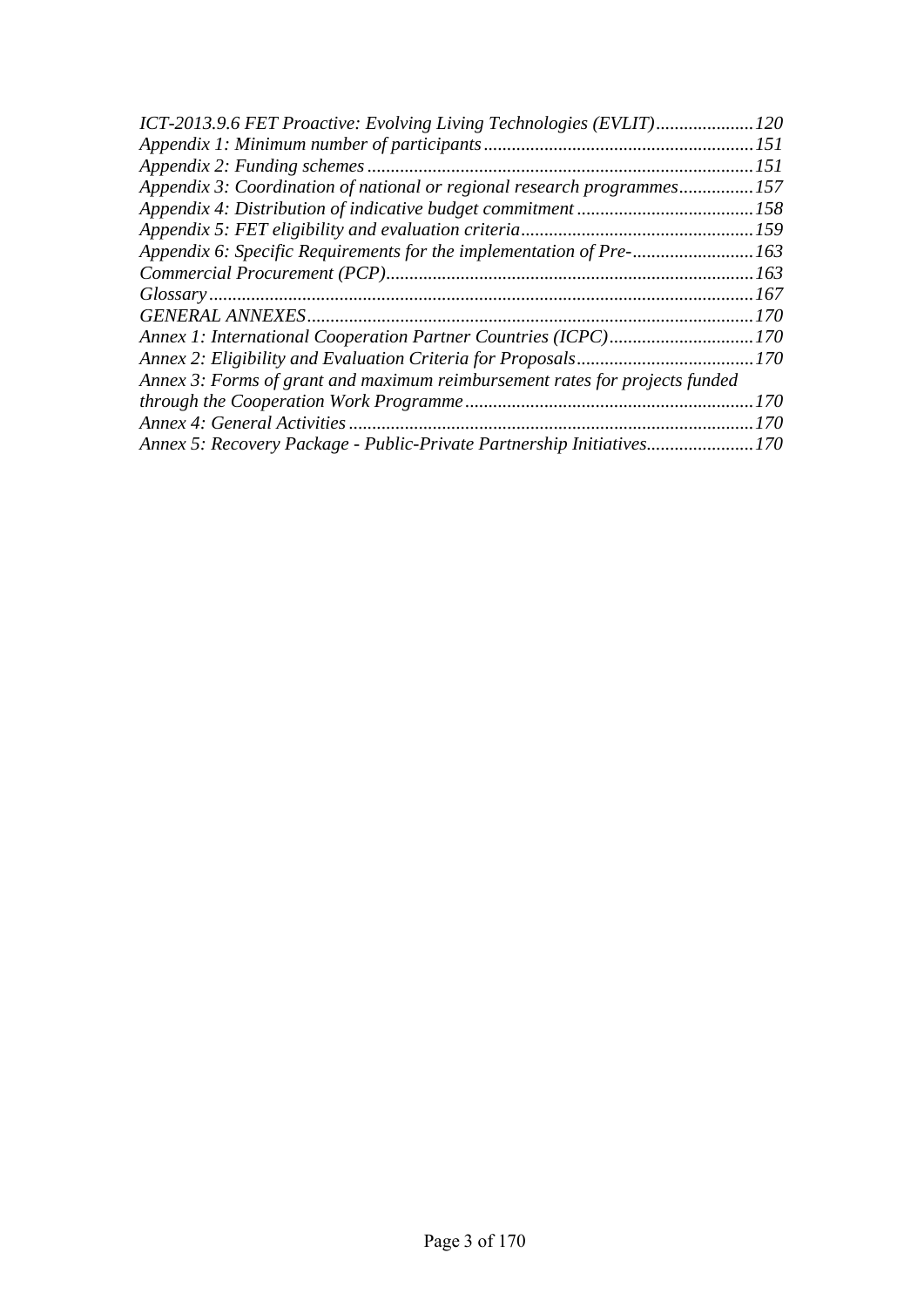This work programme for the ICT theme of the FP7 Specific Programme 'Cooperation' defines the priorities for calls for proposals closing in 2013 and the criteria that will be used for evaluating the proposals responding to these calls.

The priorities reflect the input received from the Programme Committee, the ICT Advisory Group<sup>1</sup> (ISTAG), the European Technology Platforms<sup>2</sup> in ICT and other preparatory activities including workshops involving the main stakeholders.

 *1* http://cordis.europa.eu/fp7/ict/istag *2* http://cordis.europa.eu/technology-platforms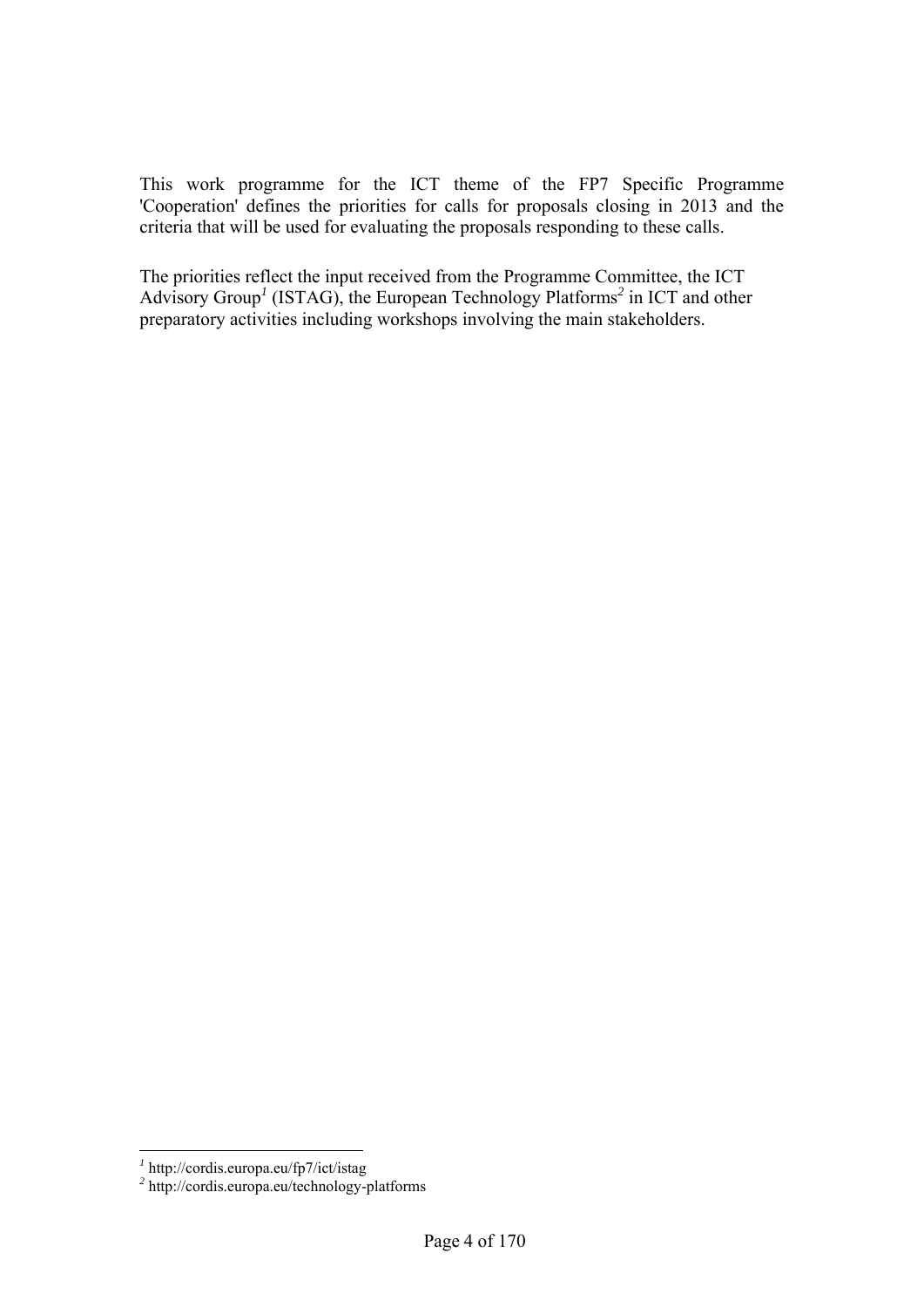# <span id="page-4-0"></span>**ICT - Information and Communication Technologies**

# <span id="page-4-1"></span>1 **Objective**

*Improving the competitiveness of European industry and enabling Europe to master and shape future developments in ICT so that the demands of its society and economy are met. Activities will continue to strengthen Europe's scientific and technology base and ensure its global leadership in ICT, help drive and stimulate product, service and process innovation and creativity through ICT use and value creation in Europe, and ensure that ICT innovations are rapidly transformed into jobs and growth for the benefits of Europe's citizens, businesses, industry and governments.* 

<span id="page-4-2"></span>2 Policy and socio-economic context

This Work Programme defines the priorities for calls for proposals that will result in projects to be launched in 2013.

#### <span id="page-4-3"></span>**2.1 Transforming our society through ICT developments**

Deep transformations are under way in our society. ICT innovations are both a driver and a support for these transformations. New enabling technologies and applications are emerging, which have the potential to promote cultural understanding between citizens, seed innovation in institutions and create competitive advantage for businesses in the future. These innovations include:

**Internet and cloud computing** technologies which will radically impact how citizens and businesses use technology and individuals live their lives. This process is already under way, but new developments and applications will accelerate this trend. We are moving from a business-driven culture to a more 'social-oriented' culture where usergenerated innovation becomes more influential and models of production, social organisation and value creation are changing. The connection of everyday devices (eg. home appliances) or of more specialised equipment (eg. medical devices) to the internet, coupled with internet/cloud technologies will create innovations and new business opportunities.

In **Micro- and nano-electronics**, a clear trend is the connection of more devices to the cloud. In order to serve this trend, constant progress in miniaturisation of more powerful systems using less energy is needed. Furthermore the need for integration of more functionality on chips (eg. microsystems for health, automotive, food) is increasing in order to support new advanced capabilities. This will lead to more intelligent machines, systems and processes and will impact all sectors.

**Advanced interfaces** such as touch screens have already transformed how businesses and consumer interface with technology. However, this is just the beginning of a profound change of how we interact with computers. New 3D displays, augmentedreality and multisensory interfaces as well as more reliable multilingual speech recognition will accelerate this trend. This will continue to transform the information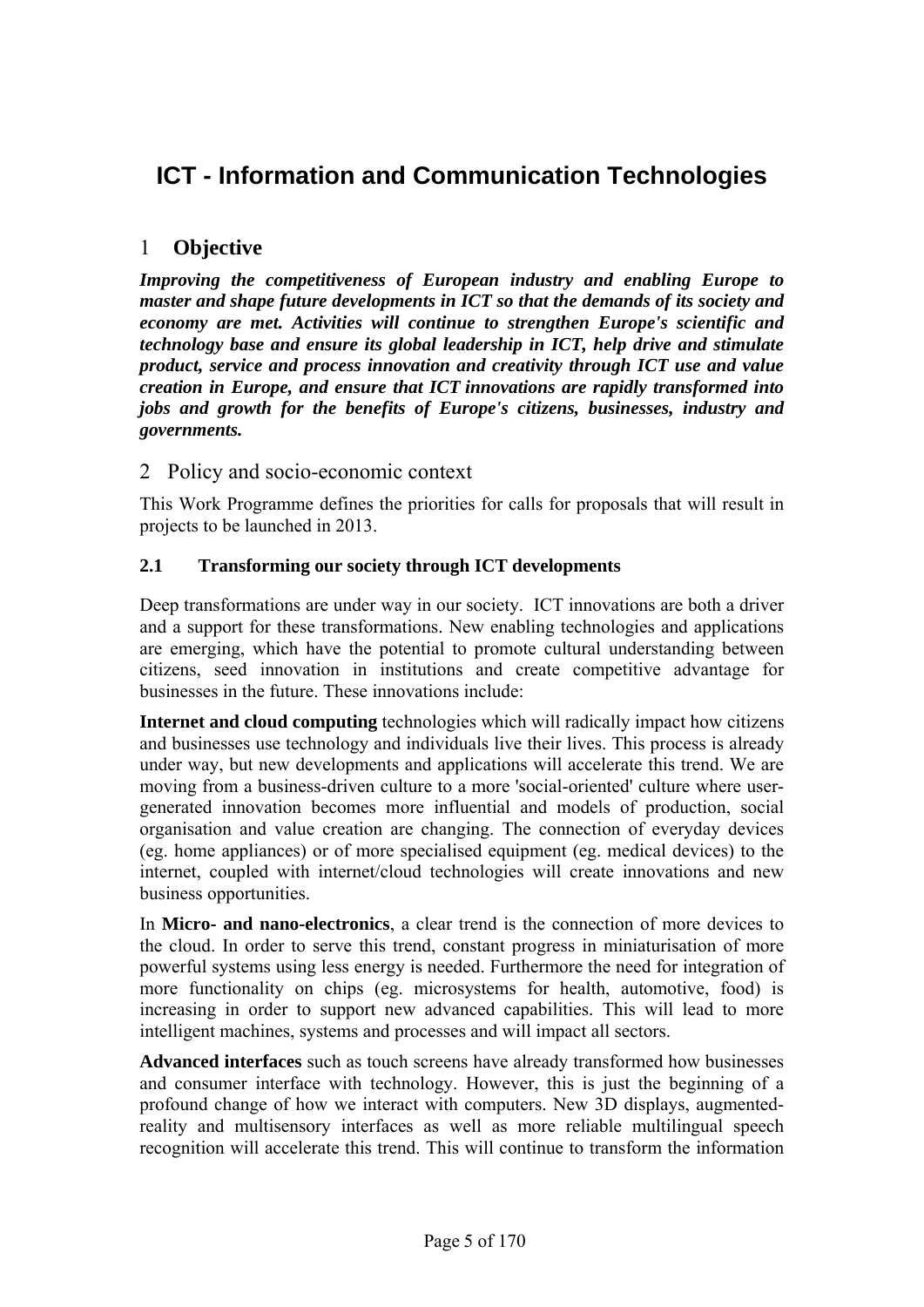and entertainment industry and all services industries such as for example the retail sector.

Developing **more intelligent and smart environments** e.g. making use of adaptive, learning, cognitive and bio-inspired systems as well as distributed and embedded control and sensing is an important avenue for the medium to long term development of ICT.

These novel technologies will continue to play an important role in providing **responses to major societal challenges** such as an ageing population, health and social care, sustainable energy, inclusion, education and security. The impact of ICT on social behaviours, on democratic processes and on creativity will continue to grow with the wider diffusion of **web-based social networking** and user generated content and services, driven by the roll-out of broadband. These developments will have an influence on policies and drive economic, societal and cultural development for the decades to come.

# <span id="page-5-0"></span>**2.2 The need for a new approach towards innovation**

Whilst European R&D in ICT and other key enabling technologies is generally strong, the translation of ideas arising from basic research into innovative products for global markets is the weakest link in European value chains. To boost future productivity and growth, it is critically important to generate breakthrough technologies and to translate them into innovations (new products, processes and services) which are taken up by the wider economy.

As proposed in the European Commission's Horizon 2020 Proposal, it is key for the success of EU industry to integrate research and innovation and to provide seamless and coherent funding from idea to market. Horizon 2020 will provide more support for innovation and activities close to the market, leading to a direct economic stimulus. A major objective will be to provide SMEs with adequate support in order to help them grow into world-leading companies. The ICT Work Programme 2013 will anticipate and prepare this agenda.

# <span id="page-5-1"></span>3 Strategy for Work Programme 2013

The final ICT Work Programme in FP7 will cover one year and will use the 2013 budget. It will ensure a certain degree of continuity in priorities and at the same time serve as a bridge to activities in Horizon 2020.

# <span id="page-5-2"></span>**3.1 Completing the work engaged over the first 6 years of FP7**

The ICT R&D challenges introduced at the beginning of FP7 express targets to be typically achieved in a mid- to long-term timeframe. They address the core technology and application areas of ICT R&D that will continue to be key challenges for the future. They therefore require a sustained effort until the end of the Framework.

Across all areas, a large part of the work foreseen in 2013 will ensure continuity and completion of activities launched since the start of FP7. This concerns for example networks and service infrastructures and in particular the third phase of the Future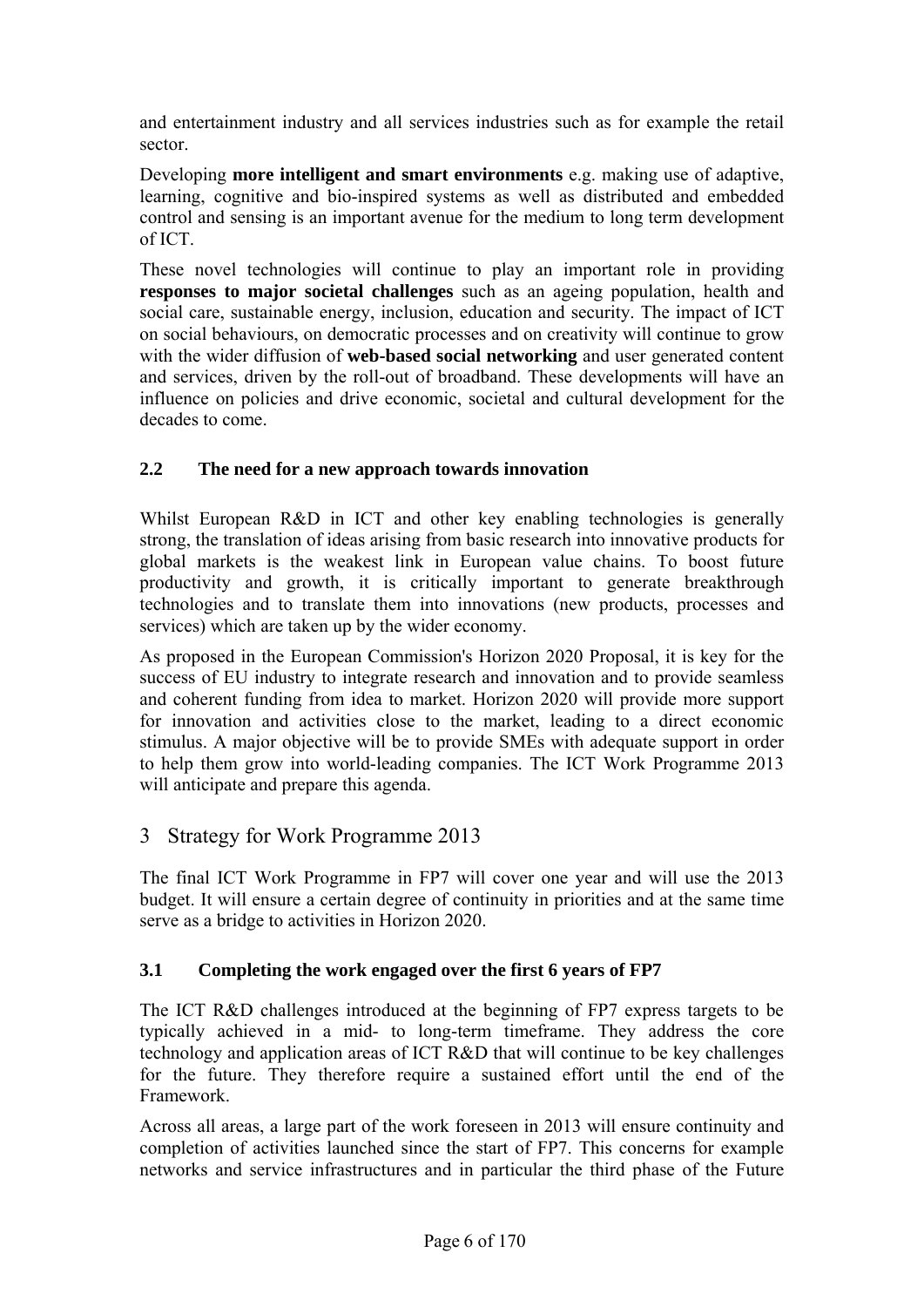Internet Public Private Partnership, activities in cognitive systems and in advanced components or advanced research in next generation healthcare systems (VPH). The support to the PPPs on Green Car, Smart Cities/Energy-Efficient Buildings and Factory of the Future, in collaboration with other DGs will also be continued.

# <span id="page-6-0"></span>**3.2 Preparing the expected launch of Horizon 2020**

The final WP for FP7 has also an important role to play in preparing for the new approaches proposed to be introduced in Horizon 2020. Activities in 2013 should already anticipate the adaptation of the strategy towards a more integrated approach between research and innovation, pilot some of the new approaches and prepare for the initiatives to be launched in 2014.

In several areas (e.g Components and systems, Future Internet PPP and Health and Ageing) activities have been reorganised in order to enable further integration and cross-fertilisation between technologies and applications and to favour interdisciplinary R&I activities by bringing together different research constituencies.

In order to prepare for a new major ICT activity on "Next Generation Computing" in H2020, various aspects of computing will be addressed in Challenges 1, 3, 6 and 12. The activities will be cross referenced and closely coordinated.

In the areas of robotics and photonics, activities in 2013 will support the preparation of Public Private Partnerships that are to be launched under H2020.

The area Future and Emerging Technologies (FET) trials a lighter submission process (Xtrack), aiming at a faster evaluation and a simpler project implementation. This pilot bridges to the implementation of the FET Open Scheme in H2020.

The expected launch of Horizon 2020 will imply a whole new level of cooperation with other research and policy DGs. In several areas, WP2013 will contribute to reinforcing the cooperation with other DGs in preparation of the next Framework, building in particular on the experience gained in jointly running the recovery package PPPs.

#### <span id="page-6-1"></span>**3.3 Involving more SMEs**

SMEs are at the heart of innovation in ICT. They play a vital role with their capacities to generate new ideas and quickly transform these into business assets. This Work Programme provides major opportunities for innovative SMEs, both to finance R&D and innovate in their products and services offering, and to build strategic partnerships and operate in wider markets.

Significant opportunities exist for SME involvement in areas of high potential growth (such as photonics, security, embedded systems, and ICT for health and ageing) and in areas focusing on the development of innovative content and data analytics services.

In addition a specific technology take-up and innovation action has been developed to support SMEs in several areas under Components and Systems (see Objectives 3.2, 3.3, 3.4) and under Future Internet PPP (see Objective 1.8). Some areas also offer a lighter scheme for proposal submission, evaluation and contracting (see Objectives 1.8, 4.3 and FET-Open).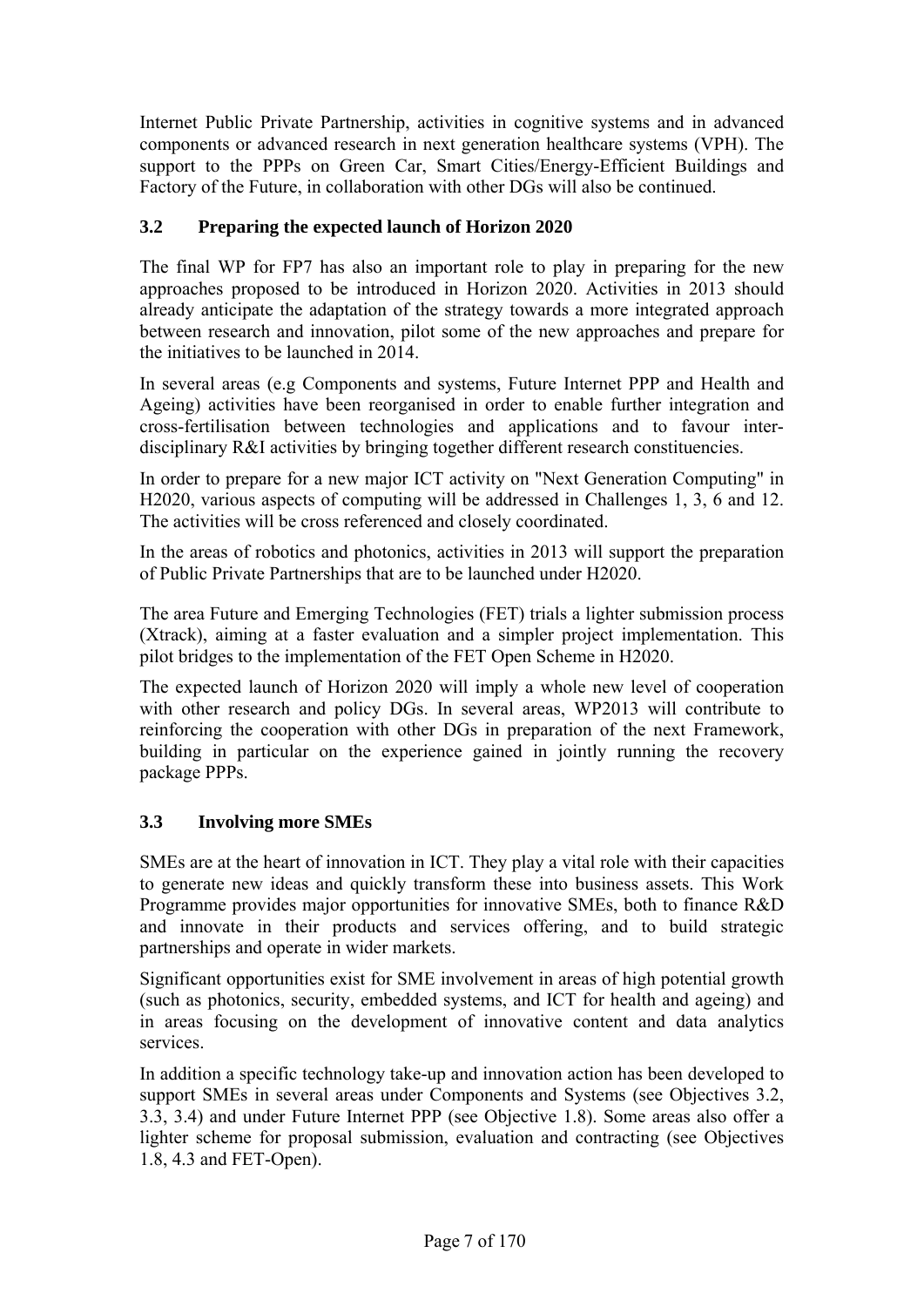Horizontal activities on access to venture capital and supporting clusters and incubator environments for SMEs are also supported (see Objective 11.5).

# <span id="page-7-0"></span>**3.4 Contributing to broader policy agendas**

# *3.4.1 The European Cloud Partnership (ECP)*

The ECP is designed to solve the challenges caused by fragmented markets and legislation in Europe for Cloud Computing. The approach is to harmonise public sector requirements for clouds across Member States or regions or across application areas (such as e-health, taxation, social benefit payments). The Private sector will benefit from the existence of such a harmonisation through better coherence of demand and supply.

The ECP will specify common requirements for Cloud systems, undertake standardisation and procure proof of concept and implementation solutions. The Commission will co-fund this initiative to help start building trustworthy Clouds, fit for Europe. In WP2013 Cloud-related research will be supported through Objectives 1.2 and 1.5. This will give an adequate technical base for a joint pre-commercial procurement supported through Objective 11.3 and under the auspices of the European Cloud Partnership.

# *3.4.2 European Innovation Partnership (EIP) on Active and Healthy Ageing (AHA)*

Societies, individuals, health & social care systems and industries are increasingly looking for innovative solutions in order to meet the needs of the changing demographic environment. The EIP on Active and Healthy Ageing brings together a wide array of stakeholders. The partnership aims to increase the healthy lifespan of EU citizens by 2 years.

WP2013 will support the EIP AHA by addressing relevant actions of its strategic implementation plan. This will be done mainly in Challenge 5 through the 'Personalised health, active ageing, and independent living' Objective. Other activities may also contribute, provided that their application areas address active and healthy ageing. This could include the Future Internet PPP, Safe and smart Internet of Things and the Sensing Enterprise, Collective Awareness Platforms for Social Innovation, Robotics and Open Data.

#### *3.4.3 Smart Cities*

Smart Cities are identified as a target research and innovation area in Horizon 2020 under the challenge 'Secure Clean and Efficient Energy'. In order to prepare the constituency for Horizon 2020 the themes Energy and ICT have defined in a coordinated way a set of activities, in each respective Work-Programme, addressing jointly Smart Sustainable Cities. This Work Programme includes several activities that will contribute to the Smart Cities initiative. In particular the objective 'Optimising Energy Systems in Smart Cities' will focus on system integration and validation of ICT infrastructures for energy-efficient neighbourhoods for carbonneutral cities. In addition objectives on 'A reliable, smart and secure Internet of Things for Smart Cities', 'Data Centres in an energy-efficient and environmentally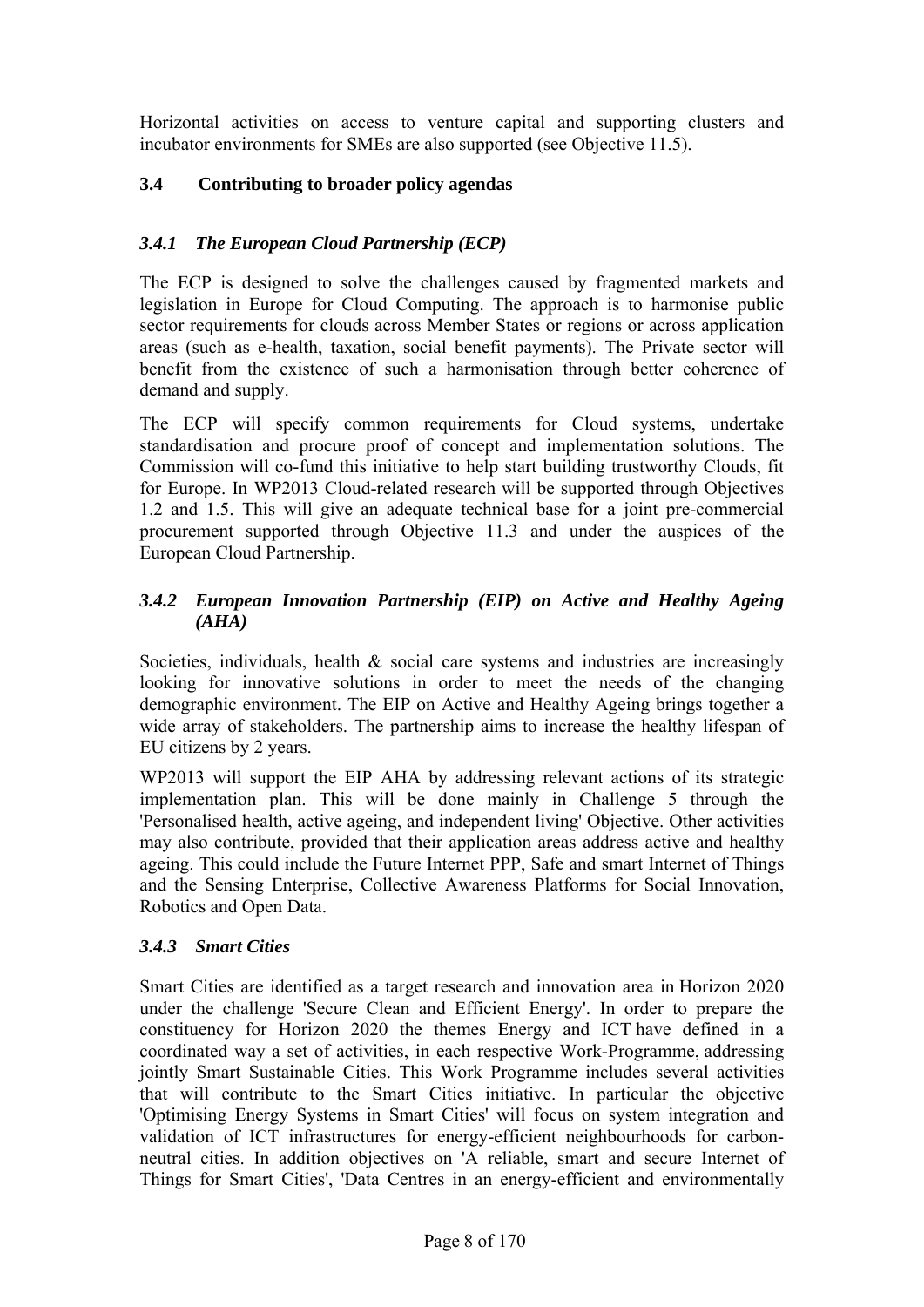friendly Internet' and 'Integrated personal mobility for smart cities' will also support Smart cities technologies and applications.

# <span id="page-8-0"></span>**3.5 Key Performance Indicators (KPIs)**

To measure the impact of interventions at Programme and project level, it is important to identify upfront well-defined KPIs for the programme and expected impact at the project and challenge or domain level. At programme level, conventional KPIs such as peer-reviewed scientific publications, number of citations, patents, licensing indicators or number of contributions to standards are expected to cover most needs. At lower levels, expected impact sections systematically specify precise and, if possible and relevant, quantitative and measurable impacts.

# <span id="page-8-1"></span>4 Approach

#### <span id="page-8-2"></span>**4.1 A continuing commitment to Europe's presence in the basic ICT technologies and infrastructures**

This Work Programme continues to build on European strengths, seizes opportunities in emerging fields and intervenes where public and EU support is needed to share risks and build partnerships. It addresses the following challenges:

# *Challenge 1: pervasive and trusted network and service infrastructures*

Challenge 1 covers tools and platforms for novel Internet application development and deployment through the Public-Private Partnership on Future Internet. At the same time, key technological developments and large scale experimentation in networking, cloud computing, Internet of Things, Trustworthy ICT and connected and social media of the future are targeted.

#### *Challenge 2: cognitive systems and robotics*

Challenge 2 initiates a research and innovation agenda, aiming to develop artificial systems that operate in dynamic real life environments, reaching new levels of autonomy and adaptability. There is a strong focus on advanced robotics systems, given their potential to underpin the competitiveness of key manufacturing sectors in Europe and a wide range of innovative products and services across the economy, from home appliances to health, security, space and leisure.

#### *Challenge 3: alternative paths to components and systems*

Challenge 3 covers nano/microelectronics and photonics, the heterogeneous integration of these key enabling technologies and related components and systems, as well as advanced computing, embedded and control systems at a higher level. Energyand cost efficiency as well as recycling/end of life issues are major drivers across the Challenge.

#### *Challenge 4: technologies for digital content and languages*

Challenge 4 aims at enabling individuals and small organisations to create quality content and innovative services and at allowing people to access and use online content and services across language barriers; it also aims at ensuring reliability of retrieval and use of digital resources across applications and platforms and at scaling up data analysis to keep pace with extremely large data volumes.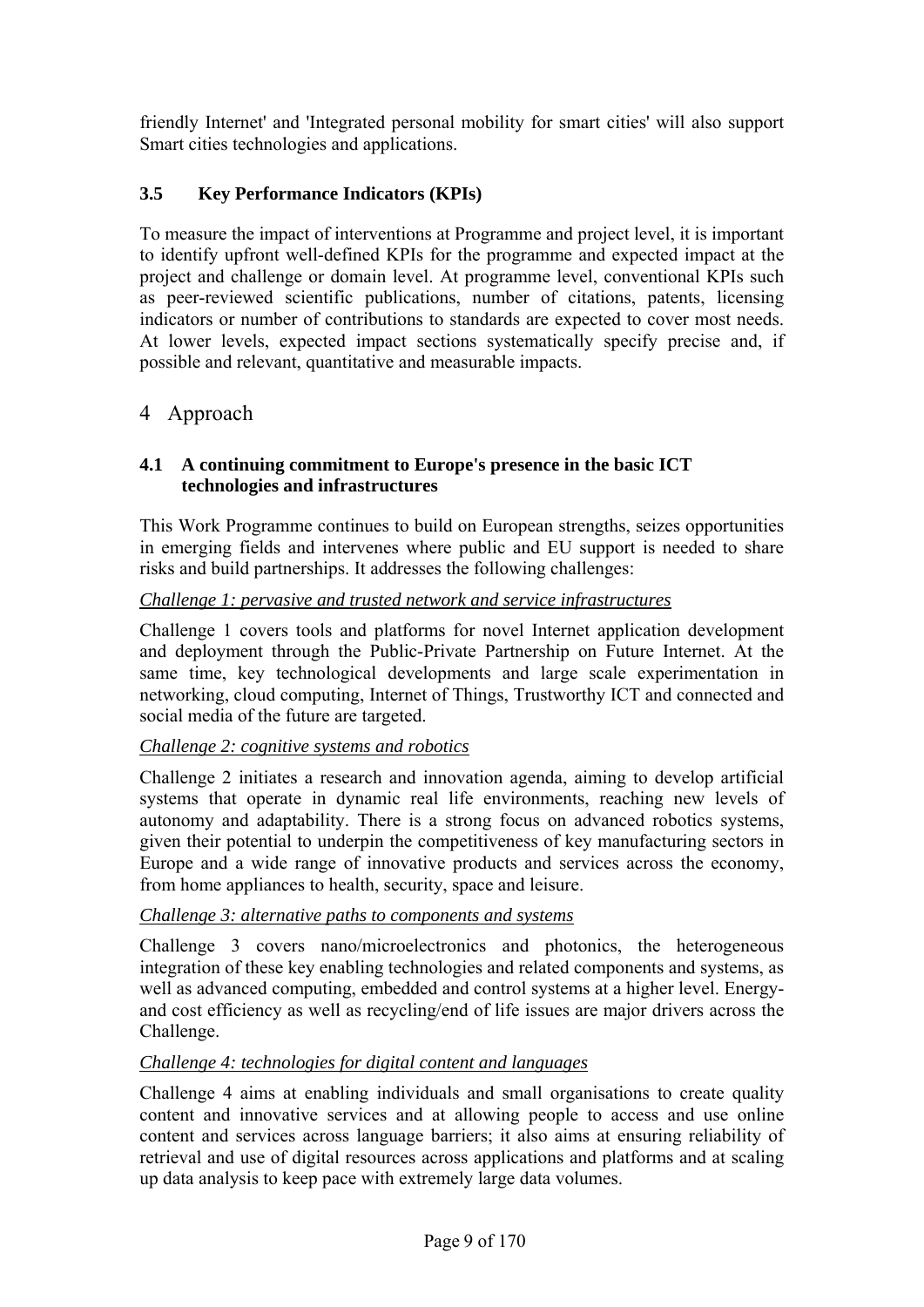#### <span id="page-9-0"></span>**4.2 A new phase for ICT's contribution to major socio-economic challenges in Europe**

WP2013 will address Europe's key socio-economic challenges such as:

# *Challenge 5: ICT for health, ageing well, inclusion and governance*

Challenge 5 focuses on development of solutions that empower the individual to improve and manage personal life conditions and participation as a citizen, elderly, patient and consumer. Special emphasis will be given to productivity gains, customer satisfaction, and provision of new capabilities of public interest by spanning across health and social care systems and government and linking up to other areas of ICT R&D.

#### *Challenge 6: ICT for a lower carbon economy*

Challenge 6 concentrates on the development of ICT to achieve substantial efficiency gains in the distribution and use of key resources such as energy and water, as well as the application of ICT to decarbonise transport and make it safer. This incorporates the ICT contributions to the Public-Private Partnerships on Energy Efficient Buildings and on Green Cars: ICT for the fully electric vehicle.

#### *Challenge 7: ICT for the Enterprise and Manufacturing*

Challenge 7 will support industry in bringing together suppliers and users for experiments that target the broad uptake of ICT in all domains of manufacturing. Focus is on emerging innovative technologies and processes, which need to be validated and tailor-made for customer needs before being able to enter the market. Special emphasis is on strengthening European SMEs, both on the supply and on the demand side.

#### *Challenge 8: ICT for learning and access to cultural resources*

Challenge 8 will develop technologies and methodologies that enable people to learn more effectively and support the acquisition of new skills. It also supports production of more powerful and interactive tools for creative industries and anticipate future trends in research and innovation by encouraging interaction in and between different segments of the creative industries*.*

# <span id="page-9-1"></span>**4.3 Future and Emerging Technologies (FET)**

The FET scheme continues to act as the pathfinder for mainstream ICT research. It will lay new foundations for future ICT by exploring unconventional ideas that can challenge our understanding of the scientific concepts behind ICT and that can impact future industrial ICT research agendas. Hence, its priorities are influenced by new developments and emerging opportunities in a wide range of scientific areas, as well as by the need to nurture the emergence of novel, often multidisciplinary, European research communities. FET will operate with a Proactive and an Open scheme, including activities to support new talents and high-tech SMEs.

Included in the FET challenge are the proposals resulting from the FET Flagships preparatory phase, during which six selected topics are being developed. They should each propose a full fledged Flagship initiative, out of which two will be selected to be launched as FET Flagships, initially as a ramp-up phase under FP7.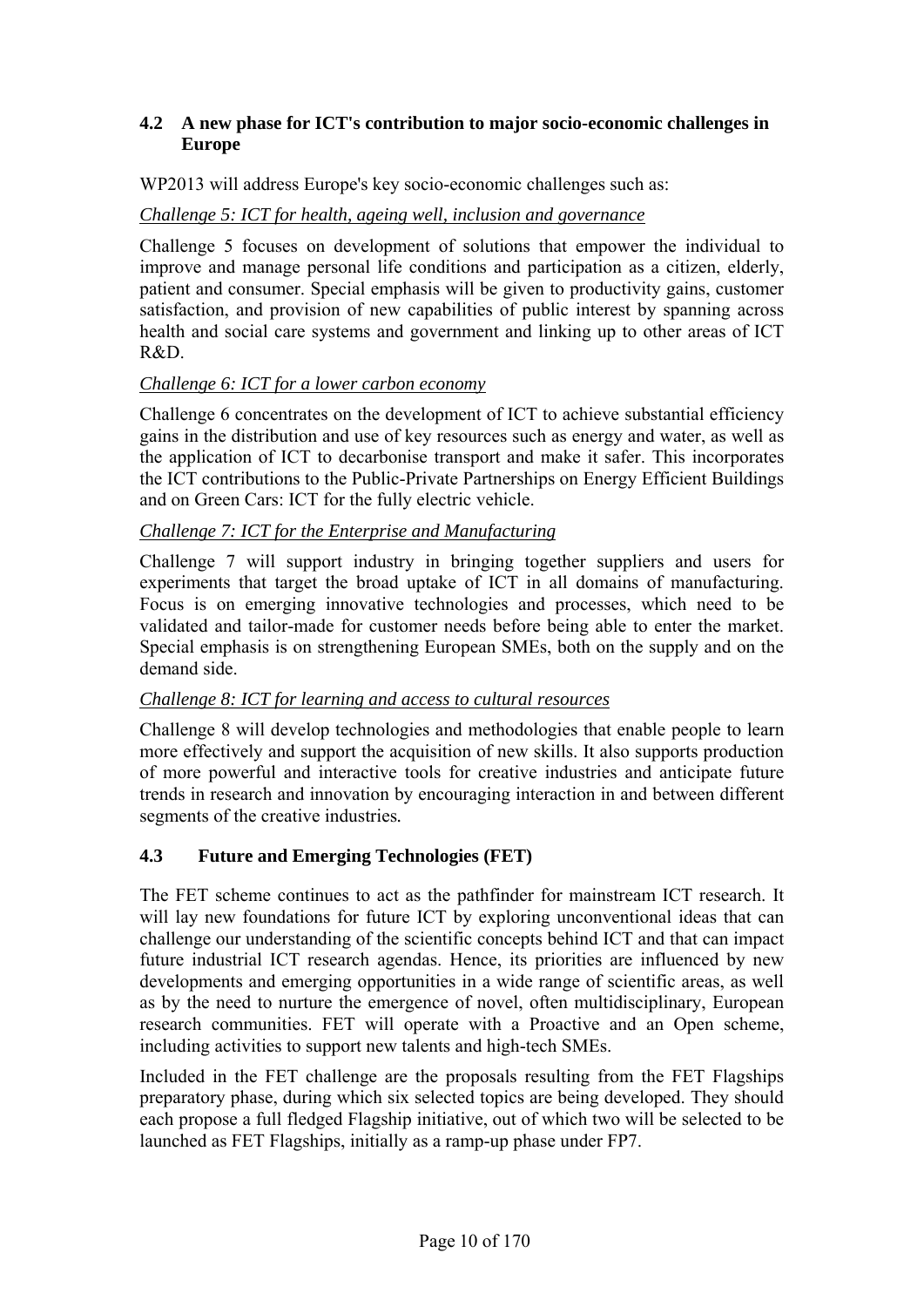# <span id="page-10-0"></span>**4.4 Support to international cooperation**

International cooperation in the programme aims to support European competitiveness and to jointly address, with other regions of the world, issues of common interest and mutual benefit, thereby also supporting other EU policies (sustainable development, environmental protection, disaster response, security etc).

International cooperation activities in this Work Programme have three main objectives: (1) to jointly respond to major global technological challenges by developing interoperable solutions and standards, (2) to jointly develop ICT solutions to major global societal challenges, and (3) to improve scientific and technological cooperation for mutual benefit.

This Work Programme includes priorities for coordinated calls for international cooperation with Brazil and Japan. It also includes a set of targeted opening of areas throughout the Challenges and FET, as well as horizontal international cooperation actions (cross-cutting for the whole programme) to foster international partnership building and support dialogues.

Standards are an important element in the field of international cooperation. Beyond access to additional research capability, international cooperation in the context of industrial research should have global consensus and standards as a main target, both for the elaboration of new standards and adoption of standards through implementation of research results.

#### <span id="page-10-1"></span>**4.5 Ensuring more efficient and higher quality public services through Pre-Commercial Procurement (PCP) in ICT**

The ICT Theme includes new incentives to promote further cooperation between public authorities for getting new ICT solutions developed.

This Work Programme contains an Objective open to PCP proposals addressing ICT solutions for any domain of public sector needs (Objective 11.1), as well as Objectives focusing on PCPs in specific areas of public interest: ICT for Health (Objective 5.1), e-learning (Objective 8.2), Digital preservation (Objective 11.2) and Cloud Computing in the e-Government context (Objective 11.3).

#### <span id="page-10-2"></span>**4.6 Contributing to European and global standards**

Standardisation is recognised as an important research outcome and as a visible way to promote research results. Contribution and active support to industrial consensus eventually leading to standards is strongly encouraged. Integrated Projects are a particularly important vehicle to promote research results through standardisation. Set up of project clusters are also encouraged so that industrial consensus can be facilitated across projects dealing with similar issues and so that smaller Specific Targeted Research Projects (STREPs) can also contribute to a collective effort.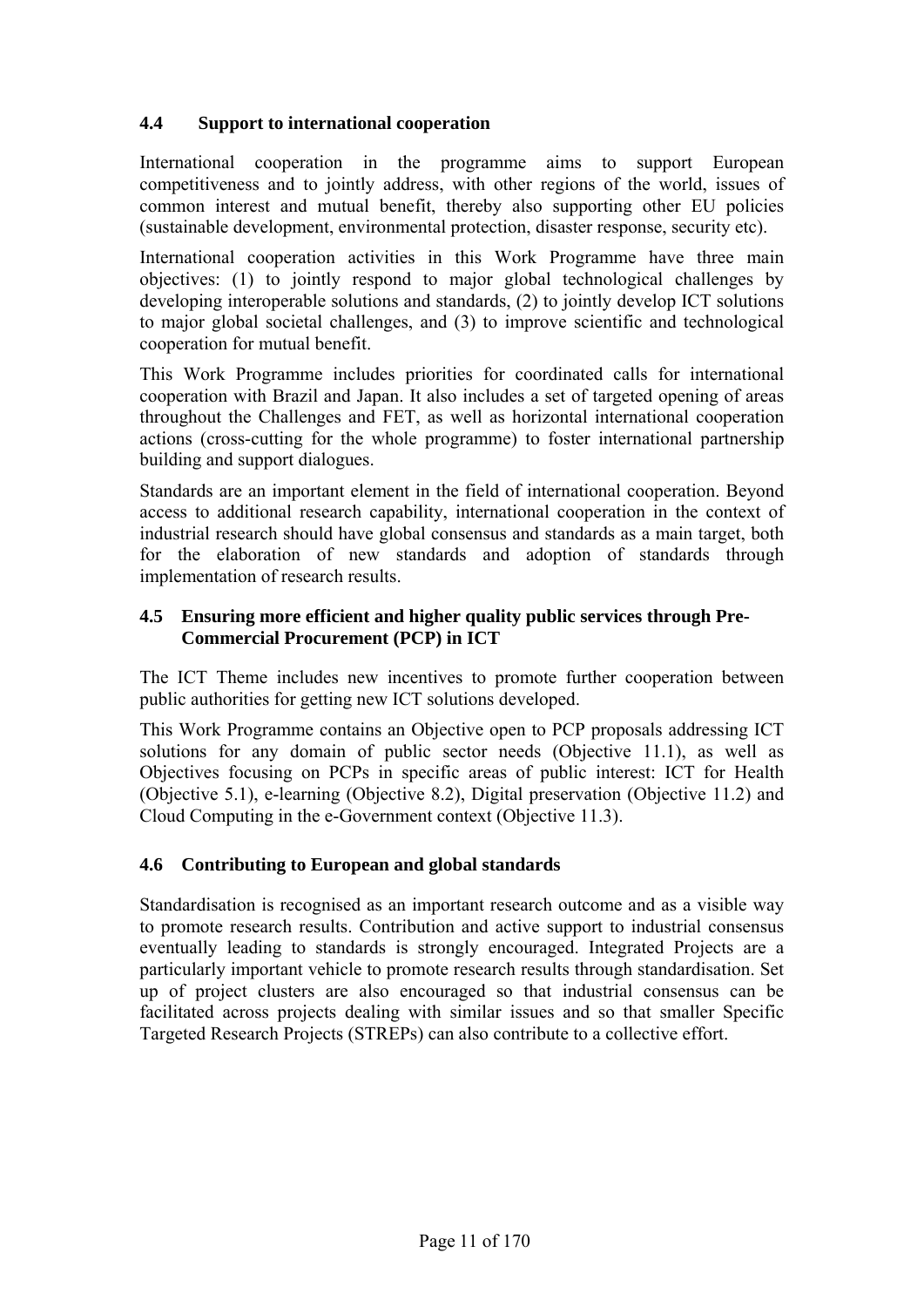#### <span id="page-11-0"></span>**4.7 Contribution to the general activities of the Cooperation Specific Programme**

The ICT Theme supports activities such as the Cordis service, experts, EUREKA membership and the COST Programme.

#### <span id="page-11-1"></span>**4.8 Encouraging the use of Internet protocol version 6 (IPv6)**

The deployment of IPv6 in Europe is of utmost significance as IPv4, with about 4 billion addresses, is not enough to keep pace with the continuing growth and evolution of the Internet. IPv6, with its wide range of addresses, provides a straightforward and long term solution to the address space problem.

Research projects wishing to have a durable impact on the ICT landscape and market should base their developments on future-proof networking technologies. They should therefore consider carefully the choice of the Internet Protocol in their design, and should utilise IPv6 whenever possible.

# <span id="page-11-2"></span>5 Links to related activities

# <span id="page-11-3"></span>**5.1 Joint Technology Initiatives and Joint National Programmes**

Joint Technology Initiatives (JTI) are a pioneering approach to pooling public and private efforts, designed to leverage more R&D investments from Member States, Associated Countries and industry.

The focus of the ENIAC JTI<sup>3</sup> in nanoelectronics is on industrial application-driven developments addressing mainly next generation technologies in the 'More Moore' and 'More than Moore' domains. This complements activities under this Work Programme that essentially cover the 'Beyond CMOS' and more advanced 'More than Moore' domains preparing Europe for the design and manufacturing of the next generation components and miniaturised systems.

The ARTEMIS JTI<sup>4</sup> focuses on developing industrial platforms for the development and implementation of embedded systems responding to industry requirements in specific application domains. This complements activities under this Work Programme that mainly cover new concepts, technologies and tools for engineering next generation systems characterised by wide distribution and interconnection, and responding, in addition to timeliness and dependability, to more stringent constraints in terms of size, power consumption, modularity and interactivity.

The Ambient Assisted Living (AAL)<sup>5</sup> joint national programme covers marketoriented R&D on concrete ICT-based solutions for ageing-well with a time to market of 2-3 years, with a particular focus on involvement of SMEs. This complements activities under this Work Programme that focuses on integrating emerging ICT concepts with a 5-10 years time to market as well as essential research requiring larger scale projects at EU level, e.g. with strong links to standardisation.

1

*<sup>3</sup>* www.eniac.eu

*<sup>4</sup>* www.artemis-ju.eu

*<sup>5</sup>* www.aal-europe.eu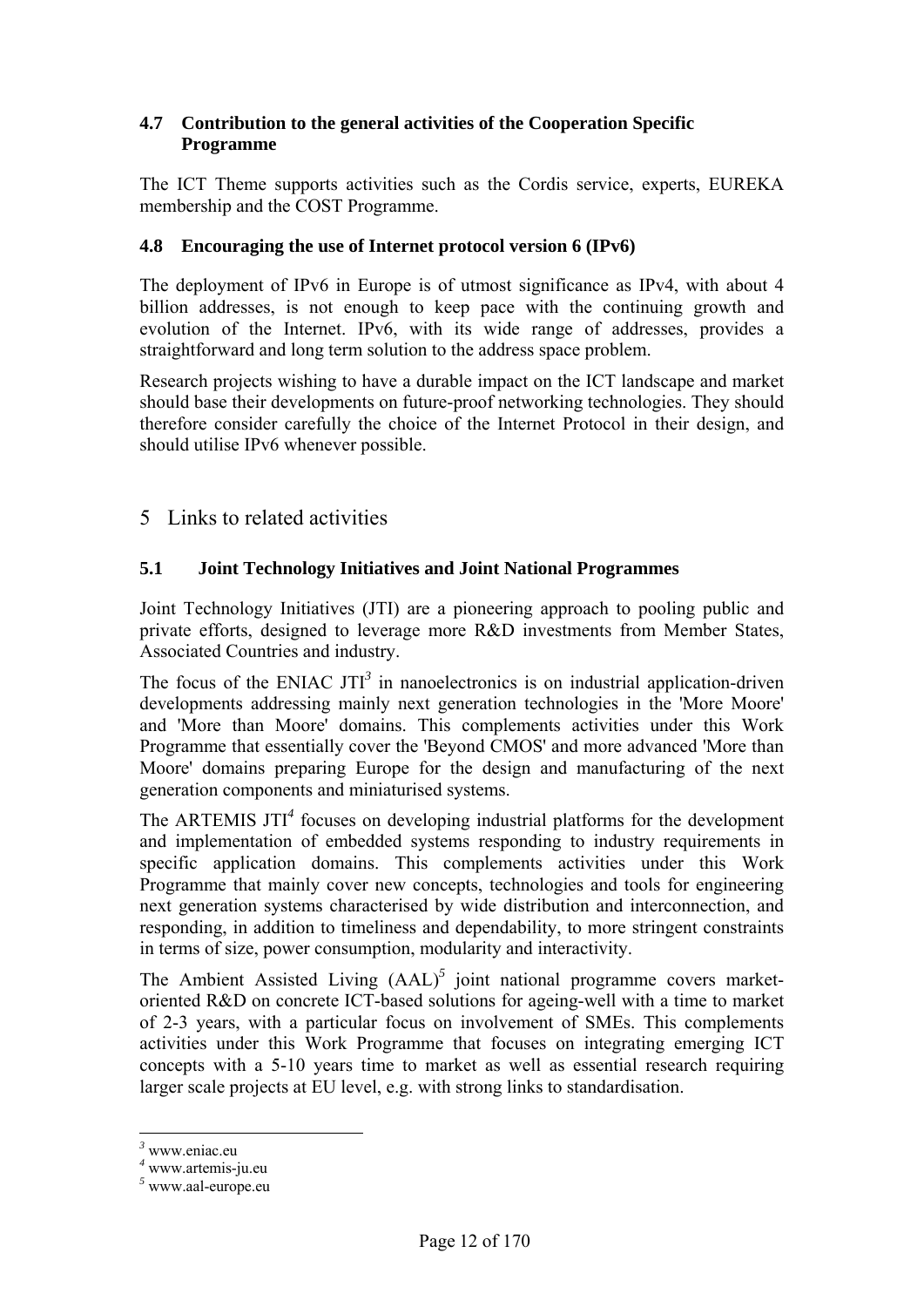The Eurostars<sup>6</sup> Programme provides funding for market-oriented *R&D* specifically with the active participation of R&D-performing SMEs in high-tech sectors.

# <span id="page-12-0"></span>**5.2 Links with other FP7 themes**

Synergies are sought with other FP7 themes to ensure higher impact. This is achieved notably with the three jointly funded Public-Private Partnerships (PPPs) of the European Economic Recovery Plan: Energy Efficient Buildings, Factories of the Future, and Green Cars. These PPPs are supported within the relevant ICT Challenges. They will be called for separately in coordination with the other FP7 themes.

# <span id="page-12-1"></span>**5.3 Links with other FP7 Specific Programmes**

In addition to the ICT theme in the Cooperation Specific Programme, the ICT research and development community will also be able to benefit from the other specific programmes that are open to all research areas including the Ideas, People and Capacities Programmes.

In particular, support is provided to ICT-based research infrastructure (e-Infrastructure) under the Research Infrastructures part of the Capacities programme. This will provide higher performance computing, data handling and networking facilities for European researchers in all science and technology fields. Coordination between this activity and the ICT theme will ensure that the latest and most effective technology is provided to European researchers.

Additionally, support to ICT-related stakeholders and social actors is also provided under the 'Science in Society' part of the Capacities Work Programme for a Mobilisation and Mutual Learning Action Plan on Specific Challenge 5 *'ICT – Internet and Society'*. This topic deals namely with: *'Internet governance issues', 'privacy in the internet world'* and *'IPR: new business models in an internet world and open innovation'.*

# <span id="page-12-2"></span>**5.4 Links with the ICT part of the Competitiveness and Innovation Programme**

The ICT theme in FP7 is one of the two main financial instruments in support of the Digital Agenda for Europe initiative that is the Union's policy framework for the information society. The other main financial instrument is the ICT specific programme within the Competitiveness and Innovation Programme (CIP). ICT in the CIP targets the wide uptake and best use of ICT by businesses, governments and citizens. ICT in FP7 and ICT in the CIP are therefore complementary instruments aiming at both progressing ICT and its applications.

# <span id="page-12-3"></span>6 Funding schemes

The activities supported by FP7 will be funded through a range of funding schemes as specified in Annex III of the FP7 decision. These schemes will be used, either alone or in combination, to fund actions implemented throughout FP7. The funding schemes used for the research objectives identified in this Work Programme are the following (see Appendix 2 for more details):

1

*<sup>6</sup>* www.eurostars-eureka.eu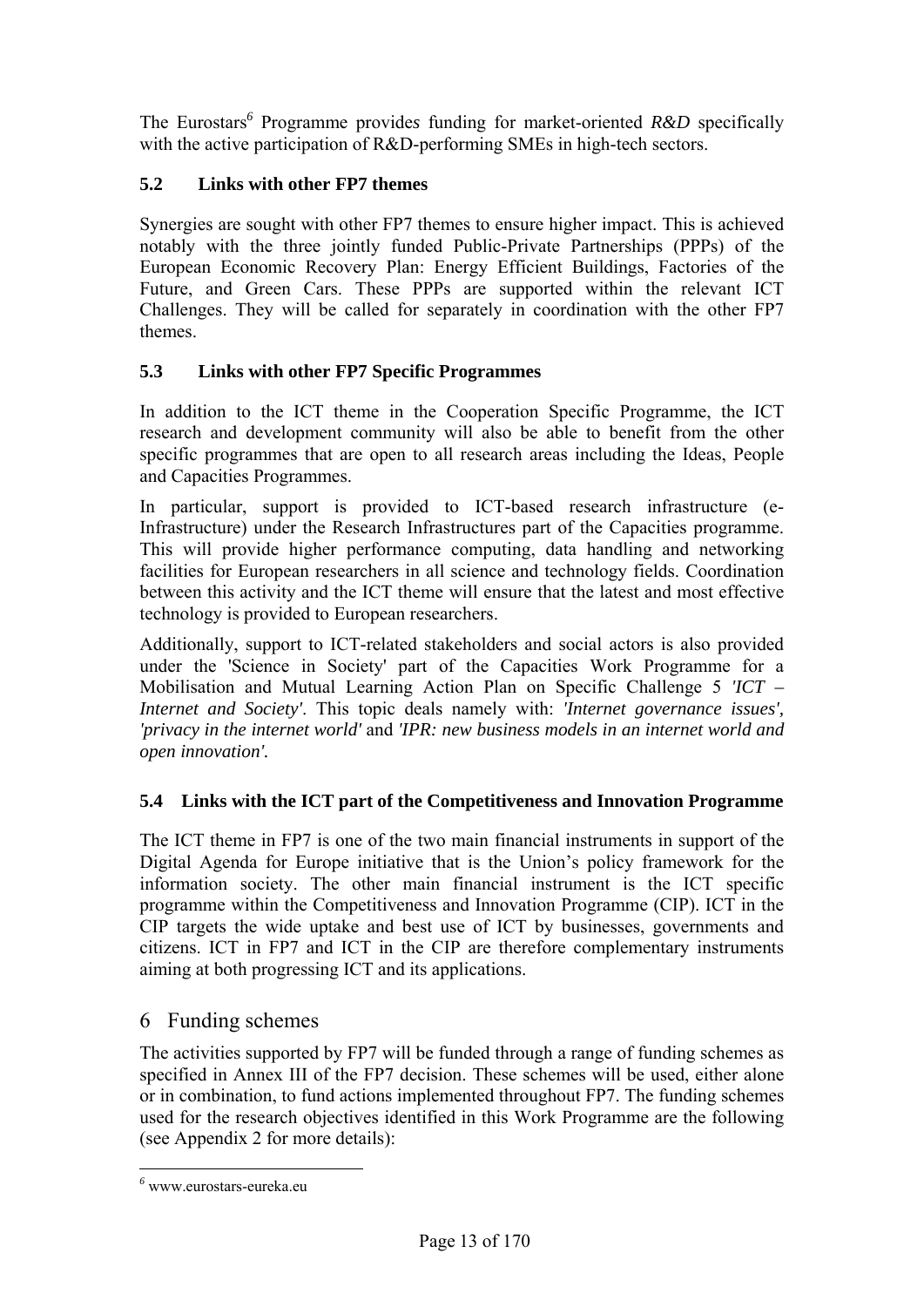# <span id="page-13-0"></span>**6.1 Collaborative Projects (CP)**

Support to research projects carried out by consortia with participants from different countries, aiming at developing new knowledge, new technology, products, demonstration activities or common resources for research. The Funding Scheme allows for two types of projects to be financed: a) 'small or medium-scale focused research actions' (STREP), b) 'large-scale integrating projects' (IP).

STREPs target a specific research objective in a sharply focused approach while large scale integrating projects have a comprehensive 'programme' approach and include a coherent and integrated set of activities dealing with multiple issues.

Both instruments play an important and complementary role. With this Work Programme, the objective is to support a balanced portfolio of projects that will enable on one hand focused and agile scientific and technological exploration through STREPs and on the other hand concentration of efforts - where needed - through IPs.

To this end, an indicative budget distribution per instrument is specified for each objective and also to some extent per funding scheme. The distribution is based on the size of the available budget per objective and on the nature of the research needed to achieve the relevant target outcome and expected impact.

# <span id="page-13-1"></span>**6.2 Networks of Excellence (NoE)**

Support to Joint Programme of Activities implemented by a number of research organisations integrating their activities in a given field, carried out by research teams in the framework of longer term cooperation.

# <span id="page-13-2"></span>**6.3 Coordination and Support Actions (CSA)**

Support to activities aimed at coordinating or supporting research activities and policies (networking, exchanges, coordination of funded projects, trans-national access to research infrastructures, studies, conferences, etc). These actions may also be implemented by means other than calls for proposals. The Funding Scheme allows for two types of projects to be financed: a) 'Coordination Actions' (CA), b) 'Specific Support Actions' (SA).

# <span id="page-13-3"></span>**6.4 Combination of Collaborative Projects and Coordination and Support Actions (CP-CSA)**

CP-CSA involves a combination of the collaborative projects and coordination and support actions (CP-CSA) funding schemes. It enables therefore the financing, under the same grant agreement, of research, coordination and support activities. In this Work Programme, CP-CSAs requiring Pre-Commercial Procurement (PCP) will combine:

- Networking and coordination activities: for public bodies in Europe to cooperate in the innovation of their public services through a strategy that includes PCP.
- Joint research activities: related to validating the PCP strategy jointly defined by the public bodies participating in the action. This includes the exploration, through a joint PCP, of possible solutions for the targeted improvements in public sector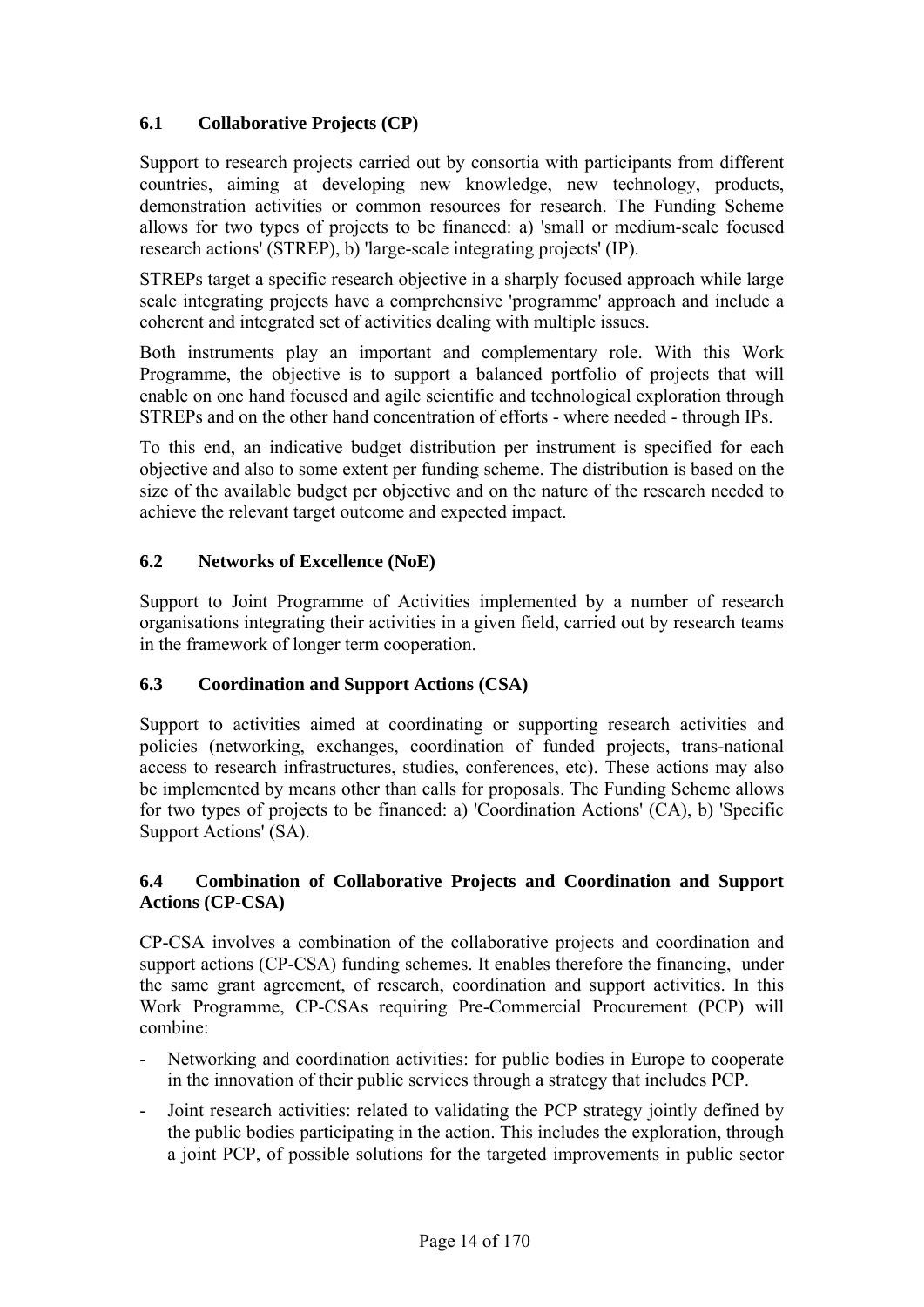services, and the testing of these solutions against a set of jointly defined performance criteria.

This work programme specifies for each of the research objectives, the type(s) of funding scheme(s) to be used for the topic on which proposals are invited.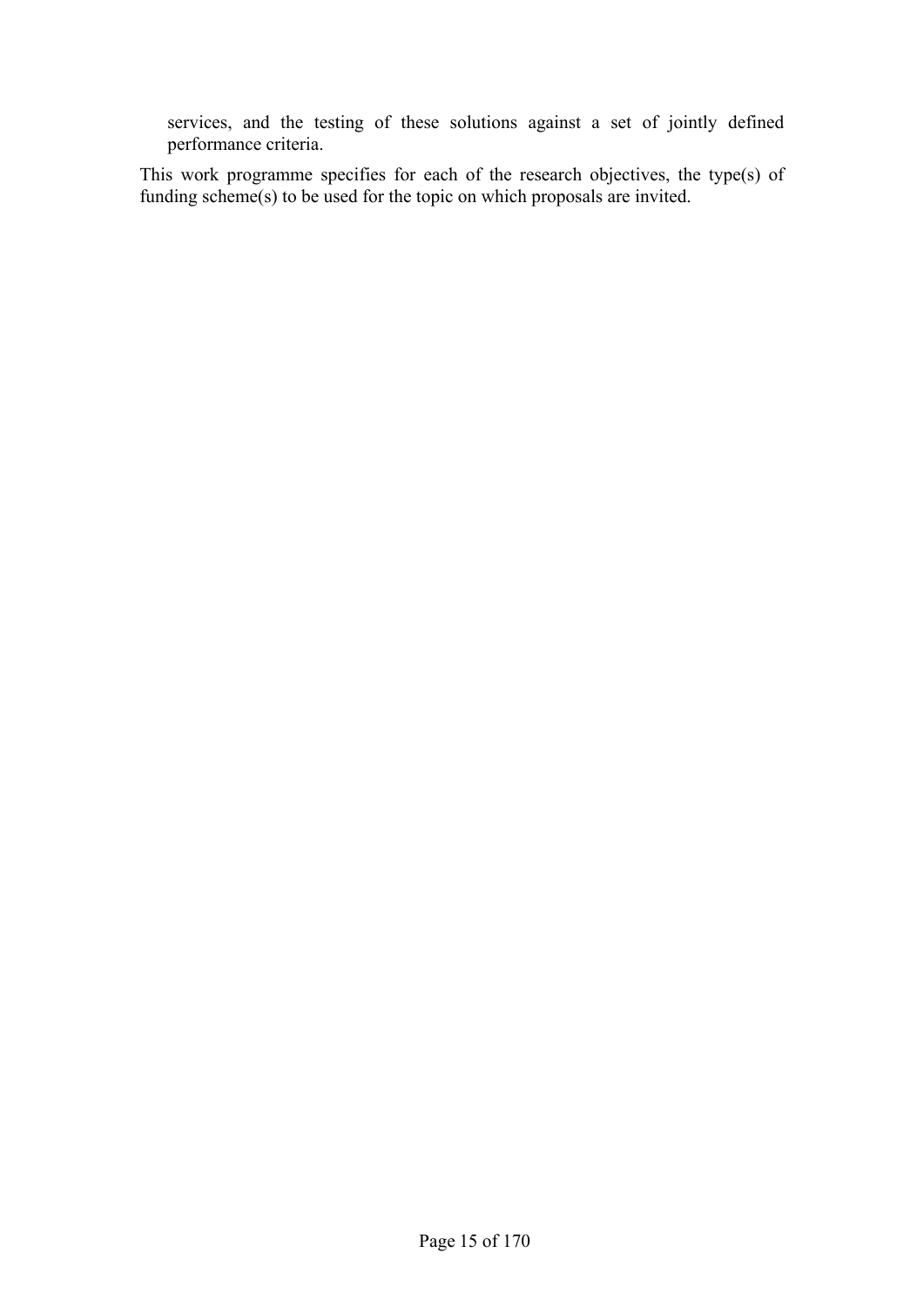# <span id="page-15-0"></span>**7 Content of Calls for Proposals**

#### <span id="page-15-1"></span>**7.1 Challenge 1: Pervasive and Trusted Network and Service Infrastructures**

Challenge 1 is designed with a long term perspective and with a strong focus on the **Internet of the future**, thereby underpinning future economic growth and competitiveness. The research topics in this work programme will build on past achievements with a view to developing future strengths.

It is proposed:

- i) To continue technological research on all basic building blocks of the Internet value and delivery chain, i.e. network technologies, digital media, services, security and Internet of objects. Driven by roadmap-based research it progresses the technological characteristics of systems and services.
- ii) To leverage new constituencies, in particular technological innovative industry and SMEs, focussing on new generations of web-based applications and services, in line with the Digital Agenda for Europe;
- iii) To redefine approaches towards future networked computing systems, laying the basis for the future European cloud computing strategy in all its dimensions, networks, services, security and content, and moving towards user-led applications that exploit both widely distributed devices and sensors and the power of clouds.
- iv) To combine technological and social innovation by investigating and experimenting new paradigms related to the Internet, both for future Internet architectures and holistic and multidisciplinary understanding of Internet developments.
- v) To take the Future Internet PPP into its third and final phase at which it will open up large-scale trials to new constituencies of innovative developers following an open innovation model.

Taking into consideration the need to future-proof the work to be done, all Challenge 1 proposals are expected to either use or design for IPv6, as appropriate.

In order to move towards an even more integrated, cross-challenges approach, proposals that address more than one objective may require coordinated evaluation and implementation.

Support actions for road-mapping, constituency building (Future Internet Assembly, ETPs, …) and ERAnets should be envisaged to prepare the research community for an even more comprehensive approach bringing together research and innovation aspects of complementary challenges in Horizon 2020.

The objectives under this challenge are linked to the objectives under international cooperation (section 7.10), notably to the EU-Japan Co-ordinated Call detailed under objective ICT-2013.10.1.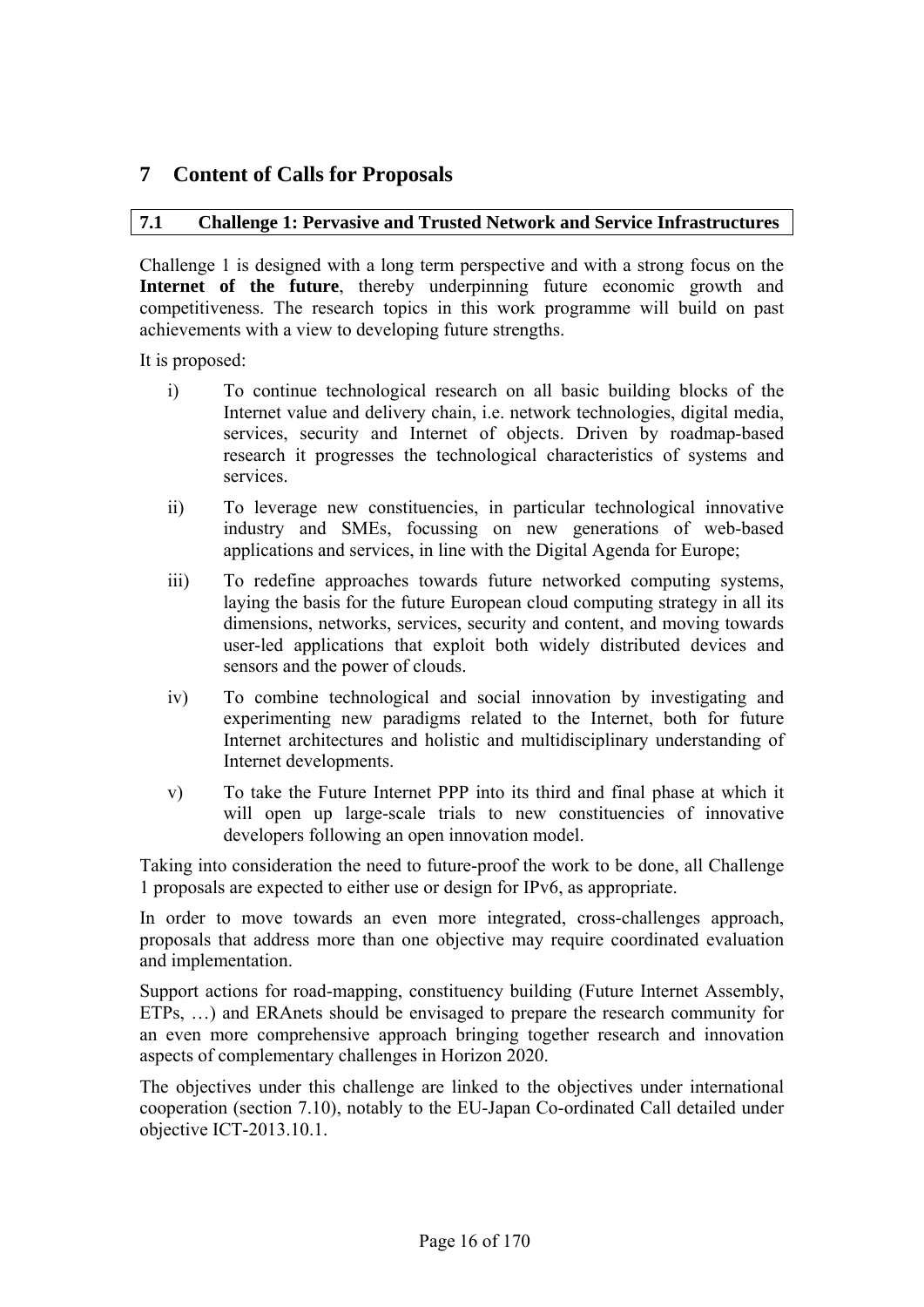#### **Objective ICT-2013.1.1 Future Networks**

The target is the development of future broadband (fixed and mobile) networks which will be energy-efficient, secure, and robust, and will use spectrum flexibly and efficiently. Future networks will be the infrastructure which connects the future Internet of people, content, clouds and things, and will meet the targets of the DAE (Digital Agenda Europe). The focus in WP2013 is on a restricted set of technology priorities, which are key to achieving the targets<sup>7</sup>.

a) Next generation heterogeneous wireless and mobile broadband systems, based on flexible spectrum usage and reduced EMF and interference.

b) High throughput low-latency infrastructures, based on dynamic all-optical networks and hybrid wireless and cable networks.

c) Internet architectures enabling innovation in network virtualization, specifically through programmability of network functions and protocols.

d) Tighter integration of satellite and terrestrial communications technologies, as a critical infrastructure, in particular for public safety/security applications.

e) Coordination and support actions for (re)structuring the research effort in the sector.

#### Expected Impact

- Developing key enabling technologies for the future generations of the European high-speed broadband and mobile network infrastructure (factor of 10 overall capacity increase, plus factor of 10 radio efficiency increase).
- Improved flexibility and economic, spectral and energy efficiency of access/transport infrastructures. (factor of 4 reduction in watts/bit).
- Strengthened positioning of European industry in the fields of Future Internet technologies, mobile and wireless broadband systems, optical networks, and network management technologies.
- Contributions to standards and regulation as well as the related IPR.
- Adoption by network operators of integrated all-optical networks and of spectrumflexible broadband wireless systems (by 2020).

Funding Schemes: a), b), c), d): IP, STREP e) CSA Indicative budget distribution: IP/STREP: EUR 46.5 million, of which a minimum of 50% to IPs and 30% to STREPs  $CSA \cdot EIR$  2 million

Call: FP7-ICT-2013-11

<u>.</u>

 $<sup>7</sup>$  Photonic devices for communication networks supporting the overall vision and requirements of</sup> Objective 1.1 are developed in Objective 3.2.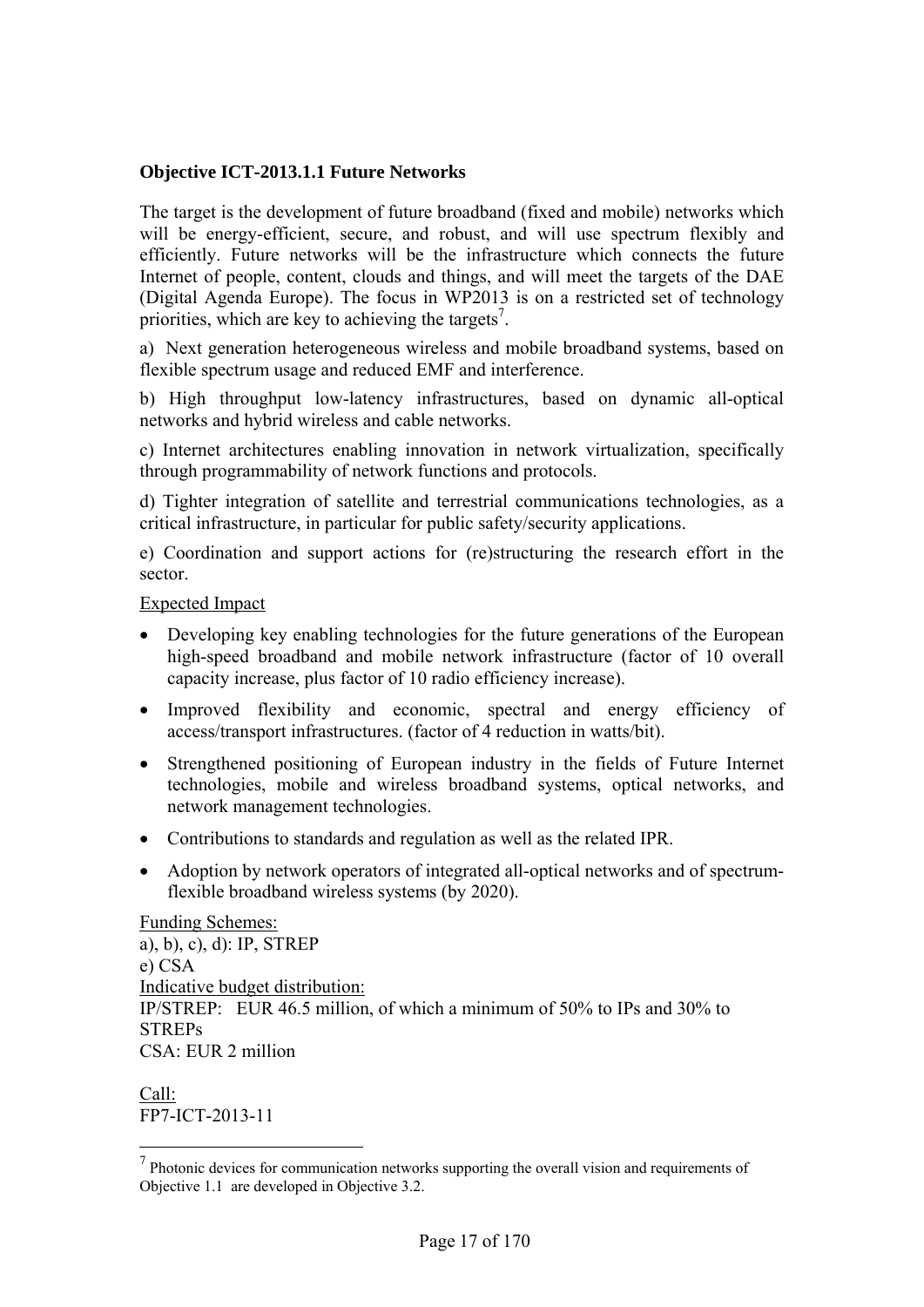# **Objective ICT-2013.1.2 Software Engineering, Services and Cloud Computing**

#### Target Outcomes

- Delivering services in an effective, efficient and reliable manner across the future computing continuum embracing clouds, communicating objects, sensors and smart devices, possibly utilising open source approaches.
- Build upon Europe's industrial strength in software and services technologies as to exploit the potential of Internet-based services, including cloud computing and networked software.

This objective is linked to and complements Objective 3.4 Advanced computing, embedded and control systems.

#### a) Advanced computing architectures and software engineering for the cloud and beyond.

Implementation of computing architectures, patterns and programming models for the efficient and secure usage of heterogeneous and distributed computing resources spanning the smart device to the large data centre, building on European users' needs and advancing cloud architectures and standards.

#### b) Innovative software and tools for services

Innovative and self-adaptive Internet-based services using agile software technologies and tools for any phase of the service lifecycle and exploiting widely distributed computing architectures, large distributed data sets and smart sensors. This work should take into account the social, open and collaborative dimensions of software development and service provisioning, and be implemented by short duration projects.

#### c) Coordination and support actions

- Support for the adoption of cloud computing taking into account legal and socioeconomics as well as technical issues.
- Support for global interoperability in software and services technologies, achieved through standardization and European and international cooperation.
- Promotion of Open Collaboration models in the scientific community and in the software development community.

#### Expected Impact

- Accelerating the development and deployment of cloud computing and internet services.
- Increasing Europe's ability to design and deliver innovative services with strong user engagement through better involvement of SMEs and individual researchers/developers.
- Strengthening the European software industry with the know-how to build complex services and big data management in a multi-layered cloud computing continuum.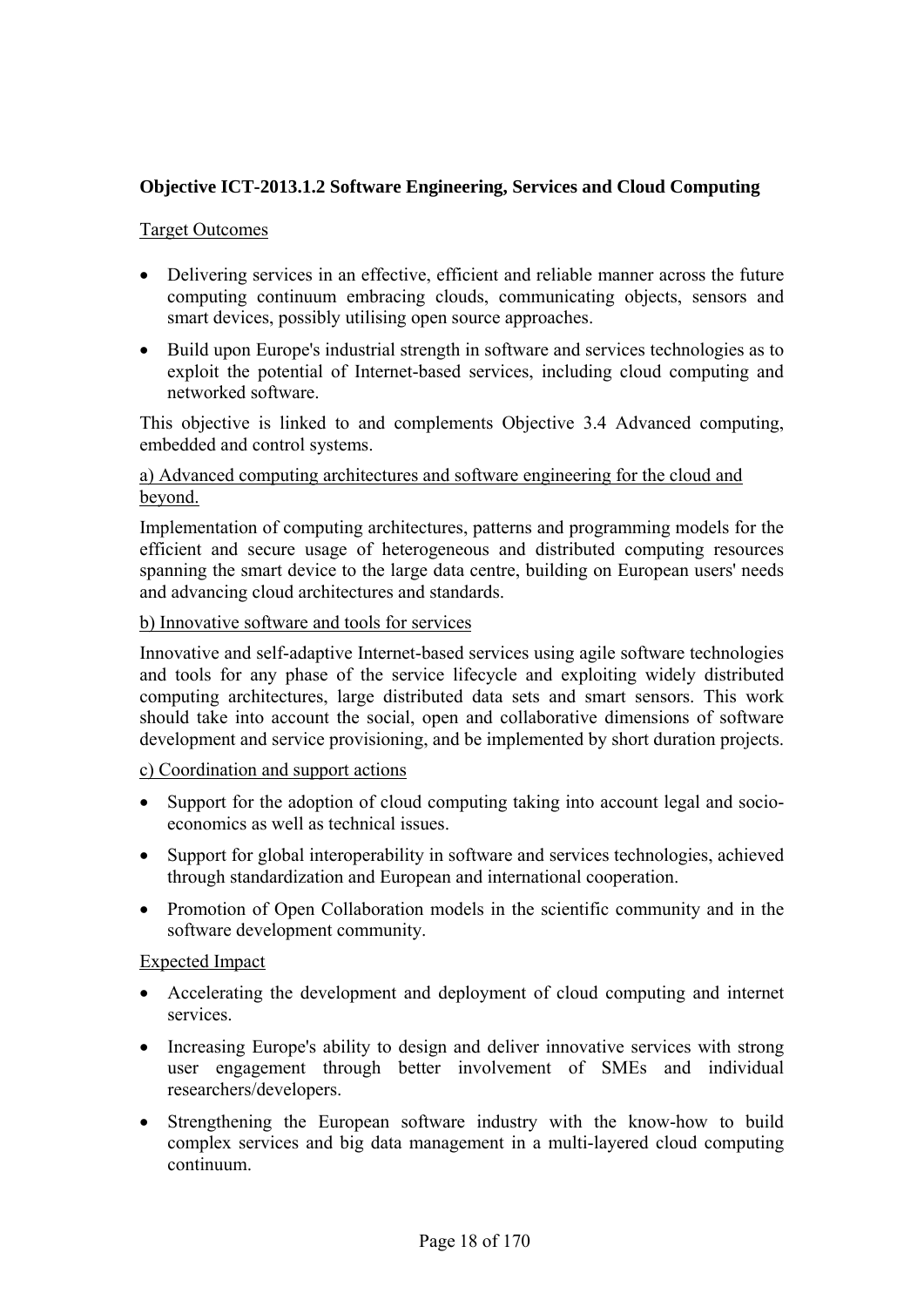• Where relevant, successful contribution to international standardization.

Funding Schemes: a), b): IP, STREP c): CSA

Indicative budget distribution:

- IP/STREP: EUR 39 million, of which a minimum of 25% allocated to IPs and 25% to STREPs
- CSA: up to EUR 2.5 million

Call: FP7-ICT-2013-10

#### **Objective ICT-2013.1.3 Digital Enterprise**

The work addresses new forms of enterprises with ad-hoc extensive connectivity of digital assets and enhanced business processes through integration of sensing capabilities.

Focus is on:

**a) New models for the Digital Enterprise**, based on new forms of business relations with valorisation of digital assets, big/public data, and supporting extended, virtual or agile enterprises in the Future Internet. Research targets innovative concepts, methods, architectures, systems and business models for new digital enterprise systems, including web entrepreneur businesses. Multiple intelligent interconnected entities (material and immaterial components, e.g. tweets, personal assistants, crowdsourcing knowledge, natural interfaces, etc.) should be considered to support cooperation between people, business assets, devices, resources and services.

**b) Applications for the Sensing Enterprise** to enhance the global and physical context awareness of business systems through the development of applications services and solutions for the "Sensing Enterprise" supported by smart components. These components may be sensors, tags, intelligent agents, smart objects, etc. enabling a continuous awareness and improvement of business operations in a digital environment that will bring new business trends and models not possible otherwise.

#### **c) Coordination and Support Actions**

One CSA supporting the international road mapping, research coordination and policy activities aimed at the acceleration of new forms of Internet-based Enterprise innovation throughout Europe.

#### Expected Impact

- New models of business that support and enhance cooperative networking among the wide range of enterprise assets and artefacts through their entire lifecycle and enabled by sensing capabilities of smart components.
- Take-up and use by European businesses of mobile connectivity and sensing technologies to increase flexibility and productivity by incorporating data from smart sensors directly into business processes.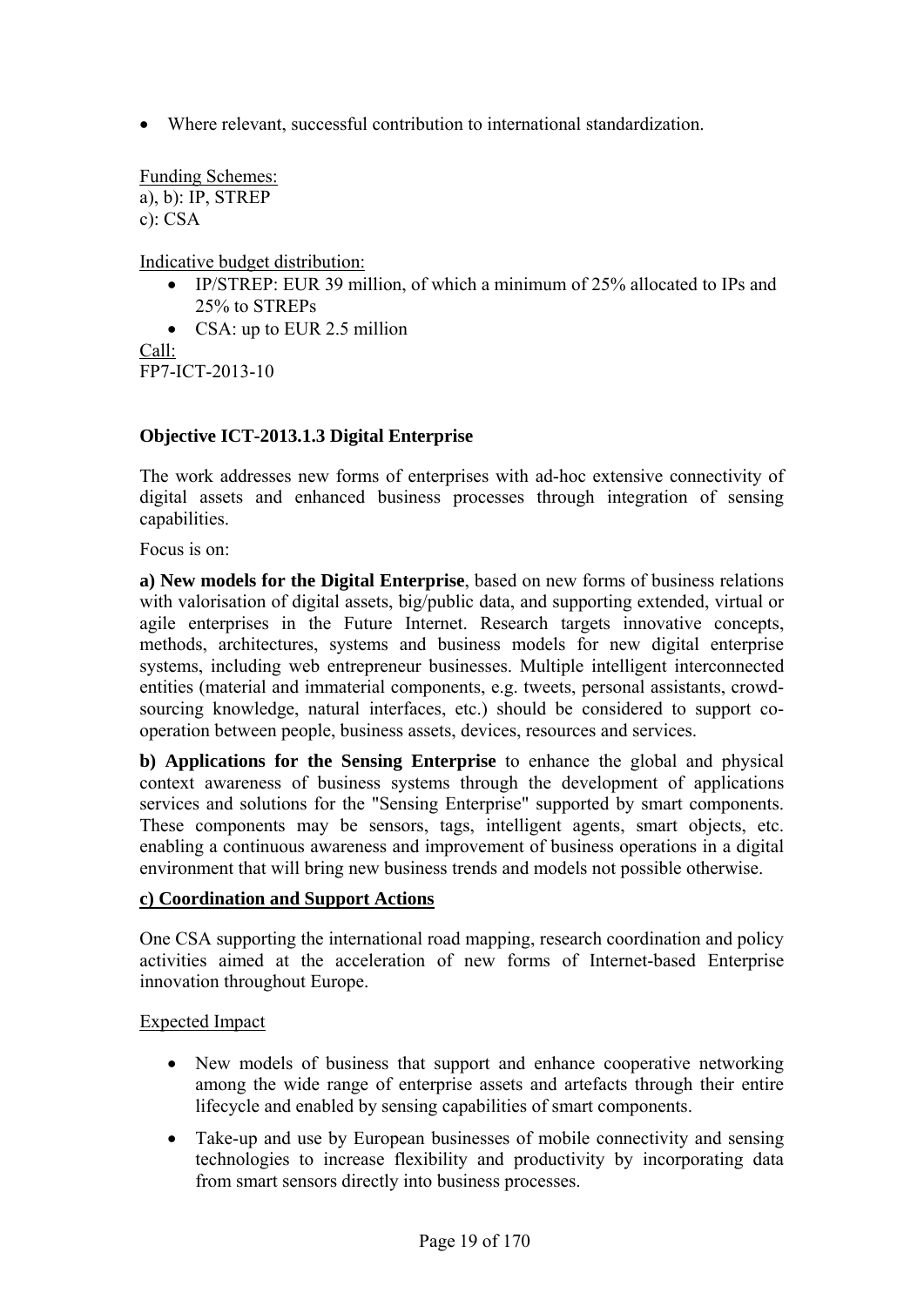# Funding Schemes

a), b): STREPs

c): One CSA

Indicative budget distribution

- STREP: EUR 15.30 million
- CSA: EUR 0.70 million

Call:

FP7-ICT-2013-10

# **Objective ICT-2013.1.4 A reliable, smart and secure Internet of Things for Smart Cities**

#### Target Outcomes

The goal is to facilitate wider uptake of IoT-based systems with an emphasis on sustainable smart city applications. The technological focus is on built-in privacy and security, and on scalable data management capabilities applicable to heterogeneous device platforms.

Focus is on:

a) **A reliable and secure Internet of Things**, based on security and privacy by design architectures and technologies for connected objects. Research covers integration of security and privacy by design with core functionalities (e.g., naming, addressing, routing) across the full data and information life cycle: date capture, storage, processing, delivery, exploitation, within a comprehensive IoT governance framework. It includes hardware coded safety and security. It takes into account the cross-application nature of objects supported by use cases in multiple fields such as smart home/spaces, smart living<sup>8</sup>, smart communities, and the emerging requirements of smart sustainable cities and related industrial applications.

**b) A smart Internet of Things** with scalable and adaptive middleware supporting data flows from sensing devices and a high quantity of object instances. It supports the Internet of Things as a heterogeneous network made up of federated private/public area networks composed of devices with different technological properties (virtualisation). It is complemented with event filtering and management capabilities.

For items a) and b) above, the technological work is expected to support intelligent information systems of smart cities. Smart city application are thus expected to drive the requirements.

# **c) Coordination and Support Actions**

One CSA covering: i) International road-mapping activity on the future of the Internet of Things about the integration of research results in various scientific and technological disciplines, including ICT, nanotechnology, biomedicine and cognitive

 *8* Where appropriate, smart living projects will contribute to the European Innovation Partnership (EIP) on "Active and Healthy Ageing", as defined in 3.4.2.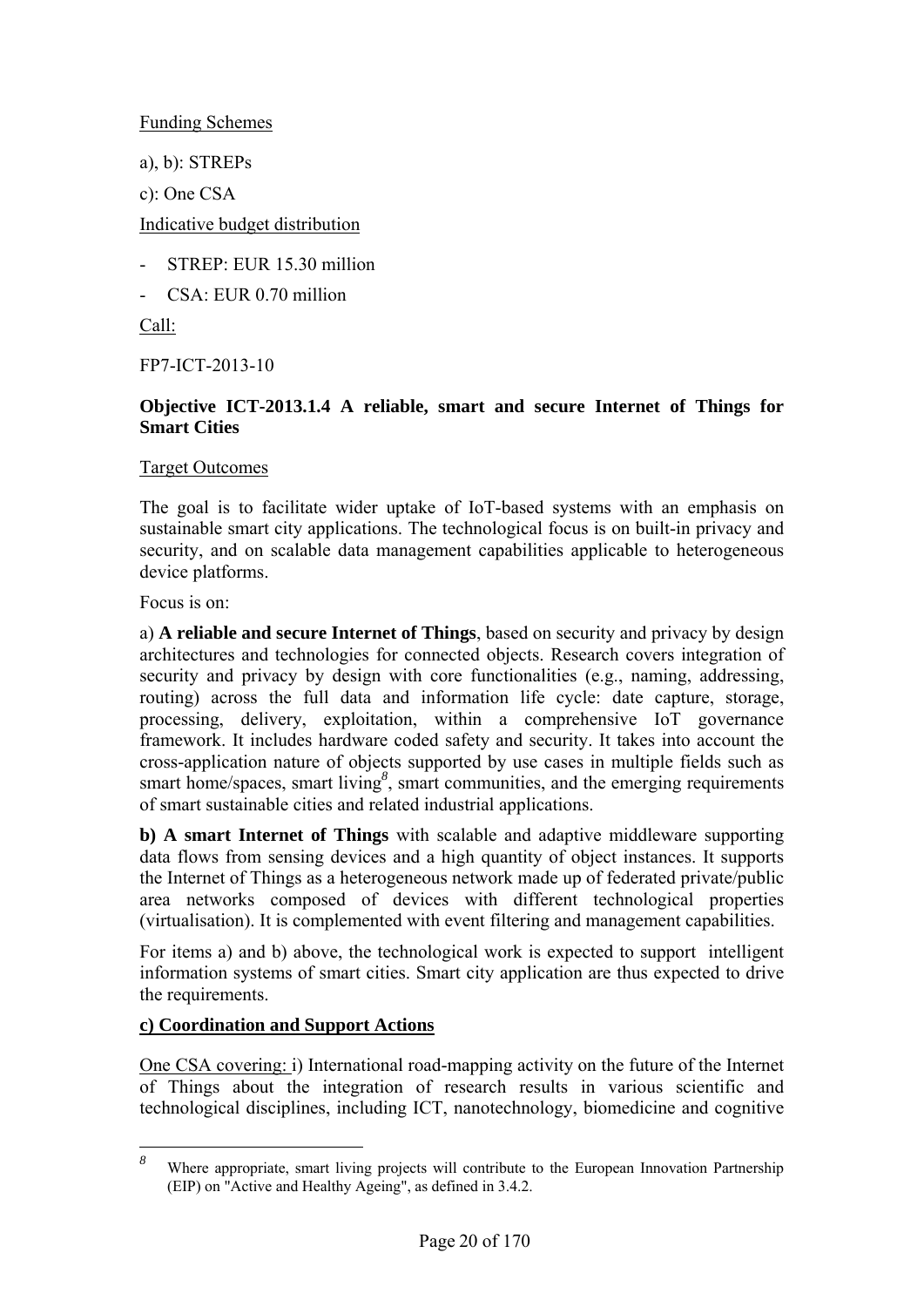sciences, and their further applicability to smart city scenarios; ii) support to research coordination and policy activities of the Internet of Things European activities.

#### Expected Impact

- Scientific and technological models of resilient and reliable IoT applications supporting confidentiality, authenticity, and integrity of the data sensed and exchanged by smart objects.
- Technological and standardised solutions for IoT virtualised platforms supporting "green" and sustainable smart city applications.
- Enabling European suppliers to reach by 2020 a share of the IoT market above 30%.

#### Funding Schemes

a, b): STREPs

c): One CSA

#### Indicative budget distribution

- a, b): EUR 19.25 million.
- CSA: EUR 0.75 million

Call:

1

FP7-SMARTCITIES-2013

# **Objective ICT-2013.1.5 Trustworthy***<sup>9</sup>*  **ICT**

#### Target Outcomes

This objective addresses cyber security and privacy in three major technological areas: cloud computing, mobile services and the management of cyber incidents. Activities will cover R&D and innovation activities, including the adaptation and integration of technology and demonstration in real life environments, from the design to the implementation stage. This objective also aims at supporting trust and security policies.

This objective will be complemented with an EU-Japan co-ordinated call (see Objective 10.1) and foresees targeted support to EU-Australian cooperation in trustworthy broadband services.

#### a) Security and privacy in cloud computing

The solutions should be scalable, portable and robust against any type of failure. They should improve the security components, in particular for identification, authentication and encryption, in terms of speed of processing and easiness of

<sup>&</sup>lt;sup>9</sup> *Trustworthy* is defined in this context as: secure, reliable and resilient to attacks and operational failures; guaranteeing quality of service; protecting user data; ensuring privacy and providing usable and trusted tools to support the user in his security management.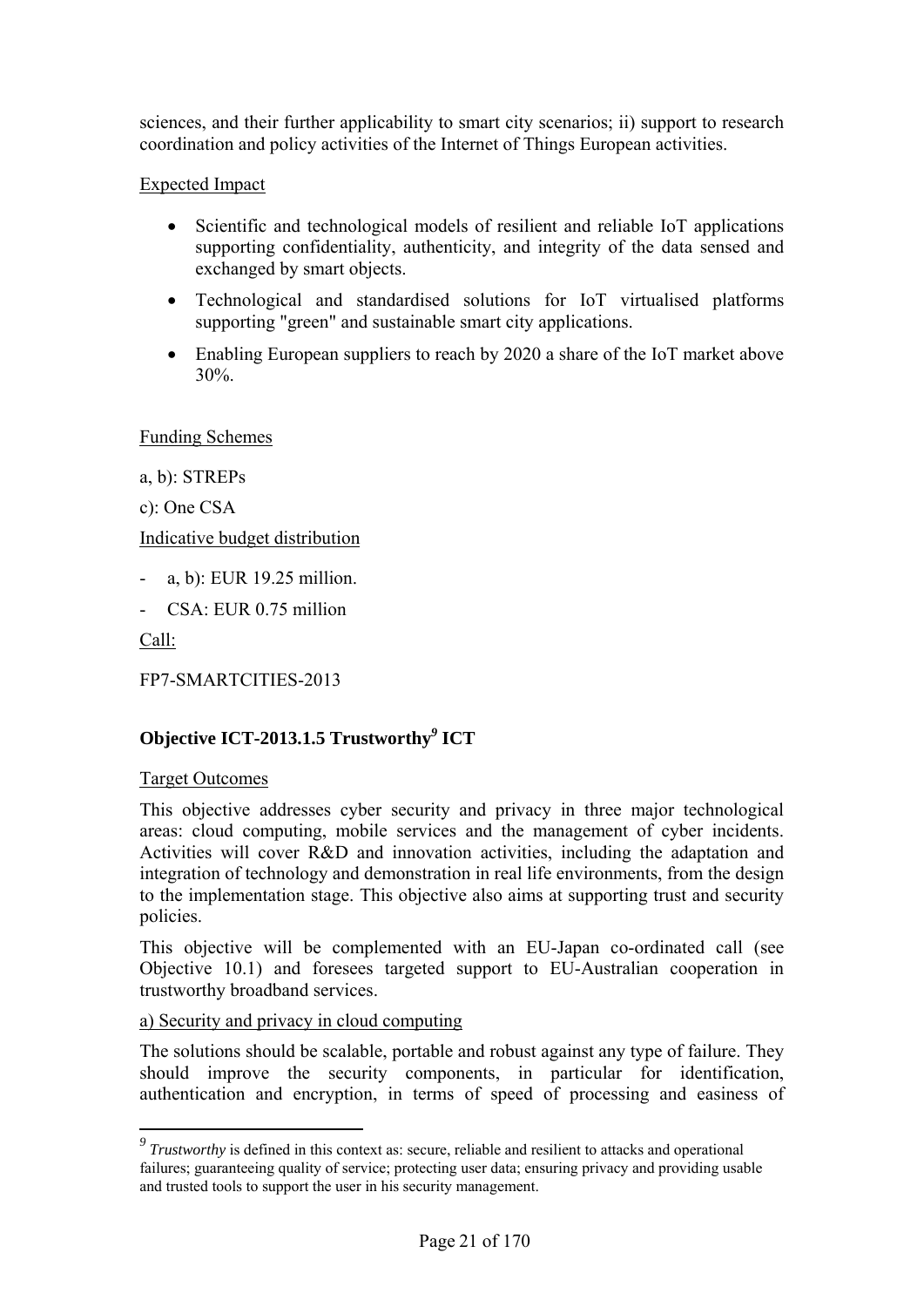deployment in highly distributed environments, with very large amounts of users. They should ensure the long-term privacy and security of data and applications, including when necessary through hardware solutions, and enhance user control (including on location of data) and usability. New models and tools for inter-domain security breaches detection, notification and reaction should be developed.

#### b) Security and privacy in mobile services

The efficiency, robustness and performance of the security solutions for mobile environments should be improved, in particular for system security (e.g. malware detection), data management and identification/authentication. They should address the specificities of the mobile devices (smart phone, tablet…) compared to traditional personal computers: lower resources (e.g. computational, power), different models of software development and distribution (e.g. applications marketplaces). They should include privacy-by-design and give to users the long-term control of the security and privacy of their data and processes, including notification for intentional or unintended breach. They should be scalable, inter-operable and applicable across technologies, vendors and operators.

#### c) Development, demonstration and innovation in cyber security

This activity addresses the application of technologies to increase the level of cyber security in Internet. This includes the development and demonstration of technologies, methodologies and processes to prevent, detect, manage and react to cyber incidents in real-time, and to support the breach notifications, improving the situational awareness and supporting the decision making process. It will also develop and demonstrate advanced technologies and tools that will empower users, notably individuals and SMEs, in handling security incidents and protecting their privacy.

#### d) Technologies and methodologies to support European trust and security policies

To be successful European strategies for internet security need to be complemented by the adoption of state-of-the-art technologies, processes and methods.

The proposed activities should:

- Develop a cyber security research agenda, including anticipation of future trends, directly inferred from the European strategies for internet security and addressing the needs for interoperability;
- Analyse the innovation process in privacy and cyber security technologies, identifying the obstacles and propose improvements; identify market conditions and economic incentives for organisations to invest in ICT security and integrate it into their products, services and systems;
- Facilitate the application of privacy and security by design practices in the development and implementation of products and services, foster a risk management culture among users and support an unhindered usage of Internet and other telecommunications technologies against arbitrary disruptions, censorship and surveillance.

#### e) EU-Australia cooperation on building user trust in broadband delivered services

This activity aims at developing and demonstrating an integrated framework for advanced authentication and identity management in broadband delivered services. The solution will rely on existing or emerging schemes, prototype components or recent research results. Where needed, additional components will be developed. The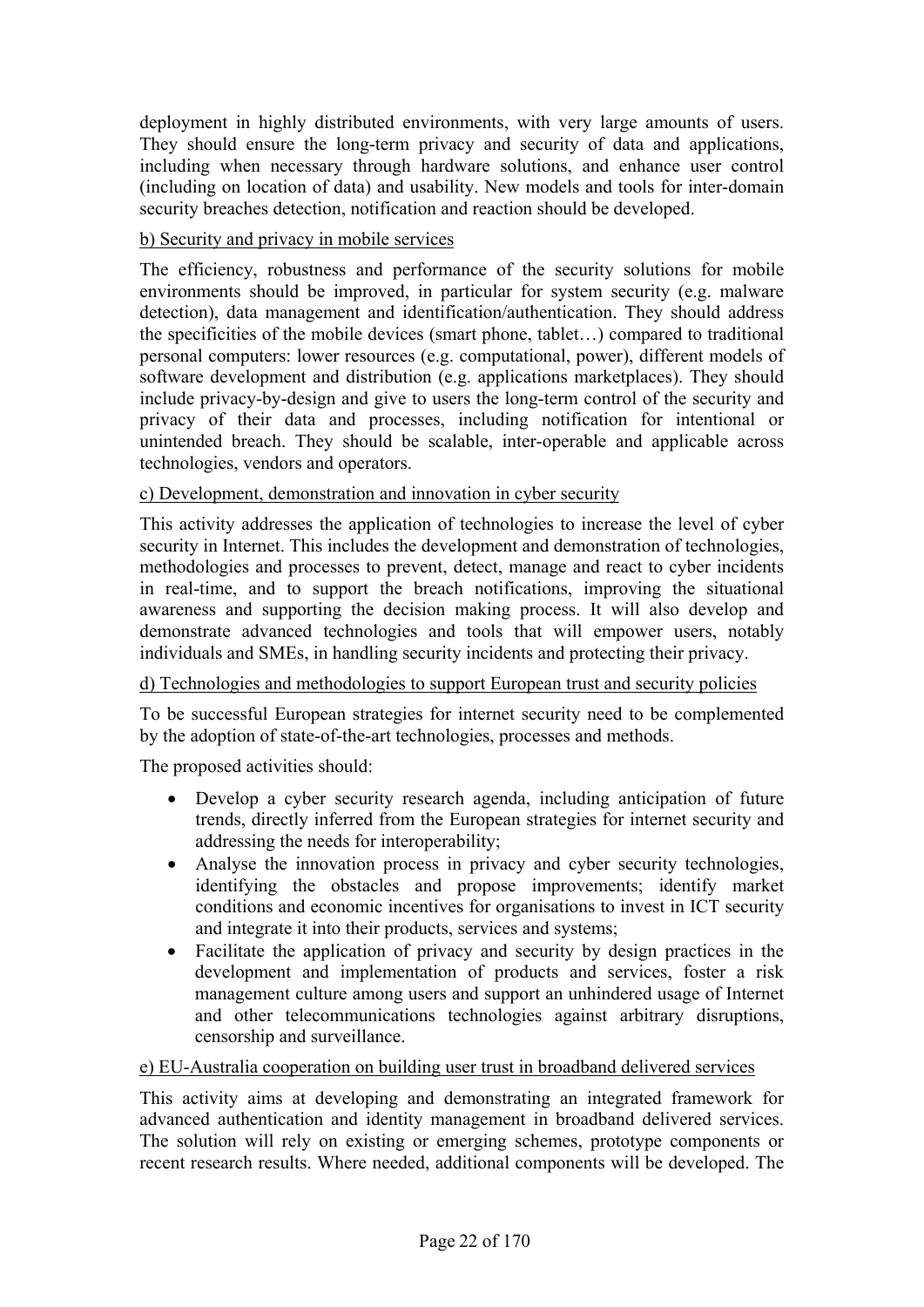system should provide assurance to the users of appropriate levels of security and privacy.

#### Expected Impact for Target Outcomes a), b), c) and d)

- Demonstration of secure and privacy-preserving technical solutions in clouds, mobile services and management of cyber incidents applying state-of-the-art research results, ensuring interoperability and compliance with privacy legislation.
- Widen take-up of research outcomes by service providers and wider adoption of ICT security solutions by European companies and users. Unlock the market restrictions, reveal the incentives to create a functioning cyber security market and increase the number of European spin offs in the field.
- Development and implementation of European strategies for internet security.
- Significant contribution to making Internet a medium that can be used to exercise human rights, including in hostile environments.

#### Expected Impact for Target Outcome e)

Demonstrate in a real-life environment the maturity and practicality of a digital authentication framework in broadband delivered services working across several jurisdictions (organisational, governmental) with high levels of assurance.

#### Funding Schemes

a), and b): IPs, STREPs c): IP (up to one IP)

- d): CSAs (up to one CSA per bullet point)
- e): STREP (up to one STREP)

#### Indicative budget distribution

- IP/STREP: EUR 33.5 million, of which a minimum of 40% allocated to IPs and 30% to STREPs and up to 3 million for point e)
- CSA: up to EUR 3 million

Call:

#### FP7-ICT-2013-10

#### **Objective ICT-2013.1.6 Connected and Social Media**

This objective focuses on the development of advanced digital media access and delivery platforms and related technologies supporting innovation in the digital media sector. The aim is to develop a new generation of media clouds and Internet-based applications and services using intuitive and innovative ways of interacting with networked multimedia devices, applications and services (e.g. through enhanced immersive and interactive experiences).

#### Target Outcomes

#### **a) Connected Media**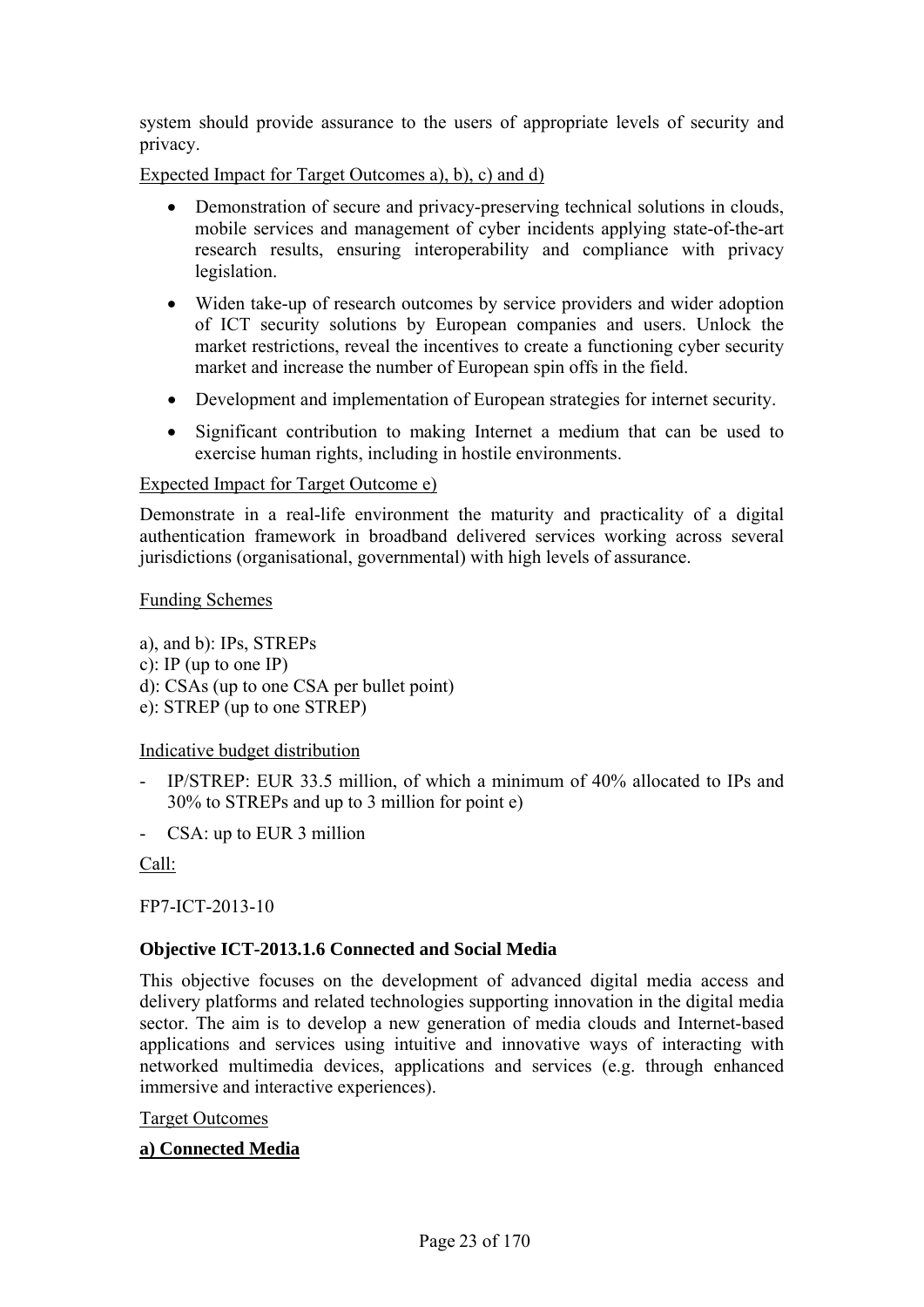- Architectures, technologies for the end-to-end coordination of user terminals (e.g. smart phones and smart devices), home-gateways, networks and cloud infrastructure for delivering highly interactive, personalised and shared media experiences. The work should link cloud-based applications, content delivery networks, peer-to-peer networking and media processing capabilities with content-aware and information-centric networks to allow flexible control over content storage, distribution and processing in an open networked platform.
- Novel platforms for customised and context-adapted hybrid broadcast-Internet services supporting the evolution of broadcasting media towards more interactivity, connectivity and integration with virtual, mixed and augmented realities, including next-generation multisensory games. The combination of multiple screens (of different types) and spatialised audio to augment user interaction, enhance flexible access and enable non-linear play-outs of interactive and user-centric media should be explored.
- Improvement of Quality of Experience by providing surrounding, immersive, multisensory and interactive, always connected and seamless environments on the move, at home and at work. Development of natural user-interaction interfaces and contextual adaptation techniques through smart profiling to provide dynamic user experiences. Increasing quality, frame rates, resolution and dynamic range for more plausible digital media experiences, integrating, notably by means of augmented reality, natural and computer generated AV content.

# **b) Social Media**

- Technologies for intelligent dynamic media adaptation by delivery platforms, beyond the transcoding of individual streams, according to the context of individual consumers and social communities.
- Simplification of access to networked media services in order to broaden the involvement of social communities in crowd sourcing. Seamless and userfriendly interactive media experiences.
- Development of community-focused interactive media systems that facilitate a range of social interactions supported by user- , community-, network- and context-centric search based on effective relevance feedback and real-time social recommendation.
- Optimisation of media exchange according to community usage and interaction patterns extracted from the analysis of relationships and shared activity in social networks.. Extraction and mining of data from social networks, for indexing and searching user-generated content and for research on human behaviour and social activity.

#### **c) Co-ordination and Support Actions**

Coordination of stakeholders, and projects, identification of related policy measures to support open innovation, transfer from research to innovation and novel products to drive growth and jobs in Europe. This includes the development of integrated research and innovation roadmaps leading to the creation of business ecosystems.

#### **Expected Impact**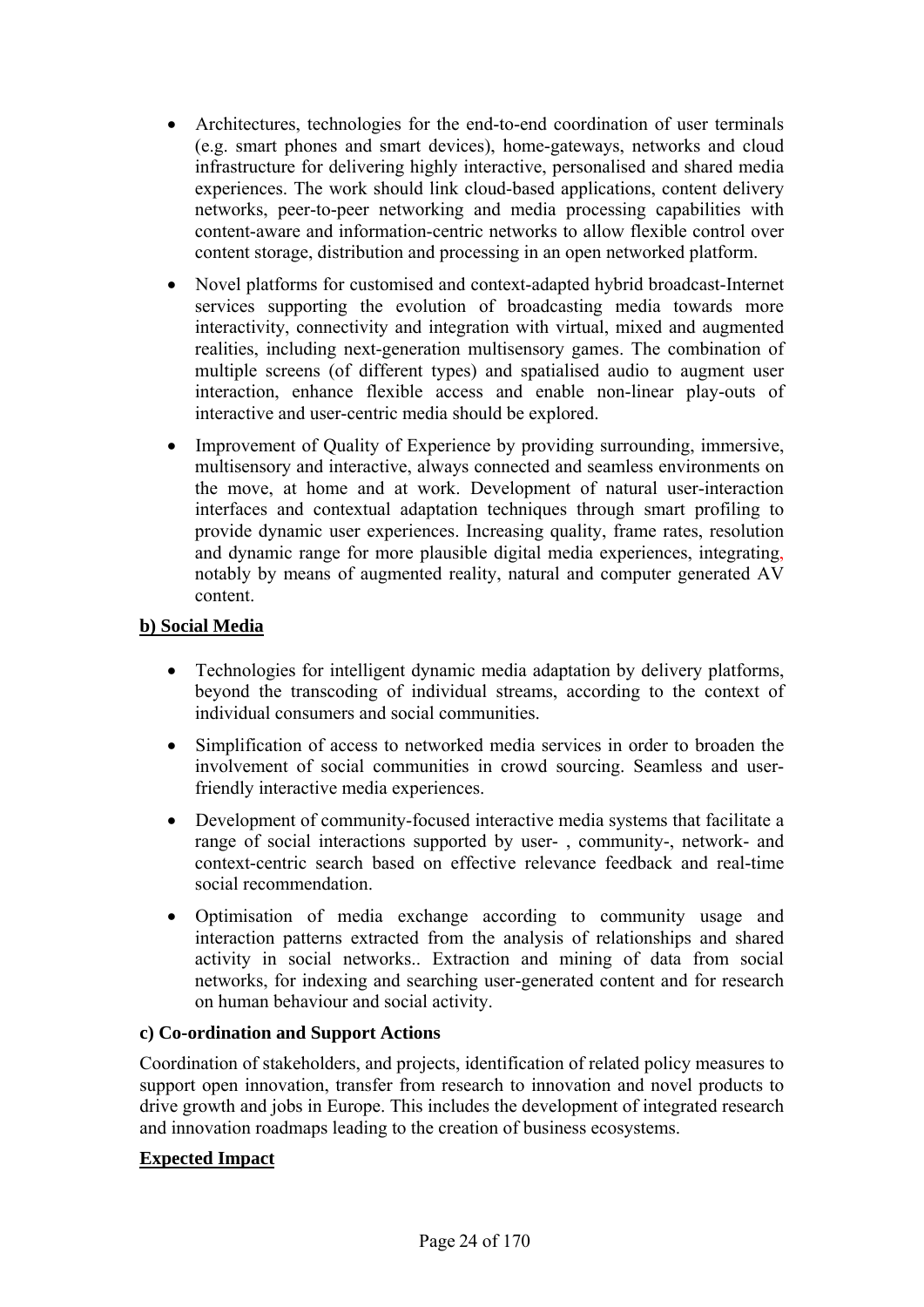- Reinforced positioning of the European ICT and digital media industry and increased market opportunities, leveraging new constituencies, in particular technological innovative industry and SMEs.
- Stimulation of demand for high-performance, bandwidth-hungry media applications and services. Demonstration of the viability of new technologies and validation of innovative solutions through large scale demonstrations, pilots or testing of use cases as to guarantee sustainable deployment.
- Development of a true horizontal market and ecosystem for connected TV, interactive media applications and networked games, avoiding market fragmentation and locking-in of users and applications.
- Further development of social TV and social networks, especially in mobile environments, leveraging mixed (real and virtual) media as an enabler of a new generation of Internet-based applications and services.
- Greater creativity stimulated through technologies and tools to capture, produce, search and exchange professional and user generated immersive and interactive digital media content.

Funding Schemes

a), b): IP, STREP

c): CSA

Indicative budget distribution

- IP/STREP: EUR 32 million, with at least 70% for STREPs
- CSA: EUR 1.4 million

Call:

FP7-ICT-2013-10

#### **Objective ICT-2013.1.7 Future Internet Research Experimentation**

Target Outcomes:

The overall goal of Future Internet Research Experimentation (FIRE) is combining technological and social innovation by investigating and experimenting new paradigms related to the Internet, both for future Internet architectures and a holistic and multidisciplinary understanding of Internet developments.

The methodology proposed to maximise the social and economic impact of new technologies is based on an empirical approach, involving the creation of open experimental facilities in key research areas. Engineering systems that integrate computing and physical systems are encouraged.

In addition to the priorities identified in this objective, the objective will be complemented with an EU-Japan co-ordinated call (see Objective 10.1) and an EU-Brazil co-ordinated call (see Objective 10.2).

**Specific objectives** of FIRE in WP2013 are: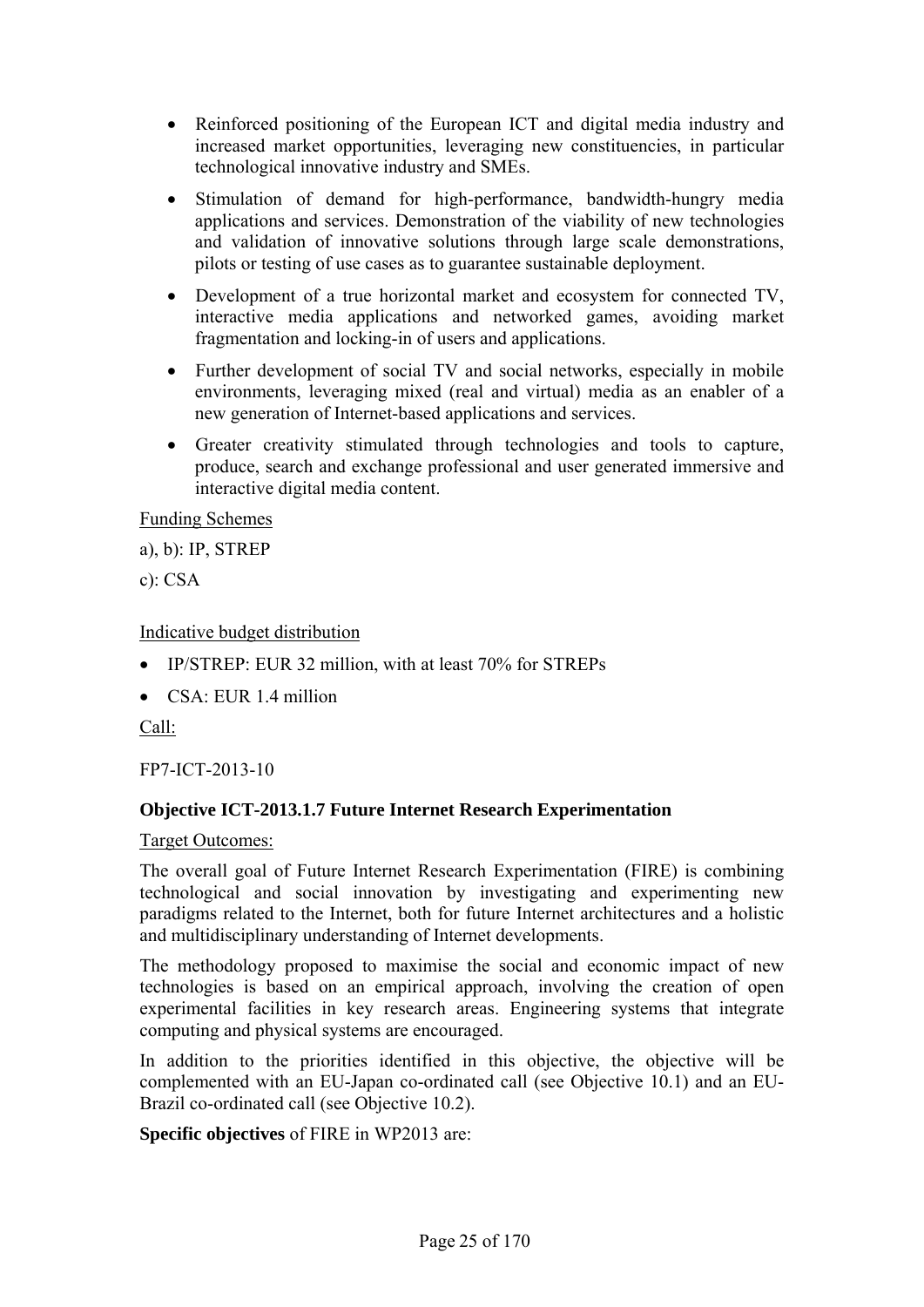- a) To support new testbed facilities in areas not yet covered by existing ones, or to extend the most successful facilities, where success is to be measured in terms of the innovative nature of the usages, and number of users. The projects should reserve at least 50% of their budget for open calls addressing innovative usages, extensions and experiments, based on open software, open data infrastructures, open hardware, open standards and open platforms, including virtual ones. Pilots and experiments should be replicable, reusable and scalable. The selection criteria should be based on a combination of excellence and crowd-sourcing when possible.
- b) To support experimentally driven research, in particular to conduct multidisciplinary investigation of key techno-social issues (i.e. Internet Science), exploiting any relevant FIRE facilities, considering also benefits for citizens, ethical and sustainability aspects. Examples are network neutrality, privacy by design, identity management, security trade-offs, techniques to ensure free flow of information (e.g. circumventing censorship), cloudification, crowd-sourcing, reputation mechanisms, data ownership, data retrieval and openness, citizen involvement in content generation, new collective economic models for rewarding creators and talents, performance and quality of experience as perceived by final users and behavioural and societal changes. A multidisciplinary approach is encouraged to include beyond technologically oriented partners, also at least two participant entities with a main focus of activity addressing sociology, economy, law, content/culture, and/or perception/interfaces.
- c) CSAs to 1) identify, monitor, coordinate and integrate experimental-based research and large-scale deployment activities, at both European and National level, to promote the sharing of best practices, solutions, applications and services and 2) identify, monitor and publicize European and National Future Internet initiatives with a view to facilitate their coordination and integration as well as the broader use of their results and achievements across Europe.

d) **EU-South Africa** cooperation on future internet experimental research and testbed interconnection

This activity aims at improving the capabilities of testbeds on future internet technologies in Europe and in South Africa. The software developed in the research projects will be deployed and evaluated in the testing facilities in both, Europe and South Africa. To develop affordable technologies for future internet, research activities on delay tolerant networks and opportunistic communications are encouraged as well as developments supporting innovative applications for social integration.

South African organisations are expected to contribute a significant share of the funding they require for participation in this activity.

e) **EU-China** cooperation on future internet experimental research and IPv6

The goal is to build a partnership between European and Chinese organisations to foster cooperation in the domain of future internet research experimentation and IPv6.

This should include in particular:

• strengthening joint research efforts on the future internet by developing interoperable solutions and common standards.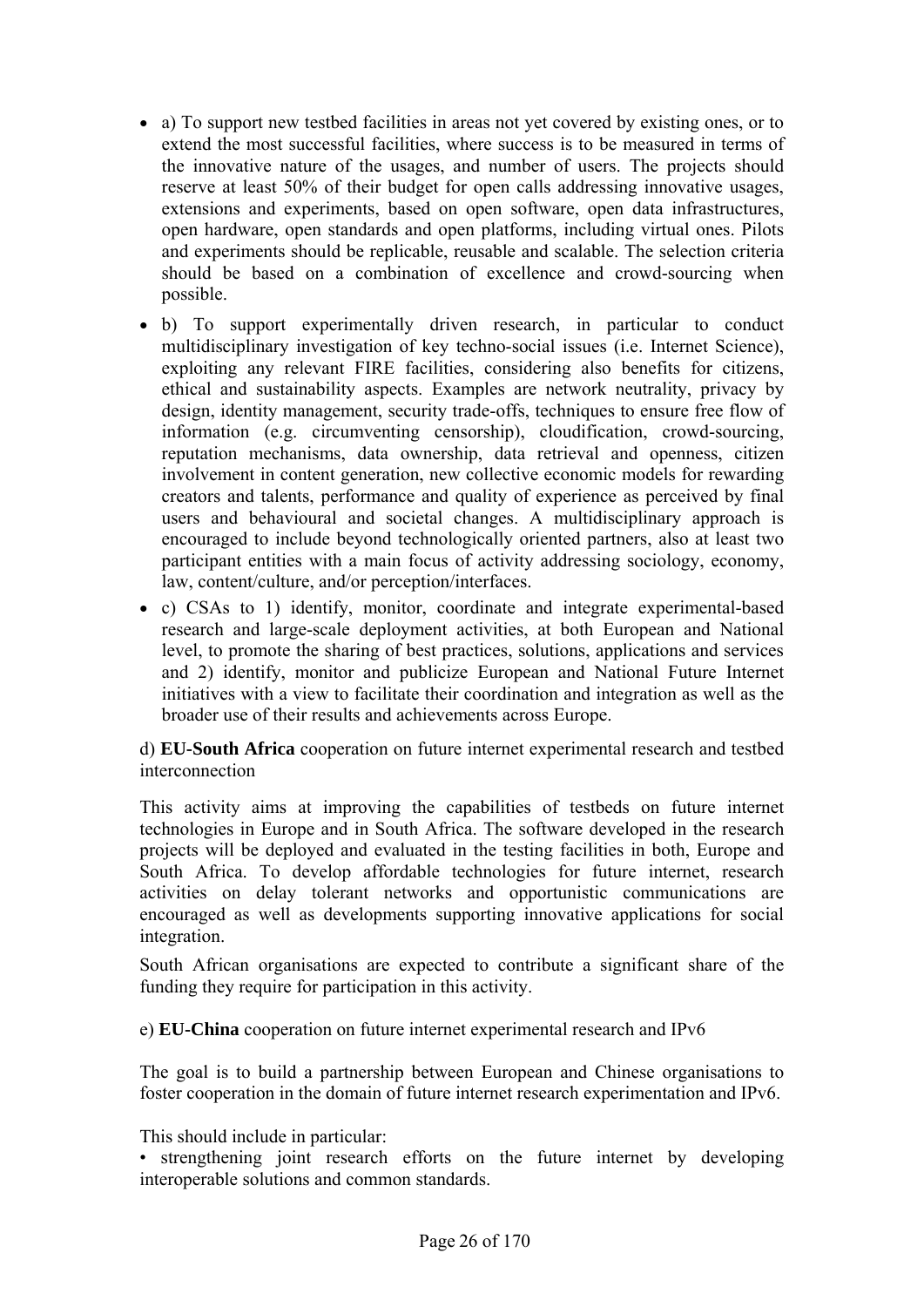• reinforcing academic and industrial cooperation on future internet experimental research, through a better networking between European and Chinese actors.

• exchanging good practices for IPv6 deployment and supporting the creation of interconnected IPv6 pilots between Europe and China.

Proposals are expected to build upon the achievements by similar past or ongoing projects.

# f) **EU-South Korea** cooperation on future internet experimental research

This activity aims to develop experiments on individual testbeds but also across testbeds for understanding the management of heterogeneous resources, the access to these resources and the evaluation of their usage. It will exploit the links between current activities in Europe and in South Korea. Research will focus on software defined networking (SDN) enabling parallel deployment of slices assigned to virtual network providers. The software developed in the research project will be deployed and evaluated in the testing facilities in both, Europe and South Korea.

#### Expected impact for Target Outcomes a) and c):

- More cost efficient experimentation activities, with more diverse and larger scale testing. Higher number and broader range of experiments running in facilities.
- Broader end-user involvement, including interaction with the real world, leading to a better and faster exploitation of research results in infrastructures, products, services and social innovation mechanisms, being particularly important to obtain user feedback through advanced quality of experience monitoring techniques fully integrated in real scenarios.
- Broader and more innovative use of the Experimental Facilities by a significant number of Future Internet research projects in European and national programmes.

Expected impact for Target Outcomes b) and c):

- New techno-social models and business opportunities contributing to economic and sustainability goals, to be tested at large scale.
- Providing incentives for truly multidisciplinary exploration of new concepts and approaches to innovation and social innovation enabled by ICT tools and networks.

Expected impact for Target Outcome d:

- Advanced technological capabilities tested and validated at global scale
- Broader exchange of research outcomes and applications for social integration developed in European and South African programmes
- Novel technology for future internet access with a focus on interconnection and affordability, targeted to the needs of emerging countries

# Expected impact for Target Outcome e):

- Reinforcement of partnerships in future internet experimental research.
- Increased visibility for EU future internet research activities in Asia.
- Facilitation of the emergence of common future internet standards.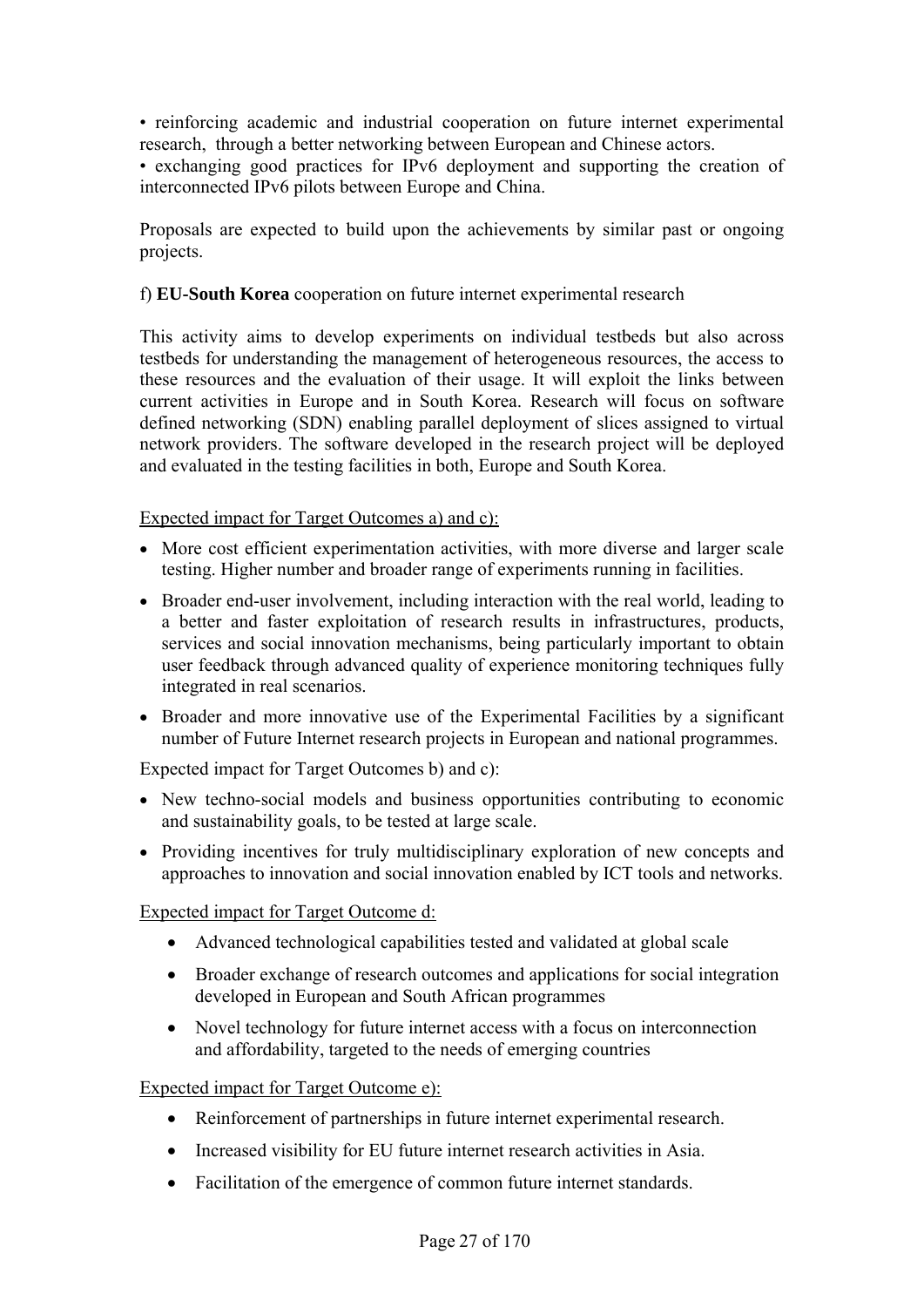Expected impact for Target Outcome f):

- World wide federation of testbeds for future internet research.
- Broader dissemination of the results in order to foster wide adoption, eventually going beyond testbed frameworks if appropriate.
- More durable culture of collaboration between European and South Korean actors.

Funding Schemes

a) IPs b) STREPs c) CSAs d) STREP e) CSA f) STREP Indicative budget distribution

a) and b) IPs and STREPs: 16,5 M€ (min. 8 M€ for IPs, min. 8 M€ for STREPs) c) CSA: 0.5 M€ d) STREP: 1 M€ e) CSA: 0.5 M€ f) STREP:  $0.5 \text{ M} \in$ 

Call:

1

FP7-ICT-2013-10

# **Future Internet Public Private Partnership (FI-PPP)**

The objective of the third phase of the FI-PPP<sup>10</sup> is (i) to provide and run a stable infrastructure for the large scale trials, expand the core platform, the use case specific functionalities and their demand-driven instantiations, and (ii) to involve through open calls SMEs and web-entrepreneurs as developers of highly innovative, infrastructure based, data-rich services and applications, building on, and extending, the large scale trials and the core platform functionalities. The third phase is an integral part of the FI-PPP and capitalises on the investments and developments of phase one and two.

All projects operating under the FI-PPP contribute and adhere to the governance structures in place and develop cooperation notably with CONCORD and FI-WARE<sup>11</sup>. The third phase of the FI-PPP ensures that technological developments and

*<sup>10</sup>* See the ongoing activities under the FI-PPP: *[www.fi-pp](http://www.fi-ppp.eu/)p.eu*

*<sup>11</sup>* [Project w](http://ec.europa.eu/information_society/activities/foi/lead/fippp)ebsite: www.fi-ware.eu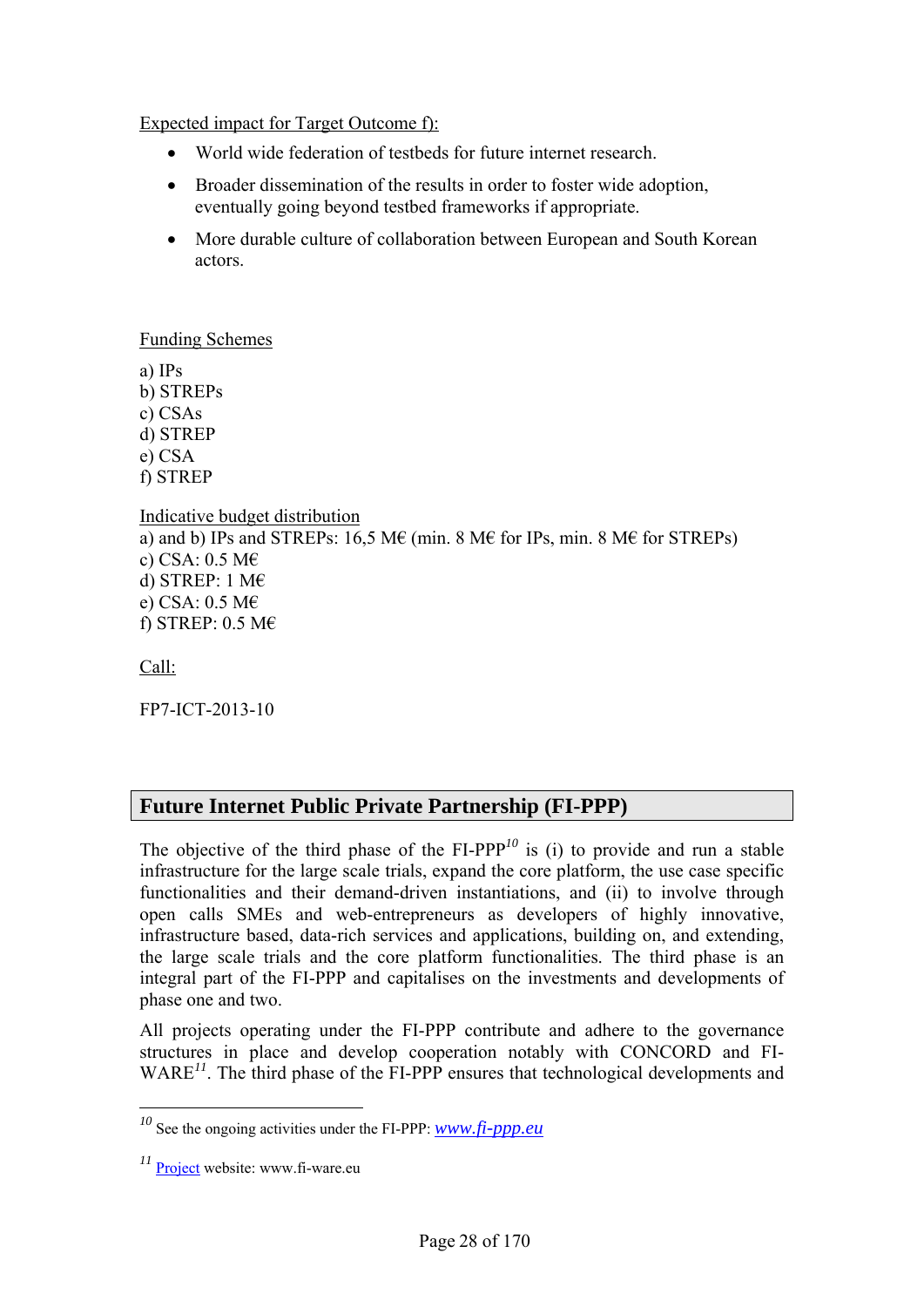trials taking place in phases one and two will evolve into seed-type activities generating actual take-up of innovative Internet services and applications.

The FI-PPP should also be an accelerator for regional smart growth. Therefore this last phase of the FI-PPP is expected to connect and establish close synergies with regional developments and policies.

#### **Objective ICT-2013.1.8 Expansion of Use Cases**

#### Target Outcomes

A large set of innovative and technologically challenging services and applications in a wide range of Internet usage areas and large scale trials, making innovative use of the technologies and validating the concepts developed under the previous phases of the FI-PPP. These services and applications should make public service infrastructures and business processes significantly smarter (i.e. more intelligent, more efficient, more sustainable) through tight integration with Internet networking and computing capabilities, and notably exploiting open data.

#### Implementation requirements

This objective calls for projects with participants that can rapidly connect to existing communities of small and innovative ICT users and developers, i.e., SMEs and webentrepreneurs, to take-up Future Internet technologies developed in previous phases.

Typically projects will bring together partners providing the full ecosystem to successfully involve the SMEs and web-entrepreneurs called to participate, such as partners having access to and experience with SME environments, partners bringing in the innovative ICT infrastructure, trial providers, the user notion, and the public sector to foster local/regional commitment.

Project participants, notably the coordinating organisation, will have to demonstrate their financial viability to receive and manage funds at the level requested, as well as their expertise and capacity, first and foremost in developing and managing the full life-cycle of the open-calls transparently. The projects are encouraged to ensure a sustainable longer-term environment. A combination with other innovation actions, supported by regional, national and European policies and funds, is highly desirable.

The task of projects is to:

i) scope, organise and manage open calls for small and innovative ICT players such as SMEs and web entrepreneurs to develop services/applications that present a clear societal and economic value while exceeding a defined minimum level of functional complexity and thus generating a very large number of small, innovative services, which build on technologies of the ongoing large scale trials and the FI-WARE Generic Enablers. Any IPR generated by the SMEs and web entrepreneurs shall rest with them.

ii) liaise with the other projects selected under this objective in defining the open calls, support SMEs and web entrepreneurs in terms of access to information, tools and services provided by the technology foundation extension selected under objective 1.8, notably on functionalities of the core platform toolbox, the test bed, the large scale trials, the infrastructure availability/accessibility and others, in order to get involved SMEs rapidly up to speed/familiarised with the FI-PPP environment and enable them to focus on their innovation task.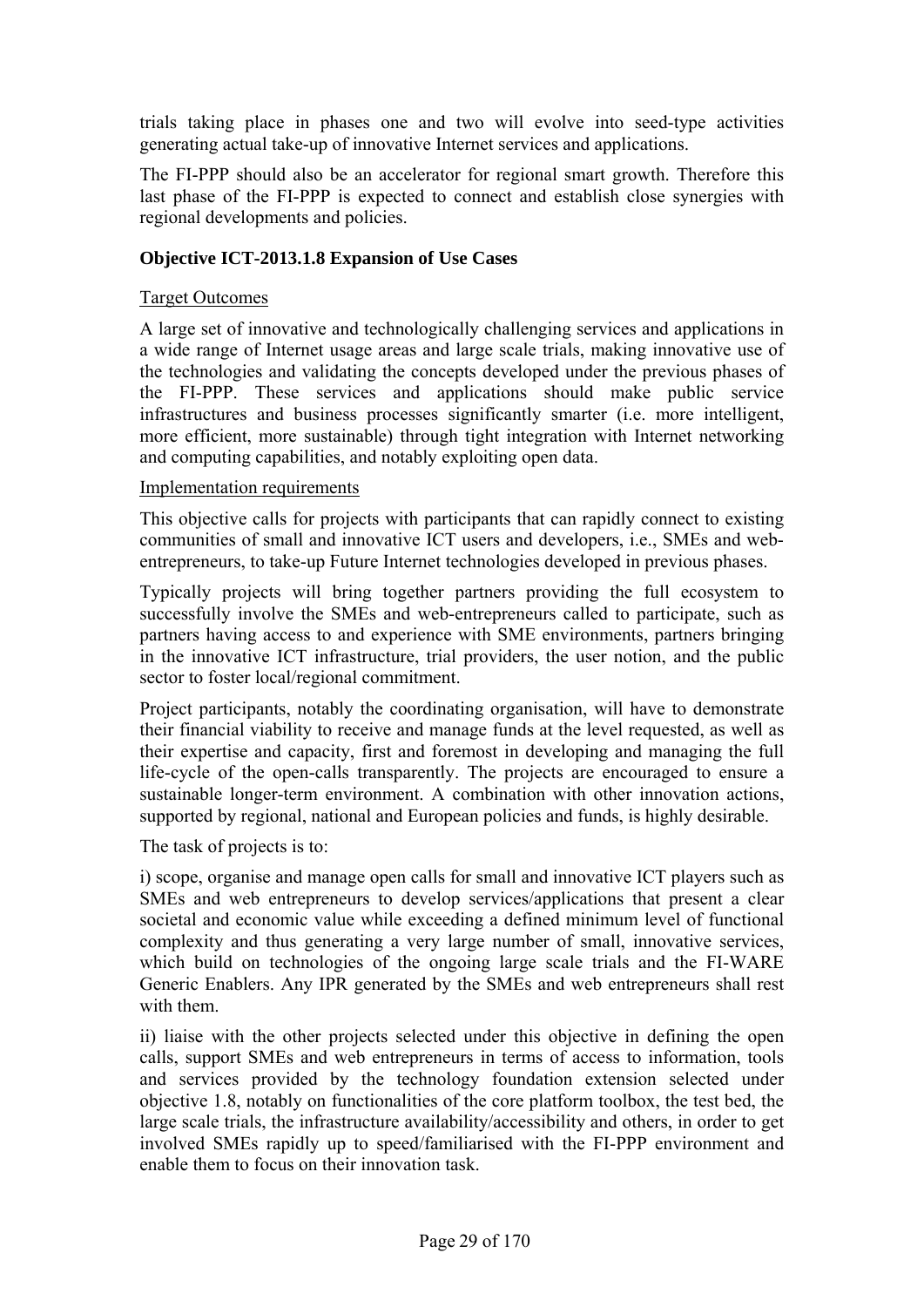iii) coordinate and collaborate with programme support actions with regard to their offerings to SMEs, notably aiding SMEs and web entrepreneurs in aspects such as innovation, entrepreneurship and business modelling, training and education for and among entrepreneurs, business sustainability, intellectual property.

In addition, projects selected under this objective will link-up to the capacity building activity<sup>12</sup> of phase two of the FI-PPP.

At least 80% of the project budget should be reserved for open calls for SMEs and web-entrepreneurs. Projects must publish widely their open calls using the Commissions publishing channels for public calls*<sup>13</sup>* and adhere to FP7 standards with respect to evaluation, conflict of interest and confidentially. Projects must also promote widely the participation in their open calls, e.g., by tapping into venture capital communities and corporate venture activities, public/private accelerators and others. SMEs and web entrepreneurs that are successful in the open calls will be granted financial assistance which is typically in the order of EUR 50.000-150.000.

Speed and quality of service to SMEs and web entrepreneurs as well as their successful and sustainable involvement will be a key success measure.

Projects selected under this objective shall jointly set-up an innovation cluster bringing together relevant public sector and private/industrial actors, developers and users to ensure the sustainability of the developments under the FI-PPP, as well as to develop and contribute to a cooperative approach to identify good practices and success cases including dissemination.

#### Funding Schemes:

Up to 20 CP-CSAs, with a priority given to maximise the geographic and/or sectorial coverage.

Indicative budget distribution:

- EUR 100 million
- Duration: 24 months

Call:

1

FP7-ICT-2013-FI

# **Objective FI.ICT-2013.1.9 Technology Foundation Extension and Usage**

Target Outcomes

#### a) Technology Foundation Extension

An updated and extended technology foundation should answer both the needs identified in the use case trials of phase two as well as the needs arising during the use case expansion in the third phase (see objective 1.8). Such needs include technological updates and improvements of existing core platform functionalities, i.e. generic enablers, and the development and implementation of additional enablers

*<sup>12</sup>* See the previous FP7 ICT work programme 2011/2012 objectives 1.8 and 1.9 -

*[http://cordis.europa.eu/fp7/ict/docs/3\\_2012\\_wp\\_cooperation\\_update\\_2011\\_wp\\_ict\\_e](http://cordis.europa.eu/fp7/ict/docs/3_2012_wp_cooperation_update_2011_wp_ict_en.pdf) [n.pdf](http://cordis.europa.eu/fp7/ict/docs/3_2012_wp_cooperation_update_2011_wp_ict_en.pdf)*<br><sup>13</sup> I.e. the participants portal: https://ec.europa.eu/research/participants/portal/page/cooperation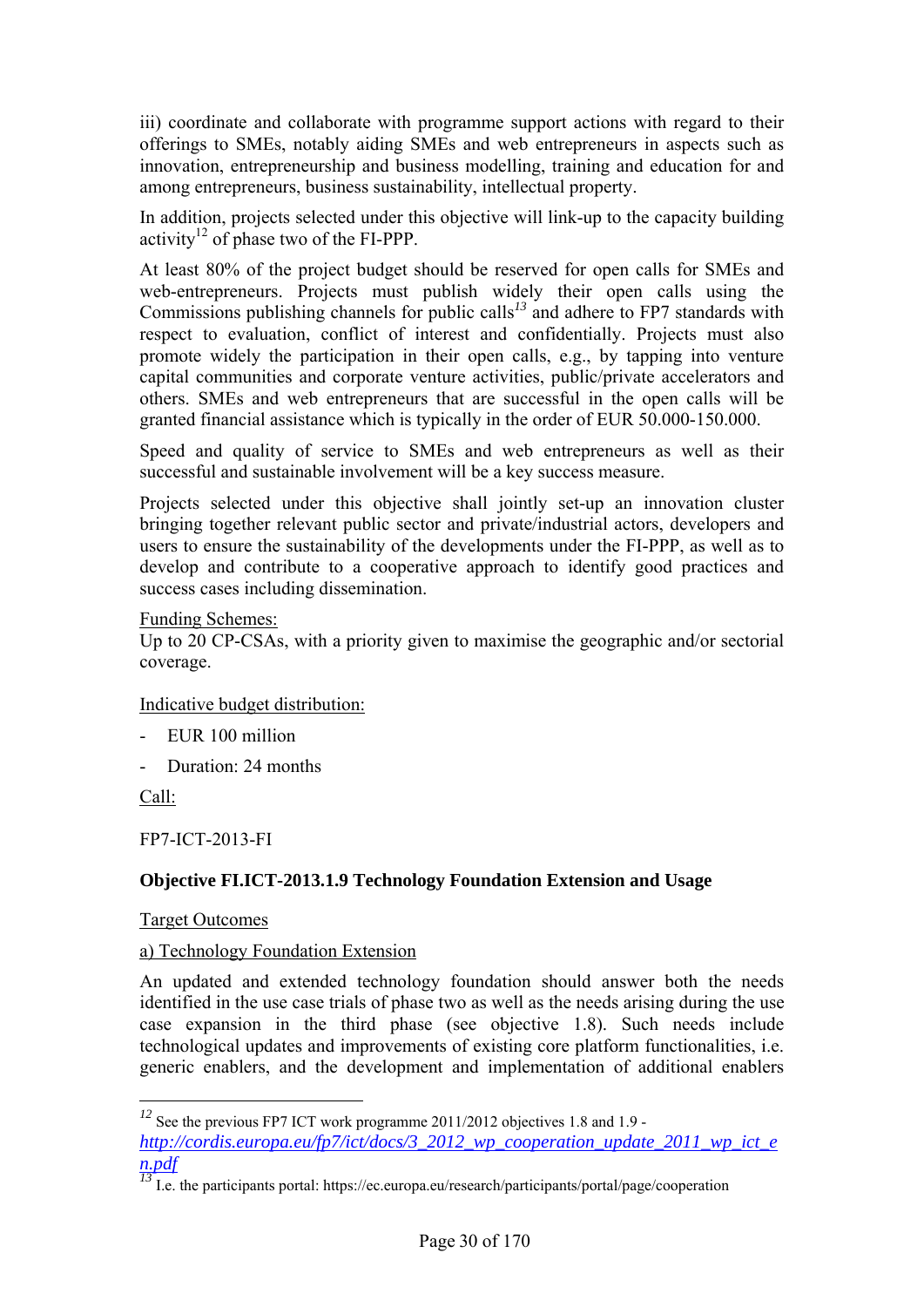across multiple domains, including work relevant for the adoption of common standards. Continuity with the FI-WARE project<sup> $14$ </sup>, in particular with respect to intellectual property, is required.

# b) Platform availability

The work must ensure the availability of the FI-PPP generic enablers for use in different infrastructures, in different regional contexts, and across different domains during the remaining lifetime of the FI-PPP, notably under phase 3 to all participants and possibly beyond. This includes support for the further extension and adaptation of these generic enablers to domain-specific instantiations, their reference implementation in open source, operational support for these instances, and the operation of a test infrastructure on generic enablers servicing several trials can be hosted. It particularly, as a service, it includes technological training of the SMEs and web-entrepreneurs involved under objective 1.8 on how to best use developed technologies and knowledge. The work should eventually integrate the achievements of the FI-PPP capacity building and infrastructure support activities (Objective FI-ICT-2011.1.9) of the previous phases.

#### c) Platform sustainability

Ensure sustainability of the core platform and of domain-specific platform developments in terms of usage and further evolution beyond the FI-PPP lifetime, including exploitation planning, standardisation, interoperability, IP arrangements and other measures maintaining their availability in the longer-term.

#### d) Usage and participation

1

While objective 1.8 focuses on the involvement of the take-up actors and direct, fullservice support to them, this sub-objective provides for the necessary tools and support across all projects selected under objective 1.8 and the FI-PPP. This includes the provision of:

- o support for SMEs and web-entrepreneurs in view of developing and sharing best practices, fostering entrepreneurship, access to finance, matchmaking between regional ecosystems and the financial community, innovation support for the various large-scale trial sites, benchmarking, mentoring, partnering with regional innovation actors, as well as monitoring and coordination across all trial sites and domains (Key Performance Indicators).
- o Provide qualitative and quantitative evidence of the socio-economic impact of the activities under the Future Internet PPP until 2020.
- o support for communications, networking and dissemination and exploitation activities such as developing success stories, road shows, conferences and presence at conferences and fairs to achieve significant visibility and attract further usage and exploitation using the latest multi-media and Internet tools.
- o working with the FI-PPP community and beyond to support the creation, networking and development of Internet innovation hubs by bringing together web entrepreneurs, mentors, investors, students, academia, public sector innovators and industry – this action shall be carried out in collaboration with ongoing work of the EIT ICT Labs.

*<sup>14</sup>* [For details of the ongoing project FI-WARE see](http://www.fi-ware.eu/) *[www.fi-ware.eu](http://www.fi-ware.eu/)*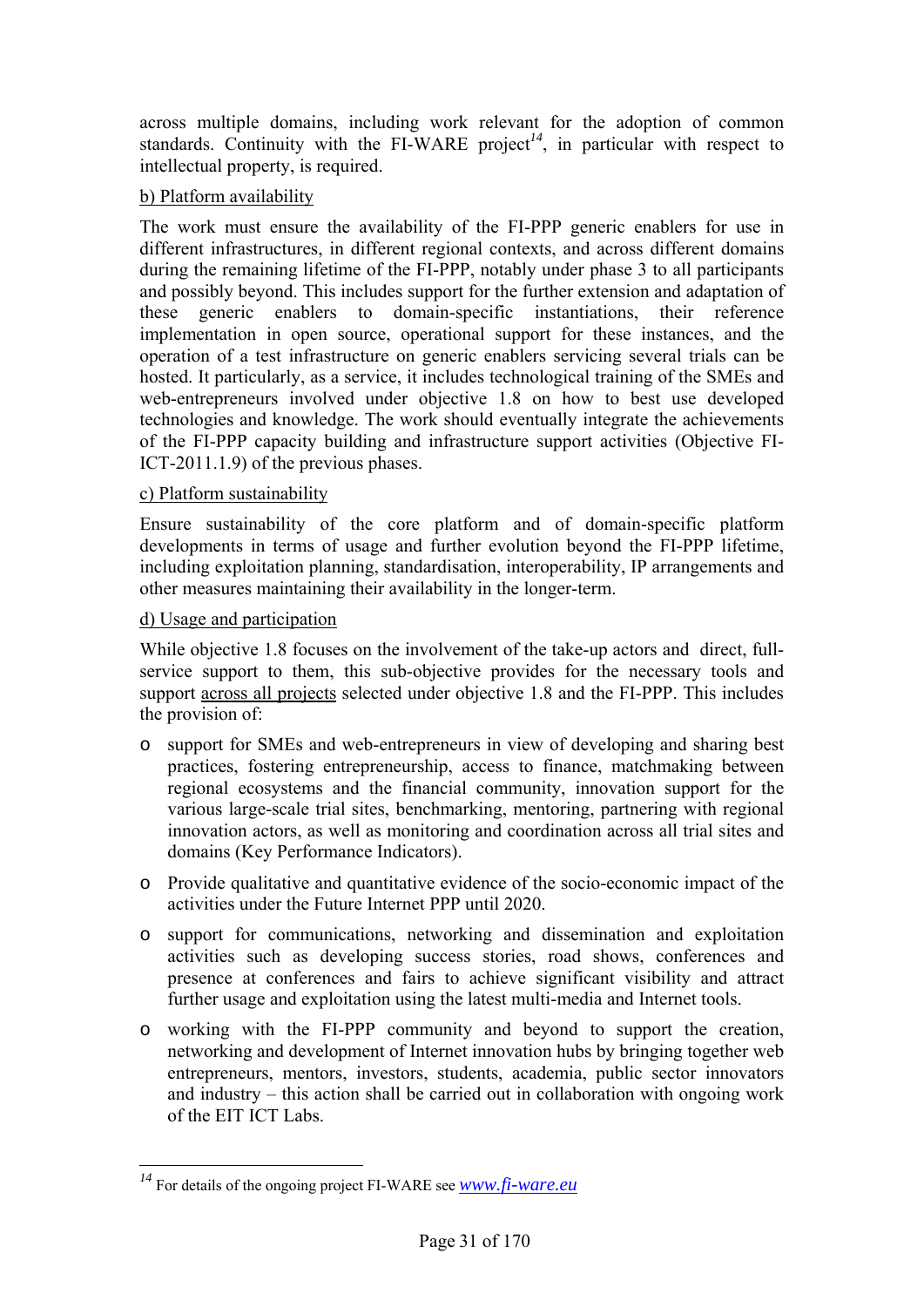o support for the future European Internet community to better link research to innovation through technology and business road-mapping (including in relation with activities in US, Japan, Canada and the BRICs), identification of new stakeholder groups, transfer of knowledge and best practices from the FI-PPP towards the larger FI community, including organising European-level conferences and workshops.

Expected Impact of the FI-PPP (the two objectives described above)

- Significant increase of the effectiveness of business processes and novel approaches to the operation of infrastructures and applications of high economic and/or societal value.
- Reinforcement of the European industrial capability for novel service architectures and platforms in view of new business models based on cross-sector industrial partnerships built around Future Internet value chains.
- Increased involvement of users and public authorities at local, regional and national levels.
- New opportunities for high-growth entrepreneurs and SME players to offer new products, equipments, services and applications.

Funding Schemes: One IP which must cover a), b), c) 2-5 CSAs which cover d)

Indicative budget distribution:

- One IP: EUR 23 million. At least 10% of the budget is expected to be allocated through one open call to allow for adjustments in light of the projects selected under objective 1.8.
- CSAs: EUR 7 million
- Duration: 18-24 months

Call:

FP7-ICT-2013-FI-PPP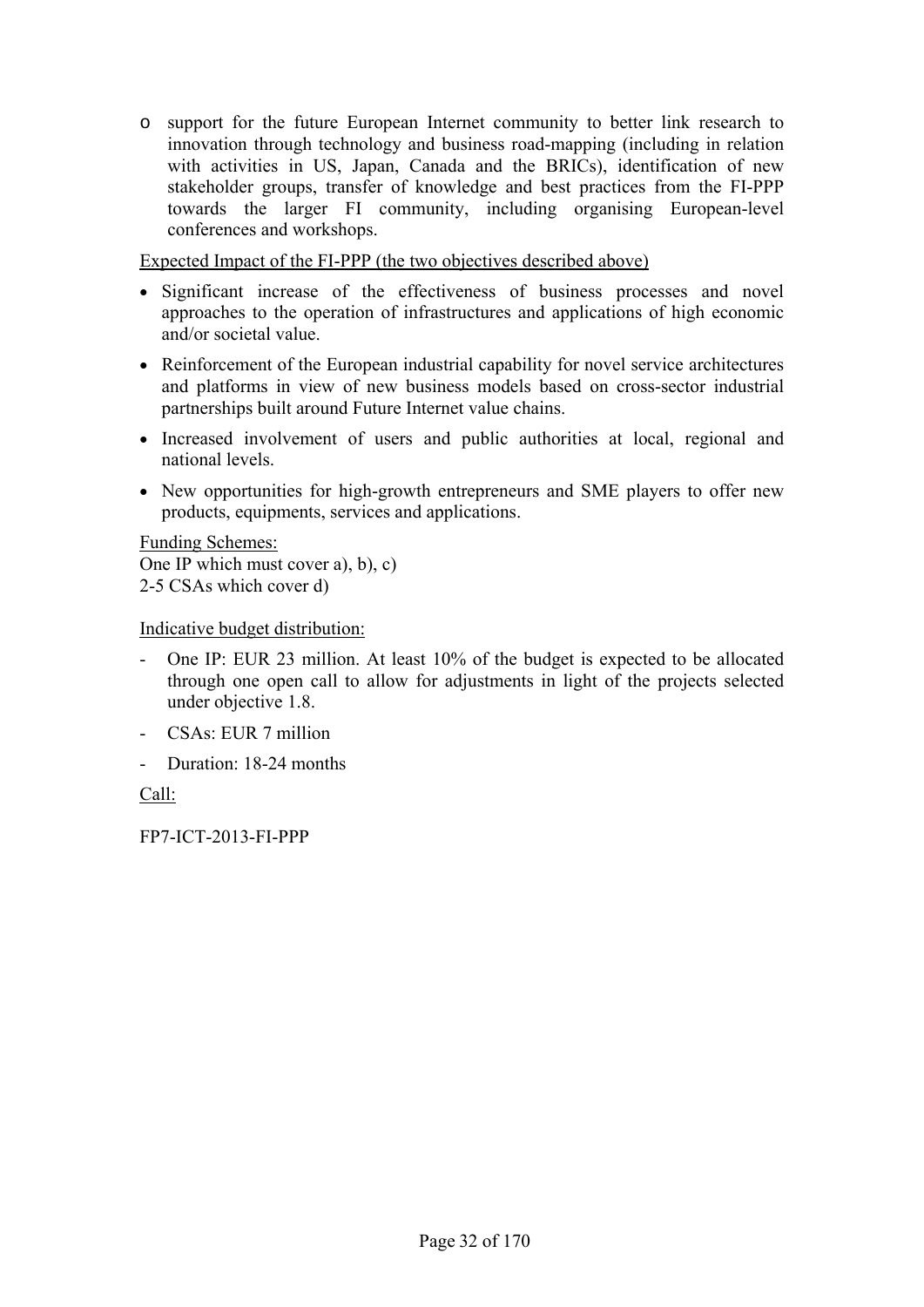#### <span id="page-32-0"></span>**7.2 Challenge 2: Cognitive Systems and Robotics**

Challenge 2 initiates a research and innovation agenda, aiming to develop artificial systems operating in dynamic real life environments, reaching new levels of autonomy and adaptability and interacting in a symbiotic way with humans.

There is a strong focus on advanced robotics systems, given their potential to underpin the competitiveness of key manufacturing sectors in Europe and a wide range of innovative products and services across the economy, from home appliances to leisure, agriculture, transport and logistics, inspection and security in dynamic environments. Robotics provides us also with important means to address Europe's societal challenges in areas like environment, health and ageing<sup>15</sup>. The work will build on and extend past achievements in scientific research and will also introduce a significant new effort aiming at the widespread introduction of robotics technology in manufacturing and service sectors.

An additional research focus targeted under this challenge will address symbiotic human-machine relations, which aims at a deeper understanding of human behaviour during interaction with ICT, going beyond conventional approaches.

The work on cognitive systems and smart spaces and on symbiotic human-machine relations is not restricted to robotics.

The work will:

- i) continue research to strengthen Europe's scientific and technical capital in this domain, by progressing advanced functionalities and cognitive capabilities of robotic systems and by extending this research to smart spaces and symbiotic human-machine interactions;
- ii) introduce a special emphasis on systems integration, through use cases which exploit and support the uptake by industries of promising technologies on an international scale.

Support actions will address road-mapping (PPP preparation) and investigate opportunities for pre-commercial procurement (PCP), to prepare the research community for a fully-fledged research - innovation approach in Horizon 2020.

#### **Objective ICT-2013.2.1 Robotics, Cognitive Systems & Smart Spaces, Symbiotic Interaction**

#### Target Outcomes

<u>.</u>

RTD targets systems that can operate autonomously in the real world through e.g. scene and context understanding, anticipation and reaction / adaptation to changes, manipulation and navigation, as well as symbiotic human-machine relations.

• RTD will help to achieve breakthroughs in the introduction of robotics technology in diverse physical environments and in smart spaces (with energy efficiency improvements). Complementary RTD strands in the Target Outcomes listed below may be combined as appropriate, including through

<sup>&</sup>lt;sup>15</sup> In line with the goals of the European Innovation Partnerships such as the Active and Healthy Ageing.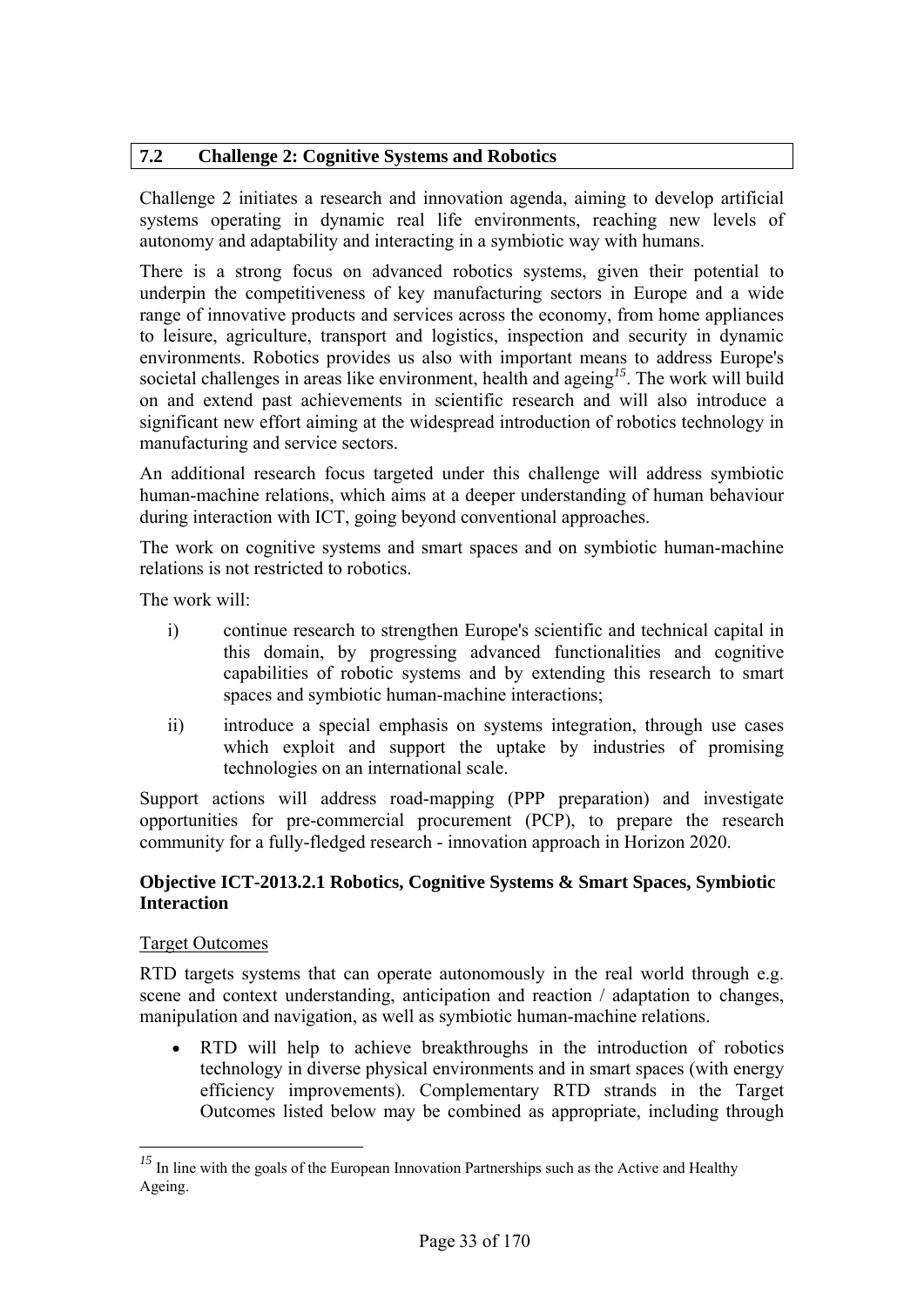demonstration as well as methodological validation approaches and measures of progress (e.g. through suitable benchmarks).

• Foundational research will address cognitive systems and symbiotic humanmachine interactions.

#### a) Intelligent robotics systems

RTD will address advanced robotics functionalities in e.g. manipulation / grasping, mobility and navigation, compliant actuation and locomotion, system-related challenges such as autonomy, adaptability, scalability and robustness in different types of environments, and interaction concerns such as safety, natural human-robot interaction and robot-robot cooperation. This will be achieved via new levels of capabilities in perception, understanding and action based on advanced sensori-motor systems. The robots will be of various shapes and sizes (from micro-robots to large size) and validated in real-life situations.

#### b) Cognitive systems and smart spaces

RTD will target advanced cognitive systems research, addressing key research bottlenecks and crucial cognitive capabilities which are missing today. Advances will be sought in sensing, perception, understanding, learning, reasoning and action (at appropriate levels of autonomy), including spatio-temporal cognition in real-world environments. This will need fundamental re-thinking of basic scientific methods and will build on emerging inter-disciplinary approaches.

RTD will also address smart spaces consisting of infrastructures (integrating sensors, actuators and processing), intelligent interfaces and robots which proactively support people in their everyday lives in domestic, professional and public environments. The emphasis will be on novel, intuitive, immersive interactions between the environment, objects in the environment, machines and users, individually or in groups.

#### c) Symbiotic human-machine interaction

Foundational research on symbiotic relations between humans and machines will aim at the design of new interactive technologies based on new theories and models of human cognition and emotion, non-rational decision-making, social behaviour and spatial and temporal perception and processing. RTD will also investigate the influence of such technologies on human behaviour and methods to promote positive co-evolution and co-adaptation of symbiotic systems.

#### Expected Impact

The overall impact expected is to contribute to an appropriate mix of the following:

- help increase Europe's market share in industrial and service robots to reach one third of market share by 2020, and improve the competitiveness of Europe in manufacturing sector.
- create a substantial upsurge in the involvement of key industry players, including SMEs and mid caps, in EU-level collaborative research, strengthening their links with academia.
- achieve scientific and technical excellence in terms of e.g. improved systems functionality, quality, performance and sustainability and degree of successful integration of such results into real-world scenarios.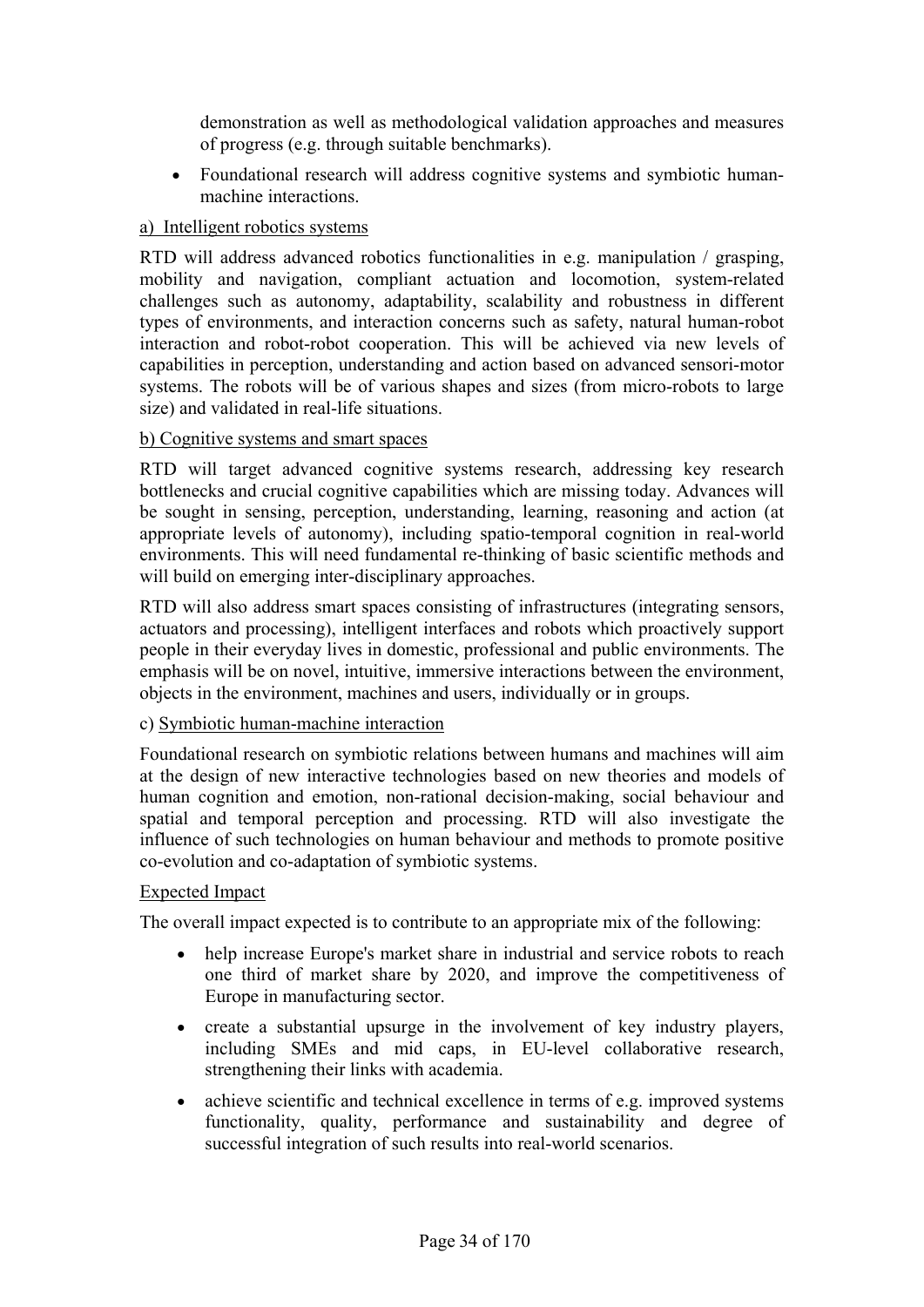- develop innovative concepts and prototypes of co-evolving technologies based on new theories and models and deeper understanding of human behaviour.
- achieve high levels of scientific publication as well as new PhDs and open source software releases or patents.

#### Funding Schemes

a), b), c): IP, STREP

#### Indicative budget distribution

IP/STREP: EUR 67 million, of which minimum 52M€ for target a) and b), and minimum 10M $\epsilon$  for target c). Within these constraints, a minimum of 40% of the objective budget to IPs and 25% of the objective budget to STREPS.

Call

1

#### FP7-ICT-2013-10

#### **Objective ICT-2013.2.2 Robotics use cases & Accompanying measures**

#### Target Outcomes

The main outcome is to stimulate innovation in robotics research at an EU level, thus accelerating the transition of scientific and technical research results into proof of concept, exploitable technology, prototypes and intellectual / industrial property. The primary focus on developing use-cases which target the emerging robotics service sector will be accompanied by strategic measures in road mapping, networking and outreach.

#### a) Use-cases in service robots

Projects will test and validate promising robotics applications, in terms of their potential take-up and operational deployment. Potential application areas will include societal challenges (e.g.: food production, maintenance and inspection, healthcare, security<sup> $16$ </sup>) and professional services (e.g.: in agriculture & farming, logistics or cleaning), as well as new industry sectors which have not used robotics so far.

#### b) Robotics research roadmap coordination and socio-economic aspects

CSAs will develop strategic roadmaps with relevant stakeholders, building on current robotics research networks*<sup>17</sup>* and supporting the EUROP technology platform in preparing a robotics PPP, as well as supporting academia-industry collaboration. European interests in the relevant standardisation forums will be promoted. Work will also explore the socio-economic drivers and impact of robotics RTD, including market observation, ethical and legal issues and will identify opportunities and prepare the ground for pre-commercial procurement (PcP), including e.g. in robotics

<sup>&</sup>lt;sup>16</sup> The activities related to security are complementary to the 'Security' Theme of the FP7 Cooperation Programme

<sup>&</sup>lt;sup>17</sup> E.g. EUROBOTICS, EURON. EUCognition will last beyond 2013 and well into 2014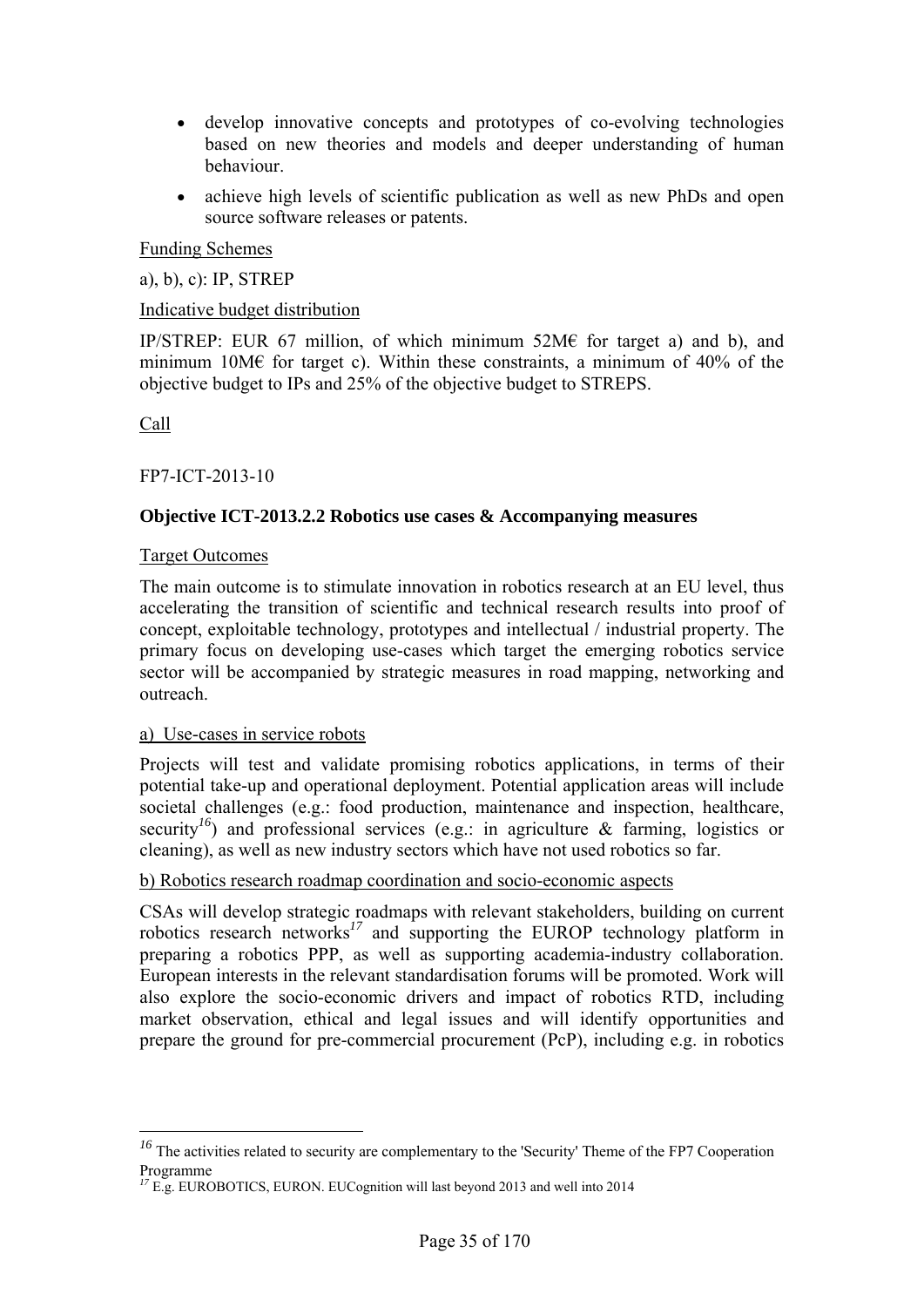for search & rescue, public services (e.g.: security<sup>18</sup> and inspection, cleaning, assistance), or intelligent logistics.

#### c) Robotics networking

CSAs will: establish flexible mechanisms to exchange knowledge and skills via e.g. new educational courses, summer schools or study visits, especially for young postdocs, within and beyond the EU; help identify new users and markets and new research areas through sector-based analysis; establish a strategy towards sustainable international cooperation in robotics, focussing initially on the United States.

#### d) Dissemination and Outreach

CSAs will: increase the general level of public awareness of robotics through public relations and outreach about Challenge 2, including targeted showcases.

#### Expected Impact

Use case projects and accompanying measures are all geared towards opening potential new markets in the emerging service robot sector. The actions will aim to achieve:

- Higher use of robotics and stronger levels of participation by EU companies including those not yet active in EU settings – in industry and user-driven RTD in this domain.
- Successful technology transfer in terms of volume and scale of innovative products and services in the professional service areas described in a) above
- Increased visibility of the programme to the European citizen via traditional and new social media channels.

Funding Schemes

a) STREP

b), c), d) CSA

Topics in b), c) and d) may be covered by one or several CSAs as appropriate.

Indicative budget distribution

- STREP: EUR 20 million
- CSA : EUR 3 million

Call:

<u>.</u>

- FP7-ICT-2013-10

<sup>&</sup>lt;sup>18</sup> The activities related to security are complementary to the 'Security' Theme of the FP7 Cooperation Programme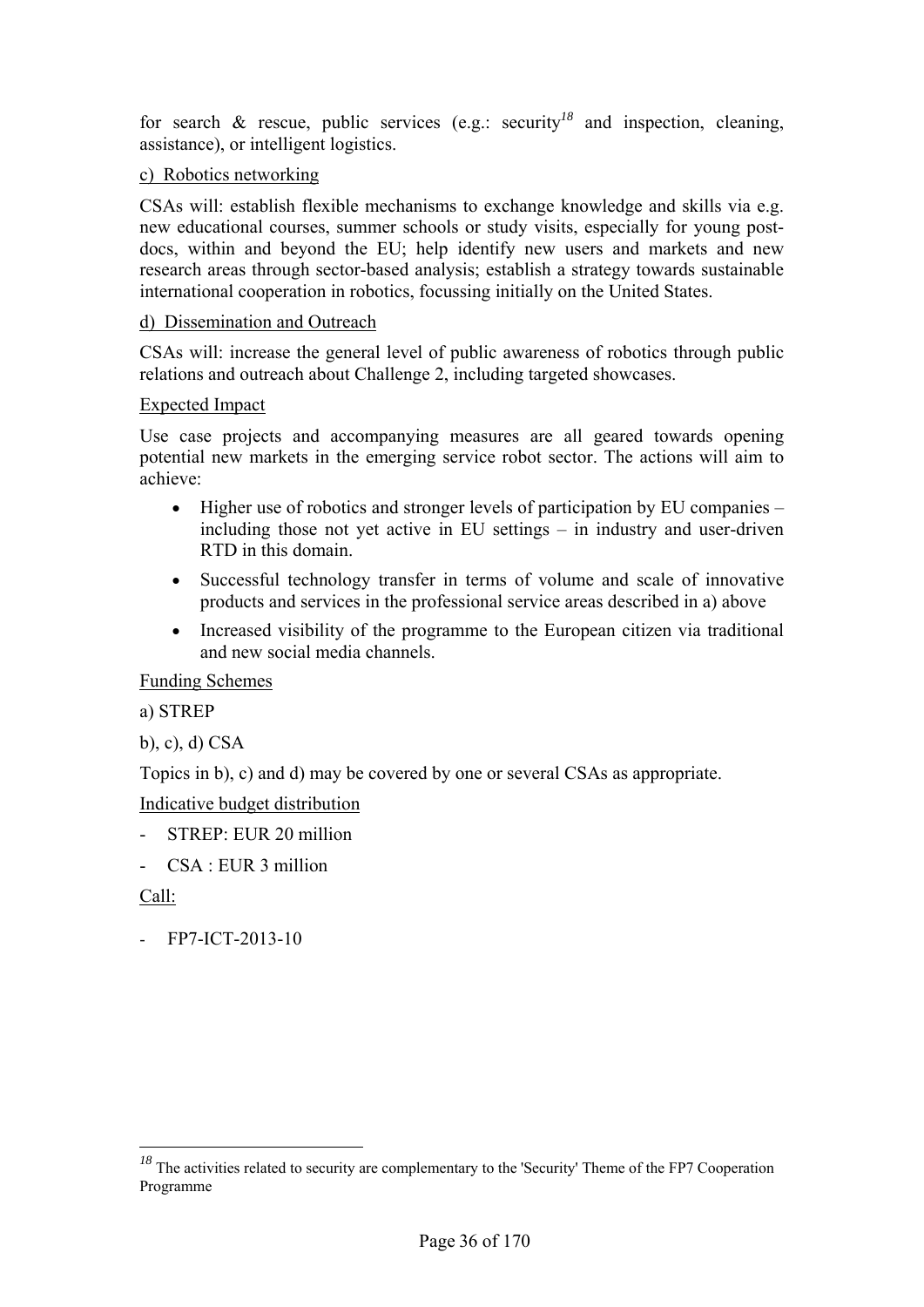# **7.3 Challenge 3: Alternative Paths to Components and Systems**

Challenge 3 covers nanoelectronics and photonics, the heterogeneous integration of these key enabling technologies with related components and systems, as well as advanced computing and control systems at a higher level. Energy-, resource- and cost efficiency as well as recycling/end of life issues are major drivers across the Challenge. Its overall aims are:

- to reinforce European industrial leadership in these key enabling technologies through miniaturisation, energy-efficiency, performance increase and manufacturability, for information and communication systems and other applications in 2020 and beyond;
- to enable further integration and cross-fertilisation of key enabling technologies towards building energy- and resource-efficient components and systems through the convergence of nanoelectronics, nano-materials, biochemistry, measurement technology and ICT;
- to expand Europe's industrial leadership in embedded and mobile computing systems towards powering the cloud with cost and energy efficient servers, and towards exploring new paradigms for control in systems with mixed criticalities where the embedded world meets the internet world, and systems of autonomous systems with emergent behaviour.
- to promote inter-disciplinary R&I activities by bringing together different research domains and constituencies with the aim of increasing impact and of bridging to Horizon 2020;
- to stimulate the innovation of European industry by well-targeted take-up actions, with special emphasis on SMEs – either as users or as technology suppliers.

In those areas related to the ENIAC*<sup>19</sup>* and ARTEMIS*<sup>20</sup>* JTIs, Challenge 3 focuses on research on new paradigms which are applicable across several application domains. Related to Photonics and to the integration of components and systems, work is aligned with the strategic research agendas of Photonics21<sup>21</sup> and  $EPosS^{22}$ .

## **Stimulating innovation through take-up**

The objectives under this challenge include actions for technology take-up and innovation, which aim at creating an innovation ecosystem where industry is introduced to new technologies and markets. They focus on emerging innovative technologies and processes, which need to be validated and tailored for customer needs before being able to compete on the market. Special emphasis is on strengthening the participation of European SMEs, both on the supply-side and on the demand-side.

1

*<sup>19</sup>* http://www.eniac.eu

*<sup>20</sup>* http://www.artemis-ju.eu

*<sup>21</sup>* http://www.photonics21.org

*<sup>22</sup>* http://www.smart-systems-integration.org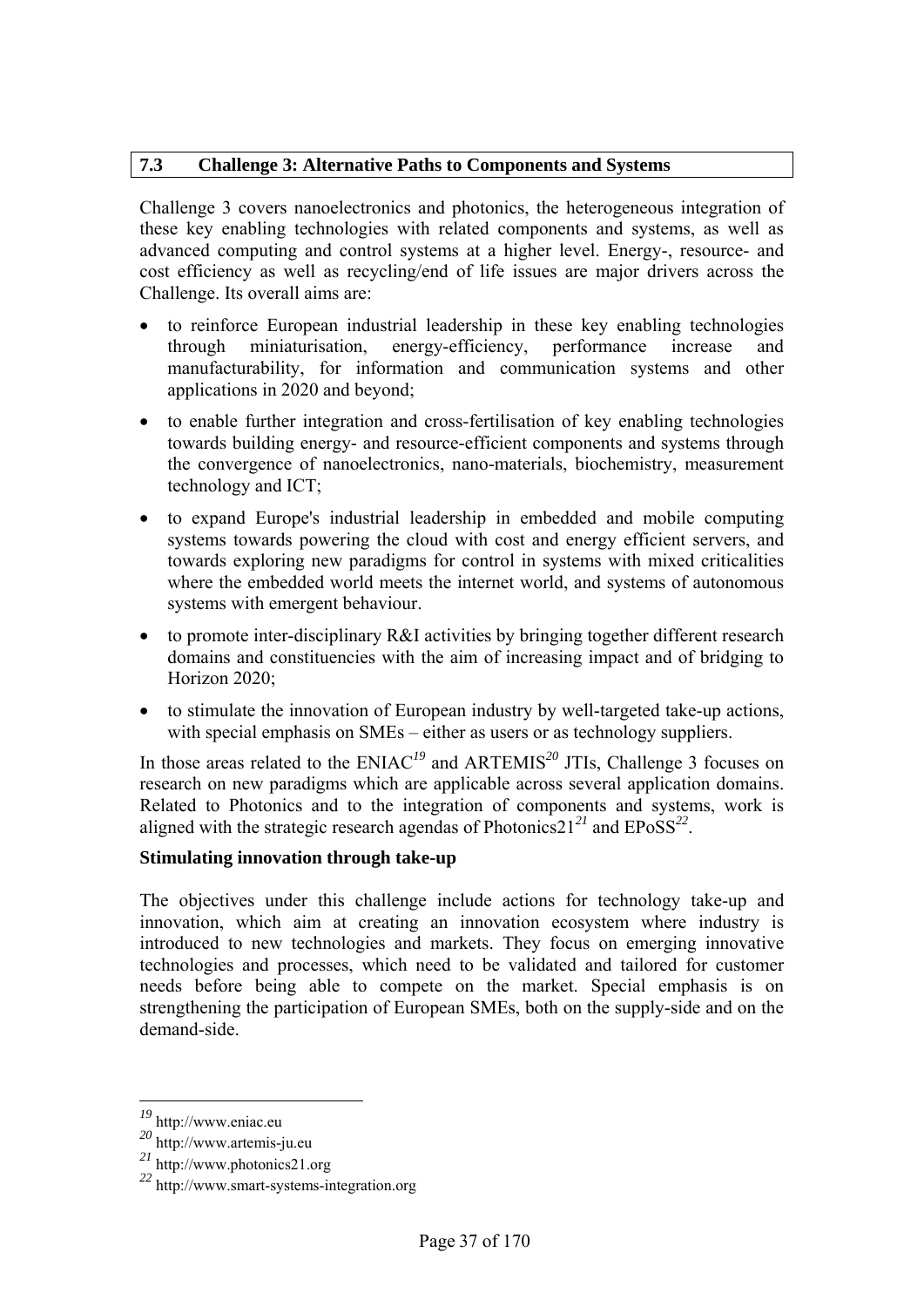Two types of take-up activities are supported at **technology-domain level,** each of which brings together all relevant actors from the use and supply side supported by competence centres:

- a) **Assessment experiments** assess new or enhanced equipment, tools, processes, or methodologies, and their use. The objective is to support suppliers, in particular SMEs, in crossing the "valley of death" from research prototypes to successful market adoption (objective 3.3).
- b) **Access services** provide fast access to knowledge, training, prototyping, manufacturing, design or engineering services for first users and early adopters, in particular SMEs, through experiments. The objective is to reinforce the competitiveness of users by enabling them to exploit innovative technologies (objectives 3.2, 3.3, and 3.4).

For both types, activities are expected to be clustered in larger projects to achieve critical mass and to better exploit EU-added value. Common tasks include: targeted dissemination; management of calls for new actions; exploitation of synergies across actions. To better cope with the speed of innovation in ICT, implementation must be flexible and fast. Part of the actions and partnership are to be defined from the outset, while additional experiments or users, may be identified through open calls during the action (max. 50% of the total budget).

To facilitate the emergence of a European **innovation-ecosystem,** a network of innovation multipliers will be established across all take-up projects and disciplines to achieve broader coverage thereby maximising impact and better addressing the needs of SMEs. Tasks include establishing a single innovation portal allowing one-stopshopping for newcomers; sharing of best practices and experiences; dissemination; and brokering between users and suppliers in light of open calls. The participation of actors traditionally not participating in research projects or programmes is encouraged, e.g. regional innovation clusters, chambers of commerce, societal actors, industrial associations, technology transfer departments of large research labs. This cross-objective action is included under Objective 3.3.

## **Objective ICT-2013.3.1 Nanoelectronics**

This objective addresses overcoming serious barriers, which are currently slowing down the expected evolution of CMOS, including the fundamental limits of devices and materials, system level limits, energy-efficiency, power density issues, design complexity issues, and cost. It is in line with the ITRS roadmap. It complements FET, and the more application driven and closer to market activities carried out under the ENIAC JU. Take-up actions in nanoelectronics, including Europractice-type actions, are addressed under Objective 3.3.

## Target Outcomes

- **a) Integration of advanced nanoelectronics devices and technologies (16nm and below)** 
	- New solutions to boost performance in More Moore. This includes Ge, III-V compound semiconductors, graphene, CNT or nanowires.
	- Innovative solutions to boost functionality in More than Moore.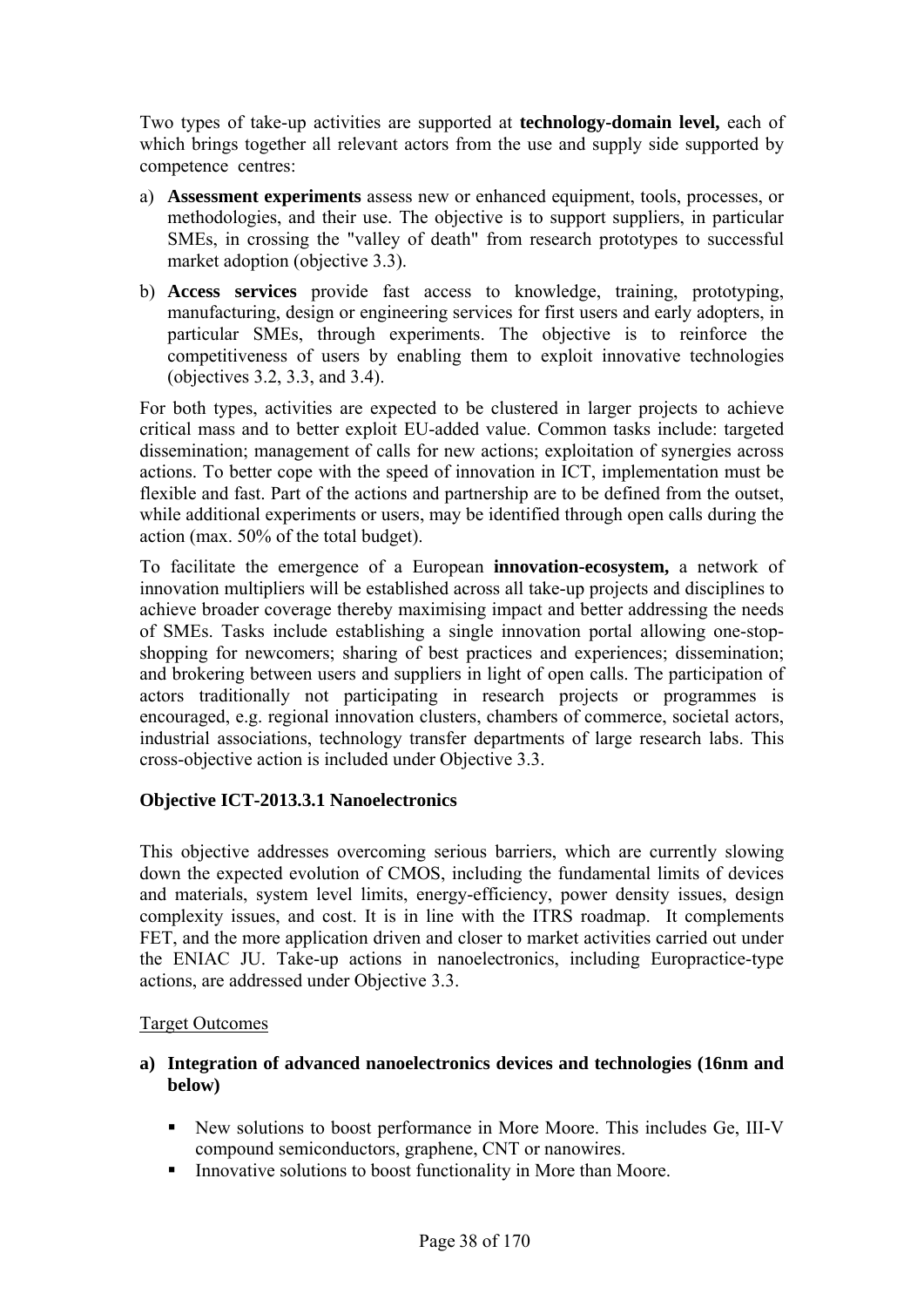- New switches for Beyond CMOS and beyond silicon, charge-based or noncharge-based with a sufficient level of technological maturity.
- Interconnects and 3D integration at device, chip and wafer level.

## **b) Advanced nanoelectronics manufacturing processes.**

- More Moore IC Manufacturing: efficiency and productivity enhancement
- Manufacturing approaches to Beyond-CMOS and advanced More-than-Moore, and to their integration with nano-CMOS including 3D integration.

## **c) Design, modelling and simulation for advanced nano-electronics technologies**

- Circuit- and system-level modelling and simulation: e.g. quantum and atomic scale effects; electro-thermo- mechanical effects; modelling for new materials, processes and devices.
- Design technologies for "Si complexity" challenges addressing non-ideal scaling of device parasitics and supply/threshold voltages; manufacturing variability; thermal effects; decreased reliability; ageing effects; coupled highfrequency devices and interconnects.
- Innovating with nanoelectronics designing heterogeneous SOC integration, re-using IP.

## **d) International Co-operation**

One support action to develop a European strategy which addresses the challenges in manufacturing for 450 mm in dialogue with G450C and with the US, Korea, and Taiwan.

### Expected impact:

- Secured European **industrial competence** in advanced nanoelectronic technologies, and strengthened European **capacity to manufacture** nanoelectronic products.
- **Improved performance at lower cost**: improvements boosting performance and functionality at all levels (device, circuit, system), and in particular in relation to a few critical parameters which drive integration and miniaturisation such as operating frequency, switching time, throughput, device or circuit complexity;
- **Higher energy efficiency**: reduction of device/circuit/system power consumption through improved energy per operation, efficiency of basic components, and control of leakage currents;
- **Higher levels of integration and miniaturisation**: improvement in component/functions per chip, cost per function, compactness, design productivity exploring new materials, architectures, and design - going beyond just an extension of known practices;
- **Improved structuring**: improvement in coordination of European research priorities and their industrial relevance, exploitation perspectives for Europe in terms of competitiveness and, jobs.

Funding schemes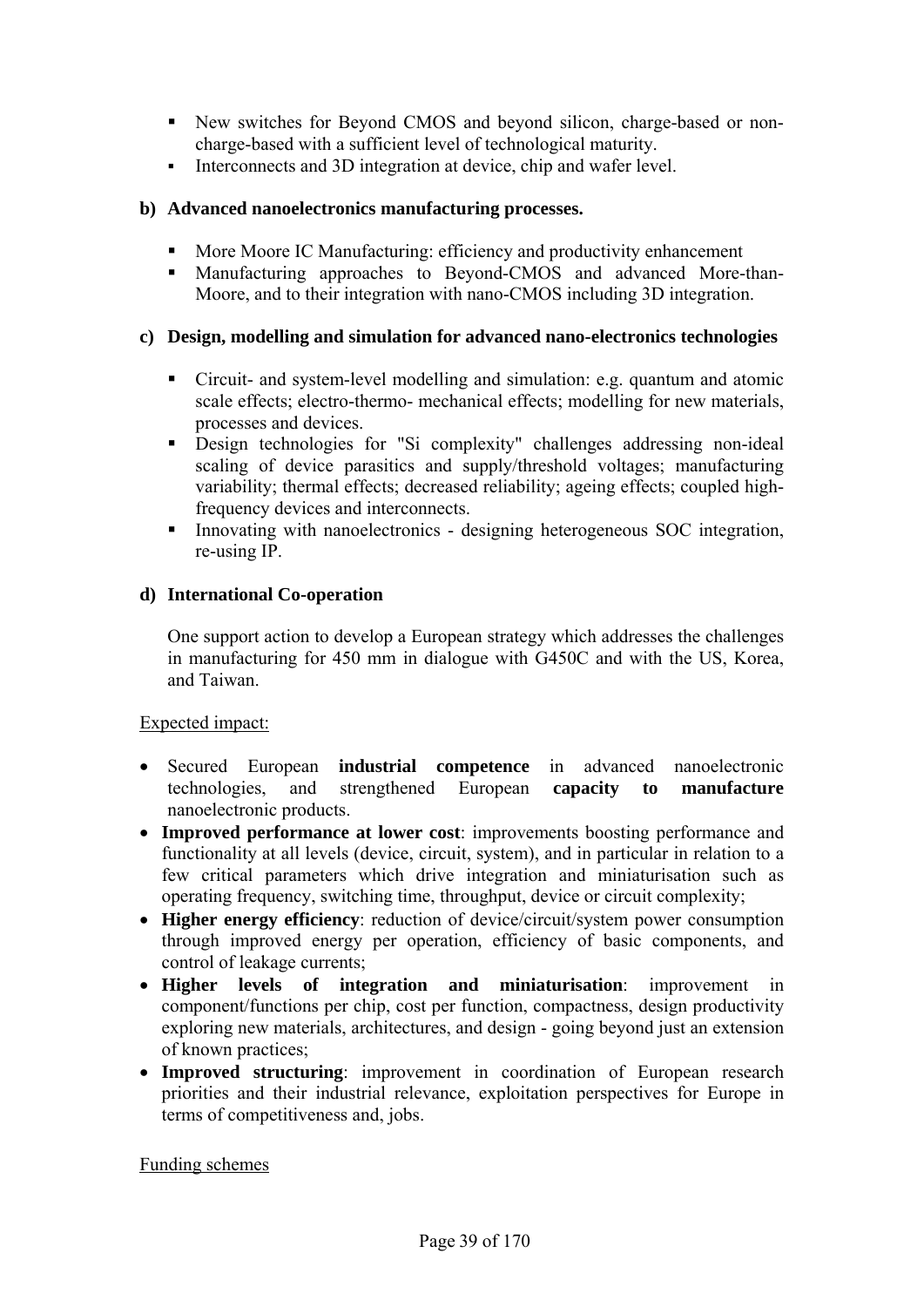$a) - c$ ): STREP

d): CSA

Indicative budget distribution

EUR 31.5 million for STREPs EUR 0.5 million for one SA

Call: FP7-ICT-2013-11

## **Objective ICT-2013.3.2 Photonics**

The aim is to advance the state-of-the-art of photonic devices (i.e. components and sub-systems such as transmitters and receivers, lasers and light sources) in application fields where Europe is strong<sup>23</sup> and to develop advanced products with a view to industrialisation. Research actions should demonstrate strong industrial commitment and be driven by user requirements. They should include validation of results for the target applications and address the supply chain as appropriate.

### Target Outcomes

### **a) Application-specific photonic devices**

Focus is on new device technologies and architectures, including as appropriate the related materials, processing and device integration issues. Research actions should address:

- i) Optical data communications<sup>24</sup>: Photonic devices enabling future networks with increased flexibility, bandwidth, energy efficiency and cost effectiveness. Specific emphasis is on devices for fully converged optical networks allowing several bitrates, modulation formats and/or radio standards on the same infrastructure; and on devices for flexible, dynamic optical networks coping with varying traffic demands, possibly including quality of service management at the optical layer. Device manufacturers, suppliers of communication equipment and network operators should be involved.
- ii) Solid-State Lighting (SSL):

1

- Large-area, large uniformity OLEDs for general lighting applications with increased lifetime and brightness enabling an effective market introduction.
- High performance, reliable and low-cost SSL lamps and modules with added intelligence to provide optimal lighting systems.

Research actions should also address end-of-life/disposal/recyclability issues and involve SSL manufacturers and/or suppliers.

iii) Lasers for industrial processing: Short and ultra-short (below 10 ps) pulsed laser sources with average output power above 200 W, high conversion efficiency and repetition rate for high speed surface processing or cutting at micro/nanometre precision. Activities may include the necessary optical elements for beam

 $^{23}$  Due to synergies, biophotonics is addressed together with micro-nano-bio systems under objective 3.3

 $24$  Photonic devices for communication networks support the overall vision and requirements of Objective 1.1 "Future networks"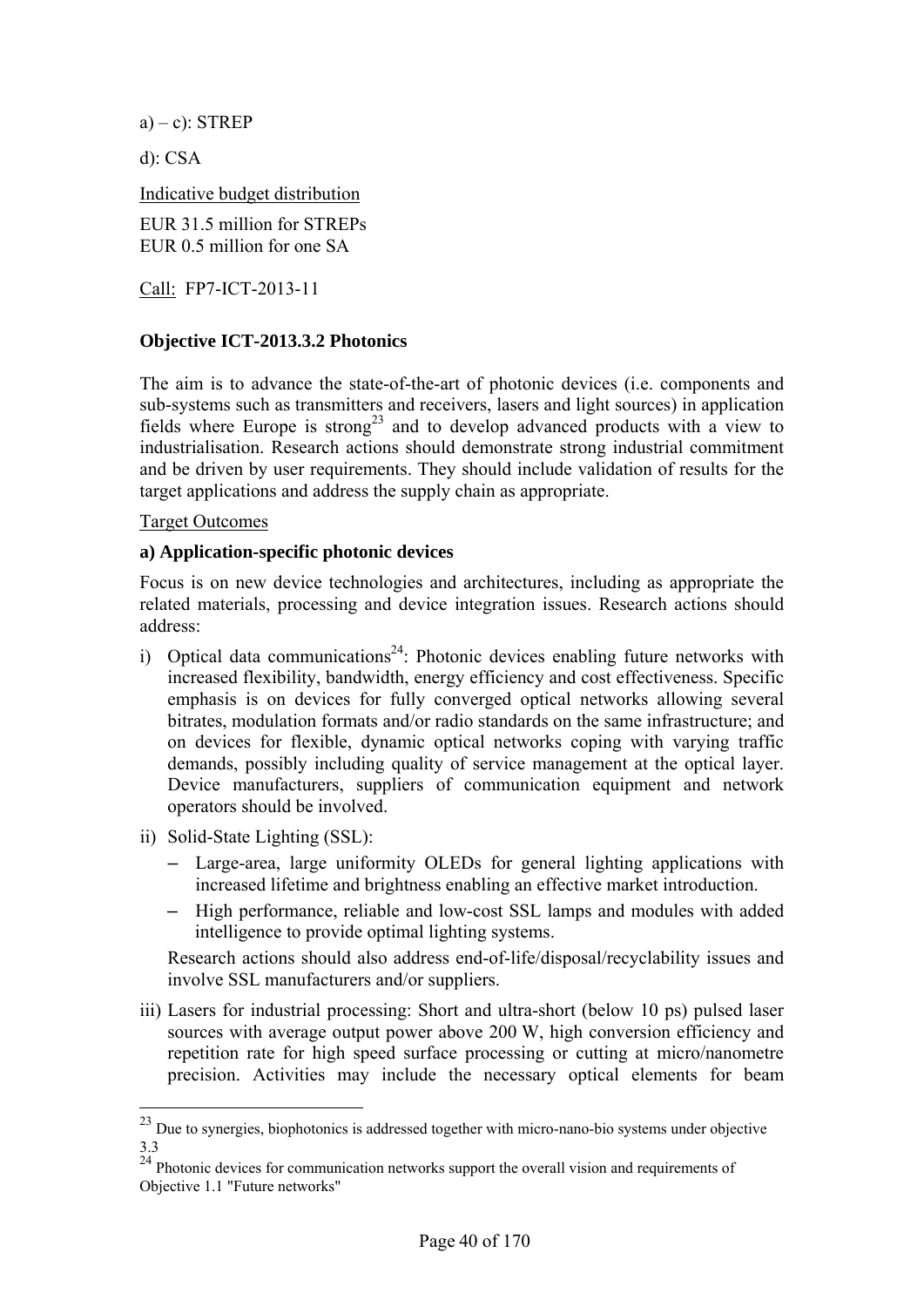delivery, guiding and shaping. Laser device and equipment manufacturers and end users should be involved.

# **b) Cross-cutting technologies for a wide range of applications**

Focus is on technologies for automated, low-cost volume manufacturing of highly integrated, complex photonic devices:

- i) Integration technologies for photonic integrated circuits offering enhanced capabilities (e.g. integration density, functionality, performance) through the use of innovative materials, nanophotonics or other new functional structures. This may include also heterogeneous integration based on wafer processing technologies. Photonic device manufacturers should be involved.
- ii) Cost-effective assembly (including in particular hybrid optical integration) and packaging technology. Actions should also address the related thermal, electrical and mechanical challenges and fabrication technology. Photonic device manufacturers and fabrication tool suppliers should be involved.

## **c) Technology take-up and Innovation Support**

- i) Access services enabling the wider adoption and deployment of photonic technologies in innovative products, in particular by SMEs and driven by their business needs<sup>25</sup>. Proposers are referred to the description of take-up actions in the introduction to this Challenge.
- ii) Coordination and support actions fostering innovation in  $SSL^{26}$ : a) Bringing together actors along the value chain to promote innovative design and new business models through open innovation. b) Promoting the cooperation of lighting industry and end users (e.g. architects, designers, installers) to accelerate the wide deployment of SSL. c) Promoting SSL and analysing its effects in applications where there are benefits for people's health and well-being. d) Addressing scarcity of materials, use of hazardous materials and recyclability & disposability of SSL products.
- iii) Coordination and support actions: a) Cooperation of photonic clusters and national technology platforms to stimulate the innovation potential of SMEs, based on business cases demonstrating a clear potential for sales and employment growth. b) Raising the interest of European citizens, young people and entrepreneurs in photonics. Actions should be driven by the relevant stakeholders.

# **d) ERANET-plus action**

A joint call for proposals on a photonics topic of strategic interest, to be funded through an ERANET-Plus action between national and regional grant programmes.

## Expected Impact

<u>.</u>

- Secured European **industrial leadership** in photonic applications and technologies, and safeguarded European capacity to manufacture innovative products.
- Broader and faster **take-up** of photonics in innovative products, in particular by SMEs.

 $25$  This action should cooperate with others in key enabling technologies in Challenge  $3$  – see Objective 3.3 b) ii)

<sup>26</sup> These actions are in line with the Green Paper "Lighting the Future", COM(2011) 889 final.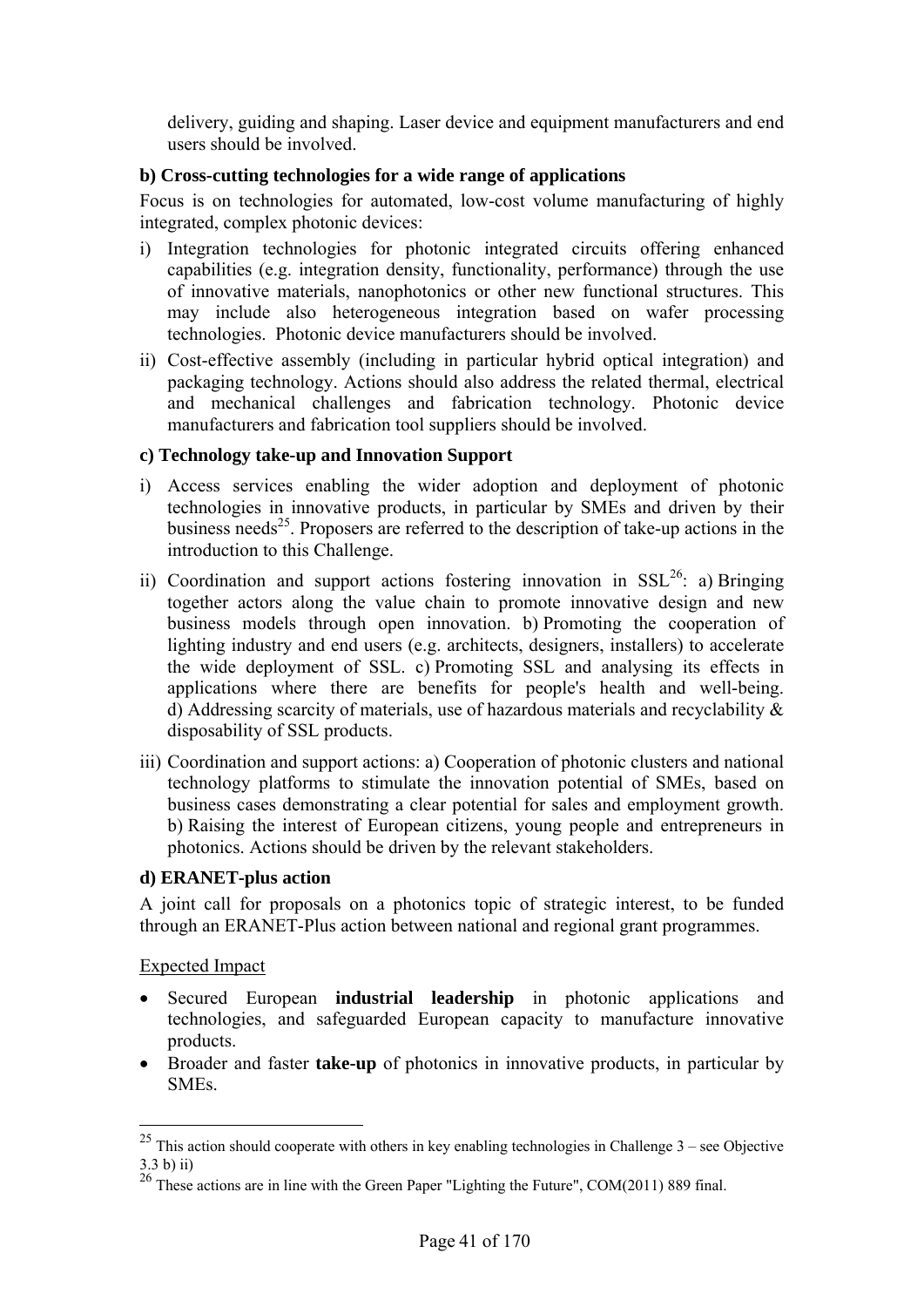- Accelerated innovation and deployment of SSL;
- Improved **innovation** effectiveness of photonics clusters in particular towards SMEs;
- Increased **awareness and interest** in photonics amongst the general public, youngsters and entrepreneurs.
- Closer cooperation and greater alignment between the participating regional, national and EU-wide research programmes through an ERANET+ action.

Funding schemes

.

a), b): STREP; c) (i) IP; c) (ii),(iii) CSA; d) ERANET-Plus

Indicative budget distribution

IP and STREP: EUR 50 million, maximum EUR 8 million for IP. CSA: EUR 7 million ERANET-Plus: EUR 4 million (any remaining funds will be transferred to target outcomes a) and b)).

Call: FP7-ICT-2013-11

## **Objective ICT-2013.3.3 Heterogeneous Integration and take-up of Key Enabling Technologies for Components and Systems**

Building energy and resource efficient systems for competitive, highly performing products, applications and services requires further integration of key enabling technologies, components and subsystems. It also needs a functioning ecosystem of actors, in which the research, design, and take-up of innovative technologies is stimulated. Strong industrial participation along the value chain is a must as well as focusing not only on research but also on deployment driven by concrete business cases. End-of-life/disposal and recyclability issues should be addressed as appropriate.

### *Target outcomes*

### **a) Integrating heterogeneous technologies**

This target outcome addresses the integration of Key Enabling Technologies for Components and Systems across multiple research fields (nano-systems. organic electronics, micro-nano-bio systems, bio-photonics), materials (organic and inorganic) and functions (sensing, actuating, communicating, processing, energy harvesting) with emphasis given to supporting the semiconductor heterogeneous integration (hardware, software, photonics, MEMs). The major challenges include mastering interactions and underlying complexity; design, prototyping, manufacturability and recyclability; biocompatibility, safety, security, reliability, miniaturisation; low energy use and resource-efficiency. Focus is on:

i) **Miniaturised smart systems** based on the integration of different key enabling technologies and functions, which have the ability to sense, describe, predict, decide, and to interact with their environment. Being standalone, networked, or embedded into larger systems, smart distributed environments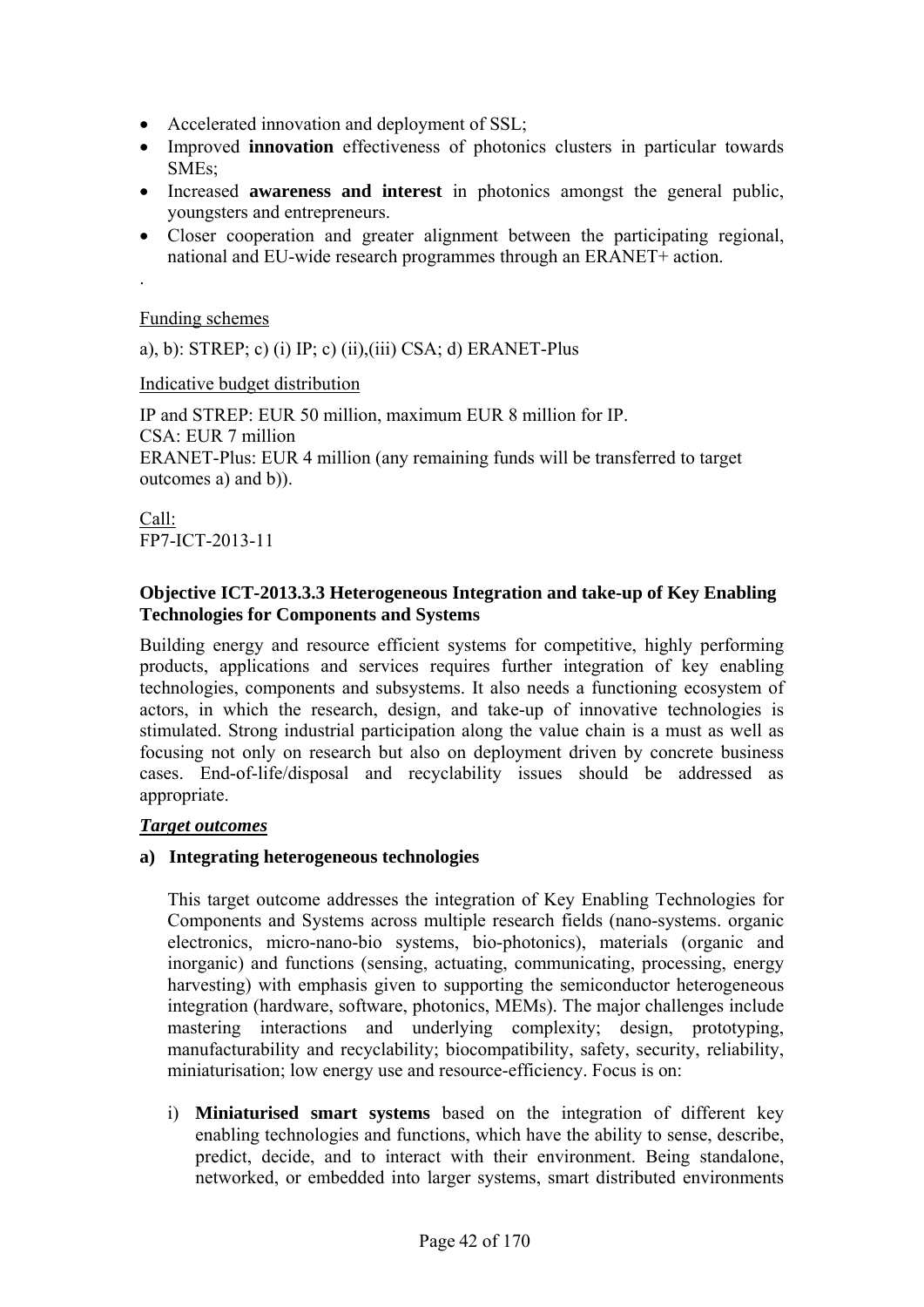or smart spaces; they use highly sophisticated interfaces between systems and users and can address and identify each other.

- ii) **Hybrid integration of organic electronics and micro/nano electronics** on flexible, large area and/or stretchable substrates, combining different materials, components and subsystems, creating opportunities for application driven integrated systems. Focus is on interfacing different types of material, different types of components and subsystems, different design styles or production processes and dealing with process variations, multi-layers, packaging and encapsulation.
- iii) **Further development and validation in real settings of micro-nano-bio and bio-photonics systems** addressing key societal challenges, in particular in the health (for early or fast diagnosis and monitoring or surgery) and the food sectors (quality and safety), with involvement of relevant industrial stakeholders and driven by users.

### **b) Technology take-up and innovation support**

Technology take-up is stimulated by a set of supply- and demand-side measures, supported by a network of innovation multipliers. Proposers are referred to the general description of take-up actions in the introduction to this Challenge.

- **(i) Assessment experiments in nano-electronics and smart systems** for technology suppliers and integrators to evaluate their novel equipment, processes and building blocks with potential customers.
- **(ii) Access services** for new users of nano-electronics design and smart systems spanning the full innovation cycle and ranging from consultation, assistance in conception and design, access to tools and equipment, and training; to feasibility studies, prototyping, pilot runs, and advanced flexible manufacturing – including Europractice-type actions.
- **(iii)** A **network of innovation multipliers** established across all take-up projects of this Challenge taking an interdisciplinary approach to achieve broader technological, applications, innovation, and regional coverage thereby maximising impact and better addressing the needs of SMEs.
- **(iv)** Supporting the development of an **eco-system for smart systems integration** in Europe, including activities such as co-ordinating regional clusters; developing training material and services; international cooperation related to road-mapping, manufacturing and standardisation; and reaching out to attract the interest of citizens, young talents and young entrepreneurs.
- **(v)** Cooperation of scientists, technology developers and providers, and end users for accelerating the deployment of bio-photonics and micro-nano-bio solutions.
- **(vi) International co-operation** with Africa on roadmapping and constituency building towards the development and deployment of point-of-care diagnosis and treatment of human and animal diseases in rural areas.

#### Expected impact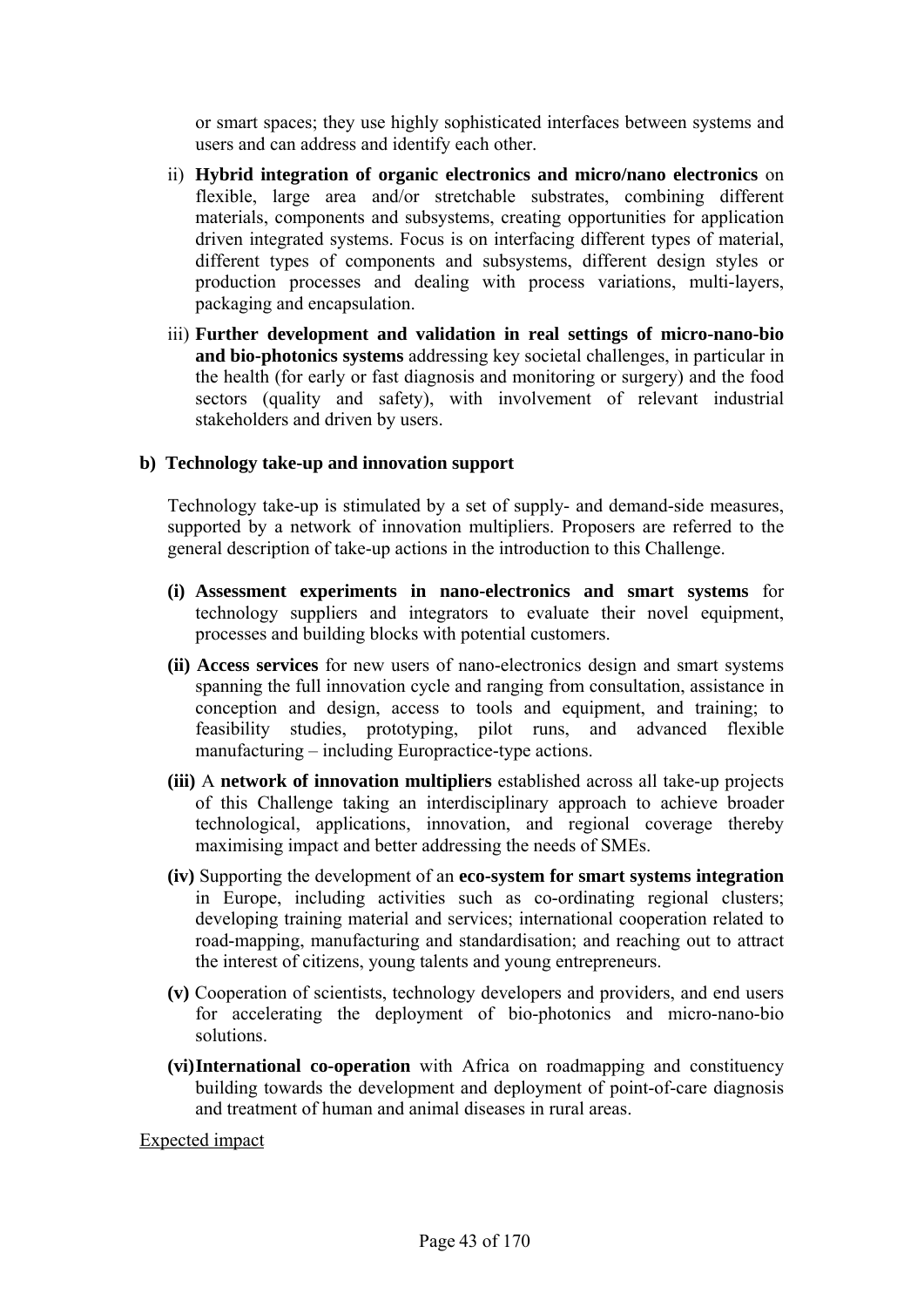- Increased **industrial competitiveness**, in particular of SMEs, through strengthened capabilities in systems and innovative products and services.
- **Improved system characteristics**: higher performance and functionality; physical features; economics/cost; environmental, in the context of the final application.
- More **autonomous** smart systems which are aware of and adaptive to their environment, ubiquitously connected, with cognitive abilities.
- Improvements in **innovation capacity and competitiveness** of European industry measured through indicators such as an increased number of SMEs and other newcomers taking up novel technologies.

Funding schemes

a): IP and STREP; b) (i), (ii):  $IP$ ; b) (iii), (iv), (v), (vi): CSA.

# Indicative budget distribution

- IP and STREP: EUR 61 million with a minimum of 25% to IPs and 25% to STREP. It is expected that a minimum of one IP each for  $a$ ) $(i)$ ,  $a$  $(i)$ ,  $b$  $(i)$ , and  $b(ii)$  is supported;
- CSA: EUR 3 million.

Call:

## FP7-ICT-2013-10

## **Objective ICT-2013.3.4 Advanced computing, embedded and control systems**

Driven by use cases addressing the grand societal challenges in Europe, the objective is to combine and expand Europe's industrial strengths in embedded and mobile computing and in control of networked embedded systems along two dimensions: (1) designing the next generation of cost- and energy-efficient computing systems to power the future "cloud", and (2) expanding the functionality of embedded systems architectures towards controlling their behaviour within a system of systems (SoS) and towards seamlessly integrating safety- and time-critical with non-critical functionalities sharing common computing resources and evolving from the convergence of the embedded and the internet worlds.

Addressing novel paradigms applicable across different applications, work is complementary to what is addressed under the Joint Undertaking ARTEMIS. While computing is addressed under several challenges, work in this objective focuses on computing systems for embedded systems and for data centres, and generic technologies and tools applicable across computing segments. Thereby it is complementary to the work under Objective 1.2 related to computing architectures for future cloud services, and Objective 9.10 related to exa-scale computing, and Objective 6.2 focusing on energy and environmental performance of data centres.

## Target outcomes:

## **a) Next generation of energy- and cost-efficient servers for data-centres**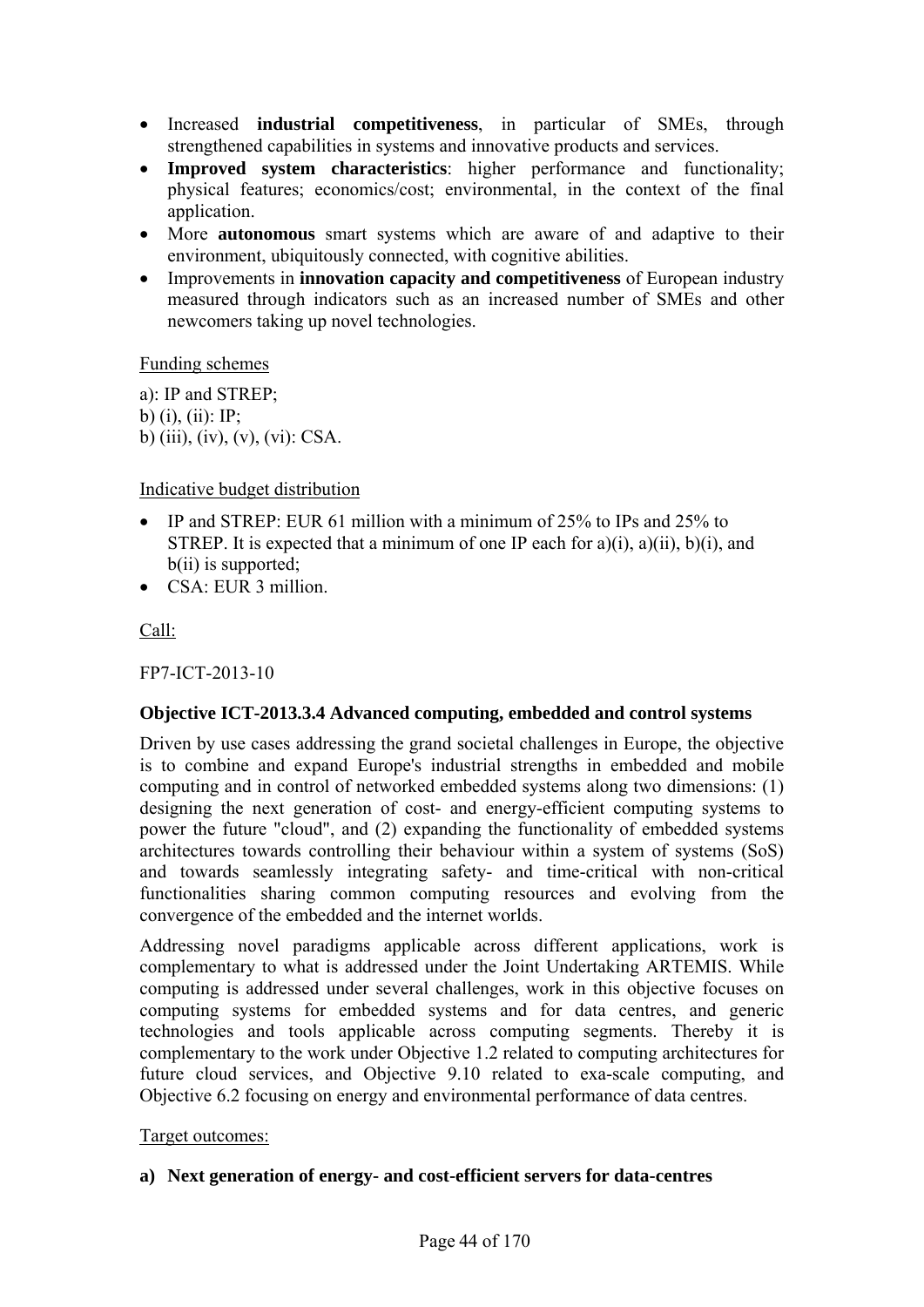System design addressing the full server eco-system: processor, chip, board, rack, storage, network, data-centre, system software, applications. Research challenges include: taming the data deluge; holistic integration of hardware and software in future servers including 3D-stacked server chips or optical interconnects; operation and load-balancing over a collection of physically distributed sites. Being highly ambitious with strong industrial participation and a clear path to commercialisation, projects should deliver a full prototype and validate it under real-life workloads from various application areas including clouds.

# **b) Control in embedded systems with mixed criticalities sharing computing resources**

Innovative solutions capable to manage design, modelling, verification, validation and certification of networked complex systems featuring an extended functionality through seamless integration of mixed criticalities. Focus is on data, energy and system integrity in addition to security, safety and performance when exploiting multi-core chips or heterogeneous distributed systems. An integrated approach is expected on the one hand addressing fundamentally new perspectives of control and computing and on the other hand building on existing or emerging approaches for standardisation and certification. Work should encompass prototyping and validation of the developed methods and architectures in minimum two application domains.

# **c) Exploiting synergies and strengths between computing segments**

Bringing together teams from embedded computing and high-performance computing to jointly address challenges that are common in these two areas and are magnified by the ubiquity of many-cores and heterogeneity across the whole computing spectrum. Examples of challenges include: low-power and energy efficiency, performance analysis, dependability, time-criticality, hybrid programming, parallelisation, compilation, debugging, co-design, customisation, virtualisation, reconfigurability. Projects should focus on one specific and credible common challenge and prove a real cross-fertilisation of expertise.

## **d) From analysing to controlling behaviour of Systems of Systems (SoS)**

Analysing and modelling SoS with possibly emergent behaviour and their control, and validating new SoS engineering approaches in industry-driven case studies of real applications, such as distributed energy systems and grids, multi-site industrial production, or automated transportation. Generic aspects of the approaches should be stressed, basic concepts elaborated and open research issues identified.

## **e) Access to novel computing technologies for industry**

Access services for technology transfer from academia to industry in computing including activities to strengthen links to venture capital and promoting entrepreneurship. The aim is to facilitate the transformation of research prototypes to products and services and to introduce lead customers to technologies and tools for multi-core and hybrid systems across the computing spectrum. Proposers are referred to the general description of take-up actions in the introduction to this Challenge.

# **f) Constituency building and road-mapping**

Co-ordinating SoS-related projects towards deriving common concepts and research challenges and building constituencies for a European R&I agenda on SoS. Building constituency and developing a R&I agenda towards radical improvements in software development for advanced computing systems.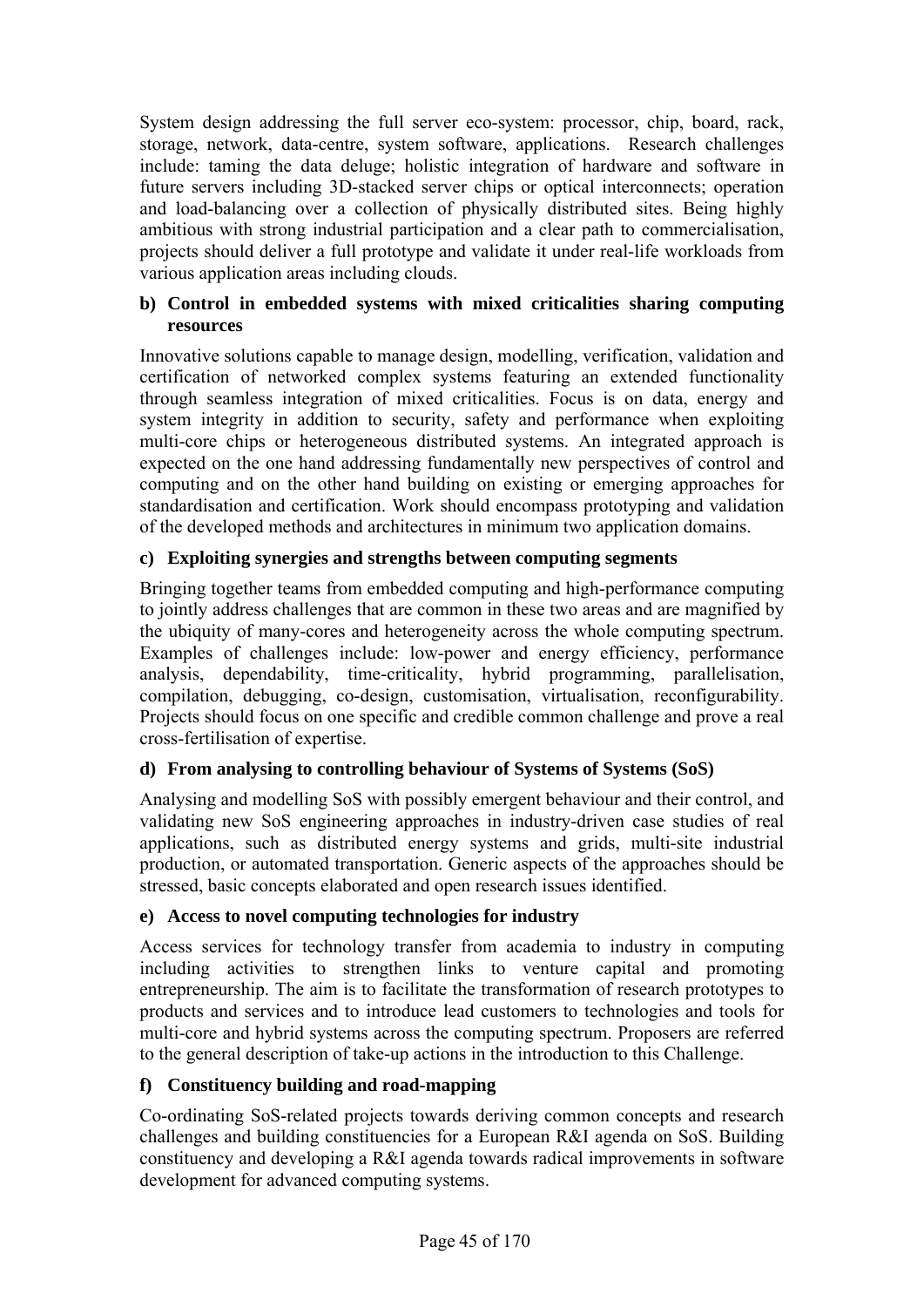## Expected Impacts

- Reinforced **competitiveness** of European technology suppliers across the computing spectrum; in particular for data-centre servers with two orders of magnitude improvements in total cost of ownership and energy efficiency.
- Reinforced European **technological leadership and industrial competitiveness** in the design, operations, and control of embedded systems with mixed criticalities and SoS.
- **Improved systems characteristics:** energy/cost efficiency, controlling dynamic and emergent behaviour, managing different criticality levels, security, safety, degree of integration in generic architectures and platforms.
- Increased **take-up** of European computing technologies in industry, in particular **SMEs**.
- More **efficient application software development** by breaking the dependence on dual expertise for application development and customisation for advanced computing systems.

Funding schemes:

a), b): IP – it is expected that a minimum of one IP is supported for each target outcome. c), d): STREP e), f): CSA

Indicative budget distribution

- IPs and STREPs: EUR 69 million with a minimum of 40% to IPs and 30% to STREPs
- CSAs: EUR 3.5 million

Calls:

FP7-ICT-2013-10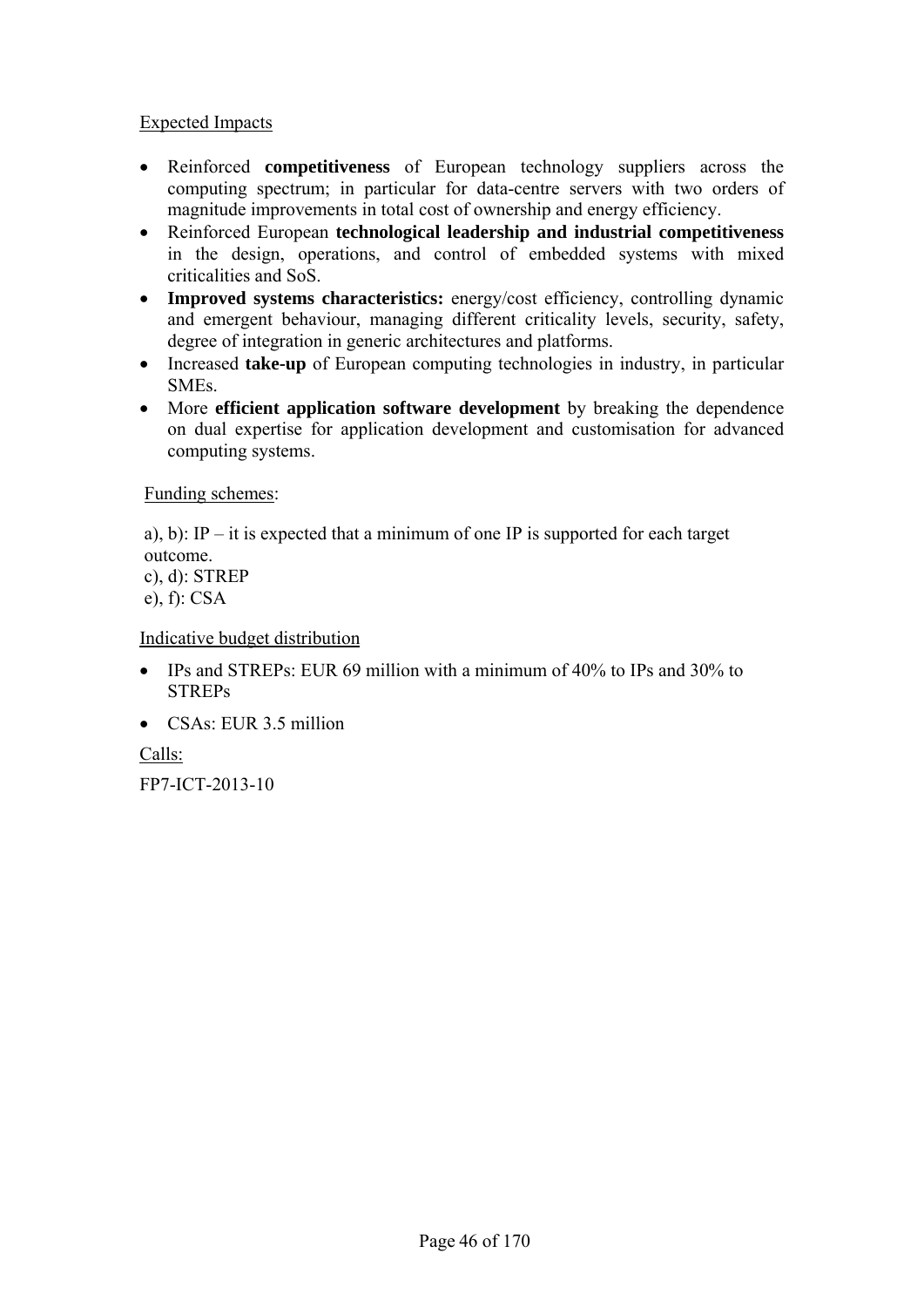# **7.4 Challenge 4: Technologies for Digital Content and Languages**

Digital content remains the material basis for a multilingual knowledge based society. However the explosive growth of digital content (both structured and unstructured) makes it important for European citizens and organisations to learn to manage it effectively and to extract from it maximum value in terms of private or public, personal or organisational decision making, planning and management.

The focus of Challenge 4 is on:

- exploring and testing new approaches, methods and techniques to extract, interpret and exploit information from unstructured multilingual and/or multimedia sources, yielding actionable knowledge;
- developing and testing in realistic operating conditions new algorithms and software frameworks to analyse, interact and visualize extremely large volumes of data in real time;
- supporting Small and Medium Enterprises (SMEs) developing innovative applications in structured and unstructured digital content management and, particularly, in the reuse of open data.

Support actions for road-mapping are also envisaged to prepare the constituencies for bringing together research and innovation aspects in Horizon 2020.

## **Objective ICT-2013.4.1 Content analytics and language technologies**

## **Target Outcomes**

Due to the combined effect of globalisation and European integration, there is a growing need for effective solutions that support multilingual business and interpersonal communication, and enable people accessing digital services in Europe's many languages.

### **a) Cross-media content analytics**

Innovative methods and tools for mining unstructured information embedded in text, speech, audio and video for the purposes of context-aware interpretation, correlation, aggregation and summarisation, turning information into usable understanding and actionable knowledge. Special emphasis is placed on social and collective intelligence from multilingual sources. Projects shall achieve broad coverage with efficient semantic interpretation. Of specific interest is the ability to capture sentiment and represent concepts and events, identify relations and similarities, interpreting time and space, within and across individual media, thus increasing our ability to detect and exploit otherwise hidden meaning across a range of applications.

## **b) High-quality machine translation**

Advancing machine translation (MT) by pushing the research frontier and bridging relevant disciplines. Emphasis is placed on high-performance and easily configurable MT yielding high-quality translations suitable for publication with little or no human intervention. Expected innovations include effective hybridization of existing and emerging solutions, the ability to autonomously learn from use and human feedback, and to adapt to new situations with high portability and scalability. Work should cope with everyday language and with the need to compile translation resources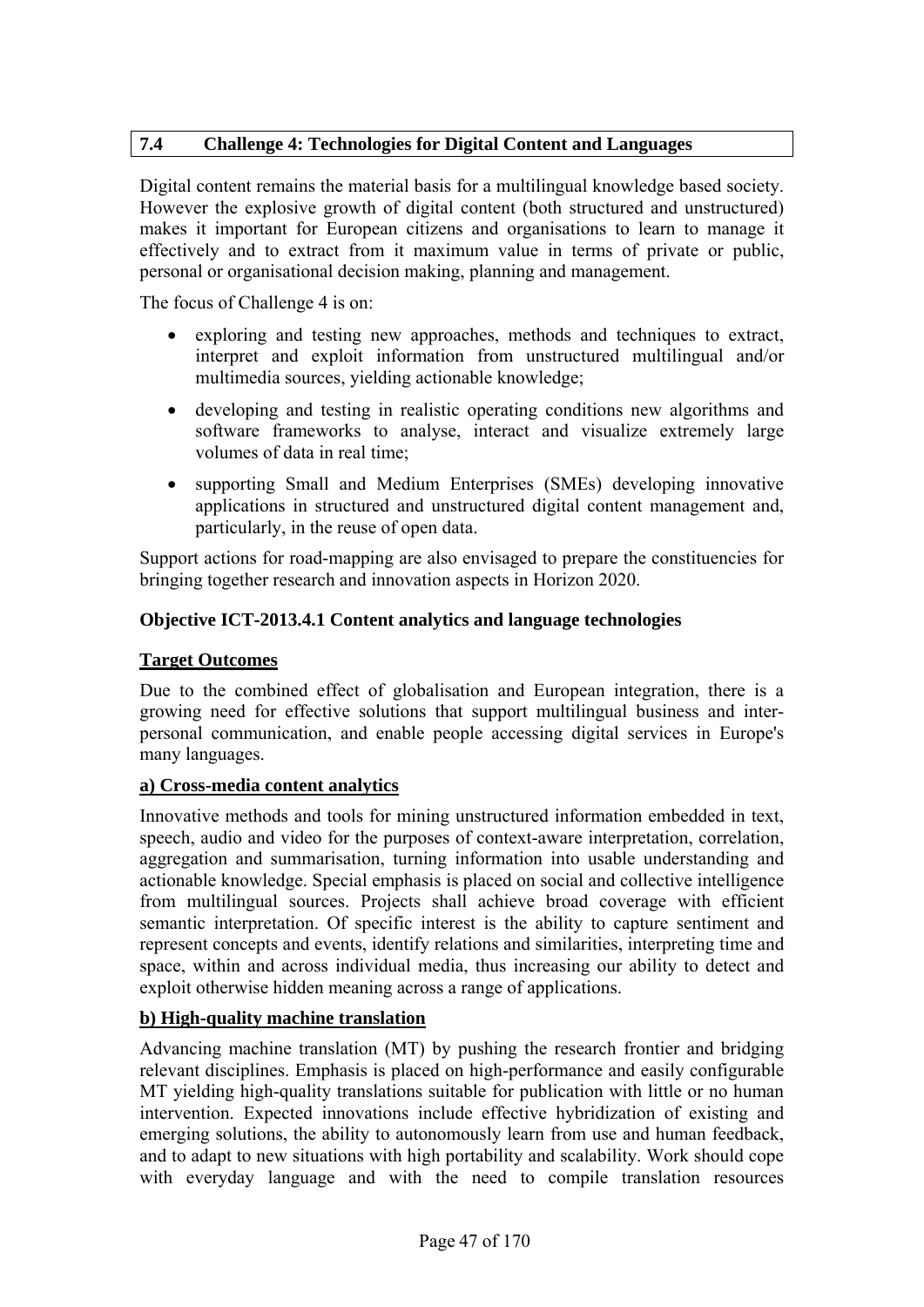dynamically from the web or enterprise repositories. Projects are expected to demonstrate the successful integration of MT within larger systems.

# **c) Natural spoken and multimodal interaction**

Speech-enabled interfaces based upon multimodal verbal and non-verbal communication. Projects shall address autonomous human-like social agents that can handle conversational speech; learn from interaction and react proactively to new communicative situations; recognize and generate social cues. Systems should be able to cope with spontaneous dialogue and exhibit adequate communicative, affective and cognitive (e.g. question answering) capabilities in relation to the domain/task under consideration and the needs and abilities of the user. Technologies should be designed to match multiple delivery platforms, from virtual assistants e.g. for customer service, through smartphones to games.

For each of the target outcomes (a), (b) and (c), the call invites

(i) a few ambitious R&D projects investigating new approaches and research avenues well beyond the current state of the art; projects will be centred on cross-disciplinary approaches and partnerships, and address multimedia content and multimodal interaction; they will encompass everyday language as found in e.g. consumergenerated content, cover multiple languages, and cater for written and/or spoken language as appropriate; technologies shall be adaptive, cope with massive volumes of content, and have a clear potential to support real-life processes;

(ii) one broad-based support action designed to establish a unifying roadmap in each of the domains under consideration, developing a compelling research and innovation agenda until and beyond 2020, centred on close collaboration between research centres and commercial players (particularly SMEs), and based upon agreed reference architectures, common resources (standards, software, data), and shared development and evaluation facilities.

## **d) Developing joint plans and services**

The call invites one support action intended to design and lay the foundations of a scalable platform for the joint development/enhancement and hosting of (multi-) language data sets, processing tools and basic services. The action will build upon and extend existing and emerging collaborative infrastructures. The aim is to create over time a comprehensive online repository of reusable modules and components, in the broadest possible range of EU languages, underpinning research, technology transfer and industrial development efforts.

## **Expected Impact**

- Strong participation of private-sector players, including SMEs, well above the FP7 ICT average.
- A unifying research roadmap aggregating the vision of more than 200 centres; a common innovation agenda based on the business strategy of more than 100 companies.
- Technological leadership and increased innovation capacity as a result of widely accepted roadmaps encompassing presently fragmented communities.
- A European open-source MT system becomes the most widely adopted worldwide; post-edited MT becomes the standard mode of translation within 5 years, increasing significantly  $(> 25\%)$  the efficiency of human translation.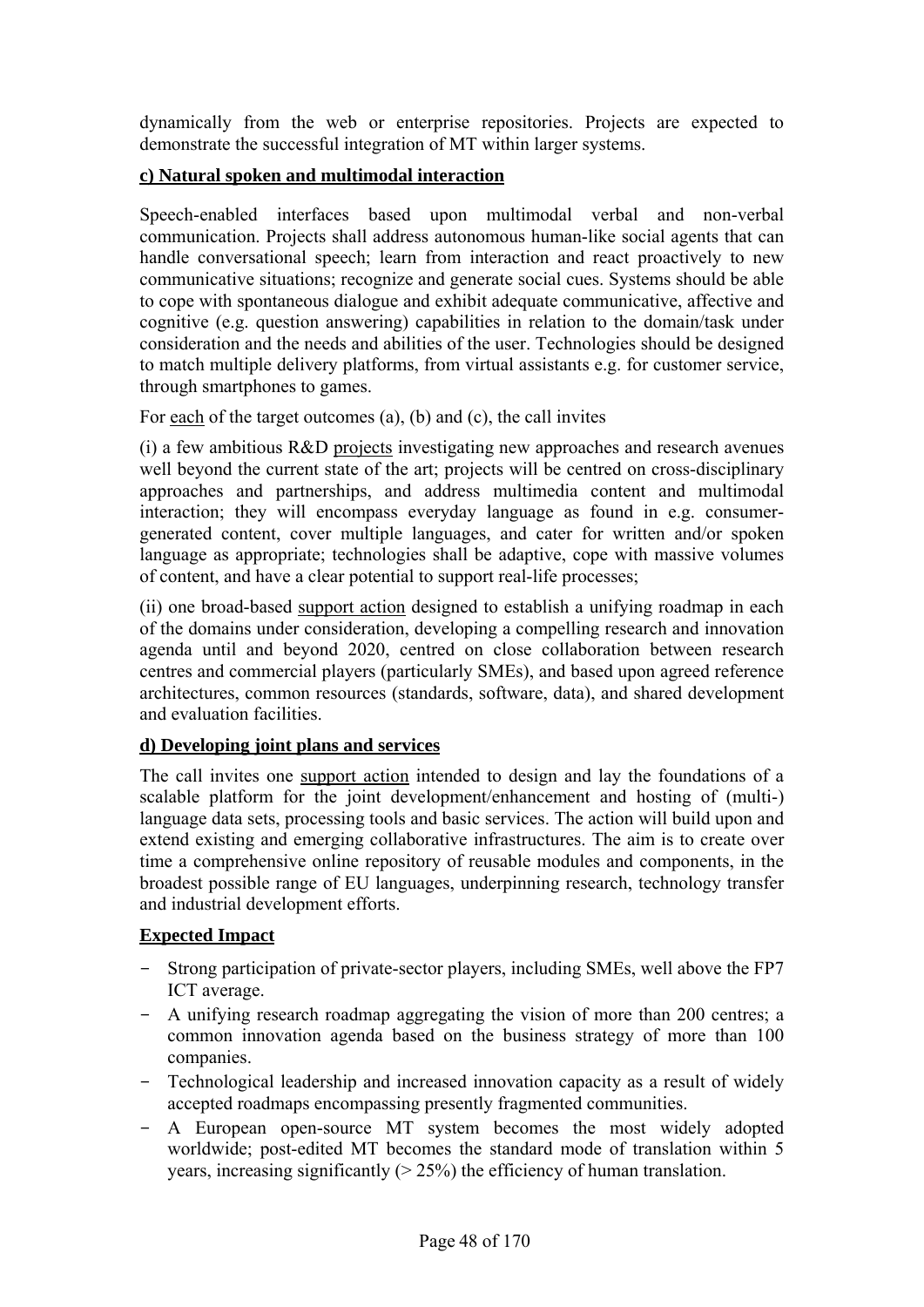# **Funding Schemes**

a), b), c): STREP, CSA d): CSA

# **Indicative budget distribution**

- STREP: EUR 21 million
- CSA: EUR 6 million

## **Call:**

FP7-ICT-2013-10

## **Objective ICT-2013.4.2 Scalable data analytics**

### **Target Outcomes**

Tools and skills to deploy and manage robust and high performance data analytics processes over extremely large amounts of data. User-driven research with ideally public and methodologically sound quantitative performance evaluation criteria is a strict requirement. As a bridge to activities to be pursued under the Horizon 2020 program, two distinct types inter-disciplinary road-mapping activities can be supported: a roadmap for networking and hardware optimisation in support of next generation Big Data management solutions and a second roadmap for the social, legal, economic study of externalities in the (re)use and linking of data.

## **a) Scalable algorithms, software frameworks, visualization**

- Novel algorithms, software infrastructures and methodologies for real time interaction, visualization, analytics and decision support applications over extremely large volumes of data (both structured and unstructured).
- Data types that are currently experiencing very high growth rates are of special interest including (but not limited to) 3D, biology, genomics, financial, geospatial, social networks, transportation, logistics, telecommunications, engineering, digital content industries and any type of data stream.
- Non-traditional database and storage solutions and data integrity protection tools are solicited for the robust integration and interpretation of heterogeneous data sources such as static and streaming data.

The availability of extremely large and realistically complex data sets and/or streams is a strict requirement for participation as is the availability of appropriate populations of experimental subjects for human factors testing in the domain of usability and effectiveness. Software implementations must be rigorously tested in the environment of professional organisations with a clear stake in the solution and a clear path to deploying it, if effective.

## **b) Big Data networking and hardware optimisations roadmap**

• One inter-disciplinary CSA to bring hardware and networking experts together with designers of algorithms and software frameworks and Big Data practitioners. This will define a shared European vision for future Horizon 2020 R&D activities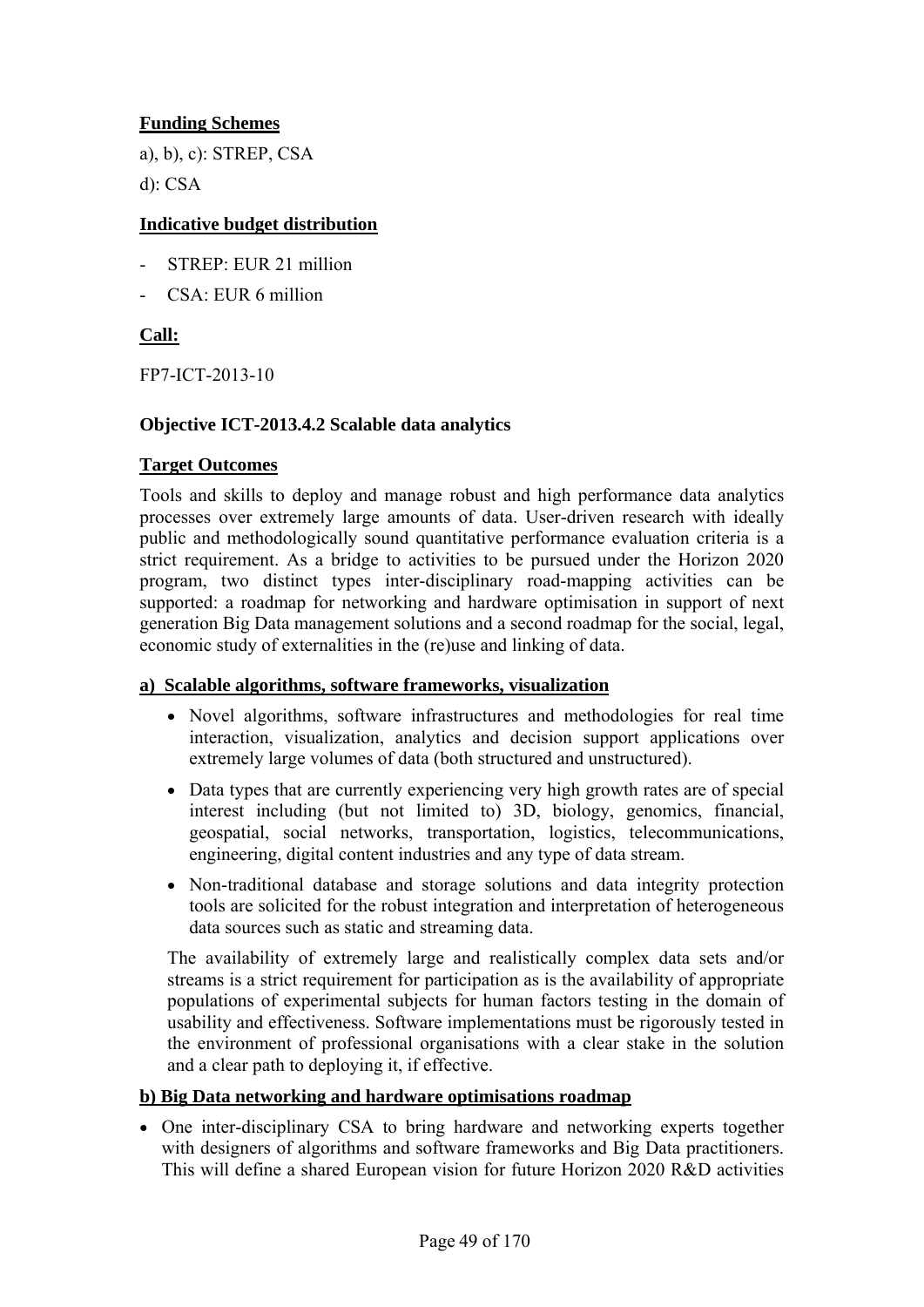on the design of dedicated processing or networking hardware for optimising the performance of Big Data analytics, including programming frameworks that software developers without specialised hardware knowledge could use easily.

The roadmap will chart advances in scalability and run-time performance as well as energy efficiency and sound methods for analysing and optimising capital versus operating costs of Big Data operations. The CSA will also be responsible for disseminating the roadmap across relevant constituencies and establishing crossdisciplinary communities with a shared understanding of concrete problems worth investigating in future programmes.

### **c) Societal externalities of Big Data roadmap**

- One CSA to produce a roadmap for future activities on the sharing and reuse of large and linked datasets including those obtained by data harvesting across heterogeneous data sources. The CSA should bring together social science scholars, open data activists, statisticians, computer scientists and other relevant parties in order to design a European data environment capable of amplifying positive externalities and reducing negative externalities.
- Positive externalities to be addressed include (but are not limited to) economic and legal models for efficient data markets.
- Negative externalities include (but are not limited to) the privacy risks that come from the re-identification of personal information, particularly as a consequence of more and more data sets becoming available and being linked to one another. Ethical and moral considerations should also be taken into account.
- The CSA will also be responsible for disseminating the content of the roadmap across the relevant constituencies and establishing cross-disciplinary communities with a shared understanding of concrete problems worth investigating in future programmes.

## **Expected Impact**

- Advanced querying and analytics applications with sub-second response times over distributed information resources consisting of trillions of records.
- Ability to query or detect in real time complex events against dynamic feeds of millions of data streams generating hundreds of thousands of events per seconds.
- Visualization systems enabling exploratory analysis and manipulation without any perceptible delay on data resources containing billions of items.
- Enabling European suppliers to reach by 2020 a share of the Big Data market compatible with the size of our economy (30% of world market).

### **Funding Schemes**

a): IP, STREP

b), c): CSA

### **Indicative budget distribution**

 $-$  IP/STREP: EUR 26 million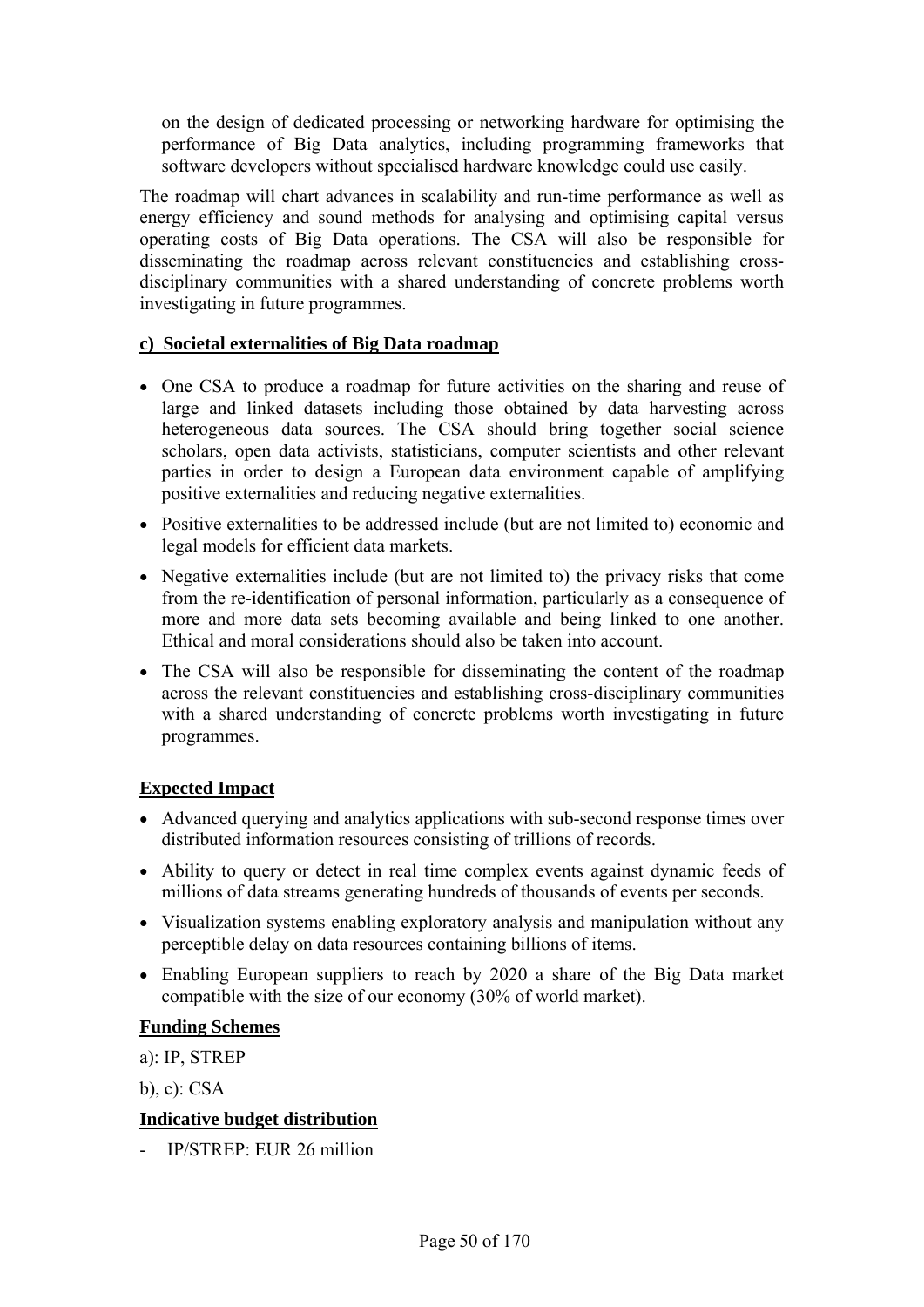## - CSA: EUR 5 million

# **Call:**

FP7-ICT-2013-11

# **Objective ICT-2013.4.3 SME initiative on analytics**

### **Target Outcomes**

Helping European Small and Medium Enterprises acquire the competences and resources they need to develop innovative content and data analytics services. Development of services based on the use of available data, particularly from public bodies, is specifically required for theme a) and encouraged for theme c).

### **a) Integrated Open Data Incubator**

An Integrated Project to establish an environment and calling for efficient, small scale development of services of commercial interest based on the use of European open data by Small and Medium Enterprises (SMEs). The IP should:

- devote most of its resources to publish and manage regularly scheduled and well advertised calls for SMEs to submit mini-proposals to be funded for a period between six and twelve months.
- create a computing infrastructure where the winning mini-proposals will find accurate, up-to-date and (when useful and feasible) linked versions of the data they need for their services and, if they so wish, deploy the experimental version of their services.
- establish a mechanism for connecting open data demand and supply by systematically contacting European public bodies for their open data and assisting them in the efficient and sustainable publication of such data, if needed with targeted engagements.
- solicit open data reuse ideas from the general public and conduct a European wide open data reuse information campaign.
- The IP will finally create a process to connect the most successful SMEs with sources of funding and business networks.

# **b) Easing transfer and take-up of language technologies**

Language technologies are often deployed within products and services relating to web or enterprise intelligence, including text and audio mining, social media analytics and sentiment analysis, enterprise search and content management, online and cloud based translation, etc.

This action calls for focused user- and market-oriented projects in any of the above areas, with the overall goal of bringing language technologies closer to commercial maturity through an "industrialisation" process including but not limited to: (i) engineering of promising but commercially untested technologies, e.g. in terms of performance, robustness and coverage; (ii) integration within existing or upcoming products and services; (iii) first-use experimentation and validation in a clearly identified application domain; (iv) in-depth assessment along technical, user related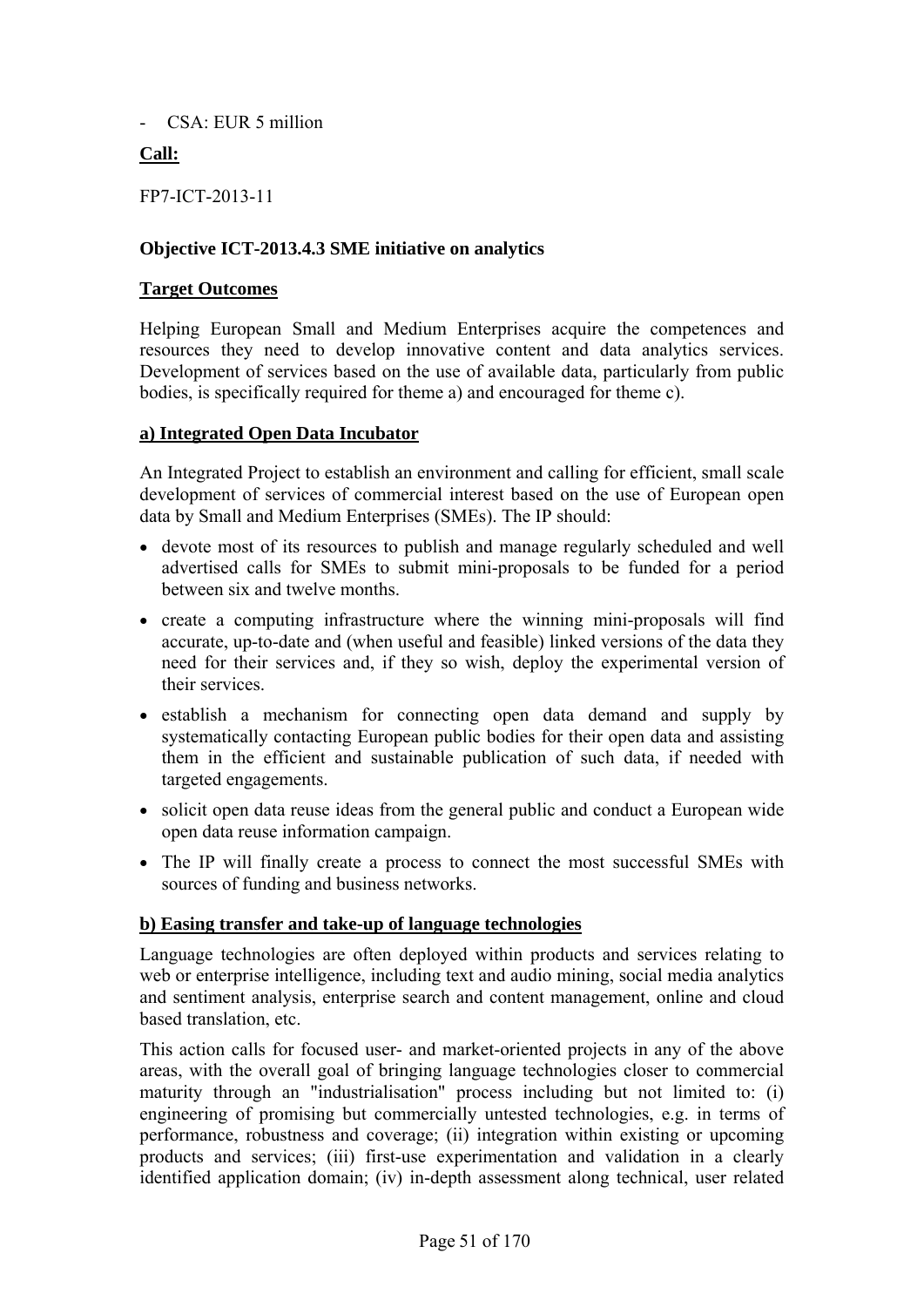and economic dimensions; (v) identification of possible exploitation paths and viable business models, and of suitable sources of funding.

Consortia shall include players from the demand and supply sides, in particular SMEs, who have a clear interest in the exploitation of results.

## **c) Software components and intuitive end user applications based on reuse of open data**

Development of software components supporting the whole life cycle of reuse of multilingual open data, particularly from public bodies. This includes:

- usable data publications methodologies and tools, adapted to the operating conditions of typical public bodies and rigorously tested for traceability, usability and sustainability in a public body environment;
- methods and tools for linking open data sets produced by public bodies;
- methods and tools for optimising open data applications based on public demand both in terms of content and in terms of functionalities/usability;
- cross platform development tools for delivering intuitive and responsive open data applications on multimodal devices and environments such as mobile, tablets as well as desktop.

## **Expected Impact**

- A European open-source MT system becomes the most widely adopted worldwide; post-edited MT becomes the standard mode of translation within 5 years, increasing significantly  $(> 25\%)$  the efficiency of human translation.
- Dozens of data application software components, used by hundreds of developers.
- Hundreds of applications, reusing billions of open data records, used by millions of end users around the EU
- Wider creation of valuable applications by integrating available public data with the users' own data, including contextual information available from mobile devices.

### **Funding Schemes**

a):  $IP$ 

b), c): STREP

### **Indicative budget distribution**

- IP: EUR 5 million,
- STREP: EUR 15 million

## **Call**:

FP7-ICT-2013-SME-DCA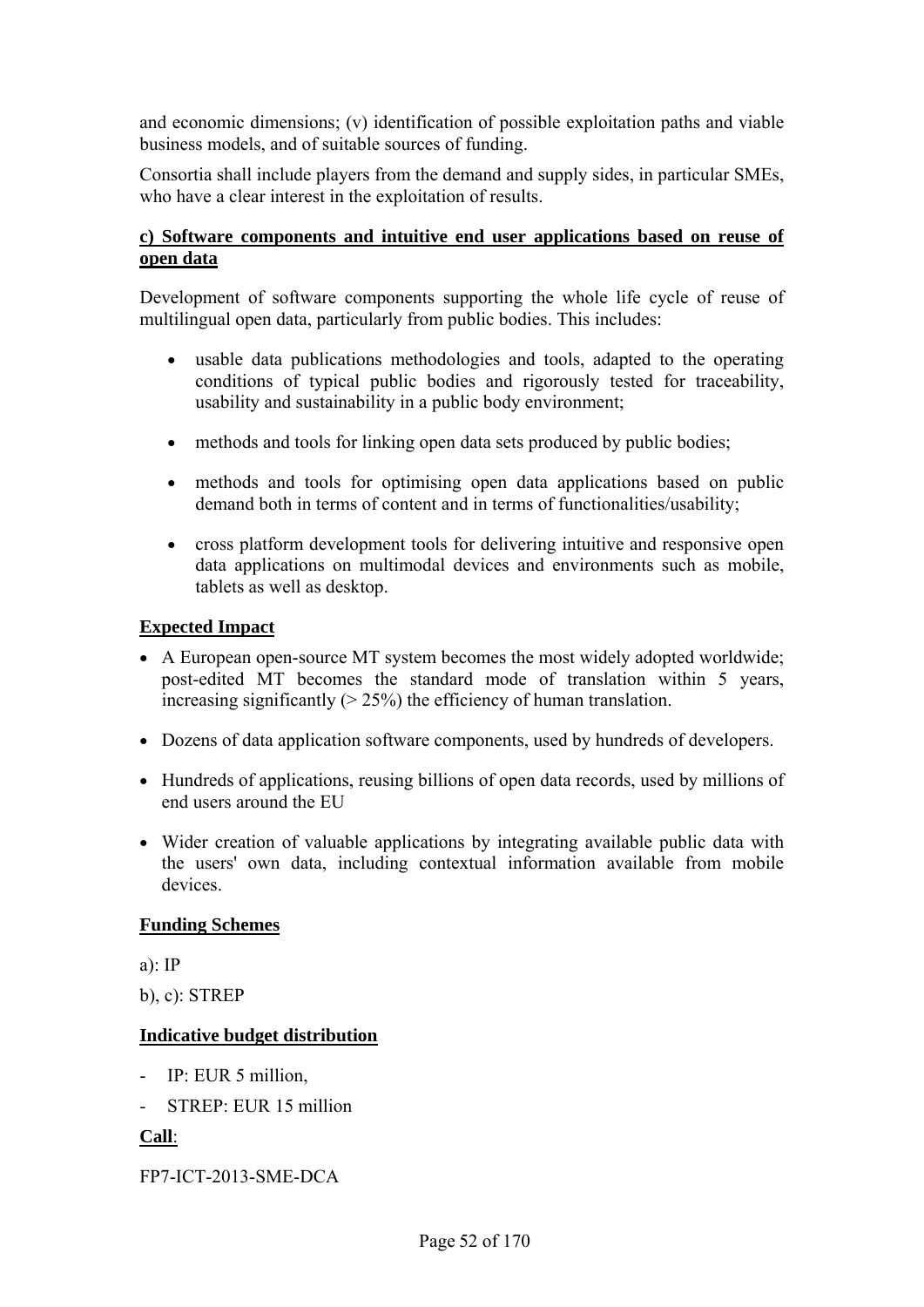# **7.5 Challenge 5: ICT for Health, Ageing Well, Inclusion and Governance**

Challenge 5 builds on the previous research activities on health, ageing, inclusion, and governance. Nevertheless, it adapts to support new policy developments such as the Digital Agenda for Europe, the European Innovation Partnership on Active and Healthy Ageing and Horizon 2020. It adapts also to better support innovation and activities closer to the market like pre-commercial procurement actions and platforms supporting social innovation.

The focus will be on development of solutions that empower the individual, in a social context, to improve and manage personal life as a citizen, elderly, patient, consumer, civil servant or worker. Special emphasis will be given to productivity gains, customer satisfaction, and provision of new capabilities of public interest, in particular harnessing the "network effect" typical of ICT networks.

The "ICT for Health activities" will address the "health management" continuum from lifestyle to disease management, including disease prevention and management of comorbidities. This will be complemented by the research in the computational modelling of human physiology paving the way for the next generation of healthcare services to enable patient empowerment and safer, more personalised care.

The "ICT for Ageing and Independent Living" activities will focus on empowering people with age related dependencies or disabilities to live independently, delay/avoid institutionalisation and staying active as much and as long as possible. Solutions may combine health, social care and smart living systems and 'age-friendly' environments. This will be implemented jointly with ICT for Health activities in direct support of activities defined under the EIP Active and Healthy Ageing. Social and service robotics and early prediction will not be reopened in this call.

"ICT for smart and personalised inclusion", will focus on the development of accessible solutions for personalised interfaces to smart environments and innovative services for all users including those at risk of exclusion (disability, low digital literacy/e-skills). These activities will be complemented by coordination activities on road-mapping on advanced human interactions for accessibility, market strategy for eInclusion services and harmonisation of accessibility strategies.

Research in "ICT for Governance and Policy Modelling" will address collaborative governance supported by ICT tools empowering citizen and increasing transparency in decision making. In particular, research will address the social and economic exclusion of the younger generation, policy modelling for productivity gains and innovation in public service provision and for identifying emerging societal trends.

Finally, a new activity will support collaborative, collective awareness ICT platforms for grassroots social innovation towards a more sustainable future. The scheme will support application specific platforms enabling experiments and prototypes of decentralised grassroots social innovation for collective actions and improvement of societal aspects of human activities as well as related scientific and coordination issues.

## **Objective ICT-2013.5.1 Personalised health, active ageing, and independent living**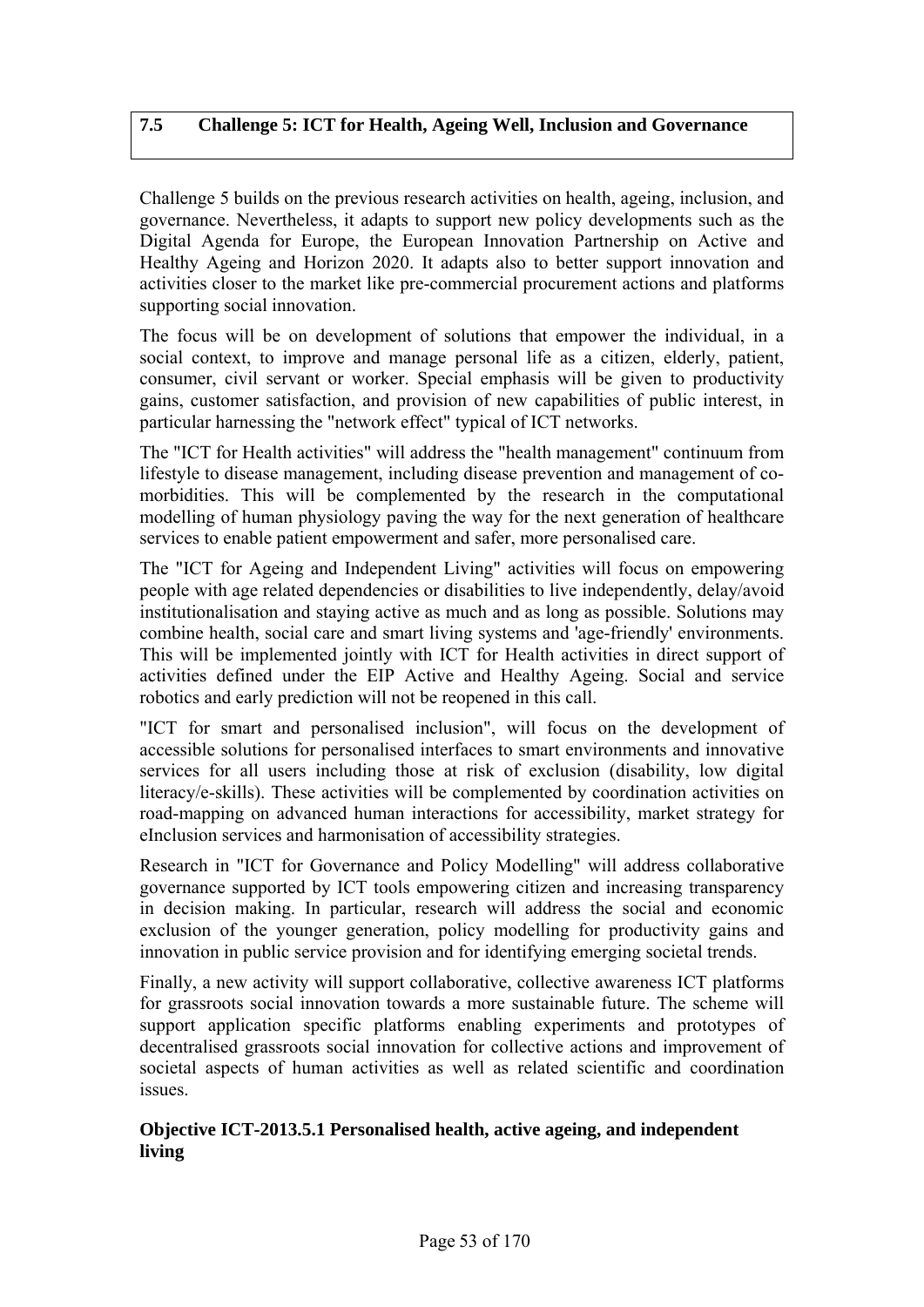This activity is a continuation of the three previous Objectives on "Personal Health Systems", "Patient Guidance Services" and "ICT for Ageing and wellbeing" in the ICT WP 2011-12. It bridges to Horizon 2020 and supports directly the European Innovation Partnership on Active and Healthy Ageing.

Target Outcomes

- **(a) Personalised Guidance Services for lifestyle management and disease prevention.** The aim is the development of personalised services, which enable individuals, from the younger to the elder population, to become **co-producers** of their health and maintain good health status. This will include: (i) a "virtual individual" model, which comprises the personal characteristics of an individual (e.g. personal profile, preconditions, risk factors, unhealthy behaviours, preferences, physical activity, sleep, mental status etc.); (ii) advanced sensors to acquire data on lifestyle aspects, behaviour and surrounding environment; (iii) intelligent systems for recognition of behavioural trends and prediction or early detection of health risks on the basis of heterogeneous data, including data acquired by sensors and individual self assessment; (iv) a supportive environment to engineer awareness about healthy behaviours, offer personalised guidance and provide support to behavioural change; (v) development of a new ecosystem of stakeholders, engaging also actors such as fitness, food and lighting industry, schools, health insurance companies, policy makers and media; (vi) innovation in organisational models and business models for ICT-enabled disease prevention.
- **(b) Personalised Guidance Services for management of co-morbidities and integrated care.** The aim is the development and small-scale validation of personalised services and care programmes, which engage patients as well as their relatives, as active members of the care team, enhance collaboration among carers and promote seamless continuity of care across different care settings. The focus is on patients who suffer from multiple chronic conditions and can benefit from integrated care approaches (i.e. integration between primary, secondary, home and self care). Solutions will encompass: (i) wearable, portable, mobile or web-based systems for monitoring of patient status and activity, therapy compliance or treatment at the point of need; (ii) auto-adaptive and self-calibrating systems that take into account the acquisition of physiological data in non-clinically controlled environments and the variability in the population, to help select and continuously adapt appropriate services to patients; (iii) decision support systems for professionals and patients, as well as patient guidance services, which build on multimodal data fusion (involving e.g. physiological, environmental, emotional and genetic data), data and pattern analysis, and modelling and predictive algorithms of patient health status; (iv) stratification of patients to care programmes and personalisation of such programmes to specific characteristics of patients; (v) innovation in care pathways, organisational models and business models.
- **(c) Personalised Services for Independent Living and Active Ageing**, for empowering people with age related dependencies to live independently for longer. The target is to develop novel prototypes of systemic solutions compensating for prevailing age-related physical and cognitive impairments leading to a significant prolongation of functional capacity, delay in institutionalisation, increased autonomy and participation in society. Proposals will identify and justify selection of key services with high impact such as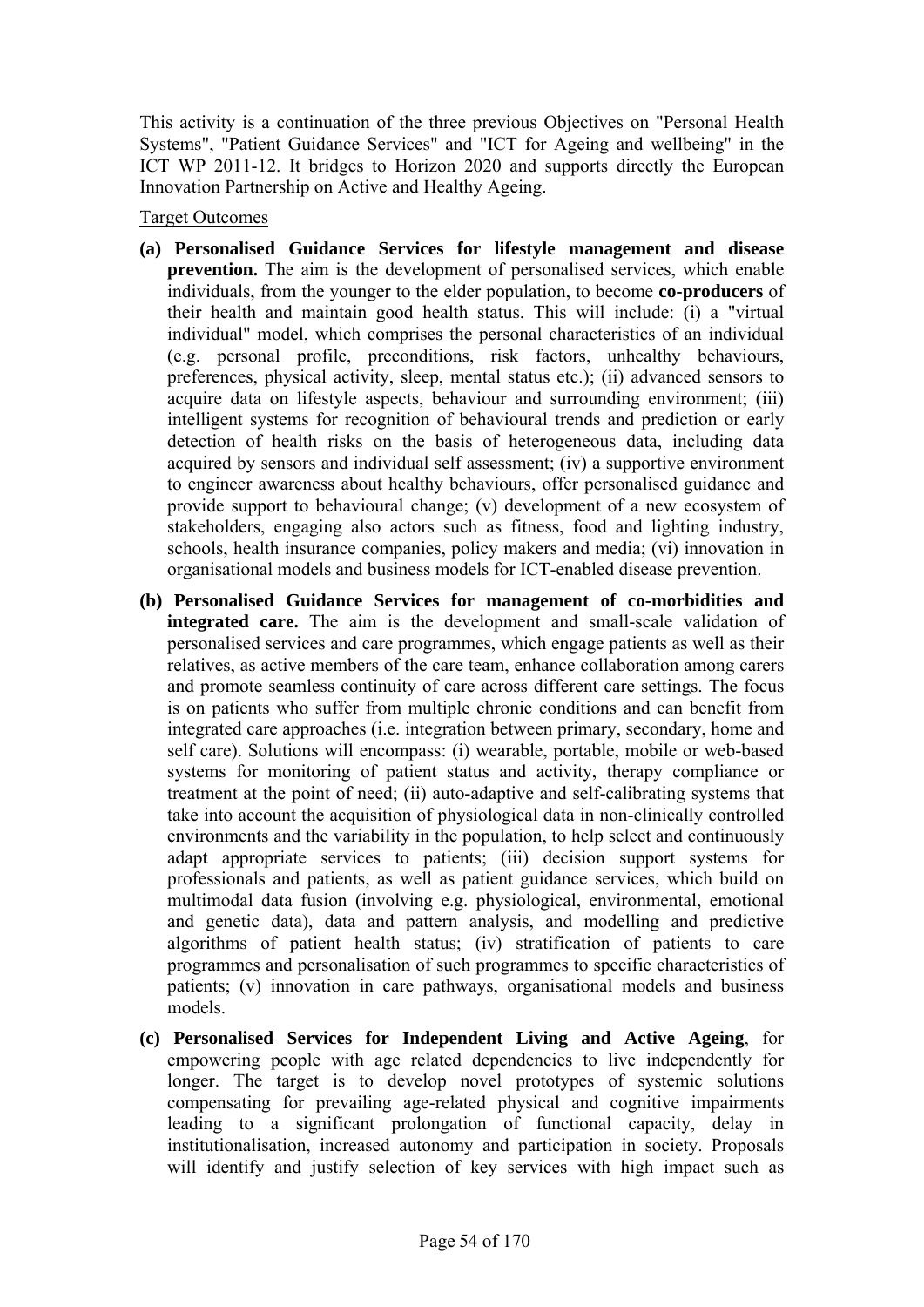activities of daily living, safety, mobility, social inclusion with seamless support in and outside the home, and will build on progress in enabling ICT combined with behavioural and social science. The work should target elderly users and their carers and go clearly beyond state of the art in terms of increasing system efficiency (e.g. easy personalisation and adaptation to specific needs and preferences, with efficient data and context sharing between different required services and artefacts), improving reliability (e.g. handling multi-user identification, auto configuration and calibration systems) and easy end-user acceptance (e.g. by personalised high usability user interactions and unobtrusive sensing).

Each project aiming at target outcomes a), b) or c), shall focus on only one of these target outcomes. However, all projects in target outcomes a), b) and c) shall meet the following requirements: projects will address high risk and multi-disciplinary research, integrating and developing further, where necessary, safe hardware or software technologies; projects shall ensure sufficient user participation, realistic implementation environments and involvement of representatives of care authorities, to support the validation of the developed solutions and adapted organisational models.

Validation will aim to demonstrate, with quantitative indicators, the proof of concept, quality of life and care efficiency gains and, if possible, cost effectiveness of the proposed solution. Appropriate privacy and ethical safeguards should be included. The use and further development of existing open platforms and open architectures is required, to facilitate multiple types of services on interoperable infrastructure. Projects will also address technical and semantic interoperability issues concerning devices and heterogeneous sources of personal data related to health and wellbeing.

**(d) Pre-commercial Procurement Actions (PCP)**. d1) Development of personalised care programmes for effective management of co-morbid patients, implemented with the use of ICT. d2) Development of mobile eHealth services to empower patients and enable patient-centric care, using mobile devices and converging software platforms. Examples include support to chronic disease management, medication intake, mental care, etc. The solutions will include patient-specific medical information, decision support systems and medical device functions. Aspects related to ethics, privacy, safety, risk management and regulatory developments of medical device software shall be conceptualised.

The solutions developed in d1) and d2 shall also explore new approaches in health service redesign, including care pathways, organisational models and business models. Use of open standards and open platforms is encouraged. PCP shall be implemented according to the conditions outlined in Objective 11.1 and Appendix 6.

**(e) Coordination and Support Actions.** e1) Community building on procurement approaches. To develop a stakeholder ecosystem and a core communications platform interconnecting in particular public procurers from Member States and Associated countries responsible for defining the acquisition strategies for innovative ICT solutions in eHealth, Active Ageing and Independent Living. Focus on sharing and disseminating evidence on procurement practices from European projects, in particular promotion of the risk benefit sharing aspects of and identifying opportunities for the pre-commercial procurement instrument and forward looking procurement strategies.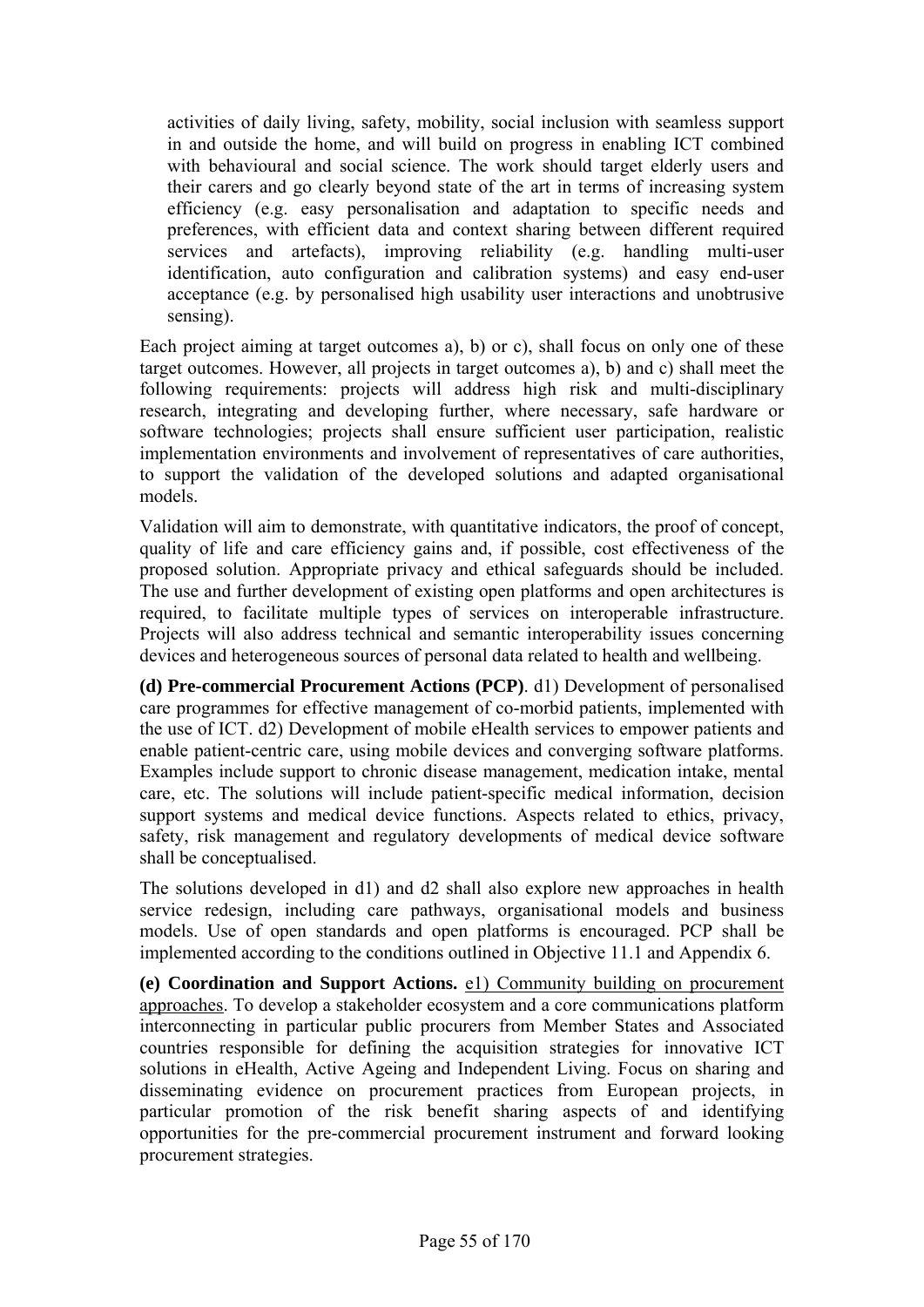e2) Communications activities: To network all the eHealth, Active Ageing and Independent Living projects in FP7 and CIP, in order to co-ordinate their communication actions, exploit synergies with existing information services and achieve greater visibility to the general public. e3) IT skills for healthcare workforce in the EU and USA: To promote the development of renewed educational material and programmes in the EU and USA, with the aim of improving the IT skills of healthcare workers and facilitating the implementation of eHealth systems in practice. e4) Interoperability of patient summary between EU and US: To compare specifications of EU and US patient summaries with the aim of developing and testing common and consistent specifications and systems allowing the interoperability of electronic health records across the Atlantic. e5) Interoperability: To explore new ideas to accelerate or improve the international standardisation in the domain of eHealth and to propose a realistic roadmap to implement the recommended measures, taking into account the importance to have a convergent EU-US approach. Consideration to be given, among others, to ways to ensure convergence of health data structure models into one single international standard, and the possibility to establish a "universal exchange language" that allows data to be shared and communicated among diverse EHRs and other applications.

### Expected Impact

Each proposal will present quantitative indicators or measures of success, to quantify potential impact along the points listed below for the target outcome concerned.

### *For target outcome a) only:*

- Strengthened evidence of the impact of healthy behaviours on health and wellbeing.
- Strengthened evidence on the impact of disease prevention on health and expenditure.
- Contribution to a more sustainable European healthcare system through reduction of avoidable disease burden.
- Validated programmes and good practices for health promotion and disease prevention.
- Business ecosystem and new business models for promotion and co-production of health.

## *For target outcome b) only:*

- Improved interaction between patients, their relatives and carers, facilitating more active participation of patients and relatives in care processes.
- Improved cooperation between the providers of health, social and informal care.
- Strengthened evidence base on health outcomes, quality of life, care efficiency gains and economic benefits from the use of ICT in new care models.
- Reinforced medical knowledge with respect to efficient management of comorbidities.
- Increased confidence in decision support systems for disease/patient management.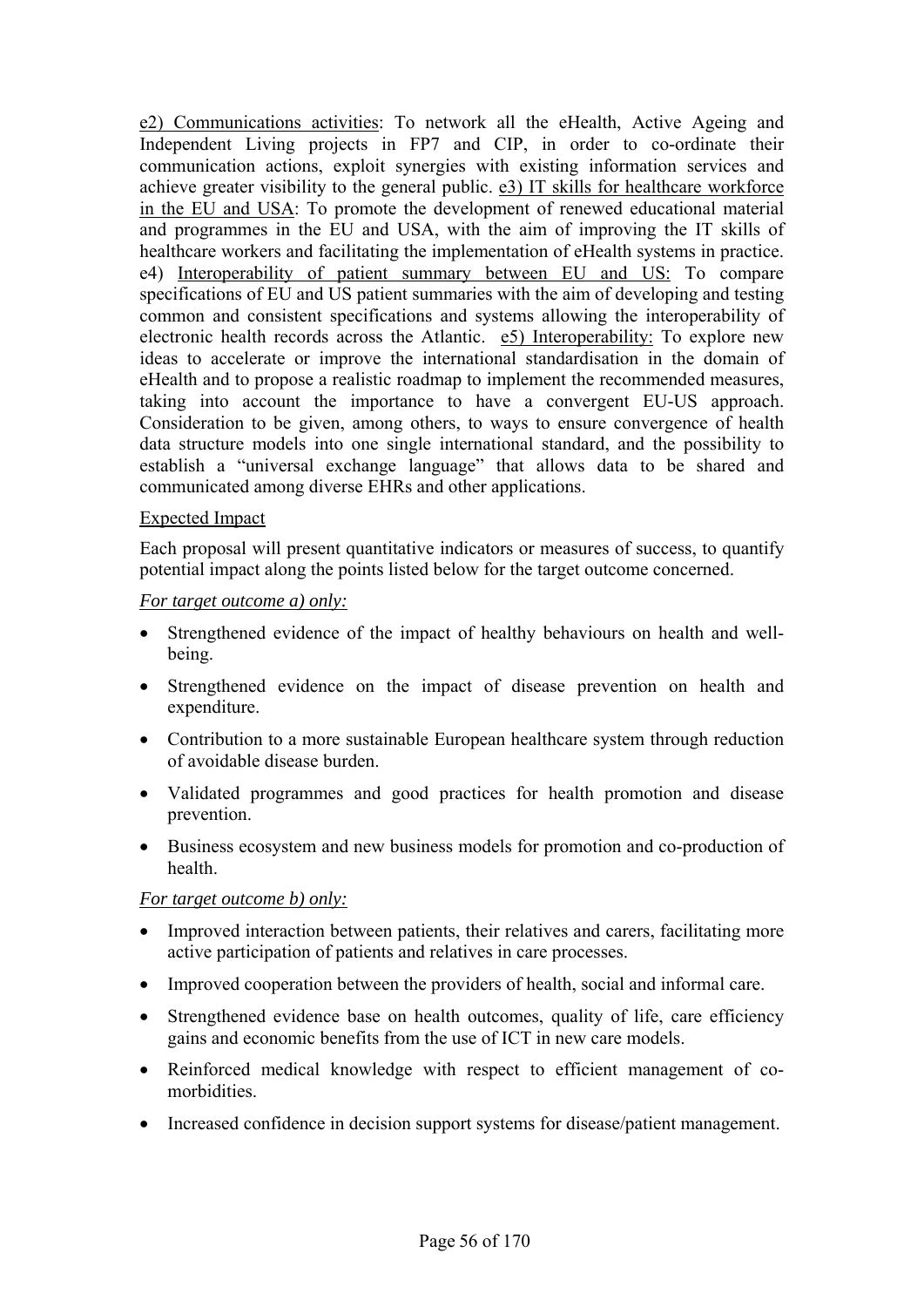- Involvement of care authorities in development of personalised care solutions, with increased commitment in the deployment of innovative services after the R&D phase.
- Increased level of education and acceptance by patients and care givers of ICT solutions for personalised care.

## *For target outcomes b) and c):*

- Reduced admissions and days spent in care institutions, improved disease management and treatment at the point of need, actual improvements in the daily activities of older persons through the effective use of ICT and the better coordination of care processes.
- Increased degree of interoperability and standardisation in the developed solutions, with secure, seamless communication of data related to health and wellbeing among all involved parties, including patients, older persons and carers.
- Strengthened European industrial position in eHealth and independent living products and services by creating new business areas and relevant standardisation efforts.

### *For target outcome c) only:*

- Increased personal independence, prolonging active participation in society and integrated care processes for the ageing population.
- Reinforced European academic and industrial knowledge base and excellence in multi-disciplinary research on ICT for Independent Living and Active Ageing.

### *For target outcome d) only:*

- Improved patient safety and services for patients and health professionals, developed and validated against public sector needs for management of comorbidities.
- Improved patient safety and chronic disease management, through advanced mobile medical applications that process patient-specific information for medical decisions.

### *For target outcome e) only:*

- Enhanced awareness and enlarged stakeholder community on innovative procurement.
- Enhanced visibility and awareness of the results of EU projects in eHealth, Active Ageing and Independent Living.
- New educational material and programmes for IT-skilled workforce in healthcare.
- Improved international interoperability of eHealth Systems in the US and in Europe.
- Accelerated establishment of interoperability standards in eHealth and of secure, seamless communication of health related data.

Funding Schemes

a-c): IP/STREP; d): CP-CSA; e): CSA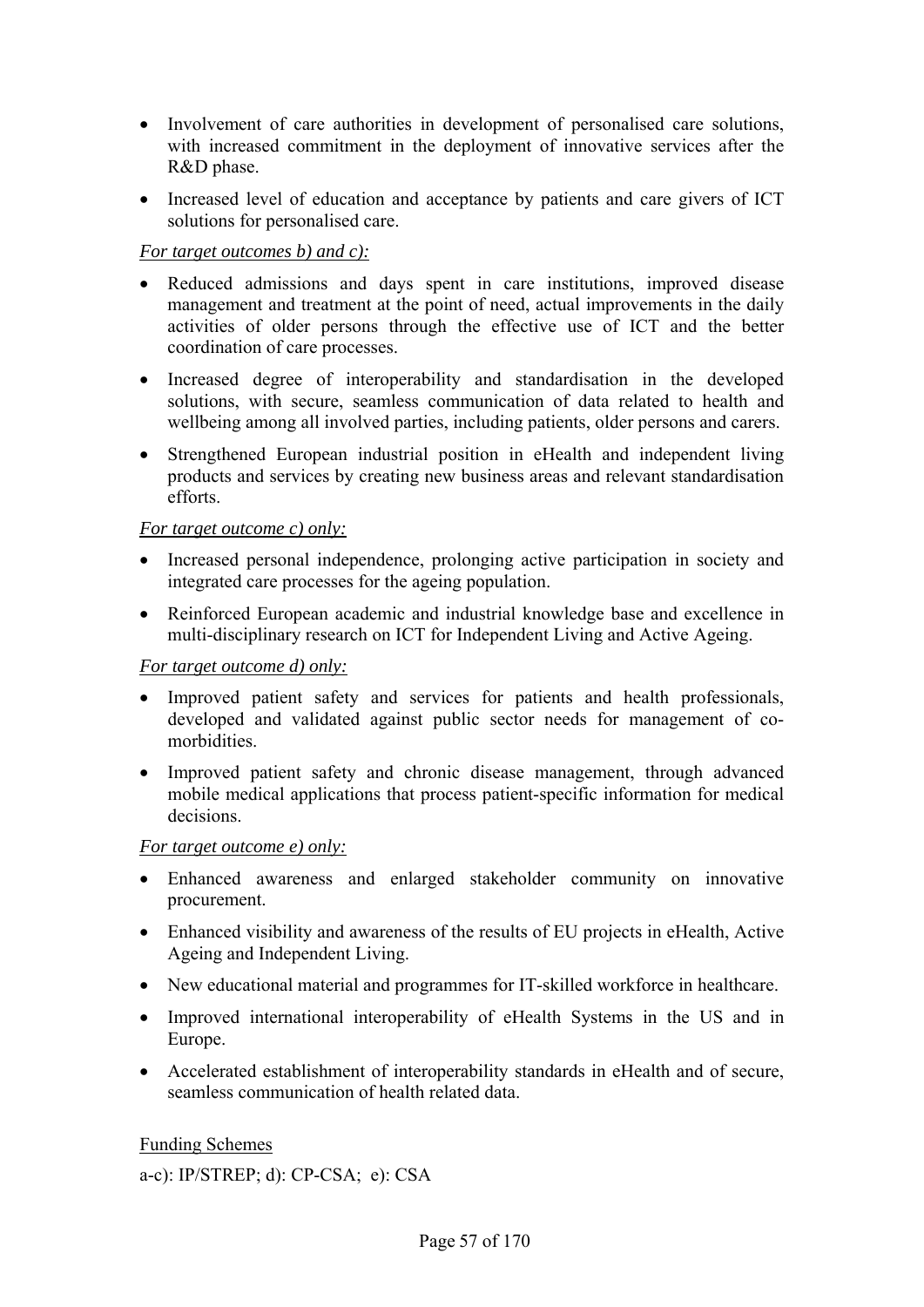### Indicative budget distribution

- IP/STREP: EUR 48.3 million, with the objective to support at least one IP in a), at least one IP in b) and at least one IP in c)
- CP-CSA: EUR 8 million, with the objective to support up to one CP-CSA for d1) and up to two for d2) (maximum 30% of the CP-CSA budget for the CSA part)
- CSA: EUR 1.7 million. For each topic, up to one CSA will be selected with maximum duration of 24 months and maximum EC funding of EUR 500.000 for e1), EUR 400.000 for e2), EUR 200.000 for e3), EUR 200.000 for e4) and EUR 400.000 for e5).

Call:

FP7-ICT-2013-10

## **Objective ICT-2013.5.2 Virtual Physiological Human**

This objective focuses both on consolidation of the VPH effort started in previous work programmes and on bridging towards Horizon 2020. In consolidating the VPH results, a particular focus will be put on the clinical and personal use of the VPH technologies. The preparation of future research activities are also expected through road mapping.

Target outcomes

- a) **Clinical proof of concept of patient specific computer based models.** The current VPH research is based on the development of ICT technologies supporting multi-scale modelling and simulation of human organs or systems, aggregating information from multiple biological levels. The clinical objectives in using patient specific computer based models aim at early diagnosis, prediction of disease behaviour and evolution and treatments outcomes. The target is to reenforce these clinical objectives through further ICT development for a translation and deployment of VPH models into the clinical environment. The work should target the development and integration of software technologies and humancomputer interaction techniques into decision support and treatment planning system based on patient specific models of organs or diseases to be directly used by the healthcare professionals. The work focuses on small scale clinical as well as pre-clinical validation/trials demonstrating and providing clinical evidence of the benefits of the use of computer based models.
- b) **Personal Health Forecasting** for personalised health status monitoring and prediction. The Digital Patient is a digital representation of the integration of multi-scale computer based models of several organs, systems or diseases. The personal health forecasting will make use of the Digital Patient based on existing representations of multiple organs or systems and will provide to the citizen the next generation welfare services. Projects should address the development and integration of decision support system based on Digital Patient, associated with on-line service to allow for prediction of the evolution of patient health. The citizen will have access to on-line services based on VPH models processing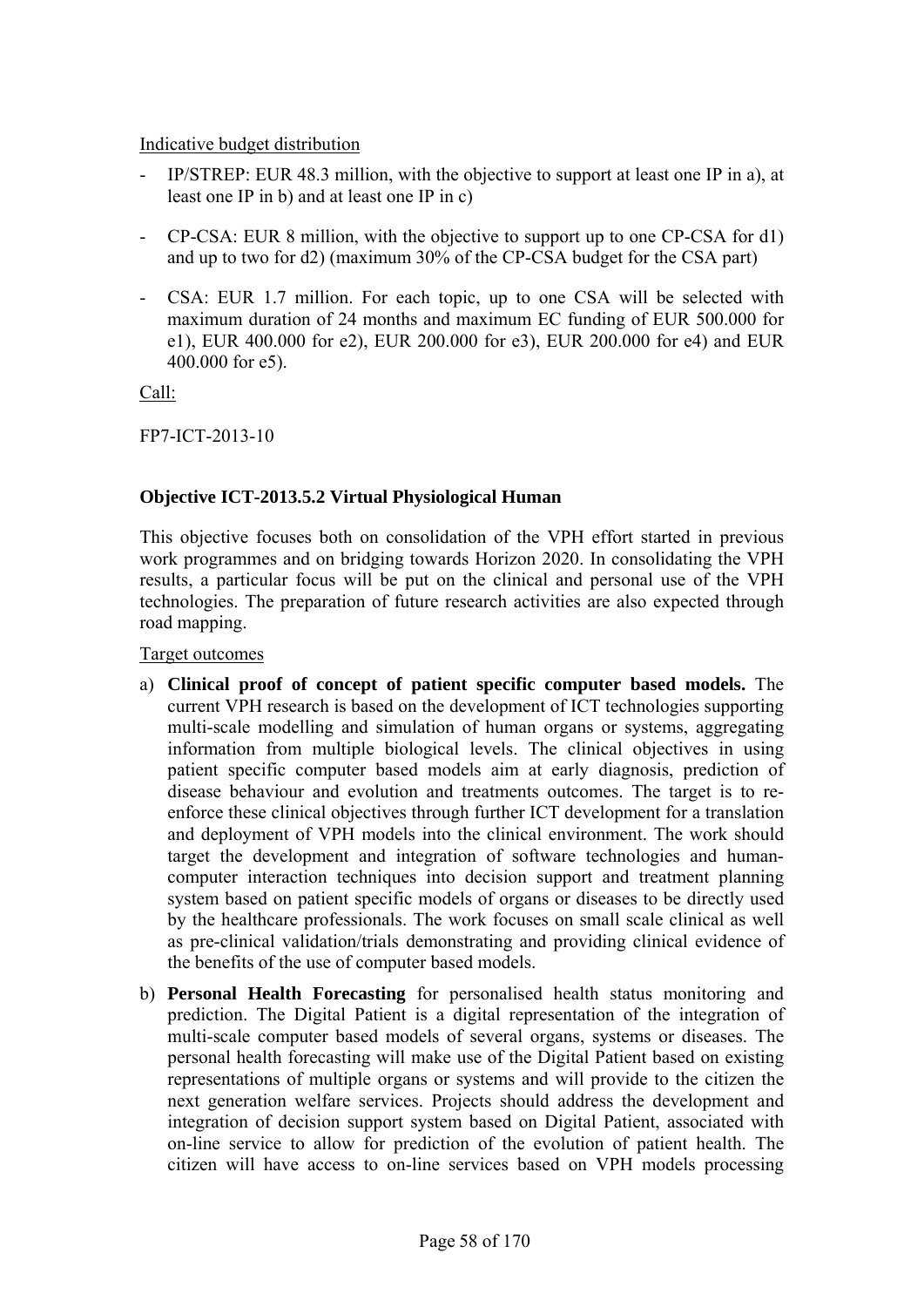constantly the patient specific data collected by personal health systems and experience them in real time. The work focuses on demonstrators/pilots for personalised well being, monitoring and prediction of chronic conditions based on predictive models. It could also be applicable to the lifestyle management, wellbeing and disease prevention. Research may also engage in predictive data mining from sensor data, and self-reported health and activity assessment and other potentially heterogeneous data sources to discover risks to people (for example with chronic illnesses) that are not disease specific.

c) **One Coordination and Support Action** to develop an RTD roadmap preparing the ground for **in-silico clinical trials.** In-silico clinical trials aims at using computer based models to simulate how patients cohorts would react to new treatment, new drugs. The different impacts of these new technologies and approaches should be explored. **The work focuses** on roadmap to research and develop methodology to define the role and impact of computer based models in in-silico clinical trials. The full roadmap will consist of investigating the needs, the vision, the gaps, the impact and the research agenda.

### Expected Impact

Common to target outcomes a)  $& b$ )

- Increased confidence in decision support systems based on predictive models;
- Significant reduction of costs through the use of VPH technologies applicable to early diagnosis, prediction of disease and treatments outcomes.

For target outcome a)

- Strengthened evidence of the clinical benefits in using computer based models.
- Stronger evidence of the clinical impacts of disease prediction
- Acceleration of the deployment of VPH technologies in clinical environments.
- Increased acceptance and use of predictive models by healthcare professionals.

For target outcome b)

- Increased acceptance and use of predictive models by patients or citizen.
- Stronger evidence of the usability of computer based models for patient or citizen.
- Wider deployment of VPH technologies and services to patient or citizen.

For target outcome c)

- Availability to the community of a research agenda on the in-silico clinical trials
- Reinforced leadership of European research in this field through higher visibility of results and recognition.

Funding Schemes a) and b) : STREPs c) One CSA

Indicative budget distribution

- STREP: EUR 30.9 million
- CSA: EUR 1 million

Call: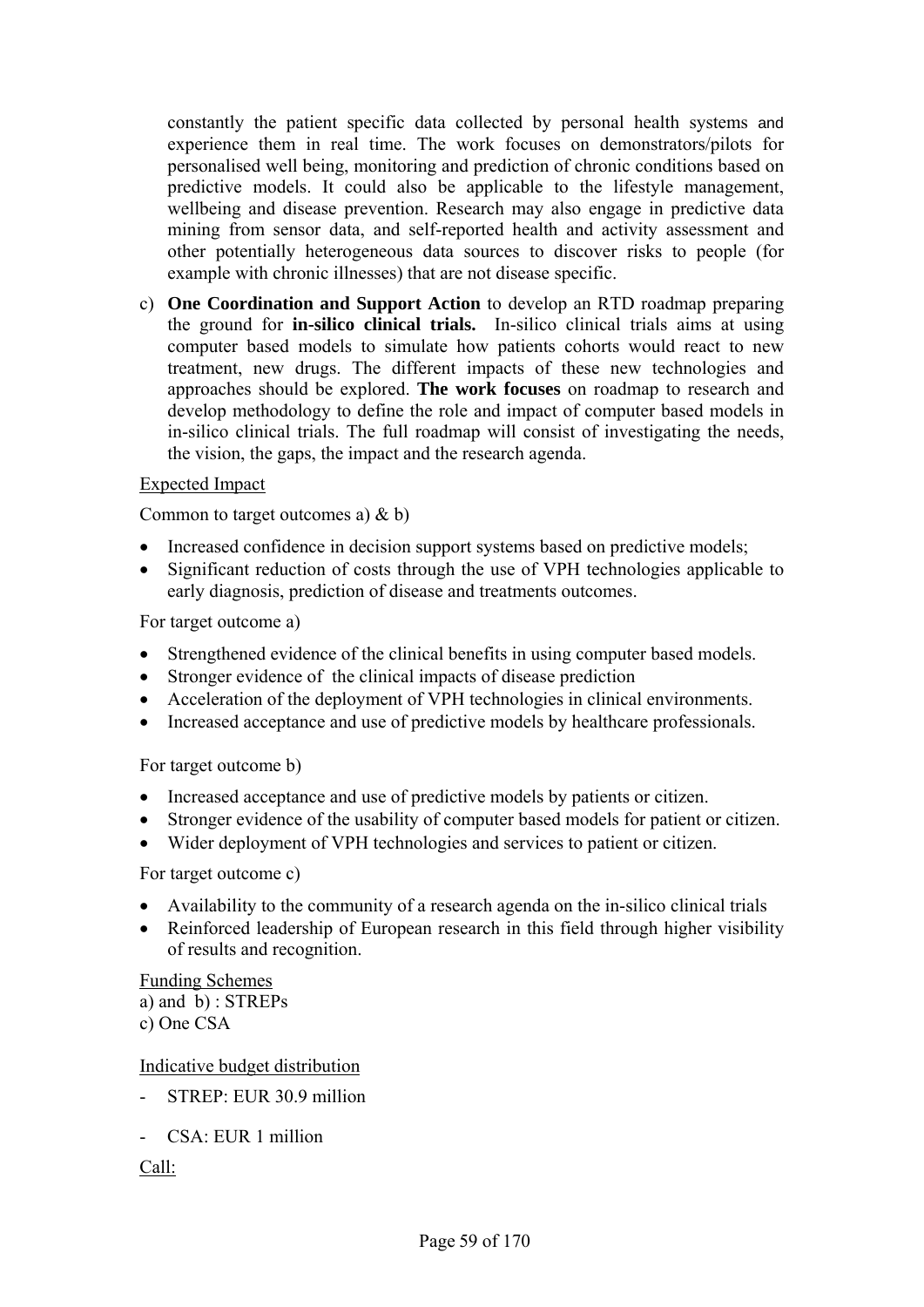## FP7-ICT-2013-10

### **Objective ICT-2013.5.3 ICT for smart and personalised inclusion**

This activity is a continuation of the previous Objectives on "**ICT for smart and personalised inclusion**" in the ICT WP 2011-12 and on "**Accessible and Assistive ICT**" in the ICT WP 2009-10. It bridges to Horizon 2020. Projects are addressing advanced research, integrating and further developing where necessary recent results from e-inclusion/e-accessibility domain and from interaction, enhanced learning and information management domains.

### Target Outcomes

**(a) Accessible and intuitive solutions for personalised interfaces to smart environments and innovative services** designed for all, including people at risk of exclusion - notably persons with disabilities, with low levels of digital literacy/skills, and older persons.

The focus is on delivering accessible and usable ICT solutions in a portable and pervasive manner, encompassing devices, applications, services and smart environments. Potential application domains are, education, health, home and leisure, work, mobility and communication activities. The proposed work will include (i) principles, frameworks and architectures to deliver global inclusive services and environments through different infrastructures, personal devices and applications; (ii) repositories of population representative user profiles and innovative mechanisms for interface adaptation, to address personalised accessibility and usability; (iii) development tools to facilitate the integration of inclusive solutions in everyday life applications.

Emphasis will be given on the development of innovative interaction techniques based on technologies such as serious gaming, virtual/mixed augmented reality, crowd-sourcing, ambient intelligence, persuasive and affective interfaces. End-user support may integrate real-time monitoring of user needs to improve the user experience and learning potential and adapt contents and interfaces. The overall approach should allow the creation of an accessibility and usability ecosystem linking interface developers, device makers, service providers, environment designer and user communities.

Interoperability is essential and infrastructure specifications and related standardisation initiation are expected.

### (b) **Coordination and Support Actions:**

b1) The work should focus on consolidation of recent results in Brain Neural Computer Interaction (BNCI) and on investigating new BNCI activities and synergies with relevant fields leading to enhancement of human functions in relation to motor, sensory, cognitive and mental disabilities. It should build on past and current roadmapping activities in BNCI.

b2) Industrial strategies and valuation of potential markets for eInclusion components and services, in particular for the web (including connected DTV), the telecom, and public interactive terminals.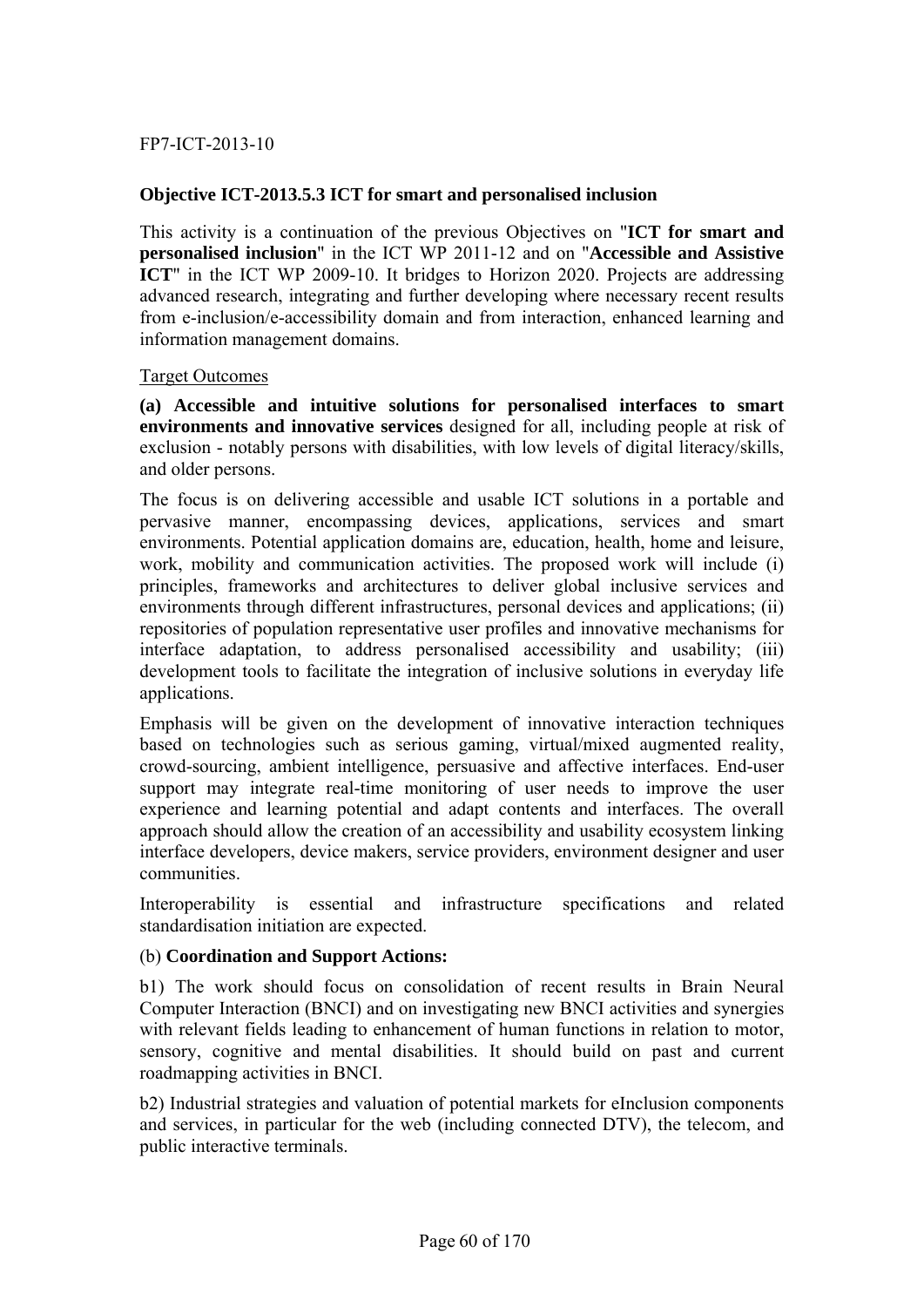b3) Coordination and harmonisation of development, evaluation and monitoring approaches for e-accessibility (including design-for-all and usability), targeting the web and the audio-visual media. Methods and techniques should include crowdsourcing of content repair, re-usable components production and large scale automatic surveillance.

# Expected Impact

Each proposal will present quantitative indicators or measures of success to quantify potential impact along the points listed below for the target outcome concerned.

## For target outcome a):

- Novel accessibility solutions for user groups at risk of exclusion.
- Enhanced quality of life for people at risk of exclusion, including people with disabilities, older people and people with low digital literacy and skills.
- Strengthened possibilities of employment to non highly specialised professionals.
- Improved competitiveness of European ICT industry in the field of inclusive smart environments and services.
- Wider availability and effectiveness of developers' tools for creating inclusive smart environments (targeted to SMEs, key mainstream industrialists, open-source developers, and other less technical developers).

For target outcome b):

- Synthesis of results in the area of Brain Computer Interaction in EU and beyond, and provision of ideas for the future activities that could be supported by Horizon 2020 and that will position the EU researchers and industry in a leading role in this area.
- Industrial and economic strategies for eInclusion and design for all. Value demonstration and good-practice for public and private stakeholders to embrace einclusion. Enhanced policy strategies towards the adoption of e-Accessibility practices, and the production of components, tools, compatible infrastructures/architectures, and integrating services by the market, in particular for new technologies and channels (web on mobile, DTV, public terminals, etc).
- Empowerment of policy makers to monitor and of communities to participate in achieving accessibility and inclusiveness of information and public services.

## Funding Schemes

a):  $IP/STREP$ ; b):  $CSA$ ;

## Indicative budget distribution

IP/STREP: EUR 16.5 million, with the objective to support at least one IP

CSA: EUR 2.5 million. For each topic, up to one CSA will be selected with maximum duration of 24 months and maximum EC funding of EUR 1.0 million for b1), EUR 0.5 million for b2), and EUR 1 million for b3).

Call: FP7-ICT-2013-10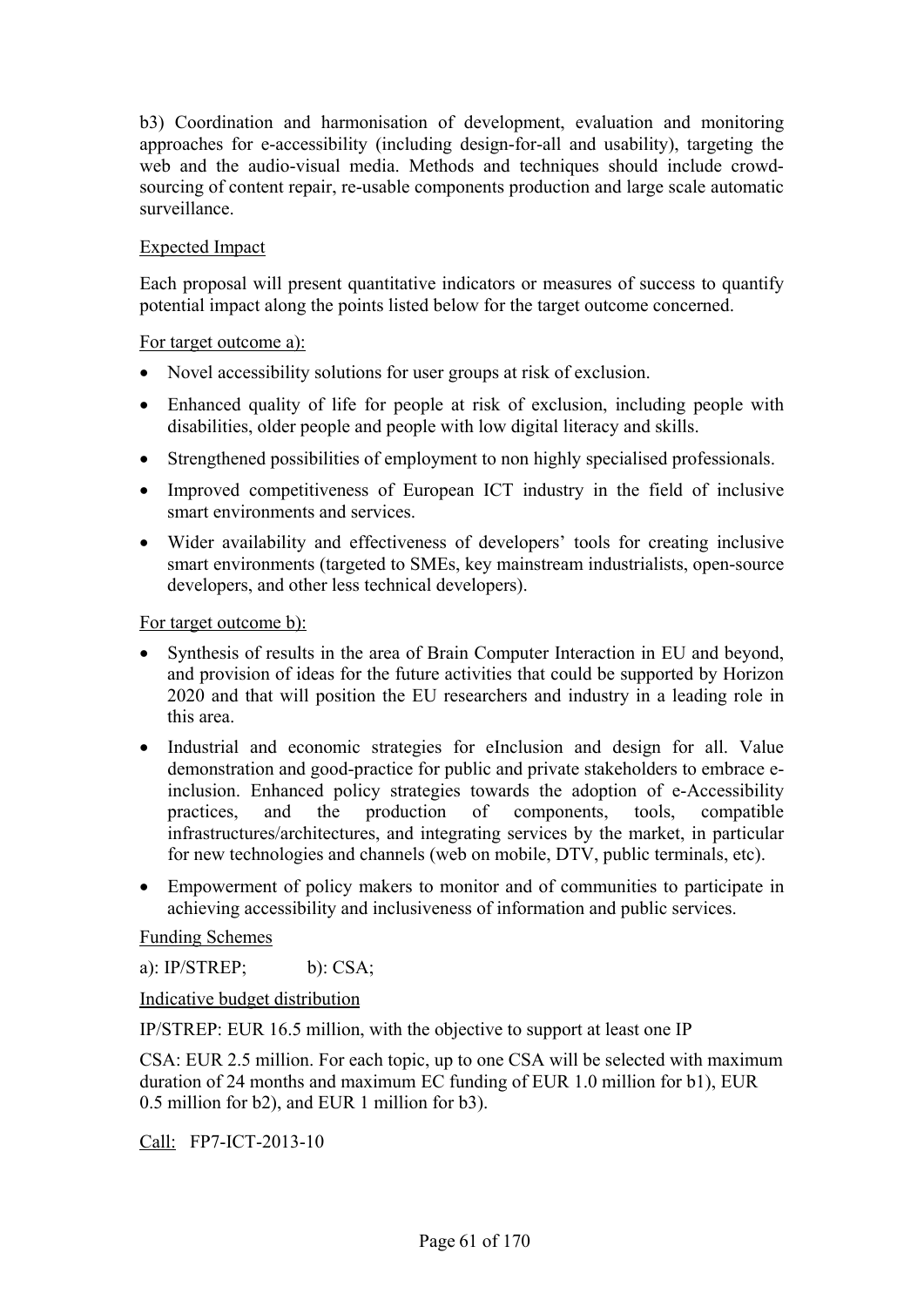# **Objective ICT-2013.5.4 ICT for Governance and Policy Modelling**

The public sector has a significant role in stimulating economic growth as has been evident from the current economic and financial crisis. At the same time, citizens and in particular the younger generation are becoming more vocal in monitoring and influencing policy decisions. Current ICT tools for collaborative governance and policy modeling show great opportunities for empowerment of citizens and increased transparency in decision-making. In addition, there is a growing need for research and innovation for future public services that will be a catalyst for growth and sustainability.

## **Target Outcomes**

a) Research will focus on policy modelling and simulation for achieving productivity gains and innovation in public service provision through innovative use of ICT. Such modelling, simulation and prediction should also enable public administrations to develop policies for growth and investment strategies for next generation ICT for public services. This research will also address innovative ICT solutions that build on Web2.0/Web3.0 and social networking, crowd-sourcing and collaborative technologies.

The tools shall include innovative data mining functionalities to identify the emerging societal trends as a result of the economic environment, and should further advance crowd-sourcing techniques to engage citizens in sharing knowledge and expertise to collectively solve complex, large-scale problems in a distributed fashion.

The work in this area should also exploit the vast reserves of Europe's public sector collective and open data and knowledge resources, for new services.

## b) **Coordination and Support Actions.**

b1) **Roadmapping of research on ICT for innovative public services and governance.** Apart from addressing Coordination & Support actions should specifically address road mapping of the use of ICT for innovative public services and their governance, in particular cross border services. Another relevant topic that should be addressed is the empowerment of the younger generations through ICT tools. These roadmaps shall point to implementation under Horizon 2020.

b2) Increased **collaboration, on Electronic Identification and Authentication**, in particular with the USA and Asia, that could be a leverage for European solutions worldwide, while ensuring data protection for the citizens. The action is expected to enhance dialogue with countries that have activities on eID and authentication, and to exchange good practices so as to spearhead European solutions for mutual benefit.

## **Expected Impact**

- Improved take up of policy making tools by decision makers in public administrations
- Improved validation of the potential impacts of policies through evidence
- Stronger evidence of productivity gains and reduction of costs in the provision of public services
- Evidence of the younger generation contributing to policy formation/development through social media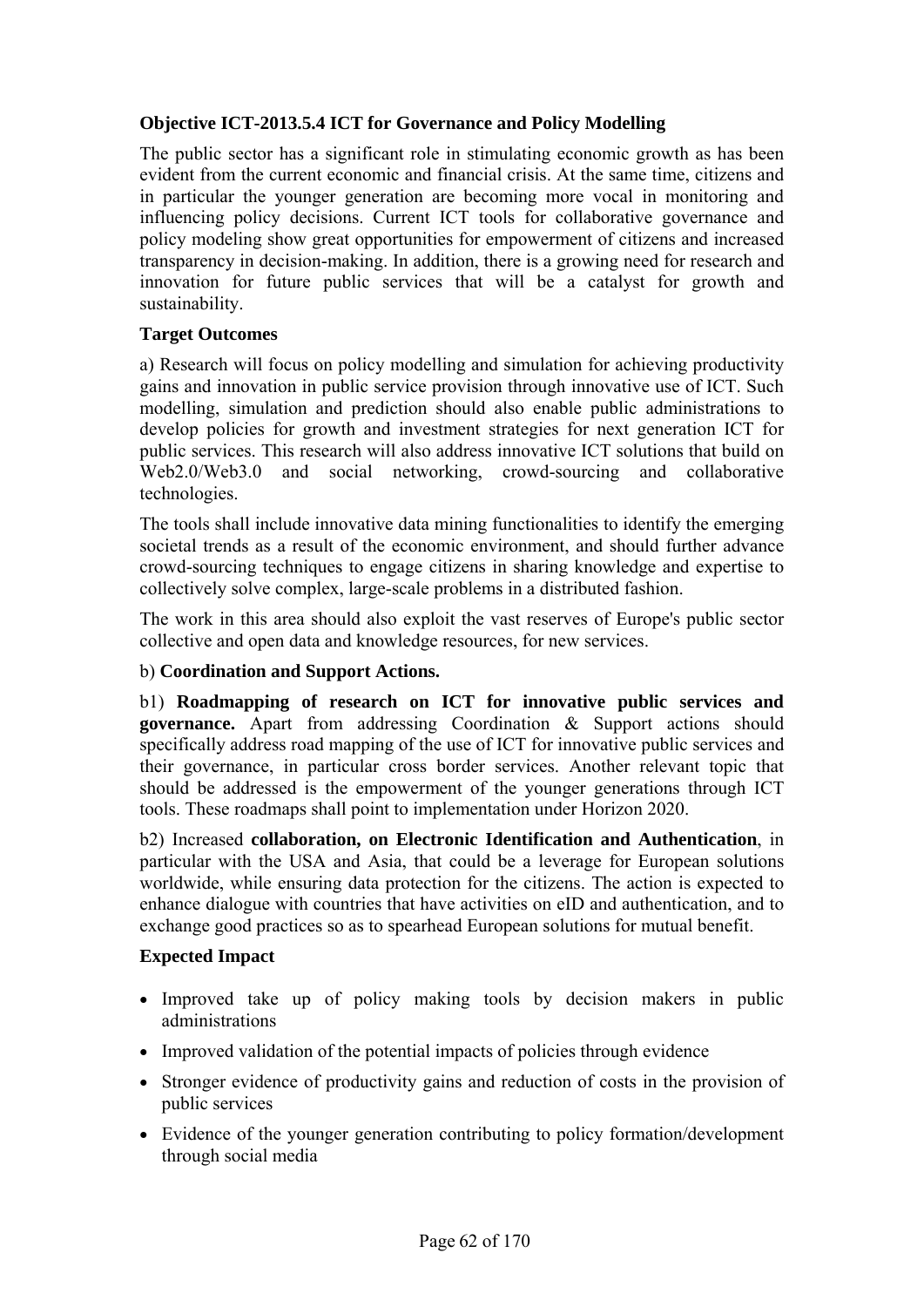• Increased take up of open and public data for provision of public services.

## **Funding schemes**

Area a) STREP; area b): CSA Indicative budget distribution EUR 19 million

Call: FP7-ICT-2013-10

## **Objective ICT-2013.5.5 Collective Awareness Platforms for Sustainability and Social Innovation**

### Target Outcomes

The objective is to stimulate and support the emergence of innovative ICT based platforms for grassroots Social Innovation, providing *societally, environmentally and economically sustainable approaches and solutions to tackle societal challenges.* Such collective intelligence platforms will include collective decision-making tools and innovation mechanisms allowing and encouraging individual and community creativity, participation and situational awareness.

The vision is that individuals and groups can more effectively and sustainably react to societal challenges by acting on the basis of a direct extended awareness of problems and possible solutions. To foster this, the objective has an experimental approach where concepts and tools are developed and verified in real world cases.

This will be achieved through the following set of complementary and interdependent actions:

- a) **Supporting grassroots experiments and prototypes** enabling citizens and communities to create and engage in digital social innovation platforms. These platforms should combine *i)* open/federated social networking systems, *ii)* cooperative creation and sharing of knowledge and *iii)* real-time gathering and management of information coming from people and their living environment (e.g. country, city, home). Possible applications could focus on sustainability (as understood in the wide sense defined above), in e. g. citizen empowerment, health, ageing and well being, inclusion, environment protection, direct democracy, sustainable lifestyles and collaborative management of public goods. Open approaches, including free software, open hardware platforms and open data infrastructures, are strongly encouraged.
- b) **Support** bottom-up social innovation and education initiatives based on crowd-sourcing and network intelligence principles, carried out by web innovators, research teams, communities and entrepreneurs. The IP foreseen for this will select the activities to be funded through open calls, based on a combination of excellence (based on novelty and societal dimension of the actions proposed) and crowd funding mechanisms.
- c) **Engaging citizens and society at large** (Coordination Actions), aiming at:
	- distilling the best practices from existing and new initiatives, creating synergies and critical mass, and targeting the integration of the various approaches to solve significant societal challenges;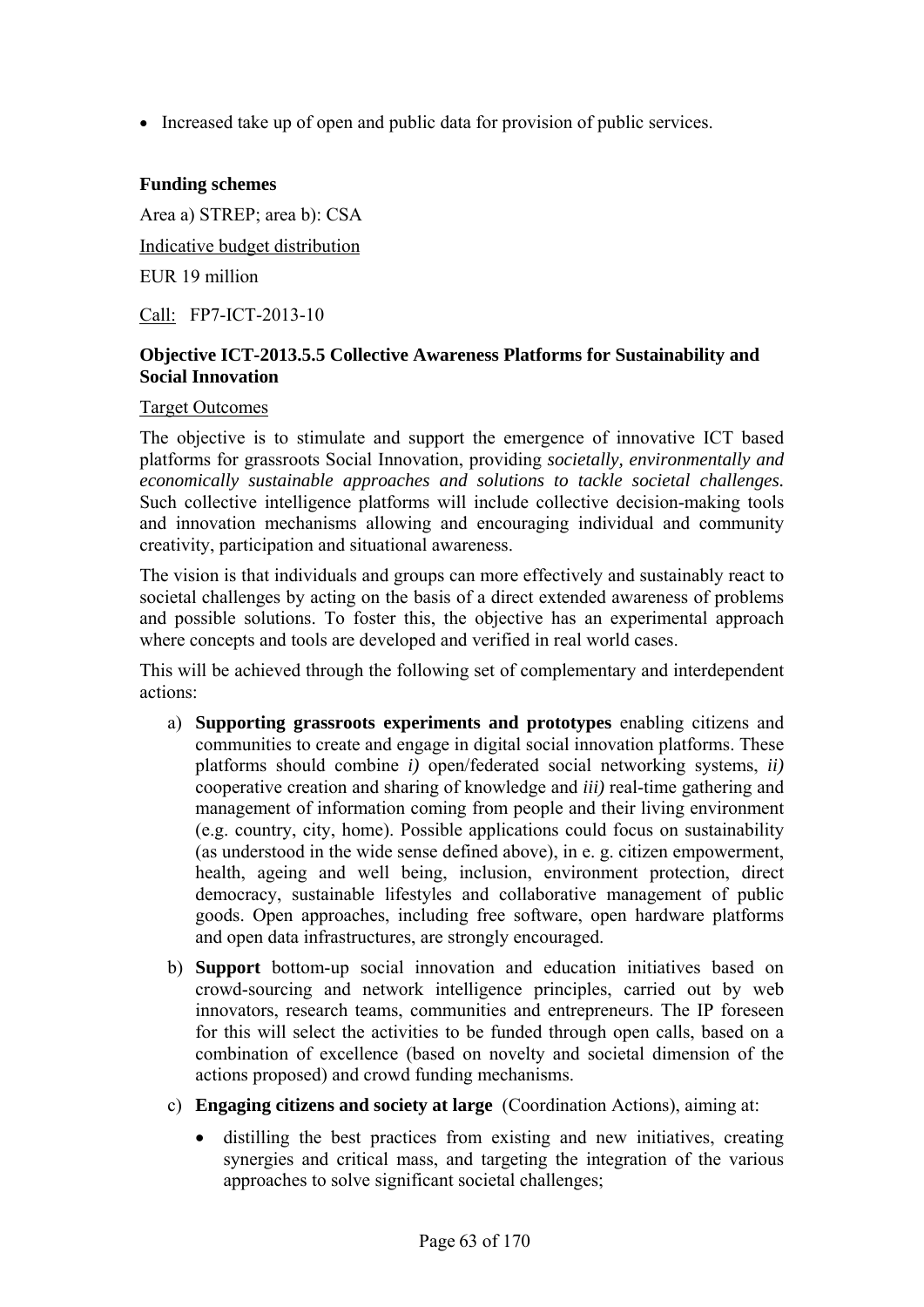- assessing the impact of the actions on communities allowing broad uptake of societal innovation, representing an empirical approach to the new topic of collective awareness platforms for sustainability and social innovation;
- achieving a multi stakeholder approach, helping social entrepreneurs get in touch with seed funding, e.g. through Venture Capital Networks or crowdsourcing platforms;
- broadening the societal debate about the ethical aspects of societal sustainability e.g. on the fundamental rights of the citizens resulting from the digital transition, in terms of quality guarantees from collective systems;
- linking the existing and emerging initiatives with regulatory and policy activities on privacy and identity, open data, network neutrality, competitiveness, copyright, and alike, to be able to suggest sustainable approaches based on collective awareness.
- d) **Integrating the scientific base for the multidisciplinary understanding of collective awareness platforms for sustainability and social innovation,**  addressing innovative mechanisms for value creation beyond monetisation, reputation, motivation and incentives for online collaboration and sustainable collective behaviours, innovative licensing, open government, new forms of "self-regulation" based on individual situational and contextual awareness of global social constraints, self-configuration of communities.

## Expected Impact

The overall expected impact is the emergence and take-up of new sustainable organisational and behavioural models at individual and community levels, resulting in sustainable social and economical innovation improving the quality of response to societal and economic challenges, such as growth, employment, inclusion, education, community development, health, environment, energy, and quality of life at large.

Specific impacts are:

- Catalyzing and enabling new production and consumption patterns, lifestyles, and socio-economic processes based on commons, sharing, exchange, and participation at local and global scales.
- Definition of new concrete mechanisms increasing society's resilience, enabled by a more accurate understanding and management of social and environmental problems.
- Strengthened evidence of social innovation based on collective knowledge, which can also make possible new forms of foresight in society (by public bodies, organisations as well as by citizens).
- Providing advanced concepts and tools enabling people and communities to share, collaborate, and make use of data/information generated, empowering future social entrepreneurs and innovators to engage in innovative service creation and delivery.
- Contributing to the emergence of new forms of political expression, "selfregulation", innovative business and economic models and social entrepreneurship.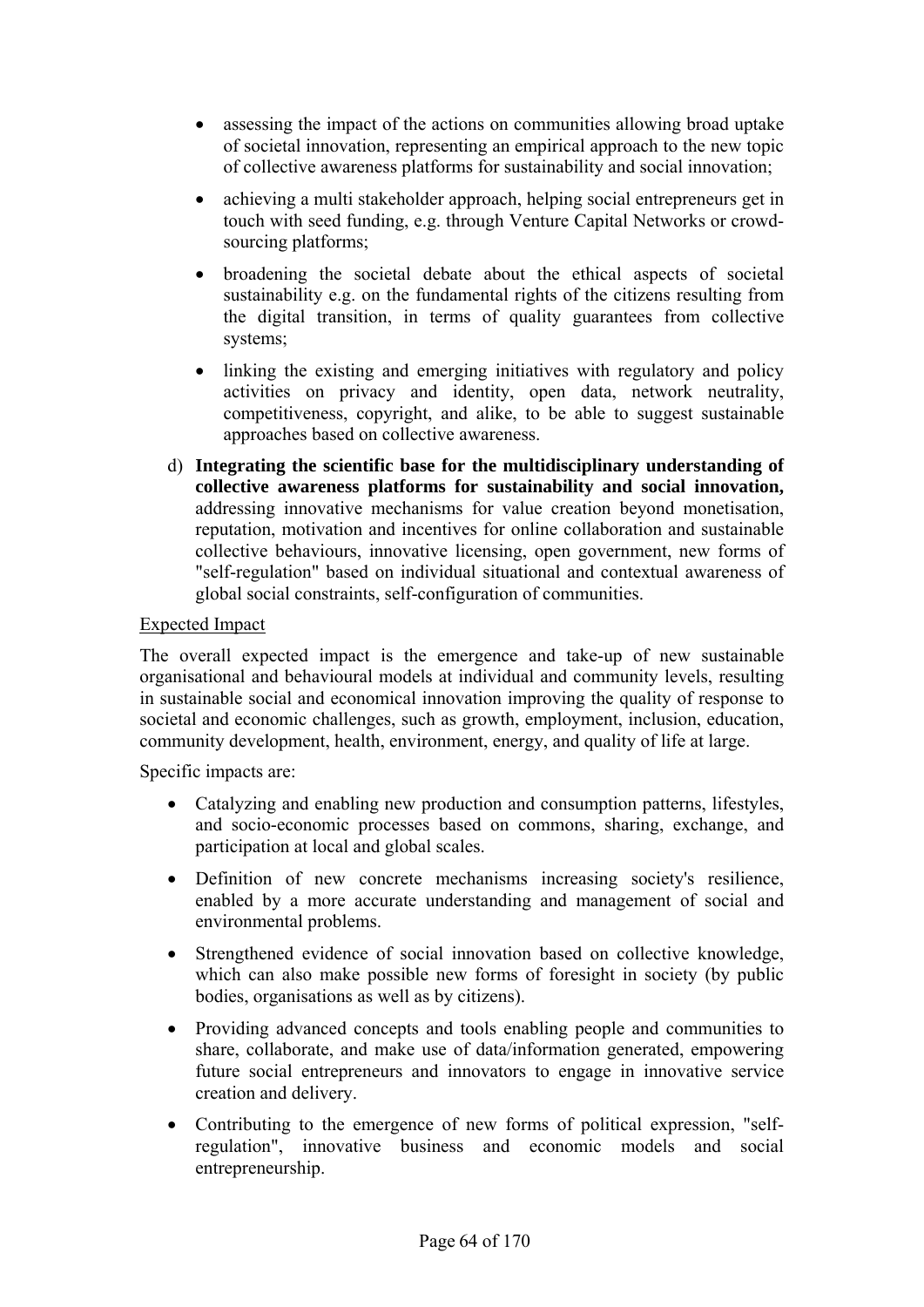Funding Schemes

a) STREP

b) 1 IP devoting min. 85% of its budget to open calls, max. 7% to coordination and max. 8% to coordination and visibility actions.

c, d) CSAs

Indicative budget distribution

STREPs (indicatively 0.5 to 2 M€ each): 9 M€. In the selection of the STREPs to be funded a good coverage of different methodological and topical approaches is expected.

IP: 3 M€

CSA 3 M€

Call:

FP7-ICT-2013-10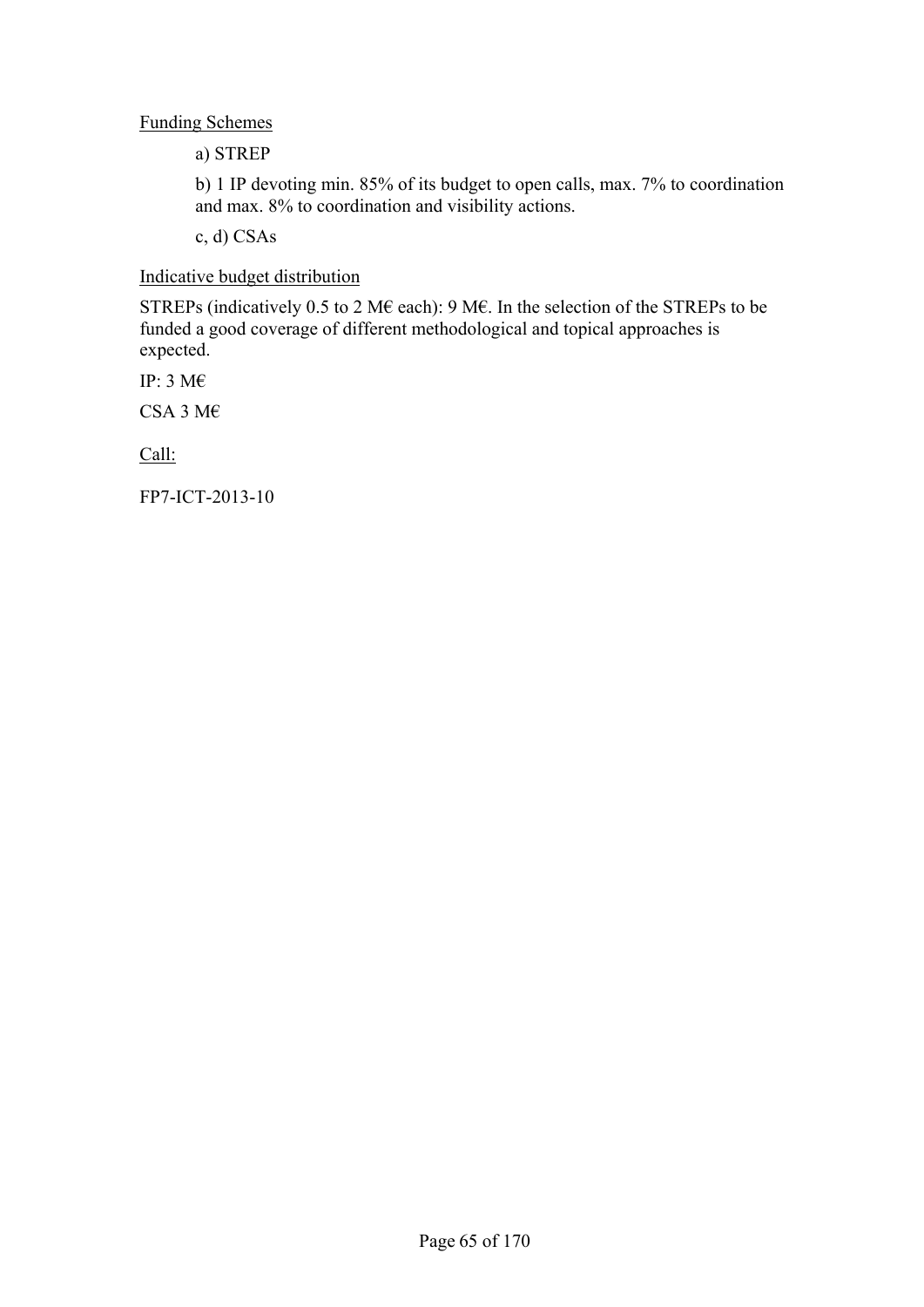## **7.6 Challenge 6: ICT for a low carbon economy**

This Challenge explores opportunities for harnessing digital technologies to address climate change, especially to increase energy efficiency and to better manage our water resources. It supports speedy progress towards the EU's energy and climate objectives for 2020 while simultaneously supporting existing and opening new business opportunities. The main role of ICT is reducing resource consumption and CO2 emissions, in particular related to electricity and water distribution, the built environment, transport and logistics. Particular attention is given to cities as platforms for innovation, encouraging the validation of integrated solutions in user-driven, open innovation environments.

The Challenge focuses on the following:

- Future electricity distribution grids fostering synergies between telecommunication and energy networks to increase automation and to improve coordination between production (including renewable sources), distribution and transmission. The focus is on data management and special attention is given to potential new business models for DSOs (Distribution Systems Operators).
- Data Centres in an energy-efficient and environmentally-friendly Internet. This addresses technologies and associated services to monitor energy consumption and automatically optimise power, cooling, computing, storage, and data transmission operations in function of energy consumption, environmental impact and cost policies. It also covers technologies for the integration of renewable energy sources and reuse of heat.
- Water resources management focuses on ICT-enabled demand-side management and resource efficiency solutions, in an integrated water resources management context. Special attention is given to improving household awareness and modifying consumer behaviour as well as the corporate and government actions in response to demand modifications.
- Smart Cities. The aim is to integrate and validate ICT technologies and services in neighbourhoods to make progress towards carbon neutrality in cities. The idea is to develop ICT able to provide intelligence to electricity grids, to district heating and cooling grids, to storage and renewable energy sources from a single system point of view. In addition to technical developments, attention is given to innovative service business models taking into account data security and privacy. Behavioural sciences are a core activity with a view not only to observing subjects but to soliciting innovative ideas from them. This research will contribute to the Energy-Efficient Buildings Public-Private-Partnership launched in 2008 as part of the European Economic Recovery Plan and it is part of the Smart Cities initiative coordinated with Theme 5 (Energy).
- Co-operative mobility is the interconnection of users, vehicles and infrastructure that enables the creation and sharing of new kinds of information, leading to a better cooperation amongst mobility users. Focus is on supervised automated driving for improving both the energy efficiency and safety of individual and public transport and on energy-efficient, safe and accessible services to enhance mobility of citizens.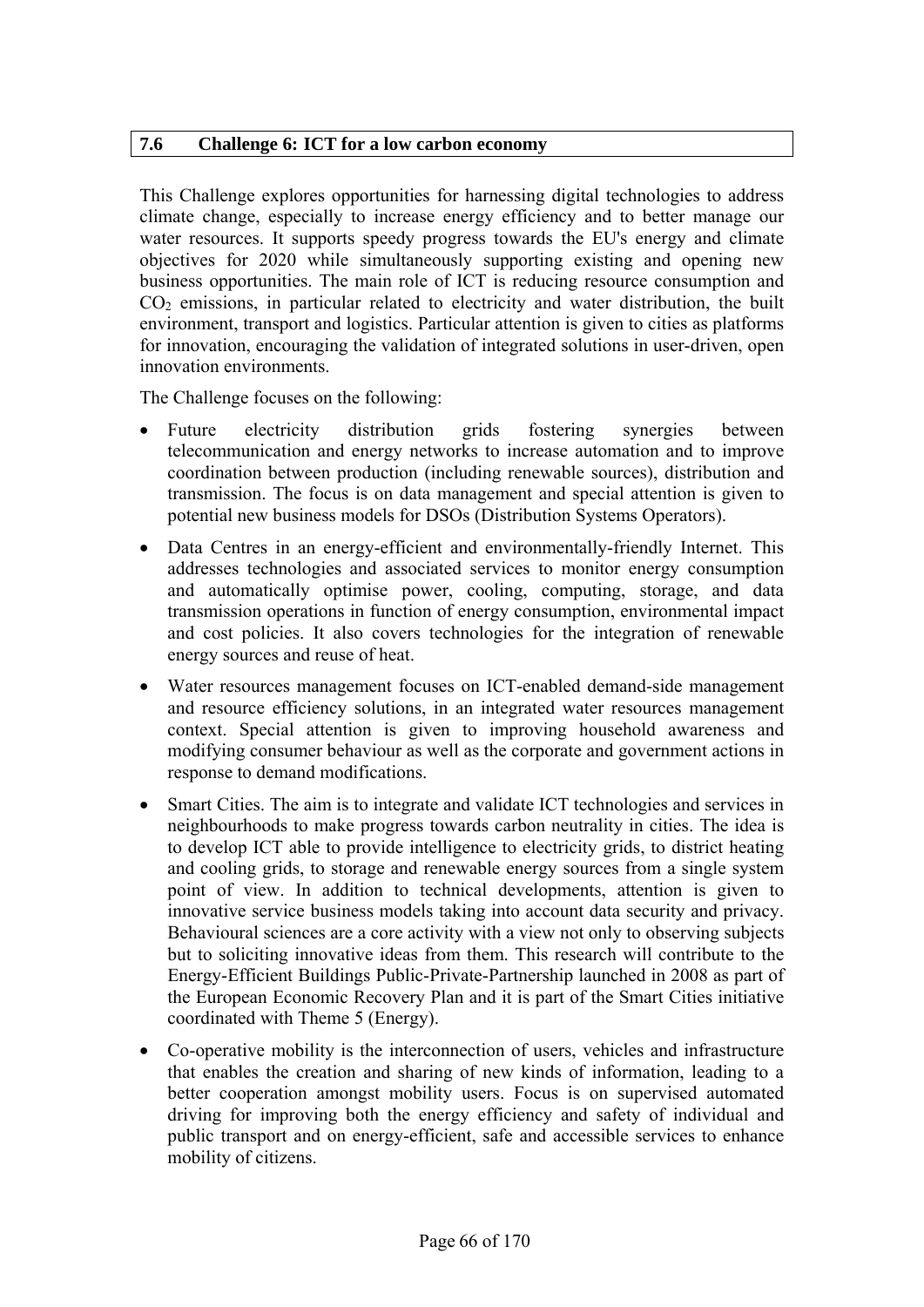• Electro-mobility: This objective contributes to the Public Private Partnership "European Green Car Initiative". Related to the fully electric vehicle, it addresses architectures for electronics in the car; and comprehensive energy management **s**ystems for its infrastructure integration.

# **Objective ICT-2013.6.1 Smart Energy Grids**

This objective explores the potential of bringing together stakeholders from both the energy utilities and the telecom sector to develop common approaches for future digital networks and smart energy services infrastructure for electricity distribution. The focus is on data management including the exchange of information with transmission network operators and with end users. Special attention is given to exploring new business models for DSOs (Distribution System Operators).

### Targeted Outcome:

Intelligent systems built over existing and future telecommunication networks and services that will assist in the management of the electricity distribution grid in an optimized, controlled and secure manner.

Key research challenges to be addressed:

- a) Sharing of backbone infrastructure and last mile connectivity, considering not only technologies (e.g. LTE, GPRS, PLC, and possibility for spectrum allocation) but also the appropriate business models to deliver significant cost and investment savings.
- b) Improving robustness and reliability of the existing telecommunication infrastructure in order to cope with mission critical services that require milliseconds response times. Explore the possibility of deploying dedicated services on shared telecoms infrastructure, rather than entirely new infrastructure.
- c) ICT technologies for active electricity network management, demand/response, load balancing and forecasting and congestion management. Developing a methodology for capacity calculation.
- d) Developing telecommunications services and platforms specific for energy distribution taking into account control of access to customer information and consumer data, in particular smart metering data; data ownership and associated level of security and use of data; business models; system reliability; long term availability; and avoidance of vendor lock-in.

Project should focus on one or a combination of the previous points. Consortia must be compact with partners each making substantial contributions and with expertise in both telecoms and energy domains. In all cases, projects shall include an appropriate validation phase to draw conclusions for future deployment.

Expected Impact:

- Reduction of the percentage of energy lost during energy distribution;
- Reduction of the gap between energy produced and energy consumed;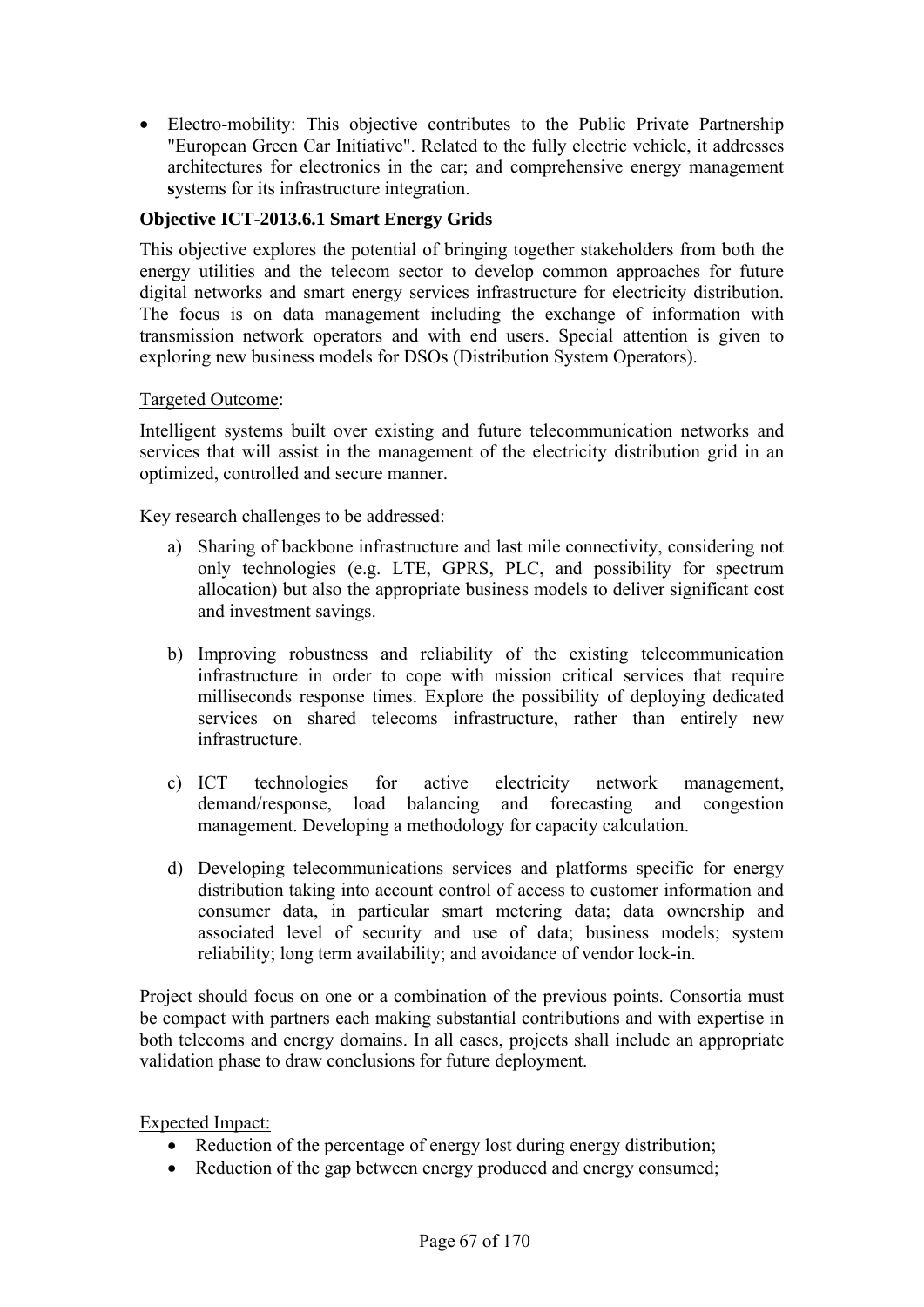- Increase of renewable energy sources and Combined Heat and Power CHP connected to the distribution grid;
- Reduction and shifting of peak loads;
- Number of publications jointly authored by researchers from ICT and energy.

Funding schemes

**STREP** Indicative budget distribution STREP: EUR 18 million

Call: FP7-ICT-2013-11

## **Objective ICT-2013.6.2 Data Centres in an energy-efficient and environmentally friendly Internet**

The action will address system level technologies and associated services that will improve the energy and environmental performance of data centres. Given that data centres are a core element of today's Internet and among the facilities with the highest rate of increase energy consumption and related environmental impact, the action will contribute to a more energy efficient and environmentally friendly Internet.

While computing is addressed under several challenges of this Work Programme, work in this objective focuses on energy and environmental performance of data centres. It is therefore complementary to the work under Objective 1.2 related to computing architectures for future cloud services, Objective 3.4 addressing computing systems for embedded systems and for data centres, and Objective 12.1 related to exascale supercomputing.

### Target Outcomes

- (a) Software and Hardware system level technologies and associated services that monitor energy consumption and automatically optimise power, cooling, computing, storage, and data transmission operations in function of energy consumption, environmental impact and cost policies.
- (b) Systems for the integration of networks of renewable energy sources for powering data-centres situated in urban agglomerations.
- (c) Systems for the efficient use by urban installations of the heat that is produced by (a network of) data centre(s).
- (d) Efficient integration of data centres under smart grid/smart city schemes.
- (e) Contribution to standard and industry bodies that develop methods and standards on the measurement of the energy and environmental footprint of data centres. An emphasis on interoperability between different methods/standards will be considered an asset.
- (f) Appropriate validation of the resulting systems. Based on defined indicators, during this phase, projects shall record evidence of energy savings and  $CO<sub>2</sub>$  emissions reductions, total cost of operations versus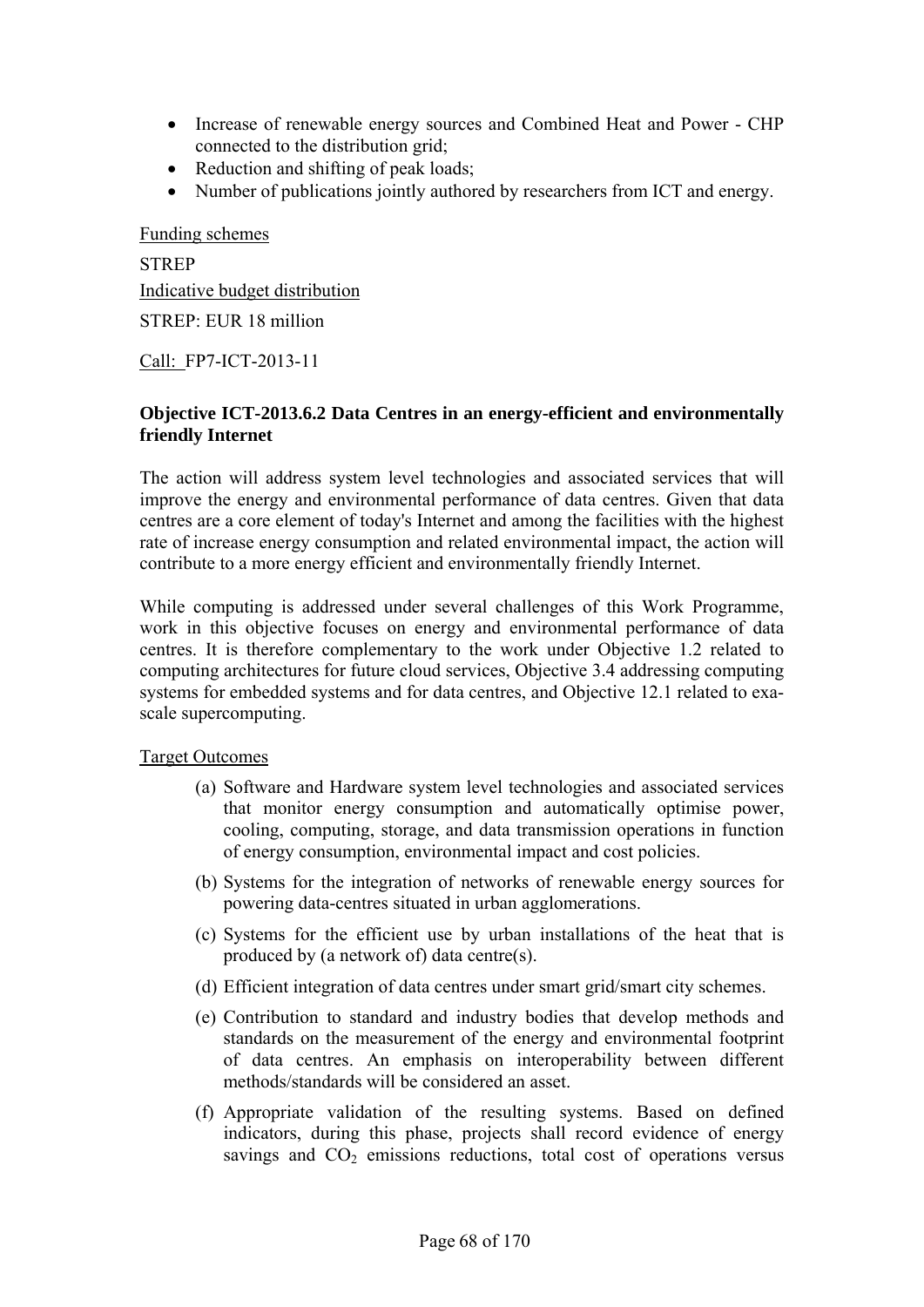potential benefits, user acceptance and replication potential and extract lessons that may be used in different settings.

All proposals will address as minimum sub-topics (a), (e) and (f) and at least two of (b), (c) and (d).

Consortia must be compact with partners each making substantial contributions. In addition to partners with expertise on ICT, consortia will include partners with expertise on energy.

### Expected Impact

- Quantifiable and significant improvement (well beyond what would be achieved under normal evolution conditions) of the overall resource efficiency of data centres. Improvement in this context of their power usage effectiveness (PUE) with a parallel improvement of their environmental effectiveness (indicative metrics can include emerging ones like carbon usage effectiveness (CUE) and water usage effectiveness (WUE)).
- Development at demonstration stage of (networks of) Data Centres powered at levels of 80% or above by renewable energy sources.
- Contribution to the creation of new market opportunities (e.g. in the area of renewable energy systems for data centres).

Funding schemes

STREPs Indicative budget distribution EUR 20 million Call

FP7-SMARTCITIES-2013

## **Objective ICT-2013.6.3 ICT for water resources management**

ICT offers an untapped potential to improve the management of water resources by integrating real-time knowledge about water consumption at domestic, corporate and city level, and by enabling subsequently the implementation of efficient resource and demand management strategies and pricing schemes. This objective brings together the ICT and water stakeholders in joint research, in order to document the ICT potential via lessons learned from real-life testing and demonstration experiments.

### Targeted outcomes:

The aim is to pilot and demonstrate innovative ICT systems and services for efficient water use and reuse, in order to improve household, business and societal awareness, to induce changes in consumer behavior and to enable the introduction of innovative resource and demand management schemes and adaptive pricing incentives.

Key research challenges to be addressed include:

a) Providing quantifiable evidence of the potential of ICT to contribute to efficient water resources management by increasing household, business and industry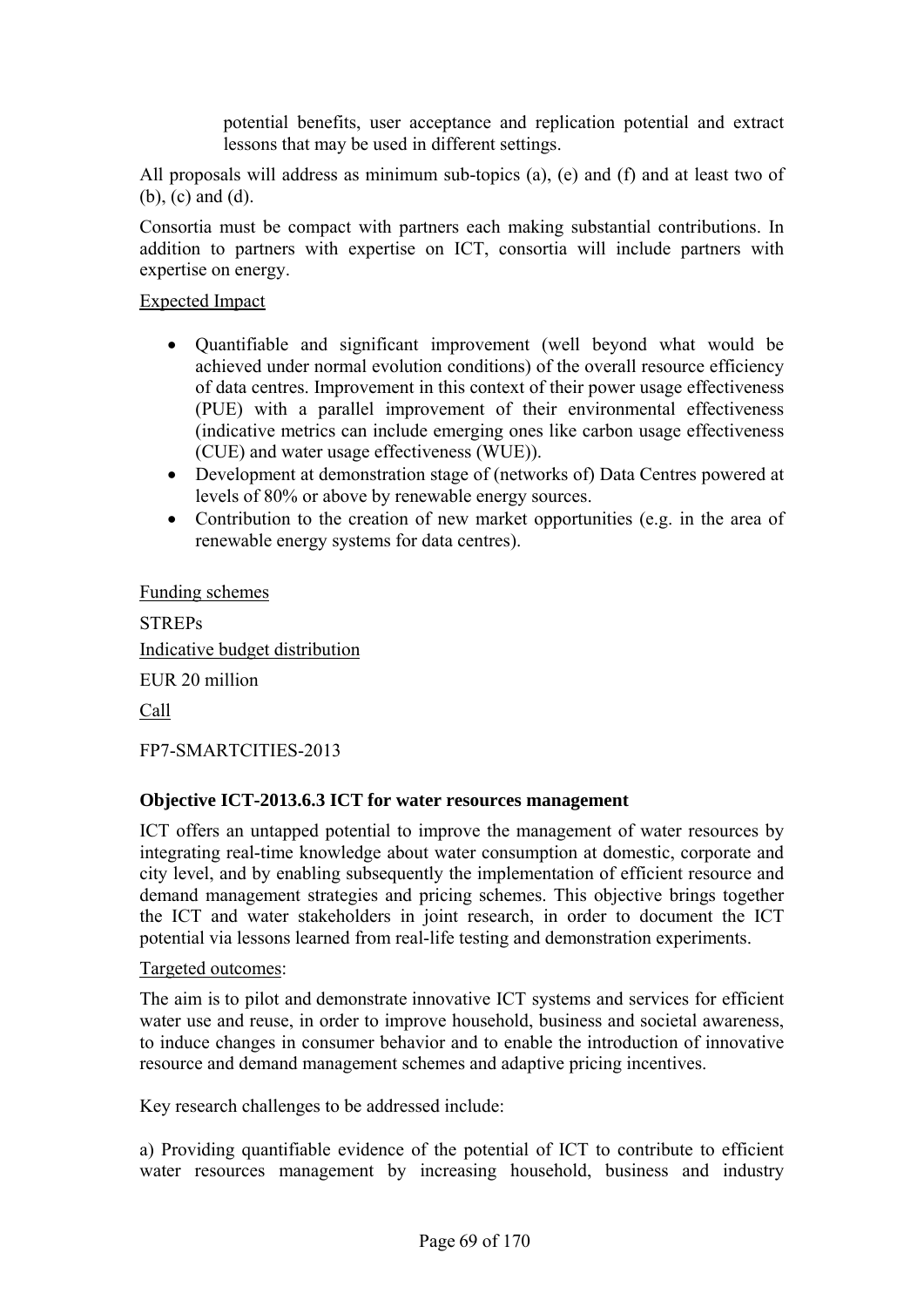awareness regarding water use, triggering the adoption of new demand management and pricing schemes, and contributing to meeting EU resource efficiency targets in a digital society.

b) Validating ICT-enabled innovations in real-life operational settings with the active involvement of stakeholders and end users from the water and the ICT domain; demonstrating in public the ICT potential for efficient water use, assessing its impact at domestic, corporate or municipality level, and exploring possible business case scenarios.

Projects should cover: (i) new ICT research and/or innovative integration of ICTenabled solutions for water resources management at domestic, public/private building industry and/or city level, (ii) substantial validation of the proposed ICT solutions in at least two real-life operational environments, over a sufficient period of time to cover seasonal variations, and with the involvement of real users from the responsible water operators, households and the ICT industry, (iii) assessment of impact of the proposed solutions and preparation of a business case including open access options and possible take-up activities, and iv) a final dissemination event, including a public demonstration and a "hands-on" training of targeted users.

Consortia must be compact with partners each making substantial contributions. In particular, the stakeholders from water authorities/operators and from the ICT industry should have key roles in the validation and business scenario stages.

Expected impact:

- Increased user awareness and modified behaviours concerning the use of water:
- Quantifiable and significant reduction of water consumption;
- Peak-period reduction of water and energy distribution loads;
- Improved resource efficiency and business operations of water utilities due to ICT;
- Increased rate of ICT-innovation in water management companies;
- Number of publications jointly authored by researchers from ICT and the water domain.

Funding schemes:

STREPs

Indicative budget distribution

STREP EUR 14 million

Call

FP7-ICT-2013-11

## **Objective ICT-2013.6.4 Optimising Energy Systems in Smart Cities**

Cities are increasingly recognized for their ability to play a catalytic role in addressing climate and energy challenges using technologically innovative approaches. This can be achieved by creating new partnerships connecting city leaders and stakeholders to secure practical commitments for implementing green digital agendas.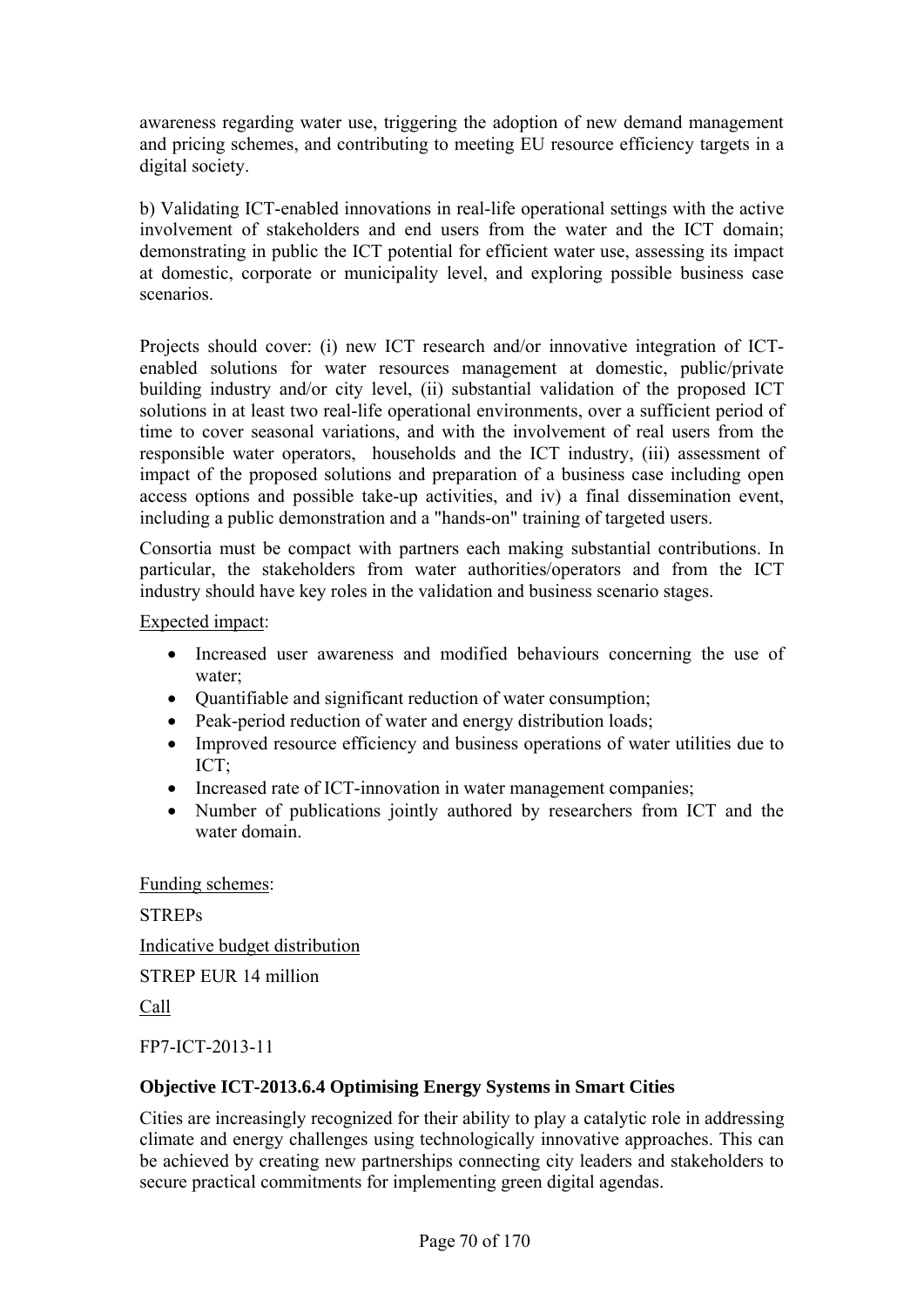Projects supported under this objective shall contribute to the Energy-Efficient Buildings Public-Private-Partnership launched in 2008 as part of the European Economic Recovery Plan. This objective is part of the Smart Cities initiative with Theme 5 (Energy). In particular it is complementary to the topic "Demonstration of Optimised electricity and heating/cooling systems". Here the focus is on software systems for new business models and user engagement whereas in Theme 5 the focus is the physical integration (including power electronics devices).

## Target Outcomes

a) Decision-support systems and/or management and control systems for energyefficient neighbourhoods. These systems shall consider de-centralised renewable energy production, connection with the smart electricity grid and integration with smart district heating and cooling grids through CHP (Combined Heat and Power) and other renewable energy sources. They shall optimise the use of energy in city areas with different types of demand to enable local balancing, demand response services, variable tariffs and easy change of supplier.

In addition to technical work, proposals shall consider appropriate service business models, privacy and trustworthiness and shall involve users throughout all phases of the project. They are to be considered not only as observed subjects but also as a source of innovation. Systems should be built considering openness and interoperability up front. Both behavioural sciences and economics are to be core activities.

Proposals should cover (i) technical developments, mainly adaptation and integration of existing ICT, (ii) a substantial validation phase in real-life environments in at least two cites and (iii) a precise evaluation phase where proposals shall record evidence of energy savings, total cost of operation, scalability of the solutions, user's acceptance, benefits that accrue, and extract lessons for those planning to deploy and finance such systems.

Considerable resources are expected to be committed, however consortia must be compact with partners each making substantial contributions.

b) Coordination and Support Actions: Bringing together relevant stakeholders including process engineering specialists, ICT software and equipment providers, RES providers, energy companies (including ESCOs - Energy Service Companies), building and construction sector companies, as well as local and regional authorities, to:

- Take over the work done by ICT4E2B Forum and IREEN and extend their roadmaps from buildings and neighbourhoods to smart cities and extended urban/rural communities in a holistic dimension;
- Analyse the relationship between producers, distribution companies and consumers of energy in particular new business models and opportunities for SMEs. Identify best practices and opportunities for knowledge transfer.
- Identify ICT/Energy vocabularies and ontologies to foster interoperability of Energy Management Systems related to the building and construction domain, and beyond the building into public spaces, neighbourhoods and districts, and analyse their relevance and possible evolution towards formal standards; analyse their potential extension to energy management in industry and commerce. Work has to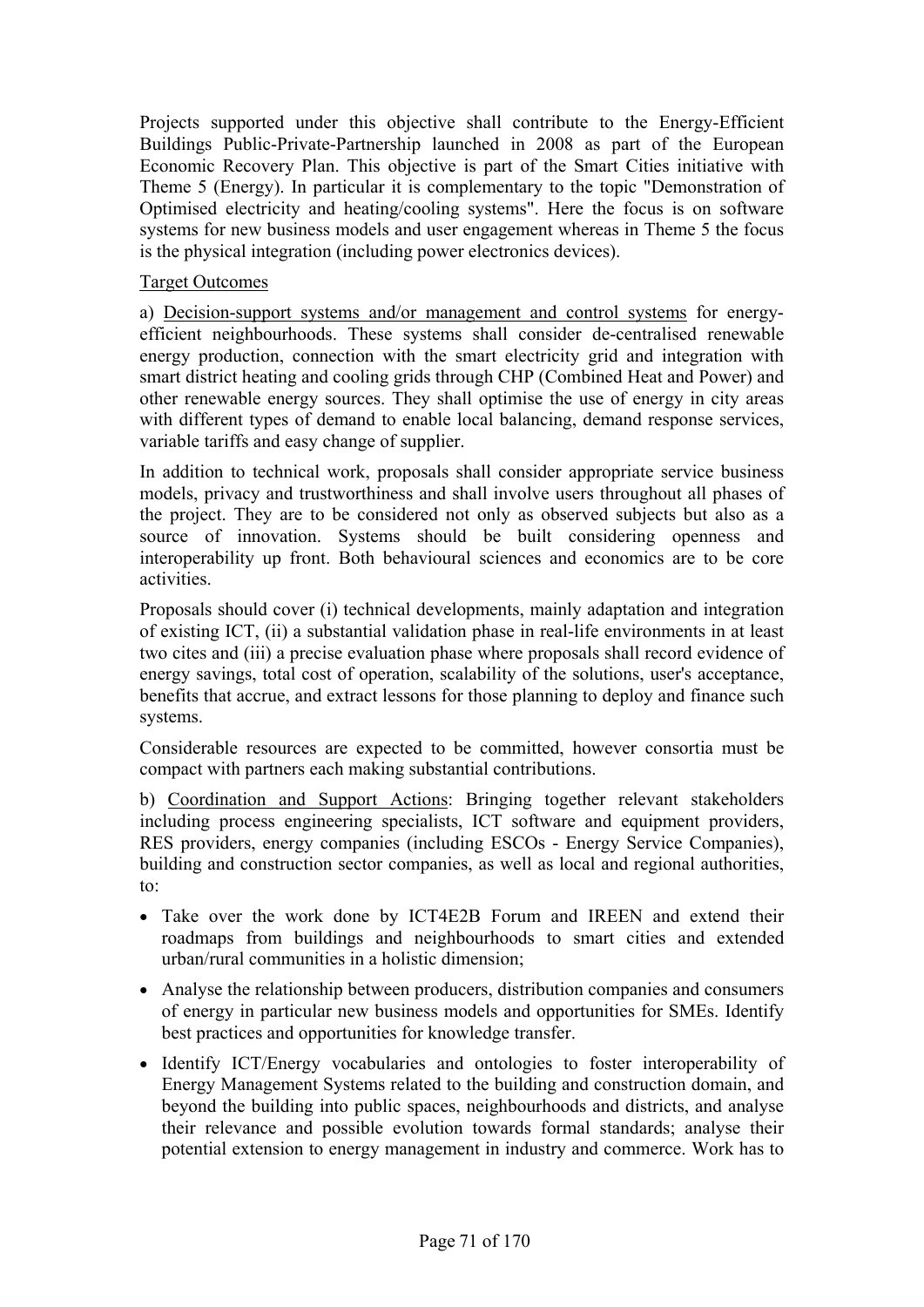build on the results of the previous Workshops on Energy Efficiency Vocabularies*<sup>27</sup>*.

- Assess possibilities for making publicly available data obtained from validation activities; work proactively together with project consortia towards this end and assess relevant legal requirements around data protection.
- Support the establishment of European-scale actions spanning research, innovation, standards-setting and deployment in Smart Cities

The tasks shall include drafting and up-dating public documents, organising expert hearings and workshops, dissemination and networking events.

Expected Impact

- Quantifiable and significant reduction of energy consumption and CO2 emissions achieved through ICT.
- Adoption of ICT by city authorities;
- Number of publications jointly authored by researchers from ICT, energy, construction and civil engineering and city experts.

Funding schemes

a) STREP; b) CSA

Indicative budget distribution

STREP: EUR 39 million

CSA: EUR 1 million

Call

1

FP7-SMARTCITIES-2013

## **Objective ICT-2013.6.5 Co-operative mobility**

The objective is to make use of co-operative mobility technologies to develop supervised automated driving which is expected to be the most viable long-term option for improving both the energy efficiency and safety of individual, public and freight transport by smoother, better informed driving and behavioural change.

Target Outcomes

### **a) Supervised automated driving**

The target is to develop and demonstrate fault-tolerant and resilient supervised automated driving technologies and applications to address issues such as driver take-over situations, automated stop-over to a safe location, rendering the behavior of an automated vehicle predictable for other road users; use of smart lanes or existing dedicated lanes where automated vehicles can circulate under geographical separation or time limits. Research and innovation shall build on and integrate advances in co-operative systems, driver assistance systems, dependable control systems, embedded and sensor systems, and human machine interfaces. Besides technologies and infrastructures required for supervised automated

<sup>&</sup>lt;sup>27</sup> http://ec.europa.eu/information\_society/activities/sustainable\_growth/buildings/index\_en.htm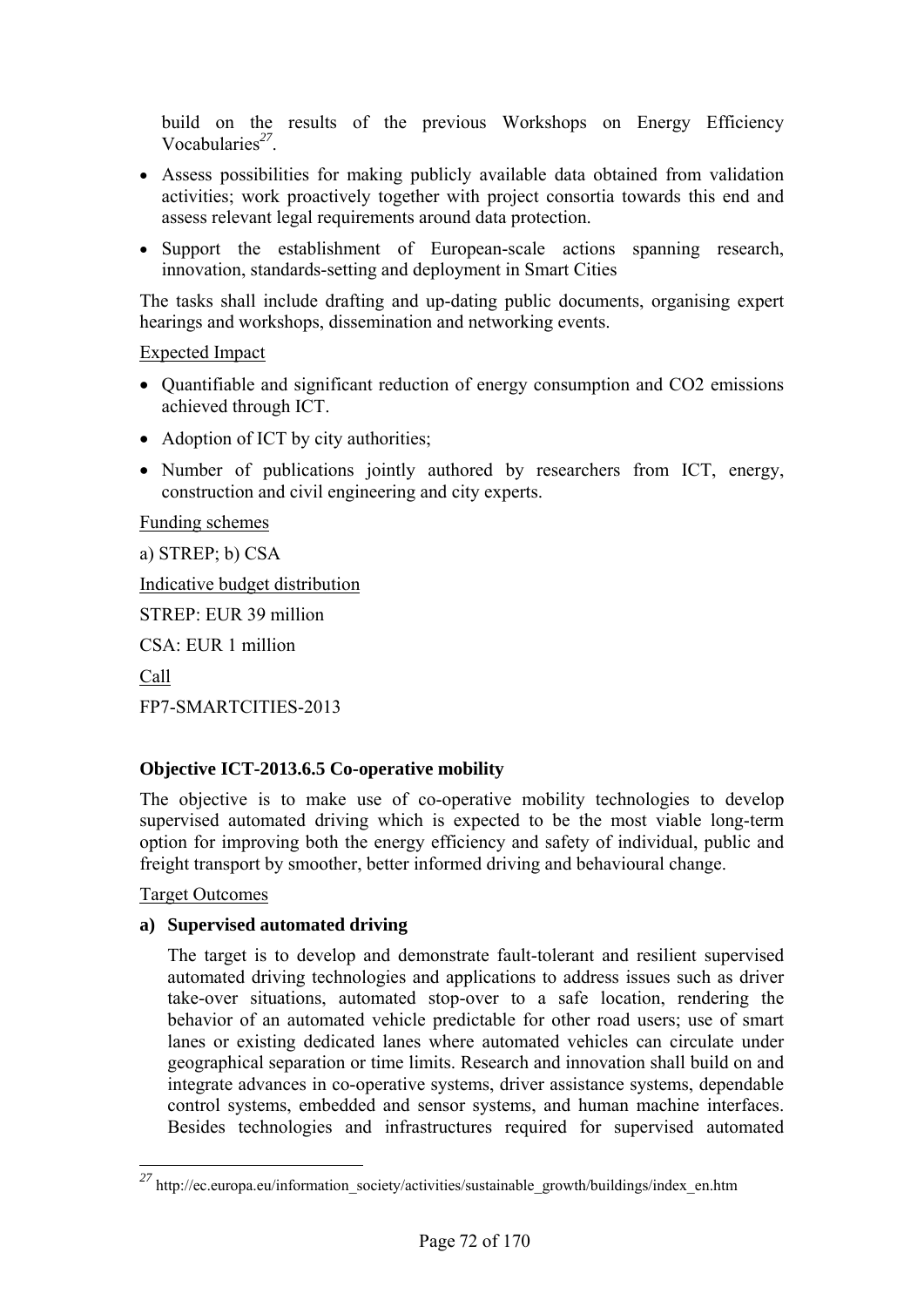driving, proposals should as well address the associated socio-economic, standardisation, and legal issues.

### **b) Coordination and Support Actions**

Make data captured from large scale field operational tests available for data mining and analysis; develop and pilot training programmes and curricula for enhancing the human machine interaction using different levels of automation in the connected car; develop and build consensus on business models for the deployment of automation in public/personal road transport; international cooperation activities based on existing international arrangements in particular with the US and Japan.

Expected Impact

- Supervised automated driving demonstrated in several EU locations showing measurable effects on energy efficiency and safety.
- Increased level of user acceptance of automated driving.

#### Funding Schemes

a) IP, STREP: it is expected that a minimum of one IP is selected.

b) CSA

Indicative budget distribution

- a) EUR 23 million
- b) EUR 3 million

Call:

FP7-ICT-2013-10

## **Objective ICT-2013.6.6 Integrated personal mobility for smart cities**

Target Outcomes

## **Integrated personal mobility for smart cities**

Research should build on existing technologies for in-vehicle platforms and traffic management resources and integrate these with transformative technologies such as future internet and cloud computing to capture, store, process and communicate increasing quantities of information. Mobility is seen in a broad sense and could include non-motorised transport modes, electromobility and public transport, combined use of multiple modes of transport, virtual mobility concepts, and innovative mobility sharing schemes. The information used may come from traffic management systems, connected vehicles, the surrounding infrastructure and from mobility users including floating car data and crowd sourcing information. Proposals shall demonstrate the value of new services and business models through pilots involving end-users, paying attention to aspects of data privacy and security of the digital citizen.

#### Expected Impact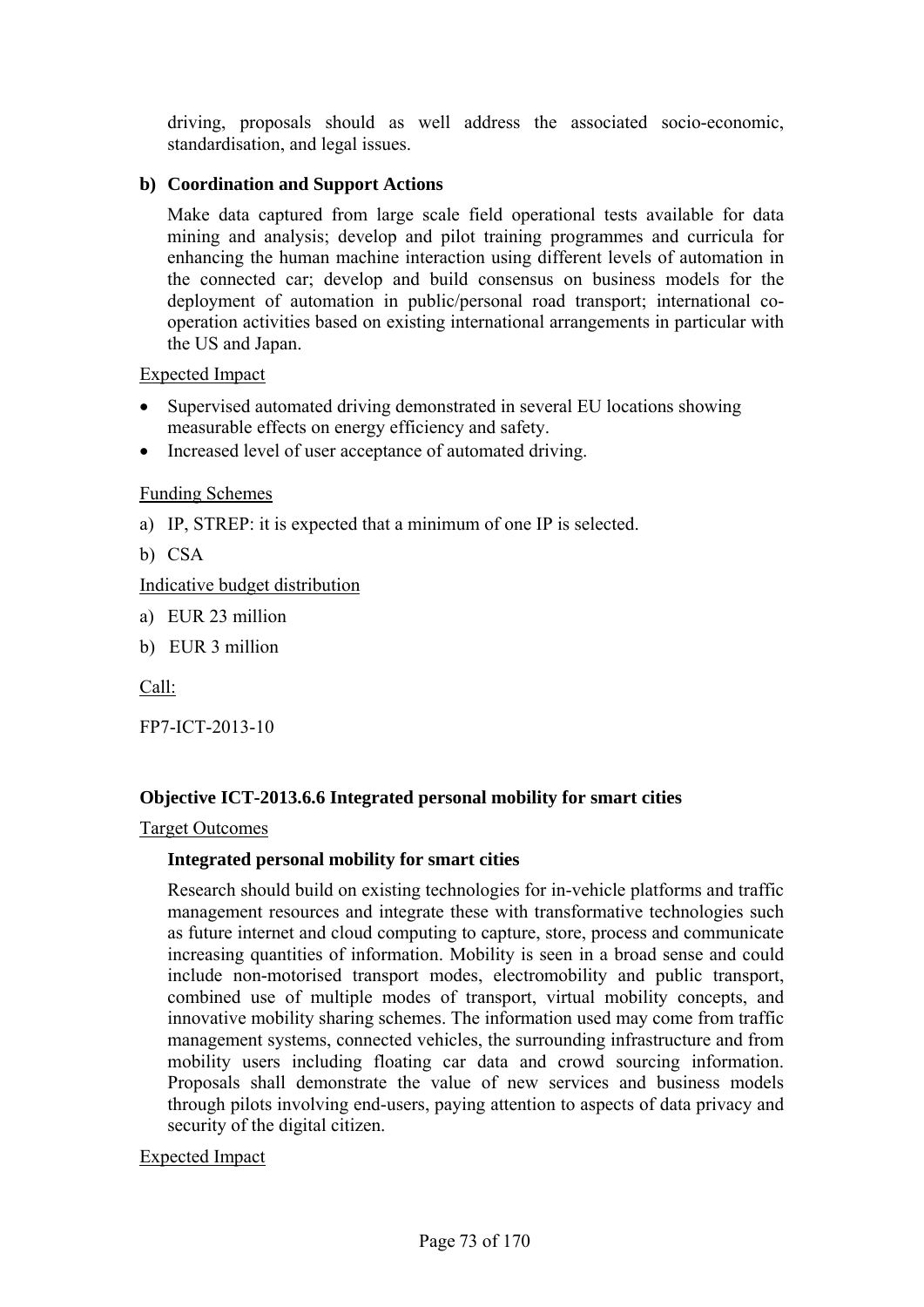- Increased take-up of transformative European ICT in new mobility services.
- Energy efficiency gains in personal mobility demonstrated when using new mobility services.

Funding Schemes

**STREP** 

Indicative budget distribution

EUR 15 million

Call:

## FP7-SMARTCITIES-2013

## **Objective GC-ICT-2013.6.7 Electro-mobility**

The European Green Car Initiative (EGCI) is part of the European Economic Recovery Plan launched in November 2008 to respond to the global economic crisis. This Public-Private-Partnership (PPP) aims at demand-side measures to support the development of new and sustainable forms of road transport. The ICT contribution to this initiative aims at improving the cost- and energy-efficiency of the fully electric vehicle and its value chain through the application of advanced ICT. Objective 6.7 under ICT and relevant objectives under NMP, Environment, Energy and Transport are co-ordinated and jointly support the EGCI PPP.

This objective addresses fully electric vehicles (FEV), meaning electrically-propelled vehicles that provide significant driving range on purely battery-based power. It includes vehicles having an on-board electrical generator as range extenders. The objective also covers small light-weight passenger and duty vehicles. Projects supported under this objective should advance the research, development and integration of major building blocks for the FEV, and for its infrastructure integration.

Target outcomes:

## **a) Advanced System Architecture for FEV**

New or expanded functionality of existing hard and software architectures for electronics leading to radical cost reduction, reduced complexity, increased reliability and flexibility and higher energy efficiency.

Advanced concepts for the integration of multiple functionalities into smart subsystems for energy storage, traction, and power control including e.g. bidirectional energy transfer (managed/controlled charging), energy recovery and improved road handling. Work shall address the re-design of the electric and electronic architecture; assessment of the implication for safety, security, reliability and robustness of the electric power train operation including EMC and the development of related international standards; the usage of low power consuming cooperative systems for cost efficient, real-time and safe operation of the vehicle.

Also included are technical solutions facilitating recycling and reuse of components; standardised, cost-efficient and reproducible testing concepts for vehicles and subsystems; ICT solutions for cost efficient, flexible production of small volume,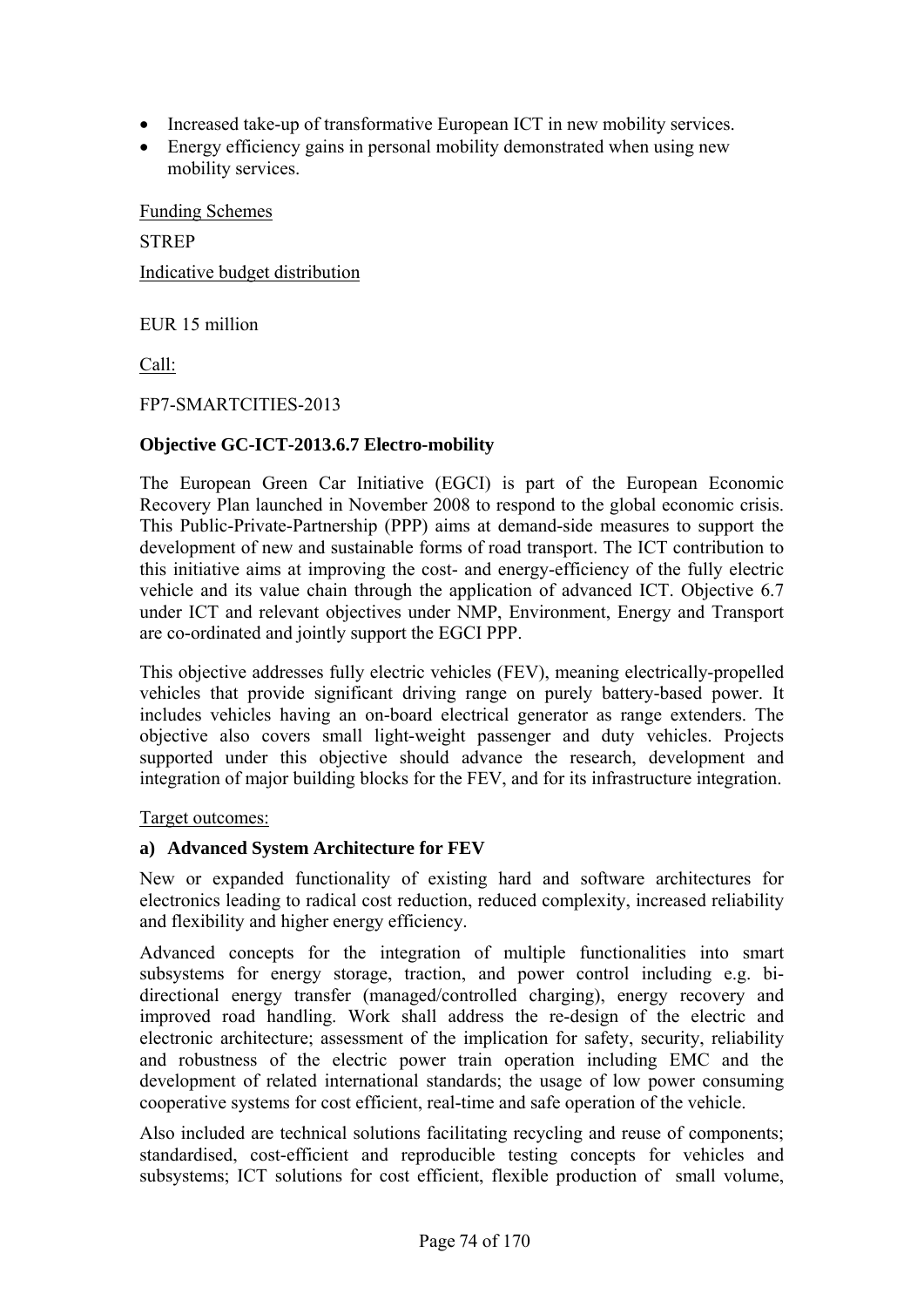customised (sub-) systems and vehicles driven by the different requirements of different customers.

## **b) Comprehensive Energy Management**

ICT for optimising the energy system inside the FEV and the connectivity of the FEV using Comprehensive Energy Management Systems including efficient vehicle-based solutions for grid and road integration taking into account aspects of autonomous driving and integration in cooperative systems as appropriate.

Increased synergies of electric traction, autonomous driving and cooperative roadvehicle systems for energy-, cost- and time-efficiency as well as safe operation of the vehicle including autonomous positioning or guiding are targeted. Work shall address alternative, innovative ICT-based solutions for optimised recharging interfaces and methods (inductive; continuous; fast; en route) and include vehicle-based energy harvesting and the management of combinations of different energy sources and storage as well as the management and optimisation of energy storage ageing, charge monitoring and certification of energy content. Projects in this field are expected to establish cooperation and to coordinate with relevant projects under NMP, Environment, Energy and Transport to jointly support the EGCI PPP.

Also included are the assessment of related safety and health concerns regarding the use of electric vehicles; work towards common user interfaces including privacy and data security standards for flexible subsystems and mobile devices (smart phones, tablets etc.) and the contribution to standards e.g. for dynamic and bi-directional energy exchange between the vehicles and the smart grid.

#### **c) Coordination and support actions**

Business models for the deployment of FEV in public, personal, and freight transport; pilot educational and training programmes and curricula; stimulation of the international dimension for European FEV and the global presence of SMEs; and contribution to the setting of standards are envisaged. Proposals should predominantly address SME activities.

Expected impacts:

- Improved energy efficiency and extended driving range of the FEV
- Increased performance and reduced costs of the electronic components and the overall FEV produced in Europe.
- Better integration of the FEV in the smart grids and cooperative infrastructure
- Significant improvement of FEVs' safety and comfort
- Strengthened global competitiveness of the European automobile, ICT and battery sectors; significant market penetration of key components of FEVs.

#### Funding schemes

a), b) IP, STREP: It is expected that at least one IP is selected per target outcome. Individual proposals may address both target outcomes.

c) CSA

Indicative budget distribution

IP, STREP: EUR 39 million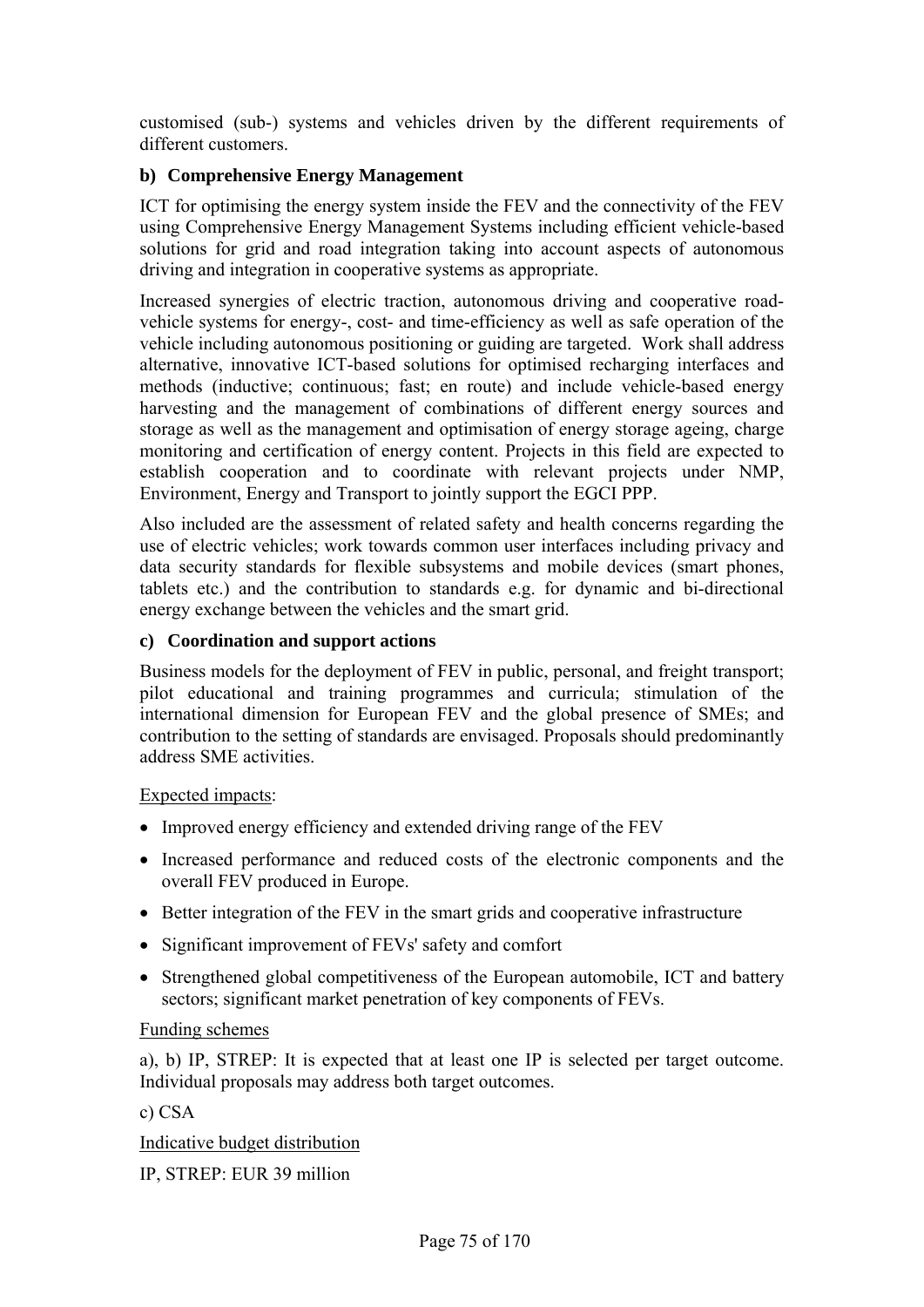CSA: EUR 1 million Call: FP7-ICT-2013-GC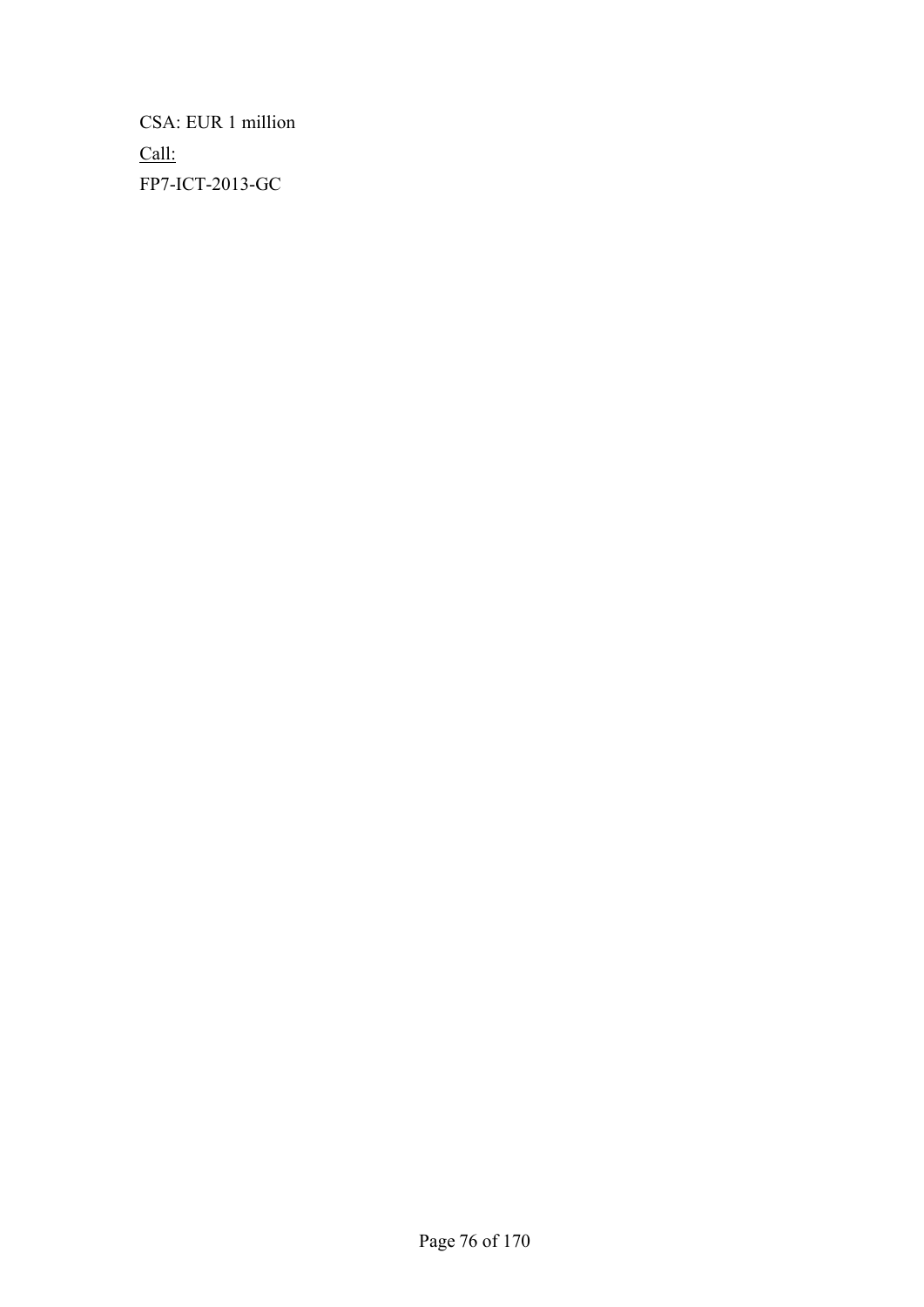## **7.7 Challenge 7: ICT for the Enterprise and Manufacturing**

The Factories of the Future (FoF) initiative is part of the European Economic Recovery Plan launched in November 2008 to respond to the global economic crisis. This Public-Private-Partnership (PPP) aims at helping EU manufacturing enterprises, in particular SMEs, to adapt to global competitive pressures by improving the technological base of manufacturing across a broad range of sectors. The ICT contribution to this initiative aims at improving the efficiency, adaptability and sustainability of manufacturing systems as well as their better integration within business processes in an increasingly globalised industrial context. Both Challenge 7 and the relevant Challenge under NMP are supporting the FoF PPP in a co-ordinated manner and are focusing on actions with a strong innovation dimension.

The aim of Challenge 7 is to give support to industry for bringing together ICT suppliers and users for experiments that target the broad uptake of ICT towards a more sustainable, efficient, performant, and smarter European manufacturing industry. Focus is on emerging innovative technologies and processes, which need to be customised, tested and validated before being able to compete on the market. Special emphasis is on strengthening European SMEs, both on the supply and on the demand side.

Two types of take-up activities are supported at **technology level.** Both aim at bringing together relevant actors from the use and the supply side, supported by competence centres as appropriate.

- **Application experiments** will target advanced robot solutions for new manufacturing applications as well as simulation services for engineering and manufacturing SMEs including a cloud-based service infrastructure that provides the needed high performance computing resources (Objective 7.1).
- **Assessment experiments** will target innovative sensor-based equipment solutions in manufacturing and control, and innovative laser applications in manufacturing (Objective 7.2).

For both types, experiments are expected to make the most effective use of funding with explicit and immediate impact in the shortest possible time. Activities are expected to be clustered in larger projects to achieve critical mass and to better exploit EU-added value. Common tasks include: targeted dissemination; management of calls for new actions; exploitation of synergies across actions. To better cope with the speed of innovation in ICT, implementation must be flexible and fast. Part of the actions and partnership are to be defined from the outset, while additional experiments or users, may be identified through open calls during the action (max. 50% of the total budget).

To facilitate the emergence of a European **innovation ecosystem,** a network of innovation multipliers competent in manufacturing is to be established across all takeup projects emerging from the objectives of Challenge 7 with an aim to achieve broad coverage in technological, application, innovation, and geographic terms, thereby maximising the impact of the actions and addressing the needs of SMEs. Its tasks and services shall include establishing a single innovation portal for newcomers; sharing of best practices and experiences; dissemination; and brokering between users and suppliers in view of open calls. The participation of actors, e.g. regional innovation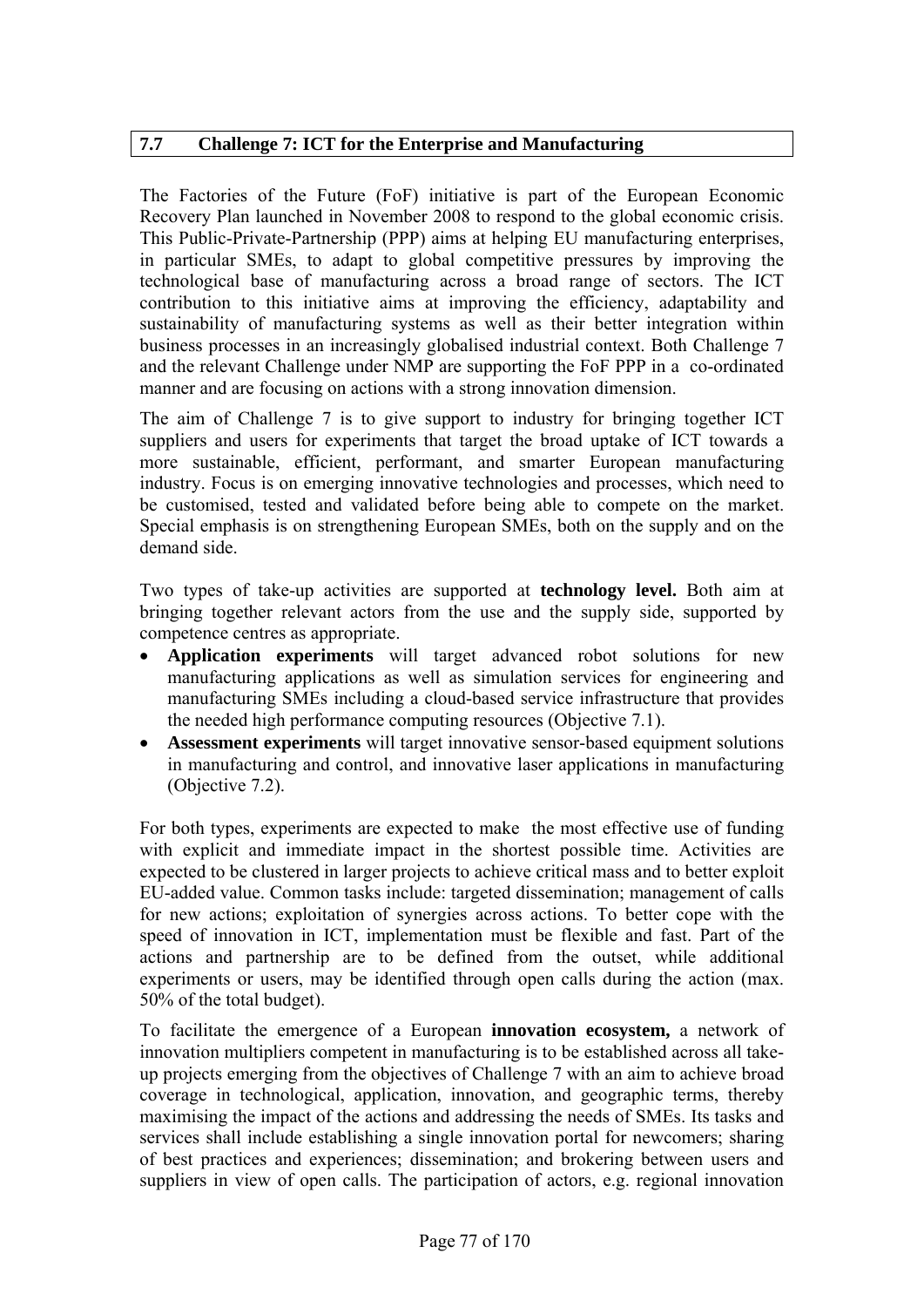clusters, chambers of commerce, societal actors, industrial associations, technology transfer departments of large research labs, which usually do not participate in research projects or programmes is encouraged. This cross-objective action is described under Objective 7.2 c).

## **Objective FoF-ICT-2013.7.1 Application experiments for robotics and simulation**

All projects under this objective shall carry out a critical mass of vertical application experiments related to robotics or simulation, complemented by horizontal support services: Driven by the requirements of first-time users, individual experiments shall bring together all actors of the value chain necessary to equip new users with novel products or services and assist them in customising and applying these in their respective environments, e.g. first time users, application experts, technology suppliers, system integrators, and service providers. Special emphasis is on SMEs, both on the supply and the demand side. Proposers are referred to the general description of take-up actions in the introduction to this Challenge.

Target outcomes:

### a) **Robot solutions for new manufacturing applications**

Experiments shall showcase the take-up, integration and evaluation of methods, components, and tools reflecting the paradigm shift in industrial robotics, away from immobile, large-sized, pre-programmed robots to more flexible, energy efficient and adaptable service robots (e.g. lightweight, mobile systems). Experiments should target key functionalities such as mobility, reconfigurability, dexterity, safety and human-robot interaction, and focus on downstream activities like systems integration, testing and validation under realistic manufacturing conditions. In areas such as manufacturing, service, maintenance and repair, or monitoring and control, application scenarios must be well motivated in technical terms and exploitation potential. Experiments shall be innovative, e.g. in terms of integrating new materials, advanced sensors and control technologies in robotic systems.

## b) **Simulation services for engineering and manufacturing**

Experiments shall showcase the customisation and adoption of HPC-cloudpowered simulation services by users, particularly SMEs. Innovation shall be addressed at three levels: (1) Users get a "one-stop-shop" access to simulation technologies novel for them, including expertise and tools for visualisation, analytics, customisation and integration; and dynamic, easy and affordable access to computing resources; (2) as business owners, independent software vendors and simulation service providers, supported by competence centres, port their applications to a cloud of HPC resources and run experiments with those cloudbased service and business models in controlled environments; (3) HPC resource and service providers join forces in providing, across experiments, a prototype of a sustainable European commercial cloud of HPC resources in manufacturing and engineering including the necessary orchestration and access services. An operational prototype of the targeted cloud infrastructure is expected to become operational at an early stage. HPC-cloud providers shall build on existing infrastructures as far as appropriate.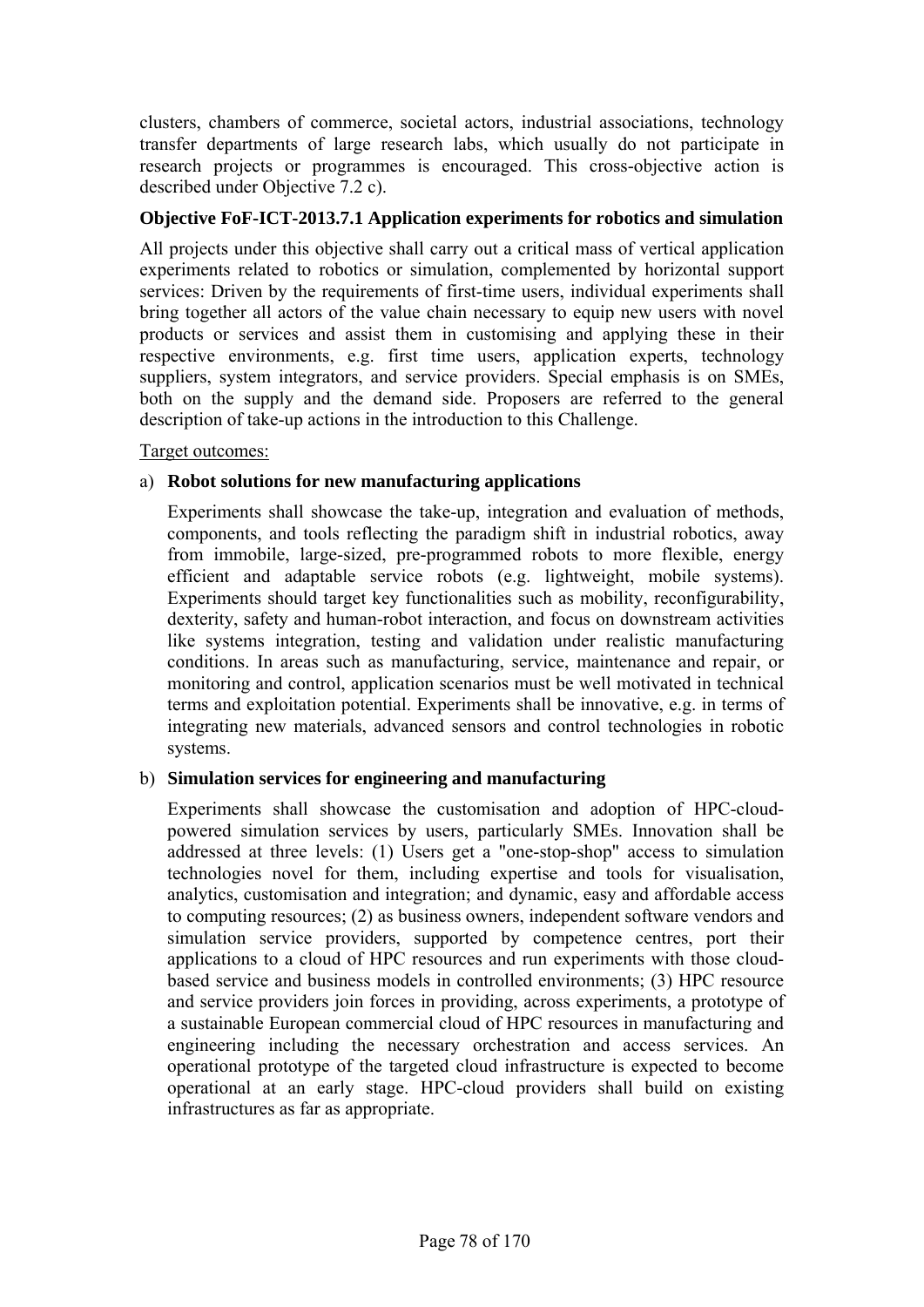## c) **Constituency building and road-mapping**:

Building constituencies and developing broad research and innovation agendas in areas such as (i) analytics, simulation, and forecasting technologies deployed in manufacturing and engineering; (ii) architectures and services integrating agile and flexible manufacturing processes into distributed, interoperable, "green", and context aware enterprises of the future.

Expected impact:

- Strengthened global competitiveness of EU manufacturing SMEs in terms of innovative high quality products and services at affordable manufacturing costs and prices through adoption of advanced robotics and simulation technologies.
- More competitive European technology and service providers through wider opening to the SME market in the manufacturing sector and through opportunities to experiment with new business models.
- Wider adoption of cloud infrastructures in Europe in a large niche market segment important for Europe's economy.

Funding schemes:

a), b): IP – it is expected that minimum one IP is supported for each target outcome.

c) CSA

Indicative budget distribution

- IPs: EUR 33.5 million
- CSA: EUR 1.5 million

Calls:

FP7-2013-NMP-ICT-FoF

## **Objective FoF-ICT-2013.7.2: Equipment assessment for sensor and laser based applications**

All projects under this objective shall carry out a critical mass of equipment assessment experiments related to laser or sensor-based tools. Suppliers of innovative high-tech equipment are expected to install and assess their prototypes or products in production-like environments and validate them in a manufacturing line or in an industrial environment that is very close to manufacturing conditions. The primary aim is to strengthen the ICT equipment supplier base, predominantly SMEs, through a close cooperation with globally acting manufacturers, by improving the manufacturing processes in relation to quality, speed, environmental and resource efficiency. Equipment assessments require the following steps: (i) definition of requirements for a specific application scenario; (ii) establishment of productivity metrics and (iii) assessment of experiences and results. Special emphasis is on SMEs on the supply side. Proposers are referred to the general description of take-up actions in the introduction to this Challenge.

## Target Outcomes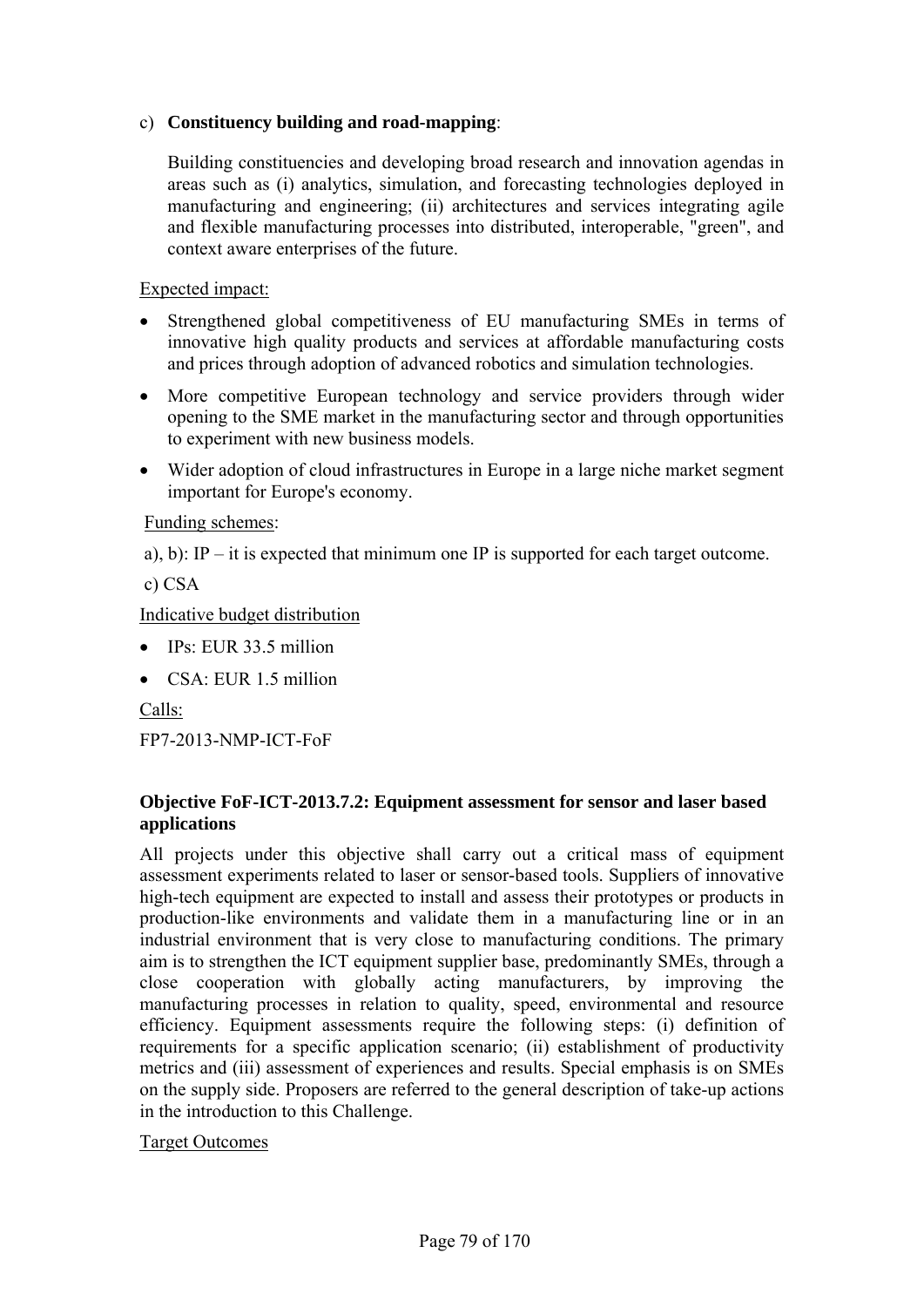- **a) Intelligent equipment solutions in custom manufacturing and/or remanufacturing:** Equipment assessment of sensor-/actuator-driven equipment targeting smart production flexibly through an effective monitoring and control of small volume, small lot size customisation requirements and/or end-of-life manufacturing operations – such as dismantling, recycling, material reuse. The assessment framework shall address improvements related to precision, speed, cost, flexibility and efficiency of (re-) manufacturing operations.
- b) **Innovative laser applications in manufacturing: Equipment assessment** of all equipment relevant to laser manufacturing such as the laser itself, power supplies, handling tools, beam guiding/manipulation and quality, sensors to monitor the equipment and manufacturing process, periphery in general (materials, housing, safety issues etc). The assessment framework shall address improvements related to quality, speed, flexibility and resource efficiency of laserbased manufacturing and processing.
- c) Establish a network of **innovation multipliers** in the manufacturing sectors across all take-up projects of this Challenge taking an interdisciplinary approach to achieve broader technological, applications, innovation, and regional coverage thereby maximising impact and addressing better the needs of SMEs.
- d) Support a rapid **build-up of new manufacturing skills**: training methodologies and ICT-based tools to attract the interest of young talents in manufacturing and engineering.

Expected Impact

- Reinforced ability to penetrate new application areas (e.g. high customisation, endof-life product engineering and manufacturing), close to the market and opening new markets
- More competitive supply-side SMEs able to supply manufacturers with new equipment and components for improved manufacturing operations.
- Higher innovation capacity and competitiveness of European producers of laser manufacturing equipment and their suppliers, in particular SMEs, and of the users of such equipment.

Funding schemes:

a), b): IPs – it is expected that minimum one IP is supported for each target outcome.

c), d) CSA

Indicative budget distribution

- IPs: EUR 33.5 million
- CSA: EUR 1.5 million

Calls:

FP7-2013-NMP-ICT-FoF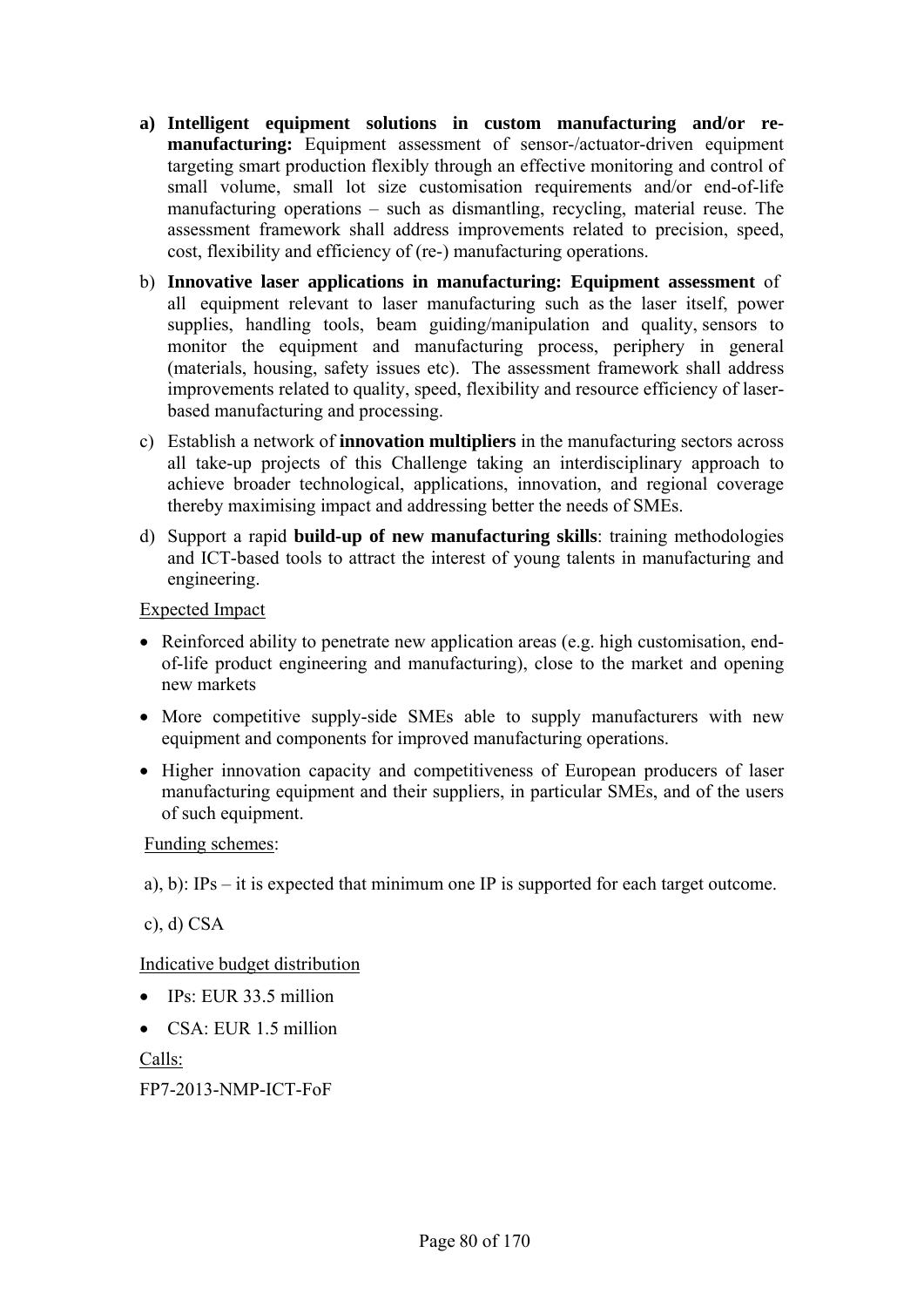## **7.8 Challenge 8: ICT for Creativity and Learning**

The culture and creative industries are a powerful motor for jobs, growth, exports and earnings, cultural diversity and social inclusion, representing 4.5% of total European GDP and accounting for 3.8% of the workforce. European industries, in particular small and medium enterprises, are increasingly faced with the need to be more productive, innovative and dynamic in responding to the changing market needs.

This challenge calls upon research and industry to unite their forces to produce more powerful and interactive tools for creative industries, enhance the creativity of workers pursuing different professions, and anticipate future trends in research and innovation by encouraging interaction in and between different segments of the creative industries*.*

One goal is to create a vibrant creative technology ecosystem and increase the innovation capacity of European industries and enterprises by providing them with better tools, capabilities and foresight. A further goal is to enhance, develop and encourage creativity as an essential  $21<sup>st</sup>$  century skill in professional contexts.

Education is a strong prerequisite for economic growth. Europe must support national efforts to help students to learn better, teachers to teach better, and school systems to become more effective. We need customised learning systems that can adapt to effective use in a wide variety of diverse contexts. This is key for a successful modernisation of educational and training systems in Europe.

## **Objective ICT-2013.8.1 Technologies and scientific foundations in the field of creativity**

## Target Outcomes

Research under this objective will address creativity and the tools and environments in which it takes place. Research activities will contribute to equipping different industries with more effective creative tools, expand the potential of technology in the human creative processes and advance the scientific understanding of creativity thus providing the basis for future innovative technologies. This will be complemented by support activities that promote ways of closer interaction and networking within and between different segments of creative industries.

- a) **Creative experience tools** that make use of all our senses and allow for richer, more collaborative and interactive experiences: real time simulation and visualisation, augmented reality, 3D animation, visual computing, games engines, and immersive experiences. The tools created should be cost effective, with special attention to users like SMEs and individual creators, intuitive, and be demonstrated in real environments for the creative and cultural industries (such as advertising, architecture, arts, crafts, design, fashion, films, music, publishing, video games, TV and radio etc.).
- b) **Intelligent computational environments stimulating and enhancing human creativity:** Multi-disciplinary research (e.g. computational creativity, brain-based research, cognitive and learning sciences, HCI) should explore the potential of technology to enhancing human creative processes. Research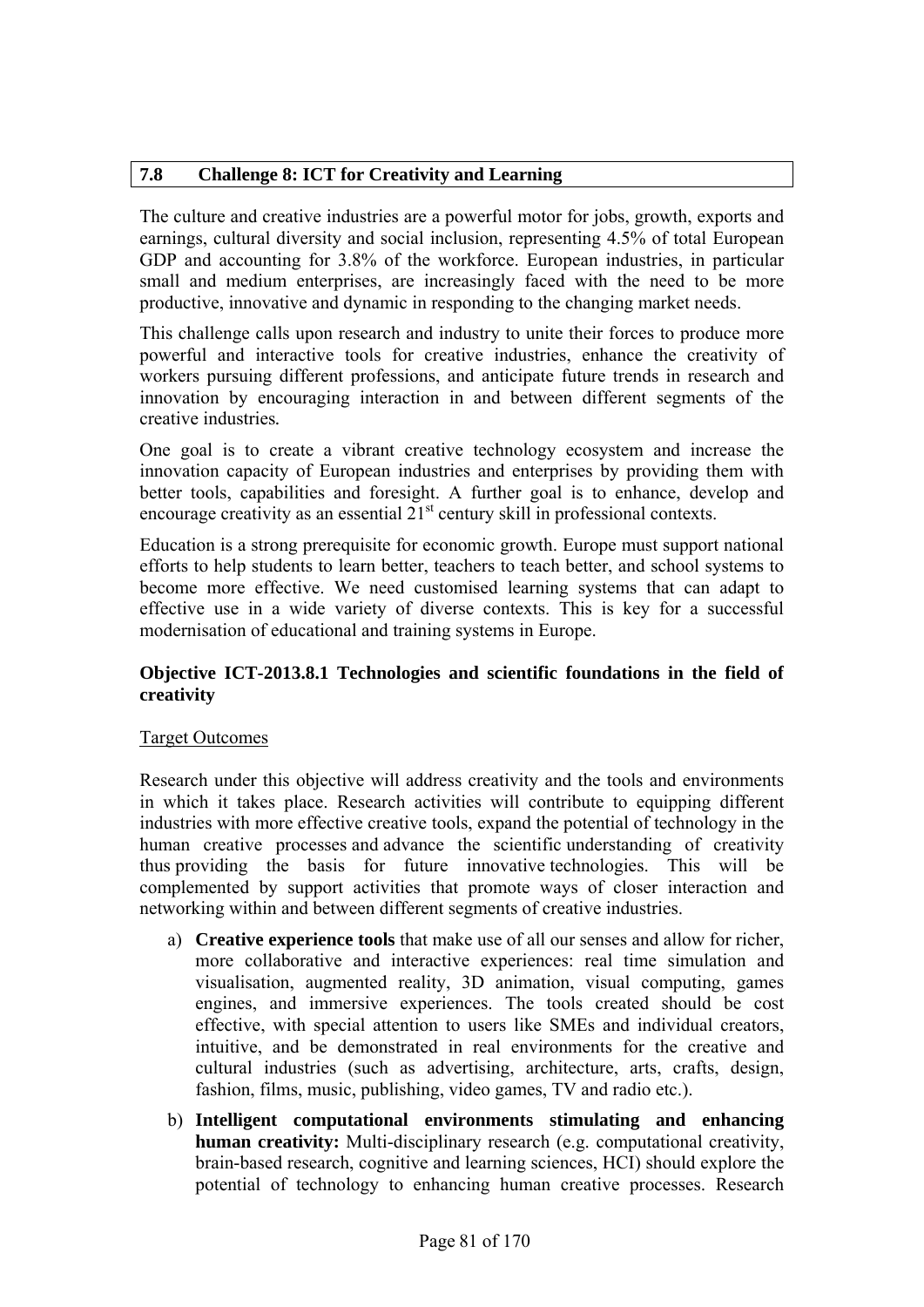should address individual and/or collective creative processes in professional contexts involving domain-specific skills (in e.g. creative industries, engineering, medical professions). Work should establish theories and models for hybrid (human-computer) systems to be demonstrated by fully functional prototypes of computational environments. Proposals need to address the balance between scientific insights, technological innovation and practical application to the domain. Proposals should include sound methodology for the assessment and measurement of creative performance.

- c) **Progress towards formal understanding of creativity** with a view to advancing the measurable capability of computers to produce results assessed by humans as useful, original and surprising. Proposals should contribute to technological and theoretical insights on creativity, incorporating progress in relevant areas such as AI, psychology, sociology, neuroscience and cognitive science. Proposals should demonstrate how the theoretical insights gained in the project will contribute to the understanding of human creativity. Technological advances should be validated as proofs of concept in innovative autonomous creative systems aiming to rise above the level of pastiche (mimicry).
- d) **Roadmaps for future research and innovation** in the creative industries; proposals should target cross- and inter-cluster support activities to boost creative competitiveness in sectors such as advertising, architecture, arts, crafts, design, fashion, films, music, publishing, video games, TV and radio.

Expected Impact

- Improved efficiency of creative processes by two fold at least as regards time and resource investment, and quality of output.
- Improved competitive position of the European cultural and creative industries through the provision of cost effective, innovative and high-value products and services.
- Better understanding of the potential of technology in human creative processes leading to enhanced domain-specific human creative performance.
- Deeper scientific understanding of creativity, fostering the synergy between understanding and enhancing human creativity, and new technologies for autonomous creative systems.
- Better coordination of European and national efforts, closer dialogue between research and industry, better understanding of user requirements, more innovation and technology uptake.

Funding Schemes

a) IP/STREP

b) and c) STREP

d) CSA

Indicative budget distribution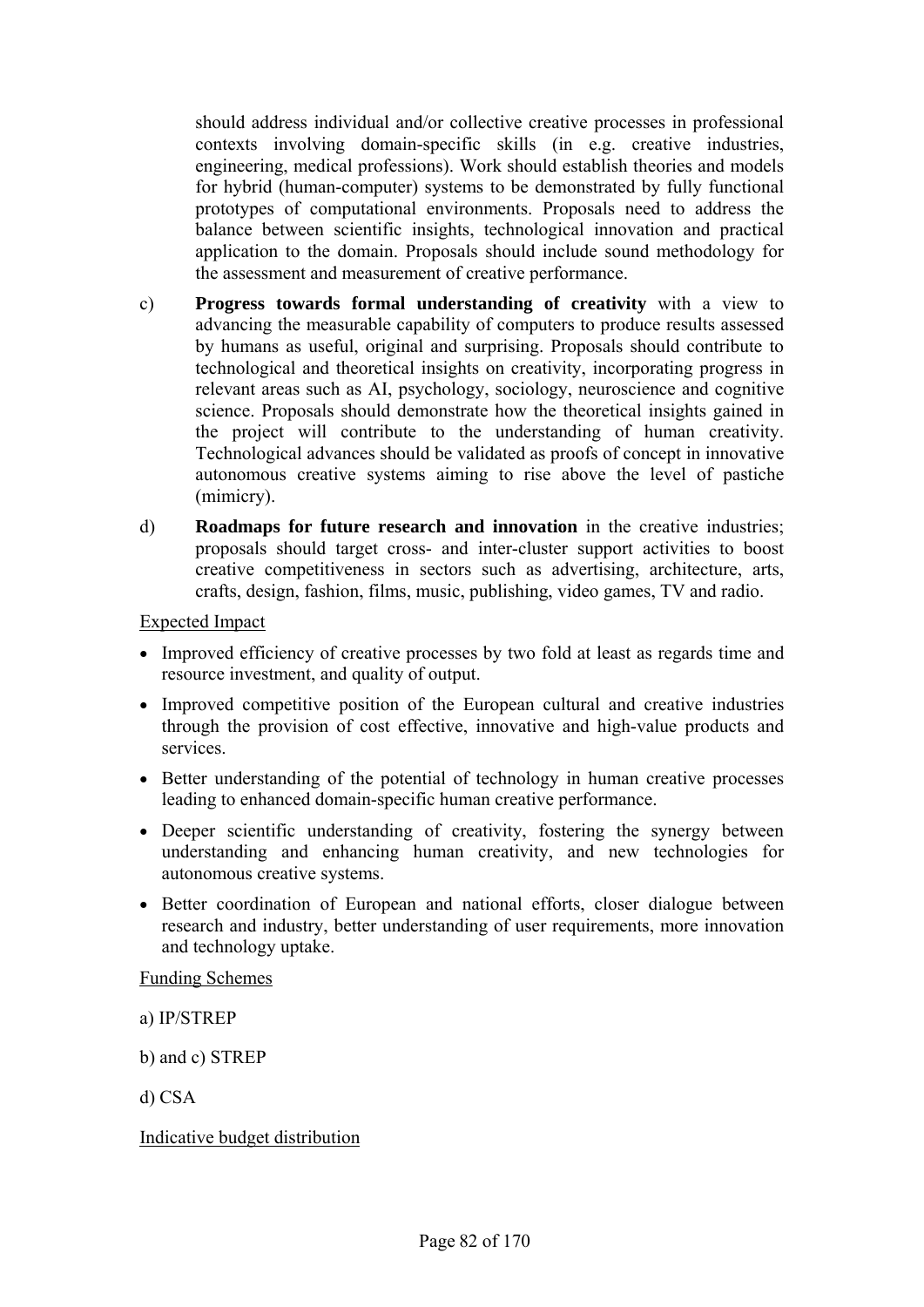- Target outcomes a) and b) EUR 32 million, with a minimum of 40% for IPs and 30% for STREPs
- Target outcome c) EUR 10 million
- CSA: EUR 1 million

Call: FP7-ICT-2013-10

## **Objective ICT-2013.8.2 Technology-enhanced learning**

## Target Outcomes

Research under this objective targets tailored, scaled and tested R&D for stimulating the take-up of learning technologies in different learning contexts, reinforces the evidence-base of effectiveness of learning technologies and encourages their innovative use.

**a) ICT-enabled learning environments:** joint pre-commercial procurement (PCP) of innovative solutions for teaching national curricular topic(s) in primary and/or secondary education, based on latest advances in pedagogical, cognitive and other relevant scientific disciplines.

These solutions should:

- combine, and operate across different digital media and devices and stretch the boundaries of place, time, type and styles of active learning in the digital age;
- include rich and intuitive interfaces for teachers and students and simulations and representations for teaching, learning and communicating about the topic;
- adapt to different teaching practices and learning methods (e.g. collaborative, inquiry-based and personalised learning and 1:1 tutoring) and provide efficient support for the teacher in planning, monitoring, assessment and in the management of classroom activities.

The participatory design of the systems should involve all key stakeholders in the value chain, e.g. public authorities, researchers, developers and end-users, through iterative processes and take into account contextual variables that affect learning in particular contexts (e.g. local, regional and/or national situations, learner and teacher profiles, types and styles of learning). The proposed solutions should aim for wide adoption at local, regional or national level and their relevance and effectiveness for learning should be demonstrated by appropriate evaluation methods and benchmarking.

PCPs shall be implemented according to the conditions outlined in objective 11.1 and Appendix 6 and cover the full PCP life-cycle encompassing solution design, prototyping, and original development of a limited volume of products/services in the form of a validated test series. They should seek to contribute to standards in digital educational solutions.

**b) Learning analytics, educational data mining**: tools and processes for collecting, storing, exploring and reasoning on large-scale educational data to better understand learners' knowledge, assess their progress and evaluate environments in which they learn. These tools and processes should aim at improving learning and teaching (including  $21<sup>st</sup>$  century skills) for students and instructors. These tools should be equipped with intuitive interfaces for visualizing and interacting with the data in order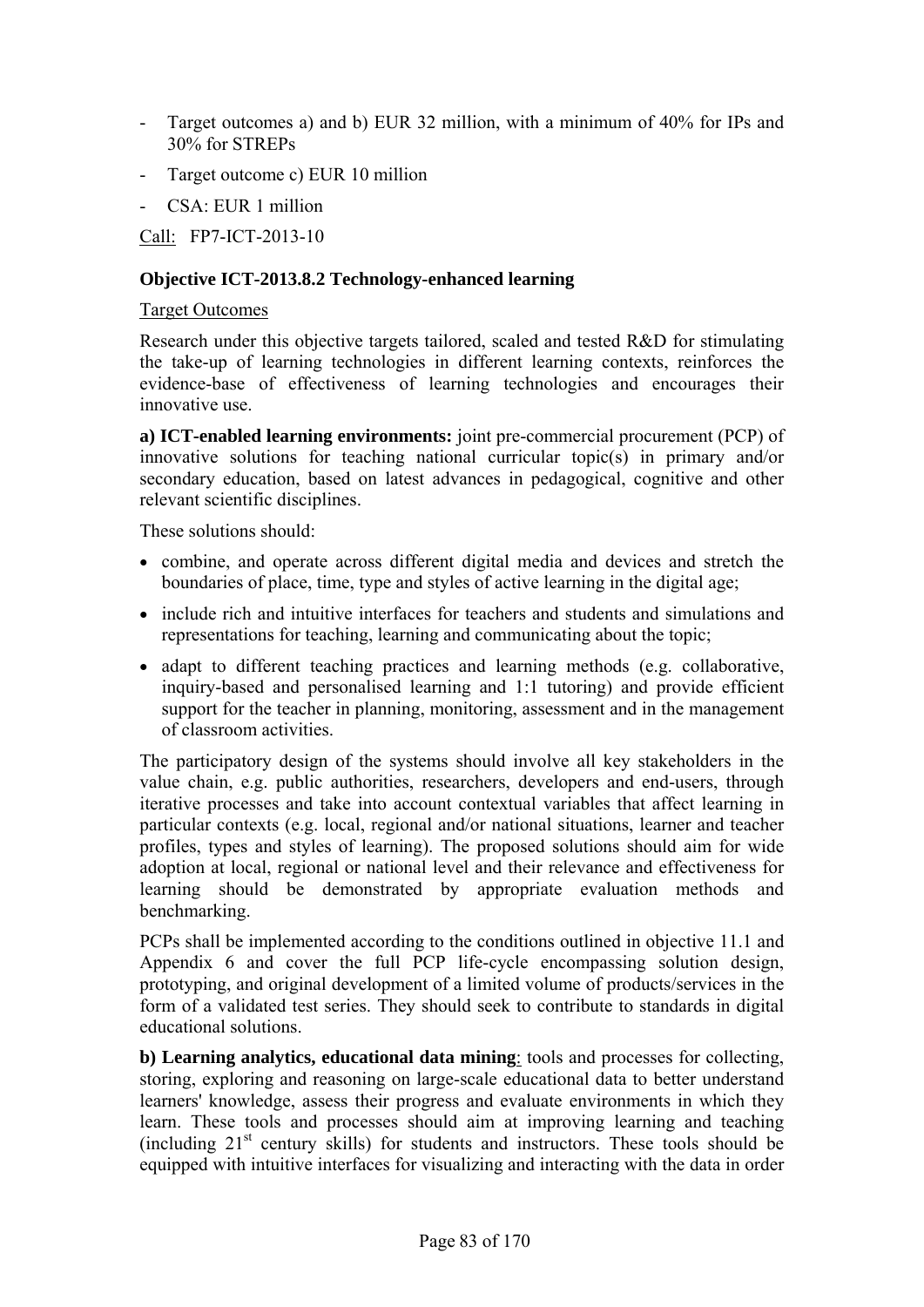to ease their integration into the practice of teaching and learning. Cognitive models of learning styles should be provided and tested against actual data sets that record inputs, behaviour and assessment outcomes. They should aim to use and develop standardised nomenclature and categorization for effective comparison of aggregate information from different sources.

**c) Holistic learning solutions** for managing, reaching and engaging learners in the public administrations.

These systems should:

- provide flexible and cost-effective solutions for adaptation to rapidly changing external/internal environment, changing task/competence requirements;
- support the development of performance culture, engaging the entire organisation at all levels, providing an efficient measuring method based on clearly defined performance metrics;
- aim to develop critical skills, including transversal skills such as effective communication, collaborative building of knowledge resources, critical thinking, self-management.

The solutions should be validated in public administrations. The use of open education resources as well as open source learning and rapid application development tools is encouraged.

**d) Support for organising competitions** for breakthroughs in the successful adoption and scaling-up of the use of innovative learning technologies in formal learning contexts for raising awareness at European level about effective methods and technologies for learning.

Expected Impact

- Broaden use of ICT in education in at least one curricular topic leading to wider take up by end-users;
- Effective public-private partnerships for providing digital learning solutions in Europe;
- Stronger growth of the European ICT-enabled learning markets;
- More efficient use of ICT for learning through the exploitation of learning analytics tools;
- More timely and effective acquisition of skills/competences through learning technologies, in public administrations, indicated a.o. through % of decrease in time to proven competency and in time to carry out the tasks, and % of savings in study time;
- Increased awareness on the benefit of the adoption of learning technologies.

Funding Schemes

a) CP-CSA, b) STREP, CSA, c) IP/STREP d) CSA (CA only).

Indicative budget distribution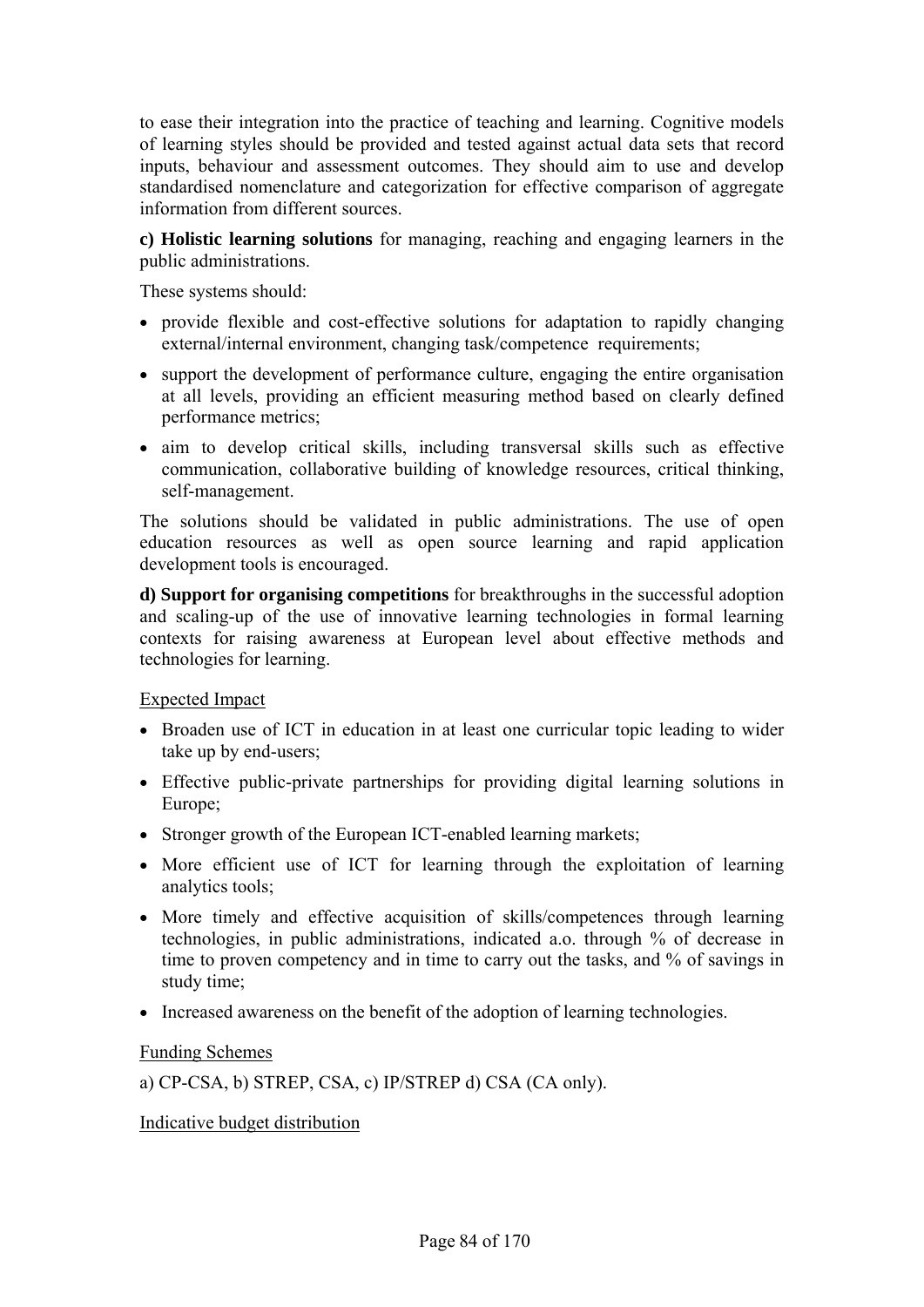- **CP-CSA, IP/STREP: EUR 22 million, of which a minimum of 25% allocated to** CP-CSA (max 25% for the CSA part), a minimum of 40% to IPs and 30% to STREPs;
- For outcome b) : 1-2 STREPS to be funded
- CSA: EUR 3 million

Call:

FP7-ICT-2013-11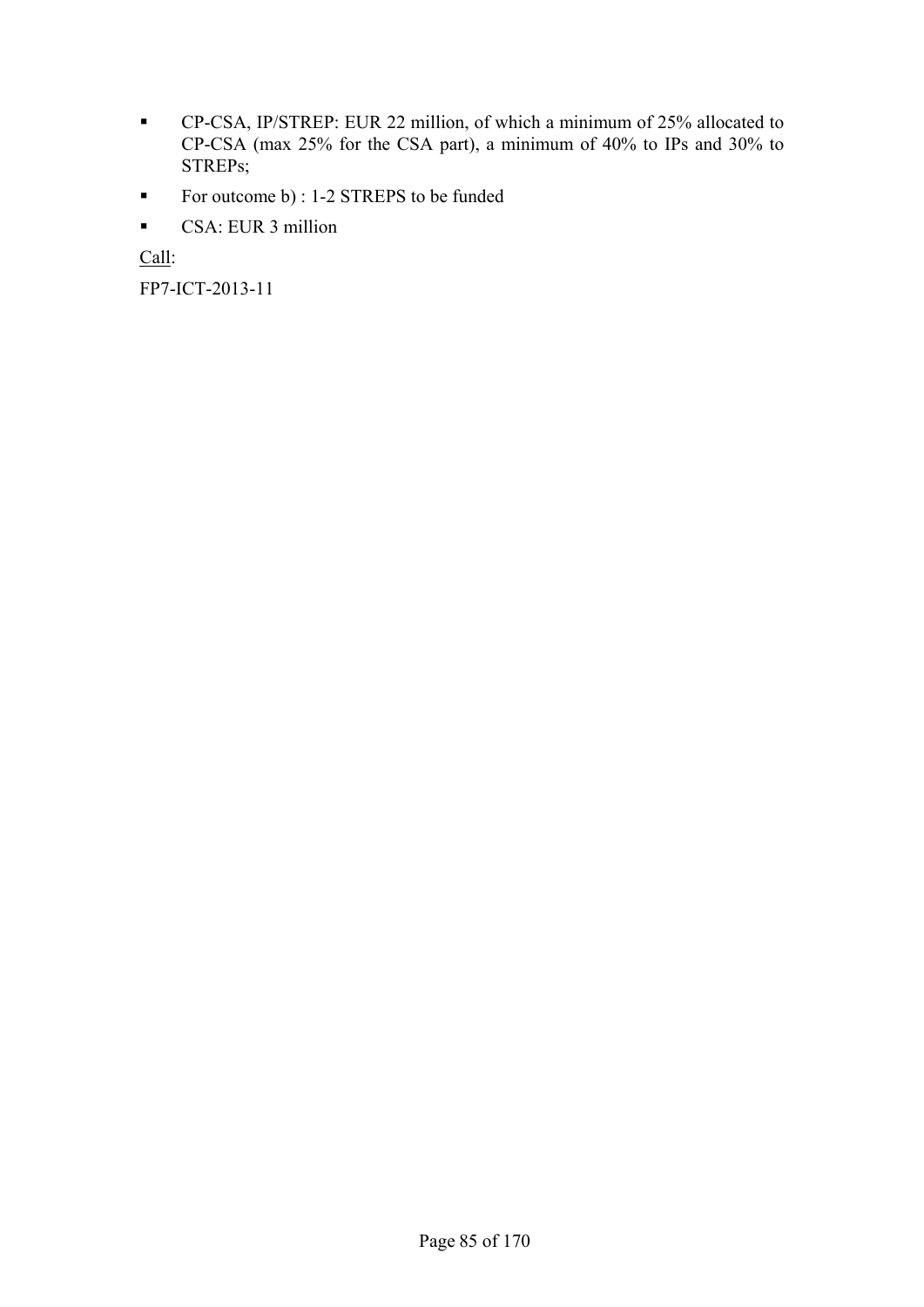## **7.9 Future and Emerging Technologies**

Future and Emerging Technologies (FET) fosters exploratory research to open up new avenues across the full breadth of future information and communication technologies. It supports new and alternative ideas, concepts or paradigms of risky or nonconventional nature. FET aims to go beyond the conventional boundaries of ICT and ventures into uncharted areas, often inspired by and in close collaboration with other scientific disciplines.

Radical breakthroughs in ICT increasingly rely on deep synergies with other disciplines (for instance, biology, chemistry, nanoscience, neuro- and cognitive science, ethology, social science, economics) and with the arts and humanities. This requires new attitudes and novel collaborations between a broad diversity of actors in research. In this respect, FET is the home for transformative research that can lead not only to a range of exceptional and unprecedented outcomes in science and technology, but can also create new practices, paradigms and reshape disciplines.

## **FET Open scheme: challenging current thinking and attracting future potential**

FET-Open is a **light, topic-agnostic and deadline free** scheme specifically designed to be open and continuously responsive to novel and fragile ideas that challenge current thinking, whenever they arise and wherever they come from. It aims at foundational breakthroughs that can open radically new directions for information and communication technologies in the future. FET-Open also aims to increase the role of young researchers and high-tech research intensive SMEs in its cooperative research to further enhance their disruptive innovation potential and to unlock longer-term scientific and industrial leadership.

Because of its foundational nature, FET research is especially well placed for **global collaboration**. This work programme provides opportunities to extend on-going FET projects<sup>28</sup> through new collaboration components (top up) involving the best researchers worldwide, so as to create global interest and raise the level of ambition around research avenues incepted within FET.

## **FET Proactive scheme: tackling targeted transformative research**

FET Proactive supports foundational, high-risk research, supporting the design and development of emerging research avenues with the aim of creating novel areas and themes and bringing together emerging communities. In each of these high-risk and high-potential, innovative themes a number of projects are supported, in combination with community building actions that foster activities such as joint events, development of new curricula and research roadmaps. Such clusters of projects spearhead transformative research and enhance Europe's innovation potential around a number of fundamental long-term challenges in ICT, building towards new topics for industrial research agendas.

## **FET Flagship Initiatives**

1

Complementing these two schemes, **FET Flagship Initiatives** are visionary, sciencedriven, goal-oriented, large-scale, multidisciplinary research initiatives nucleated from

<sup>&</sup>lt;sup>28</sup> Ongoing projects selected under any of the FET objectives of the FP7 ICT Work programmes.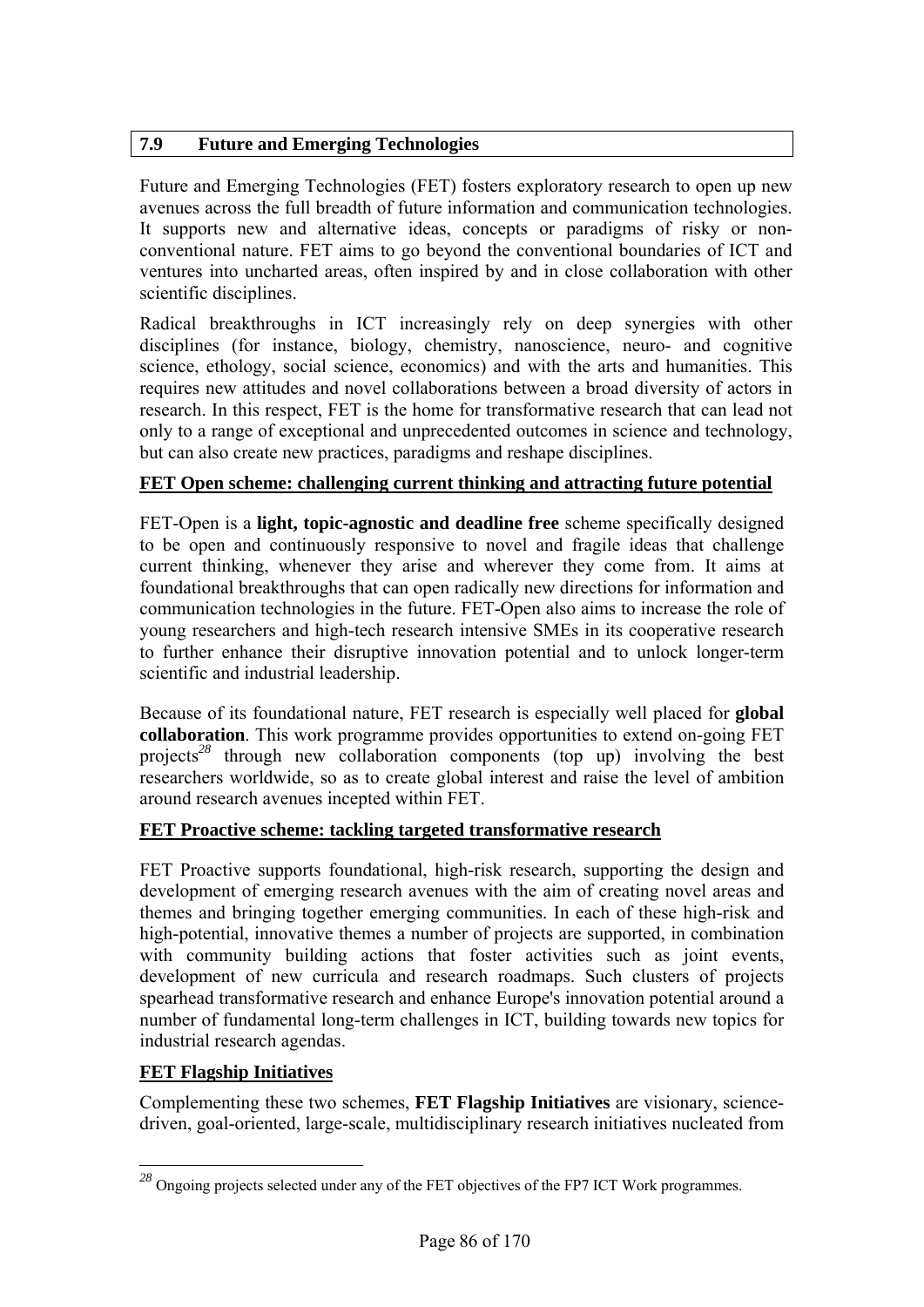research on ICT future and emerging technologies. They are envisioned to be long term programmes on a scale much beyond existing initiatives. Activities in this work programme build on earlier actions and will enable the selection of two such initiatives in 2013.

## **FET Open scheme**

Radically new ideas can come anytime, from anybody and from anywhere. FET-Open is specifically designed to be open and responsive to such fresh thinking. It aims to give promising but still fragile ideas the opportunity to mature into a credible and well-founded new direction of research.

What is common to all objectives under FET-Open is that they seek *proposals on radically new concepts and visions of the nature and use of information and information technologies, grounded in scientifically plausible and often interdisciplinary ideas on how to achieve them*. In spite of the high risk of failure, FET-Open projects can be the first step on the way towards future European scientific and industrial leadership in areas that today simply do not exist yet.

In this work programme, the FET-Open scheme features the following objectives:

- Objective ICT-2013.9.1: Challenging current Thinking
- Objective ICT-2013.9.2: High-Tech Research Intensive SMEs in FET research
- Objective ICT-2013.9.3: FET Young Explorers
- Objective ICT-2013.9.4: International cooperation on FET research
- Objective ICT-2013.9.5: FET-Open Xtrack

All these objectives are continuously open for submission. The FET-Open Objective ICT-2013.9.5 trials a new and lighter submission process, aims at a faster evaluation and a simpler project implementation. This pilot bridges to the implementation of the FET Open Scheme in Horizon2020, from 2014 onwards.

All FET-Open objectives call for STREPs<sup>29</sup>, but with eligibility criteria that are specific to each objective. CSAs are accepted only under objective 2013.9.1. They are submitted directly as full proposals and are evaluated in one step.

# **Objective ICT-2013.9.1 Challenging current Thinking**

## Target Outcome

1

This objective supports the exploration of new and alternative ideas that, because of their risky or non-conventional nature, would not be supported elsewhere in the ICT Workprogramme. It seeks:

• foundational breakthroughs as crucial steps towards radically new forms and uses of information and information technologies within a clear long-term vision that is far beyond the state of the art;

<sup>&</sup>lt;sup>29</sup> With the exception of Objective ICT-2013.9.4 on International cooperation on FET research.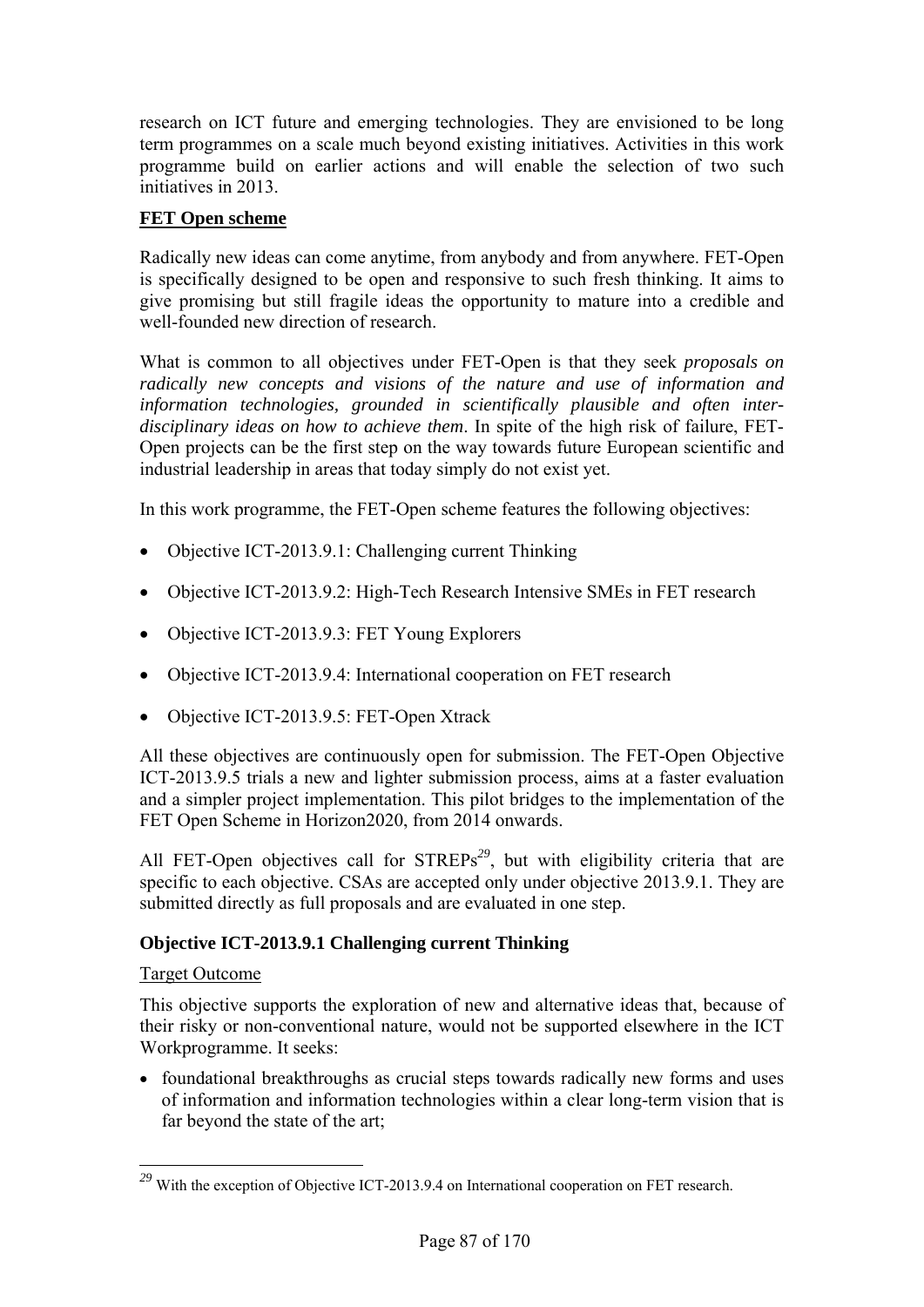- ambitious proof-of-concept and its supporting scientific foundation, where novelty comes from new, high-risk ideas rather than from the refinement of current ICT approaches;
- new inter-disciplinary collaborations, possibly with prominent and internationally recognized non-EU research teams where these can provide a significant added value.

This objective also supports Coordination and Support Actions for creating the best conditions within which FET research can flourish and achieve the transformative impacts that it aspires to. These activities may be, for example:

- actions, including networking and dissemination activities, aiming at the emergence of new research communities or collaborations involving a broad diversity of disciplines and actors into FET research;
- actions towards the increased active involvement of high-tech research intensive SMEs in exploratory research directions relevant to future ICT markets;
- actions that stimulate excellence and future leadership of pioneering teams of young researchers along new, exploratory research directions relevant to future ICT;
- actions aiming to strengthen the international dimension of FET.

### Expected Impact

For STREP projects:

- opening new avenues of research towards future ICT that may be radically different from present day ICT;
- strengthening the future potential for high-risk / high-impact research and innovation;
- new research alliances in transformative research, exploiting synergies in the global science and technology scene for increased impact and excellence.

For CSA actions:

- catalyse transformative effects on the communities and practices for high-risk and high-impact research and on the mechanisms to support the global nature of such research;
- new, engaged and risk-taking research communities prepared to develop new and non-conventional approaches for addressing future challenges in science and society.

Funding schemes

STREP, CSA

Indicative budget distribution

EUR 34 million*<sup>30</sup>*, out of which a maximum of EUR 3 million for CSA.

Call

<u>.</u>

FP7-ICT-2013-C*<sup>31</sup>*

*<sup>30</sup>* Indicative budget which is expected to be committed for successful proposals from the cut-off dates 25/09/2012 up to and including 12/03/2013 (batch 14 and batch 15).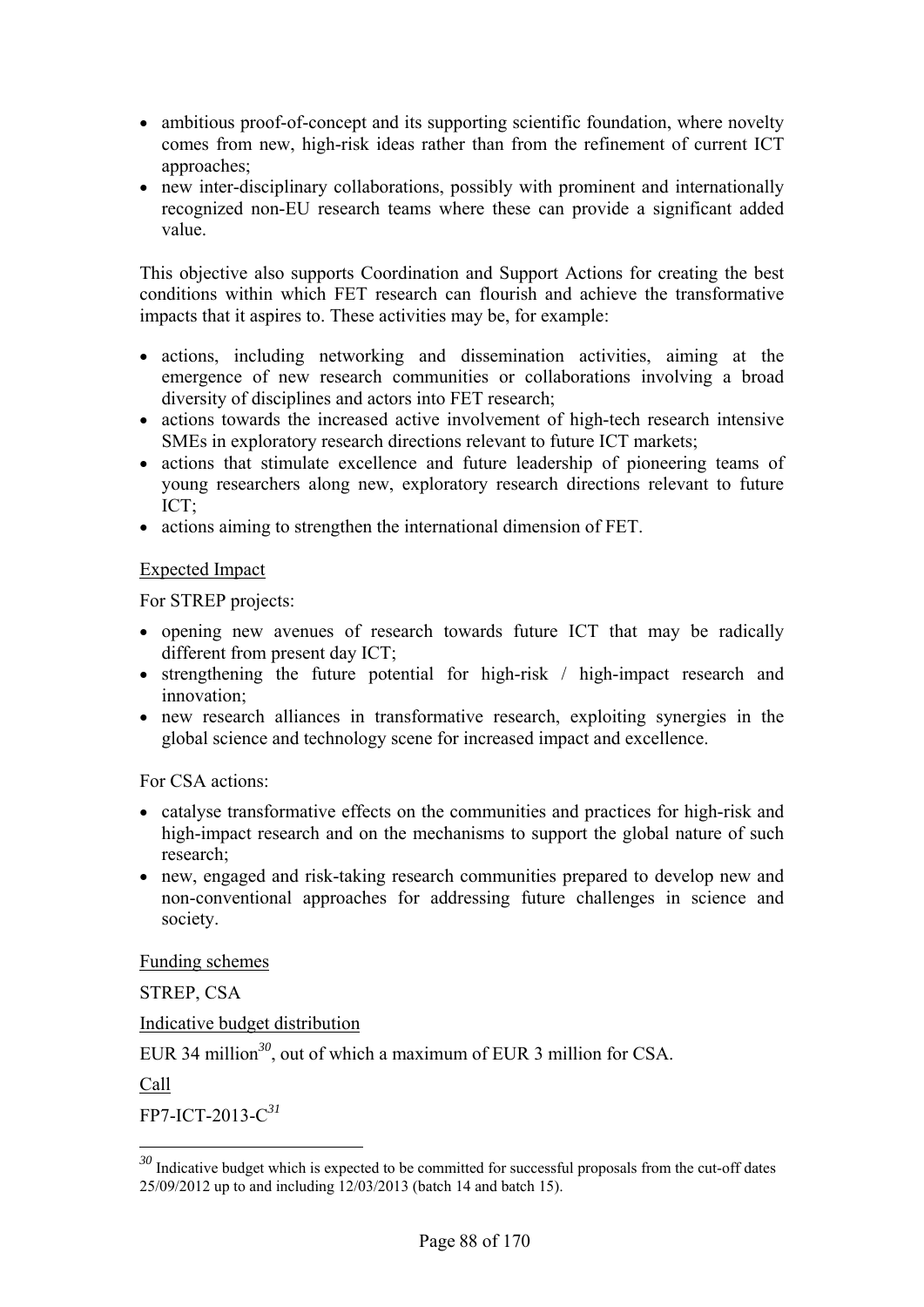Proposals are continuously receivable until 11 September 2012 (Short STREP) and 12 March 2013 (CSA). This objective applies a two-stage submission scheme and FET-Open specific eligibility and evaluation criteria (see Appendix 5 of this document).

## **Objective ICT-2013.9.2 High-Tech Research Intensive SMEs in FET research**

#### Target outcomes

This objective fosters the driving participation of high-tech, research intensive SMEs in collaborative research projects targeting visionary, multi-disciplinary research. This will:

- link novel ideas, results or paradigms from science on the one hand, and marketable ideas on the other, that can lead to new, visionary and non-mainstream business opportunities and create future markets;
- generate a new scientific and technological asset base on which the SMEs can establish themselves firmly as future innovation players in areas with a high potential for future commercial or societal impact.

This objective does not seek short term commercial outcomes. It will therefore not support, for example, the incremental improvement of state-of-the-art technology, mainstream research aimed at short term product or service development, the incremental improvement of existing lines of business activity, research aimed to catch-up with the competition, developing foresights or market studies, or the mere development of new business models or business plans.

The consortium will contain at least one research intensive high-tech SME*<sup>32</sup>* with an established and proven in-house research capacity and that will play a driving role in setting and executing the research agenda of the project. This objective is expected to be addressed by small STREPs proposals, each requesting a grant in the order of 1M€, where the largest shares of the resources are allocated to the participating SME(s).

Expected Impact

- Opening of new avenues of research towards future ICT that may be radically different from present day ICT;
- Secured and broadened in-house research capacity and research eco-system of the SMEs leading to sustainable future innovation potential;
- high-tech, research-intensive SMEs recognised as first-class players in FET research;
- increased visibility, exposure and impact of FET research.

Funding scheme: STREP

*<sup>31</sup>* Note that a FET-Open Xtrack Call (STREPS only) opens right after the FET-Open continuous call closes. It uses a new and lighter submission process and aims at faster evaluation. See FET-Open Xtrack Objective ICT-2013.9.5.

<sup>&</sup>lt;sup>32</sup> An SME is an enterprise which has fewer than 250 employees, has an annual turnover not exceeding 50 million EUR, and/or has an annual balance-sheet total not exceeding 43 million EUR. Possible relationships with other enterprises must be taken into account when calculating these data of the enterprise. Research centres, research institutes, contract research organisations or consultancy firms are not eligible SMEs for the purpose of the Co-operative and Collective schemes.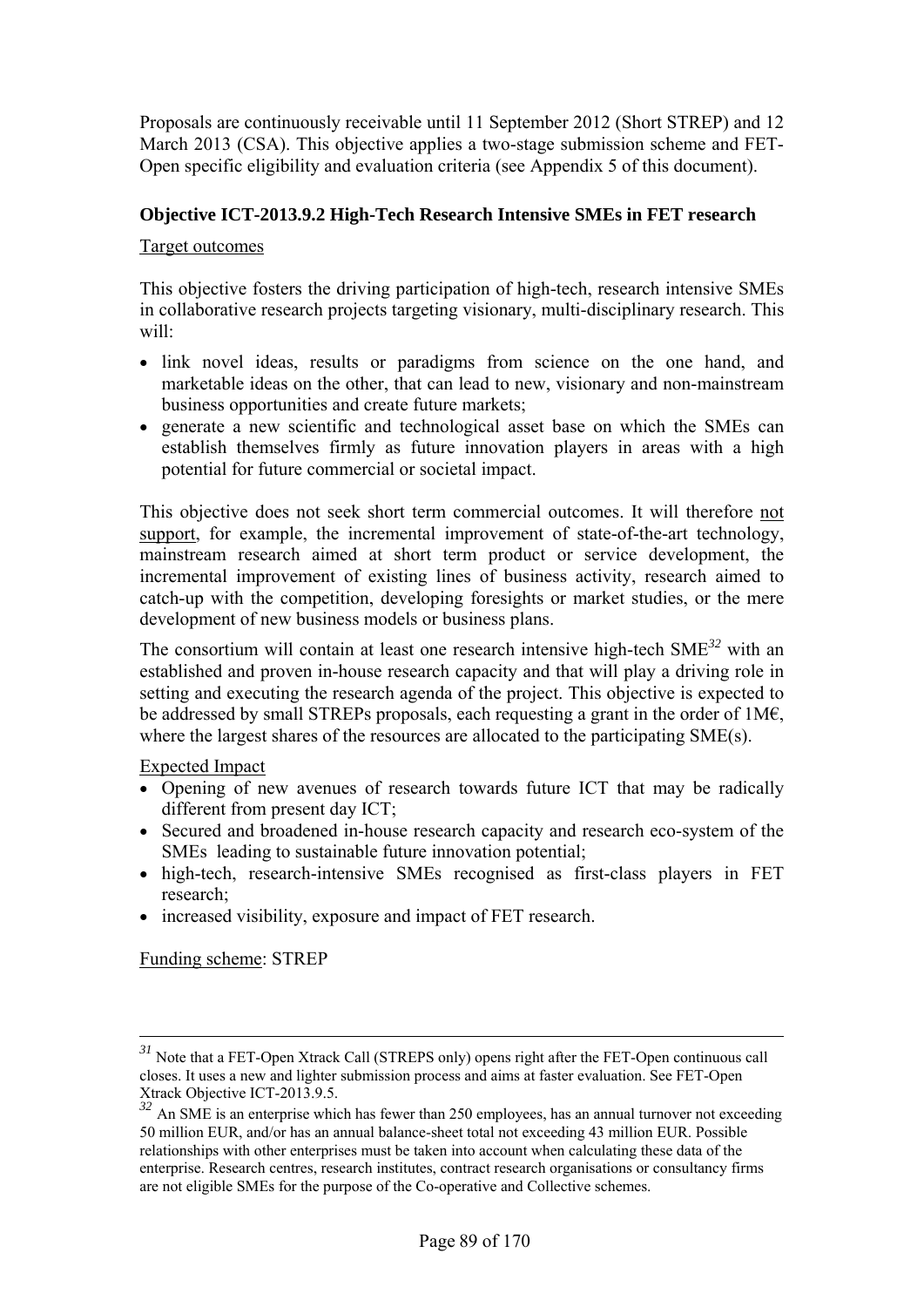## Indicative budget distribution: EUR 6 million*<sup>33</sup>*

### Call: FP7-ICT-2013-C

Proposals are continuously receivable until 11 September 2012. This objective applies a two-stage submission scheme and FET-Open specific eligibility and evaluation criteria (see Appendix 5 of this document).

## **Objective ICT-2013.9.3 FET Young Explorers**

#### Target outcomes

This objective aims at capturing the creative potential of young researchers by fostering their leadership and participation in collaborative research projects targeting first-ever and exploratory, multi-disciplinary research.

This exploration should be grounded in scientifically plausible ideas that can provide a novel basis for the development of radically new concepts and visions that extend the conventional boundaries of ICT. New multi-disciplinary approaches and unconventional methodologies are encouraged.

This objective is expected to be addressed by small STREP proposals, each requesting a grant in the order of 1M€. A project must be led by a young researcher, and the leadership by young researchers of all work packages is also required. No more than six years should have elapsed between the award of a Ph.D. (or equivalent) for each such young researcher and the date of submission of the short proposal.<sup>34</sup>

Expected Impact

- opening of new avenues of research towards future ICT that may be radically different from present day ICT;
- empowered next generation of European science and technology leaders through their increased leadership of collaborative ICT research;
- contribution to early independence of young high potential researchers.

Funding scheme: STREP

Indicative budget: EUR  $8$  million<sup>35</sup>

Call: FP7-ICT-2013-C

1

<sup>&</sup>lt;sup>33</sup> Indicative budget which is expected to be committed for successful proposals from the cut-off dates 25/09/2012 up to and including 12/03/2013 (batch 14 and batch 15).

<sup>&</sup>lt;sup>34</sup> Proof must be submitted at step 2 of the evaluation, together with the full proposal. Extensions of this period may be allowed only in case of eligible career breaks which must be properly documented: maternity (18 months per child born after the PhD award) & paternity leave (accumulation of actual time off for children born after the PhD award) and leave taken for long-term illness, national service. <sup>35</sup> Indicative budget which is expected to be committed for successful proposals from the cut-off dates 25/09/2012 up to and including 12/03/2013 (batch 14 and batch 15).

Page 90 of 170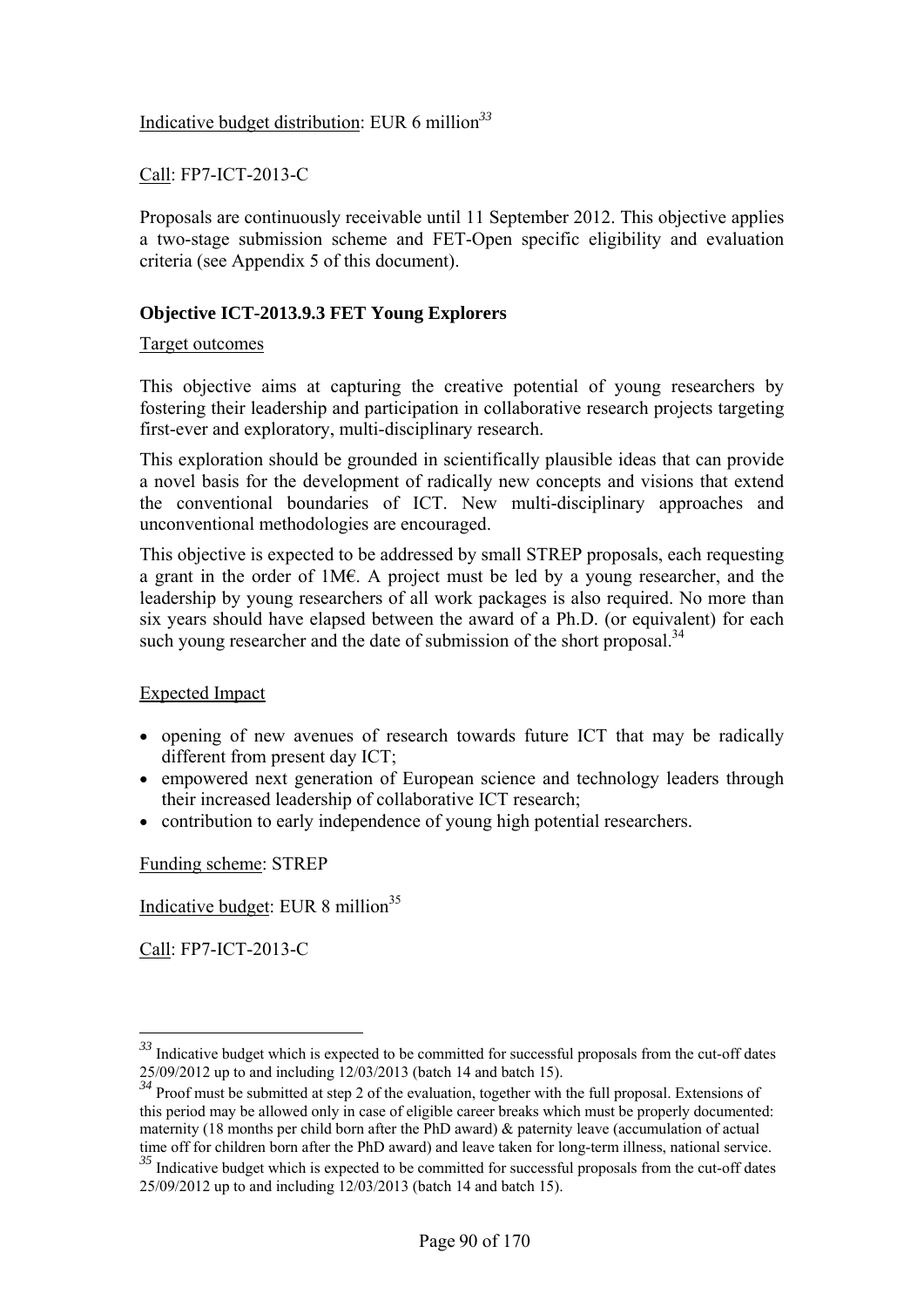Proposals are continuously receivable until 11 September 2012. This objective applies a two-stage submission scheme and specific eligibility and evaluation criteria (see Appendix 5 of this document).

## **Objective ICT-2013.9.4 International cooperation on FET research**

#### Target outcomes

This objective aims to increase and accelerate the impact of FET research projects by cooperating with non-EU partners of excellent global standing. It targets the extension of ongoing FET*<sup>36</sup>* projects with complementary research activities in which collaboration with non-EU research partners brings significant added value.

The research content is expected to focus on new activities that expand the research challenges and reinforce the impact of the ongoing project. The outcome of that research is expected to be made freely and openly available for the benefit of the research community.

Funding can be requested by the partners from the ongoing FET project and by the new non-EU research participant(s) to cover the coordination and joint research activities necessary to complement the ongoing project. At least 50% of the requested funding should be allocated to the new non-EU research participant(s)*<sup>37</sup>*.

#### Expected Impact

- enhanced outcomes, global reach and impact of ongoing FET research projects through research collaboration with non-EU participants with complementary expertise;
- reinforced research cooperation between world-class EU and non-EU researcher teams facilitating the emergence of global alliances.

Funding scheme: Additional funding to existing grant for on-going FET*<sup>38</sup>* IP and STREP projects ending at least 18 months after the submission date of the proposal.

Indicative budget distribution: EUR 2 million*<sup>39</sup>*

Call: FP7-ICT-2013-C

Proposals are continuously receivable until 12 March 2013. This objective applies a one-stage submission scheme and specific eligibility and evaluation criteria (see Appendix 5 of this document).

## **Objective ICT-2013.9.5 FET-Open Xtrack**

Target Outcome

1

*<sup>36</sup>* Ongoing projects selected under any of the FET objectives of the FP7 ICT Workprogramme.

<sup>&</sup>lt;sup>37</sup> This restriction is obligatory for proposals submitted in batch 15.

*<sup>38</sup>* Ongoing projects selected under any of the FET objectives of the FP7 ICT Workprogrammes.

<sup>&</sup>lt;sup>39</sup> Indicative budget which is expected to be committed for successful proposals from the cut-off dates 25/09/2012 up to and including 12/03/2013 (batch 14 and batch 15).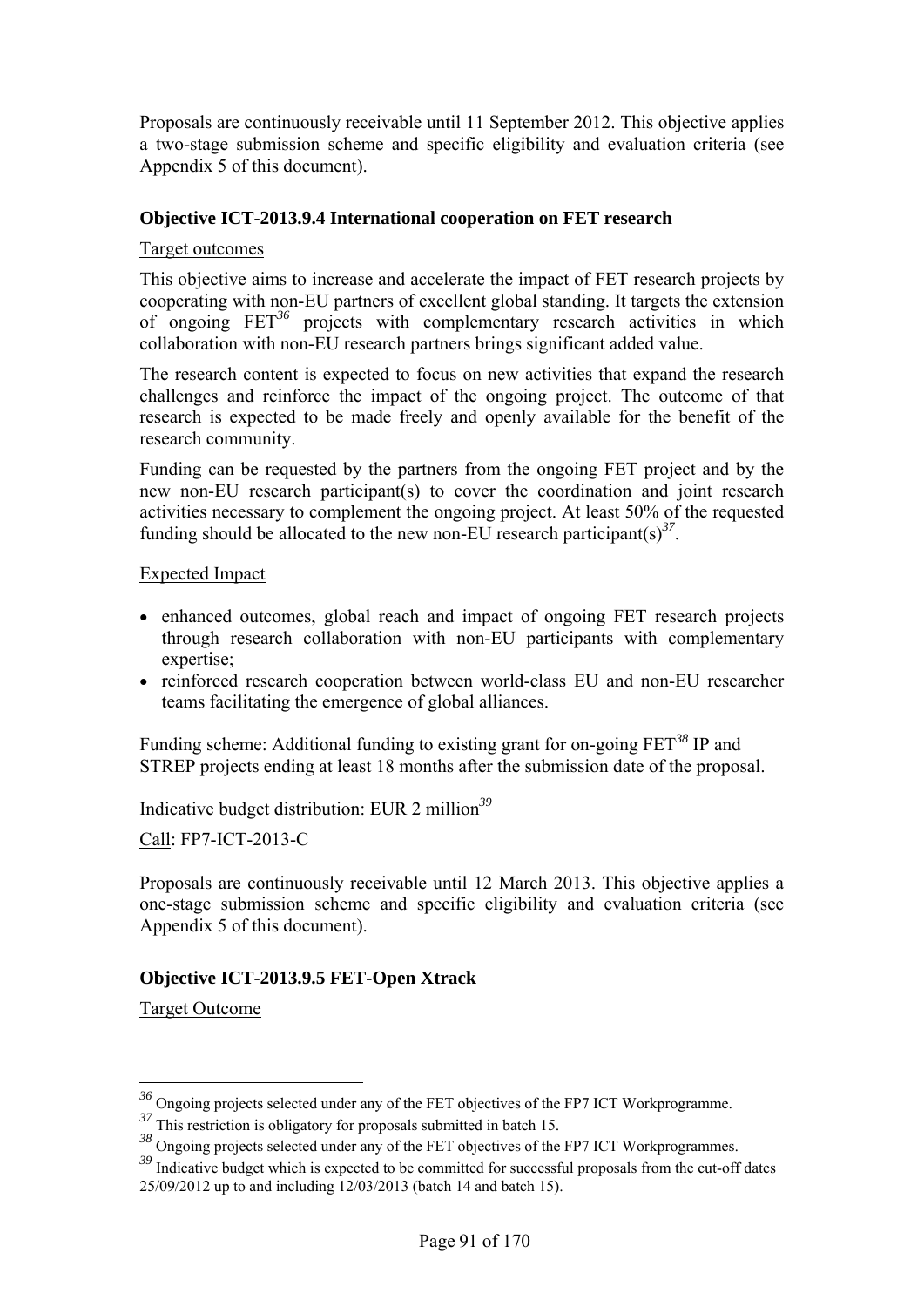This objective supports the exploration of new and alternative ideas that, because of their risky or non-conventional nature, would not be supported elsewhere in the ICT Workprogramme. It seeks:

- foundational breakthroughs as crucial steps towards radically new forms and uses of information and information technologies within a clear long-term vision that is far beyond the state of the art;
- ambitious proof-of-concept and its supporting scientific foundation, where novelty comes from new, high-risk ideas rather than from the refinement of current ICT approaches;
- new inter-disciplinary collaborations, possibly with prominent and internationally recognized non-EU research teams where these can provide a significant added value.

Expected Impact

• opening new avenues of research towards future ICT that may be radically different from present day ICT.

Funding schemes

**STREP** 

Indicative budget distribution

EUR 15 million

Call: FP7-ICT-2013-X

This objective trials a new and lighter submission process, aims at a faster evaluation and a simpler project implementation. It applies a one-stage submission scheme and specific eligibility and evaluation criteria (see Appendix 5 of this document).

## **FET Proactive**

FET Proactive provides support to promising domains where critical mass needs to be built up in to achieve impacts on science, technology, economy and society. This work programme sets out two Proactive Initiatives in key areas in which FET aims to spearhead transformative research, using living organisms and physical phenomena at the atomic scale as inspirations for new ICT.

Long term FET-like research on "Symbiosis between humans and computers" and "Creative ICT" will be addressed under Objective ICT-2013.2.1 (see entry c) and Objective ICT-2013.8.1 (see entry c).

FET Proactive Initiatives apply specific eligibility and evaluation criteria (see Appendix 5).

#### **Objective ICT-2013.9.6 FET Proactive: Evolving Living Technologies (EVLIT)**

Computational and self-adapting properties of living organisms are superior to recent ICT technology in many ways. Being composed of physically and chemically embodied entities, where function is associated to physical structure, they show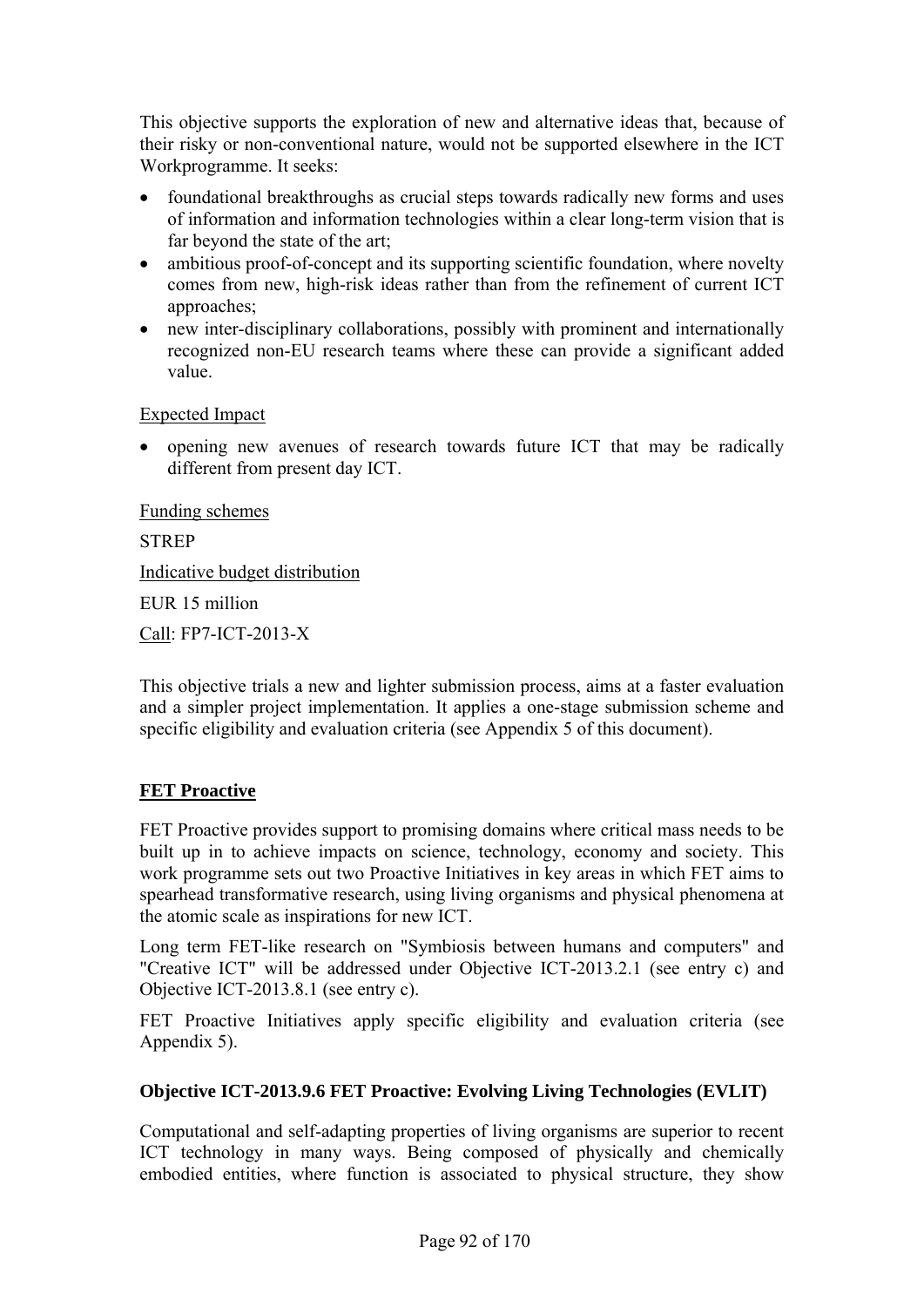properties such as scalability, self-reproduction, self-construction, evolvability, selforganization, adaptability and robustness. Learning to build future ICT along these lines offers a promising way to address important issues such as design complexity of ICT systems, difficulty and specificity of manufacturing, energy management, etc.

The objective is to create living technologies using the principles of biological evolution that co-organize information and matter in systems of physical entities. This includes the full range of possible methodologies, such as using living technologies built up with nano-mechatronics, biological information encoding principles, bioinspired artificial systems or bio-hybrid systems.

### Target outcomes

- Empirical, theoretical and synthetic approaches that define the key bioinspired principles that can drive future living technologies and the environment to use them in a controlled way.
- Significant steps towards embodying these key principles and showing their usefulness in a technological context.

## Expected impact

- Foundations, approaches and proofs of concept for a radically new type of living technology.
- Possible contributions beyond the area of ICT (manufacturing, chemistry, biology, agriculture).

Funding schemes

**STREP** 

Indicative budget distribution

EUR 16 million

Call

FP7-ICT-2013-10

### **Objective ICT-2013.9.7 FET Proactive: Atomic and Molecular Scale Devices and Systems**

The research targets the physical access and greater understanding of the behaviour of a single atom or molecule, or small ensembles thereof, as elementary functional resources for future ICT systems. Aspects such as new forms of atomic scale constructs and fabrication processes, control, sensing and picometer interconnection precision of components are addressed in this objective.

#### Target outcome

a) Investigation, Design, and Demonstration of ICT functionality, at the atomic and molecular scale, through various physical implementations. Working components and systems relying on robust atomic scale fabrication technologies should be targeted.

b) Investigation, Design, and Development of metrology and control systems at the atomic scale for molecular references or precision sensors or procedures to preserve operation integrity.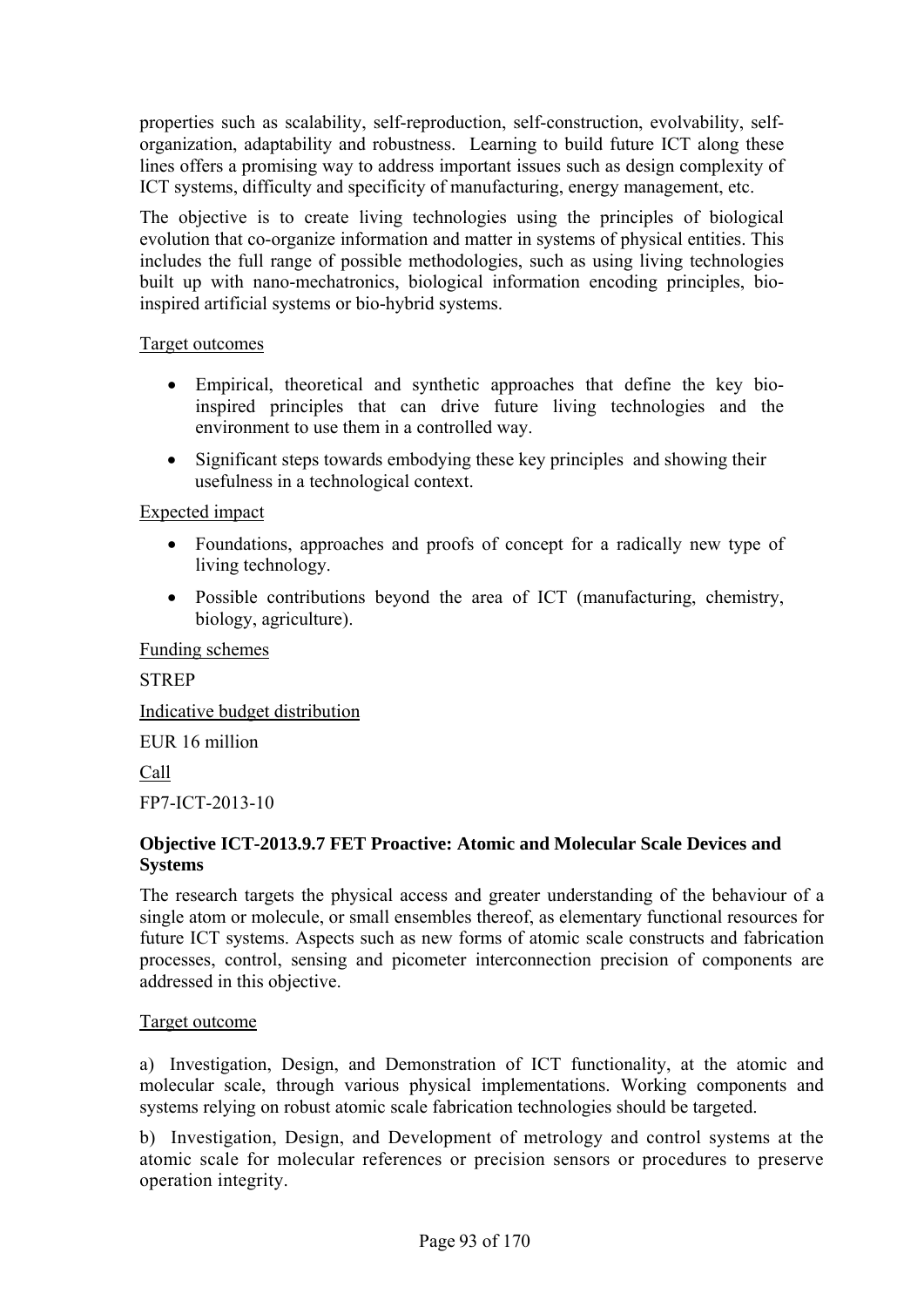c) Design and Development of simulation and hierarchical modelling tools (from ab initio to large atomic scale systems, and single device to circuit and system level), taking account time dependencies to explore the response time of the proposed architecture.

d) Investigation, Design and Demonstration of the embedding and interfacing of atomic and molecular scale components with a mesoscopic technological and material environment, considering charge and non-charge transport, physical nano-connectivity and atomic-scale mechanical response.

Integrated Projects should cover at least topics a), c), and d). STREPs should cover at least two of the above topics.

### Expected impact

- Opening of disruptive avenues and exploration of new possibilities for components and technologies at the atomic and molecular scale
- Experimental demonstration of principle, tangible realization, and feasibility of such components and systems
- New perspectives on potential applications with concrete advantages (e.g. energy consumption, data and operation integrity, clock frequency, …)

## Funding schemes

IP, STREP Indicative budget distribution EUR 16 million Call FP7-ICT-2013-10

## **Objective ICT-2013.9.8 Coordinating communities, identifying new research topics for FET Proactive initiatives and fostering interdisciplinary dialogue:**

## Target Outcome

- a) Short duration actions (typically 6-12 Months) to organise consultations of multidisciplinary communities to formulate novel FET research topics, focussing on new emerging research areas for H2020 related to ICT and beyond. The main objective should be to identify new research avenues from a global perspective, the associated fundamental challenges, and to analyse the expected impact on science, technology and society.
- b) Actions supporting the coordination and cooperation of the targeted research communities, fostering the consolidation of research agendas, assessing the impact and proposing measures to increase the visibility of specific topics to the scientific community, to targeted industries and to the public at large.
- c) Actions supporting and promoting cooperation with non-EU research teams in foundational research on FET topics, with a balanced participation from partners in the EU and from target countries.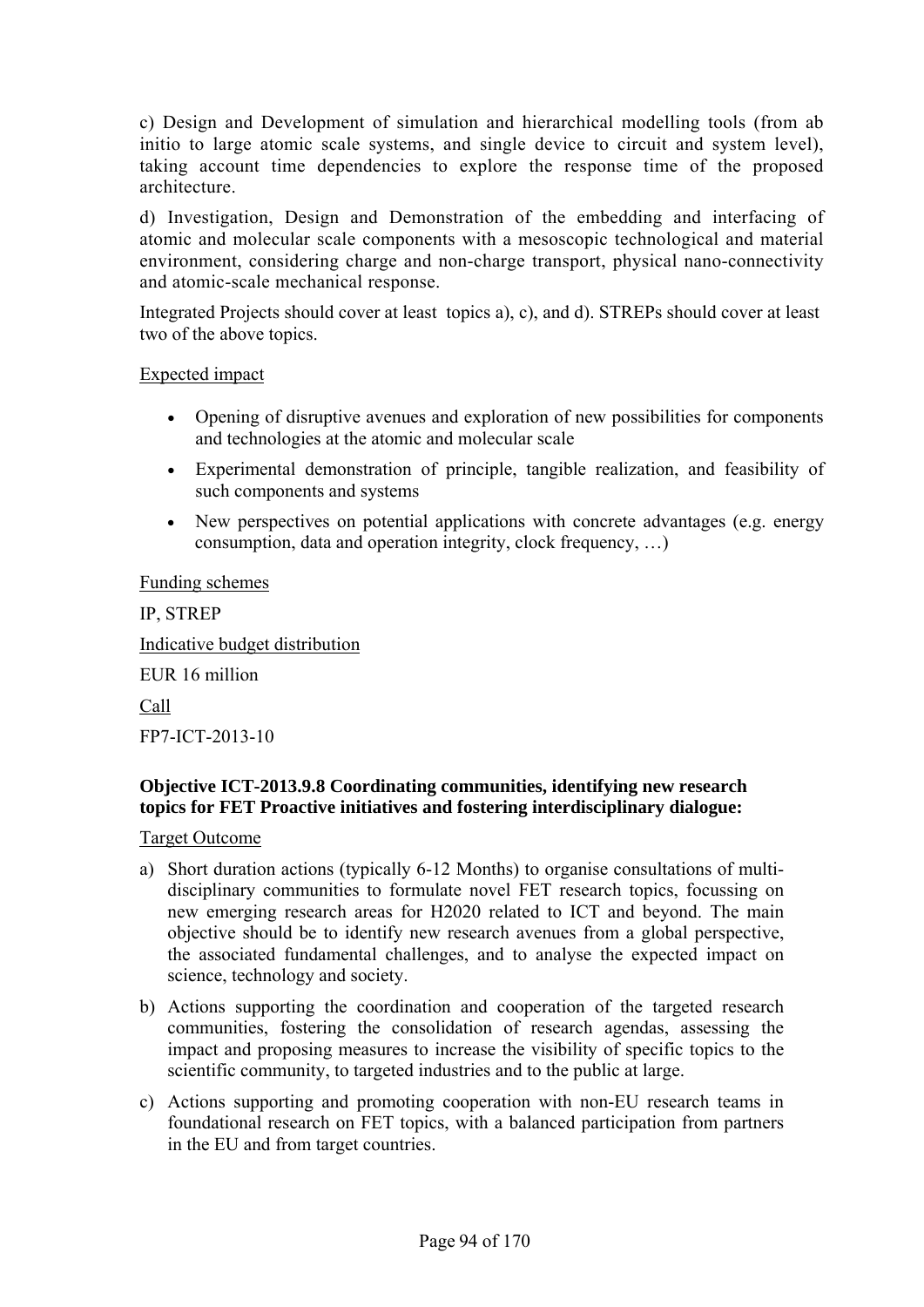d) Actions to organise conferences and workshops which should foster dialogue between science, policy and society on the role and challenges of interdisciplinary long-term research, increasing Europe's creativity and innovation base and bridging diverse European research communities and disciplines.

Expected impact

- Novel, widely supported research topics to be considered as inputs for future FET work programmes.
- Reinforced coordination of research projects in FET Proactive Initiatives in current or previous calls.
- Strengthened research excellence and co-operation with partners from outside Europe.
- Early identification and increased awareness of new trends emerging on a global scale in support of future proactive initiatives
- Increased visibility of the FET community and links between European research communities

Funding Scheme

CSA

Indicative budget distribution

EUR 3 million

Calls

FP7-ICT-2013-10

## **FET Flagships**

FET Flagships are science-driven, large-scale, multidisciplinary research initiatives oriented towards a unifying goal, with a transformational impact on science and technology and substantial benefits for European competitiveness and society. The goals of such initiatives should be visionary and highly ambitious in terms of scientific challenges, resources required and coordinated efforts. They require cooperation among a range of disciplines, communities and programmes, extending over a long period (in the order of 10 years duration). FET Flagships are based on partnerships that enable effective coordination of efforts.

An earlier call in 2010 (FP7-ICT-FET-F) has identified six potential flagship topics which have been elaborated in a preparatory phase by a number of EU-funded coordination actions, referred to as "FET-Flagships Preparatory Actions". As a next step, the ramp-up phase, this Work Programme calls for proposals to initiate and build up two FET Flagships.

## **Objective ICT-2013.9.9: FET Flagships**

Proposals should address a grand scientific challenge and need to provide a common research roadmap with well-defined goals and ambitious but realistic milestones. Proposals should be justified in terms of expected scientific advance, potential technological breakthroughs and socio-economic impact. Proposals should describe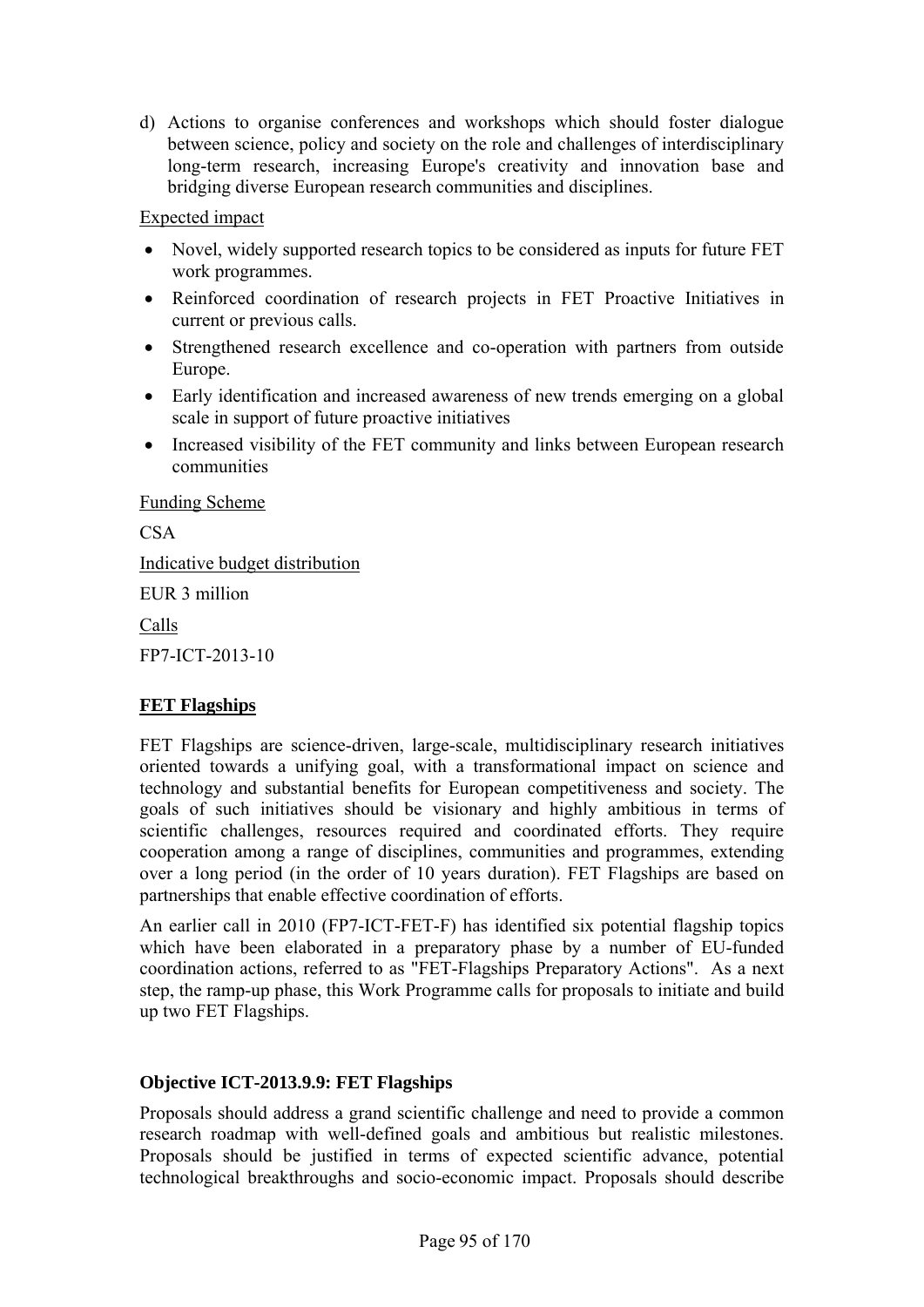how the relevant disciplines, stakeholders and resources will be brought together and be efficiently coordinated under strong scientific leadership.

## Target outcome:

Two FET Flagships, each one addressing a topic in line with the FET Flagship Preparatory Actions. These actions organised extensive consultations with the relevant scientific communities and identified relevant national/regional initiatives and programmes that could be part of such a common European effort:

The topics of the Preparatory Actions are:

- understanding and managing complex, global, socially interactive systems, with a focus on sustainability and resilience - stemming from the work of FUTURICT;
- exploiting properties of graphene and related two-dimensional materials for the emergence of a graphene-based translational technology and innovative applications - stemming from the work of GRAPHENE;
- smart, energy-efficient devices for personal assistance based on zero-power sensing, computation and communication technologies - stemming from the work of Guardian Angels;
- building a European facility to simulate the working of the human brain by developing and using supercomputers and neuromorphic hardware, and involving the collection and integration of large amounts of medical and neurophysiological information - stemming from the work of HBP;
- building individual computational models of the biological processes that occur in every human for personalised healthcare - stemming from the work of ITFOM;
- unveiling the secrets underlying the embodied perception, cognition, and emotion of natural sentient systems and using this knowledge to build robot companions based on simplexity, morphological computation and sentience stemming from the work of RoboCom.

Recognizing that FET Flagships are large endeavours that require a common European effort at multiple levels, this Work Programme calls for:

a) Proposals for CP-CSA with a duration of 30 months. They should describe core research tasks, based on the common research roadmap, as well as establishing a contractual framework for collaboration with other projects and initiatives that address research priorities within the same roadmap. This framework needs to ensure a proper coordination and integration of all the research activities that contribute to the FET Flagship both within the CP-CSA project and within other research activities. The governance to be put into place needs to ensure broad participation and effective opportunities for new partners to join.

Proposals should reserve a substantial part of the budget (e.g. 20%) for future partners, foreseeing an enlargement of the consortium in order to create flexibility and openness, and to ensure dynamic responses to unforeseen challenges.

CP-CSA projects will undergo a review after 18 months to assess their contribution to FET-Flagship strategic objectives and their implementation progress.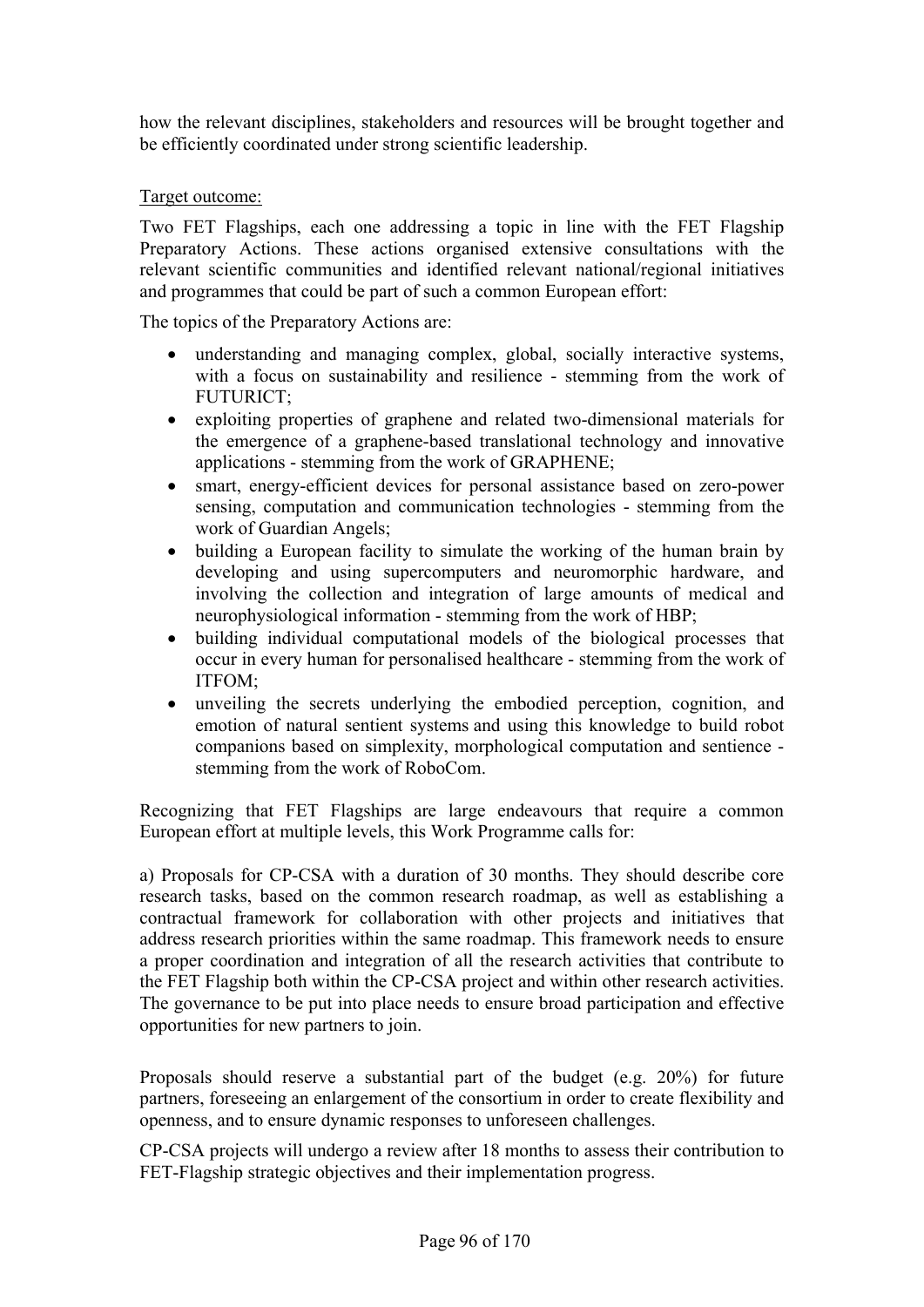b) An ERA-NET between national and/or regional funding agencies aiming at supporting the FET Flagships<sup>40</sup>. Proposals for an ERA-NET should describe how they will coordinate national and/or regional efforts with the common research roadmap.

## Expected Impact

a) Expected impact of CP-CSA:

- transformational impact on science and technology and substantial benefits for the European economy and society;
- European leadership in key scientific areas;
- strengthening of the interfaces between ICT and other disciplines;
- progress towards the realisation of the fully operational phase of the FET Flagship, following the ramp-up phase.

b) Expected impact of ERANET:

- enhanced complementarities and synergies of regional, national, European and international research programmes and initiatives
- networking between national funding agencies and creation of a discussion forum for matters of interest related to the two FET Flagships
- identification of areas that could complement the CP-CSA and that may be subject of future joint calls
- reduction of the fragmentation of the European Research Area (ERA)

Funding schemes

a): CP-CSA b): CSA

Indicative budget distribution:

- CP-CSA: EUR 108 million - ERANET: EUR 2 million

Calls

1

a): FP7-ICT-2013-FET-F b): FP7-ICT-2013-11

*<sup>40</sup>* The closing date for the ERA-NET Call is deferred in time as compared to the CP-CSA Call.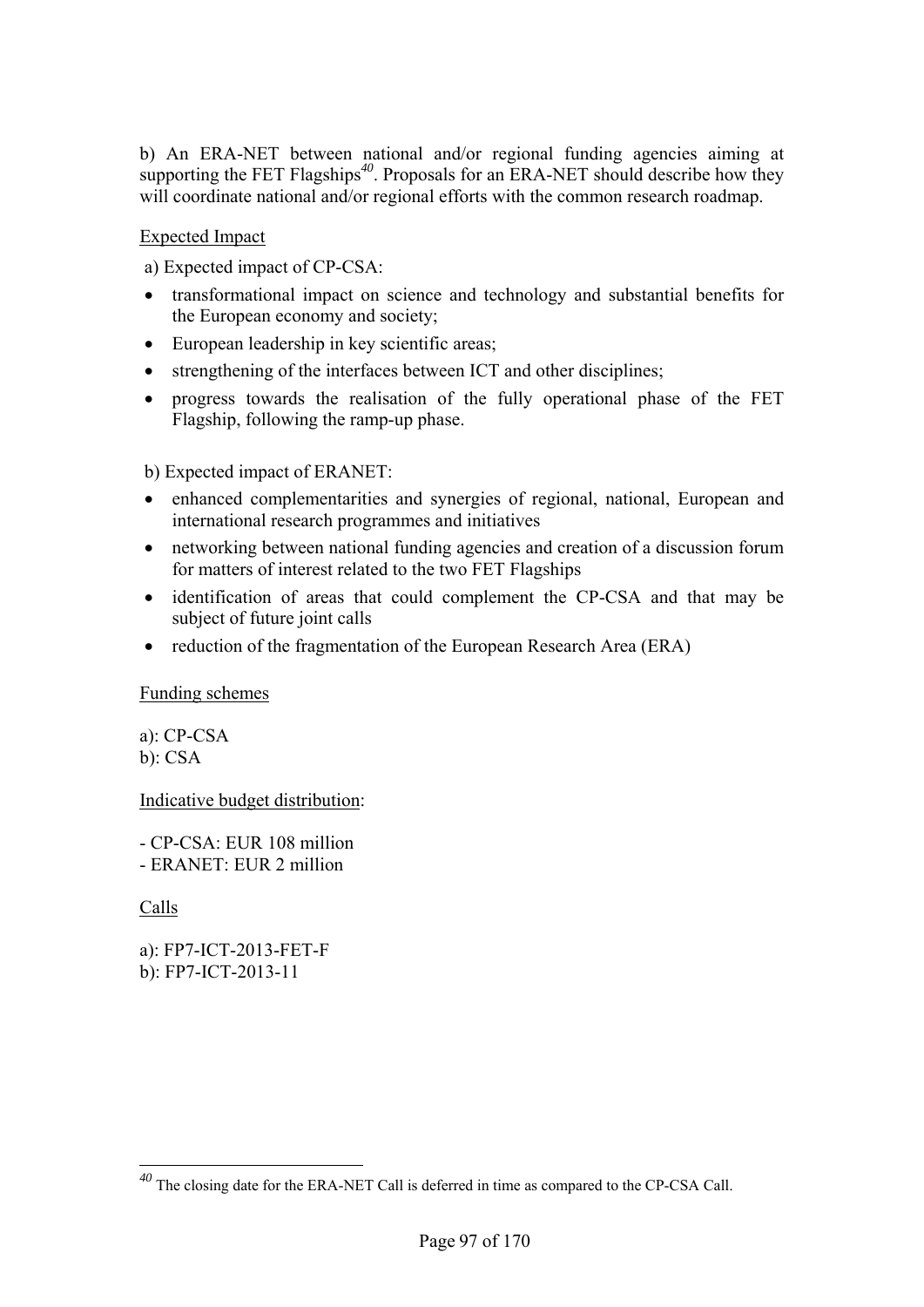#### **7.10 International Cooperation**

### **Objective ICT-2013.10.1 EU-Japan research and development Cooperation**

### **a) Optical Communications**

#### **Target outcome**

The activity intends to focus on the Ethernet ecosystem in conjunction with all-optical networks targeting capacities of 100 Gbit/s per wavelength. While components targeting 100 Gbit/s, and also networks are under development and trial, this activity will focus on further enhancement on a system level of the future Ethernet transport networks by advancing the technologies to efficiently incorporate all network layers, to achieve high-rate server connectivity, and reliable and efficient network access and core switching. Developments of components if needed are to be integrated into an overall system view. Specific target is as follows:

- to achieve efficient and reliable Ethernet transport at 100 Gbit/s rates using single mode- or multi mode fibre for enhanced capacities in short and long range all-optical networks.

- to prove, and if needed, contribute to further advancement of standards such as IEEE802.3ba, ITU-T G.709, and OIF Implementation Agreement.

#### **Expected Impact**

- Efficient high rate Ethernet transport and standardisation spin off.

- Key enabling technologies for the future generations of high-speed all-optical networks with improved economic, spectral and energy efficiency.

- Joint EU-Japan contribution to standardization bodies and fora.

#### **b) Wireless Communications**

#### **Target Outcome**

The goal is to develop short-range wireless systems using millimetre-wave and terahertz-wave technologies to realise ultra high data transmission capacities and high resolution sensing inside or outside of buildings. The focus will be on architectures towards ultra-high speed short-range wireless technology, radio transmission technology, terahertz-wave base band and millimetre-wave radio access technologies including spectrum re-use and cognitive technologies. It includes:

- The use of millimetre bands, both in the context of in-door, in-house applications and the possibility to look for use in outdoor applications like sensing or fibre extensions.

- Achievement of short-range wireless transmission and networking in the teraherz frequency bands.

- A roadmap towards a possible common standardisation in future high-capacity short-range technologies and sensing technologies.

#### **Expected Impact**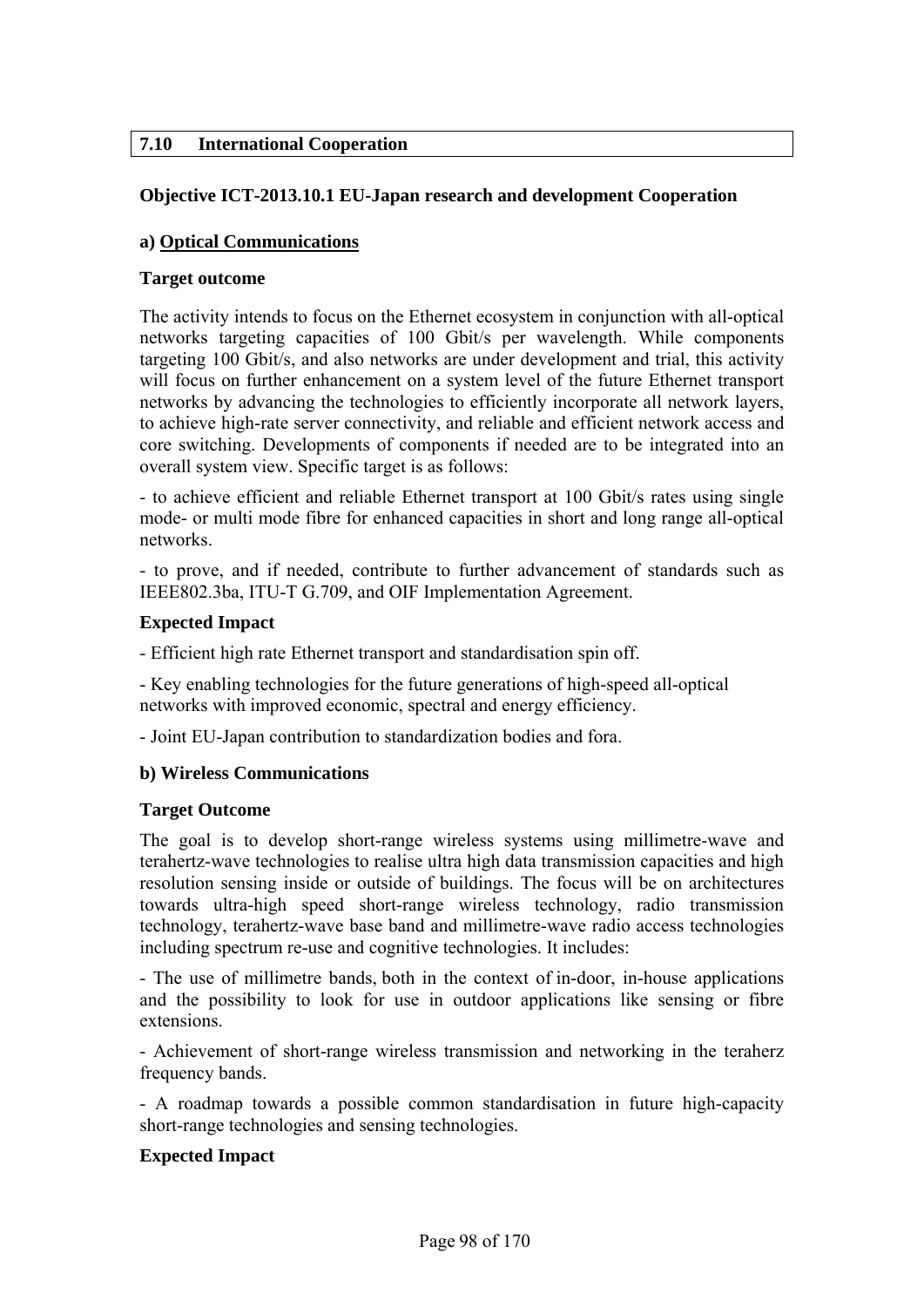- Better exploitation of new spectrum parts for short range, very high capacity communication and high resolution sensing applications.

- Key enabling technologies for the future generations of short-range wireless systems with improved economic, spectral and energy efficiency.

- Joint identification of standardization requirements and contribution to standardization bodies and fora

## **c) Cybersecurity for improved resilience against cyber threats**

#### **Target outcome**

This activity focuses on research on cybersecurity for improved resilience against cyber threats, such as leak of information, denial of service, malware among EU and Japan. It will develop technologies and strategies for improving and enhancing cybersecurity in heterogeneous networked, service and computing environments and facilitate the early identification of cyber attacks.

The goal is to collaboratively develop a demonstrable and state-of-the-art prototype to improve and enhance cybersecurity against existing and emerging cyber threats in Europe and Japan.

This approach may require additional research and technical development in the field of system and fundamental security, such privacy protection, database security, secure software development, fundamental security technologies based on cryptographic methods and protocols for cloud security, smart-phone security and future network security.

## **Expected impacts**

- Established international critical mass to develop new approaches and instruments in the fight against emerging cyber threats.
- Reinforced policy coordination between the EU and Japan as well as other potential international partners.

### **d) Extending the cloud paradigm to the Internet of Things - Connected objects and sensor clouds within the service perspective**

#### **Target outcome**

Current cloud technology lacks features for secure and flexible services that make use of distributed sensing devices and a high quantity of object instances.

The research should focus on the combination of Cloud and Internet of Things (IoT) technologies and to investigate the development of cloud-based service platforms taking into account the IoT perspectives on massive data storage and communication needs in the cloud for the execution of real-time services. The scope may include architecture, middleware and services. The research goals are as follows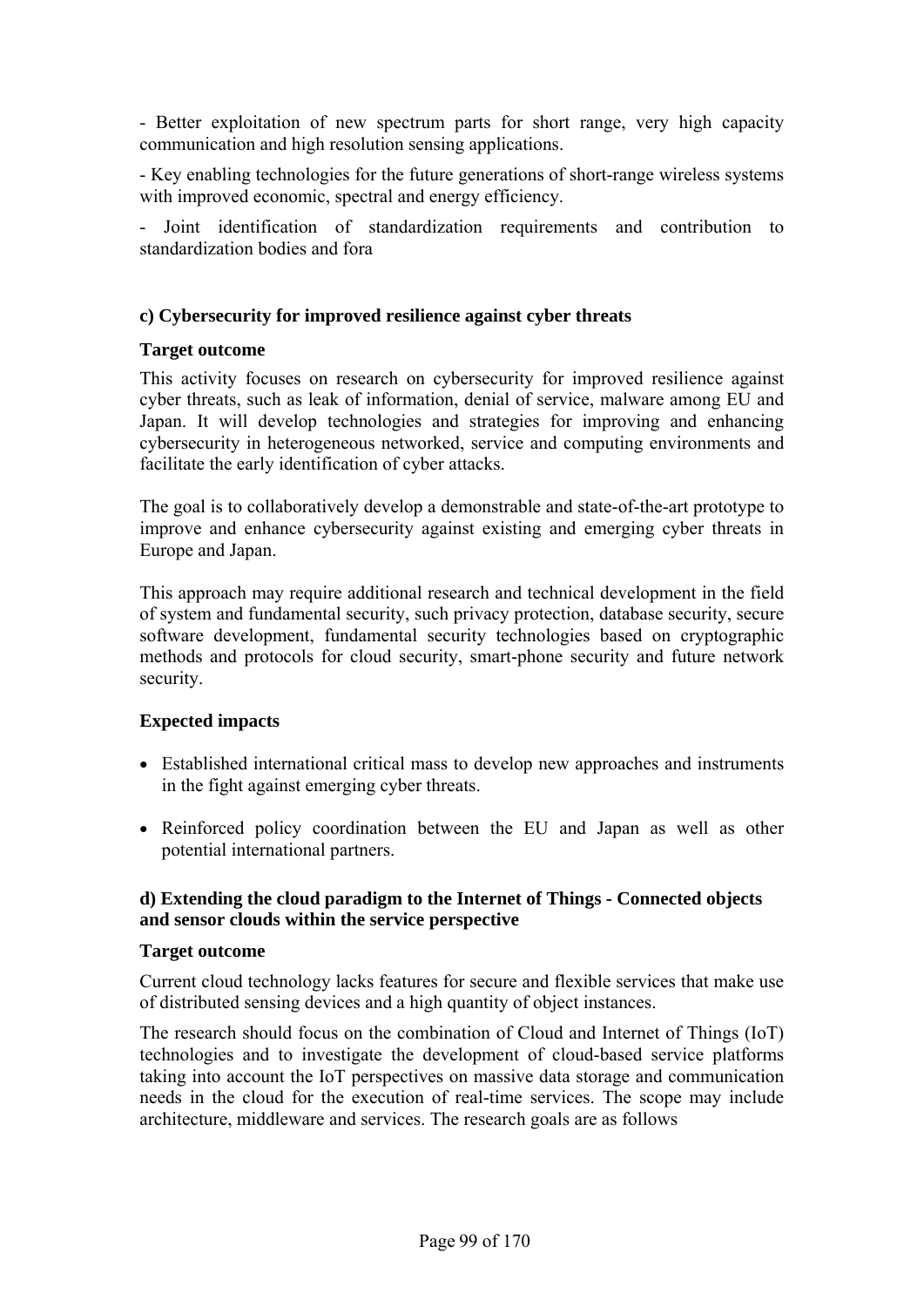- Sound demonstration on how the Internet of Things concept can be enriched and completed by the Cloud paradigm and approach (on sensor, infrastructure, middleware and applications towards end-users level).
- Establishment of a scalable and flexible service platform architecture for enabling secure and smart, partly virtualised, services with processing, integrating, and visualizing contents combined with ambient real life information.
- Additional focus on an Internet of Things-Cloud reference test facilities for ensuring global interoperability for connectivity, services and privacy by design / trusted solutions.
- Concentration on the Smart Cities perspective with a) a business context (business process improvements and industrial applications) and b) societal context (social and environmental applications).
- Road-mapping and recommendations for further activities in the combination of Internet of Things and Cloud.
- Technology for enabling realtime secure communication services with connecting trillions objects and cloud service users

## **Expected Impact**

- Development of integrated Cloud & IoT approaches in terms of architecture, middleware and services within a Smart Cities context.

- Harmonisation of international standardisation efforts and sharing of best practices.

### **e) Global scale experiments over federated testbeds: Control, tools and applications**

#### **Target outcome**

The goal is to enable experiments across testbeds as a framework for understanding the management of heterogeneous resources, the access to these resources and the evaluation of their usage. It requires software solutions that are suited to control and deploy an experiment, using distributed resources of various testbeds, possibly wired and wireless. Defining APIs, a thin convergence layer for accessing testbeds seamlessly and a monitoring framework is the focus of this activity. Solutions will be demonstrated for various scenarios ranging from wireless testing to Information-Centric networking.

Research focuses on software defined networking (SDN) paradigm which enables parallel deployment of slices assigned to virtual network providers. The slicing can be done on physical or virtual infrastructures, implying multiple levels of virtualization. Proofs of concept for the benefit of network virtualization can be seen in contentcentric networks, or other "beyond-IP" networks.

The activity should produce a demonstration of the relevance of the proposed solutions in a heterogeneous environment. It will cover the control plane (for authentication and resource reservation), the experimental plane for setting up the scenario and monitoring it over the lifetime of the experiment, as well as collecting the appropriate measures. A target environment should be used as a common framework, including wireless and Information-Centric networks.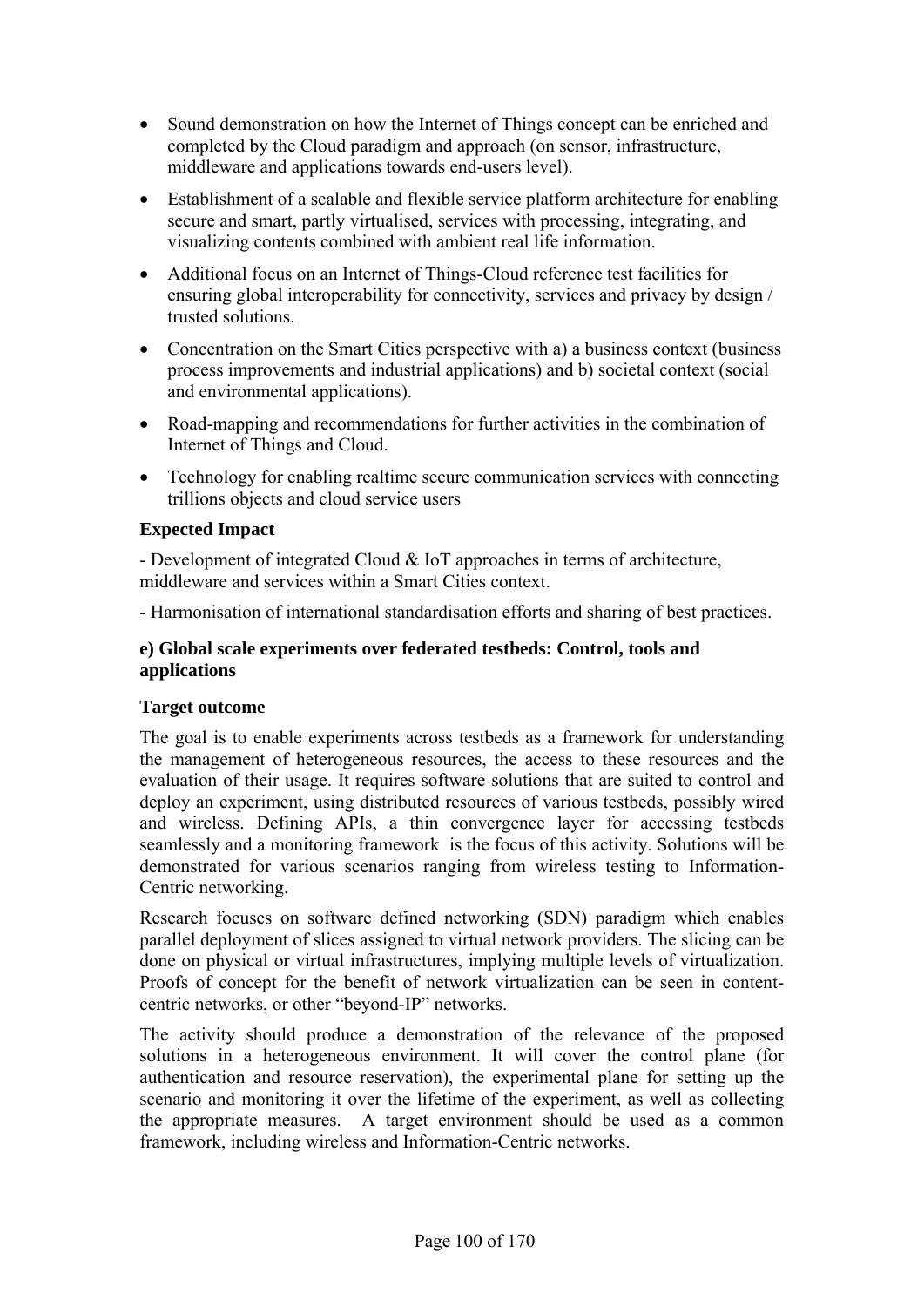The software developed in the research projects targets deployment and evaluation in the available testing facilities on both sides (OFELIA, OpenLab, JGN-X).

An integration of SDN with processing capabilities available in Data Centers will bring processing closer to the data it is applied to, improving data access and minimizing transit traffic in the network.

The solutions should then be disseminated for a large adoption, eventually going beyond the testbed framework if appropriate.

### **Expected Impact**

- Interoperability of distributed resources for experiments across heterogeneous testbeds.

### **f) Green & content centric networks**

### **Target outcome**

The focus is on a change in network architecture from host-oriented to content-centric networking*<sup>41</sup>* The content-centric networking seeks to adapt the network architecture to current network usage patterns. This new paradigm can open new possibilities for energy-efficient content distribution. Of particular importance are issues related to naming, addressing and routing as well as resource control, access analysis and Digital Rights Management. The research needs also to address the migration perspective from the current Internet protocols and architecture.

Green contents distribution platform is addressed from the point of view of integration with power consumption information gathering framework on lower layer network and higher layer network controlling framework that enables optimization of contents location and routing. The content-centric networking seeks to adapt the network architecture to current network usage patterns. This new paradigm can open new possibilities for energy-efficient content distribution.

The call targets a theoretical analysis as well as prototyping and standardisation activities to ensure that the joint work will have an impact on the global green content centric networks landscape. It includes an architectural framework and the related performance assessment framework. Migration technology from current Internet and low energy technology for realizing contents centric networking are included as well. Results may be channelled towards the relevant standardisation fora.

#### **Expected Impact**

- Content centric networking architecture for low energy efficient content delivery and associated standardisation requirements

## **Expected Impact, in addition to specific impacts, for a), b), c), d), e) and f)**

Collaborative targeted research and prototyping enable deepened and continued collaboration between European and Japanese researchers and industry, towards the creation of sustainable research links benefiting researchers and industry competitiveness of both sides.

Funding Schemes

1

*<sup>41</sup>* content-centric networking is also referred to as infomation centric networking in some FP7 projects and Data Aware Networking in ITU-T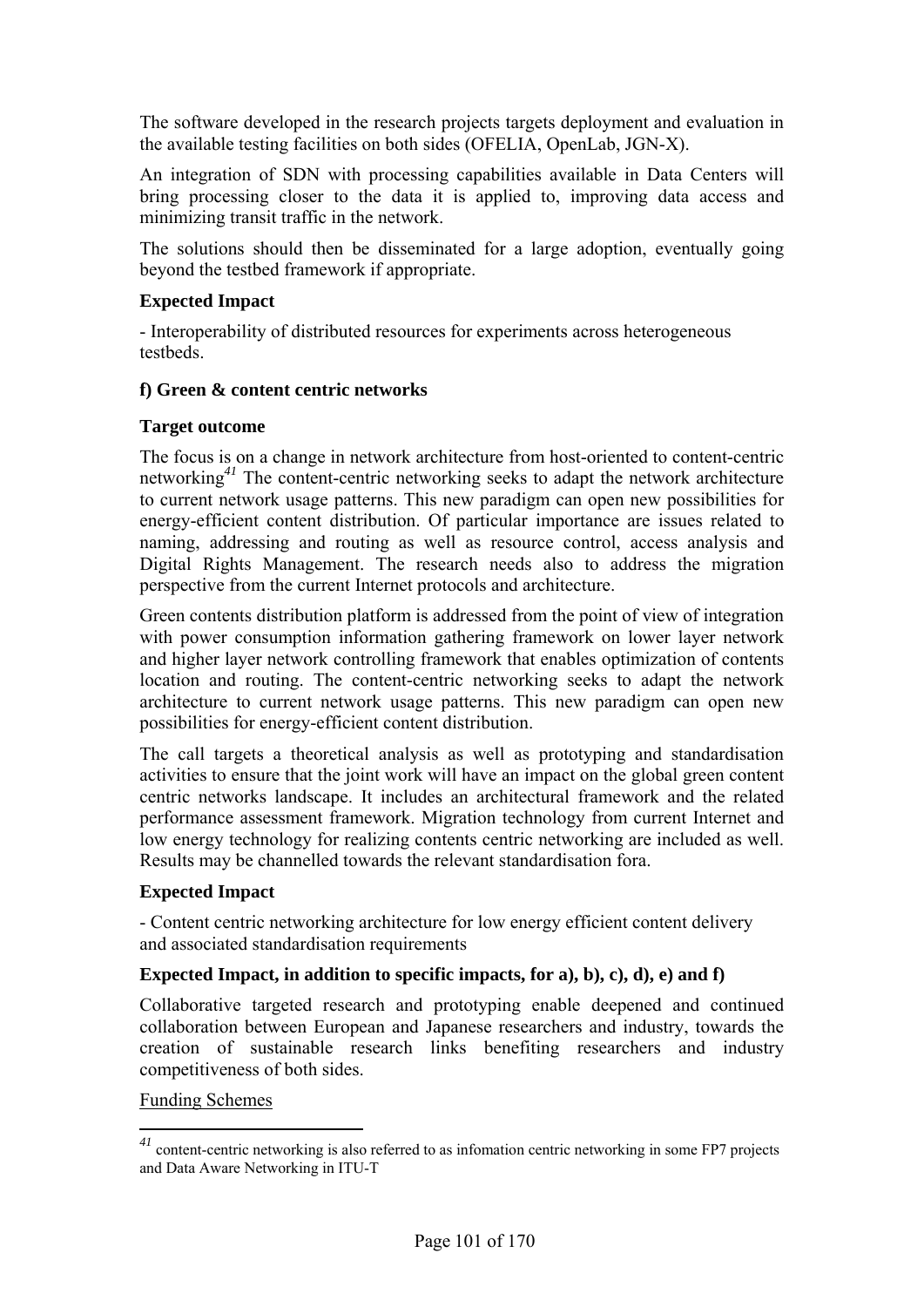One STREP per topic a) to f) above. Indicative budget distribution EUR 9 million total Call: FP7-ICT-2013-EU-Japan

## **Objective ICT-2013.10.2 EU-Brazil research and development Cooperation**

## **a) Cloud Computing for Science**

#### Target outcome

The targeted output is the development of state-of-the-art Cloud Computing environment that efficiently exploits the computational, communication and data resources in both the EU and Brazil and offers interoperable and user-centred interfaces. Proposed R&D in this topic would target:

- Infrastructure technologies that promote sustainability, including virtualization of distributed resources (conventional or not), low-power and low-cost solutions, federation of existing, heterogeneous e-Infrastructures in the EU and Brazil.
- Support platforms for e-Science applications, including well-defined APIs and underlying mechanisms for services such as composition, execution and management of large workflows, management and protection of huge datasets.
- Software engineering techniques for the provisioning of e-Science applications as efficient and user-friendly services, including rapid development and deployment of scientific gateways, highly scalable parallel and distributed programming models.
- Crosscutting issues such as the alignment and involvement with international standardization efforts, the commitment with industrial involvement at the early stages, and a close collaboration with the end users.

#### Expected impact

Applications benefitting from this environment could have a direct impact in a number of fields such as health care, water management, climate change mitigation, natural resources management and an indirect impact in poverty reduction. Actions on this topic will increase efficiency in the usage of expertise and e-Infrastructures that exploit the computational, communication and data resources existing on both sides of the Atlantic.

To add, several IT fields could be impacted depending on the exact scope of the proposals, e.g., virtualization, software engineering, management of large workflows, management and protection of huge datasets. This topic may have an impact in international standardization efforts (e.g. common APIs) while guaranteeing industrial involvement and focus on user community needs.

#### **b) Sustainable technologies for a Smarter Society**

#### Target outcome

This activity is expected to exploit the underlying technologies, components and systems that are needed for the deployment of sustainable ICT solutions (e.g. green ICT, smart things, complex and control systems, nano-electronics, micro-systems).

Advancement of the required technologies, in particular systems development platforms, that enable the development of sustainable complex systems that are cost effective, energy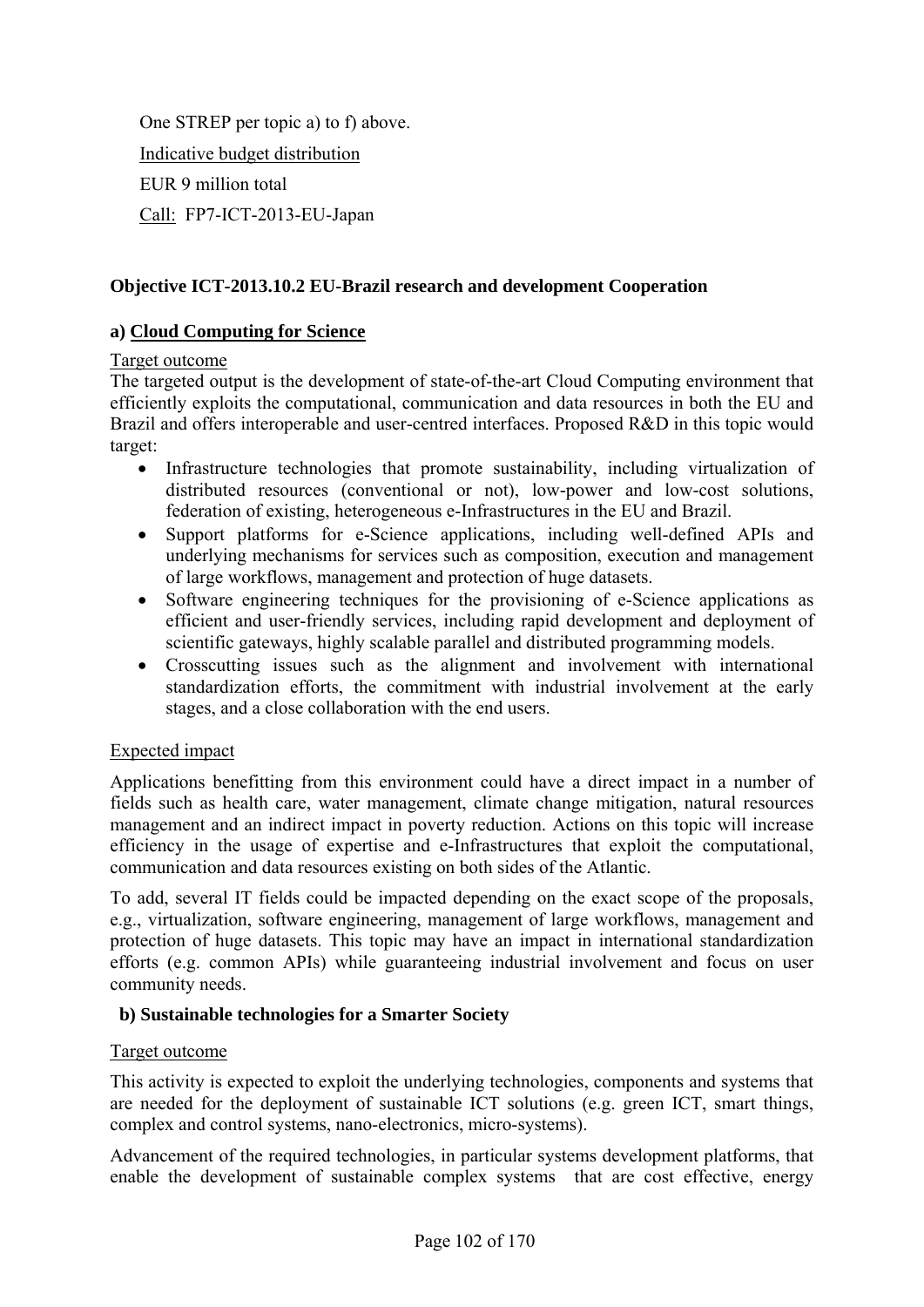friendly, affordable and based on open standards, to address current societal challenges for better living.

The purpose is to obtain a systems development platform, composed of modules that will take into account different criticalities of the target systems (time-critical, safety critical, etc) as well as its energy consumption.

Priority will be given to projects that integrate and/or reuse existing components while addressing the research and innovation addressed above, and that demonstrate the final platform in a particular application area, for example energy-efficient buildings (including metering and energy management), transport and traffic management systems, smart grids, smart systems for safety control of the food or water supply chain, environment monitoring and control, etc.

#### Expected impact

Applications benefitting from these systems development platforms are expected to have a direct impact in a number of fields such as:

- electricity, water and other natural resources management;
- communications and transport;
- education and health;
- climate change mitigation

They should enable to design, model and operate systems composed of a large number of independent, autonomous, heterogeneous and interacting (sub)systems as well as to monitor and control their potential emergent behaviours in a systems-of-systems engineering perspective.

This topic may as well have an impact in international standardization efforts and sharing of best practices.

## **c) Smart services and applications for a Smarter Society**

#### Target outcome

The focus will be on designing, building and deploying interoperable infrastructures, open platforms and scalable solutions exploiting new trends in Future Internet experimentation and open data. One of the key challenges will be to explore data "mash up" processes which synthesizes new information by collecting, connecting, reusing, combining and semantically aggregating disjoint information extracted from a plethora of sources, such as information generated by users (e.g. through social networks), captured from sensors or made available by public authorities (e.g. GIS, traffic). The adoption of a user-centred innovation approach, emphasising trust and privacy aspects is therefore required.

To develop smart, open experimental platforms to enhance the quality-of-experience of urban living (in terms namely of citizen involvement, inclusion, sustainable lifestyles, etc.). The federation of experimental platforms will be encouraged where appropriate, in particular through the use of standards, open software and open data.

To support the deployment of interoperable wireless infrastructures exploiting new trends on Future Internet and open data (namely from sensors and social networks) to create contextaware services and applications of relevance to citizens in areas such as directing and informing large crowds, emergency and crisis management, smart mobility, energy efficiency, etc., especially on the occasion of large-scale events.

## Expected impact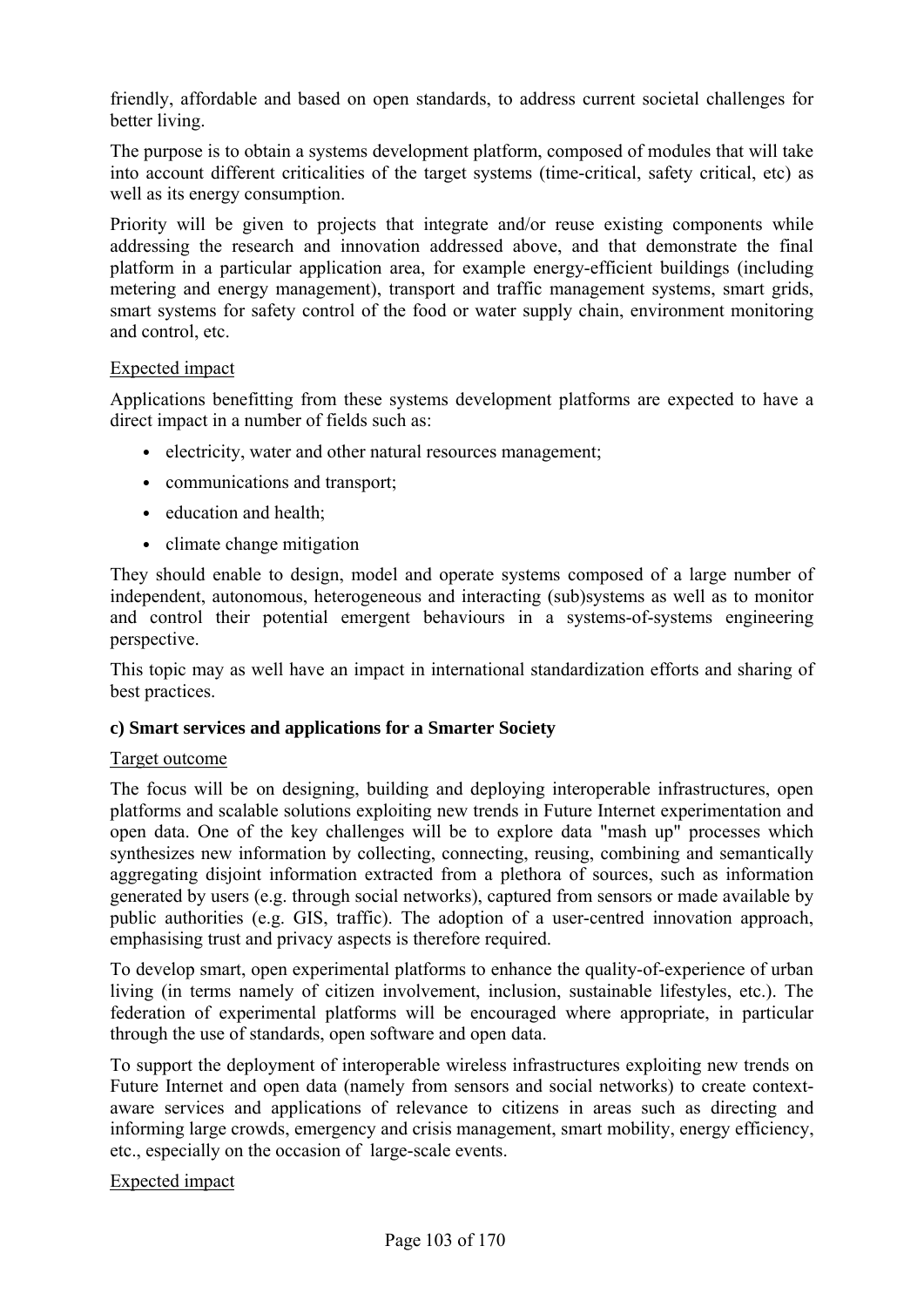The joint EU-Brazilian components will be crucial to foster critical mass to develop new standards and markets driven by Future Internet facilities. Both European and Brazilian industry will benefit from, and contribute to, its growth.

Bringing together relevant context data and already validated experimental facilities under the concept of smart wireless platforms will have a clear impact and direct benefit in light of the upcoming Football World Cup and Olympic Games to be held in Brazil.

This collaboration will also allow comparing and exchanging best practices on the contribution of ICT to societal and sustainability targets, including that of standards on the minimum quality guarantees of the shared data.

## **d) Hybrid broadcast-broadband TV applications and services**

### Target outcome

Hybrid broadcast-broadband TV applications and services to address a new generation of TV applications taking advantage of the widespread Internet connectivity will be developed, both for commercial use and for educational or other public goals.

Although the TV broadcast transmission standards are different in Brazil and Europe, there is an opportunity to foster the development of intuitive and attractive new services seamlessly connecting broadcast and broadband while enabling new business models.

A key issue is how to develop and author applications which can run on different devices / software platforms. Further relevant aspects are: synchronisation of content from different A/V sources running on different distributed types of devices. Intelligent search and navigation mechanisms, identity management, trust and security as well as hyperlinking of video content, especially for social TV applications are among the key functionalities required for an advanced hybrid media experience.

## Expected impact

1. Enhance the competitiveness of the EU and Brazilian industry, including innovative SMEs, web apps and TV apps developers.

2. Allow application developers to market their services and applications worldwide, independently of the terrestrial Digital TV standard used.

3. The development of intuitive and attractive services, seamlessly connecting broadcast and broadband is expected to enable new business models.

#### **Funding Schemes**

Small or medium scale focused research projects (STREPs).

Proposals will only be selected on the condition that their corresponding coordinated project will be funded by the Brazilian Authorities.

## **Indicative budget distribution**

STREP: EUR 5 million

Up to one proposal per topic may be funded under this call: That is one proposal for each one of the four topics implemented via STREPs

Call:

FP7-ICT-2013-EU-Brazil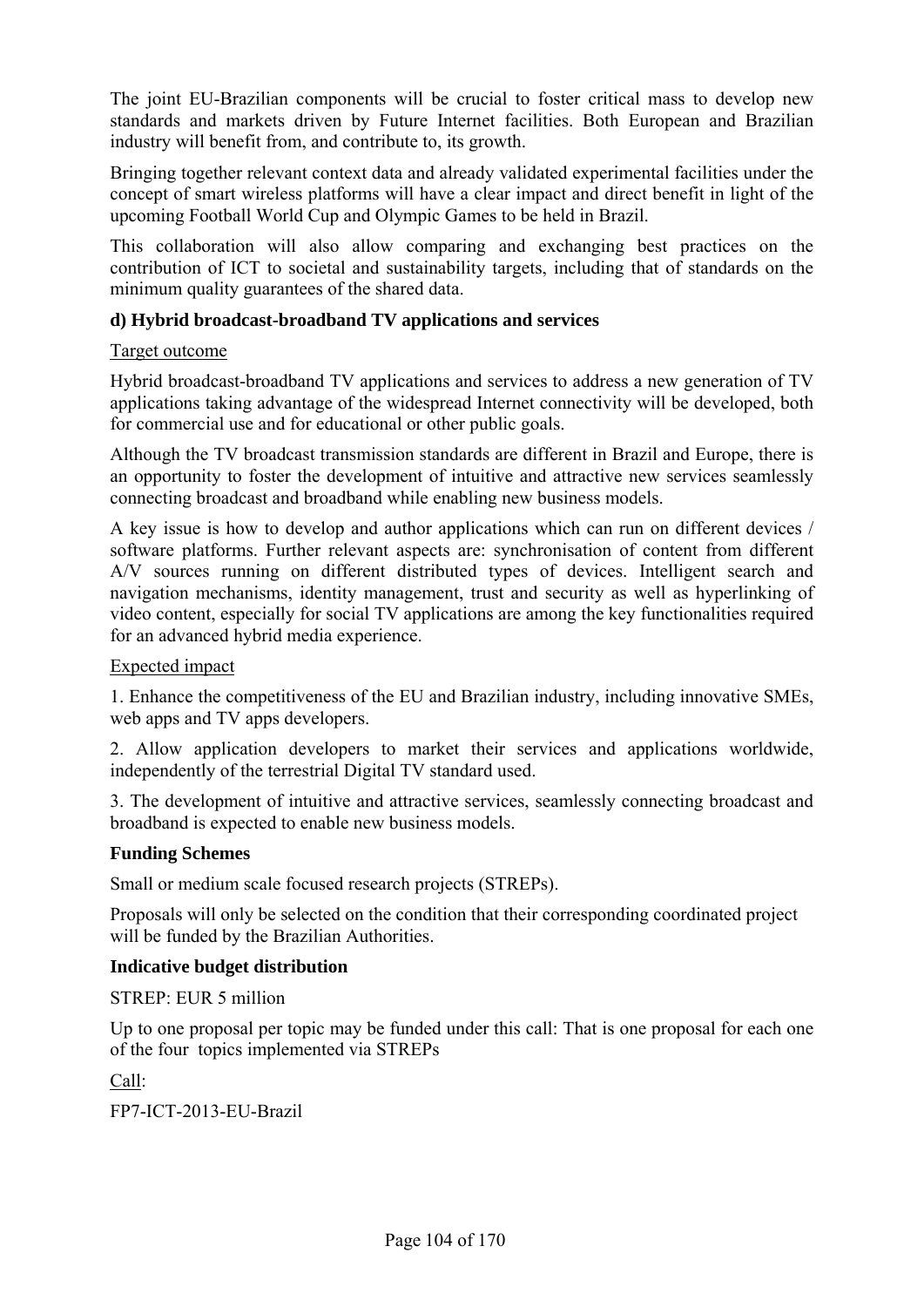### **Objective ICT-2013.10.3 International partnership building and support to dialogues – Horizontal International Cooperation Actions**

### Target outcomes

The target is to support dialogues between the European Commission/the EU and strategic partner countries and regions, and to foster cooperation with strategic third country organisations in collaborative ICT R&D both within the EU's Framework Programmes (FP7, Horizon 2020) and under relevant third country programmes. This could include in particular:

- the organisation of events synchronised with dialogue meetings<sup> $42$ </sup>, providing timely input and follow-up for example on common R&D priorities and future cooperation opportunities, assisting in focusing dialogue meetings as well as increasing their visibility.
- strengthening of cooperative research links through the set-up of sustainable cooperative mechanisms or platforms between European organisations and relevant leading third country organisations, with the aim of establishing mutually beneficial partnerships based on synergies to be identified between the Digital Agenda for Europe's (DAE) international agenda and third countries/regions' ICT strategies,
- reinforcement of industrial cooperation on ICT research and development, notably through a better networking between European ICT Technology Platforms and relevant associations in third countries,
- increased co-ordination at EU level with horizontal Framework Programme instruments to promote international cooperation (such as BILAT, INCO-NET and ERA-NET), as well as relevant EU Member State and Associated Countries programmes.

Proposals should build upon the achievements by similar past or ongoing projects, in countries/or regions where applicable, while avoiding duplication of that effort in this Call.

Targeted countries/regions:

- a) ACP countries (in particular Africa)
- b) Asia (in particular China, India, South-East Asia)
- c) Eastern Europe and Central Asia
- d) High Income Countries: Subgroup 1: North America (Canada, USA)

e) High Income Countries: Subgroup 2: East Asia/Oceania (Australia, Japan, Korea, New Zealand, Singapore, Taiwan)

f) Latin America

<u>.</u>

g) Mediterranean Partner Countries

It is expected that each targeted area will be covered by at least one project, and that duplication of effort in an area is avoided (i.e., if more than one proposal / area should be retained, preference will be given to proposals with different and/or additional country(ies) coverage).

*<sup>42</sup>* This includes Information Society Dialogues (organised by DG INFSO), meetings under S&T Agreements (organised by DG RTD), and other relevant meetings (e.g. Senior Officials or Ministerial level regional meetings).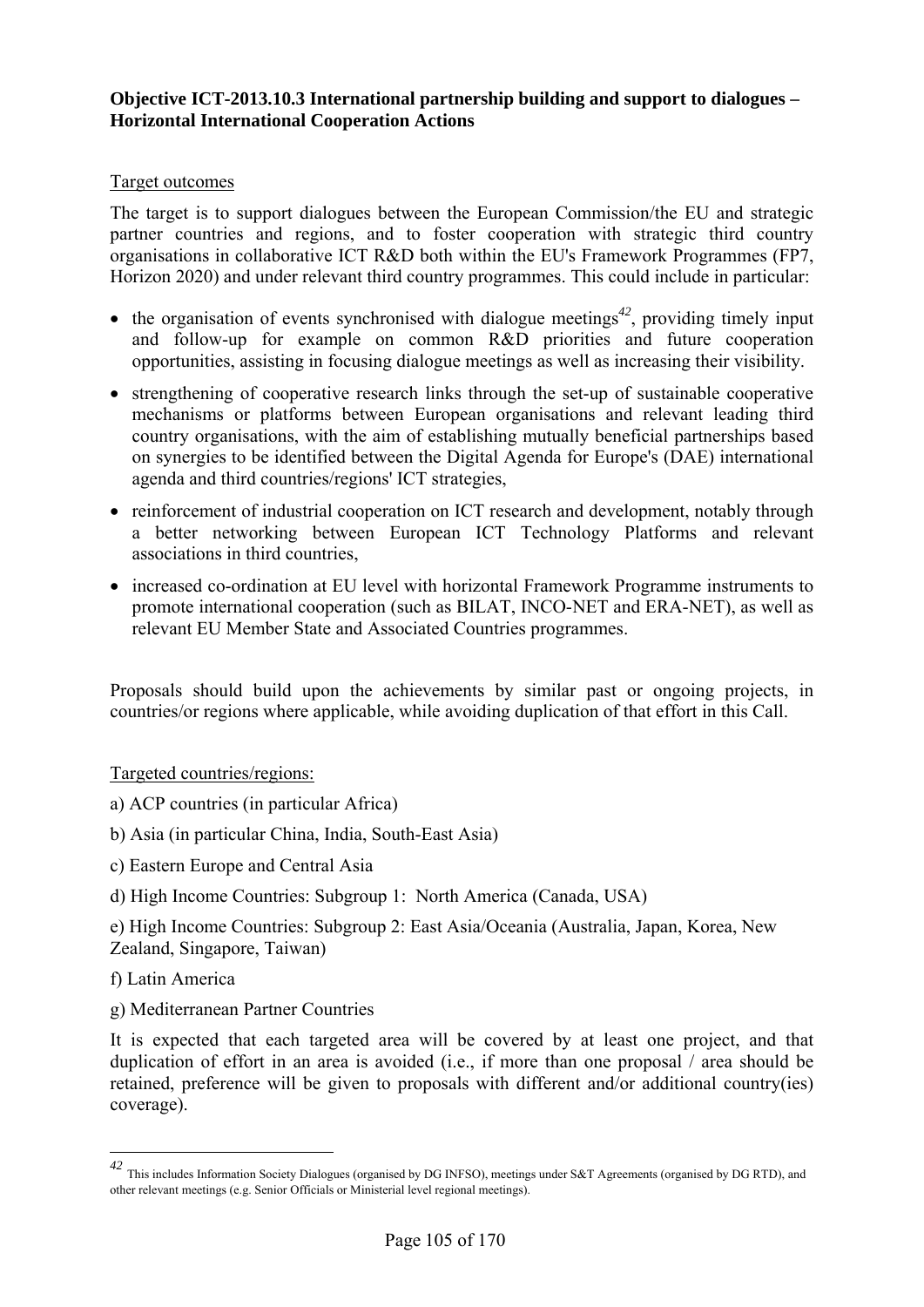## Expected impact

- Reinforcement of strategic partnerships with key third countries and regions in areas of mutual interest and added value in jointly addressing important issues.
- Increased visibility for EU ICT R&D activities and research excellence.
- Support provided for European organisations/individuals in accessing third country programmes.

Activities under this objective should be covered in balanced partnership with relevant and highly qualified third country organisations, including in particular governmental actors (third country research ministries/agencies), relevant industry associations, and academic partners (research centres/universities). Measureable performance indicators should be included (e.g. minimum numbers of events to be organised, participants, new proposals assisted/helped to initiate, European organisations/individuals supported in accessing third country programmes, etc.).

### **Funding schemes**

CSA (Support Actions)

### **Indicative budget distribution**

- CSA (SA): EUR 8 million (maximum EU grant of EUR 800 K per proposal)

Call FP7-ICT-2013-10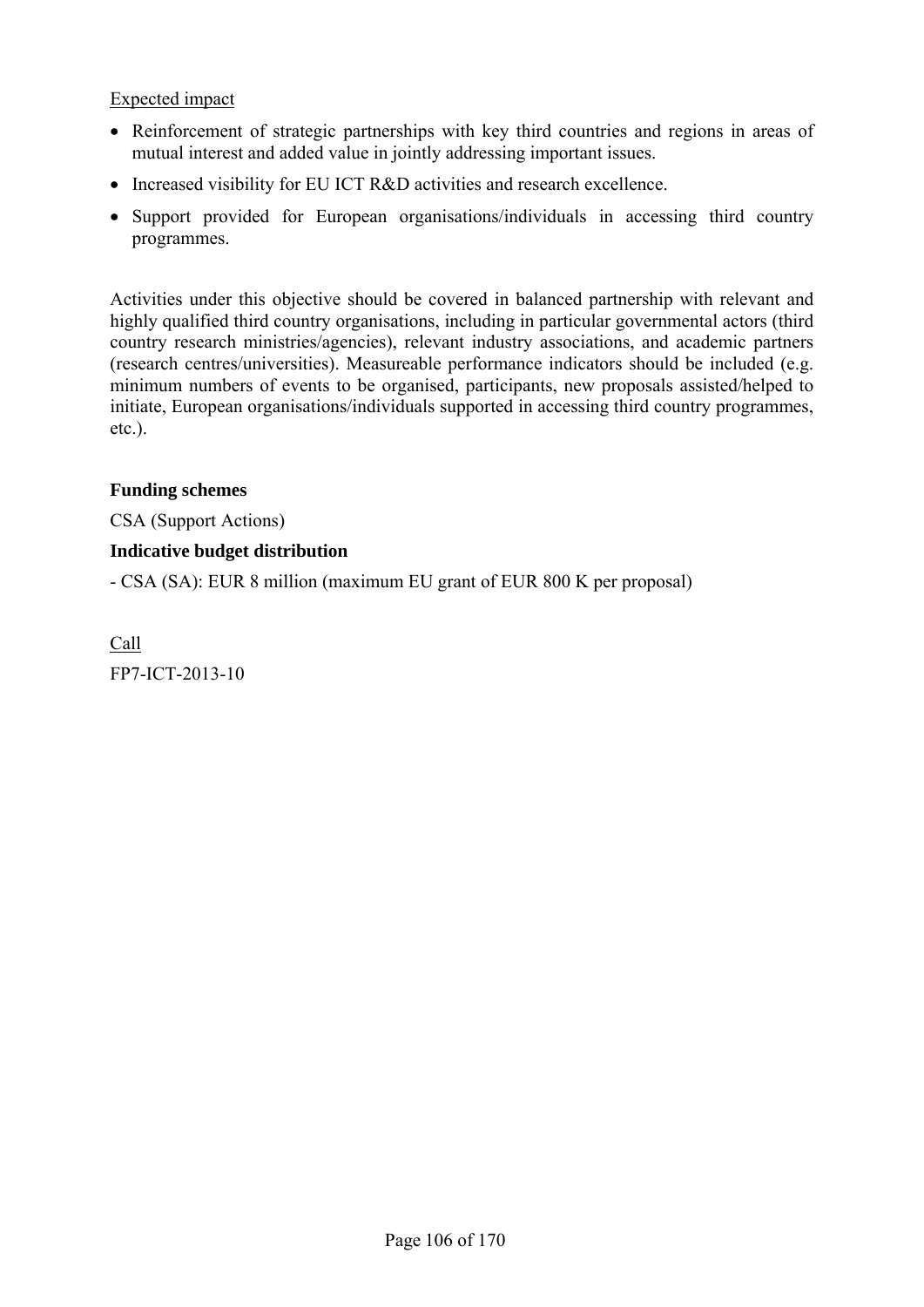## **Objective ICT-2013.11.1 Ensuring more efficient, higher quality public services through Pre-Commercial Procurement of ICT solutions across sectors of public interest**

The aim of this action is to bring radical improvements to the quality and efficiency of public services by supporting the development and validation of breakthrough solutions through Pre-Commercial Procurement*<sup>43</sup>* (PCP). It is open to proposals in all areas of public sector interest, (e.g. for new ICT solutions in healthcare, inclusion, e-government, transport, energy, environment), in complementarity with actions foreseen under other objectives. Especially where interoperability and coherence of solutions across borders is required, cross-border cooperation between public purchasers can help better address issues of common European interest.

The minimum number of participants is three independent legal entities which are public purchasers. Each of these must be established in a different Member State or associated country. Public purchasers are contracting authorities in the meaning of the public procurement Directives*<sup>44</sup>* at all levels (local, regional, national and supra-national) that are responsible for the acquisition strategy of the new solutions that could be developed as a result of the PCP undertaken during the action to obtain the required quality and efficiency improvements in their public service offering*<sup>45</sup>*. Other stakeholders in the public service delivery chain may participate in addition, if their participation is well justified and adds value to the action*<sup>46</sup>*.

## **Target outcome**

Each action focuses on one jointly identified concrete challenge in the mid-to-long term innovation plans of the participating public purchasers that requires new R&D, which is proposed to be procured in cooperation through PCP. Consortia shall demonstrate that they contain a critical mass of public purchasers- with clear financial commitments for jointly undertaking the cross-border PCP – that can trigger wide implementation of the public service innovation strategies and solutions that will be developed during the PCP. In order to have a lasting impact, the co-operation developed during the actions should also provide reliable indications that it could continue beyond the EU funding.

The EU contribution for the action shall take the form of a CP-CSA grant that will combine the reimbursement of eligible costs for the activities linked to the preparation, management and coordination of the joint PCP (activities under the CSA part of the action) plus a reimbursement of maximum 75% of costs for the development of the new ICT solutions procured through the joint PCP (for activities under CP part of the action).

The activities covered by each action will combine, in a closely co-ordinated manner:

(1) Under the CSA part of the action: Networking and coordination activities, in particular activities related to preparation, management and coordination of the joint cross-border PCP undertaken under the CP part of the action, such as:

• Defining together the mid-to-long term solutions requirements for the innovation of public services, and resulting specifications for a joint PCP call for tender

<sup>1</sup> *<sup>43</sup>* See COM(2007)799 and SEC(2007)1668.

*<sup>44</sup>* 2004/18/EC and 2004/17/EC

*<sup>45</sup>* Examples of public purchasers can include public hospitals, public transport operators, relevant ministries (such as for health, welfare, transport, environment, justice, etc), water or energy utilities, communes, police or fire brigades, etc

*<sup>46</sup>* Examples of "other stakeholders" that can help a consortium of e.g. national/regional public healthcare institutes and public hospital procurers collect the solution requirements of the entire health service delivery chain: private hospitals, health insurance organisations, doctors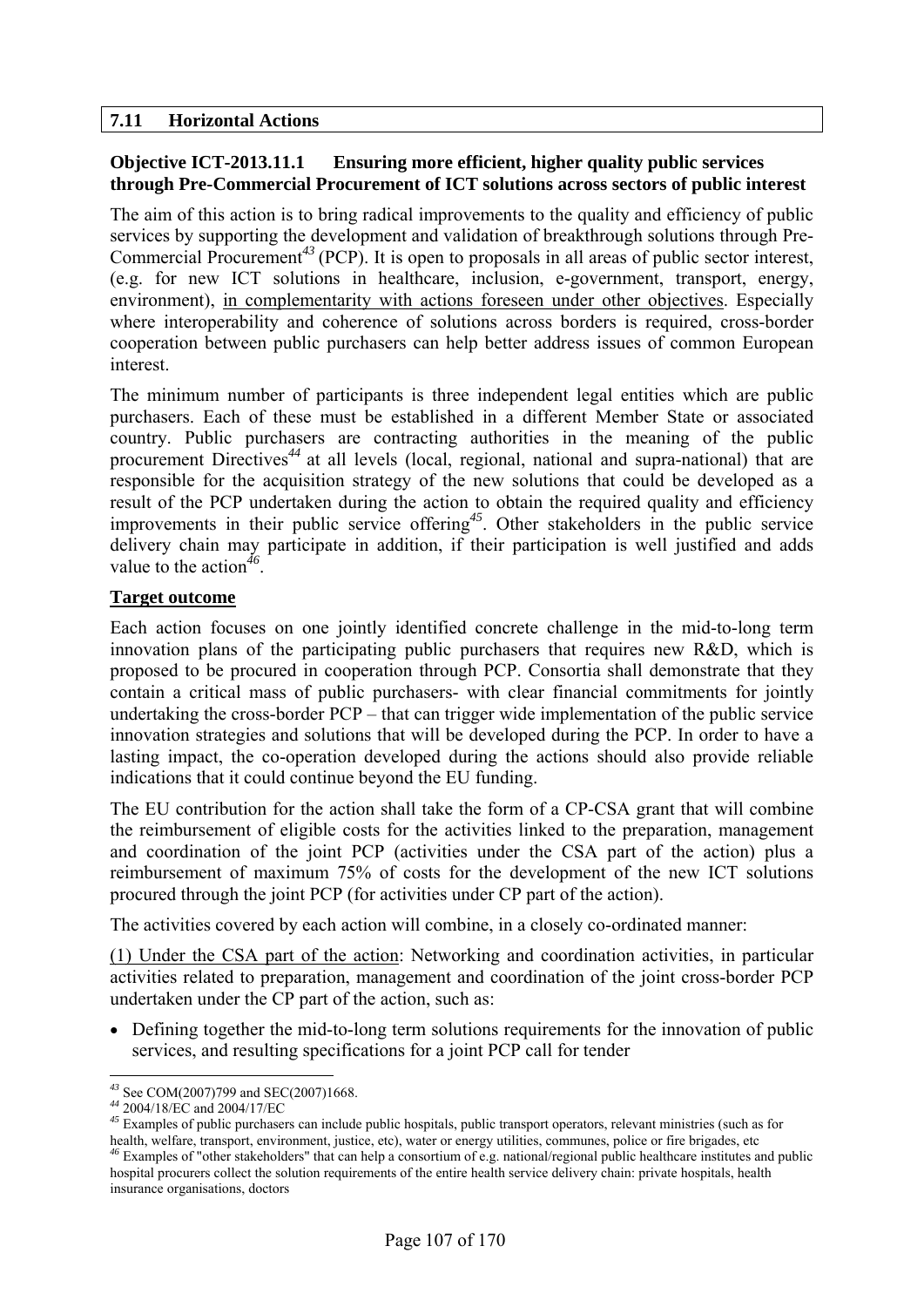- Establishing implementation methods for Multinational PCP evaluation and monitoring
- Cooperation agreements enabling further trans-national PCP projects or programmes
- Awareness raising, experience sharing (including PCP training for public purchasers), dissemination of results and contribution to standardisation bodies or regulations to remove obstacles for introduction of PCP innovations into the market

(2) Under the CP part of the action: Joint research activities related to validating the PCP strategy jointly defined by the public purchasers participating in the action, through:

- Exploration, through a joint PCP, of possible alternative solution paths from a number of suppliers for the targeted improvements in public sector services, and
- Testing of these solutions against a set of jointly defined performance criteria, based on a well-defined public purchasing need that is jointly defined by the public purchasers undertaking the joint cross-border PCP.

Actions shall cover the full PCP life cycle of solution design, prototyping, and original development of a limited volume of products/services in the form of a test series.

The joint cross-border PCP involves the award of PCP contracts to a number of tenderers selected through a joint PCP call for tender organised during the action. Different constellations for joint procurement*47* are allowed (see Appendix 6). A common mechanism, including a common set of selection/award criteria, for evaluating the offers submitted to the joint PCP call for tender shall be foreseen. Detailed rules for companies to participate in the financed projects shall be defined by the public purchasers. The call organisers shall organise the PCP while respecting the Treaty principles, the competition rules and the specific requirements in Appendix 6.

## **Expected Impact**

- More forward-looking, concerted, public sector approach to societal challenges
- Cooperation between stakeholders across public sector departmental boundaries to develop common answers to societal challenges faced by the public sector across a number of EU Member or Associated States
- Reduced fragmentation of public sector demand by enabling public purchasers to collectively implement PCP strategies in areas, which due to their nature are better addressed jointly, or which they would not have been able to tackle independently.
- Increased opportunities for wide market uptake and economies of scale for the supply side by forming critical mass on the public demand side, wide publication of results of cross border PCP activities and contribution to standardisation of jointly defined public sector PCP solution requirements specifications.

## **Funding Scheme**

1 CP-CSA for PCP

# **Indicative budget distribution**

EUR 4 million, of which maximum 30% for the CSA part of the CP-CSA

# **Call**

1

FP7-ICT-2013-10

*<sup>47</sup>* "Joint procurement" means combining procurement actions of two or more contracting authorities into one procurement carried out jointly. The defining characteristic for this action is that there should be only one tender published, and one entity awarding the resulting R&D service contracts for all PCP phases, on behalf of all participating contracting authorities.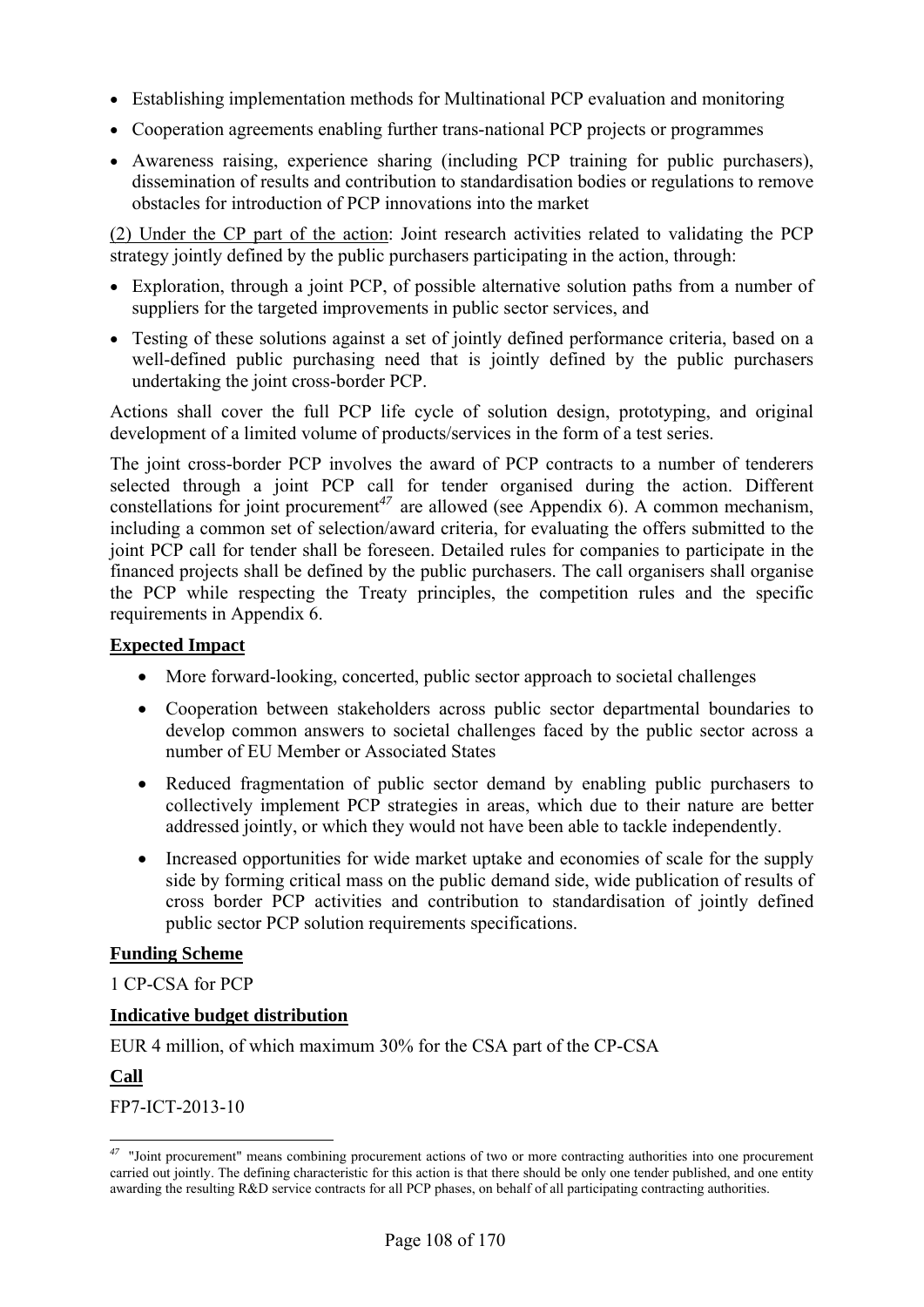## **Objective ICT-2013.11.2 More efficient and affordable solutions for digital preservation developed and validated against public sector needs through joint Pre-Commercial Procurement (PCP)**

## **Target outcome**

Continuous technology change has turned the mandate to preserve digital resources into a constantly evolving challenge for public organisations, such as administrations and memory institutions. It requires innovative, ready-to-use, customisable and affordable technical solutions and new skills in curatorial staff.

Projects should involve all key stakeholders, i.e. public digital collection holders as well as industrial preservation technology and service providers, for carrying out R&D work that responds to well-defined needs shared by the public organisations in Europe.

Technology solutions could cover areas such as preservation-relevant metadata, migration, the preservation of particularly challenging types of digital objects, and others. Work could include establishing and implementing best practices, preservation planning, and staff training; integrating digital preservation requirements in existing information systems; and increasing those systems' resiliency against technological changes. Solutions should be tested against a set of functionality / performance criteria, jointly defined by the potential public purchasers undertaking the joint cross-border pre-commercial procurement.

Use of open platforms and contribution to standards is encouraged. PCPs shall be implemented according to the conditions outlined in objective 11.1 and Appendix 6.

Expected impact

- Reduced preservation costs and improved preservation capacity and competences in public organisations dealing with digital preservation, including small archives.
- Strengthened position of European service and technology providers (including SMEs) in the field of digital preservation

Funding Schemes

1-2 CP-CSA for PCP

## Indicative budget distribution

EUR 5 million, whereas a maximum of 30% of the funding of a project can be used for the CSA part

Call

FP7-ICT-2013-11

## **Objective ICT-2013.11.3 High quality cloud computing environment for public sector needs, validated through a joint pre-commercial procurement (PCP)**

## **Target outcome**

This action targets the harmonisation of requirements and the implementation of a joint strategy for cloud computing in the European public sector. As public sector bodies at national and European level could equally benefit from the transition towards cloud computing, the implementation of this action is foreseen in the form of a CP-CSA for PCP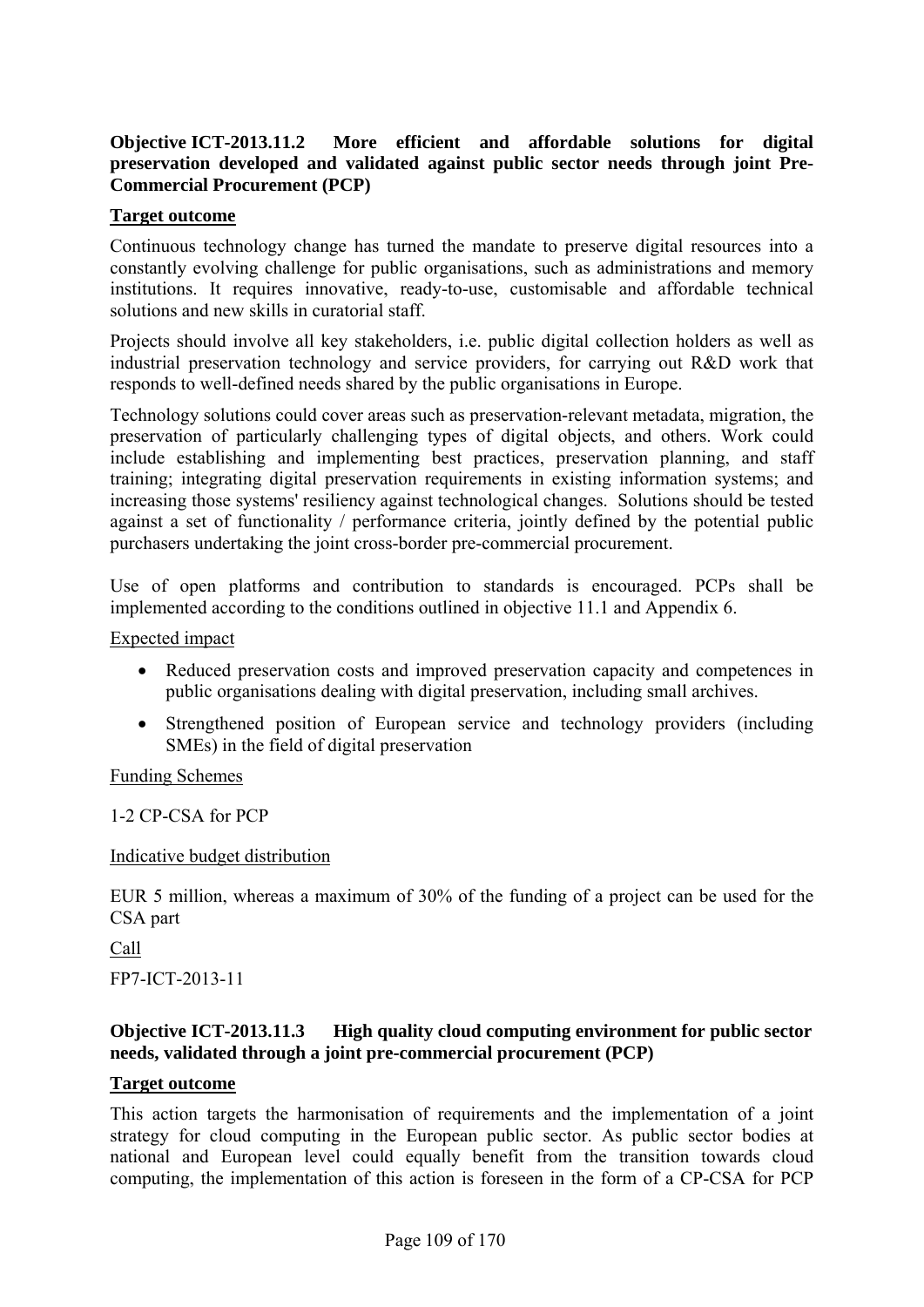undertaken by the public sector bodies in Member States and associated countries. The PCP shall be organised while respecting the Treaty principles, the competition rules and the specific requirements in objective 11.1 and Appendix 6.

Public sector requirements for interoperability, information security, data portability or avoidance of vendor lock-in are likely to be similar across a wide range of different areas of activity (health, pension administration, taxation etc) and across different Member States and regions. The CSA part will support the preparation phase of the joint PCP as to enable public sector bodies in Europe to articulate and federate their requirements for prioritised application areas and to stimulate the emergence of concrete solutions for public sector needs. The CP part will support the execution phase of the joint PCP as to enable public sector bodies to jointly coordinate the development and validation of alternative approaches from different providers against the set of joint requirements defined in the preparation phase.

The scope of the targeted solutions covers both the internal use of Cloud computing for ensuring smooth operation of administrative processes within public sector organisations and the external use of Cloud computing for the provision of e-government type services, through the use of clouds, to citizens and businesses:

- Internal use of Cloud Computing within public sector organisations:

Cloud computing can bring radical improvements in efficiency of IT equipment usage and consequent cost reductions. Improved energy efficiency may also be obtainable. The requirements of public bodies in terms of architecture, interoperability of services, standardisation, data audit and traceability, workflow support etc will be translated into concrete, cloud-based solutions for validation though this action. Certification needs will also be addressed.

- External use of Cloud Computing for the provision of services to citizens and businesses:

Cloud-based services can be a cost-effective way for governments at all levels to provide services to the public as well as other public sector entities. The requirements in terms of mobile access, data protection, security, performance, multi-cultural interfaces will be translated into cloud-based services for validation through this action. The need for interaction with multiple stakeholders will be considered.

The CP-CSA for PCP should build on existing work (e.g. EIF v2.0 or the NIST Reference Model) or identify needs for future standardisation work.

## **Expected impact**

- Improved quality and efficiency of internal public sector operations as well as provisioning of public sector services to external entities, in particular citizens businesses and other public sector organisations, through cloud computing
- Strengthened position of European service and technology providers in the field of cloud computing
- Reduced costs through consolidation of requirements and joint procurement.

## **Funding Scheme**

(a) One CP-CSA for PCP, undertaken jointly by public sector organisations in Member States and associated countries.

## **Indicative budget distribution**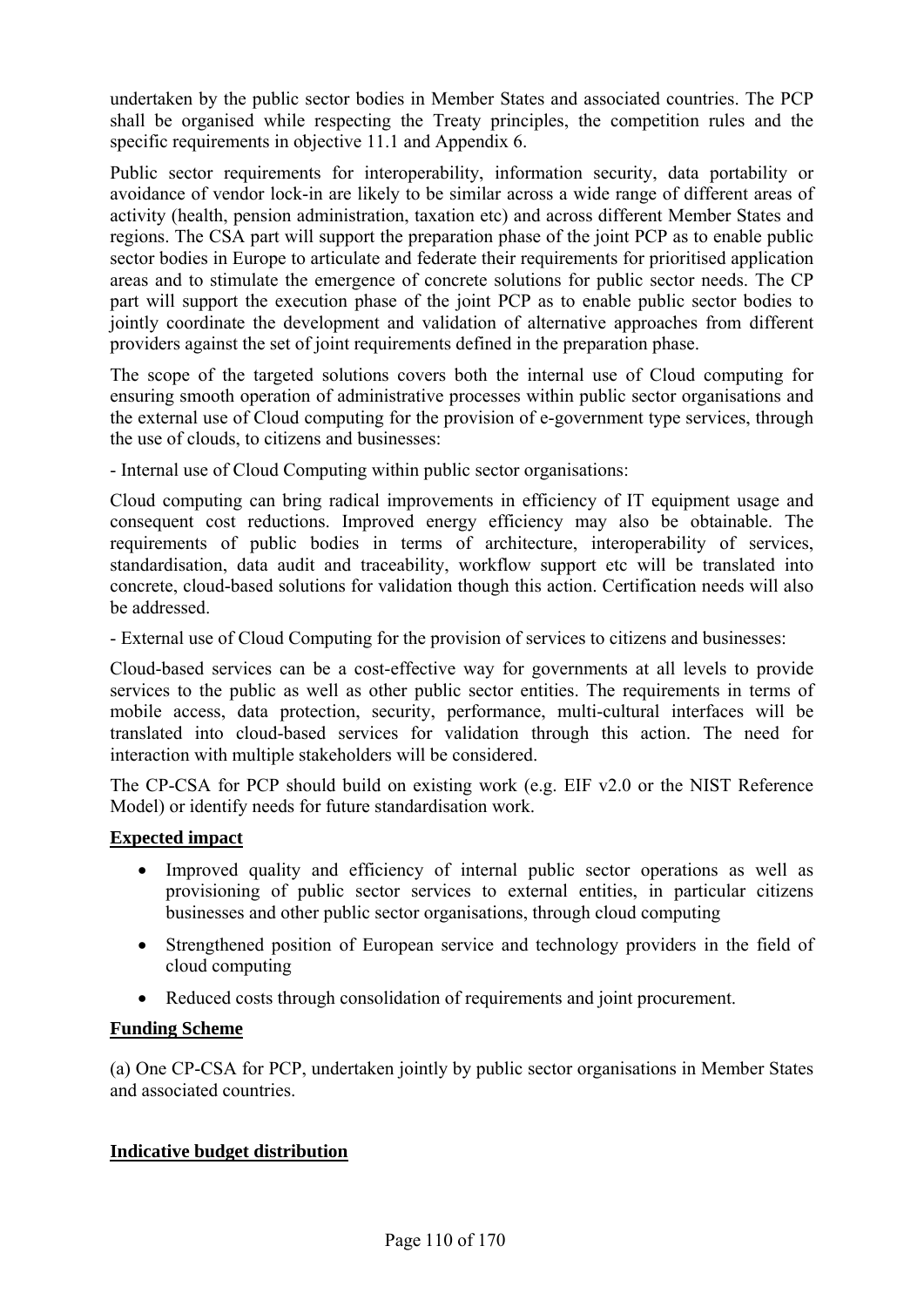EUR 10 million, of which a maximum of 30% for the CSA part of the CP-CSA.

## **Call:**

FP7-ICT-2013-10

## **Objective ICT-2013.11.4: Supplements to Strengthen Cooperation in ICT R&D in an Enlarged European Union**

## Target outcome

The target is to reinforce the cooperation across the enlarged European Union and to strengthen the integration of the European Research Area in ICT.

Integration is characterized by the level of collaboration between relevant organizations within the Member and Associated States and by the appropriate EU-dimension brought into the proposed research results and solutions.

In view of reaching the above target, support will go to the participation of additional partners in on-going FP7/ICT projects with the aim to increase the level of expertise, broaden the scope and/or speed up developments.

Proposals must be presented by the coordinator of the on-going project. In order to ensure the widest impact across the Member and Associated States and European Research Area, the additional partners must be located in countries not already present in the existing consortium and preferably located in countries that are underrepresented at programme level. The funding requested should represent a reasonable extension of the on-going project to achieve the goals of the objective; not exceeding 30% of the Commission funding of the existing project or EUR 1 million, whichever is the lower.

Expected Impact

- Reinforced cooperation and better exploitation of ICT R&D synergies across the enlarged European Union.
- Wider participation in EU-supported ICT research projects across all Member States.
- Paving the way for strategic partnerships in view of gaining access to knowledge, developing standards and interoperable solutions and strengthening European competitiveness.

## Funding scheme

Additional funding to on-going FP7 ICT IP and STREP projects ending after June 30, 2014.

Indicative budget distribution

EUR 9 million

Call

FP7-ICT-2013-10

## **Objective ICT-2013.11.5 Cross border services, investment readiness and legal advice for ICT SMEs, start-ups and entrepreneurs**

Target outcomes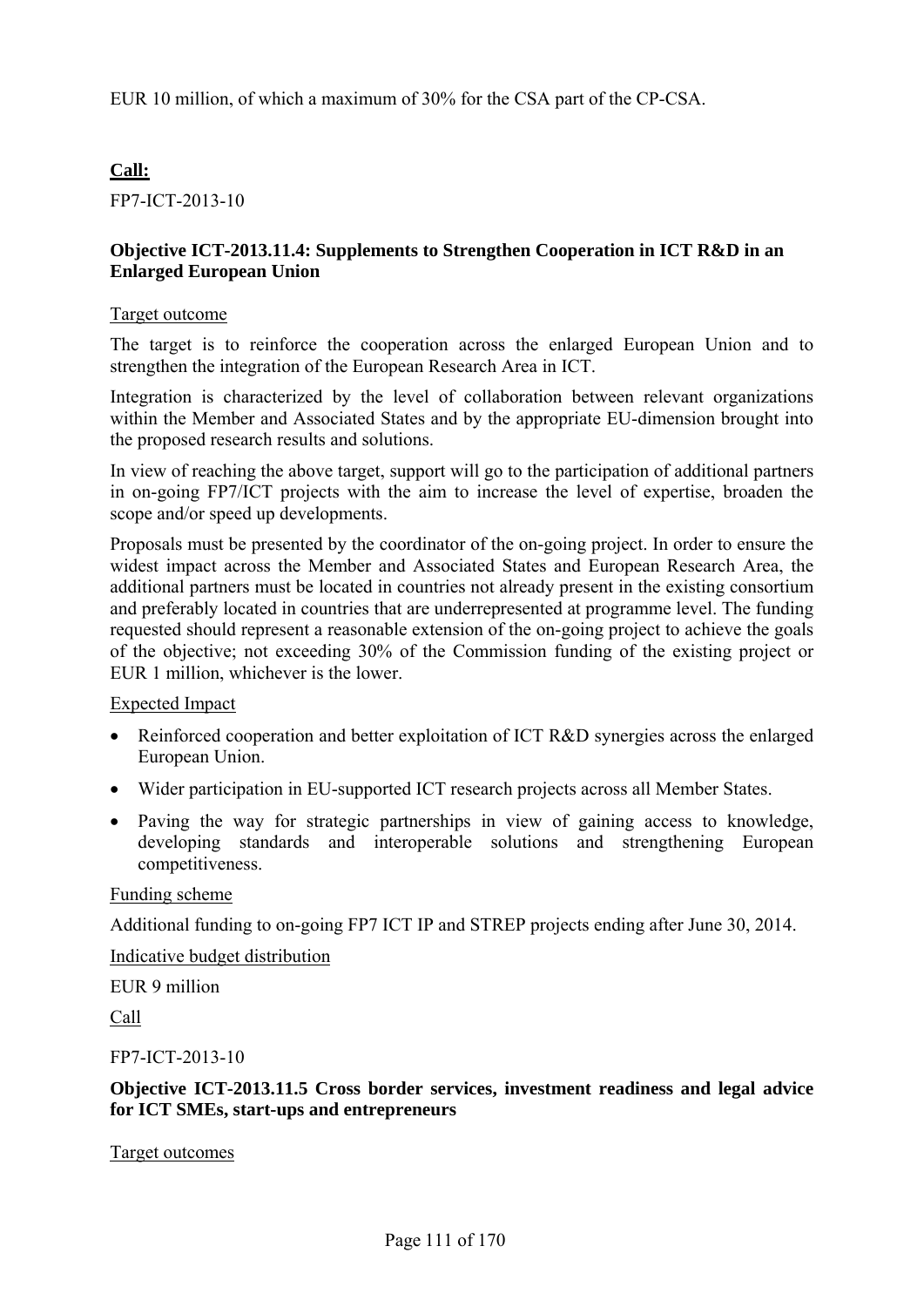(a) Support to groups of leading ICT clusters/incubators/accelerators for delivering cross border services to highly innovative SMEs and entrepreneurs, in view of accelerating their growth.

The aim is to:

- Provide improved facilities and services eg leading edge experience sharing, high quality networking, training and mentoring activities, markets information - to selected highly innovative ICT start-up's and SME and entrepreneurs;
- Facilitate concrete ways of cooperation to stimulate cross borders development and early European and international exposure of selected highly innovative ICT start-up's and SME and entrepreneurs;
- Put in place operational schemes encouraging more and better cross border venturing in Europe.

(b) Support to a platform to develop investment readiness for participants in ICT projects in EU Framework Programmes; to facilitate interactions with investors and access to finance, for innovative SME's or entrepreneurs in ICT participating in EU programmes or targeted by actions of the Digital Agenda for Europe.

This will build on, continue and rationalise the ICT Finance Marketplace initiative (http://www.ict-finance-marketplace.com/site/). Support will go to a single coordination and Support Action animated by a well focused consortium which members should have demonstrated capacity in mobilising Venture Capital firms, Business Angels and other actors investing in high growth SME's in the ICT Field.

(c) Develop bridges between ICT entrepreneurs and start-ups and law students through "law incubators". The aim is that law students give legal advice under the strict supervision of their university teacher, to ICT start-ups and entrepreneurs – in particular web entrepreneurs. Support will go to a Coordination and Support Action involving in a platform a critical mass of law universities, covering specificities of different national legal systems in Europe, and developing links with communities of ICT start-ups and entrepreneurs.

Activities would combine: networking and coordination activities with the European Law Universities of the consortia; definition of the legal expertise to be provided to ICT start-ups and entrepreneurs; elaboration of guidelines tailored to non-legal experts about the specific legal issues related to the ICT sector; dissemination activities about the services offered to the targeted audience.

(d) Develop bridges, networks, contacts between researchers, (PhD) students in ICT projects in EU Framework Programmes on one hand and high potential SMEs, entrepreneurs and business school students on the other hand in order to develop experience sharing on entrepreneurship and to create opportunities for exploiting results and ideas. Support will go to stakeholders having demonstrated capacity in mobilizing ICT entrepreneurs and organisations being in contact with large communities of researchers and students participating in EU R&D project.

The overall objective is to drive innovation, facilitate technology transfer, support entrepreneurship and the creation of start-ups and spinoffs etc, contributing to the exploitation of more innovative products and services out of EU R&D projects. This should be done through actions and events organised in thematic domains as well as the use of existing electronic platforms and networking tools.

Expected impact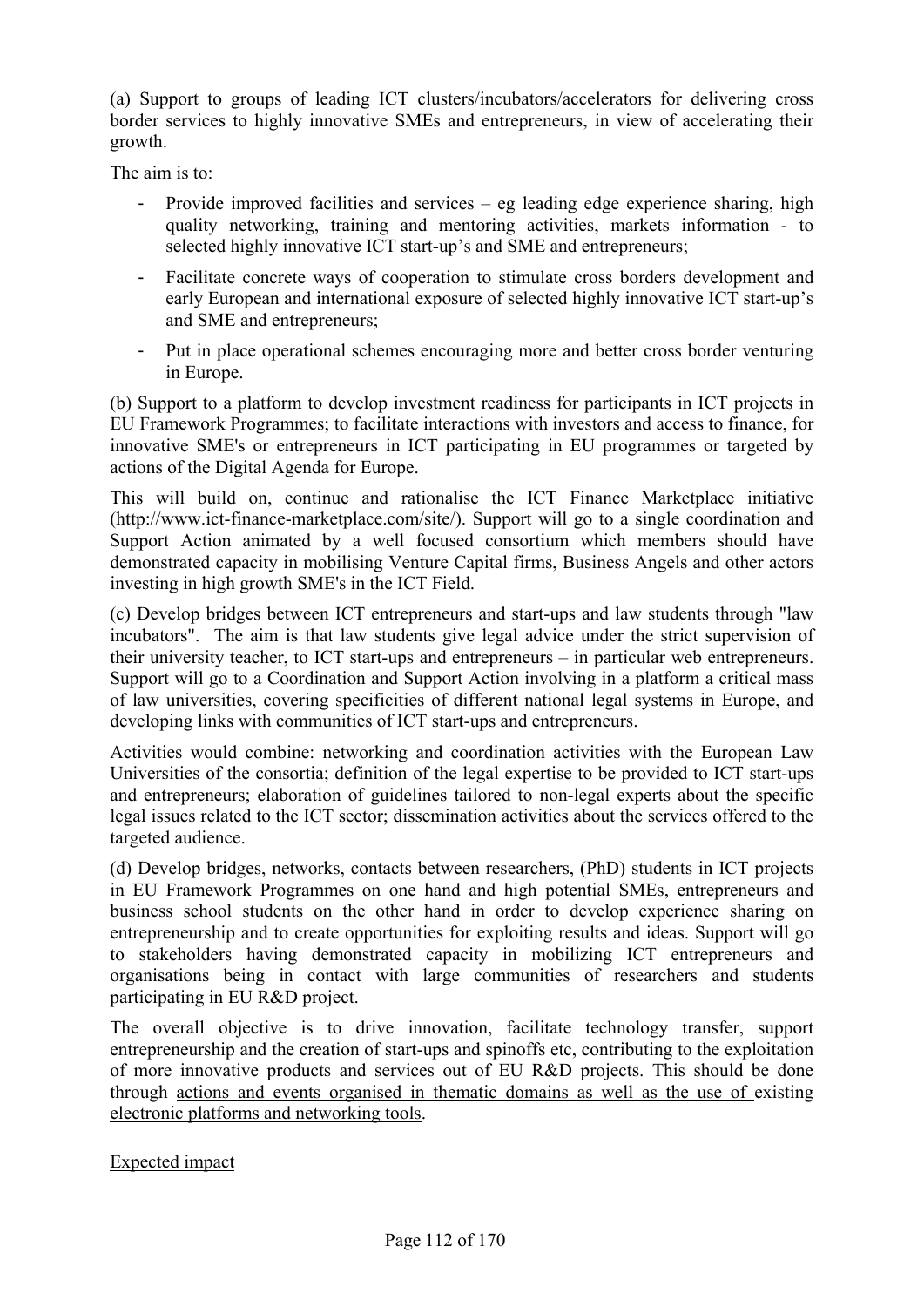- More intense cross border cooperation for improved support to highly innovative SME and entrepreneurs
- Higher investment readiness and better access to investors for innovative SMEs and entrepreneurs
- Improved access to legal advice for innovative SMEs and entrepreneurs
- Experience sharing on entrepreneurship and innovation, creation of opportunities for exploiting R&I ideas and results.

Funding schemes

CSA (Support Actions)

Indicative budget distribution

EUR 5.7 million (4 M€ for (a); 700 k€ for (b); 500 k€ for (c); 500 k€ for (d))

Call

FP7-ICT-2013-10

## **7.12 Special Action**

## **Objective ICT-2013.12.1 Exascale computing platforms, software and applications**

## Target Outcomes

This objective focuses on the development of computing platforms, technologies and applications for exascale computing. It aims at leveraging the existing European strengths for building the next generation of extreme performance computing by 2020 and take advantage of the new opportunities created from the transition from peta to exascale computing. This objective builds on the work started following the previous Call on exascale in WP2011-12.

The objective supports systems development work in hardware and software, and the bridging of critical exascale technological gaps with disruptive and innovative approaches (e.g. in libraries, novel algorithms, I/O systems, and programming models).

While computing is addressed under several challenges of this Work Programme, work in this Objective focuses on exascale computing. Thereby it is complementary to the work under Objective 1.2 related to computing architectures for future cloud services, and Objective 3.4 addressing computing systems for embedded systems and for data centres, and Objective 6.2 focusing on energy and environmental performance of data centres.

## **a) Exascale computing platforms**

• Support to the development of a very small number of extreme performance computing platforms (hardware and software) with potential for exascale computing, addressing major challenges of extreme parallelism with millions of cores, including energy efficiency, resilience, I/O, and data-driven/data-intensive computations. The work should be validated with the appropriate application drivers (grand challenge application requirements for exascale computing).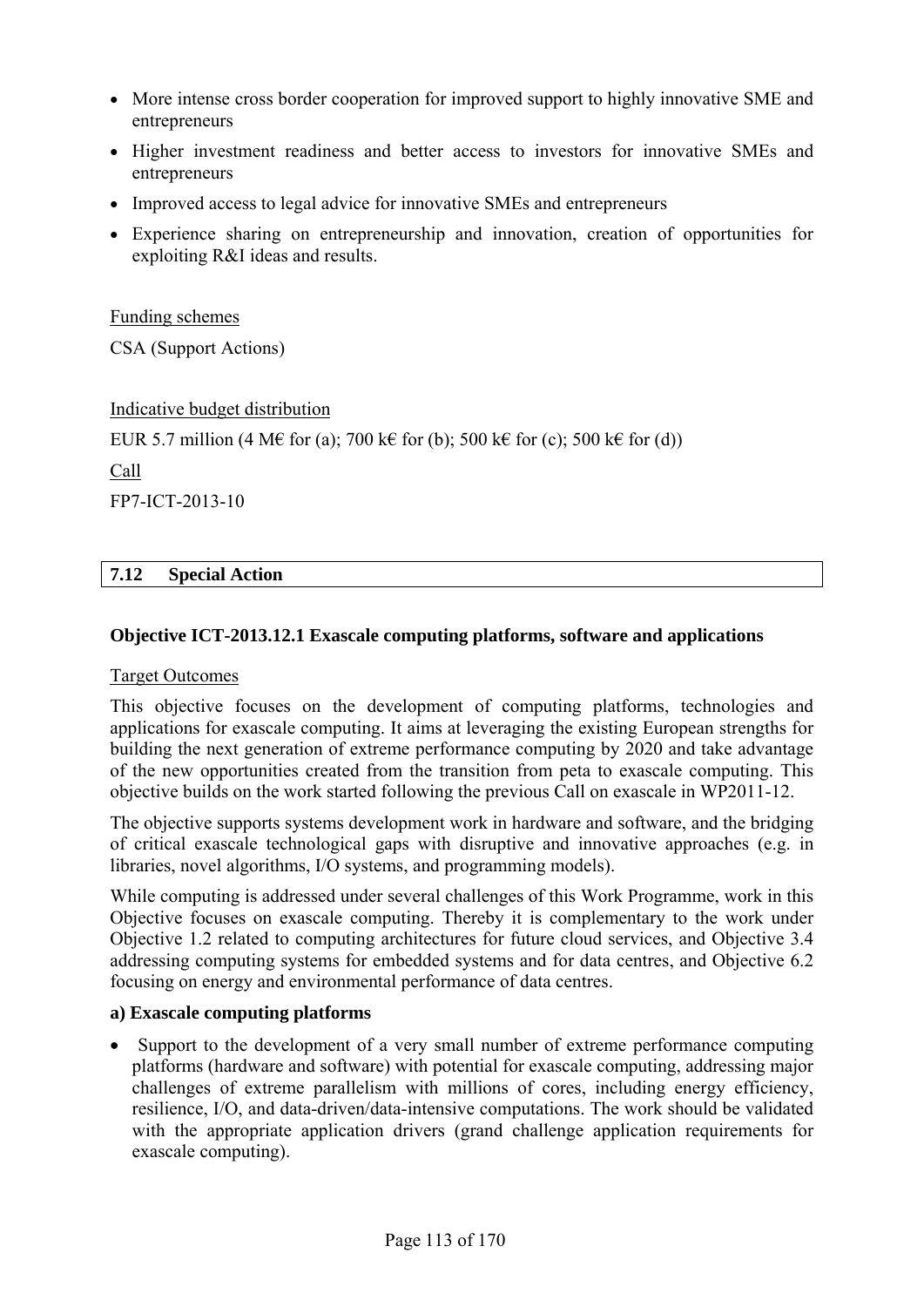- Each project should bring together one or more supercomputing centres, technology and system suppliers (including system vendor(s) in case of targeting particular vendors' machines), and industrial or academic centres with expertise in grand-challenge application codes.
- Proposals should demonstrate synergies with on-going EC-supported efforts in exascale platforms and the deployment of leadership-class HPC (High Performance Computing) systems under PRACE.

## **b) Innovative solutions for exascale "technology gaps"**

• To develop innovative solutions and disruptive approaches for key exascale computing challenges for which the evolution of existing technologies is clearly insufficient ("exascale technological gap"). Emphasis will be placed on the following areas: (i) new system libraries in the area of I/O, communications and scheduling; (ii) new middleware, programming models and modeling architectures to address the increasing heterogeneity of systems; (iii) improved modularity, parallelisation and scalability of applications. Generic topics targeting concrete solutions for important exascale computing challenges can also be covered (e.g. improved applications for irregular data, numerical mathematics and simulations, etc.).

#### Expected Impact

- Platforms with clear and highly ambitious scalability targets (e.g. approaching 500) petaflop/s in 2016 - potential for exascale by 2020)
- Strengthened European industry and research in the supply, operation and use of HPC systems, achieving world-leadership; Development of autonomous technology (along the whole spectrum from processor architectures to applications) for building the next generation of extreme performance computing.
- Improved European competitiveness in application areas that are most important for Europe (fundamental sciences, engineering and technology, tackling global challenges such as fighting diseases, energy, climate change etc).
- European research at the forefront of the development of extreme-performance system software and tools;
- Increased return on investments made in PRACE Tier-0 supercomputers and in on-going EC-supported efforts in exascale platforms

#### Funding Schemes

a) IPs

b) STREPs

## Indicative budget distribution

- IP/STREP: EUR 22 million, of which a minimum of 70% allocated to IPs and 25% to STREPs

Call:

FP7-ICT-2013-10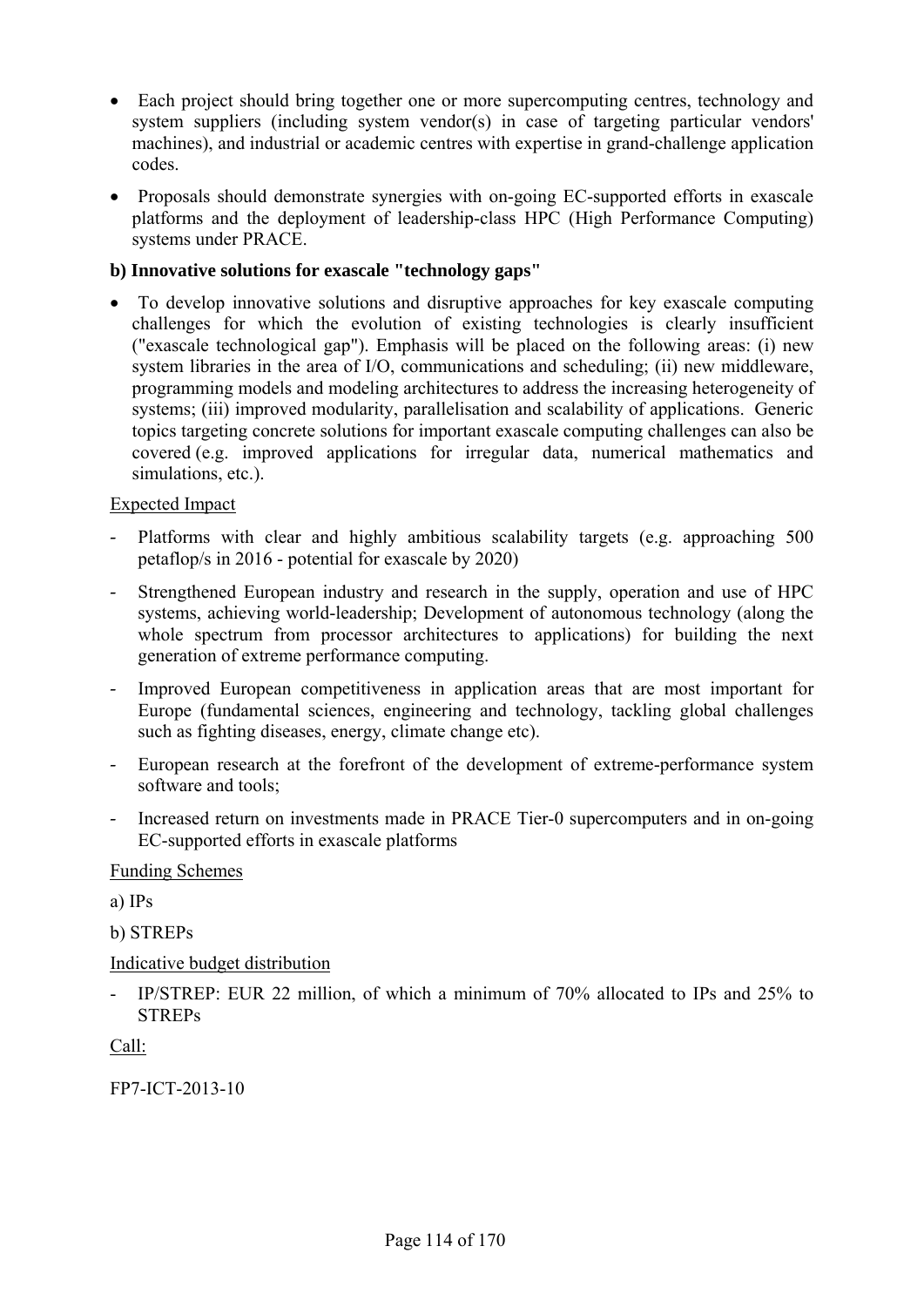## **8 Implementation of calls**

|                                                                                                      | <b>Budget</b> | GC.<br>FoF<br><b>PPP</b> | <b>Smart</b><br><b>Cities</b><br>$Co-$<br>ordinat<br>ed Call | <b>Future</b><br>Internet<br><b>PPP</b> | EU-<br><b>Brazil</b><br>coord.<br>Call | EU-<br>Japan<br>coord.<br>Call<br>$\bullet$ | <b>SME</b><br>Initiat. | Call 10 | Call 11 | <b>FET</b><br>Flagship | <b>FET</b><br>Open  | <b>FET</b><br>Open<br><b>Xtrack</b> |
|------------------------------------------------------------------------------------------------------|---------------|--------------------------|--------------------------------------------------------------|-----------------------------------------|----------------------------------------|---------------------------------------------|------------------------|---------|---------|------------------------|---------------------|-------------------------------------|
| Date of publication                                                                                  |               | 10/7/12                  | 10/7/12                                                      | 16/5/13                                 | 12/9/12                                | 2/10/12                                     | 10/7/12                | 10/7/12 | 18/9/12 | 10/7/12                | 12/9/12             | 12/9/12                             |
| <b>Call deadline</b>                                                                                 |               | 4/12/12                  | 4/12/12                                                      | 10/12/13                                | 12/12/12                               | 29/11/12                                    | 15/1/13                | 15/1/13 | 16/4/13 | 23/10/12               | Cont. to<br>12/3/13 | Cont. to<br>29/1/13                 |
| 1. Pervasive and Trusted Network and Service<br><b>Infrastructure</b>                                | 344.9         |                          |                                                              |                                         |                                        |                                             |                        |         |         |                        |                     |                                     |
| 1.1 Future Networks                                                                                  | 48.5          |                          |                                                              |                                         |                                        |                                             |                        |         | 48.5    |                        |                     |                                     |
| 1.2 Software Engineering, Services and Cloud Computing                                               | 41.5          |                          |                                                              |                                         |                                        |                                             |                        | 41.5    |         |                        |                     |                                     |
| 1.3 Digital Enterprise                                                                               | 16            |                          |                                                              |                                         |                                        |                                             |                        | 16      |         |                        |                     |                                     |
| 1.4 A reliable, smart and secure Internet of Things for<br><b>Smart Cities</b>                       | 20            |                          | 20                                                           |                                         |                                        |                                             |                        |         |         |                        |                     |                                     |
| 1.5 Trustworthy ICT                                                                                  | 36.5          |                          |                                                              |                                         |                                        |                                             |                        | 36.5    |         |                        |                     |                                     |
| 1.6 Connected and Social media                                                                       | 33.4          |                          |                                                              |                                         |                                        |                                             |                        | 33.4    |         |                        |                     |                                     |
| 1.7 Future Internet Research Experimentation (FIRE)                                                  | 19            |                          |                                                              |                                         |                                        |                                             |                        | 19      |         |                        |                     |                                     |
| 1.8 PPP FI: Expansion of Use Cases                                                                   | 100           |                          |                                                              | 100                                     |                                        |                                             |                        |         |         |                        |                     |                                     |
| 1.9 PPP FI: Technology Foundation Extension and Usage                                                | 30            |                          |                                                              | 30                                      |                                        |                                             |                        |         |         |                        |                     |                                     |
|                                                                                                      |               |                          |                                                              |                                         |                                        |                                             |                        |         |         |                        |                     |                                     |
| 2. Cognitive Systems and Robotics                                                                    | 90            |                          |                                                              |                                         |                                        |                                             |                        |         |         |                        |                     |                                     |
| 2.1 Robotics, Cognitive Systems and Smart Spaces,<br>Symbiotic Interaction                           | 67            |                          |                                                              |                                         |                                        |                                             |                        | 67      |         |                        |                     |                                     |
| 2.2 Robotics use cases & Accompanying measures                                                       | 23            |                          |                                                              |                                         |                                        |                                             |                        | 23      |         |                        |                     |                                     |
| 3. Alternative Paths to Components and Systems                                                       | 229.5         |                          |                                                              |                                         |                                        |                                             |                        |         |         |                        |                     |                                     |
| 3.1 Nanoelectronics                                                                                  | 32            |                          |                                                              |                                         |                                        |                                             |                        |         | 32      |                        |                     |                                     |
| 3.2 Photonics                                                                                        | 61            |                          |                                                              |                                         |                                        |                                             |                        |         | 61      |                        |                     |                                     |
| 3.3 Heterogeneous Integration and take-up of Key<br>Enabling Technologies for Components and Systems | 64            |                          |                                                              |                                         |                                        |                                             |                        | 64      |         |                        |                     |                                     |
| 3.4 Advanced Computing, embedded and Control systems                                                 | 72.5          |                          |                                                              |                                         |                                        |                                             |                        | 72.5    |         |                        |                     |                                     |
| 4. Technologies for Digital Content and Languages                                                    | 78            |                          |                                                              |                                         |                                        |                                             |                        |         |         |                        |                     |                                     |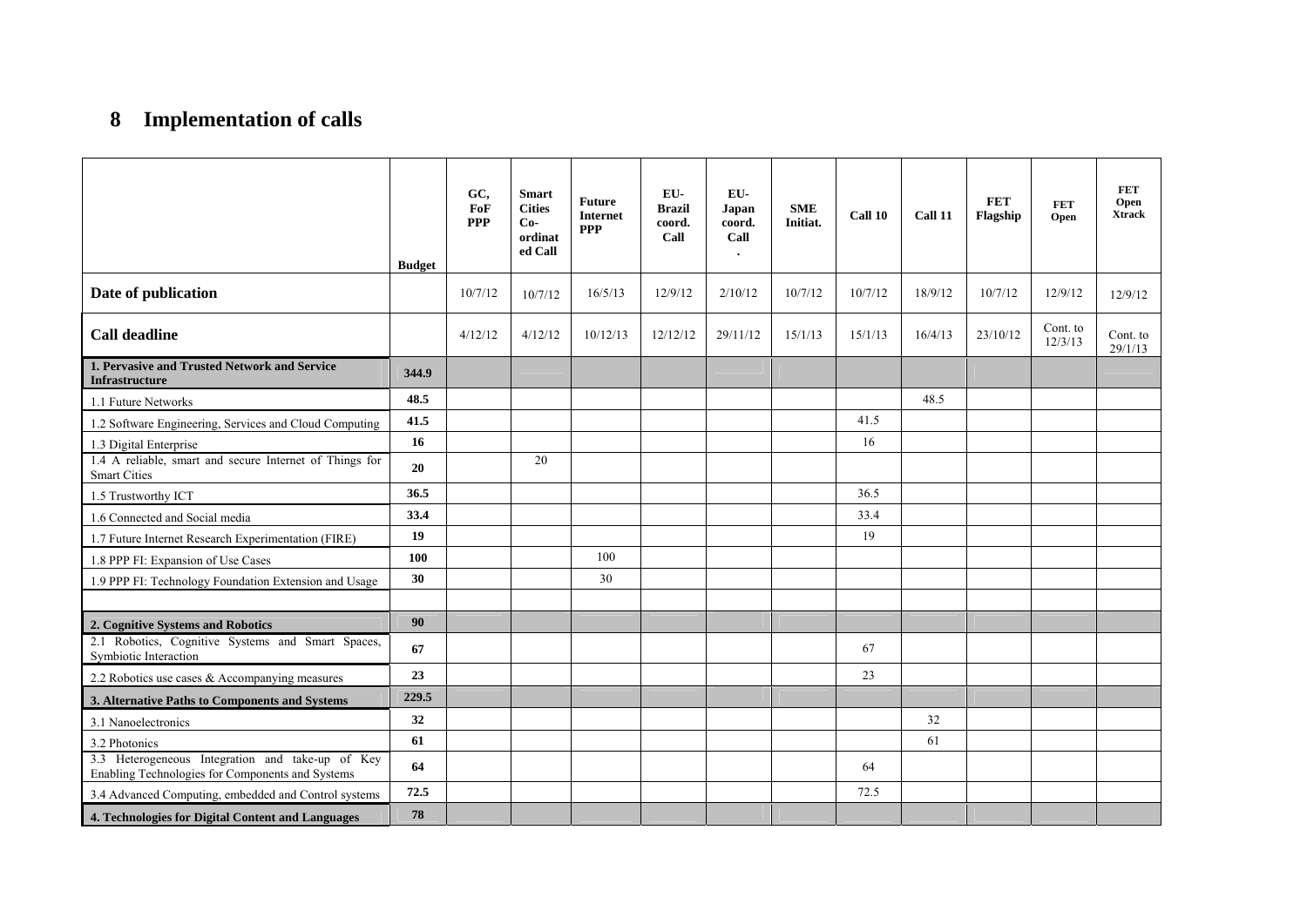| 4.1 Content analytics and language technologies                                  | 27             |    |    |  |    | 27   |    |    |    |
|----------------------------------------------------------------------------------|----------------|----|----|--|----|------|----|----|----|
| 4.2 Scalable data analytics                                                      | 31             |    |    |  |    |      | 31 |    |    |
| 4.3 SME initiative on analytics                                                  | 20             |    |    |  | 20 |      |    |    |    |
| 5. ICT for Health, Ageing Well, Inclusion and<br>Governance                      | 142.9          |    |    |  |    |      |    |    |    |
| 5.1 Personalised Health, active ageing and independent<br>living                 | 58             |    |    |  |    | 58   |    |    |    |
| 5.2 Virtual Physiological Human                                                  | 31.9           |    |    |  |    | 31.9 |    |    |    |
| 5.3 ICT for smart and personalised inclusion                                     | 19             |    |    |  |    | 19   |    |    |    |
| 5.4 ICT for governance and policy modelling                                      | 19             |    |    |  |    | 19   |    |    |    |
| 5.5 Collective awareness Platforms for Sustainability and<br>Social Innovation   | 15             |    |    |  |    | 15   |    |    |    |
| 6. ICT for a Low Carbon Economy                                                  | 173            |    |    |  |    |      |    |    |    |
| 6.1 Smart energy grids                                                           | 18             |    |    |  |    |      | 18 |    |    |
| 6.2 Data Centres in an energy-efficient and<br>environmentally friendly Internet | 20             |    | 20 |  |    |      |    |    |    |
| 6.3 ICT for water resources management                                           | 14             |    |    |  |    |      | 14 |    |    |
| 6.4: Optimising Energy Systems in Smart Cities                                   | 40             |    | 40 |  |    |      |    |    |    |
| 6.5 Co-operative mobility                                                        | 26             |    |    |  |    | 26   |    |    |    |
| 6.6 Integrated personal mobility for smart cities                                | 15             |    | 15 |  |    |      |    |    |    |
| 6.7: PPP GC: Electro-mobility                                                    | 40             | 40 |    |  |    |      |    |    |    |
| 7. ICT for the Enterprise and Manufacturing                                      | 70             |    |    |  |    |      |    |    |    |
| 7.1 PPP FoF: Application experiments for robotics and<br>simulation              | 35             | 35 |    |  |    |      |    |    |    |
| 7.2 PPP FoF: Equipment assessment for sensor and laser<br>based applications     | 35             | 35 |    |  |    |      |    |    |    |
| 8. ICT for Creativity and Learning                                               | 68             |    |    |  |    |      |    |    |    |
| 8.1 Technologies and scientific foundations in the field of<br>creativity        | 43             |    |    |  |    | 43   |    |    |    |
| 8.2 Technology enhanced learning                                                 | 25             |    |    |  |    |      | 25 |    |    |
| 9. Future and Emerging Technologies                                              | 210            |    |    |  |    |      |    |    |    |
| FET-Open                                                                         | 65             |    |    |  |    |      |    |    |    |
| 9.1 Challenging current Thinking                                                 | 34             |    |    |  |    |      |    | 34 |    |
| 9.2 High-Tech Research Intensive SMEs in FET research                            | 6              |    |    |  |    |      |    | 6  |    |
| 9.3 FET Young Explorers                                                          | 8              |    |    |  |    |      |    | 8  |    |
| 9.4 International cooperation on FET research                                    | $\overline{2}$ |    |    |  |    |      |    | 2  |    |
| 9.5 FET-Open Xtrack                                                              | 15             |    |    |  |    |      |    |    | 15 |
| <b>FET-Proactive</b>                                                             | 35             |    |    |  |    |      |    |    |    |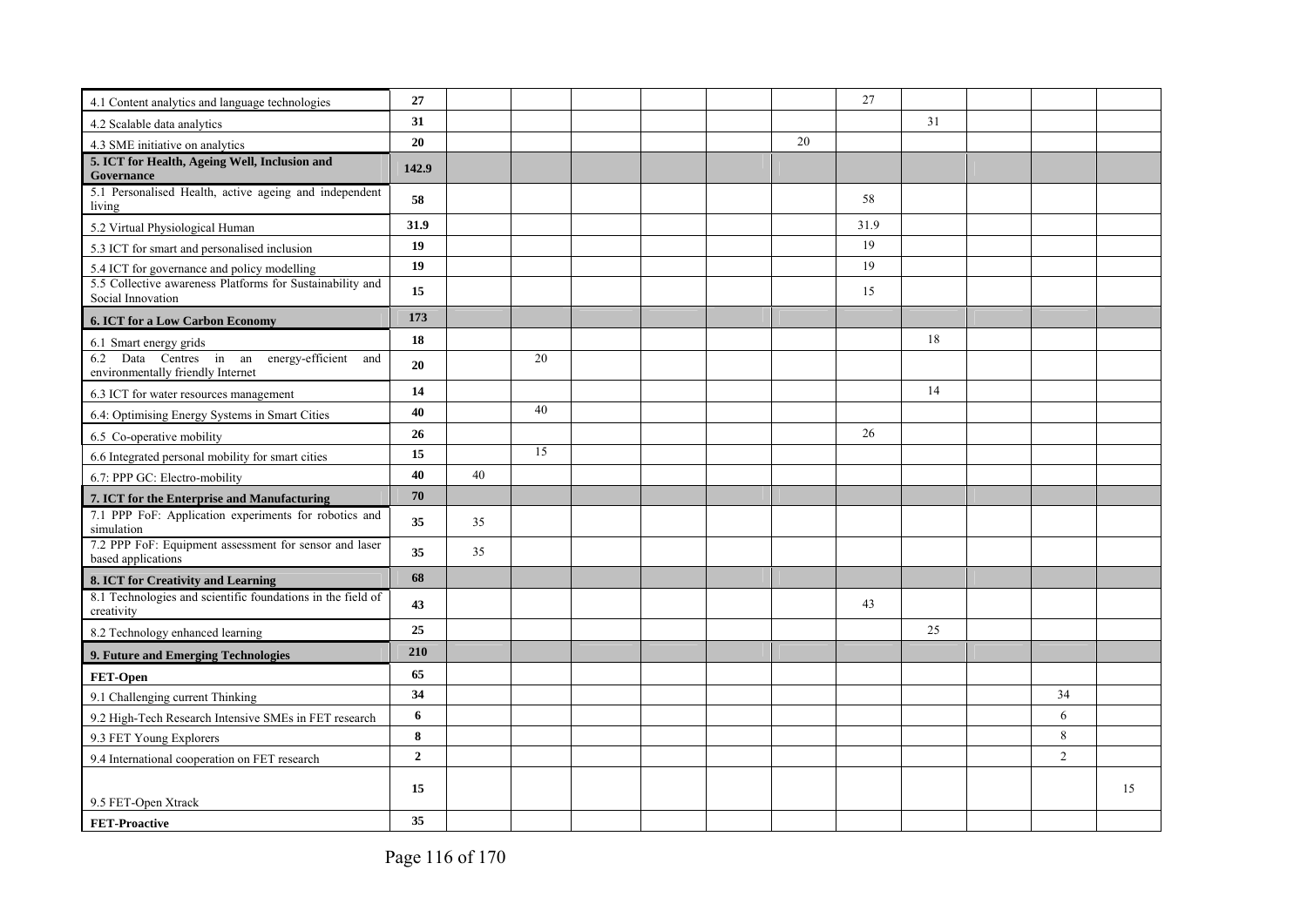| 9.6 FET Proactive: Evolving Living Technologies                                                                                                                                | 16                 |     |    |     |                          |   |    | 16             |                          |     |    |    |
|--------------------------------------------------------------------------------------------------------------------------------------------------------------------------------|--------------------|-----|----|-----|--------------------------|---|----|----------------|--------------------------|-----|----|----|
| 9.7 FET Proactive: Atomic and Molecular Scale Devices<br>and Systems                                                                                                           | 16                 |     |    |     |                          |   |    | 16             |                          |     |    |    |
| 9.8 FET Proactive: Coordinating communities                                                                                                                                    | 3                  |     |    |     |                          |   |    | 3              |                          |     |    |    |
| <b>FET-Flagships</b>                                                                                                                                                           | 110                |     |    |     |                          |   |    |                |                          |     |    |    |
| 9.9 FET Flagships                                                                                                                                                              | 110                |     |    |     |                          |   |    |                | $\overline{2}$           | 108 |    |    |
| <b>10. International Cooperation</b>                                                                                                                                           | 22                 |     |    |     |                          |   |    |                |                          |     |    |    |
| 10.1 EU-Japan Research and Development Cooperation                                                                                                                             | 9                  |     |    |     |                          | 9 |    |                |                          |     |    |    |
| 10.2 EU-Brazil Research and Development Cooperation                                                                                                                            | 5                  |     |    |     | 5                        |   |    |                |                          |     |    |    |
| 10.3 International Partnership building and support to<br>dialogues                                                                                                            | 8                  |     |    |     |                          |   |    | 8              |                          |     |    |    |
| <b>11. Horizontal Actions</b>                                                                                                                                                  | 33.7               |     |    |     |                          |   |    |                |                          |     |    |    |
| 11.1 Ensuring more efficient higher quality public<br>services through Pre-Commercial Procurement of ICT<br>solutions across sectors of public interest                        | $\overline{\bf 4}$ |     |    |     |                          |   |    | $\overline{4}$ |                          |     |    |    |
| 11.2 More efficient and affordable solutions for digital<br>preservation developed and validated against public sector<br>needs through joint Pre-Commercial procurement (PCP) | 5                  |     |    |     |                          |   |    |                | $\overline{\phantom{1}}$ |     |    |    |
| 11.3 High quality cloud computing environment for<br>public sector needs, validated through a joint pre-<br>commercial procurement (PCP)                                       | 10                 |     |    |     |                          |   |    | 10             |                          |     |    |    |
| 11.4 Supplements to Strengthen Cooperation in ICT R&D<br>in an Enlarged European Union                                                                                         | 9                  |     |    |     |                          |   |    | 9              |                          |     |    |    |
| 11.5 Cross border services, investment readiness and legal<br>advice for ICT SMEs, start-ups and entrepreneurs                                                                 | 5.7                |     |    |     |                          |   |    | 5.7            |                          |     |    |    |
| 12. Special action                                                                                                                                                             | 22                 |     |    |     |                          |   |    |                |                          |     |    |    |
| 12.1 Exascale computing platforms, software and<br>applications                                                                                                                | 22                 |     |    |     |                          |   |    | 22             |                          |     |    |    |
| <b>Total</b>                                                                                                                                                                   | 1484               | 110 | 95 | 130 | $\overline{\phantom{0}}$ | 9 | 20 | 705.5          | 236.5                    | 108 | 50 | 15 |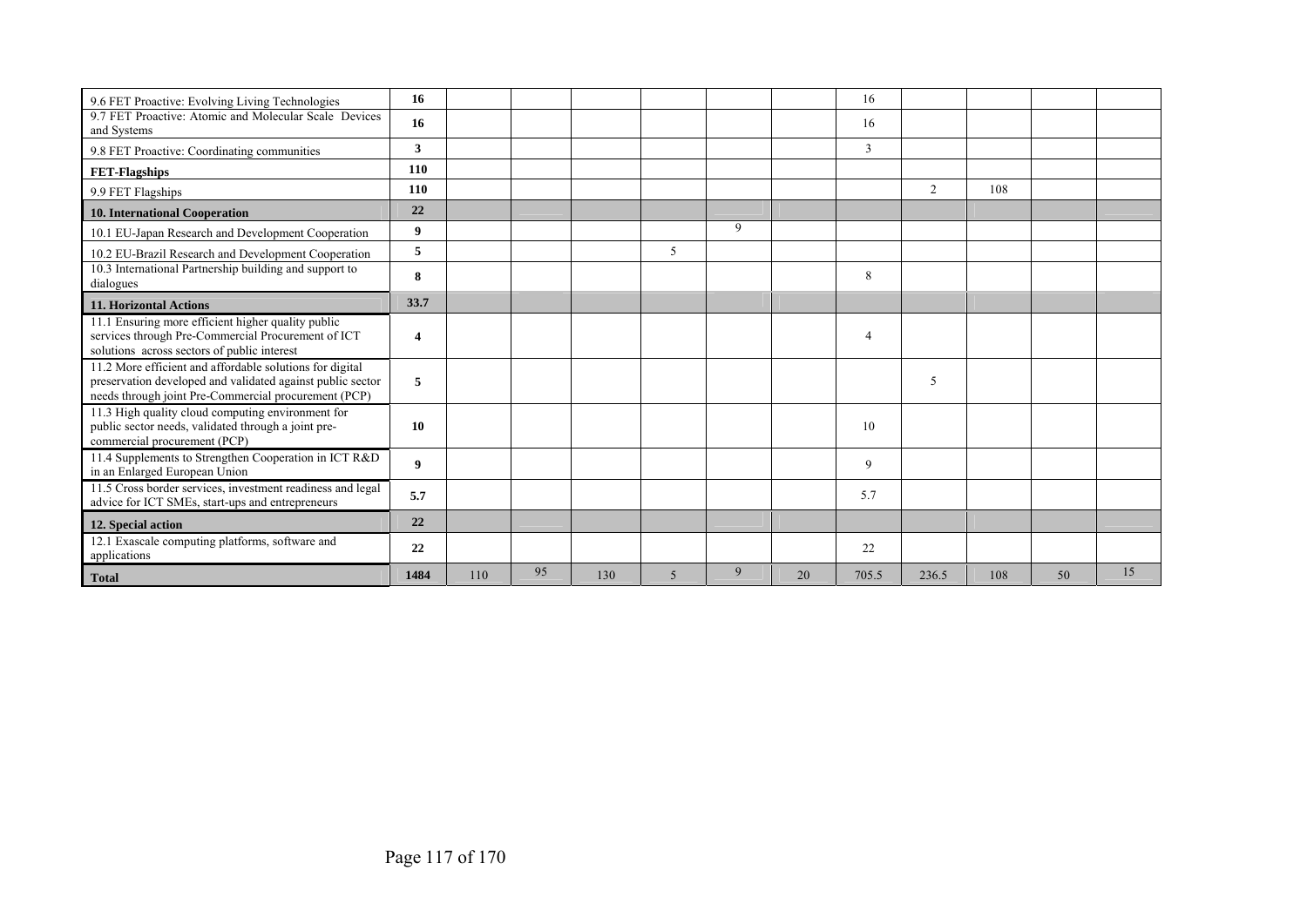## **Other expenditures**

#### **Independent experts assisting in proposal evaluations and project reviews**

The ICT priority will support independent experts assisting in proposal evaluations, project reviews and for the ICT theme evaluation and monitoring. Indicative budget in 2013: EUR 15 million.

### **ICT conference, studies, evaluations and reviews**

In addition to calls for proposals, calls for tenders for up to EUR 8 million in 2013 are also expected to be published on specific activities that the ICT priority will support. These include:

− Studies including socio-economics and impact analysis studies and studies to support the monitoring, evaluation and strategy definition for the ICT priority in FP7. DG INFSO plans to launch the calls for tenders during the first semester 2013, and conclude indicatively 20 study contracts before year-end. Indicative budget in 2013: EUR 6 million.

− Publications and support to other events (e.g. information, communication, dissemination etc.), either through the use of existing Framework Contracts, or the launch of indicatively 15 calls for tenders during the first semester 2013. Indicative budget in 2013: EUR 2 million.

Details will be provided in the texts of these calls for tender.

### **The International Human Frontier Science Programme Organisation**

As foreseen in the Cooperation Specific Programme an annual subscription to the International Human Frontier Science Programme Organisation (HFSPO)*<sup>48</sup>* will be made jointly with the 'Health' theme<sup>49</sup>. This will allow EU non-G8 Member States to fully benefit from the Human Frontier Science Programme (HFSP) and provide increased visibility for European research. According to the conclusions of the Intergovernmental Conference held in Canberra in May 2010 the EU subscriptions for 2013 will be EUR 4 672 000. Out of the total EU subscription EUR 1 869 000 will be paid in 2013 from this Theme*<sup>50</sup>*, and the remainder from the Health Theme.

#### **IMS Secretariat**

1

The ICT Theme will support the Intelligent Manufacturing Systems secretariat*<sup>51</sup>* for an amount of EUR 140 000 in 2013.

*<sup>48</sup>* The European Union is a Management Support Party (member) of the HFSP Organisation (HFSPO) and has funded HFSP under previous Framework Programmes.

*<sup>49</sup>* In accordance with Article 14(d) of Regulation (EC) No 1906/2006 of 18 December 2006 laying down the rules for the participation of undertakings, research centres and universities in actions under the Seventh Framework Programme and for the dissemination of research results (2007-2013).

*<sup>50</sup>* In accordance with Article 108(2)(d) of the Financial Regulation and Article 160a of the detailed rules of the implementation of the Financial Regulation.

<sup>&</sup>lt;sup>51</sup> For more information on IMS: [http://cordis.europa.eu/ims. The European Union participates according](http://cordis.europa.eu/ims) to Article 108(2)(d) of the Financial Regulation.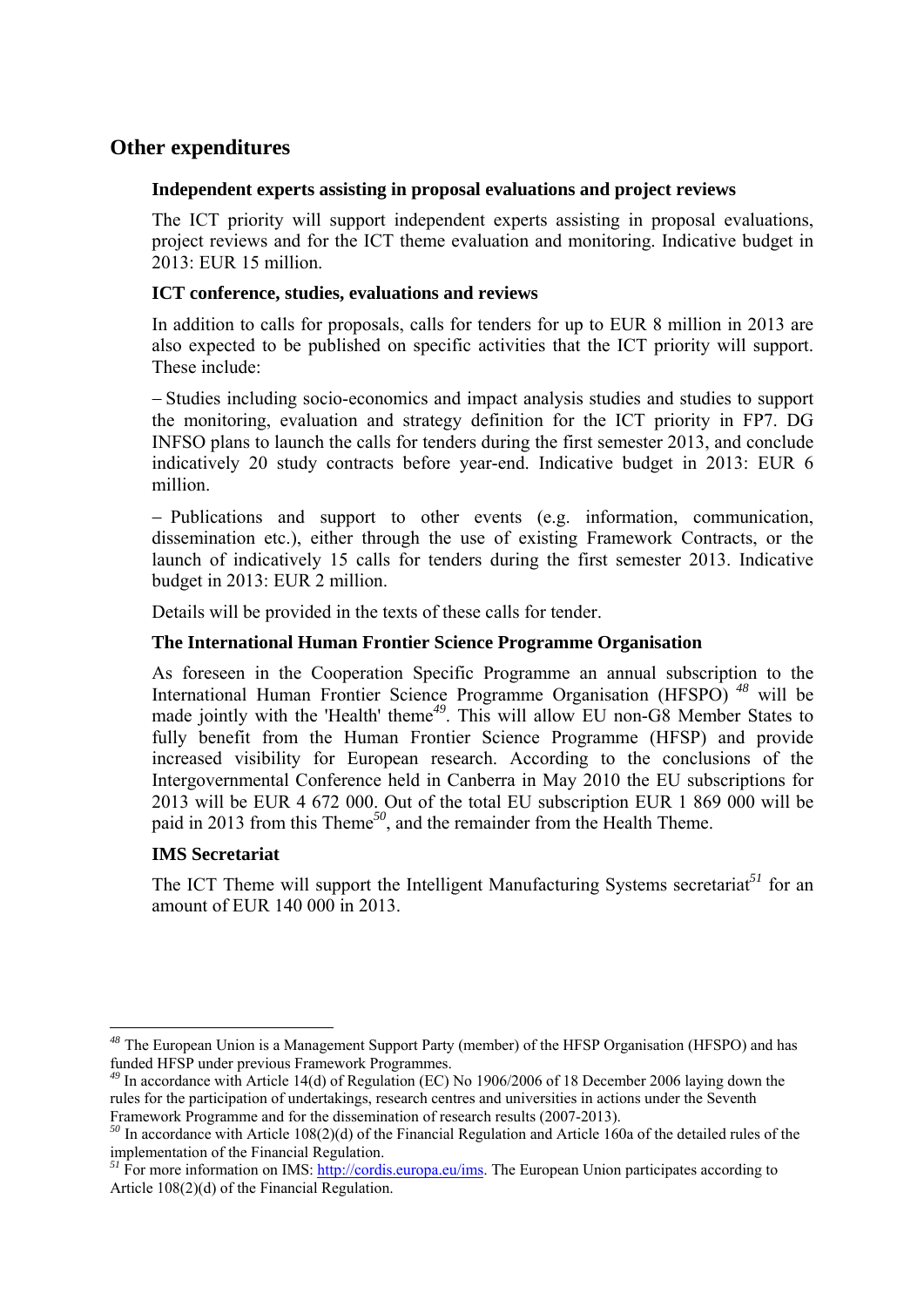# **ICT Contribution to General FP7 Activities**

The ICT priority will contribute to other general activities including the Cordis service, EUREKA membership, the COST Programme and experts (evaluators and reviewers) related with horizontal activities. A summary of this contribution is given below:

|                       | 2013           |
|-----------------------|----------------|
| <b>COST</b>           | EUR 11.287.640 |
| Experts (evaluators   |                |
| and reviewers)        |                |
| related with          |                |
| horizontal activities | EUR 26.851     |
| <b>CORDIS</b>         | EUR 2.121.213  |
| <b>EUREKA</b>         | EUR 107.403    |
| <b>Total</b>          | EUR 13.543.107 |

A summary table of all the above expenditures is given in Appendix 4 of this document.

# **Call title: ICT call 10**

- Call identifier: FP7-ICT-2013-10
- Date of publication<sup>52</sup>: 10 July 2012
- Deadline<sup>53</sup>: 15 January 2013, at 17:00.00 Brussels local time
- Indicative budget*<sup>54</sup>*: EUR 705.5 million*<sup>55</sup>*

See indicative budget breakdown in section 7 of the ICT work programme.

• Topics called:

| <b>Challenge</b>                   | <b>Objectives</b>                          | <b>Funding schemes</b> |
|------------------------------------|--------------------------------------------|------------------------|
| <b>Challenge 1: Pervasive and</b>  | ICT-2013.1.2 Software                      | IP/STREP, CSA          |
| <b>Trusted Network and Service</b> | Engineering, Services and                  |                        |
| <b>Infrastructures</b>             | Cloud Computing                            |                        |
|                                    | ICT-2013.1.3 Digital                       | STREP, CSA             |
|                                    | Enterprise                                 |                        |
|                                    | ICT-2013.1.5 Trustworthy ICT               | IP/STREP, CSA          |
|                                    | ICT-2013.1.6 Connected and<br>Social media | IP, STREP, CSA         |

<sup>1</sup> <sup>52</sup> The Director-General responsible for the call may publish it up to one month prior to or after the envisaged date of publication

*<sup>53</sup>* The Director-General responsible may delay this deadline by up to two months

*<sup>54</sup>* The budget for this call is indicative. The final budget awarded to actions implemented through calls for proposals may vary:

<sup>•</sup> the final budget of the call may vary by up to 10% of the total value of the indicated budget for the call; and

<sup>•</sup> any repartition of the call budget may also vary by up to 10% of the total value of the indicated budget for the call.

<sup>&</sup>lt;sup>55</sup> Under the condition that the draft budget for 2013 is adopted without modification by the budgetary authority.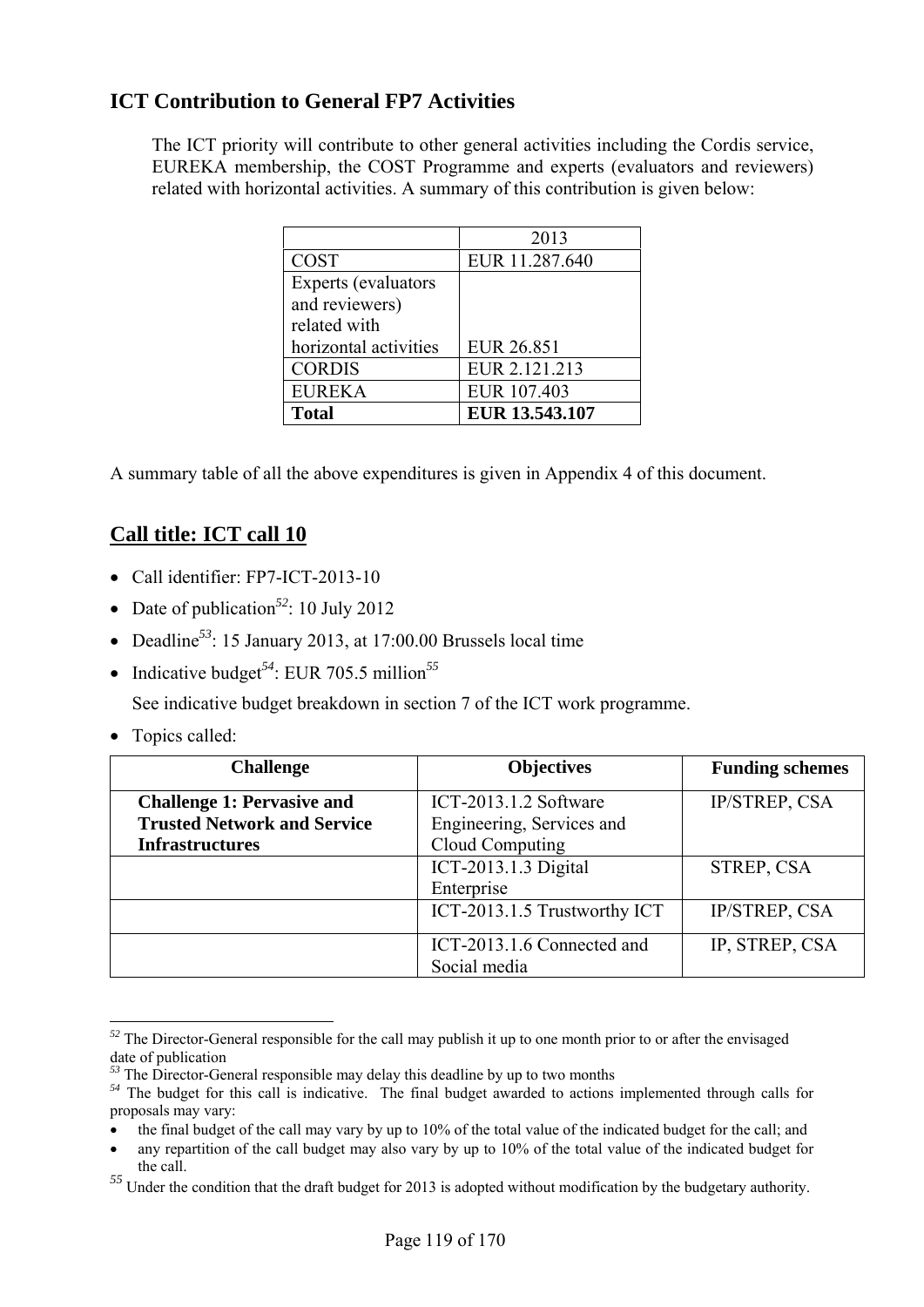|                                           | ICT-2013.1.7 Future Internet        | IP, STREP, CSA          |
|-------------------------------------------|-------------------------------------|-------------------------|
|                                           | <b>Research Experimentation</b>     |                         |
|                                           | (FIRE)                              |                         |
| <b>Challenge 2: Cognitive systems</b>     | ICT-2013.2.1 Robotics,              | <b>IP/STREP</b>         |
| and robotics                              | Cognitive Systems & Smart           |                         |
|                                           | Spaces, Symbiotic Interaction       |                         |
|                                           | ICT-2013.2.2 Robotics use           | STREP, CSA              |
|                                           | cases & Accompanying                |                         |
|                                           | measures                            |                         |
|                                           |                                     | IP/STREP, CSA           |
| <b>Challenge 3: Alternative Paths to</b>  | ICT-2013.3.3 Heterogeneous          |                         |
| <b>Components and Systems</b>             | Integration and take-up of Key      |                         |
|                                           | Enabling Technologies for           |                         |
|                                           | Components and Systems              |                         |
|                                           | ICT-2013.3.4 Advanced               | <b>IP/STREP, CSA</b>    |
|                                           | Computing, embedded and             |                         |
|                                           | <b>Control Systems</b>              |                         |
| <b>Challenge 4: Technologies for</b>      | ICT-2013.4.1 Content analytics      | <b>STREP, CSA</b>       |
| <b>Digital Content and Languages</b>      | and language technologies           |                         |
| <b>Challenge 5: ICT for Health, Agein</b> | ICT-2013.5.1 Personalised           | IP/STREP, CP-           |
| <b>Well, Inclusion and Governance</b>     | health, active ageing and           | CSA, CSA                |
|                                           | independent living                  |                         |
|                                           | <b>ICT-2013.5.2 Virtual</b>         | <b>STREP, CSA</b>       |
|                                           |                                     |                         |
|                                           | Physiological Human                 | <b>IP/STREP, CSA</b>    |
|                                           | ICT-2013.5.3: ICT for smart         |                         |
|                                           | and personalised inclusion          | <b>STREP, CSA</b>       |
|                                           | ICT 2013.5.4 ICT for                |                         |
|                                           | Governance and Policy               |                         |
|                                           | Modelling                           |                         |
|                                           | ICT-2013.5.5 Collective             | IP/STREP, CSA           |
|                                           | <b>Awareness Platforms for</b>      |                         |
|                                           | Sustainability and Social           |                         |
|                                           | Innovation                          |                         |
| <b>Challenge 6: ICT for a Low</b>         | ICT-2013.6.5 Co-operative           | IP/STREP, CSA           |
| <b>Carbon Economy</b>                     | mobility                            |                         |
| <b>Challenge 8: ICT for learning</b>      | ICT-2013.8.1 Technologies           | IP/STREP, CSA           |
| and Access to Cultural resources          | and scientific foundations in       |                         |
|                                           | the field of creativity             |                         |
| <b>Future and Emerging</b>                |                                     | <b>STREP</b>            |
| <b>Technologies</b>                       | ICT-2013.9.6 FET Proactive:         |                         |
|                                           | <b>Evolving Living Technologies</b> |                         |
|                                           | (EVLIT)                             |                         |
|                                           |                                     |                         |
|                                           |                                     | IP, STREP               |
|                                           | ICT-2013.9.7 FET Proactive:         |                         |
|                                           | Atomic and Molecular Scale          |                         |
|                                           | Devices and Systems                 |                         |
|                                           | ICT-2013.9.8 Coordinating           | $\overline{\text{CSA}}$ |
|                                           | communities, identifying new        |                         |
|                                           | research topics for FET             |                         |
|                                           | Proactive initiatives and           |                         |
|                                           | fostering interdisciplinary         |                         |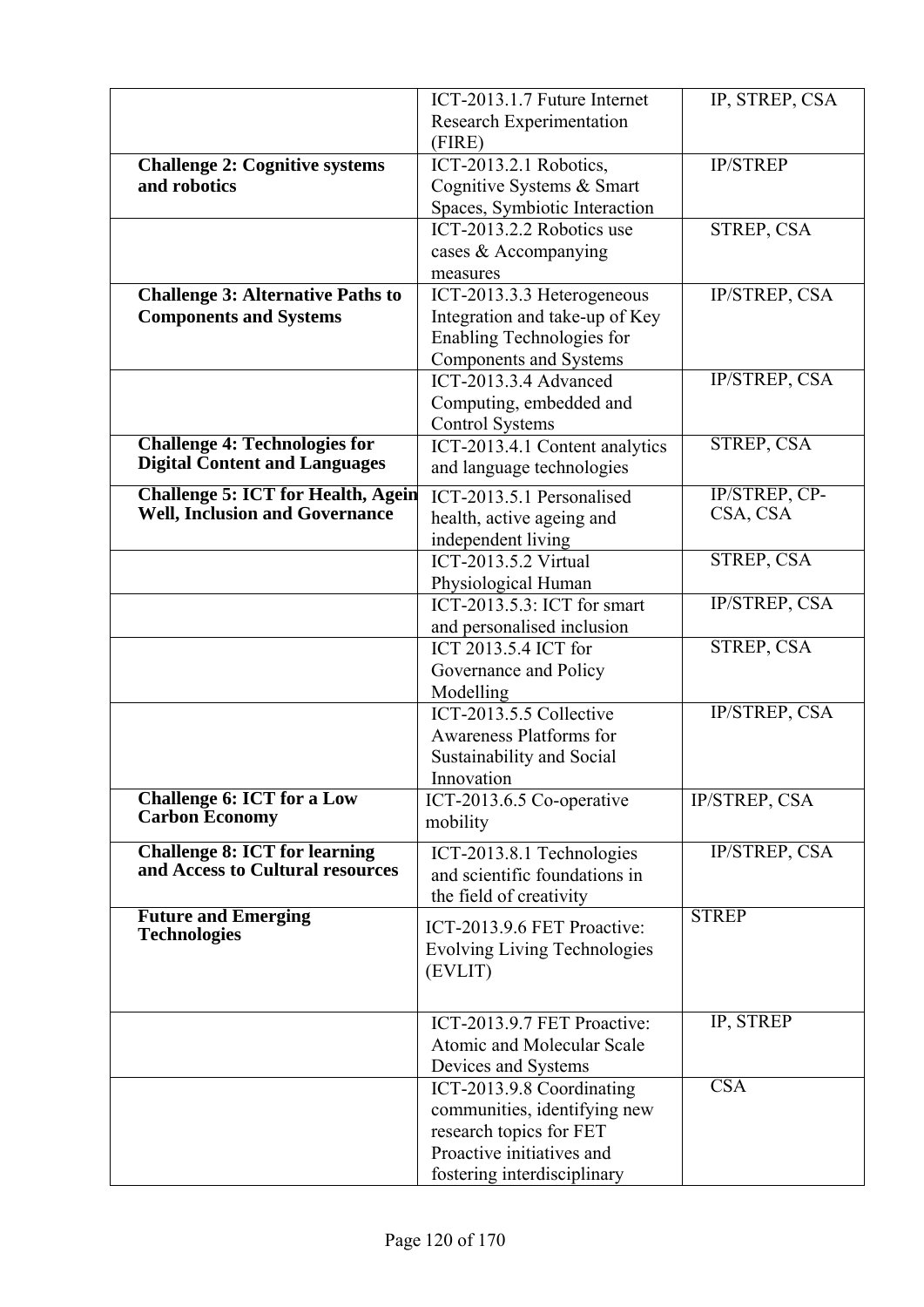|                                  | dialogue                         |           |
|----------------------------------|----------------------------------|-----------|
|                                  |                                  | CSA       |
| <b>International Cooperation</b> | ICT-2013.10.3 International      |           |
|                                  | partnership building and         |           |
|                                  | support to dialogues $-$         |           |
|                                  | Horizontal International         |           |
|                                  | <b>Cooperation Actions</b>       |           |
| <b>Horizontal Actions</b>        | ICT-2013.11.1 Ensuring more      | CP-CSA    |
|                                  | efficient, higher quality public |           |
|                                  | services through Pre-            |           |
|                                  | Commercial Procurement of        |           |
|                                  | ICT solutions across various     |           |
|                                  |                                  |           |
|                                  | sectors of public interest       |           |
|                                  |                                  | $CP$ -CSA |
|                                  | ICT-2013.11.3 High quality       |           |
|                                  | cloud computing environment      |           |
|                                  | for public sector needs,         |           |
|                                  | validated through a joint pre-   |           |
|                                  | commercial procurement (PCP)     |           |
|                                  | ICT-2013.11.4 Supplements to     | IP, STREP |
|                                  | Strengthen Cooperation in ICT    |           |
|                                  | R&D in an Enlarged European      |           |
|                                  | Union                            |           |
|                                  |                                  |           |
|                                  | ICT-2013.11.5 SME Access to      | CSA       |
|                                  | Finance and legal advice         |           |
|                                  |                                  |           |
| <b>Special action</b>            | ICT-2013.12.1 Exa-scale          | IP, STREP |
|                                  | computing platforms, software    |           |
|                                  | and applications                 |           |
|                                  |                                  |           |

• Eligibility conditions:

The general eligibility criteria are set out in Annex 2 of this work programme, and in the guide for applicants*<sup>56</sup>*. Please note that the completeness criterion also includes that part B of the proposal shall be readable, accessible and printable.

Only information provided in part A of the proposal will be used to determine whether the proposal is eligible with respect to budget thresholds and/or minimum number of eligible participants.

The minimum number of participating entities required, for all funding schemes, is set out in the Rules for Participation. See Appendix 1 of the ICT work programme for further details on the minimum number of participants.

• Evaluation procedure:

<u>.</u>

- − A one-stage submission procedure will be followed.
- − The evaluation criteria and sub-criteria (including weights and thresholds), together with the eligibility, selection and award criteria, for the different funding schemes are set out in Annex 2 to the Cooperation work programme.

*<sup>56</sup>* For CP-CSAs (Objectives 5.3, 5.4, 11.1), according to Annex 2, criteria for "all funding schemes", "collaborative projects" and "coordination and support actions" apply.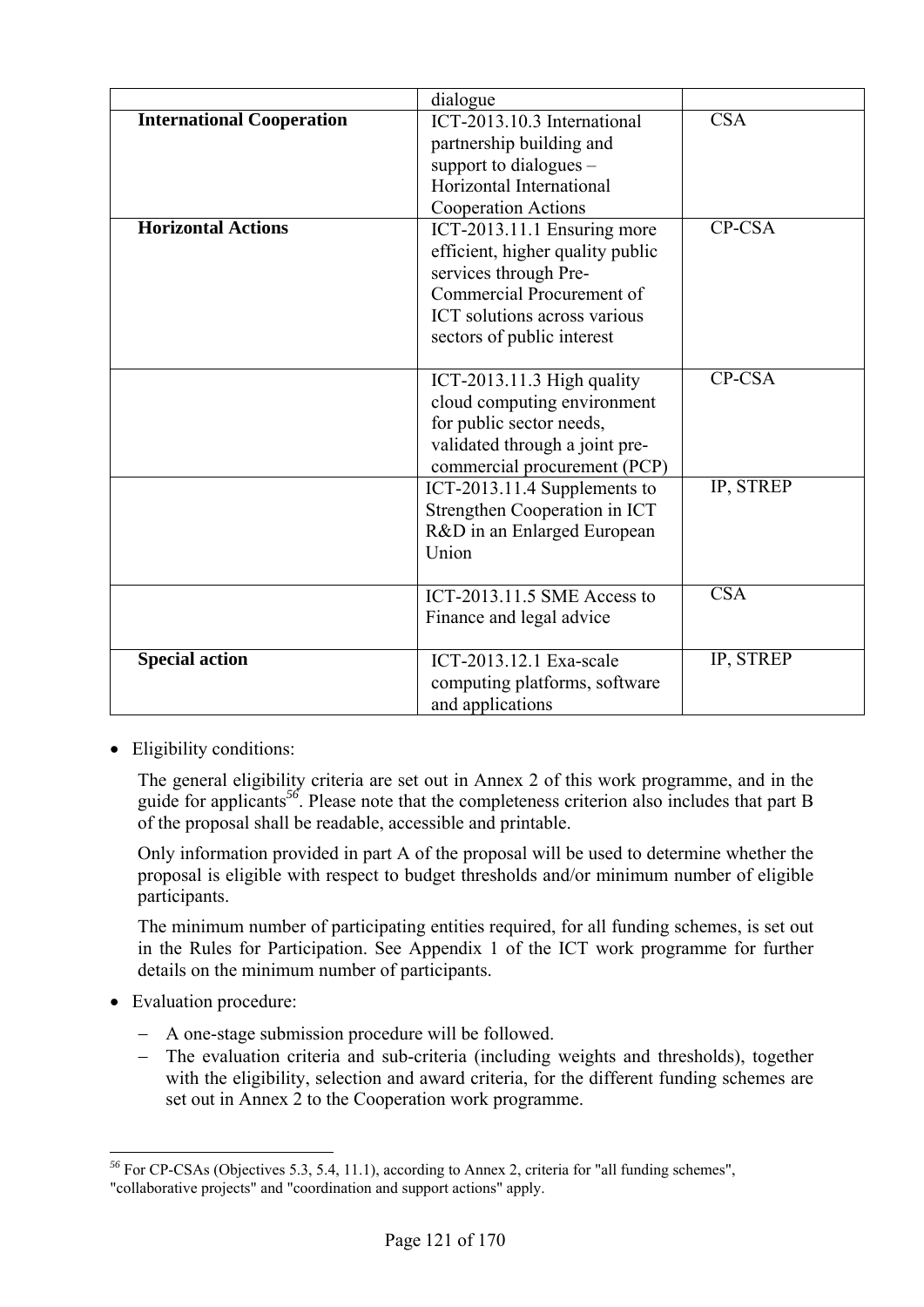Proposal submission must be made by means of the electronic Submission Services of the Commission on or before the published deadline. Applicants must ensure that proposals conform to the page limits and layout given in the Guide for Applicants, and in the proposal part B template.

• Particular requirements for prioritisation of proposals with the same score<sup>57</sup>:

The procedure for prioritising proposals which have been awarded the same score (ex aequos) within a ranked list is described below. It will be applied successively for every group of ex aequo proposals requiring prioritisation, starting with the highest scored group, and continuing in descending order:

(i) Proposals that address topics not otherwise covered by more highly-rated proposals, will be considered to have the highest priority.

(ii) These proposals will themselves be prioritised according to the scores they have been awarded for the criterion impact. When these scores are equal, priority will be based on the scores for the criterion scientific and/or technological excellence. If necessary, any further prioritisation will be based on other appropriate characteristics, to be decided by the panel, related to the contribution of the proposal to the European Research Area and/or general objectives mentioned in the work programme.

(iii) The method described in (ii) will then be applied to the remaining ex aequos in the group.

- Specific eligibility and evaluation criteria and specific rules for prioritisation of proposals are applicable to the FET Objectives of this call (see Appendix 5).
- **For Objective ICT-2013.1.7(d) FIRE** additional eligibility, evaluation and selection criteria are as follows:

Proposals which do not include at least one South African participant will be considered ineligible.

**For Objective ICT-2013.1.7(e) FIRE** additional eligibility, evaluation and selection criteria are as follows:

Proposals which do not include at least one Chinese participant will be considered ineligible.

**For Objective ICT-2013.1.7(f) FIRE** additional eligibility, evaluation and selection criteria are as follows:

Proposals which do not include at least one South Korean participant will be considered ineligible.

 For **Objective ICT-2013.1.5(e) Trustworthy ICT** additional eligibility, evaluation and selection criteria are as follows:

<u>.</u>

<sup>&</sup>lt;sup>57</sup> For this call, the procedure detailed below replaces the procedure foreseen in Annex 2 for the handling of tied scores.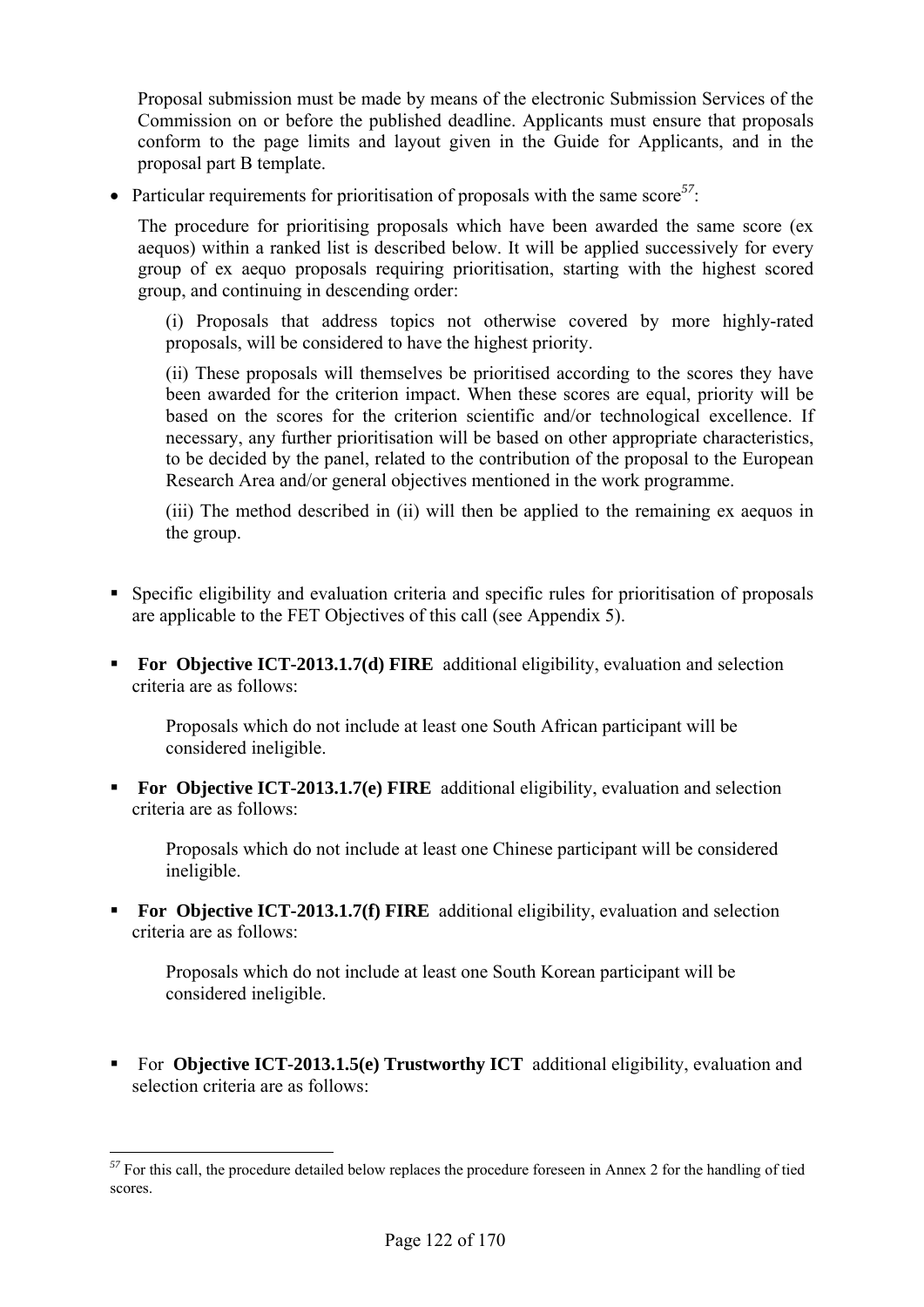Proposals which do not include at least one Australian participant will be considered ineligible.

Proposals will only be selected on the condition that the Australian participation will be funded by the Australian Authorities.

In the evaluation, under the criteria 'Impact' and 'Implementation', it should be taken into account if the proposals include a balanced effort between EU-Australia participants and a research plan properly involving coordinated research activities between Europe and Australia.

 For **Objective ICT-2013.11.1 Ensuring more efficient, higher quality public services through Pre-Commercial Procurement of ICT solutions across sectors of public interest and Objective ICT-2013.11.3 High quality cloud computing environment for public sector needs, validated through a joint pre-commercial procurement (PCP) and Objective ICT-2013.5.1(d) Personalised Health, active ageing and independent living, Pre-commercial Procurement Actions (PCP)** additional eligibility are as follows:

The minimum number of participants is three independent legal entities which are public bodies. Each of these must be established in a different Member State or associated country.

- Indicative evaluation and contractual timetable: It is expected that the grant agreement negotiations for the shortlisted proposals will start as of April/May 2013.
- Consortia agreements: Participants in all actions resulting from this call are required to conclude a consortium agreement.
- The forms of grant which will be offered are specified in Annex 3 to the Cooperation work programme.

# **Call title: ICT call 11**

- Call identifier: FP7-ICT-2013-11
- Date of publication<sup>58</sup>: 18 September 2012
- Deadline<sup>59</sup>: 16 April 2013, at 17:00.00 Brussels local time
- Indicative budget*<sup>60</sup>*: EUR 236.5 million*<sup>61</sup>*

See indicative budget breakdown in section 7 of the ICT work programme.

• Topics called:

1

*<sup>58</sup>* The Director-General responsible for the call may publish it up to one month prior to or after the envisaged date of publication

*<sup>59</sup>* The Director-General responsible may delay this deadline by up to two months

*<sup>60</sup>* The budget for this call is indicative. The final budget awarded to actions implemented through calls for proposals may vary:

<sup>•</sup> the final budget of the call may vary by up to 10% of the total value of the indicated budget for the call; and

<sup>•</sup> any repartition of the call budget may also vary by up to 10% of the total value of the indicated budget for the call.

*<sup>61</sup>* Under the condition that the draft budget for 2013 is adopted without modification by the budgetary authority.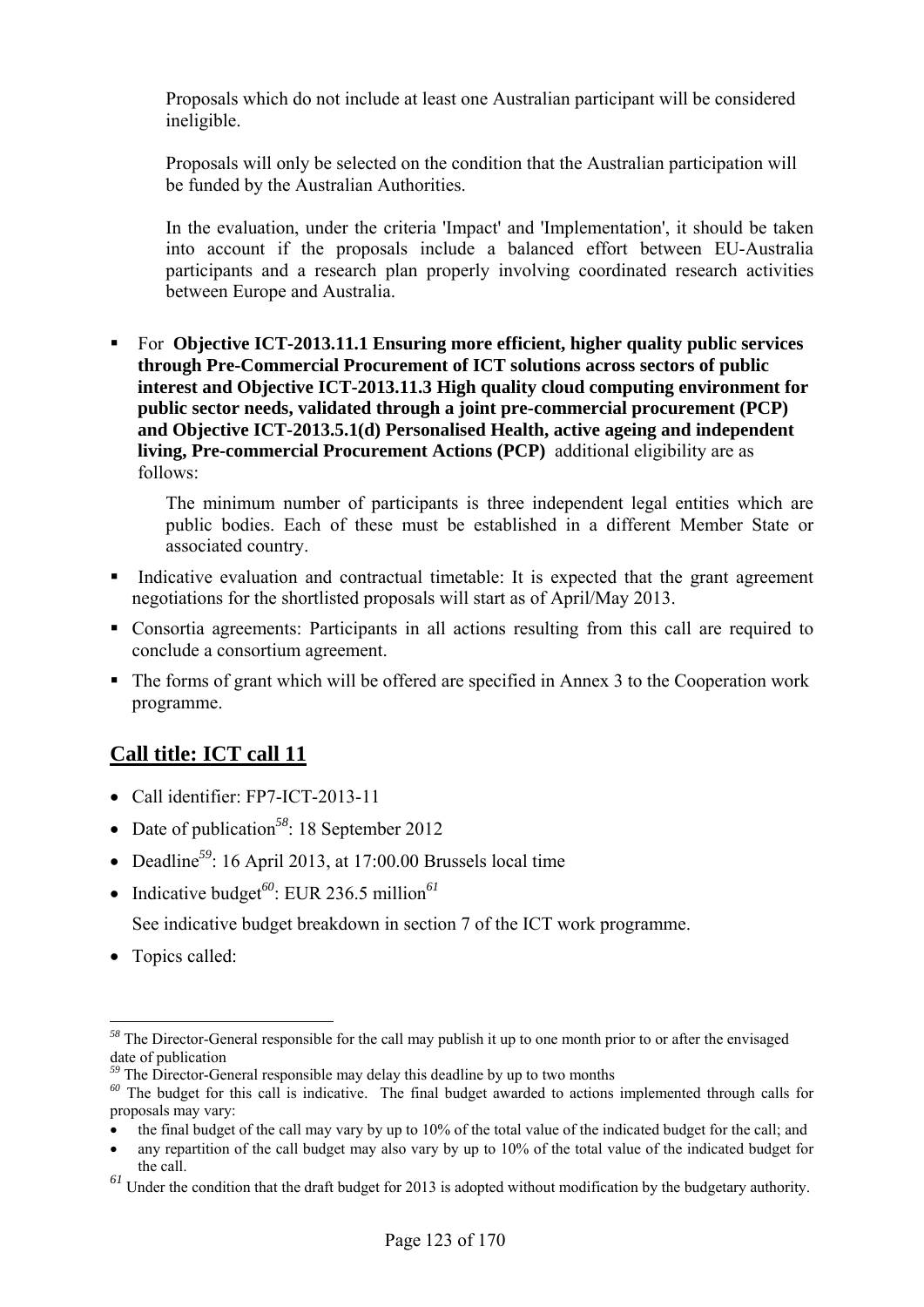| <b>Challenge</b>                                                                        | <b>Objectives</b>                                                                                                                                                                                      | <b>Funding schemes</b>                |
|-----------------------------------------------------------------------------------------|--------------------------------------------------------------------------------------------------------------------------------------------------------------------------------------------------------|---------------------------------------|
| <b>Challenge 1: Pervasive and Trusted</b><br><b>Network and Service Infrastructures</b> | <b>ICT-2013.1.1 Future</b><br><b>Networks</b>                                                                                                                                                          | <b>IP/STREP, CSA</b>                  |
| <b>Challenge 3: Alternative Paths to</b><br><b>Components and Systems</b>               | ICT-2013.3.1<br>Nanoelectronics                                                                                                                                                                        | STREP, CSA (SA<br>only)               |
|                                                                                         | ICT-2013.3.2 Photonics                                                                                                                                                                                 | IP, STREP, CSA,<br><b>ERANET Plus</b> |
| <b>Challenge 4: Technologies for Digital</b><br><b>Content and Languages</b>            | ICT-2013.4.2 Scalable<br>data analytics                                                                                                                                                                | <b>IP/STREP, CSA</b>                  |
| <b>Challenge 6: ICT for a Low Carbon</b><br><b>Economy</b>                              | ICT-2013.6.1 Smart<br><b>Energy Grids</b>                                                                                                                                                              | <b>STREP</b>                          |
|                                                                                         | ICT-2013.6.3 ICT for<br>water resources<br>management                                                                                                                                                  | <b>STREP</b>                          |
| <b>Challenge 8: ICT for learning and</b><br><b>Access to Cultural resources</b>         | ICT-2013.8.2 Technology-<br>enhanced learning                                                                                                                                                          | IP/STREP, CP-<br>CSA, CSA             |
| <b>Future and Emerging Technologies</b>                                                 | <b>ICT-2013.9.9 FET</b><br>Flagship Initiatives (b)                                                                                                                                                    | CSA                                   |
| <b>Horizontal Actions</b>                                                               | ICT-2013.11.2 More<br>efficient and affordable<br>solutions for digital<br>preservation developed and<br>validated against public<br>sector needs through joint<br>Pre-Commercial<br>Procurement (PCP) | <b>CP-CSA</b>                         |

• Eligibility conditions:

<u>.</u>

The general eligibility criteria are set out in Annex 2 of this work programme, and in the guide for applicants<sup>62</sup>. Please note that the completeness criterion also includes that part B of the proposal shall be readable, accessible and printable.

Only information provided in part A of the proposal will be used to determine whether the proposal is eligible with respect to budget thresholds and/or minimum number of eligible participants.

The minimum number of participating entities required, for all funding schemes, is set out in the Rules for Participation. See Appendix 1 of the ICT work programme for further details on the minimum number of participants.

• Specific Eligibility Criteria for ERA-NET proposals (Objectives 3.2(d) and 9.9(b))

The aim of ERA-NET actions is to network research programmes carried out at national or regional level, with a view to their mutual opening and the development and implementation of joint activities. Such programmes shall have all of the following characteristics:

<sup>&</sup>lt;sup>62</sup> For CP-CSA (Objectives 8.2), according to Annex 2, criteria for "all funding schemes", "collaborative projects" and "coordination and support actions" apply.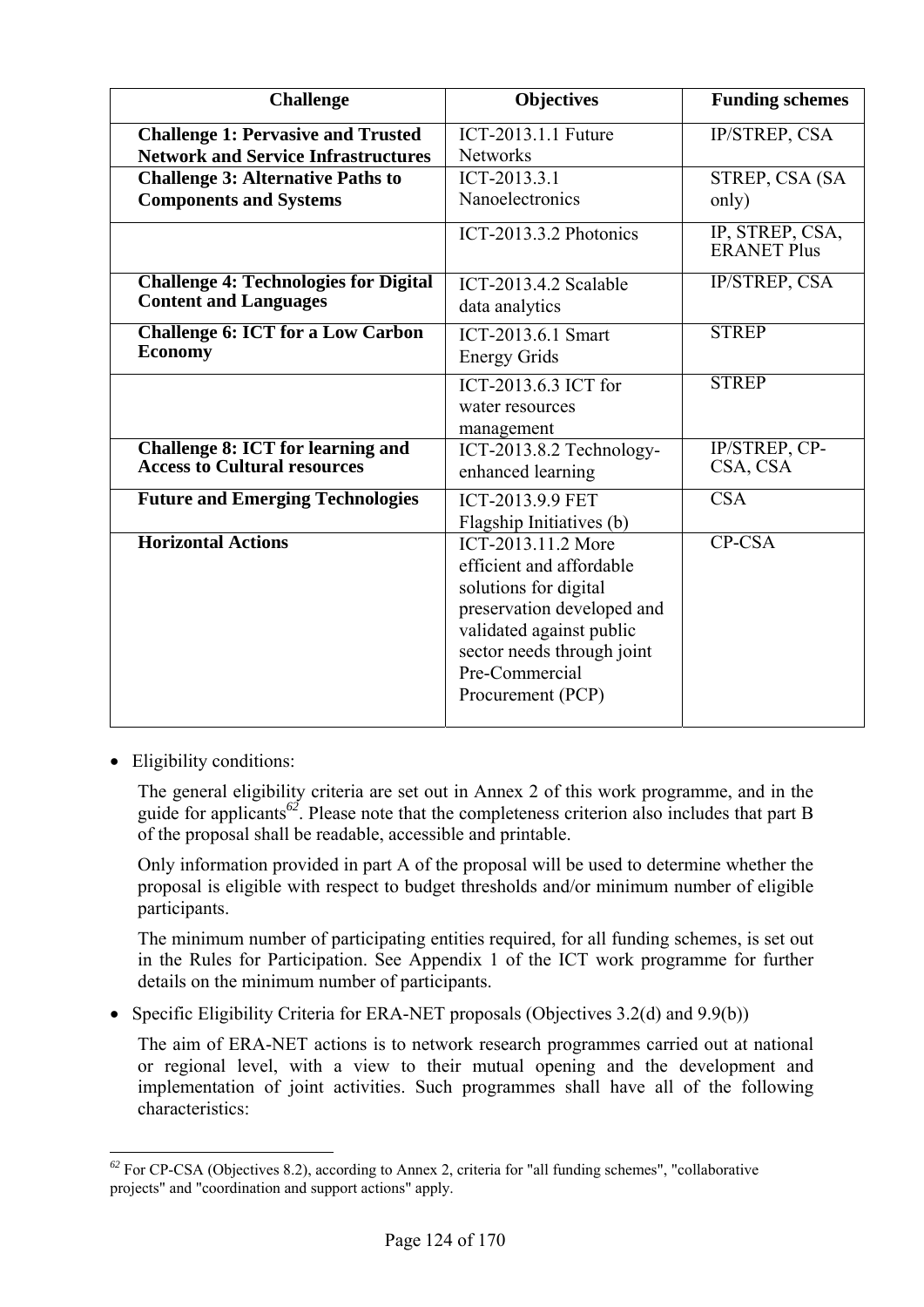- Be strategically planned (i.e. be composed of a number of research projects focused on a defined subject area or set of problems, that are scheduled to run for a set period of time and that have a co-ordinated management).
- Be carried out at national or regional level.
- Be either financed or managed directly by national or regional public bodies, or by structures (e.g. agencies) closely related to, or mandated by, public authorities.

The minimum number of participants in an ERA-NET action is **3 independent legal entities** which finance or manage publicly funded national or regional programmes**. Each of these shall be established in a different Member State or Associated Country**.

Partners for ERA-NET actions eligible to satisfy the above conditions are:

- Programme owners: typically national ministries/regional authorities responsible for defining, financing or managing research programmes carried out at national or regional level.
- Programme 'managers' (such as research councils or funding agencies) or other national or regional organisations that *implement* research programmes under the supervision of the programme owners.
- Programme owners (typically national ministries/regional authorities) which do not have a running or fully fledged research programme at the moment of submitting an ERA-NET proposal, but which are planning, and have committed, to set up such a programme, are also eligible if their participation is well justified and adds value to the overall programme coordination.

Sole participants (as referred to in Article 10 of the Rules for Participation) are eligible if the above-mentioned minimum conditions are satisfied by the legal entities forming together a sole participant. A sole participant shall explicitly indicate which of its 'members' are either programme owners or programme managers in the proposed action, and indicate for these members the respective national/regional programmes which are at the disposal of the proposed ERA-NET action.

Provided that the proposal complies with the minimum number of participants required in an ERA-NET action as described above, the following legal entities are eligible:

- a) Programme owners and programme managers not established in a Member State or Associated Country;
- *b)* Private legal entities (e.g. charities) which own or manage research programmes, if their participation is well justified and adds value to the overall programme coordination.
- For **Objective ICT-2013.11.2 Joint cross-border pre-commercial procurement (PCP) on more efficient digital preservation and Objective ICT-2013.8.2 (a) Technologyenhanced learning, ICT-enabled learning environments** additional eligibility are as follows:

The minimum number of participants is three independent legal entities which are public bodies. Each of these must be established in a different Member State or associated country.

- Evaluation procedure:
	- − A one-stage submission procedure will be followed.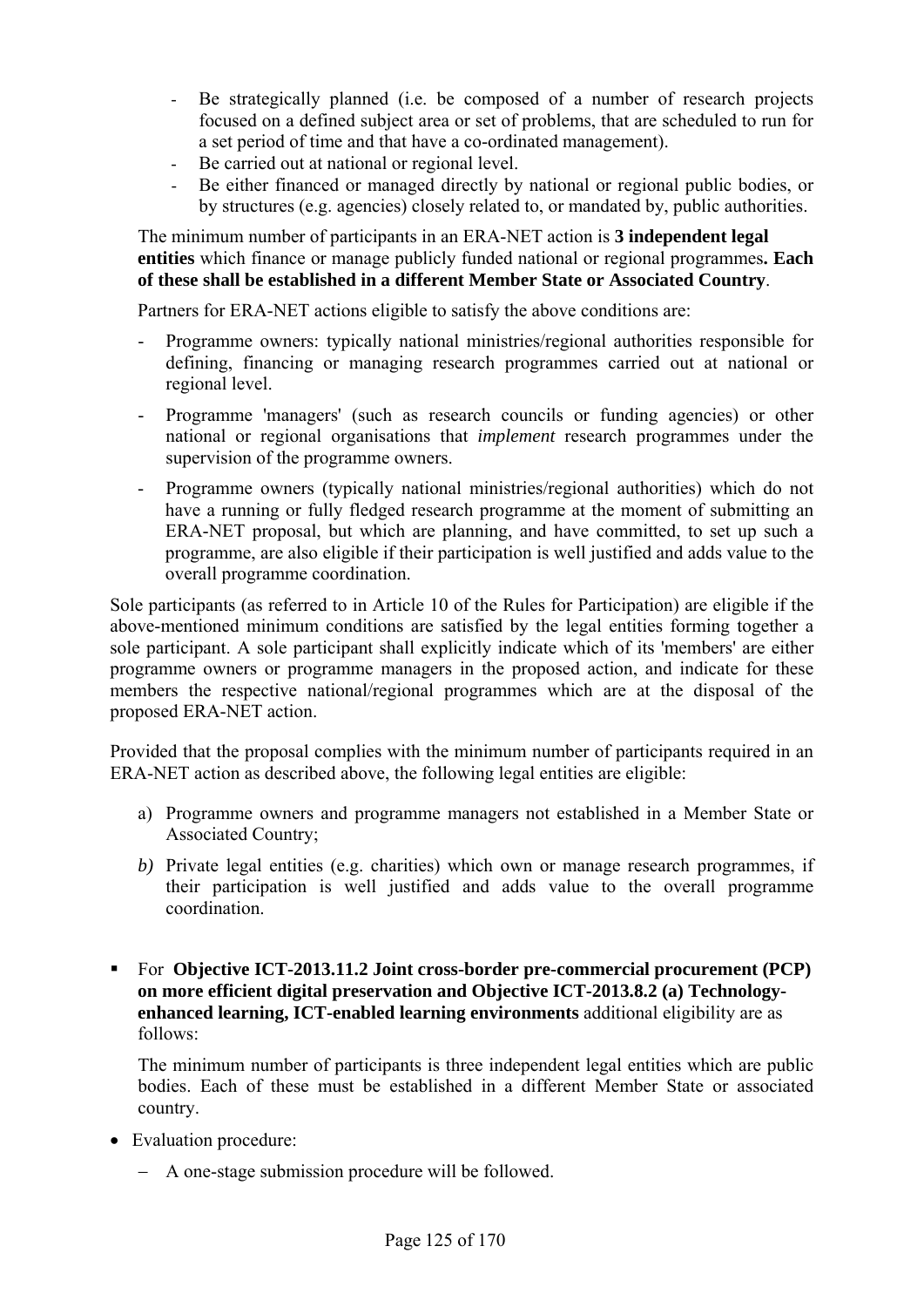− The evaluation criteria and sub-criteria (including weights and thresholds), together with the eligibility, selection and award criteria, for the different funding schemes are set out in Annex 2 to the Cooperation work programme.

Proposal submission must be made by means of the electronic Submission Services of the Commission on or before the published deadline. Applicants must ensure that proposals conform to the page limits and layout given in the Guide for Applicants, and in the proposal part B template.

• Particular requirements for prioritisation of proposals with the same score<sup>63</sup>:

The procedure for prioritising proposals which have been awarded the same score (ex aequos) within a ranked list is described below. It will be applied successively for every group of ex aequo proposals requiring prioritisation, starting with the highest scored group, and continuing in descending order:

(i) Proposals that address topics not otherwise covered by more highly-rated proposals, will be considered to have the highest priority.

(ii) These proposals will themselves be prioritised according to the scores they have been awarded for the criterion impact. When these scores are equal, priority will be based on the scores for the criterion scientific and/or technological excellence. If necessary, any further prioritisation will be based on other appropriate characteristics, to be decided by the panel, related to the contribution of the proposal to the European Research Area and/or general objectives mentioned in the work programme.

(iii) The method described in (ii) will then be applied to the remaining ex aequos in the group.

- Specific eligibility and evaluation criteria and specific rules for prioritisation of proposals are applicable to the FET Objectives of this call (see Appendix 5).
- Indicative evaluation and contractual timetable: It is expected that the grant agreement negotiations for the shortlisted proposals will start as of September/October 2013.
- Consortia agreements: Participants in all actions resulting from this call are required to conclude a consortium agreement.
- The forms of grant which will be offered are specified in Annex 3 to the Cooperation work

# **Call title: "Factories of the Future"**

Public-Private Partnership "Factories of the Future" - Cross-Thematic call implemented between NMP and ICT

- Call identifier: FP7-2013-NMP-ICT-FoF
- Date of publication: 10 July 2012<sup>64</sup>

<u>.</u>

- Deadline: 4 December 2012<sup>65</sup> at 17.00.00 (Brussels local time).
- Indicative budget<sup>66</sup> : EUR 230 million<sup>67</sup> from the 2013 budget of which:

*<sup>63</sup>* For this call, the procedure detailed below replaces the procedure foreseen in Annex 2 for the handling of tied scores.

*<sup>64</sup>* The Director-General responsible for the call may publish it up to one month prior to or after the envisaged date of publication

*<sup>65</sup>* The Director-General responsible may delay this deadline by up to two months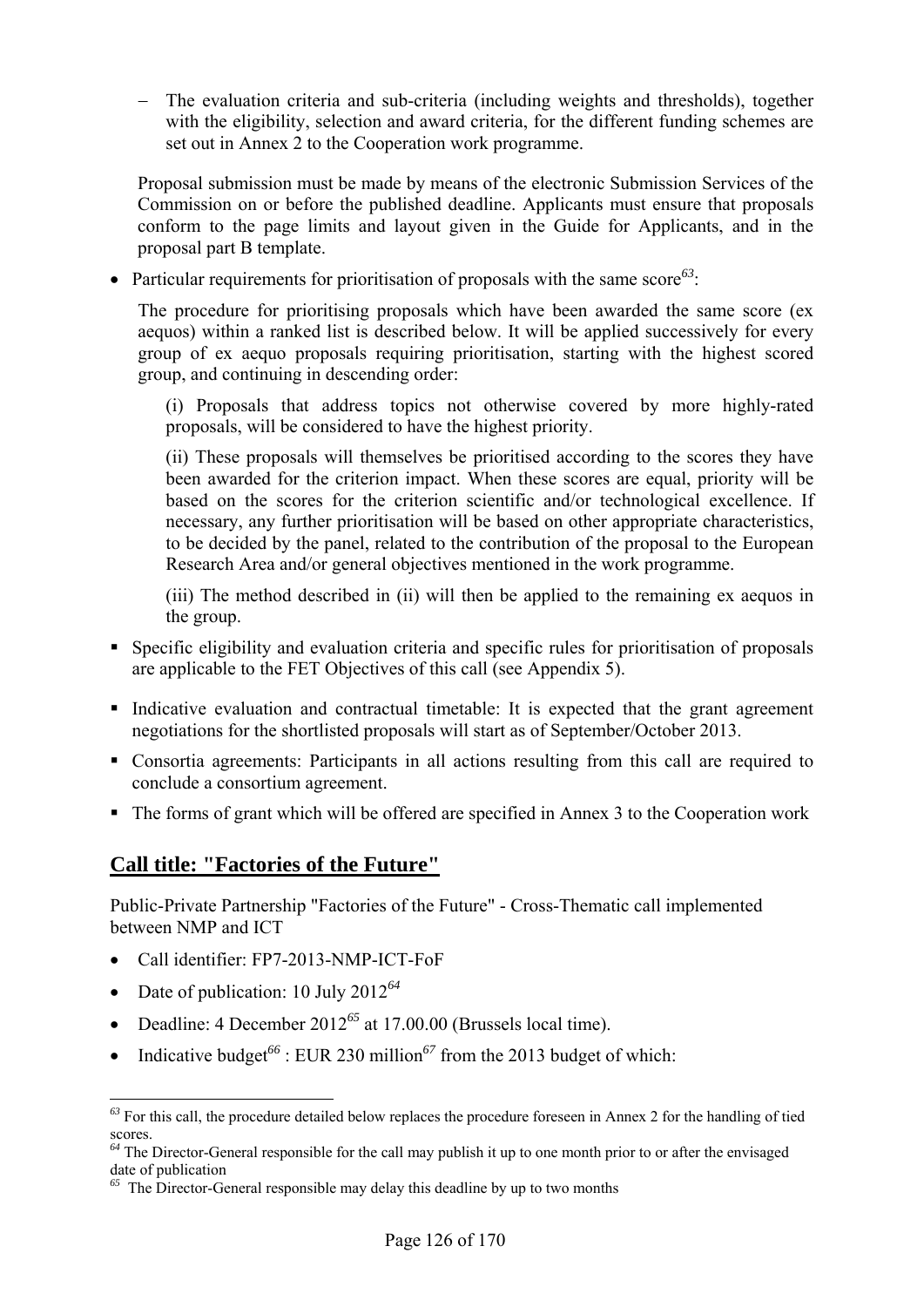- EUR 160 million from Theme 4 – Nanosciences, Nanotechnologies, Materials & New Production Technologies

- EUR 70 million from Theme 3 Information and Communication Technologies (ICT)
- Topics called:

|                      |                                                                                                                                      |                                                                | <b>Budget</b> |
|----------------------|--------------------------------------------------------------------------------------------------------------------------------------|----------------------------------------------------------------|---------------|
| <b>Activity/Area</b> | <b>Topics called</b>                                                                                                                 | <b>Funding Schemes</b>                                         | (Million EUR) |
|                      | NMP - Nanosciences, nanotechnologies, Materials and new Production                                                                   |                                                                |               |
| FoF.NMP.2013-1       | Improved use of renewable<br>resources at factory level                                                                              | DEMO-targeted<br>collaborative<br>projects                     |               |
| FoF.NMP.2013-2       | Innovative re-use of modular<br>equipment based on<br>integrated factory design                                                      | DEMO-targeted<br>collaborative<br>projects                     | 160           |
| FoF.NMP.2013-3       | Workplaces of the future: the<br>new people-centred<br>production site                                                               | Small or medium-<br>sized collaborative<br>projects            |               |
| FoF.NMP.2013-4       | Innovative methodologies<br>addressing social<br>sustainability in<br>manufacturing                                                  | Coordination and<br><b>Support Actions</b><br>(Support action) |               |
| FoF.NMP.2013-5       | Innovative design of<br>personalised product-services<br>and of their production<br>processes based on<br>collaborative environments | Large-scale<br>integrated<br>collaborative<br>projects         |               |
| FoF.NMP.2013-6       | Mini-factories for customised<br>products using local flexible<br>production                                                         | DEMO-targeted<br>collaborative<br>projects                     |               |
| FoF.NMP.2013-7       | New hybrid production<br>systems in advanced factory<br>environments based on new<br>human-robot interactive<br>cooperation          | Large-scale<br>integrated<br>collaborative<br>projects         |               |
| FoF.NMP.2013-8       | Innovative strategies for<br>renovation and repair in<br>manufacturing systems                                                       | Large-scale<br>integrated<br>collaborative<br>projects         |               |

<sup>&</sup>lt;sup>66</sup> The budget for this call is indicative. The final budget awarded to actions implemented through calls for proposals may vary:

• the final budget of the call may vary by up to 10% of the total value of the indicated budget for the call; and

any repartition of the call budget may also vary by up to 10% of the total value of the indicated budget for the call

<sup>&</sup>lt;sup>67</sup> Under the condition that the draft budget for 2013 is adopted without modification by the budgetary authority.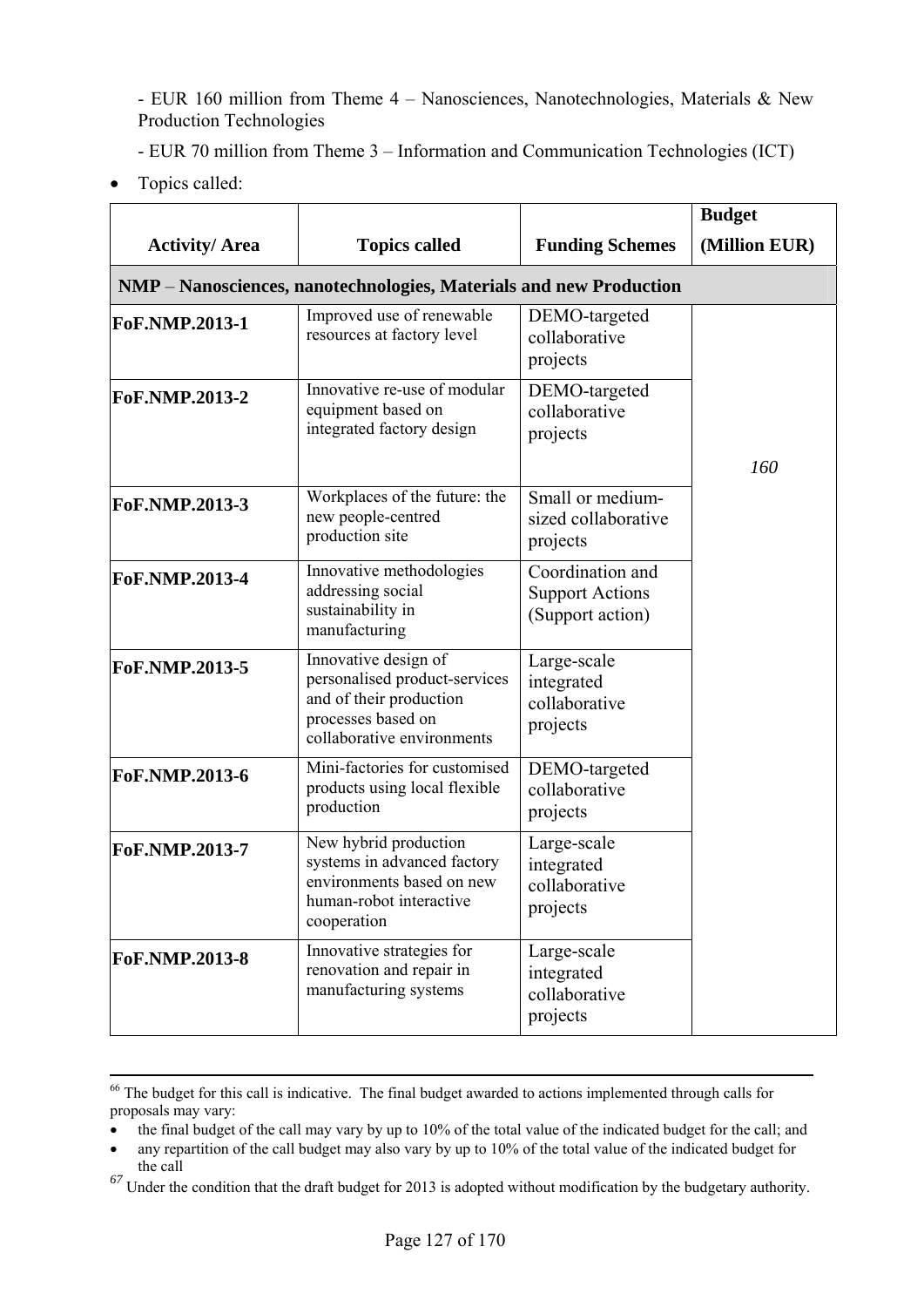| FoF.NMP.2013-9   | Advanced concepts for<br>technology-based business<br>approaches addressing<br>product-services and their<br>manufacturing in globalised<br>markets | Small or medium-<br>sized collaborative<br>projects |    |
|------------------|-----------------------------------------------------------------------------------------------------------------------------------------------------|-----------------------------------------------------|----|
| FoF.NMP.2013-10  | Manufacturing processes for<br>products made of composites<br>or engineered metallic<br>materials                                                   | Small or medium-<br>sized collaborative<br>projects |    |
| FoF.NMP.2013-11  | Manufacturing of highly<br>miniaturised components                                                                                                  | SME-targeted<br>collaborative<br>projects           |    |
|                  | <b>ICT</b> – Information and Communication Technologies                                                                                             |                                                     |    |
| FoF-ICT-2013.7.1 | Application experiments<br>for robotics and<br>simulations                                                                                          | Collaborative<br>Projects (IP<br>only)<br>and CSA   |    |
| FoF-ICT-2013.7.2 | Equipment assessment for<br>sensor and laser based<br>applications                                                                                  | Collaborative<br>Projects (IP<br>only)<br>and CSA   | 70 |

## • **Eligibility conditions:**

The general eligibility criteria are set out in Annex 2 to this work programme, and in the guide for applicants. Please note that the completeness criterion also includes that part B of the proposal shall be readable, accessible and printable.

Only information provided in part A of the proposal will be used to determine whether the proposal is eligible with respect to budget thresholds and/or minimum number of eligible participants.

The minimum number of participating entities required, for all funding schemes, is set out in the Rules for Participation: For Collaborative projects, the minimum condition shall be the participation of 3 independent legal entities, each of which is established in a Member State or Associated Country and no two of which are established in the same Member State or Associated Country.

For Coordination and Support Actions, the minimum conditions shall be:

- Coordination and Support Actions – **coordinating actions**: at least 3 independent legal entities, each of which is established in a Member State or Associated Country, and no 2 of which are established in the same Member State or Associated Country.

- Coordination and Support Actions – **supporting actions**: at least 1 independent legal entity.

## • **Additional eligibility criteria**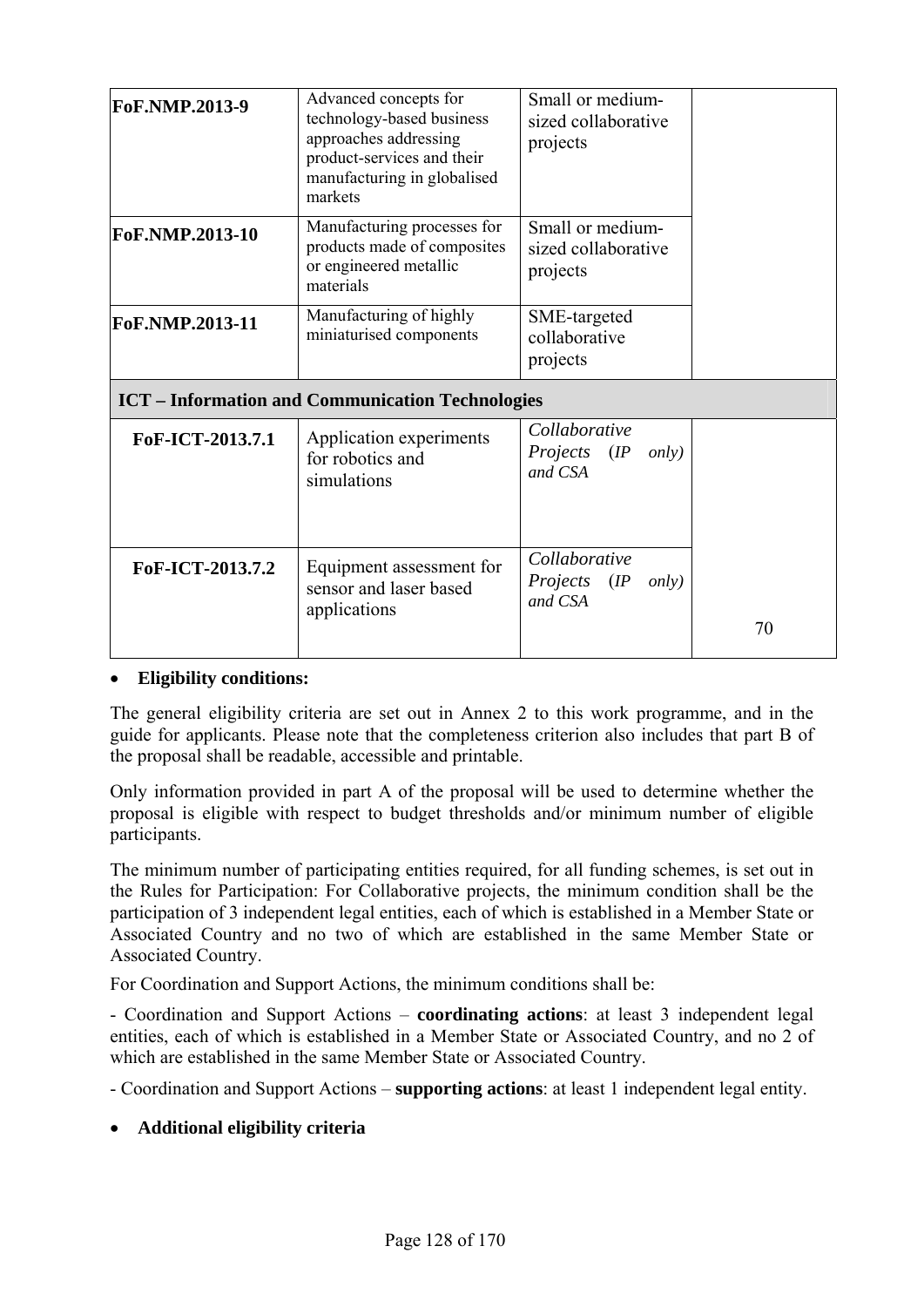Topics FoF.NMP.2013-5, FoF.NMP.2013-7 and FoF.NMP.2013-8: In addition to the general eligibility criteria, which are given in Annex 2 to this Work Programme, for Large-scale integrating collaborative projects **the minimum requested EU contribution must be greater than EUR 4 000 000**. Please note that the financial resources mobilised within a project will be assessed during the evaluation against the real work to be carried out in the project.

Topics FoF.NMP.2013-3, FoF.NMP.2013-9 and FoF.NMP.2013-10: In addition to the general eligibility criteria, which are given in Annex 2 to this Work Programme, for Small or medium-sized collaborative projects **the maximum requested EU contribution must not exceed EUR 4 000 000**. Please note that the financial resources mobilised within a project will be assessed during the evaluation against the real work to be carried out in the project.

Topic FoF.NMP.2013-11: SME-targeted Collaborative Projects will only be selected for funding on the condition that the requested EU contribution going to SME(s) is 35% or more of the total requested EU contribution. This will be assessed at the end of the negotiation, before signature of the grant agreement. Proposals not fulfilling this criterion will not be funded.

Topic FoF.NMP.2013-4: The requested EU contribution must not exceed EUR 500 000, and the project duration must not exceed 18 months.

For the ICT topics, each proposal must indicate the type of funding scheme used (IP for Collaborative Projects where applicable; CA or SA for Coordination and Support Actions). See Appendix 2 to the ICT chapter of the Cooperation work programme for further details.

## • **Evaluation procedure:**

A one-stage submission procedure will be followed.

Proposals will be evaluated in a single-step procedure. Proposals could be evaluated remotely with the consensus sessions being held in Brussels.

Each Theme will remain responsible for its own budget and for the implementation of the respective call topics. This includes drawing up ranking lists per Theme and subsequent negotiation and follow-up of the grant agreements resulting from proposals selected under the respective call topics.

For this call the following criteria and thresholds are applied: **1. S/T quality; 2. Implementation; 3. Impact.** For each criterion marks from 0 to 5 will be given, with the possibility of half-point scores. Successful proposals must pass the minimum thresholds as follows:

|                                   | <b>Minimum threshold</b> |
|-----------------------------------|--------------------------|
| <b>S/T</b> quality                | 3/5                      |
| Implementation                    | 3/5                      |
| Impact                            | 3/5                      |
| <b>Overall threshold required</b> | 10/15                    |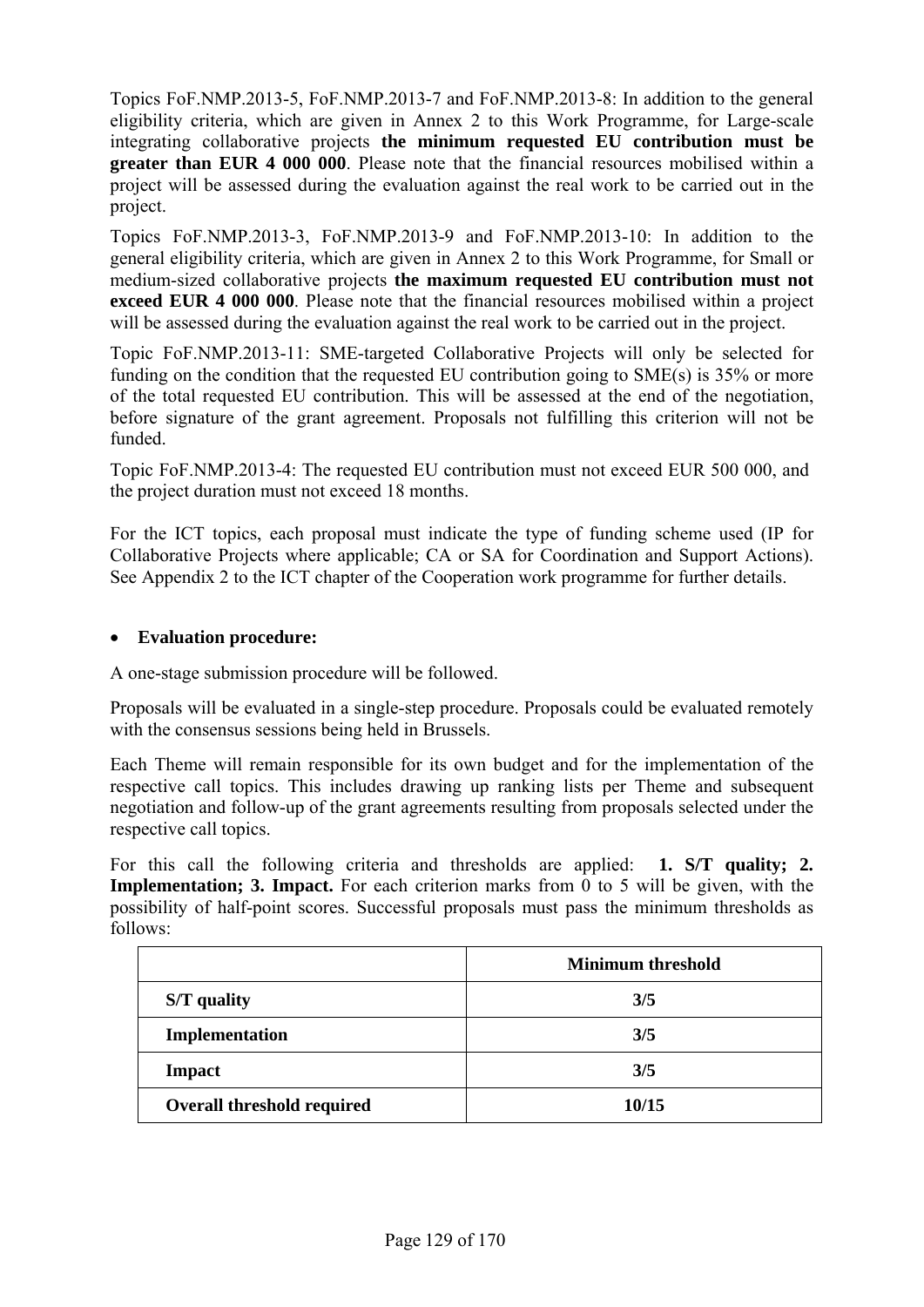Further information on elements to be taken into account in the evaluation is given under the respective topic descriptions.

See also Annex 2: Eligibility, Evaluation criteria for proposals and priority order for proposals with the same score*<sup>68</sup>*.

Applicants must ensure that proposals conform to the page limits and layout given in the Guide for Applicants, and in the proposal part B template available through the electronic Submission Services of the Commission.

### **Indicative evaluation and contractual timetable**:

Evaluation of proposals: January 2013. It is expected that the grant agreement negotiations for the shortlisted proposals will start as of March 2013.

#### **Consortium agreements**

<u>.</u>

Participants are required to conclude a consortium agreement.

### **Particular requirements for participation, evaluation and implementation:**

As a result of the evaluation, a ranked list of proposals retained for funding will be drawn up by each Theme as well as a reserve list of proposals that may be funded in case budget becomes available during negotiations.

• **The forms of grant and maximum reimbursement rates** which will be offered are specified in Annex 3 to the Cooperation work programme.

### • **Use of flat rates for subsistence costs**

For topics FoF.NMP.2013, and in accordance with Annex 3 to this Work Programme, this call provides for the possibility to use flat rates to cover subsistence costs incurred by beneficiaries during travel carried out within grants for indirect actions. For further information, see the relevant Guides for Applicants for this call. The applicable flat rates are available on the Participant Portal at: *[http://ec.europa.eu/research/participants/portal/page/fp7\\_documents](http://ec.europa.eu/research/participants/portal/page/fp7_documents)*, under 'Guidance documents for FP7/Financial issues/Flat rates for daily allowances'.

*<sup>68</sup>* For the NMP Programme, and in contrast with Annex 2, at Panel stage, the priority order of the proposals with equal overall scores will be established in accordance with their scores for the S/T Quality criterion. If they are still tied, they will be prioritised according to their scores for the Impact criterion. If proposals are still tied, they will be prioritised on the basis of the work programme coverage.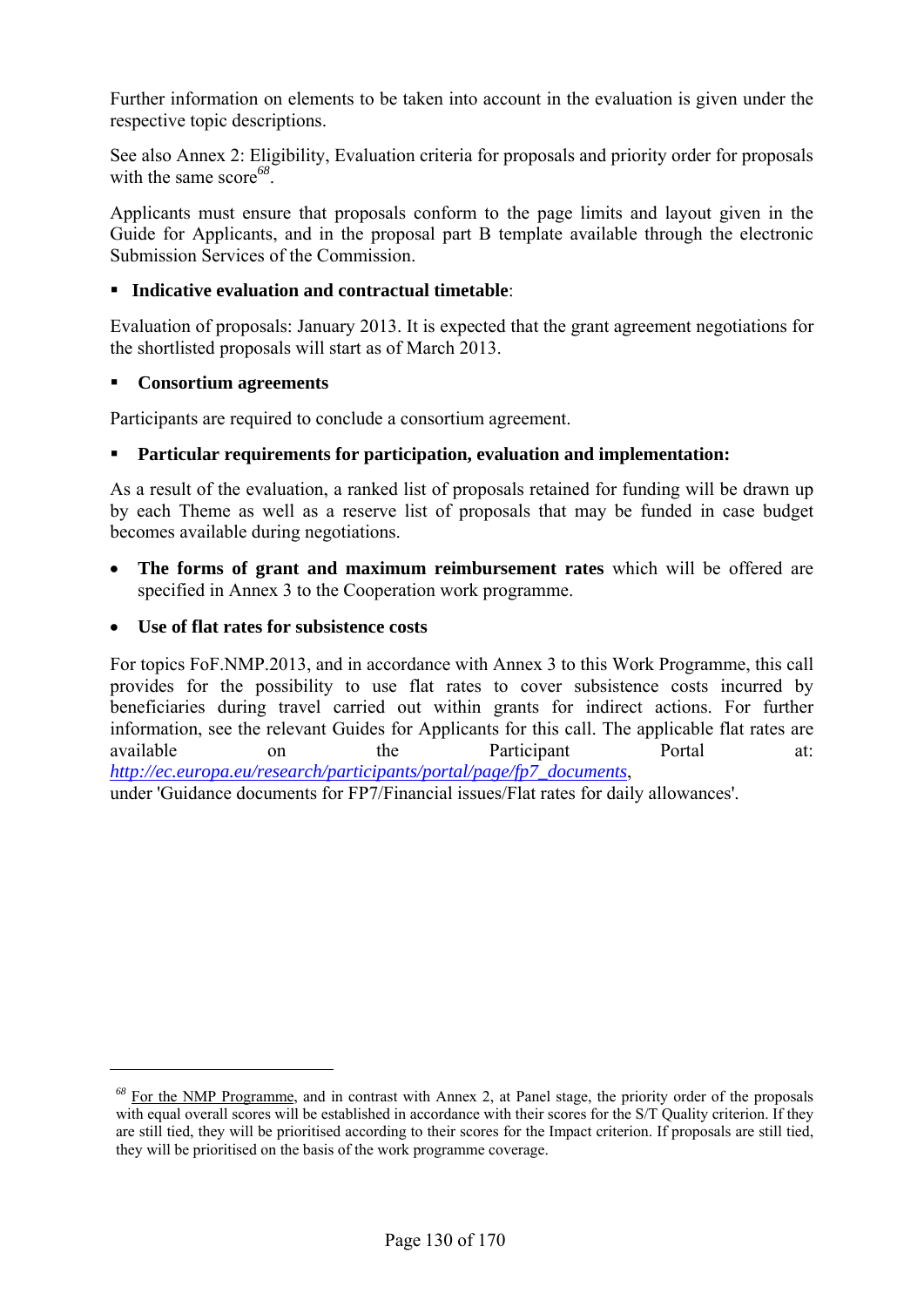# **Call title: "ICT for Green Cars"**

Call identifier: FP7-2013-ICT-GC

- Date of publication<sup>69</sup>: 10 July 2012
- Deadline<sup>70</sup>: 4 December 2012 at 17.00.00 (Brussels local time)
- Indicative budget<sup>71</sup>: EUR 40 million<sup>72</sup> See indicative budget breakdown in Section 7 of the ICT work programme.
- Topics called:

| <b>Activity/Area</b>                                    | <b>Objectives</b> | <b>Funding</b><br>schemes                                                                    | <b>Budget</b> |  |  |  |  |  |
|---------------------------------------------------------|-------------------|----------------------------------------------------------------------------------------------|---------------|--|--|--|--|--|
| <b>ICT</b> – Information and Communication Technologies |                   |                                                                                              |               |  |  |  |  |  |
| GC-ICT-2013.6.7                                         | Electro-mobility  | Collaborative<br>Projects (IP,<br>STREP) and<br>Coordination<br>and Support<br>Actions (CSA) | 40            |  |  |  |  |  |

An overview of all PPP-related topics is provided in Annex 5.

• Eligibility conditions:

1

The general eligibility criteria are set out in Annex 2 of this work programme, and in the guide for applicants. Please note that the completeness criterion also includes that part B of the proposal shall be readable, accessible and printable.

Only information provided in part A of the proposal will be used to determine whether the proposal is eligible with respect to budget thresholds and/or minimum number of eligible participants.

The minimum number of participating entities required, for all funding schemes, is set out in the Rules for Participation. See Appendix 1 of the ICT work programme for further details on the minimum number of participants.

<sup>&</sup>lt;sup>69</sup> The Director-General responsible for the call may publish it up to one month prior to or after the envisaged date of publication.<br>
<sup>70</sup> The Director-General responsible may delay this deadline by up to two months

 $71$  The budget for this call is indicative. The final budget awarded to actions implemented through calls for proposals may vary:

The final budget of the call may vary by up to 10% of the total value of the indicated budget for each call; and

<sup>•</sup> Any repartition of the call budget may also vary by up to 10% of the total value of the indicated budget for the call

<sup>&</sup>lt;sup>72</sup> Under the condition that the draft budget for 2013 is adopted without modification by the budgetary authority.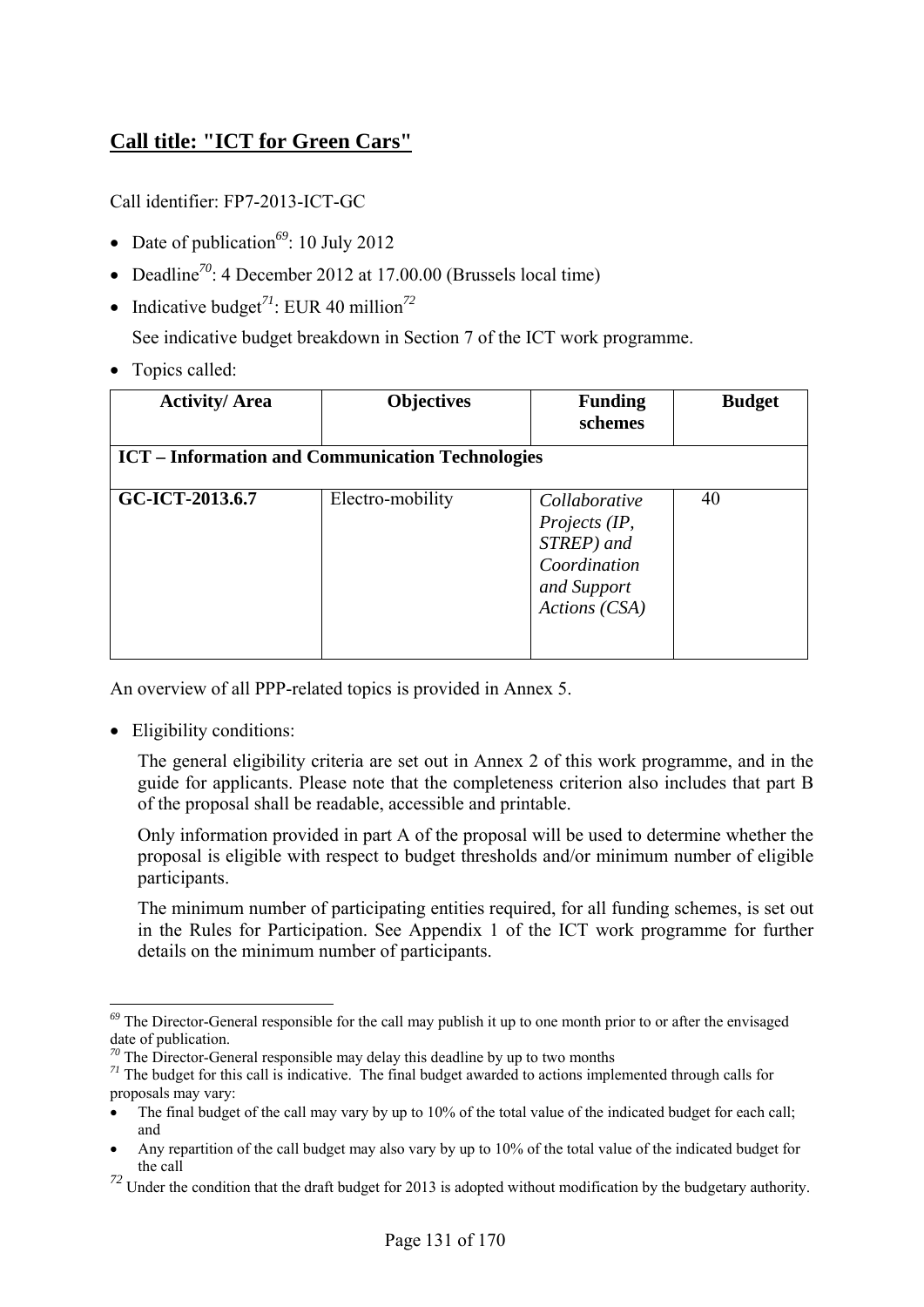• Evaluation procedure:

A one-stage submission procedure will be followed.

Proposals will be evaluated in a single-step procedure. Proposals could be evaluated remotely with the consensus sessions being held in Brussels.

For this call the following criteria and thresholds are applied: **1. S/T quality; 2. Implementation; 3. Impact.** For each criterion marks from 0 to 5 will be given, with the possibility of half-point scores. Successful proposals must pass the minimum thresholds as follows:

|                                   | <b>Minimum threshold</b> |
|-----------------------------------|--------------------------|
| S/T quality                       | 3/5                      |
| Implementation                    | 3/5                      |
| <b>Impact</b>                     | 3/5                      |
| <b>Overall threshold required</b> | 10/15                    |

See also Annex 2: Eligibility and evaluation criteria for proposals and priority order for proposals with the same score.

In order to ensure industrial relevance and impact of the research effort, the active participation of industrial partners represents an added value to the activities and this will be reflected in the evaluation.

Applicants must ensure that proposals conform to the page limits and layout given in the Guide for Applicants, and in the proposal part B template available through the electronic Submission Services of the Commission.

■ Indicative evaluation and contractual timetable:

Evaluation of proposals: January 2013. It is expected that the grant agreement negotiations for the shortlisted proposals will start as of March 2013.

Consortia agreements:

Consortia agreements are required for *all* actions.

• Particular requirements for participation, evaluation and implementation:

As a result of the evaluation, a ranked list of proposals retained for funding will be drawn up by Theme as well as a reserve list of proposals that may be funded in case budget becomes available during negotiations.

The forms of grants and maximum reimbursement rates which will be offered are specified in Annex 3 to the Cooperation work programme.

## **Call title: "Smart Cities and Communities"**

Smart Cities is a target research and innovation area in the future European Framework Programme for Research and Innovation. In order to prepare the constituency, the Themes ICT and ENERGY are launching this Cross-Thematic call.

## **Call title: "Smart Cities and Communities"**

• **Call identifier:** FP7-SMARTCITIES-2013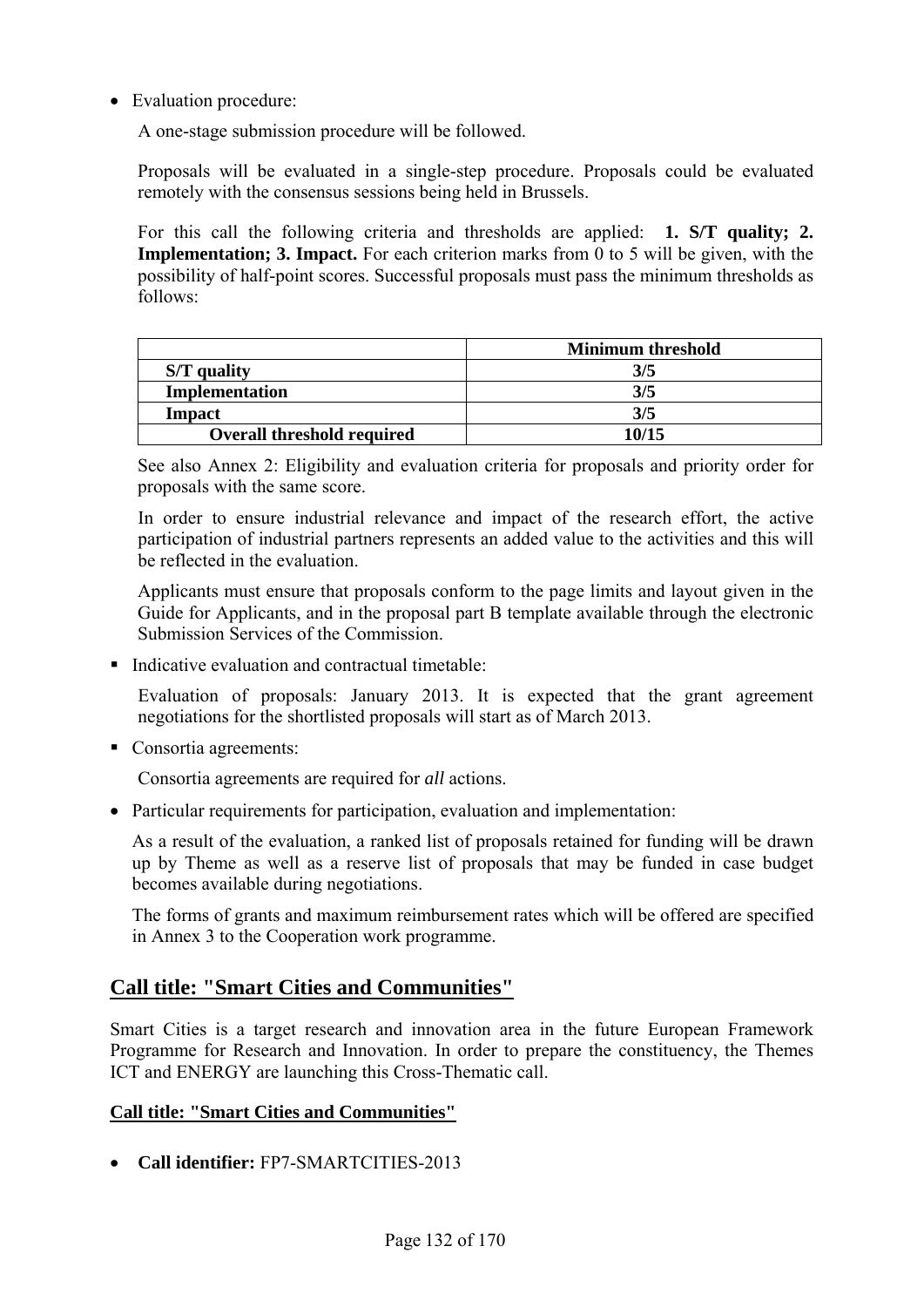- **Date of publication:** 10 July 2012*<sup>73</sup>*
- **Deadline:** 4 December 2012<sup>74</sup> at 17.00.00 (Brussels local time).
- **Indicative budget**  $^{75,76}$ : EUR 209 million from the budget of which:
	- o EUR 95 million from Theme 3 Information and Communication Technologies (ICT)
	- o EUR 114 million from Theme 5 Energy

| <b>Activity/Area</b>                                                                | <b>Budget</b> (Million<br>EUR) |
|-------------------------------------------------------------------------------------|--------------------------------|
| Theme 3 – Information and Communication Technologies (ICT)                          |                                |
| FP7-ICT-2013.1.4                                                                    | 20                             |
| FP7-ICT-2013.6.2                                                                    | 20                             |
| FP7-ICT-2013.6.4                                                                    | 40                             |
| FP7-ICT-2013.6.6                                                                    | 15                             |
| Theme 5 – Energy                                                                    |                                |
| Area Energy.7.1: Development of Inter-Active Distribution Energy<br><b>Networks</b> | 24                             |
| Area Energy 7.3: Cross Cutting Issues and Technologies                              |                                |
| Area ENERGY 8.8: Smart Cities and Communities                                       | 90                             |

#### • **Topics called:**

<u>.</u>

| <b>Activity/Area</b>                                       | <b>Topics called</b> | <b>Funding Schemes</b> |
|------------------------------------------------------------|----------------------|------------------------|
| Theme 3 – Information and Communication Technologies (ICT) |                      |                        |

*<sup>73</sup>* The Director-General responsible for the call may publish it up to one month prior to or after the envisaged date of publication

*<sup>74</sup>* The Director-General responsible may delay this deadline by up to two months

 $75$  Under the condition that the draft budget for 2013 is adopted without modification by the budgetary authority.

*<sup>76</sup>* The budget for this call is indicative. The final budget awarded to actions implemented through calls for proposals may vary:

<sup>•</sup> the final budget of the call may vary by up to 10% of the total value of the indicated budget for the call; and

<sup>•</sup> any repartition of the call sub-budgets may also vary by up to 10% of the total value of the indicated budget for the call.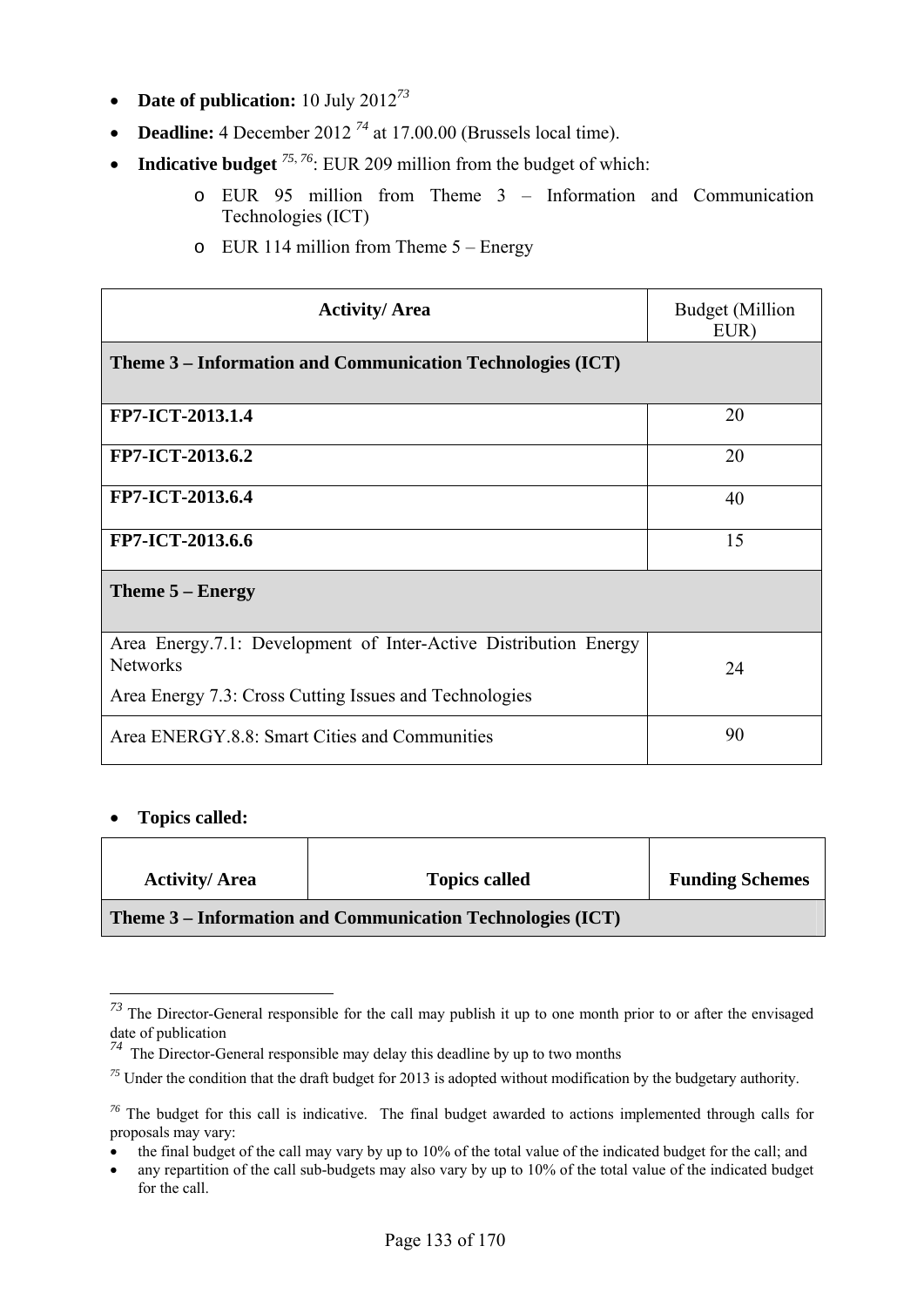| FP7-ICT-2013.1.4                                                                                     | A reliable, smart and secure Internet of<br>Things for Smart Cities                                                                                                        | Collaborative<br>Projects<br><b>(STREP)</b><br>only) and CSA              |  |
|------------------------------------------------------------------------------------------------------|----------------------------------------------------------------------------------------------------------------------------------------------------------------------------|---------------------------------------------------------------------------|--|
| FP7-ICT-2013.6.2                                                                                     | Data Centres in an energy-efficient and<br>environmental friendly Internet                                                                                                 | Collaborative<br>Projects (STREP<br>only)                                 |  |
| FP7-ICT-2013.6.4                                                                                     | Optimising Energy Systems in Smart<br><b>Cities</b>                                                                                                                        | Collaborative<br>Projects (STREP<br>only) and CSA                         |  |
| FP7-ICT-2013.6.6                                                                                     | Integrated personal mobility for smart<br>cities                                                                                                                           | Collaborative<br>Projects (STREP<br>only)                                 |  |
| Theme 5 – Energy                                                                                     |                                                                                                                                                                            |                                                                           |  |
| Energy. $7.1$ :<br>Area<br>Development of Inter-<br>Distribution<br>Active<br><b>Energy Networks</b> | Topic ENERGY.2013.7.1.1: Development<br>and validation of methods and tools for<br>integration<br>of<br>network<br>distributed<br>renewable resources                      |                                                                           |  |
|                                                                                                      | Topic<br>ENERGY.2013.7.3.1: Planning<br>rules for linking electric vehicles (EV) to<br>distributed energy resources                                                        | Collaborative                                                             |  |
| Area Energy 7.3: Cross                                                                               | Up to one project may be funded                                                                                                                                            | Project                                                                   |  |
| Cutting<br>Issues<br>and<br>Technologies                                                             | Topic<br>ENERGY.2013.7.3.2: Enhanced<br>interoperability and conformance testing<br>methods and tools for interaction between<br>grid infrastructure and electric vehicles |                                                                           |  |
|                                                                                                      | Up to one project may be funded                                                                                                                                            |                                                                           |  |
| Area ENERGY.8.8:<br><b>Smart Cities and</b><br>Communities                                           | Topic ENERGY.2013.8.8.1:<br>Demonstration of optimised energy<br>systems for high performance-energy<br>districts                                                          | Collaborative Project<br>with a predominant<br>demonstration<br>component |  |

The topics FP7.ENERGY.2013.8.8.1 and FP7-ICT-2013.6.4 contribute to the objectives of the Energy-Efficient building PPP.

Other topics related to Smart Cities and Communities, but not included in this call, are:

- Call FP7-ICT-2013-GC, GC-ICT-2013.6.7: Electro-mobility, see Theme 3 (ICT), part of PPP Green Cars
- Call FP7-2013-NMP-ENV-EeB, EeB.NMP.2013-3: Integration of technologies for energy-efficient solutions in the renovation of public buildings, see Theme 4 (NMP), part of PPP EeB
- Call FP7-2013-NMP-ENV-EeB, EeB.NMP.2013-4: Integrated control systems and methodologies to monitor and improve building energy performance see Theme 4 (NMP), part of PPP EeB
- Call FP7-2013-NMP-ENV-EeB, EeB.NMP.2013-5: Optimised design methodologies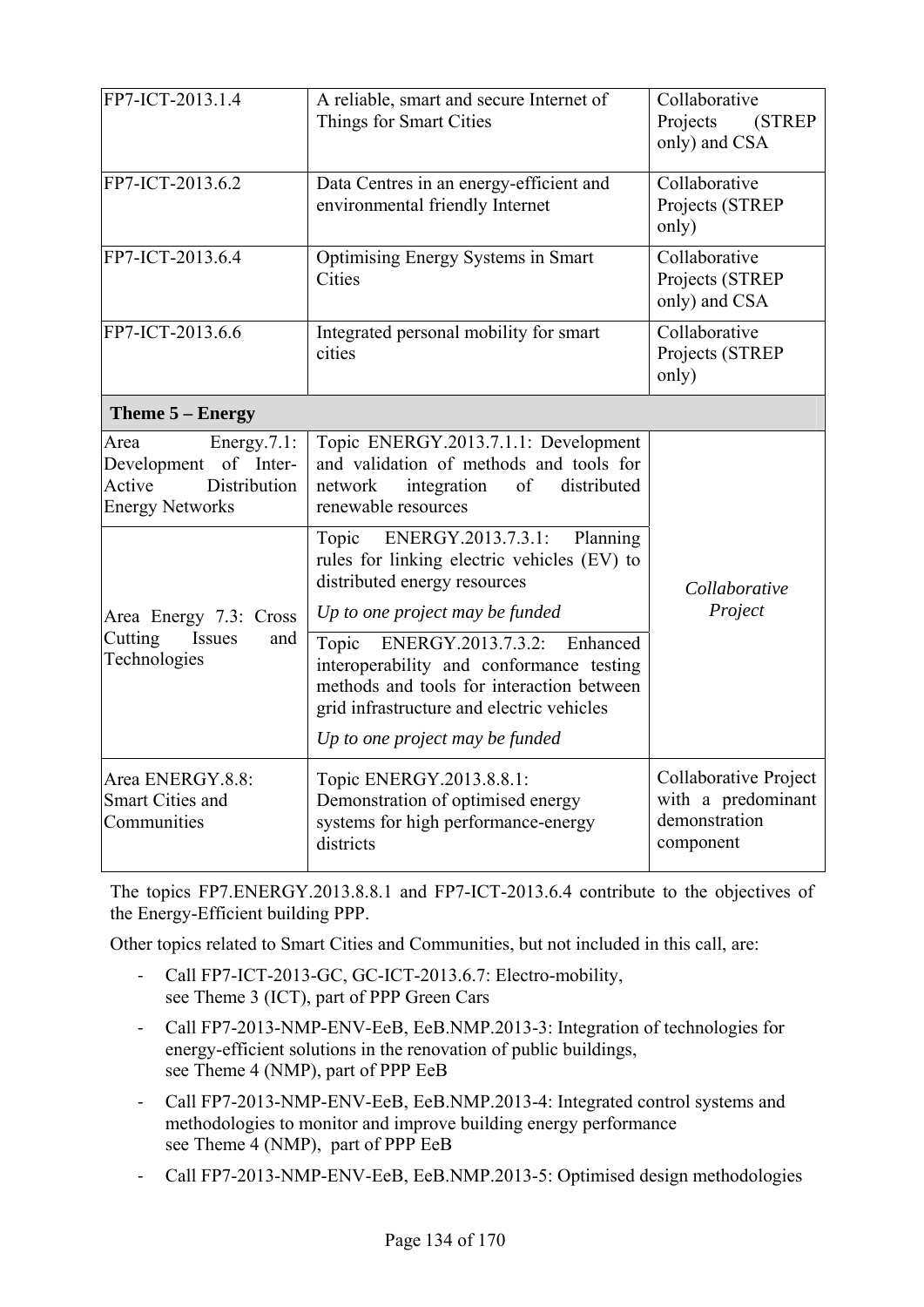for energy-efficient buildings integrated in the neighbourhood energy systems see Theme 4 (NMP), part of PPP EeB

- Call FP7-2013-NMP-ENV-EeB, EeB.NMP.2013-6: Achieving high efficiency by deep retrofitting in the case of commercial buildings see Theme 4 (NMP), part of PPP EeB
- Call FP7-2013-NMP-ENV-EeB, EeB.ENV.2013.6.3-4: Energy efficient retrofitting and renewal of existing buildings for sustainable urban districts, see Theme 6 (ENV), part of PPP EeB

## • **Eligibility conditions**

The general eligibility criteria are set out in Annex 2 of this work programme, and in the guide for applicants. Please note that the completeness criterion also includes that part B of the proposal shall be readable, accessible and printable.

Only information provided in part A of the proposal will be used to determine whether the proposal is eligible with respect to budget thresholds and/or minimum number of eligible participants.

The minimum number of participating entities required, for all funding schemes, is set out in the Rules for Participation. They are summarised in the table below:

| <b>Funding scheme</b>                                     | <b>Minimum conditions</b>                                                                                                                          |
|-----------------------------------------------------------|----------------------------------------------------------------------------------------------------------------------------------------------------|
| Collaborative Projects                                    | At least 3 independent legal entities, each of<br>which is established in a MS or AC, and no 2<br>of which are established in the same MS or<br>AC |
| Coordination and Support Actions<br>(coordinating action) | At least 3 independent legal entities, each of<br>which is established in a MS or AC, and no 2<br>of which are established in the same MS or AC    |
| Coordination and Support Actions<br>(supporting action)   | At least 1 independent legal entity.                                                                                                               |

## • **Evaluation procedure**

A one-stage submission procedure will be followed.

Proposals will be evaluated in a single-step procedure. Proposals could be evaluated remotely with the consensus sessions being held in Brussels.

Each Theme will be responsible for its own budget and for the implementation of the respective call topics. This includes drawing up ranking lists per budgetary envelope and subsequent negotiation and follow-up of the grant agreements resulting from the proposals selected under the respective call topics.

For this call the following criteria and thresholds are applied: **1. S/T quality; 2. Implementation; 3. Impact.** For each criterion marks from 0 to 5 will be given, with the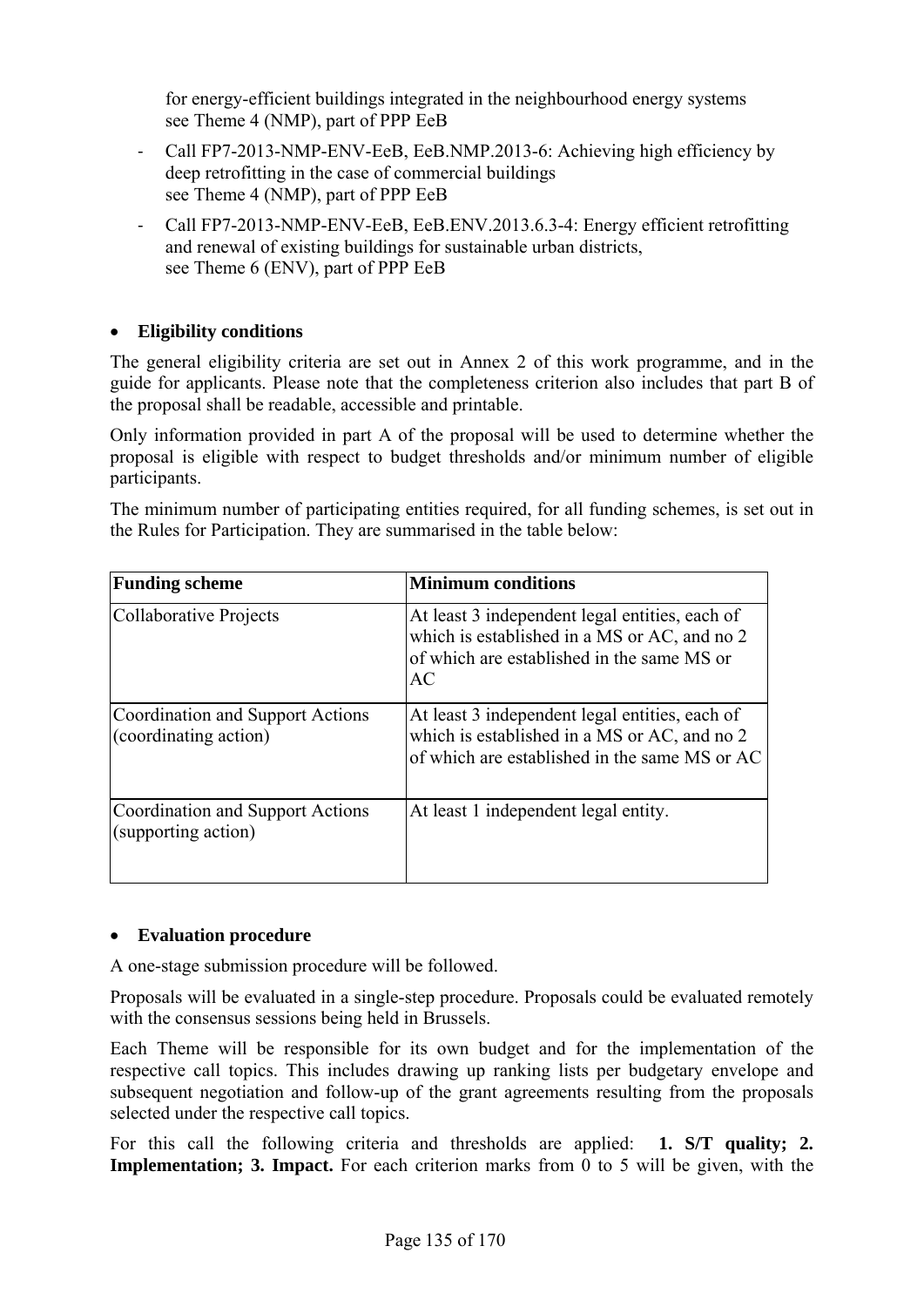possibility of half-point scores. Successful proposals must pass the minimum thresholds as follows:

|                                   | <b>Minimum threshold</b> |
|-----------------------------------|--------------------------|
| S/T quality                       | 3/5                      |
| Implementation                    | 3/5                      |
| <b>Impact</b>                     | 3/5                      |
| <b>Overall threshold required</b> | 10/15                    |

Further information on elements to be taken into account in the evaluation is given under the respective topic descriptions.

See also Annex 2: Eligibility and evaluation criteria for proposals and priority order for proposals with the same score.

Applicants must ensure that proposals conform to the page limits and layout given in the Guide for Applicants, and in the proposal part B template available through the electronic Submission Services of the Commission.

**The maximum number of projects that may be funded under a specific topic is restricted in the following topics:** 

- Topic ENERGY.2013.7.3.1: Planning rules for linking electric vehicles (EV) to distributed energy resources: up to one project may be funded
- Topic ENERGY.2013.7.3.2: Enhanced interoperability and conformance testing methods and tools for interaction between grid infrastructure and electric vehicles: up to one project may be funded

## • **Indicative evaluation and contractual timetable:**

Evaluation of proposals: January 2013. It is expected that the grant agreement negotiations for the shortlisted proposals will start as of March 2013.

## • **Consortia agreements**

Consortia agreements are required for *all* actions.

## • **Particular requirements for participation, evaluation and implementation:**

As a result of the evaluation, a ranked list of proposals retained for funding will be drawn up for each budget envelope as well as a reserve list of proposals that may be funded in case budget becomes available during negotiations.

The forms of grants and maximum reimbursement rates which will be offered are specified in Annex 3 to the Cooperation work programme.

## *Call title: "Future Internet"*

Public-Private Partnership "Future Internet"

- Call identifier: FP7-2013-ICT-FI
- Date of publication: 16 May 2013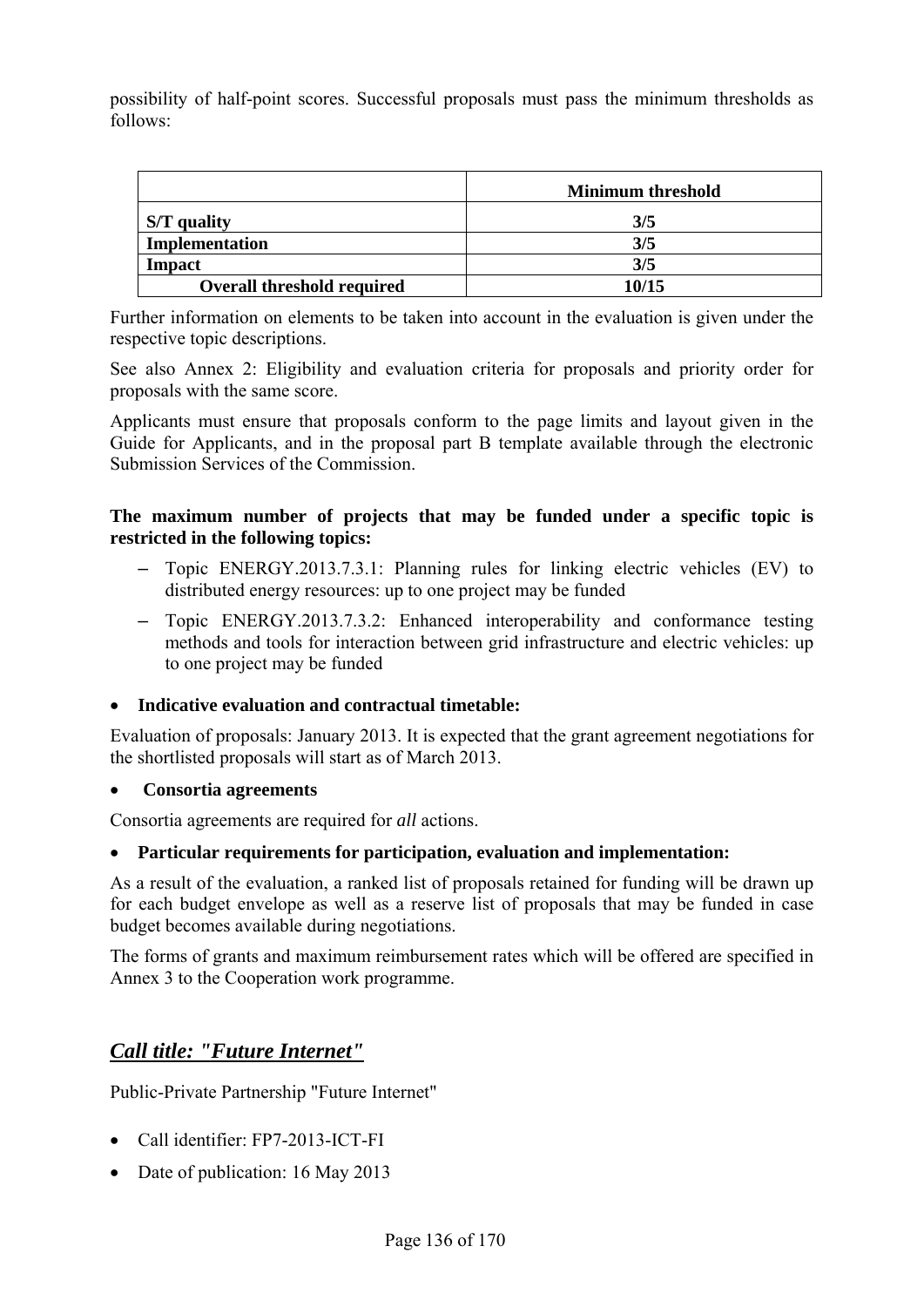- Deadline: 10 December 2013 at 17.00.00 (Brussels local time)
- Indicative budget*<sup>77</sup>*: EUR 130 million*<sup>78</sup>* See indicative budget breakdown in section 7 of the ICT work programme.
- Topics called:

| <b>Challenge</b>                   | <b>Objectives</b>              | <b>Funding schemes</b> |
|------------------------------------|--------------------------------|------------------------|
| <b>Challenge 1: Pervasive and</b>  | FLICT-2013.1.8 Expansion of    | CP-CSA                 |
| <b>Trusted Network and Service</b> | Use Case                       |                        |
| <b>Infrastructures</b>             |                                |                        |
|                                    | FLICT-2013.1.9 Technology      | <b>IP/CSA</b>          |
|                                    | Foundation Extension and Usage |                        |

• Eligibility conditions:

The general eligibility criteria are set out in Annex 2 of this work programme, and in the guide for applicants. Please note that the completeness criterion also includes that part B of the proposal shall be readable, accessible and printable.

Only information provided in part A of the proposal will be used to determine whether the proposal is eligible with respect to budget thresholds and/or minimum number of eligible participants.

The minimum number of participating entities required, for all funding schemes, is set out in the Rules for Participation. See Appendix 1 of the ICT work programme for further details on the minimum number of participants.

• Evaluation procedure:

1

- A one-stage submission procedure will be followed.
- The evaluation criteria and sub-criteria (including weights and thresholds), together with the eligibility, selection and award criteria, for the different funding schemes are set out in Annex 2 to the Cooperation work programme.

Proposal submission must be made by means of the electronic Submission Services of the Commission on or before the published deadline. Applicants must ensure that proposals conform to the page limits and layout given in the Guide for Applicants, and in the proposal part B template.

• Particular requirements for prioritisation of proposals with the same score:

The procedure for prioritising proposals which have been awarded the same score (ex aequos) within a ranked list is described below. It will be applied successively for every group of ex aequo proposals requiring prioritisation, starting with the highest scored group, and continuing in descending order:

*<sup>77</sup>* The budget for this call is indicative. The final budget awarded to actions implemented through calls for proposals may vary:

<sup>•</sup> The final budget of the call may vary by up to 10% of the total value of the indicated budget for each call; and

<sup>•</sup> Any repartition of the call budget may also vary by up to 10% of the total value of the indicated budget for the call

*<sup>78</sup>* Under the condition that the draft budget for 2013 is adopted without modification by the budgetary authority.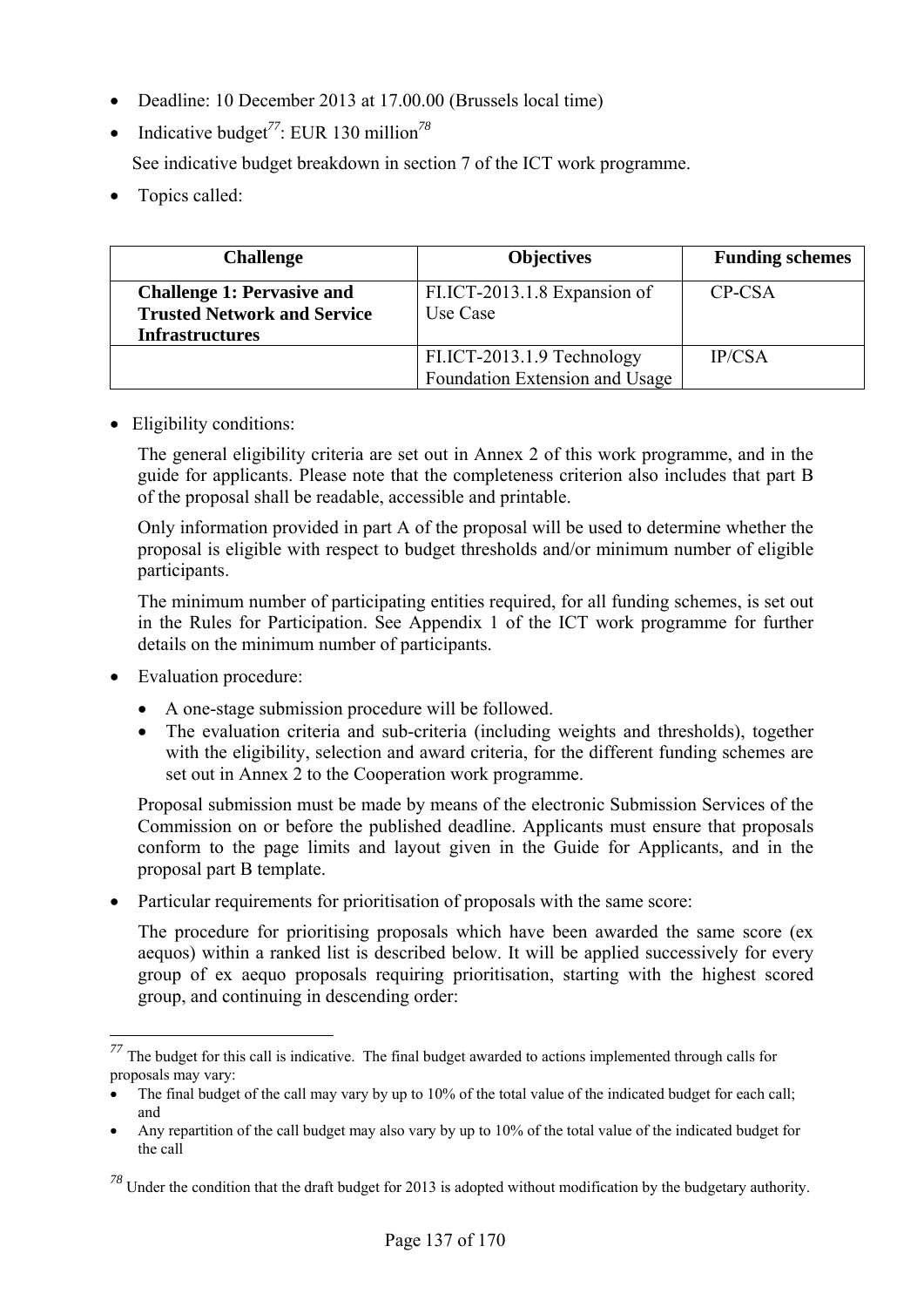(i) Proposals that address geographies and/or domains not otherwise covered by more highly-rated proposals, will be considered to have the highest priority.

(ii) These proposals will themselves be prioritised according to the scores they have been awarded for the criterion impact. When these scores are equal, priority will be based on the scores for the criterion Quality and efficiency of the implementation and the management. If necessary, any further prioritisation will be based on other appropriate characteristics, to be decided by the panel, related to the contribution of the proposal to the European Research Area and/or general objectives mentioned in the work programme.

(iii) The method described in (ii) will then be applied to the remaining ex aequos in the group.

- Indicative evaluation and contractual timetable: It is expected that the grant agreement negotiations for the shortlisted proposals will start as of May 2014.
- **Typically grant agreements resulting from this call will included Special Clause 39 'Open Access'.**
- Consortia agreements: Participants in all actions resulting from this call are required to conclude a consortium agreement. Special clause 41 'Complementary Grant Agreements' and the provisions therein will be applicable to all projects selected under this call.

The forms of grant which will be offered are specified in Annex 3 to the Cooperation work programme.

# **Call title: SME Initiative on Analytics**

- Call identifier: FP7-ICT-2013-SME-DCA
- Date of publication<sup>79</sup>: 10 July 2012
- Deadline*<sup>80</sup>*: 15 January 2013, at 17:00.00 Brussels local time
- Indicative budget*<sup>81</sup>*: EUR 20 million*<sup>82</sup>*

See indicative budget breakdown in section 7 of the ICT work programme.

• Topics called:

<u>.</u>

| <b>Challenge</b>                     | <b>Objectives</b>     | <b>Funding</b> |
|--------------------------------------|-----------------------|----------------|
|                                      |                       | schemes        |
| <b>Challenge 4: Technologies for</b> | 4.3 SME initiative on | IP, STREP      |
| <b>Digital Content and Languages</b> | analytics             |                |

<sup>&</sup>lt;sup>79</sup> The Director-General responsible for the call may publish it up to one month prior to or after the envisaged date of publication.

*<sup>80</sup>* The Director-General responsible may delay this deadline by up to two months

*<sup>81</sup>* The budget for this call is indicative. The final budget awarded to actions implemented through calls for proposals may vary:

The final budget of the call may vary by up to 10% of the total value of the indicated budget for each call; and

<sup>•</sup> Any repartition of the call budget may also vary by up to 10% of the total value of the indicated budget for the call

<sup>&</sup>lt;sup>82</sup> Under the condition that the draft budget for 2013 is adopted without modification by the budgetary authority.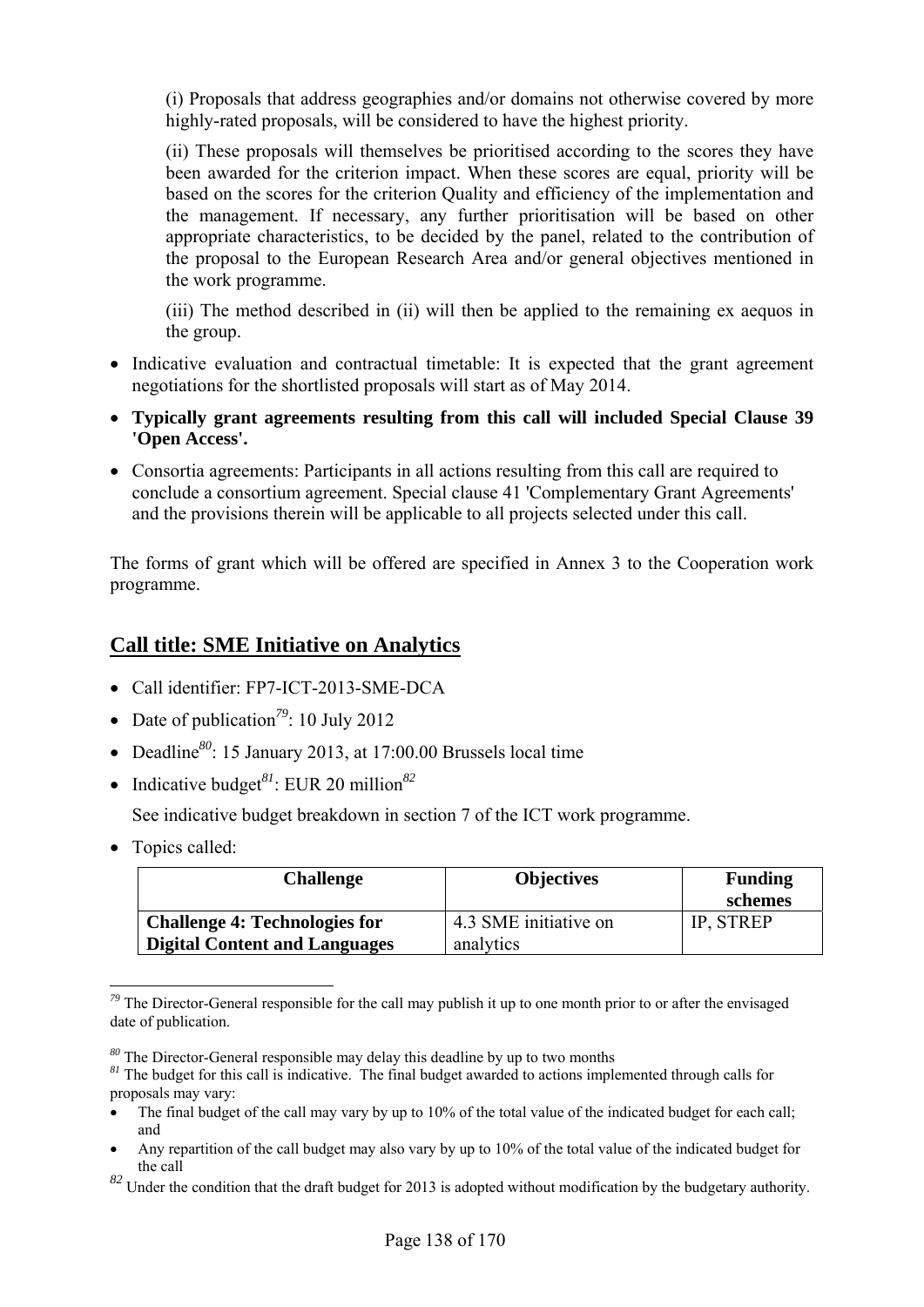• Eligibility conditions:

The general eligibility criteria are set out in Annex 2 of this work programme, and in the guide for applicants. Please note that the completeness criterion also includes that part B of the proposal shall be readable, accessible and printable.

Only information provided in part A of the proposal will be used to determine whether the proposal is eligible with respect to budget thresholds and/or minimum number of eligible participants.

The minimum number of participating entities required, for all funding schemes, is set out in the Rules for Participation. See Appendix 1 of the ICT work programme for further details on the minimum number of participants.

In addition to the eligibility criteria set out in Annex 2, STREP proposals submitted to this call are subject to the following additional eligibility criteria:

- 1. The consortium must contain at least **two SMEs** (this will be declared in Part A of the proposal).*<sup>83</sup>*
- 2. The project duration shall not exceed **24 months** and the maximum EU funding requested must not exceed **EUR 1.500.000**.
- 3. A minimum of **30% of the funding** requested in the proposal must be allocated to SME partners and maintained in the negotiated EU grant if the proposal is selected for funding.
- 4. The length of Part B should not exceed **20 A4 pages**, excluding a title page.

In addition to the eligibility criteria set out in Annex 2, IP proposals submitted to this call are subject to the following additional eligibility criteria:

- 1. The length of Part B should not exceed 5**0 A4 pages**, excluding a title page.
- Evaluation procedure:

A one-stage submission and evaluation procedure will be followed:

Proposal submission must be made by means of the electronic Submission Services of the Commission on or before the published deadlines.

Proposals submitted under this call will be evaluated according to three criteria - Scientific/Technological Excellence, Implementation and Impact. For each criterion marks from 0 to 5 will be given, with the possibility of half-point scores.

| 1. Scientific and/or<br>technological<br>excellence (relevant<br>to the topics<br>addressed by the<br>call) | 2. Quality and<br>efficiency of the<br>implementation and<br>the management | 3. The potential<br>impact through the<br>development,<br>dissemination and<br>use of project<br>results |
|-------------------------------------------------------------------------------------------------------------|-----------------------------------------------------------------------------|----------------------------------------------------------------------------------------------------------|
|                                                                                                             |                                                                             | (Award)                                                                                                  |
| Soundness of                                                                                                | Appropriateness                                                             | Contribution, at the                                                                                     |
|                                                                                                             | (Award)                                                                     | (Selection)                                                                                              |

<sup>&</sup>lt;u>.</u> <sup>83</sup> The official definition of SMEs can be found at [http://ec.europa.eu/enterprise/policies/sme/facts-figures](http://ec.europa.eu/enterprise/policies/sme/facts-figures-analysis/sme-definition/index_en.htm)[analysis/sme-definition/index\\_en.htm.](http://ec.europa.eu/enterprise/policies/sme/facts-figures-analysis/sme-definition/index_en.htm)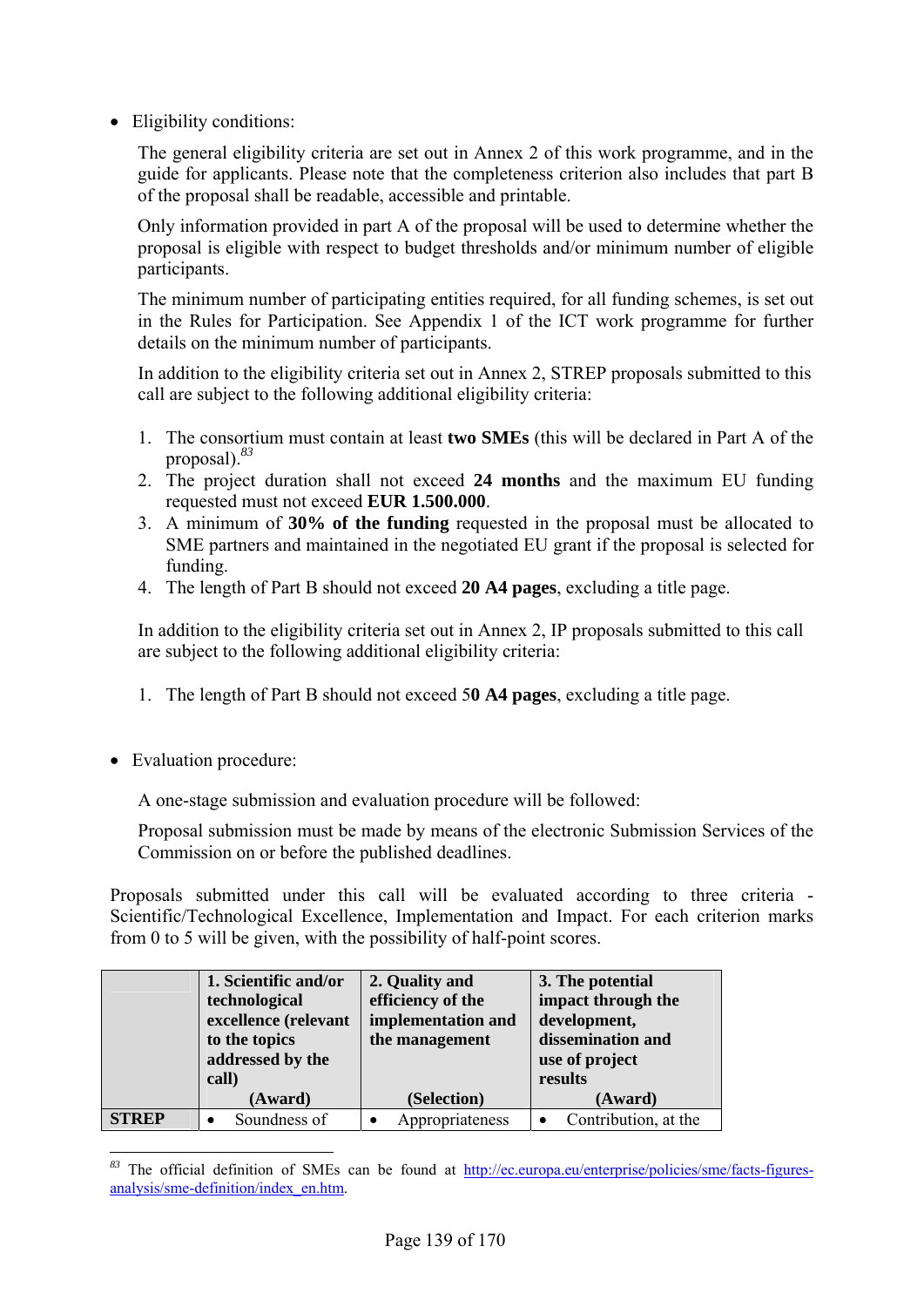| and IP<br>proposal | concept and<br>quality of<br>objectives<br>Progress beyond<br>the state-of-the-<br>art<br>Quality and<br>effectiveness of<br>the S/T<br>methodology<br>and associated<br>work plan | of the<br>management<br>structure and<br>procedures.<br>Quality and<br>$\bullet$<br>relevant<br>experience of the<br>individual<br>participants<br>Quality of the<br>$\bullet$<br>consortium as a<br>whole (including)<br>complementarity,<br>balance)<br>Appropriateness<br>of the allocation<br>and justification<br>of the resources<br>to be committed<br>(budget, staff,<br>equipment) | European [and/or<br>international] level,<br>to the expected<br>impacts listed in the<br>work programme<br>under relevant<br>topic/activity<br>Appropriateness of<br>$\bullet$<br>measures for the<br>dissemination and/or<br>exploitation of<br>project results, and<br>management of<br>intellectual property |
|--------------------|------------------------------------------------------------------------------------------------------------------------------------------------------------------------------------|---------------------------------------------------------------------------------------------------------------------------------------------------------------------------------------------------------------------------------------------------------------------------------------------------------------------------------------------------------------------------------------------|-----------------------------------------------------------------------------------------------------------------------------------------------------------------------------------------------------------------------------------------------------------------------------------------------------------------|
|                    | Threshold: 4/5                                                                                                                                                                     | Threshold: 4/5                                                                                                                                                                                                                                                                                                                                                                              | Threshold: 4/5                                                                                                                                                                                                                                                                                                  |

Thresholds are set for each criterion, as indicated in the tables above. A proposal failing to achieve any of these threshold scores will be rejected.

• Particular requirements for prioritisation of proposals with the same score<sup>84</sup>:

The procedure for prioritising proposals which have been awarded the same score (ex aequos) within a ranked list is described below. It will be applied successively for every group of ex aequo proposals requiring prioritisation, starting with the highest scored group, and continuing in descending order:

(i) Proposals that address topics not otherwise covered by more highly-rated proposals, will be considered to have the highest priority.

(ii) These proposals will themselves be prioritised according to the scores they have been awarded for the criterion impact. When these scores are equal, priority will be based on the scores for the criterion scientific and/or technological excellence. If necessary, any further prioritisation will be based on other appropriate characteristics, to be decided by the panel, related to the contribution of the proposal to the European Research Area and/or general objectives mentioned in the work programme.

(iii) The method described in (ii) will then be applied to the remaining ex aequos in the group.

- Indicative evaluation and contractual timetable: It is expected that the grant agreement negotiations for the shortlisted proposals will start as of April/May 2013.
- Consortia agreements: Participants in all actions resulting from this call are required to conclude a consortium agreement.
- The forms of grant which will be offered are specified in Annex 3 to the Cooperation work programme.

<u>.</u>

<sup>&</sup>lt;sup>84</sup> For this call, the procedure detailed below replaces the procedure foreseen in Annex 2 for the handling of tied scores.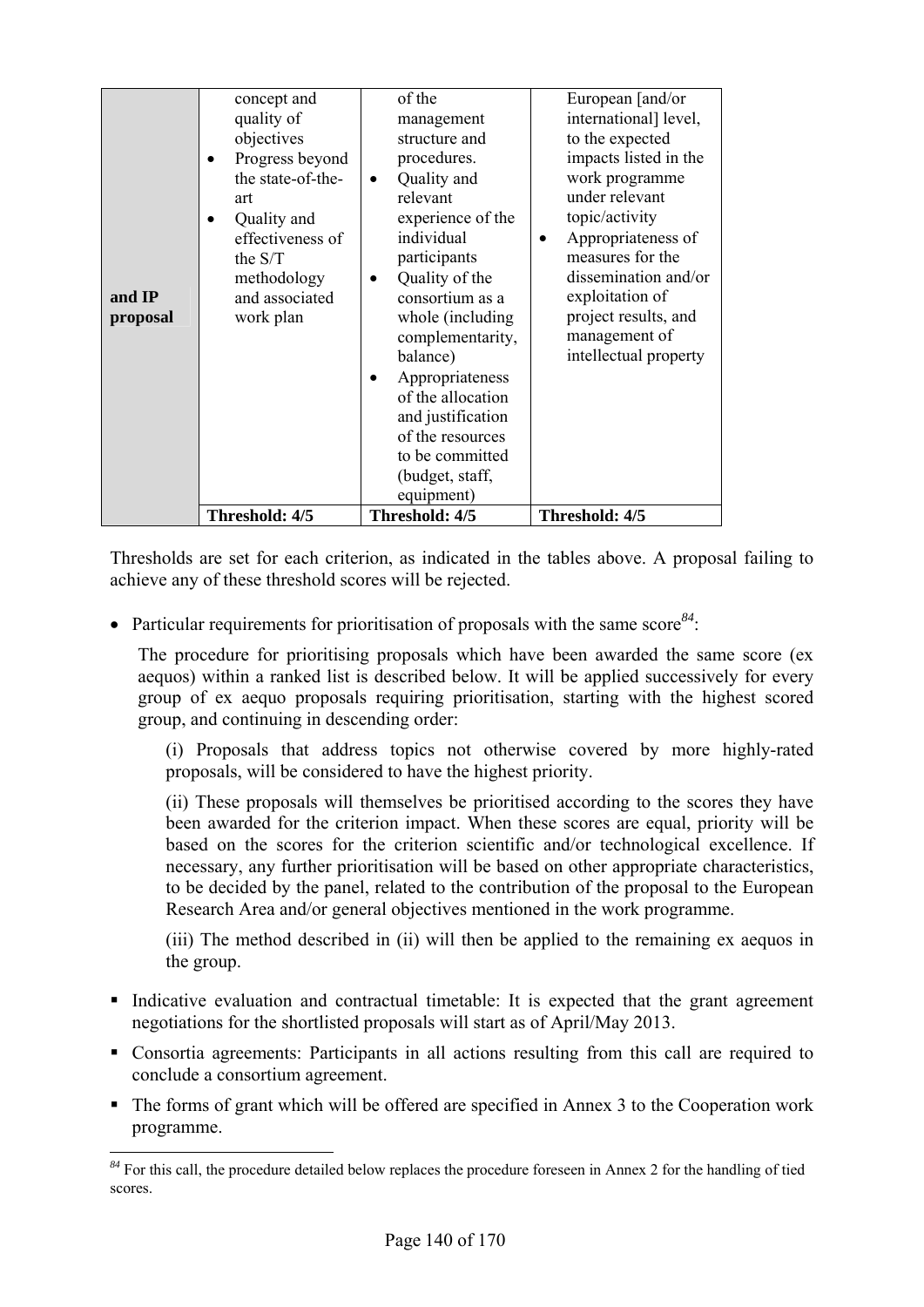Grant agreements of projects financed under this Call for Proposals under Objective 4.3 will include the Special Clause 39 on the Open Access Pilot in FP7

# **Call title: "FET Flagship Initiatives"**

- Call identifier: FP7-ICT-2013-FET-F
- Date of publication<sup>85</sup>: 10 July 2012
- Deadline<sup>86</sup>: 23 October 2012 at 17.00.00 (Brussels local time)
- Indicative budget*<sup>87</sup>*: EUR 108 million*<sup>88</sup>*
- Topics called:

| <b>Challenge</b>                                               | <b>Objectives</b>          | <b>Funding schemes</b> |
|----------------------------------------------------------------|----------------------------|------------------------|
| <b>Challenge 9: Future and</b><br><b>Emerging Technologies</b> | ICT 2013.9.9 FET Flagships | CP-CSA                 |

• Eligibility conditions:

The general eligibility criteria are set out in Annex 2 of this work programme, and in the guide for applicants. Please note that the completeness criterion also includes that part B of the proposal shall be readable, accessible and printable.

Only information provided in part A of the proposal will be used to determine whether the proposal is eligible with respect to budget thresholds and/or minimum number of eligible participants.

The minimum number of participating entities required, for all funding schemes, is set out in the Rules for Participation. See Appendix 1 of the ICT work programme for further details on the minimum number of participants.

• Evaluation procedure:

Proposal submission must be made by means of the electronic Submission Services of the Commission on or before the published deadline. Applicants must ensure that proposals conform to the page limits and layout given in the Guide for Applicants, and in the proposal part B template.

− A one-stage submission procedure will be followed.

<sup>1</sup> <sup>85</sup> The Director-General responsible for the call may publish it up to one month prior to or after the envisaged date of publication.<br><sup>86</sup> The Director-General responsible may delay this deadline by up to two months

<sup>&</sup>lt;sup>87</sup> The budget for this call is indicative. The final budget awarded to actions implemented through calls for proposals may vary:

The final budget of the call may vary by up to 10% of the total value of the indicated budget for each call; and

<sup>•</sup> Any repartition of the call budget may also vary by up to 10% of the total value of the indicated budget for the call

<sup>&</sup>lt;sup>88</sup> Under the condition that the draft budget for 2013 is adopted without modification by the budgetary authority.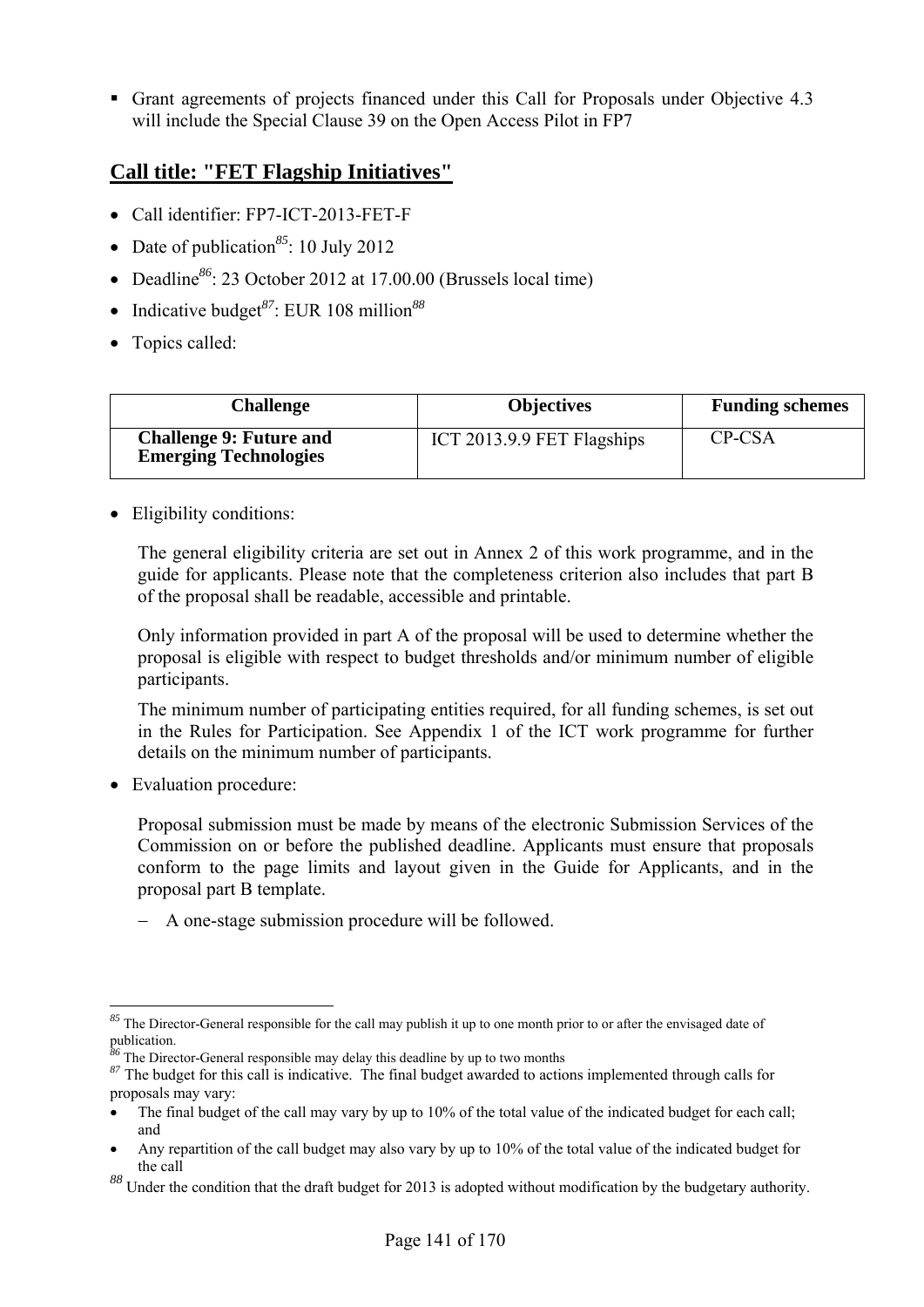See Appendix 5 of the work programme for specific evaluation criteria applicable to the FET Flagship objective ICT-2013.9.9.

# **Call title: FET Open**

- Call identifier: FP7-ICT-2013-C
- Date of publication<sup>89</sup>: 12 September 2012
- Deadline<sup>90</sup>: 12 March 2013, at 17:00.00, Brussels, local time
- Indicative budget<sup>91</sup>: EUR 50 million<sup>92</sup>
- See indicative budget breakdown in section 7 of the ICT work programme.
- Topics called:

| Challenge                                 | Objectives                                                           | Funding schemes <sup>93</sup>                             |
|-------------------------------------------|----------------------------------------------------------------------|-----------------------------------------------------------|
| emerging<br>Future<br>and<br>technologies | ICT-2013.9.1 FET-Open:<br>Challenging current thinking               | CP (STREP only), CSA                                      |
|                                           | ICT-2013.9.2 High Tech<br>Research Intensive SMEs in<br>FET research | CP (STREP only)                                           |
|                                           | <b>ICT-2013.9.3 FET Young</b><br><b>Explorers</b>                    | CP (STREP only)                                           |
|                                           | ICT-2013.9.4 International<br>Cooperation in FET research            | Additional<br>funding<br>to<br>existing grants (IP/STREP) |

• Eligibility conditions:

Eligibility, evaluation, selection and award criteria: see Appendix 5 of the work programme for specific eligibility and evaluation criteria applicable to FET Open.

- Evaluation procedure:
	- o for objectives ICT-2013.9.1: Challenging current Thinking, ICT-2013.9.2: High-Tech Research Intensive SMEs in FET research, ICT-2013.9.3: FET Young Explorers:

• Any repartition of the call budget may also vary by up to 10% of the total value of the indicated budget for the call

<sup>1</sup> *<sup>89</sup>* The Director-General responsible for the call may publish it up to one month prior to or after the envisaged date of publication.

*<sup>90</sup>* The Director-General responsible may delay this deadline by up to two months

*<sup>91 91</sup>* The budget for this call is indicative. The final budget awarded to actions implemented through calls for proposals may vary:

<sup>•</sup> The final budget of the call may vary by up to 10% of the total value of the indicated budget for each call; and

 $^{92}$  Under the condition that the draft budget for 2013 is adopted without modification by the budgetary authority.<br><sup>93</sup> Each proposal should indicate the type of funding scheme used (IP or STREP for CP, where applicabl SA for CSA, where applicable)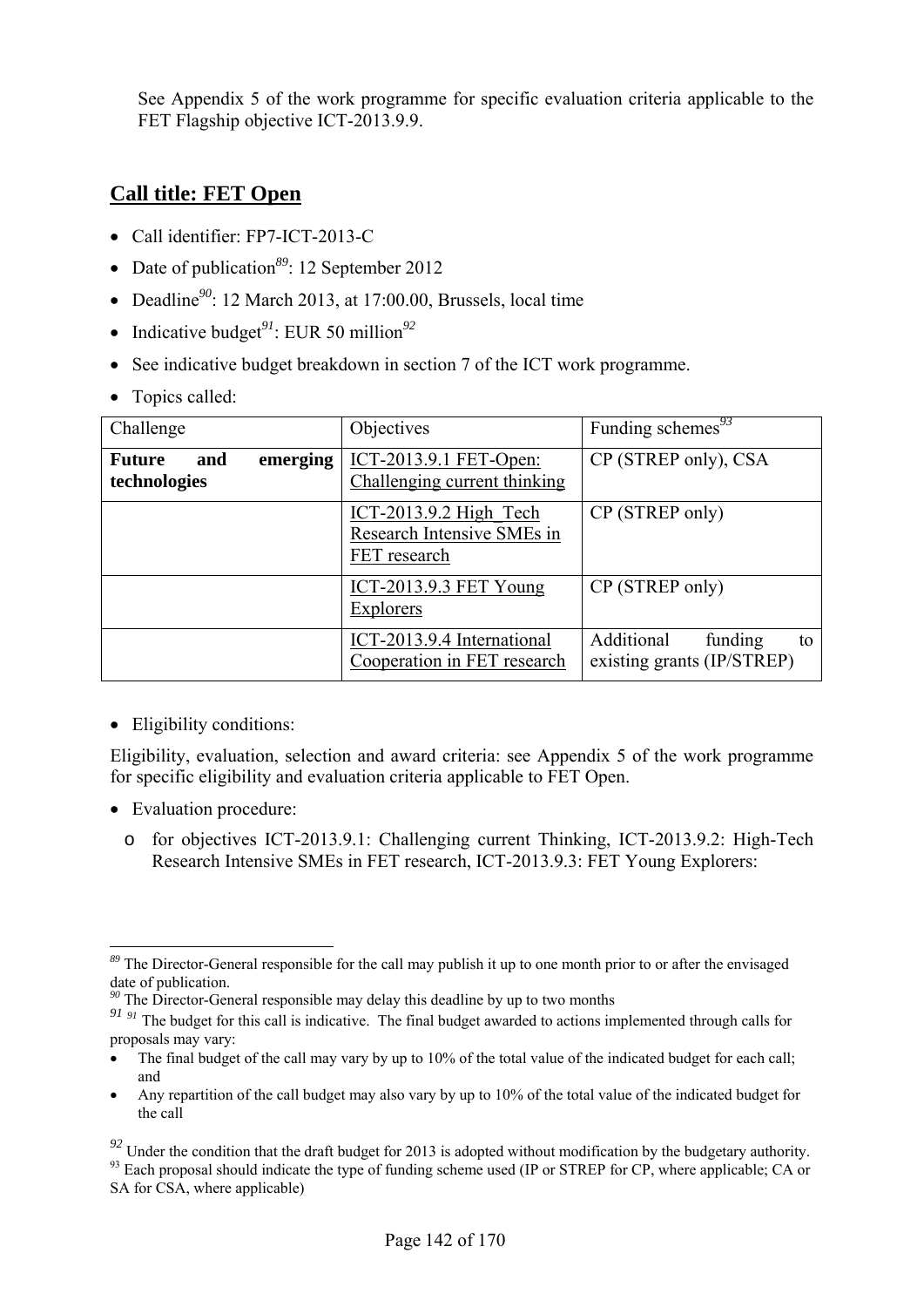- proposals for STREP have to be submitted in two stages: first a *short,* strictly anonymous, proposal of maximum five pages (excluding a single title page) is submitted describing the key objectives and motivation for the proposed work;
- *short* proposals may be submitted at any time from the opening of the call until 11/09/2012 (short proposal end date submission period as indicated in the table below). They are evaluated anonymously as they come in with the help of remote evaluators;
- Evaluation Summary Reports will be sent to all proposers after the first stage evaluation;
- if the *short* proposal is successful, the proposers are invited to submit a *full*  proposal by a specified cut-off date. This cut-off date is determined by the submission date of the *short* proposal, as indicated in the table below;
- *full* proposals are evaluated through a combination of remote evaluation and panels of experts that convene in Brussels; they are not evaluated anonymously.
- proposals for CSA are submitted in one stage and are not evaluated anonymously. They are continuously receivable until 12 March 2013
- o for objectives ICT-2013.9.4: International cooperation on FET research:
	- proposals for additional funding to existing grant for on-going FET*<sup>94</sup>* IP and STREP are submitted in one stage and are not evaluated anonymously
	- proposals are evaluated through a combination of remote evaluation and panels of experts that convene in Brussels
	- proposals are continuously receivable until 12 March 2013.

| <b>Batch</b> | <b>Short STREP proposals</b><br>start date submission<br>period | <b>Short STREP proposals</b><br>end date submission<br>period | full STREP and CSA<br>cut-off date (at 17:00<br><b>Brussels time</b> ) |
|--------------|-----------------------------------------------------------------|---------------------------------------------------------------|------------------------------------------------------------------------|
| 14           | 26/10/2011                                                      | 10/04/2012                                                    | 25/09/2012                                                             |
| 15           | 11/04/2012                                                      | 11/09/2012                                                    | 12/03/2013                                                             |

FET-Open proposals submitted to batch 14 will be evaluated based on call text and eligibility, evaluation, selection and award criteria set-out in ICT Work Programme 2011/2012.

- Indicative evaluation and contractual timetable
	- Evaluation results for *short* proposals: three months from proposal reception;
	- Evaluation results for *full* proposals: three months from the cut-off or closure date.
- Consortia agreements

It is not mandatory that participants in RTD actions resulting from this call conclude a consortium agreement although such agreements are strongly recommended.

#### **Call title: FET Open Xtrack**

• Call identifier: FP7-ICT-2013-X

<sup>1</sup> *<sup>94</sup>* Projects selected under the FET objectives of the FP7 ICT Workprogrammes.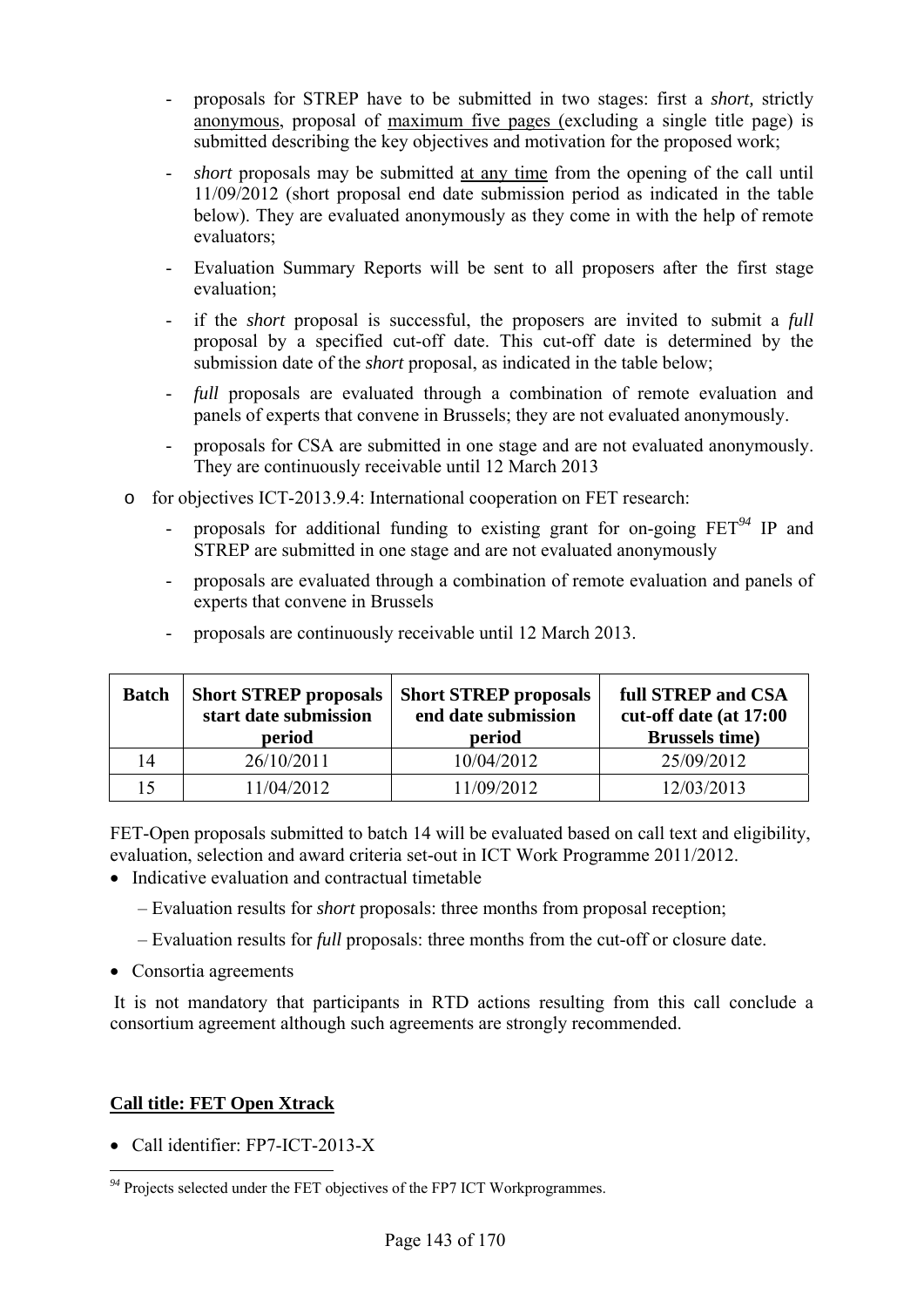- Date of publication<sup>95</sup>: 12 September 2012
- Deadline<sup>96</sup>: 29 January 2013, at 17:00.00, Brussels, local time
- Indicative budget*<sup>97</sup>*: EUR 15 million*<sup>98</sup>*
- See indicative budget breakdown in section 7 of the ICT work programme.
- Topics called:

| Challenge                            | <b>Objectives</b>                                | Funding schemes |
|--------------------------------------|--------------------------------------------------|-----------------|
| <b>Future</b><br>and<br>technologies | emerging $\vert$ ICT-2013.9.5 FET-Open<br>Xtrack | CP (STREP only) |

• Eligibility conditions:

See Appendix 5 of the work programme for specific eligibility and evaluation criteria applicable to the FET Open objective ICT-2013.9.5 FET-Open Xtrack.

- Evaluation procedure:
	- o proposals for STREP can be submitted anytime during the submission period. The submission is single stage.
	- o Section 1 of any eligible proposal is evaluated anonymously as it comes in with the help of a minimum of 3 remote evaluators. At this stage only the S/T Quality, in the sense of Appendix 5 of the ICT workprogramme, is evaluated;
	- o An Evaluation Summary Report is sent to all proposers that fail to pass the evaluation threshold for S/T Quality;
	- o Proposals that pass the evaluation threshold for S/T Quality are further evaluated on all criteria through a combination of remote evaluation and panels of experts that convene in Brussels; they are not evaluated anonymously.
- Indicative evaluation and contractual timetable
	- o Proposals that fail to pass the first step of remote evaluation of S/T Quality: Evaluation results expected by May 2013.
	- o Proposals that pass the first step of remote evaluation of S/T Quality: Evaluation results expected by June 2013.
- Consortium agreements

1

It is not mandatory that participants in RTD actions resulting from this call conclude a consortium agreement although such agreements are strongly recommended.

<sup>&</sup>lt;sup>95</sup> The Director-General responsible for the call may publish it up to one month prior to or after the envisaged date of publication.

*<sup>96</sup>* The Director-General responsible may delay this deadline by up to two months

<sup>&</sup>lt;sup>97</sup> <sup>97</sup> The budget for this call is indicative. The final budget awarded to actions implemented through calls for proposals may vary:

<sup>•</sup> The final budget of the call may vary by up to 10% of the total value of the indicated budget for each call; and

<sup>•</sup> Any repartition of the call budget may also vary by up to 10% of the total value of the indicated budget for the call

*<sup>98</sup>* Under the condition that the draft budget for 2013 is adopted without modification by the budgetary authority.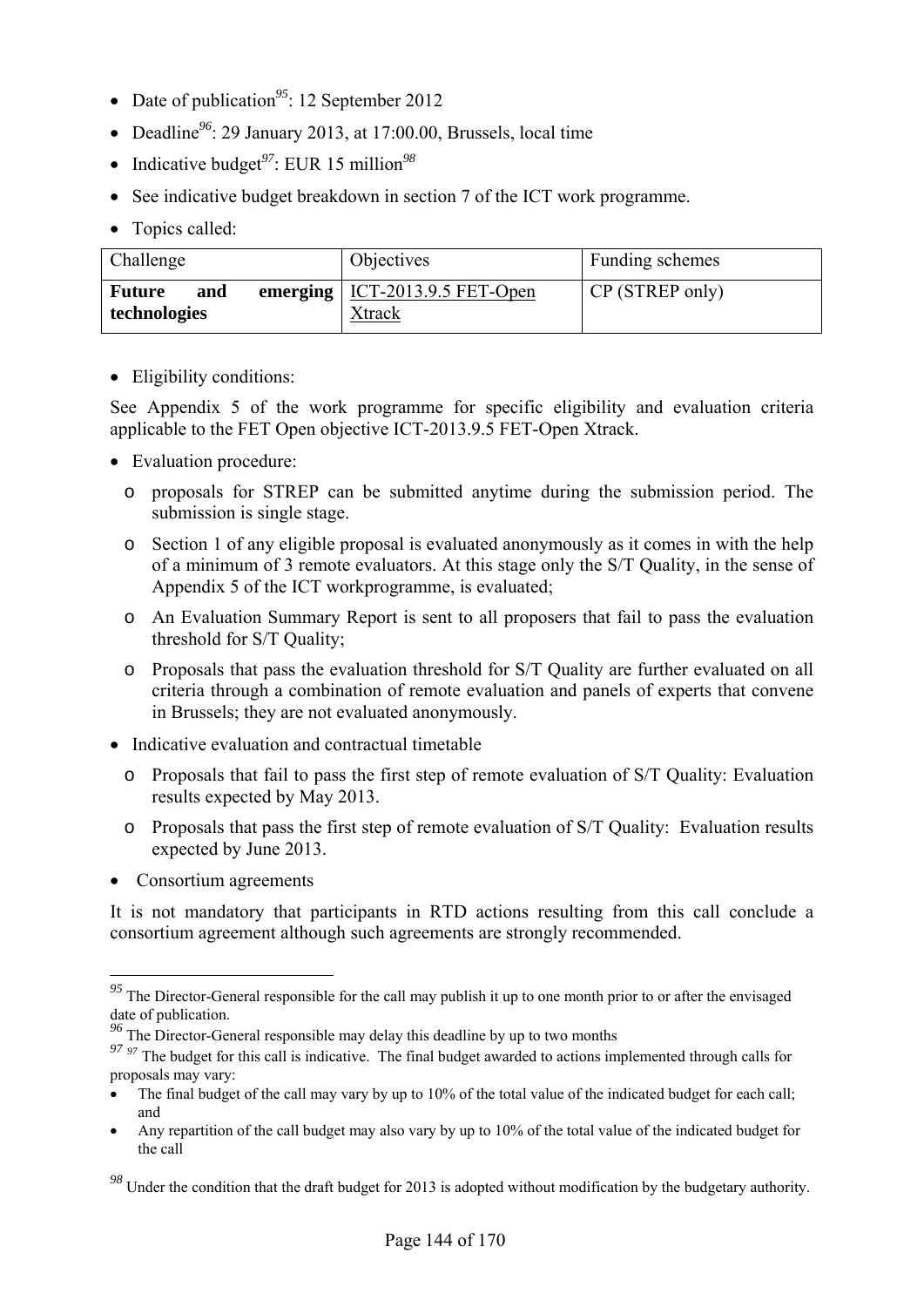# **Call title: ICT – EU Japan Coordinated Call**

- Call identifier: FP7-ICT-2013-EU-Japan
- Date of publication: 2 October, 2012.<sup>99</sup>
- Deadline: 29 November 2012 at 17.00.00 (Brussels local time)*<sup>100</sup>* and for the coordinated projects funded by the Japanese authorities (Ministry of Internal Affairs and Communications, MIC, and the National Institute of Information and Communications Technology, NICT) on 29 November 2012 at 17.00.00 (Tokyo local time) according to the respective requirements of the EU and Japan.
- Indicative budget<sup>101</sup>: EUR 9 million<sup>102</sup> (a similar budget for the call is expected from MIC and NICT).

All budgetary figures given in this work programme are indicative. The final EU budget awarded to this call, following the evaluation of proposals, may vary by up to 10% of the total value of the call.

See indicative budget breakdown in section 7 of the ICT work programme.

• Topics called

<u>.</u>

| <b>Topic called</b>                                                          | <b>Topics</b>                                                                                                                          | <b>Funding Scheme</b>                                             |
|------------------------------------------------------------------------------|----------------------------------------------------------------------------------------------------------------------------------------|-------------------------------------------------------------------|
| ICT-2013.10.1 EU-<br>Japan Research and<br><b>Development</b><br>cooperation | a): Optical communications<br>b) Wireless communications                                                                               | Small or medium<br>scale focused<br>research projects<br>(STREPs) |
|                                                                              | c) Cybersecurity for improved resilience<br>against cyber threats                                                                      |                                                                   |
|                                                                              | d) Extending the cloud paradigm to the<br>Internet of Things - Connected object<br>and sensor clouds within the service<br>perspective |                                                                   |
|                                                                              | e) Federation of testbeds: Control, tools<br>and experiments                                                                           |                                                                   |

<sup>&</sup>lt;sup>99</sup> The Director-General responsible for the call may publish it up to one month prior to or after the envisaged date of publication.

*<sup>100</sup>* The Director-General responsible may delay this deadline by up to two months.

<sup>&</sup>lt;sup>101</sup> <sup>101</sup> <sup>101</sup> The budget for this call is indicative. The final budget awarded to actions implemented through calls for proposals may vary:

<sup>•</sup> The final budget of the call may vary by up to 10% of the total value of the indicated budget for each call; and

<sup>•</sup> Any repartition of the call budget may also vary by up to 10% of the total value of the indicated budget for the call

<sup>&</sup>lt;sup>102</sup> Under the condition that the draft budget for 2013 is adopted without modification by the budgetary authority.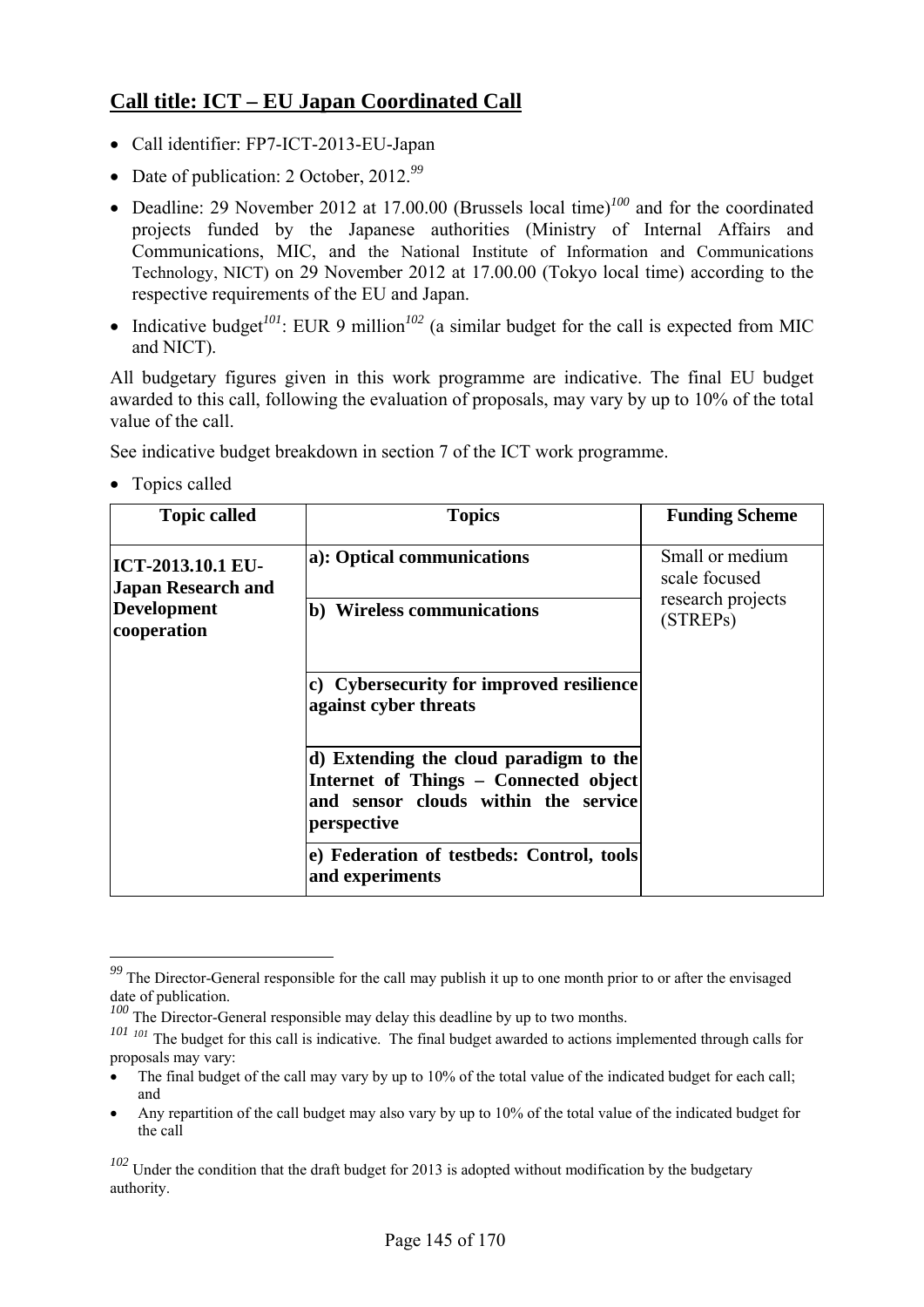| $\vert$ f) Green & content centric networks |  |
|---------------------------------------------|--|
|                                             |  |

• Eligibility conditions:

The eligibility criteria are set out in Annex 2 of this work programme, and in the guide for applicants. Please note that the completeness criterion also includes that part B of the proposal shall be readable, accessible and printable.

Only information provided in part A of the proposal will be used to determine whether the proposal is eligible with respect to budget thresholds and/or minimum number of eligible participants.

The minimum number of participating legal entities required for this call is summarised in the table below*<sup>103</sup>*:

| <b>Funding scheme</b>                   | <b>Minimum conditions</b>                                                                                                                             |
|-----------------------------------------|-------------------------------------------------------------------------------------------------------------------------------------------------------|
| Collaborative Projects<br><b>STREPS</b> | At least 3 independent legal entities, each of<br>which is established in a MS or AC, and no<br>two of which are established in the same MS<br>or AC. |

• Additional eligibility criterion:

Proposals submitted to this call which do not include coordination with a Japanese proposal will be considered ineligible.

• Evaluation procedure:

1

- − The evaluation shall follow a single-step procedure.
- − The proposals will be evaluated by a panel including both European and Japanese experts.
- − Proposals will not be evaluated anonymously.
- Evaluation criteria and thresholds:

The evaluation criteria and sub-criteria to be applied to this coordinated call are given in Annex 2 of this work programme.

Proposals are evaluated on the basis of the following three criteria: **1. S/T quality; 2. Implementation: 3. Impact.** For each criterion marks from 0 to 5 will be given, with the possibility of half-point scores. Successful proposals must pass the minimum thresholds as follows:

|                               | <b>Minimum scores</b> |
|-------------------------------|-----------------------|
| S/T quality                   | 3/5                   |
| Implementation                | 3/5                   |
| <b>Impact</b>                 | 3/5                   |
| <b>Overall required score</b> | 10/15                 |

#### **The following points will be reflected in the evaluation:**

 $^{103}$  MS = Member States of the EU; AC = Associated Country. Where the minimum conditions for an indirect action are satisfied by a number of legal entities, which together form one legal entity, the latter may be the sole participant, provided that it is established in a Member State or Associated country.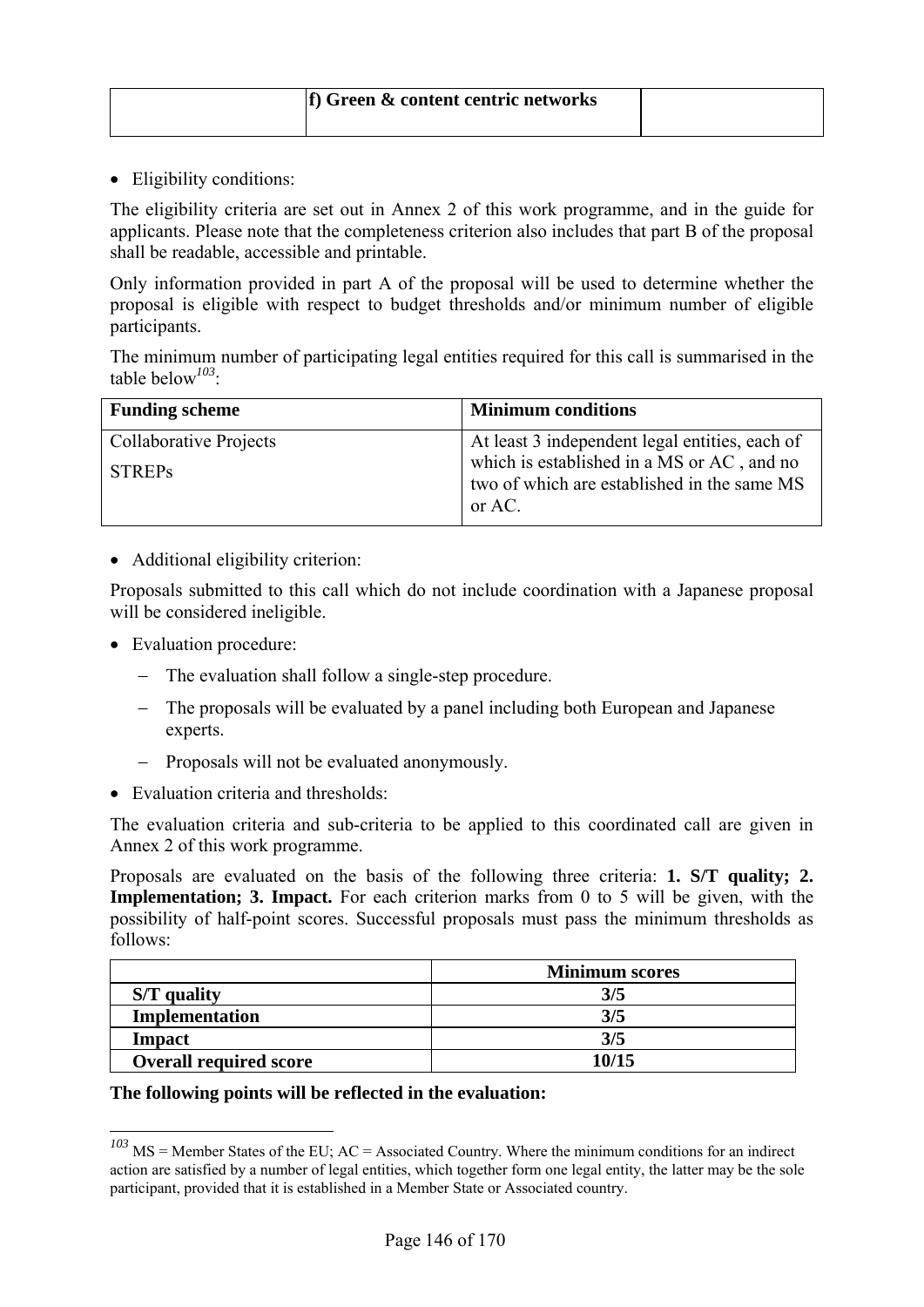The financial resources mobilised within a project will be assessed during the evaluation against the real work to be carried out in the project.

In order to ensure a more genuine EU-Japan cooperation, a balanced effort between the two coordinated projects and a research plan properly involving coordinated research activities between Europe and Japan, represent an added value to the activities and this will be reflected in the evaluation under the criteria 'Impact' and 'Implementation'.

At Panel stage, the priority order of the proposals with equal overall scores will be established.

• Additional selection criterion:

Proposals will only be selected on the condition that their corresponding coordinated Japanese project will be funded by MIC or NICT.

Up to one proposal per topic may be funded under this call: That is one proposal for each one of the six topics implemented via Small or medium scale focused research projects (STREPs).

• Submission conditions:

Proposal submission must be made by means of the electronic Submission Services of the Commission on or before the published deadline. Applicants must ensure that proposals conform to the page limits and layout given in the Guide for Applicants, and in the proposal part B template.

In terms of reciprocity, EU retained proposals will be made available to MIC/NICT and vice versa.

• Indicative evaluation and contractual timetable:

Evaluations are expected to be carried out in January 2013; Evaluation results: estimated to be available within 10-12 weeks after the closure date. Negotiations will be carried out in parallel by the EU and MIC or NICT, in order to have a simultaneous start of the respective grant agreements. It is expected that the grant agreement negotiations for the short-listed proposals will start as of February 2013 and that all projects will start work early in April 2013.

• Consortium agreements:

Participants in all EU actions resulting from this call are required to conclude a consortium agreement prior to the grant agreement.

• Coordination agreements:

Participants in the EU Collaborative Projects are required to conclude a coordination agreement with the participants in the coordinated project funded by MIC or NICT. A final draft of these agreements has to be provided with the proposal.

• Other points:

The forms of grant and maximum reimbursement rates which will be offered for projects funded through the Cooperation Programme are specified in Annex 3 to this work programme.

# **Call title: ICT – EU Brazil Coordinated Call**

• Call identifier: FP7-ICT-2013-EU-Brazil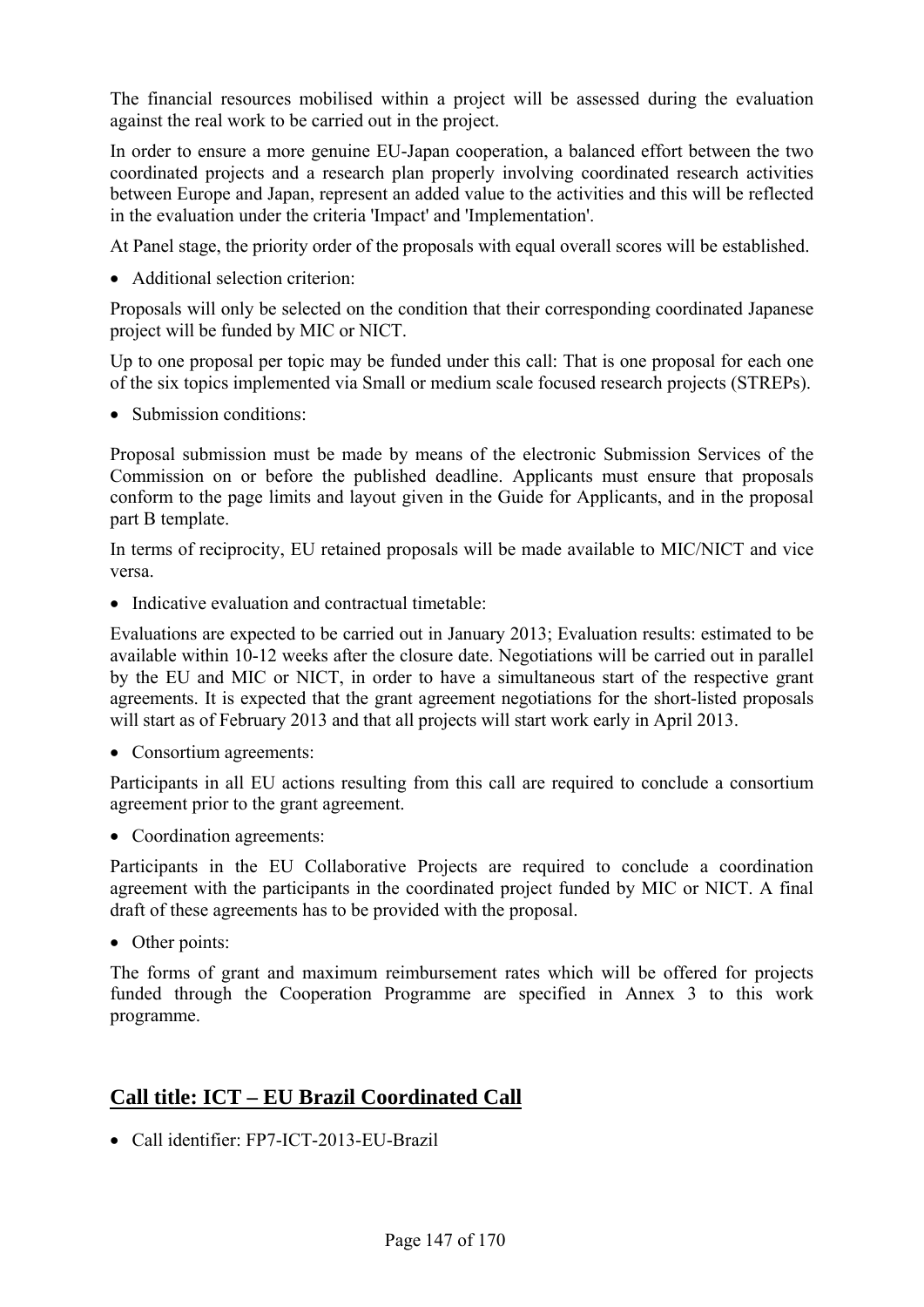- Date of publication: 12 September, 2012.*<sup>104</sup>*
- Deadline: 12 December, 2012 at 17.00.00 (Brussels local time)<sup>105</sup> and for the coordinated projects funded by the Brazilian Authorities on 12 December, 2012 at 18.00.00 (Brasilia local time) according to the respective requirements of the EU and the Brazilian Ministry of Science and Technology and Innovation (MCTI).
- Indicative budget<sup> $106$ </sup>: EUR 5 million<sup> $107$ </sup> (a similar budget for the call is expected from the Brazilian Ministry of Science, Technology and Innovation (MCTI).

All budgetary figures given in this work programme are indicative. The final budget awarded to this call, following the evaluation of proposals, may vary by up to 10% of the total value of the call.

See indicative budget breakdown in section 7 of the ICT work programme.

• Topics called

| <b>Topic called</b>                                    | <b>Topics</b>                                                       | <b>Funding Scheme</b>            |
|--------------------------------------------------------|---------------------------------------------------------------------|----------------------------------|
| <b>ICT-2013.10.2 EU-</b><br><b>Brazil Research and</b> | a): Cloud computing for Science                                     | Small or medium<br>scale focused |
| <b>Development</b><br>cooperation                      | b) Sustainable technologies for a Smarter<br><b>Society</b>         | research projects<br>(STREPs)    |
|                                                        | c) Smart Services and applications for a<br><b>Smarter Society</b>  |                                  |
|                                                        | d)<br>broadcast-broadband TV<br>hybrid<br>applications and services |                                  |

• Eligibility conditions:

1

The eligibility criteria are set out in Annex 2 of this work programme, and in the guide for applicants. Please note that the completeness criterion also includes that part B of the proposal shall be readable, accessible and printable.

Only information provided in part A of the proposal will be used to determine whether the proposal is eligible with respect to budget thresholds and/or minimum number of eligible participants.

<sup>&</sup>lt;sup>104</sup> The Director-General responsible for the call may publish it up to one month prior to or after the envisaged date of publication.

<sup>&</sup>lt;sup>105</sup> The Director-General responsible may delay this deadline by up to two months.

<sup>&</sup>lt;sup>106</sup><sup>106</sup> <sup>106</sup> <sup>106</sup> <sup>106</sup> <sup>106</sup> <sup>106</sup> <sup>106</sup> <sup>106</sup> **10** <sup>106</sup> <sup>106</sup> <sup>106</sup> <sup>106</sup> <sup>106</sup> <sup>106</sup> <sup>106</sup> <sup>106</sup> <sup>106</sup> <sup>106</sup> <sup>106</sup> <sup>106</sup> <sup>106</sup> <sup>106</sup> <sup>106</sup> <sup>106</sup> <sup>106</sup> <sup>106</sup> <sup>106</sup> <sup>106</sup> <sup>106</sup> <sup>106</sup> <sup>106</sup> <sup>106</sup> <sup>106</sup> <sup>106</sup> <sup>106</sup> <sup>1</sup> proposals may vary:

<sup>•</sup> The final budget of the call may vary by up to 10% of the total value of the indicated budget for each call; and

<sup>•</sup> Any repartition of the call budget may also vary by up to 10% of the total value of the indicated budget for the call

 $107$  Under the condition that the draft budget for 2013 is adopted without modification by the budgetary authority.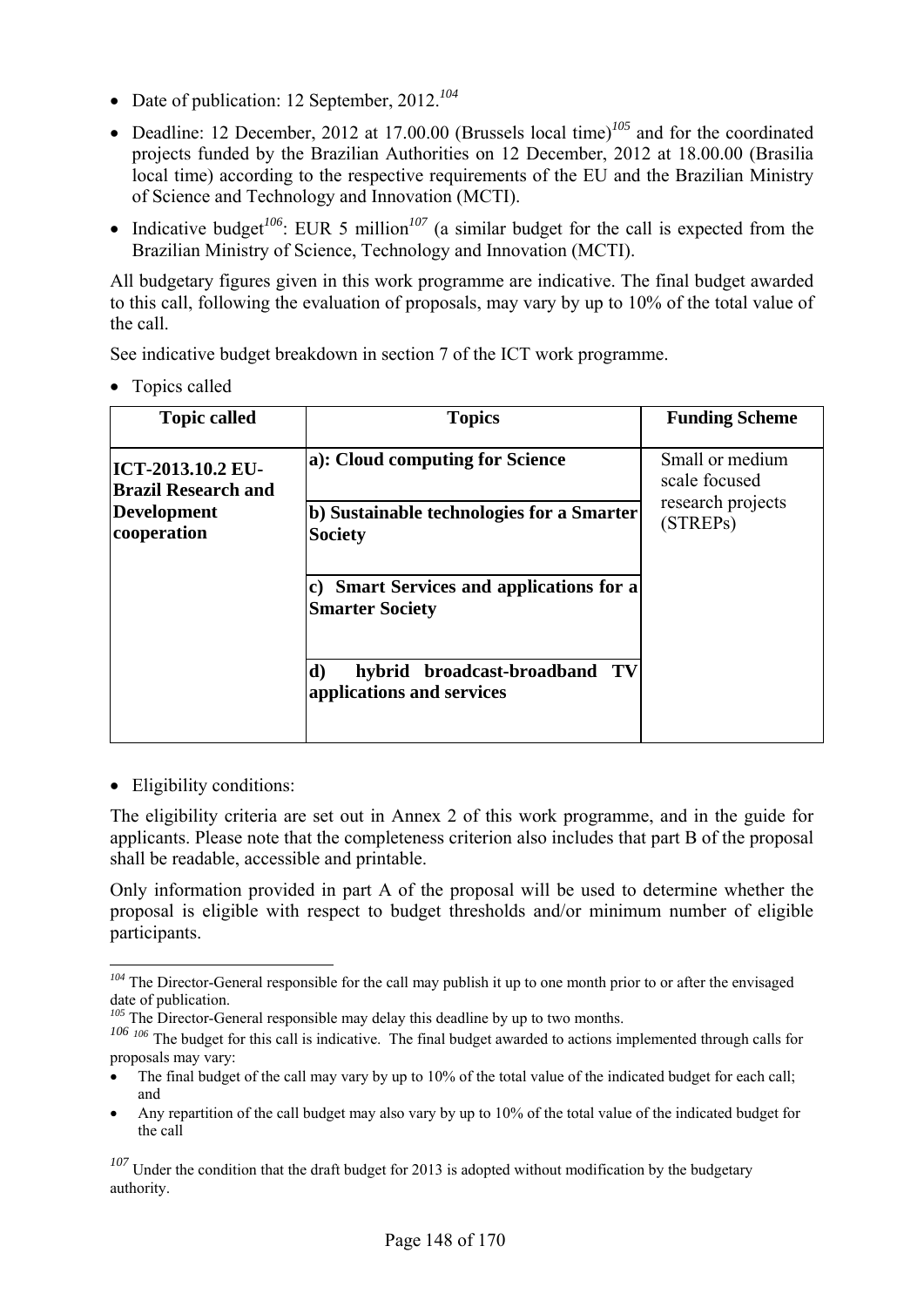The minimum number of participating legal entities required for this call is summarised in the table below*<sup>108</sup>*:

| <b>Funding scheme</b>                          | <b>Minimum conditions</b>                                                                                                                             |
|------------------------------------------------|-------------------------------------------------------------------------------------------------------------------------------------------------------|
| <b>Collaborative Projects</b><br><b>STREPS</b> | At least 3 independent legal entities, each of<br>which is established in a MS or AC, and no<br>two of which are established in the same MS<br>or AC. |

• Additional eligibility criterion:

Proposals which do not include coordination with a Brazilian project will be considered ineligible. Therefore, the EU project proposals must include detailed explanations about the coordinated Brazilian proposal submitted in parallel to the Brazilian Authorities.

In addition, for each small or medium scale focused research project, the proposed project duration shall not exceed 36 months and the maximum EU funding requested must not exceed **EUR 1.500.000.** 

• Evaluation procedure:

1

- − The evaluation shall follow a single-step procedure.
- − The proposals will be evaluated by a panel including both European and Brazilian experts.
- − Proposals will not be evaluated anonymously.
- Evaluation criteria and thresholds:

The evaluation criteria and sub-criteria to be applied to this coordinated call are given in Annex 2 of this work programme.

Proposals are evaluated on the basis of the following three criteria: **1. S/T quality; 2. Implementation; 3. Impact.** For each criterion marks from 0 to 5 will be given, with the possibility of half-point scores. Successful proposals must pass the minimum thresholds as follows:

|                                   | <b>Minimum threshold</b> |
|-----------------------------------|--------------------------|
| S/T quality                       | 3/5                      |
| <b>Implementation</b>             | 3/5                      |
| Impact                            | 3/5                      |
| <b>Overall threshold required</b> | 10/15                    |

#### **The following points will be reflected in the evaluation:**

The financial resources mobilised within a project will be assessed during the evaluation against the real work to be carried out in the project.

In order to ensure a more genuine EU-Brazil cooperation, a balanced effort between the two coordinated projects and a research plan properly involving coordinated research activities between Europe and Brazil, represent an added value to the activities and this will be reflected in the evaluation under the criteria 'Impact' and 'Implementation'.

 $108$  MS = Member States of the EU; AC = Associated Country. Where the minimum conditions for an indirect action are satisfied by a number of legal entities, which together form one legal entity, the latter may be the sole participant, provided that it is established in a Member State or Associated country.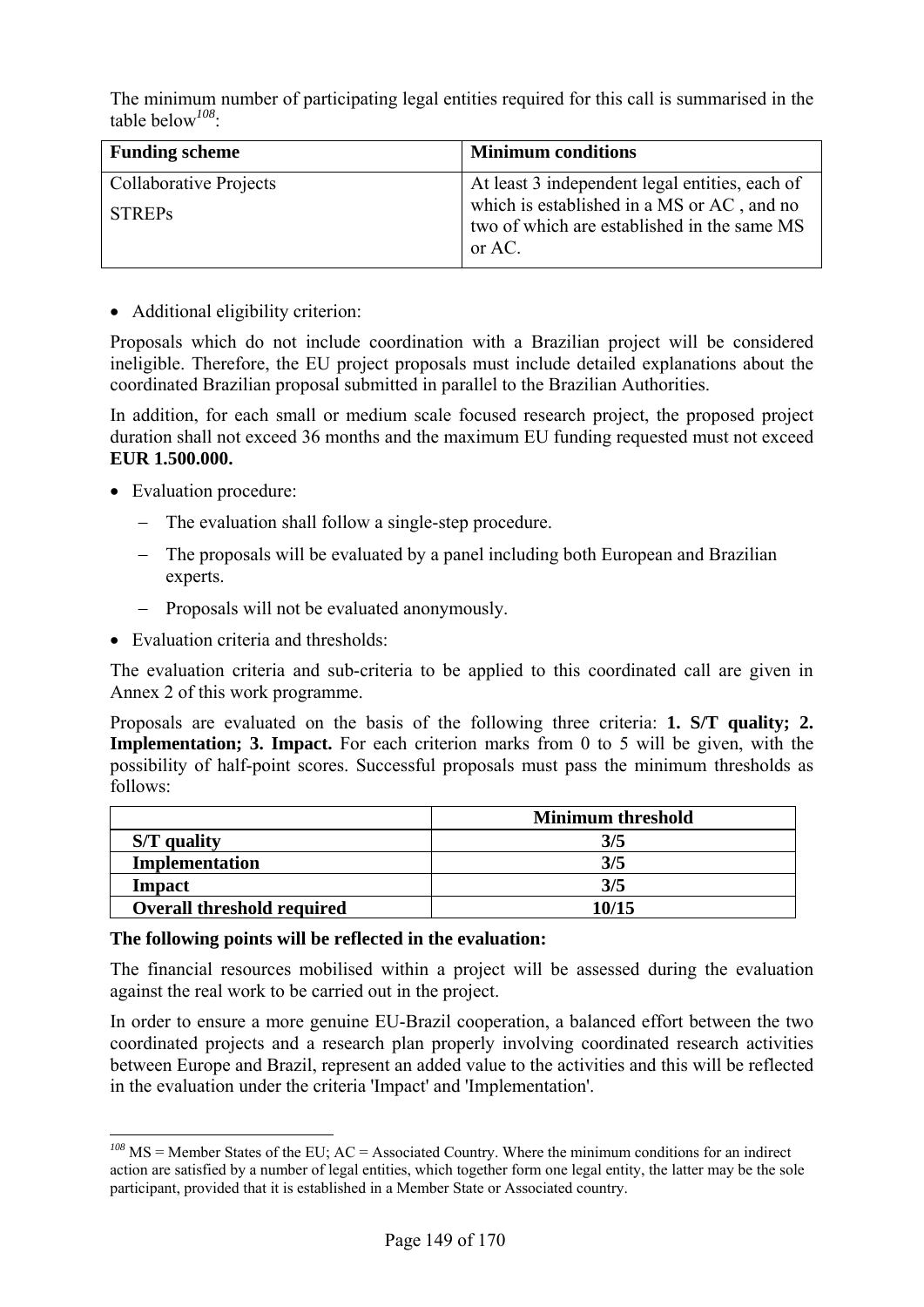At Panel stage, the priority order of the proposals with equal overall scores will be established in accordance with work programme coverage. If they are still tied, they will be prioritised according to their scores for the Impact criterion. If they are still tied, they will be prioritised according to their scores for the S/T Quality criterion.

• Additional selection criterion:

Proposals will only be selected on the condition that their corresponding coordinated Brazilian project will be funded by the Brazilian Authorities.

Up to one proposal per topic may be funded under this call: That is one proposal for each one of the four topics implemented via Small or medium scale focused research projects (STREPs).

• Submission conditions:

Proposal submission must be made by means of the electronic Submission Services of the Commission on or before the published deadline. Applicants must ensure that proposals conform to the page limits and layout given in the Guide for Applicants, and in the proposal part B template.

In terms of reciprocity, non confidential abstracts of EU retained proposals will be made available to the Brazilian Authorities.

• Indicative evaluation and contractual timetable:

Evaluations are expected to be carried out in January-February, 2013. Evaluation results: estimated to be available within 9-11 weeks after the closure date. Negotiations will be carried out in parallel by the EU and the Brazilian Authorities, in order to have a simultaneous start of the respective grant agreements. It is expected that the grant agreement negotiations for the short-listed proposals will start as of end February 2013 and that all projects will start work early in July 2013.

• Consortium agreements:

Participants in all EU actions resulting from this call are required to conclude a consortium agreement prior to the grant agreement.

• Coordination agreements:

Participants in the EU Collaborative Projects are required to conclude a coordination agreement with the participants in the coordinated project funded by the Brazilian Authorities. A final draft of these agreements has to be provided with the proposal.

• Other points:

The forms of grant and maximum reimbursement rates which will be offered for projects funded through the Cooperation Programme are specified in Annex 3 to this work programme.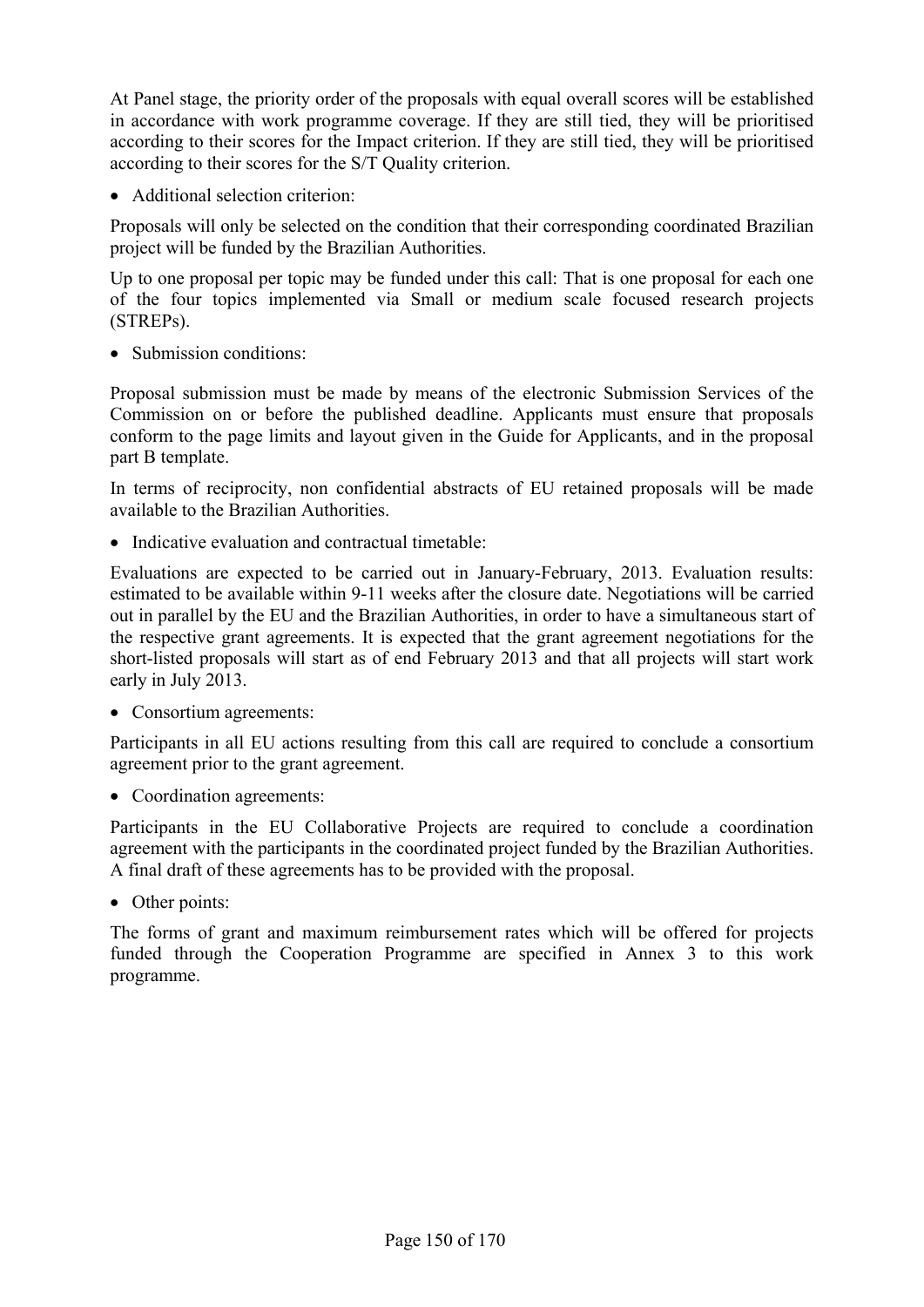# **Appendix 1: Minimum number of participants**

| <b>Funding scheme</b>                                                                                                               | <b>Minimum conditions</b>                                                                                                                                                                            |
|-------------------------------------------------------------------------------------------------------------------------------------|------------------------------------------------------------------------------------------------------------------------------------------------------------------------------------------------------|
| Collaborative project                                                                                                               | At least 3 independent legal entities, each<br>of which is established in a MS or AC,<br>and no two of which are established in the<br>same MS or AC.                                                |
| Collaborative project for<br>specific cooperation actions<br>dedicated to international<br>cooperation partner countries<br>(SICAs) | At least 4 independent legal entities. Of<br>these, 2 must be established in different<br>MS or AC. The other two must be<br>established in different international<br>cooperation partner countries |
| Network of excellence                                                                                                               | At least 3 independent legal entities, each<br>of which is established in a MS or AC,<br>and no two of which are established in the<br>same MS or AC.                                                |
| Co-ordination action                                                                                                                | At least 3 independent legal entities, each<br>of which is established in a MS or AC,<br>and no two of which are established in the<br>same MS or AC.                                                |
| Support action                                                                                                                      | At least 1 independent legal entity                                                                                                                                                                  |
| Collaborative Project and<br>Coordination and Support<br>Action                                                                     | At least 3 independent legal entities, each<br>of which is established in a MS or AC,<br>and no two of which are established in the<br>same MS or AC.                                                |

**Minimum number of participants***<sup>109</sup>* **as set out in the Rules for Participation** 

# **Appendix 2: Funding schemes**

#### **1. Collaborative projects (CP)**

1

Support to research projects carried out by consortia with participants from different countries, aiming at developing new knowledge, new technology, products, demonstration activities or common resources for research. The size, scope and internal organisation of projects can vary from field to field and from topic to topic. Projects can range from small or medium-scale focused research actions to large-scale integrating projects for achieving a defined objective. Projects may also be targeted to special groups such as SMEs*.*

The Funding Scheme allows for two types of projects to be financed: a) '*small or mediumscale focused research actions',* b) *'large-scale integrating projects*'*.* 

 $^{109}$  MS = Member States of the EU; AC = Associated Country. Where the minimum conditions for an indirect action are satisfied by a number of legal entities, which together form one legal entity, the latter may be the sole participant, provided that it is established in a Member State or Associated country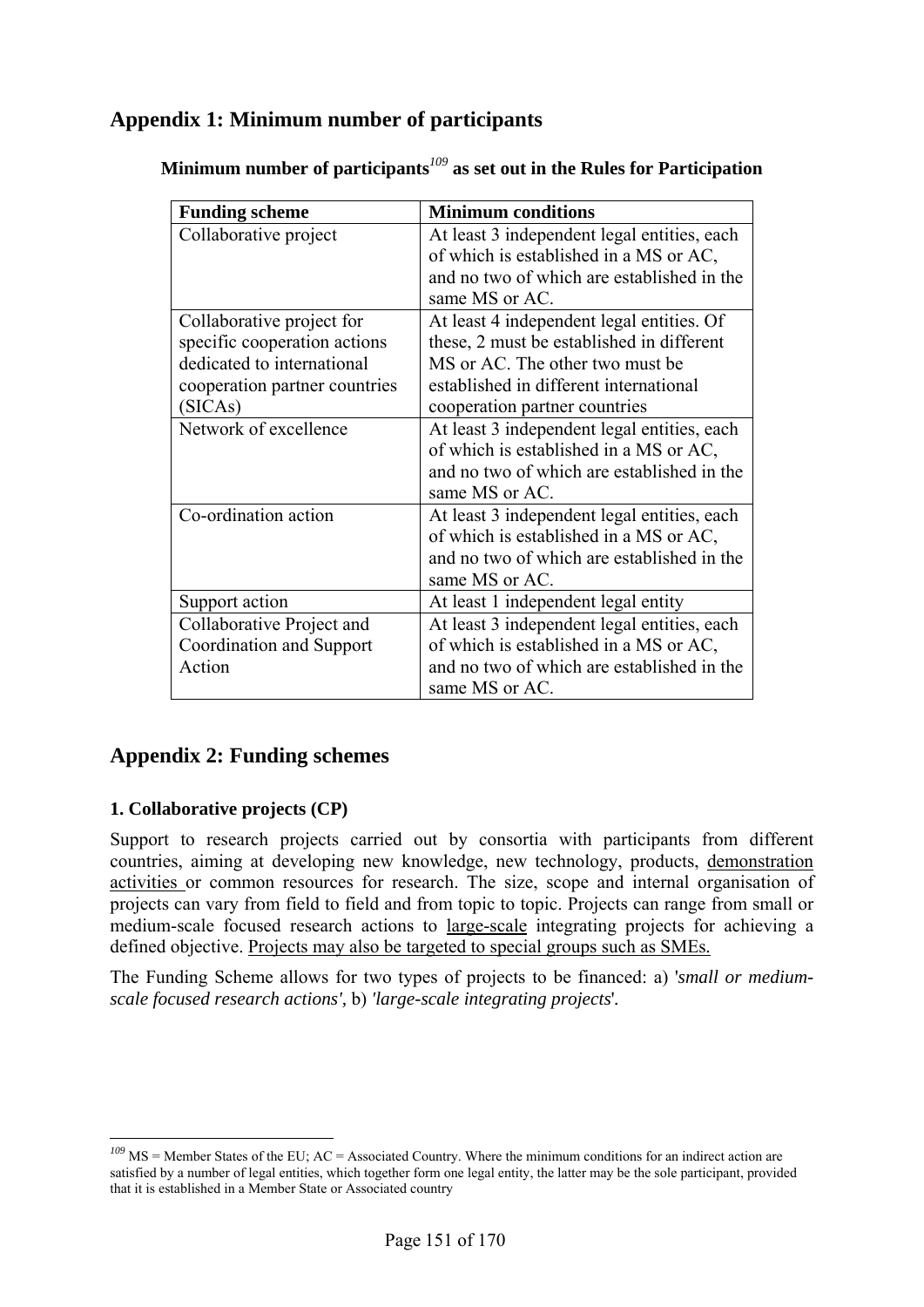## a) *Small or medium-scale focused research actions* **(STREP)**

#### *Purpose*

Small or medium-scale focused research projects (STREP) are objective-driven research projects, which aim at generating new knowledge, including new technology, or common resources for research in order to improve European competitiveness, or to address major societal needs. They have clearly defined scientific and technological objectives directed at obtaining specific results, which could be applicable in terms of development or improvement of products, processes, services or policy.

STREPs target a specific research objective in a sharply focused approach. They have a fixed overall work plan where the principal deliverables are not expected to change during the lifetime of the project.

#### *Size and resources*

There must be at least three 'legal entities' established in different EU Member States or Associated countries. The entities must be independent of each other.

A higher number of participants may be specified on a call-by-call basis: check the call fiche.

The size, scope and internal organisation of collaborative projects can vary from research theme to research theme and from topic to topic. During FP6 the number of participants in STREPs for the IST priority varied from 6 to 15 participants and the EU contribution varied between EUR 1 million and EUR 4 million, with an average around the EUR 2 million.

#### *Duration*

STREPs are expected to last typically eighteen months to three years. However, there is no formal minimum or maximum duration.

#### *Activities*

The activities to be carried out in the context of a STREP can include:

- a) research and technological development activities, reflecting the core activities of the project, aimed at a significant advance beyond the established state-of-the-art
- b) demonstration activities, designed to prove the viability of new technologies that offer a potential economic advantage, but which cannot be commercialised directly (e.g. testing of product-like prototypes)
- c) management activities, over and above the technical management of individual work packages, linking together all the project components and maintaining communication with the Commission.

#### *SICAs*

STREPs may also be used to support a special form of international co-operation projects, the so-called Specific International Cooperation Actions (SICAs) with ICPC countries in areas of mutual interest and dedicated to cooperation on topics selected on the basis of their scientific and technological competences and needs.

These SICAs have specific rules for participation. For the SICA projects there must be at least four independent legal entities of which at least two must be established in different Member States or Associated countries and at least two must be established in different ICPC countries in the target regions defined in the objective for the project.

A higher number of participants may be specified on a call-by-call basis: check the call fiche.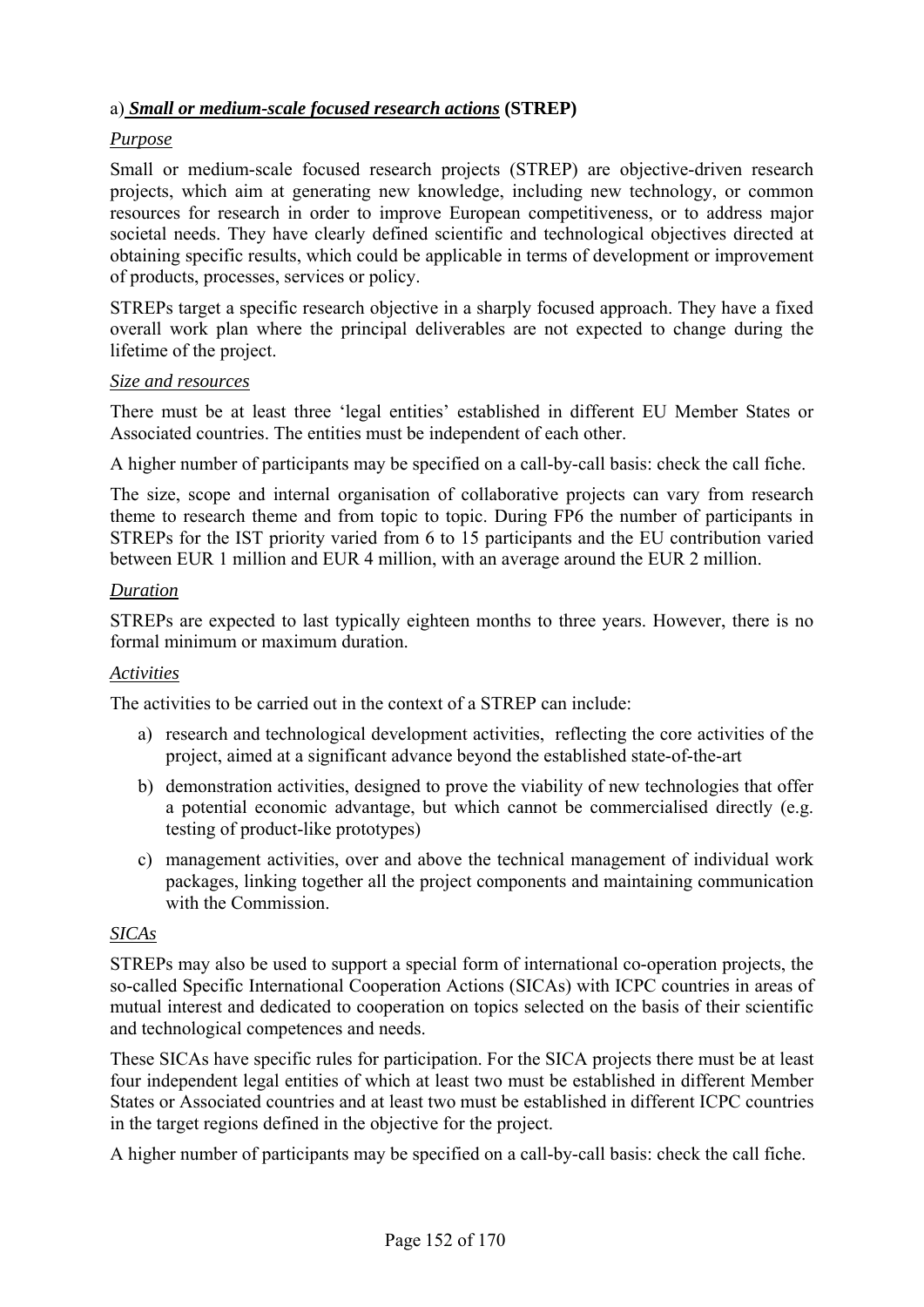## *Financial Regime*

Reimbursement will be based on eligible costs (based on maximum rates of reimbursement specified in the grant agreement for different types of activities within the project). In some cases the reimbursement of indirect costs is based on a flat rate.

The work programmes shall specify if other forms of reimbursement are to be used in the actions concerned. Participants in International Cooperation Partner countries (see Annex 1 of the Cooperation work programme) may opt for a lump sum.

#### *Specific Characteristics*

The description of work (Annex 1 to the grant agreement) is normally fixed for the duration of the project.

The composition of the consortium is normally fixed for the duration of the project.

#### b) *Large-scale integrating projects* **(IP)**

#### *Purpose*

Large scale integrating collaborative projects (IP) are objective-driven research projects, which aim at generating new knowledge, including new technology, or common resources for research in order to improve European competitiveness, or to address major societal needs. They have clearly defined scientific and technological objectives directed at obtaining specific results, which could be applicable in terms of development or improvement of products, processes, services or policy. As such, they may also be targeted to special groups, such as **SMEs**.

Large scale integrating projects have a comprehensive 'programme' approach: including a coherent integrated set of activities dealing with a range of aspects and tackling multiple issues and aimed at specific deliverables; there will be a large degree of autonomy to adapt content and partnership (all types of stakeholders) and update the work plan, where/as appropriate.

#### *Size and resources*

There must be at least three 'legal entities' established in different EU Member States or Associated countries. The entities must be independent of each other.

A higher number may be specified on a call-by-call basis: check the call fiche.

The size, scope and internal organisation of collaborative projects can vary from research theme to research theme and from topic to topic. During FP6 the number of participants in IPs for the IST priority varied between 10–20 and the total EU contribution was between EUR 4 million and EUR 25 million, with an average around EUR 10 million.

#### *Duration*

IPs are expected to last typically three to five years. However, there is no formal minimum or maximum duration.

#### *Activities*

The activities to be carried out in the context of an IP can include (indents a) and/or b) being a must):

a) research and technological development activities, reflecting the core activities of the project, aimed at a significant advance beyond the established state-of-the-art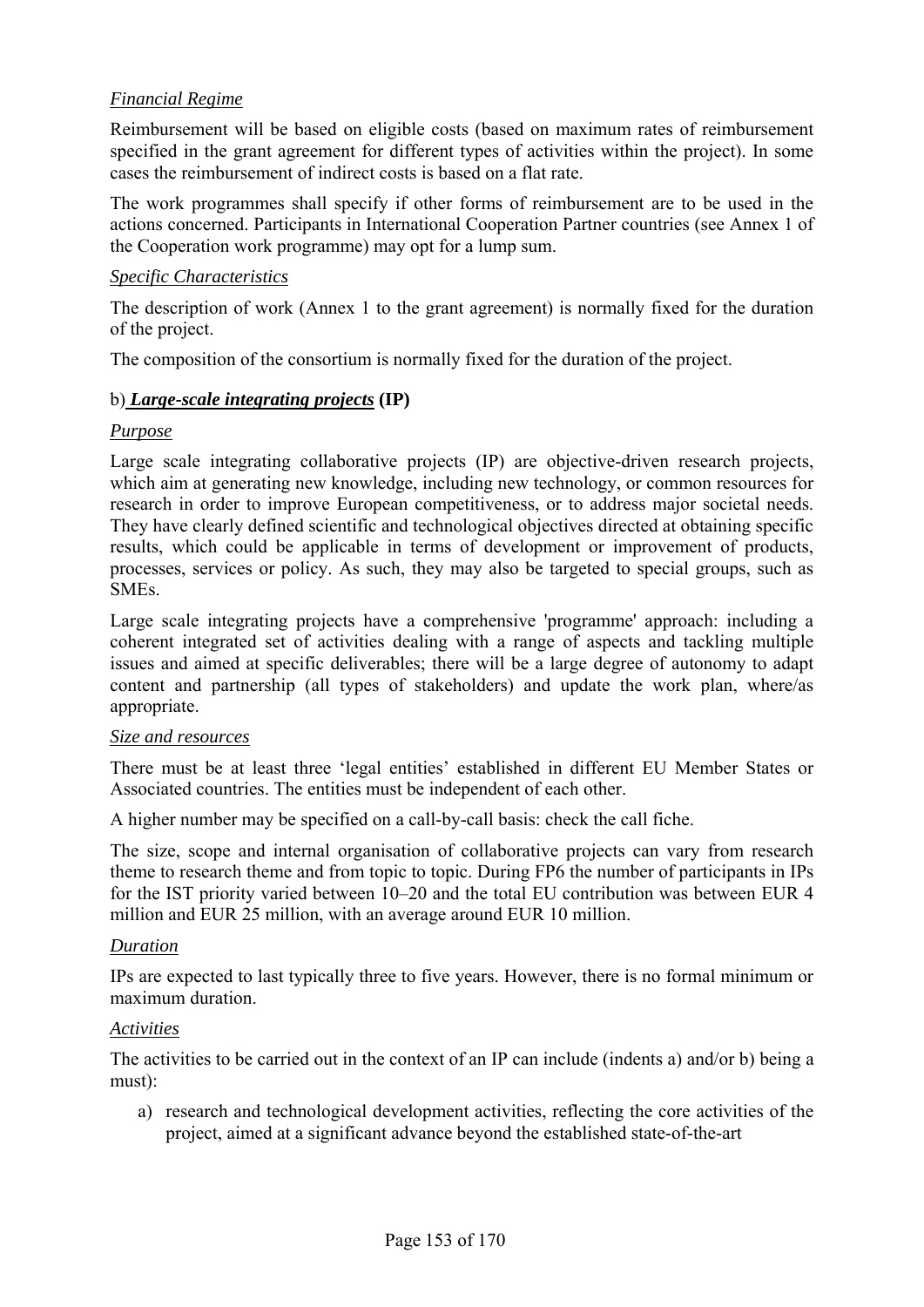- b) demonstration activities, designed to prove the viability of new technologies that offer a potential economic advantage, but which cannot be commercialised directly (e.g. testing of product-like prototypes)
- c) activities to disseminate research results and to prepare for their uptake and use, including knowledge management and IPR protection
- d) management activities, over and above the technical management of individual work packages, linking together all the project components and maintaining communication with the Commission
- e) training of researchers and key staff, including research managers and industrial executives (in particular for SMEs and any potential users of the knowledge generated by the project). The training should aim to improve the professional development of the personnel concerned
- f) other activities, if required

## *Financial Regime*

Reimbursement will be based on eligible costs (based on maximum rates of reimbursement specified in the grant agreement for different types of activities within the project). In some cases the reimbursement of indirect costs is based on a flat rate.

The work programmes shall specify if other forms of reimbursement are to be used in the actions concerned. Participants in International Cooperation Partner countries (see Annex 1 of the Cooperation work programme) may opt for a lump sum.

#### *Specific Characteristics*

A sequence of updates of the description of work (Annex 1 of the grant agreement) may be provided for in the grant agreement.

Enlargement of partnership, within the initial budget, is possible.

#### **2. Networks of Excellence (NoE)**

Support to *a Joint Programme of Activities* implemented by a number of research organisations integrating their activities in a given field, carried out by research teams in the framework of longer term co-operation. The implementation of *this Joint Programme of*  Activities will require a formal commitment from the organisations integrating part of their resources and their activities.

The funding scheme will support the long-term durable integration of research resources and capacities (researchers, services, teams, organisations, institutions) in fields of strategic importance for European research, through the establishment of a single virtual centre of research, in order to overcome demonstrable, detrimental fragmentation, thus strengthening European scientific and technological excellence on a particular research topic.

Networks of Excellence will aim at consolidating or establishing European leadership at world level in their respective fields by integrating at European level the resources and expertise needed for the purpose. This will be achieved through the implementation of a Joint Programme of Activities (JPA) aimed principally at creating a progressive and durable integration of the research capacities of the network partners while at the same time advancing knowledge on the topic.

Since Networks of Excellence are aimed at tackling fragmentation of existing research capacities, they should be implemented provided that: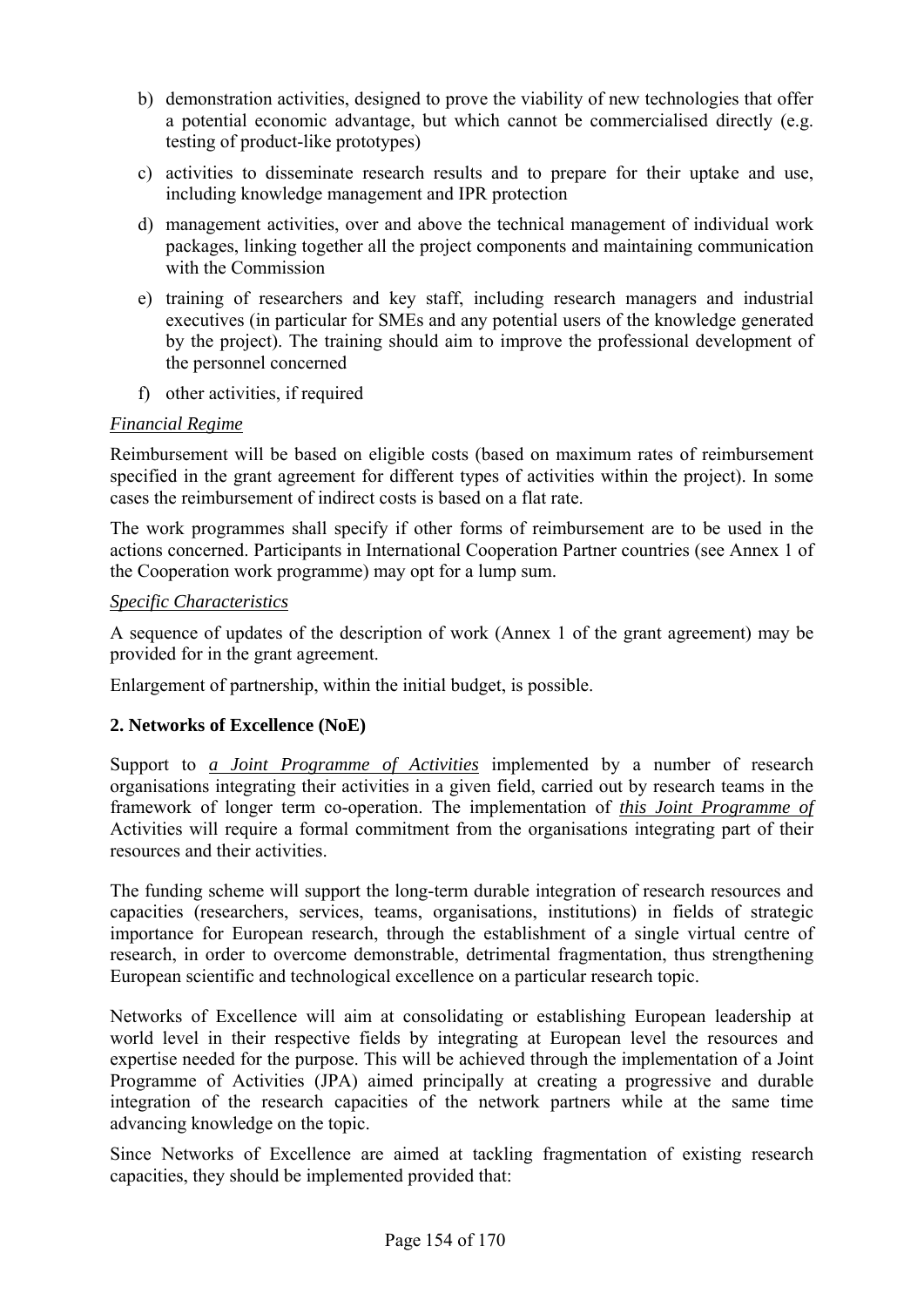- research capacity is fragmented in the (thematic) area being considered;
- this fragmentation prevents Europe from being competitive at international level in that area;
- the proposed integration of research capacity will lead to higher scientific excellence and more efficient use of resources.

The implementation of the Joint Programme of Activities will require a formal commitment from the organisations integrating part or the entirety of their research capacities and activities.

The Joint Programme of Activities (JPA) is the collective vehicle for achieving the durable integration of the research resources and capacities of the Network of Excellence. In order to do so, the JPA should consist of a coherent set of integrating activities that the participants undertake jointly. The JPA will have several components:

- activities aimed at bringing about the integration of the participants research activities on the topic considered, such as:
	- o establishing mechanisms for co-ordinating and eventually merging the research portfolios of the partners
	- o staff exchange schemes
	- o complete or partial relocation of staff
	- o establishment of shared and mutually accessible research equipment, managerial and research infrastructures, facilities and services
	- o exploration of the legal requirements (facilitators/barriers) for durable integration,
	- o setting up of joint supervisory bodies
	- o measures for joint public relations …
- jointly executed research to support the durable integration, e.g. systemic development, or development of common tools, or at filling gaps in the collective knowledge portfolio of the network, in order to make the research facilities useable by the network. (NB: in addition to this research, participants in a network will pursue their 'own institutional portfolio', including research, development or demonstration in the area covered by the network itself. The latter research, development or demonstration activities are not part of the 'joint programme of activities' and thus will not be part of the eligible costs of the network)
- activities designed to spread excellence, such as:
	- o The main component of these activities will be a joint training programme for researchers and other key staff;
	- o Other spreading of excellence activities may include: dissemination and communication activities (including public awareness and understanding of science), and, more generally, networking activities to help transfer knowledge to teams external to the network.
	- o Spreading of excellence may also include the promotion of the results generated by the network; in such a context, networks should, when appropriate, include innovation-related activities (protection of knowledge generated within the network, assessment of the socio-economic impact of the knowledge and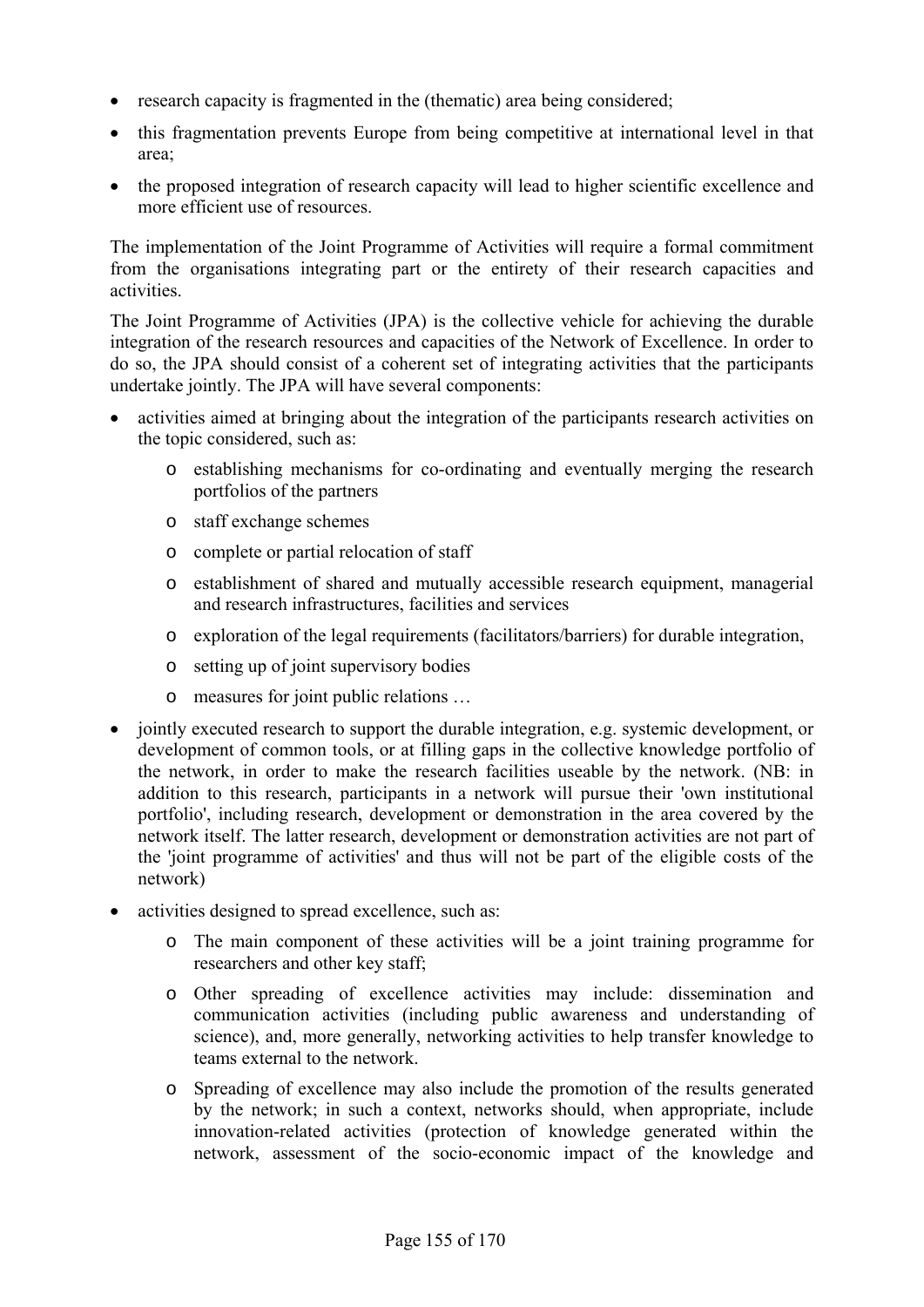technologies used and development of a plan for dissemination and use of knowledge), as well as any appropriate gender and/or ethical related activities

• all the network's activities should be carried out within a coherent framework for the management of the consortium linking together all the project components and maintaining communications with the Commission.

#### **3. Coordination and support actions (CSA)**

Support to activities aimed at coordinating or supporting research activities and policies (networking, exchanges, trans-national access to research infrastructures, studies, conferences, etc). These actions may also be implemented by means other than calls for proposals.

The Funding Scheme allows for two types of actions to be financed: a) '*co-ordination or networking actions',* b) *'specific support actions*'*.* 

#### a) *Coordination or networking actions* (**CA**)

Coordinating or networking actions will always have to be carried out by a consortium of participants, normally three from three different countries.

The coordination or networking actions cover the following activities:

the organisation of events - including conferences, meetings, workshops or seminars -, related studies, exchanges of personnel, exchange and dissemination of good practices, and, if necessary, the definition, organisation and management of joint or common initiatives together of course with management of the action.

The coordination and networking actions normally stretches over a longer period.

#### b) *Specific support actions* (**SA**)

Specific support actions may be carried out by a single participant, which can be based in any member state, associated country or a third country. Therefore there are no restrictions on the size of the consortium.

Although normally awarded following calls for proposals, there are also the possibilities to award specific support actions through public procurement carried out on behalf of the EU or to grant support to legal entities identified in the Specific Programmes or in the work programmes where the Specific Programme permits the work programmes to identify beneficiaries.

The objective of specific support actions are to contribute to the implementation of the Framework Programmes and the preparation of future EU research and technological development policy or the development of synergies with other policies, or to stimulate, encourage and facilitate the participation of SMEs, civil society organisations and their networks, small research teams and newly developed or remote research centres in the activities of the thematic areas of the Cooperation programme, or for setting up of researchintensive clusters across the EU regions.

The specific support actions can be of different types covering different activities:

o monitoring and assessment activities, conferences, seminars, studies, expert groups, high level scientific awards and competitions, operational support and dissemination, information and communication activities, support for transnational access to research infrastructures or preparatory technical work, including feasibility studies, for the development of new infrastructures, support for cooperation with other European research schemes, the use by the Commission of external experts, management or a combination of these.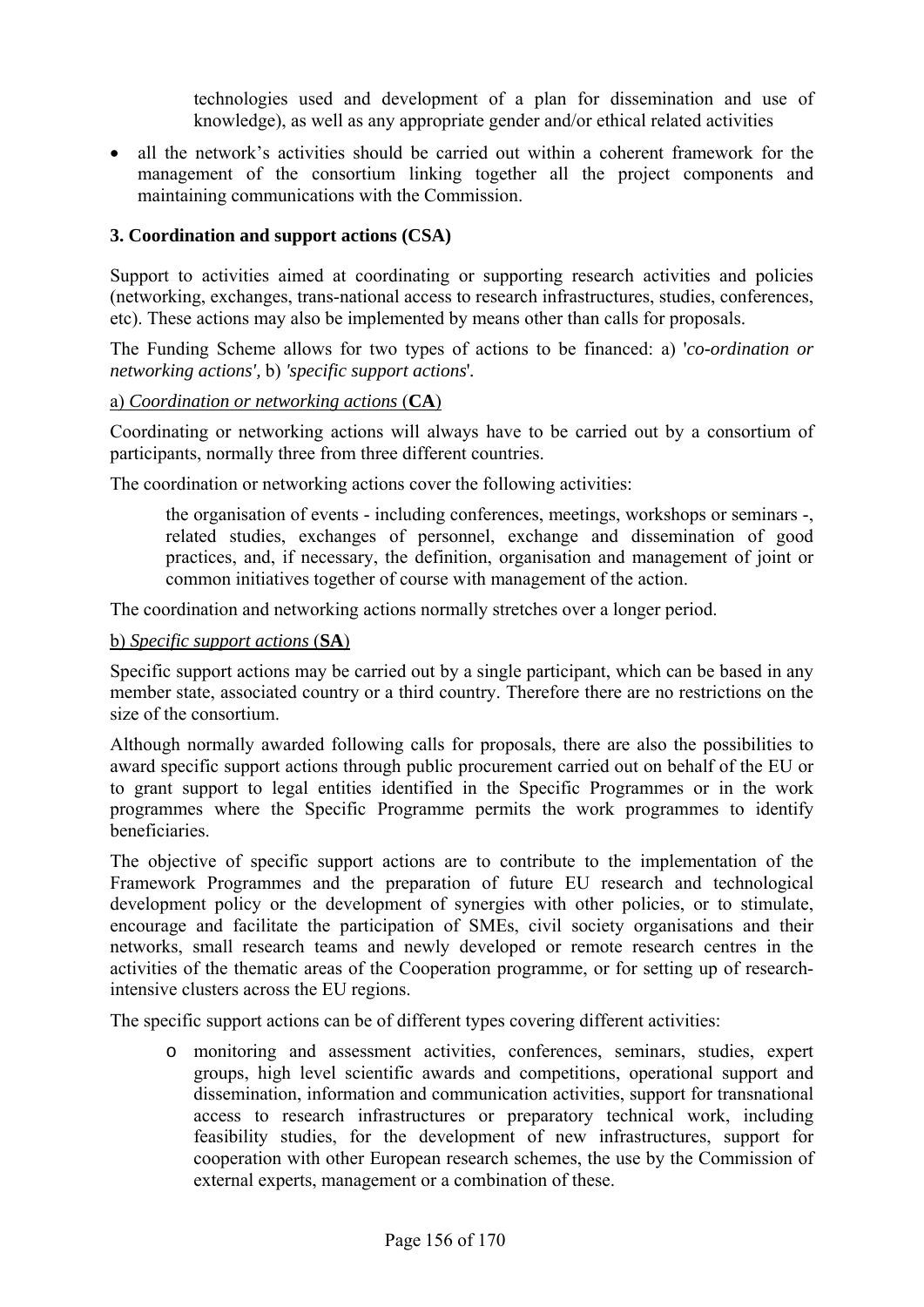#### **4. Combination of Collaborative Projects and Coordination and Support Actions (CP-CSA)**

CP-CSA involves a combination of the collaborative projects and coordination and support actions (CP-CSA) funding schemes. It enables therefore the financing, under the same grant agreement, of research, coordination and support activities.

In this Work Programme, CP-CSAs for Pre-Commercial Procurement (PCP) will combine, in a closely co-ordinated manner:

- Networking and coordination activities: for public bodies in Europe to cooperate in the innovation of their public services through a strategy that includes PCP.

- Joint research activities: related to validating the PCP strategy jointly defined by the public bodies participating in the action. This includes the exploration, through a joint PCP, of possible solutions for the targeted improvements in public sector services, and the testing of these solutions against a set of jointly defined performance criteria for addressing a concrete, shared public sector purchasing need.

The two categories of activities are mandatory due to the synergistic effects between the two components.

# **Appendix 3: Coordination of national or regional research programmes**

The objective of these actions is to step up the cooperation and coordination of research programmes carried out at national or regional level in the Member or Associated States through the networking of research programmes, towards their mutual opening and the development and implementation of joint activities.

Under FP7 the coordination of national or research programmes is continued and reinforced.

Coordination projects can network four types of activities: (1) Information exchange  $-$  (2) Definition and preparation of joint activities – (3) Implementation of joint activities – (4) Funding of joint trans-national research actions:

- **ERA-NETs** and other coordination actions launched under FP6 wishing to submit a follow-up proposal under FP7 have to propose a strong coordination action focusing directly on steps three and four, in order to achieve mutual opening and trans-national research via joint/common calls, joint/common programmes or, if appropriate, other joint trans-national actions. New coordination actions, which address new topics and without any experience from FP6, should address at least the first three steps, but are encouraged to aim at the 'four step approach', as described above.
- Under **ERA-NET Plus actions**, the Commission provides an incentive to the organisation of joint calls between national or regional research programmes by 'topping-up' joint trans-national funding with EU funding. These joint calls will entail the award of grants to third parties participating in calls for proposals launched under the ERA-NET Plus actions. These actions require programme owners or programme managers from at least 5 different Member or Associated States to plan a single joint call with a clear financial commitment from the participating national or regional research programmes. Full details of the ERA-NET Plus scheme are given in Annex 4 of the Cooperation work programme.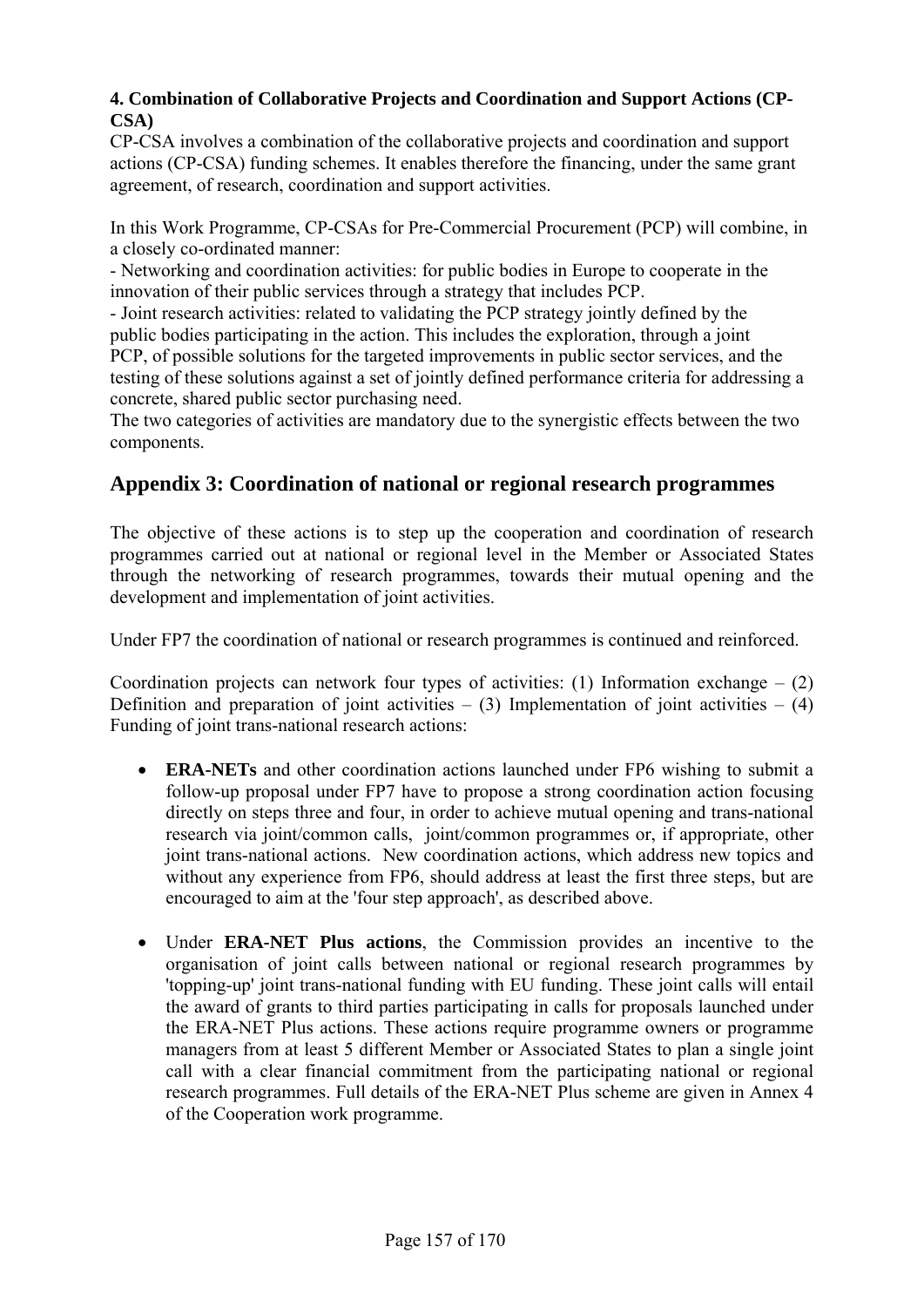# **Appendix 4: Distribution of indicative budget commitment**

## 2013 (in EUR) *Calls for proposals*  **ICT Call 10** 705.500.000 **ICT Call 11** 236.500.000 PPP Cross-Thematic Call - Factories of the Future – 2013 70.000.000 PPP Cross-Thematic Call - Green Cars - 2013 40.000.000<br>
SMART Cities co-ordinated Call 40.000.000 **SMART Cities co-ordinated Call** PPP Future Internet – 2013 130.000.000 FET Flagship Initiatives 108.000.000 **FET Open** 50.000.000 FET Open Xtrack 15.000.000  $\text{ICT} - \text{EU Brazil}$  5.000.000  $\text{ICT} - \text{EU Japan}$  9.000.000 SME initiative on Digital Content and Languages 20.000.000 *Other expenditures*  Independent experts assisting in proposal evaluations and project reviews 15.000.000 Studies 6.000.000 Publications and communication activities and event support 2.000.000 HFSP 1.869.000 IMS secretariat 140.000 AAL Joint National Programme*<sup>111</sup>* 25.000.000 *ICT Contribution to General FP7 Activities*<sup>112</sup> COST 11.287.640 Experts (evaluators and reviewers) related with horizontal activities and the set of the 26.851 CORDIS 2.121.213 EUREKA 107.403

## **Indicative budget for the ICT Theme (2013)***<sup>110</sup>*

*<sup>110</sup>* Under the condition that the draft Budget 2013 is adopted without modification by the Budgetary Authority <sup>111</sup> Joint research and development programme aimed at enhancing the quality of life of older people through the use of new information and communication technologies, cf. Decision No 742/2008/EC. The EU financial contribution to the implementation of the AAL JP is implemented through annual financing agreements which sets out in detail the planned topics for call for tenders and calls for proposals and the associated financial commitments by participating countries as a condition for the EU co-financing. Se[e http://www.aal-europe.eu](http://www.aal-europe.eu/) <sup>112</sup> These are specified in Annex 4 to the work programme under Activities A4.1 (CORDIS), A4.2.2.3 (ERA-NET Thematic Coordination Actions), A4.4 (EUREKA) and A4.5 (COST).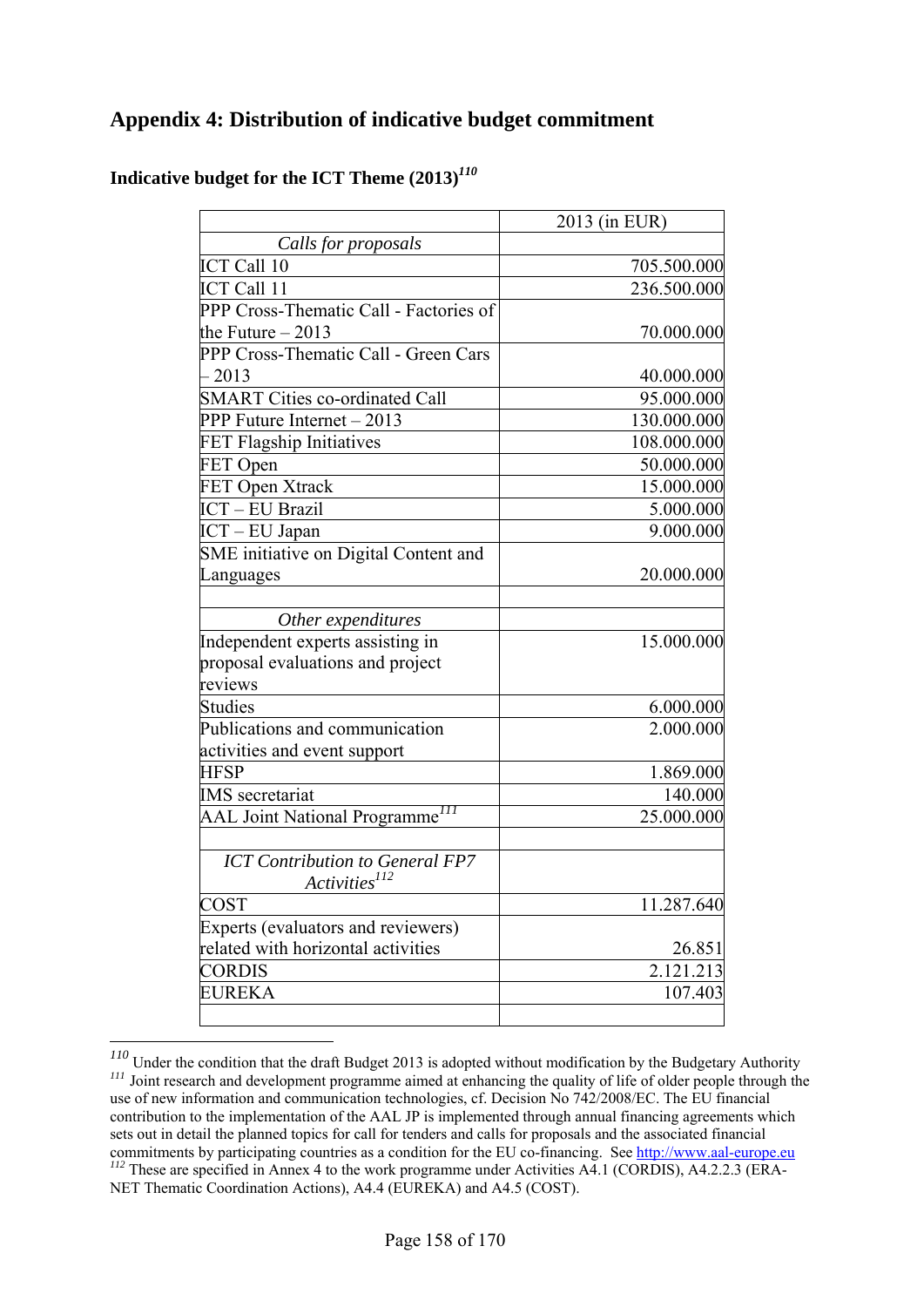| <b>Total</b> | ' <i>EEA</i> 105.<br>347.552.107 |
|--------------|----------------------------------|
|--------------|----------------------------------|

## Appendix 5: FET eligibility and evaluation criteria

#### **Additional eligibility criteria applicable to FET-Open Objectives ICT-2013.9.1, ICT-2013.9.2, ICT-2013.9.3 and ICT-2013.9.4**

In addition to the eligibility criteria set out in Annex 2 to this work programme, all FET-Open short proposals submitted under objectives ICT-2013.9.1, ICT-2013.9.2 and ICT-2013.9.3 are subject to the following eligibility criteria:

- 1. Part B should not exceed 5 A4 pages, excluding a single title page with acronym, title and abstract of the proposal;
- 2. Part B of a short STREP proposal should be fully anonymous, meaning that it may not include the name of any organisation or its staff involved in the consortium or any other information which could identify an applicant. Furthermore, strictly no bibliographic references or any other link to additional information are permitted.

Proposals (short and full) submitted to FET-Open Objective ICT-2013.9.2: High-Tech Research Intensive SMEs in FET research are subject to the following additional eligibility criteria:

3. The consortium must contain at least one SME.*<sup>113</sup>*

<u>.</u>

Proposals (short and full) submitted to FET-Open Objective ICT-2013.9.3: FET Young Explorers are subject to the following additional eligibility criteria:

4. A project must be led by a young researcher, and the leadership by young researchers of all work packages is also required. No more than six years should have elapsed between the award of a Ph.D. (or equivalent) for each such young researcher and the date of submission of the short proposal.*<sup>114</sup>*

Proposals submitted to FET-Open Objective ICT-2013.9.4: International cooperation on FET research are subject to the following additional eligibility criteria:

5. Proposals must be presented by the coordinator of an on-going FET*<sup>115</sup>* IP or STREP project ending at least 18 months after the submission date of the proposal.

## **Additional eligibility criteria applicable to FET-Open Objective ICT-2013.9.5**

In addition to the eligibility criteria set out in Annex 2 to this work programme, all FET-Open proposals submitted under objectives ICT-2013.9.5 are subject to the following eligibility criteria:

<sup>&</sup>lt;sup>113</sup> An SME is an enterprise which has fewer than 250 employees, has an annual turnover not exceeding 50 million EUR, and/or has an annual balance-sheet total not exceeding 43 million EUR. Possible relationships with other enterprises must be taken into account when calculating these data of the enterprise. Research centres, research institutes, contract research organisations or consultancy firms are not eligible SMEs for the purpose of the Co-operative and Collective schemes.

<sup>&</sup>lt;sup>114</sup> Extensions of this period may be allowed only in case of eligible career breaks which must be properly documented: maternity (18 months per child born after the PhD award) & paternity leave (accumulation of actual time off for children born after the PhD award) and leave taken for long-term illness, national service.

*<sup>115</sup>* Ongoing projects selected under any of the FET objectives of the FP7 ICT Work Programmes.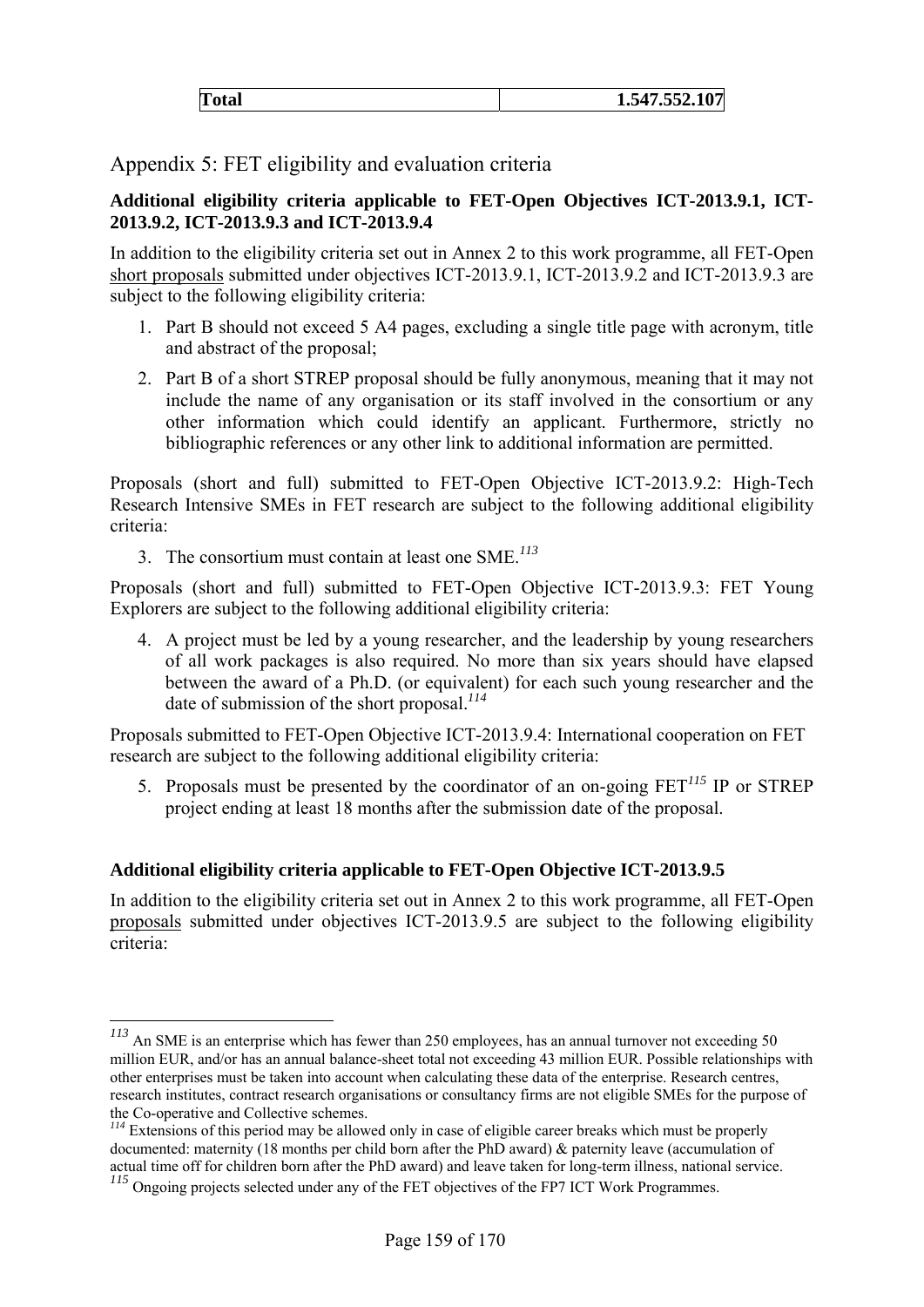- 1. Part B (sections 1, 2 and 3) should not exceed 10 A4 pages, excluding section 4 and a single title page with acronym, title and abstract of the proposal. Section lengths should respect the following limitations:
	- The length of Section 1 (S&T Quality) is maximally 8 A4 pages;
	- The length of Section 2 (Implementation) is maximally 1 A4 page;
	- The length of Section 3 (Impact) is maximally 1 A4 page
- 2. The title page and Section 1 of Part B should be fully anonymous, meaning that it may not include the name of any organisation or its staff involved in the consortium or any other information which could identify an applicant. Furthermore, on the title page and in Section 1 strictly no bibliographic references or links to additional information are permitted.

## **FET Evaluation criteria**

Eligible proposals under the FET objectives will be evaluated according to three criteria - Scientific/Technological Quality, Implementation and Impact. A score will be awarded for each of these criteria, based on the considerations listed below. For FET-Open short proposals submitted under objectives ICT-2013.9.1, ICT-2013.9.2 and ICT-2013.9.3 only Scientific/technological Quality applies. Specific evaluation criteria are applicable to FET-Open Objective ICT-2013.9.5.

| (not applicable<br>(not applicable<br>Clarity of targeted<br>$\bullet$<br>to short STREP)<br>to short STREP)<br>breakthrough and its<br>relevance towards a<br>short STREP<br>long-term vision.<br>(FET Open)<br>Objective 9.1,<br>Novelty and<br>$\bullet$<br>foundational character.<br>9.2 and 9.3<br>Plausibility of the S/T<br>$\bullet$<br>approach.<br>Threshold: 4/5<br>Quality of workplan<br>Clarity of targeted<br>$\bullet$<br>$\bullet$<br>$\bullet$<br>breakthrough and its<br>and management.<br>relevance towards a<br>Quality and relevant<br>technology and/or<br>$\bullet$<br>experience of the<br>society.<br>long-term vision.<br>individual participants.<br>Novelty and<br>Impact towards the<br>$\bullet$<br>$\bullet$<br>foundational character.<br>Quality of the<br>$\bullet$<br><b>Collaborative</b><br>workprogramme.<br>consortium as a whole<br>Specific contribution to<br>$\bullet$<br><b>Projects (FET</b><br>progress in science and<br>Appropriateness of<br>(including)<br>$\bullet$<br>Open $^{116}$ and<br>measures envisaged for<br>technology.<br>complementarity,<br><b>FET</b><br>balance).<br>Quality and<br>$\bullet$<br>Proactive,<br>effectiveness of the S/T<br>use of project results.<br>Appropriate allocation<br>$\bullet$<br><b>STREPs and</b><br>and justification of the<br>methodology.<br>IPs)<br>resources to be<br>committed (person-<br>months, equipment,<br>budget).<br>Threshold: 4/5<br>Threshold: STREP 3.5/5<br>Threshold: 3/5 | 1. $S/T$ quality | 2. Implementation | 3. Impact                                                                                                                  |
|--------------------------------------------------------------------------------------------------------------------------------------------------------------------------------------------------------------------------------------------------------------------------------------------------------------------------------------------------------------------------------------------------------------------------------------------------------------------------------------------------------------------------------------------------------------------------------------------------------------------------------------------------------------------------------------------------------------------------------------------------------------------------------------------------------------------------------------------------------------------------------------------------------------------------------------------------------------------------------------------------------------------------------------------------------------------------------------------------------------------------------------------------------------------------------------------------------------------------------------------------------------------------------------------------------------------------------------------------------------------------------------------------------------------------------------------------------------------------------------------------|------------------|-------------------|----------------------------------------------------------------------------------------------------------------------------|
|                                                                                                                                                                                                                                                                                                                                                                                                                                                                                                                                                                                                                                                                                                                                                                                                                                                                                                                                                                                                                                                                                                                                                                                                                                                                                                                                                                                                                                                                                                  |                  |                   |                                                                                                                            |
| Weight: 50%<br>Weight: 20%<br>Weight: 30%                                                                                                                                                                                                                                                                                                                                                                                                                                                                                                                                                                                                                                                                                                                                                                                                                                                                                                                                                                                                                                                                                                                                                                                                                                                                                                                                                                                                                                                        |                  |                   | Transformational impact<br>of the results on science,<br>targeted objective in the<br>the dissemination and/or<br>IP $4/5$ |

*<sup>116</sup>* Not applicable to FET-Open Objective ICT-2013.9.5.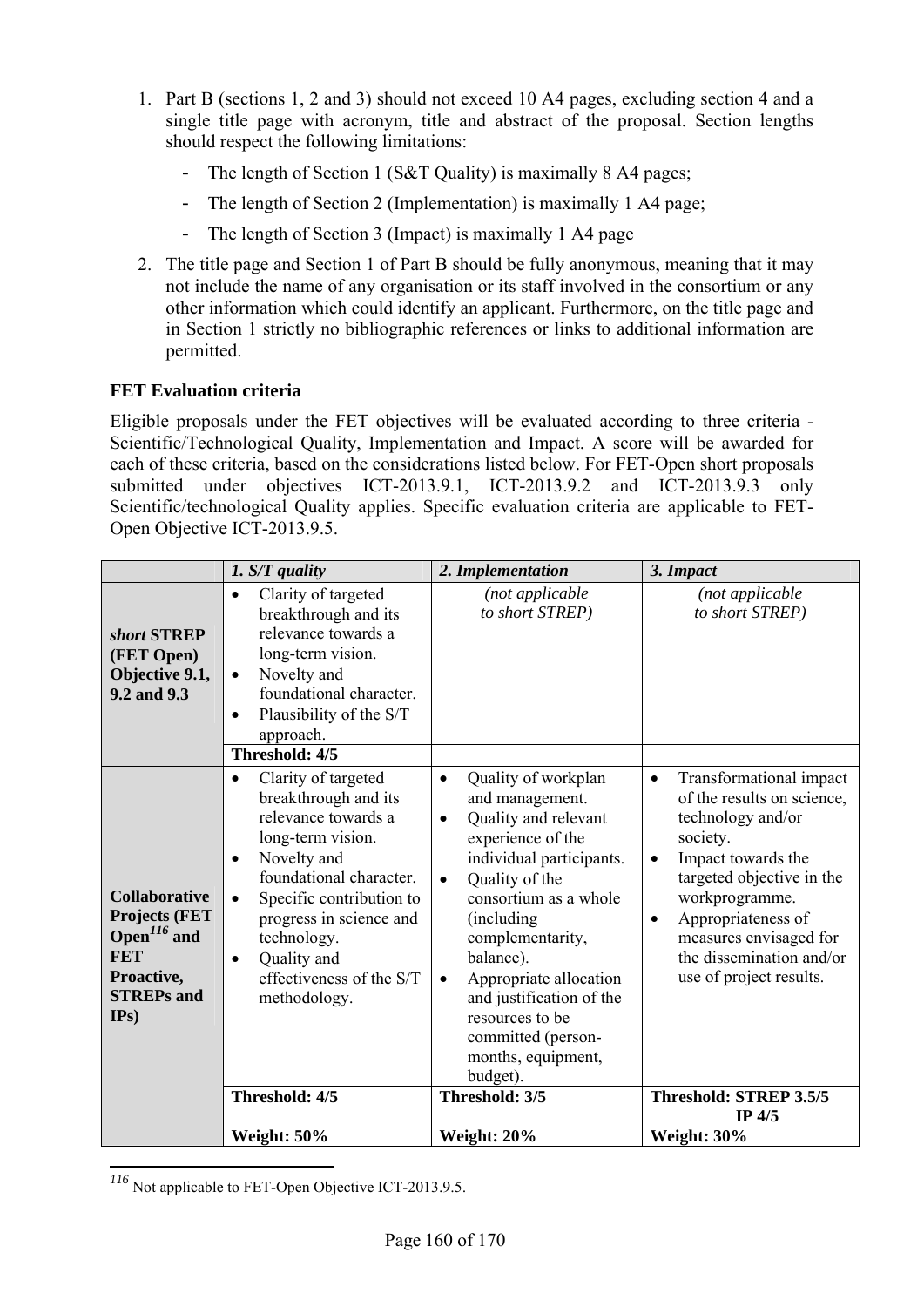| <b>Coordination</b><br>and Support<br><b>Actions (FET)</b><br><b>Open and</b><br><b>FET</b><br><b>Proactive</b> ) | Clarity of objectives.<br>$\bullet$<br>Contribution to the co-<br>$\bullet$<br>ordination and/or<br>support of high-risk<br>and high-impact<br>research, for new or<br>emerging areas or<br>horizontally.<br>Quality and<br>٠<br>effectiveness of the<br>coordination and/or<br>support activities. | Quality of workplan<br>$\bullet$<br>and management.<br>Quality and relevant<br>$\bullet$<br>experience of the<br>individual participants.<br>Quality of the<br>$\bullet$<br>consortium.<br>Appropriate<br>$\bullet$<br>management of the<br>resources to be<br>committed (person-<br>months equipment,<br>budget). | Transformational impact<br>$\bullet$<br>on the communities<br>and/or practices for<br>high-risk and high-<br>impact research.<br>Appropriateness of<br>$\bullet$<br>measures for spreading<br>excellence, use of<br>results, and<br>dissemination of<br>knowledge, including<br>engagement with<br>stakeholders. |
|-------------------------------------------------------------------------------------------------------------------|-----------------------------------------------------------------------------------------------------------------------------------------------------------------------------------------------------------------------------------------------------------------------------------------------------|--------------------------------------------------------------------------------------------------------------------------------------------------------------------------------------------------------------------------------------------------------------------------------------------------------------------|------------------------------------------------------------------------------------------------------------------------------------------------------------------------------------------------------------------------------------------------------------------------------------------------------------------|
|                                                                                                                   | Threshold: 3/5                                                                                                                                                                                                                                                                                      | Threshold: 3/5                                                                                                                                                                                                                                                                                                     | Threshold: 3/5                                                                                                                                                                                                                                                                                                   |
|                                                                                                                   | Weight: 40%                                                                                                                                                                                                                                                                                         | Weight: 20%                                                                                                                                                                                                                                                                                                        | Weight: 40%                                                                                                                                                                                                                                                                                                      |

## **Specific evaluation criteria applicable to FET-Open Objective ICT-2013.9.5**

Eligible proposals under this FET objective will be evaluated in two steps. In a first step the anonymous section 1 of part B of an eligible proposal will be evaluated only on Scientific/technological quality criteria. In a second step, only the proposals scoring above threshold on the Scientific/technological quality criteria will be evaluated on Implementation and on Impact. Scores are awarded per criteria, based on the considerations listed below.

|                                                                                                              | 1. $S/T$ quality                                                                                                                                                                                                                                                                                                          | 2. Implementation                                                                                                                                                                                                                              | 3. Impact                                                                                                                                                                                                                                                                                |
|--------------------------------------------------------------------------------------------------------------|---------------------------------------------------------------------------------------------------------------------------------------------------------------------------------------------------------------------------------------------------------------------------------------------------------------------------|------------------------------------------------------------------------------------------------------------------------------------------------------------------------------------------------------------------------------------------------|------------------------------------------------------------------------------------------------------------------------------------------------------------------------------------------------------------------------------------------------------------------------------------------|
| <b>Collaborative</b><br><b>Projects</b><br>(FET-Open<br><b>Objective</b><br><b>ICT-2013.9.5</b><br>- STREPs) | Clarity of targeted<br>$\bullet$<br>breakthrough and its<br>relevance towards a<br>long-term vision.<br>Novelty and<br>$\bullet$<br>foundational character.<br>Specific contribution to<br>progress in science and<br>technology.<br>Quality and<br>$\bullet$<br>effectiveness of the S/T<br>methodology and<br>workplan. | Quality of management.<br>$\bullet$<br>Quality of the<br>$\bullet$<br>participants and of the<br>consortium as a whole.<br>Appropriate allocation<br>$\bullet$<br>and justification of<br>resources (person-<br>months, equipment,<br>budget). | Appropriateness of<br>$\bullet$<br>measures envisaged<br>towards getting a<br>transformational impact<br>of the results on science,<br>technology and/or<br>society.<br>Appropriateness of<br>$\bullet$<br>measures envisaged for<br>the dissemination and/or<br>use of project results. |
|                                                                                                              | Threshold: 4/5                                                                                                                                                                                                                                                                                                            | Threshold: 3/5                                                                                                                                                                                                                                 | Threshold: 3.5/5                                                                                                                                                                                                                                                                         |
|                                                                                                              | Weight: 80%                                                                                                                                                                                                                                                                                                               | Weight: 10%                                                                                                                                                                                                                                    | Weight: 10%                                                                                                                                                                                                                                                                              |

Thresholds are set for each criterion, as indicated in the tables above. A proposal failing to achieve any of these threshold scores will be rejected.

#### **Priority order for proposals with the same score**

As part of the evaluation by independent experts, a panel review will recommend one or more ranked lists for the proposals under evaluation, following the scoring systems indicated above. A ranked list will be drawn up for every indicative budget shown in the call fiche.

If necessary, the panel will determine a priority order for proposals which have been awarded the same score within a ranked list. Whether or not such a prioritisation is carried out will depend on the available budget or other conditions set out in the call fiche. The following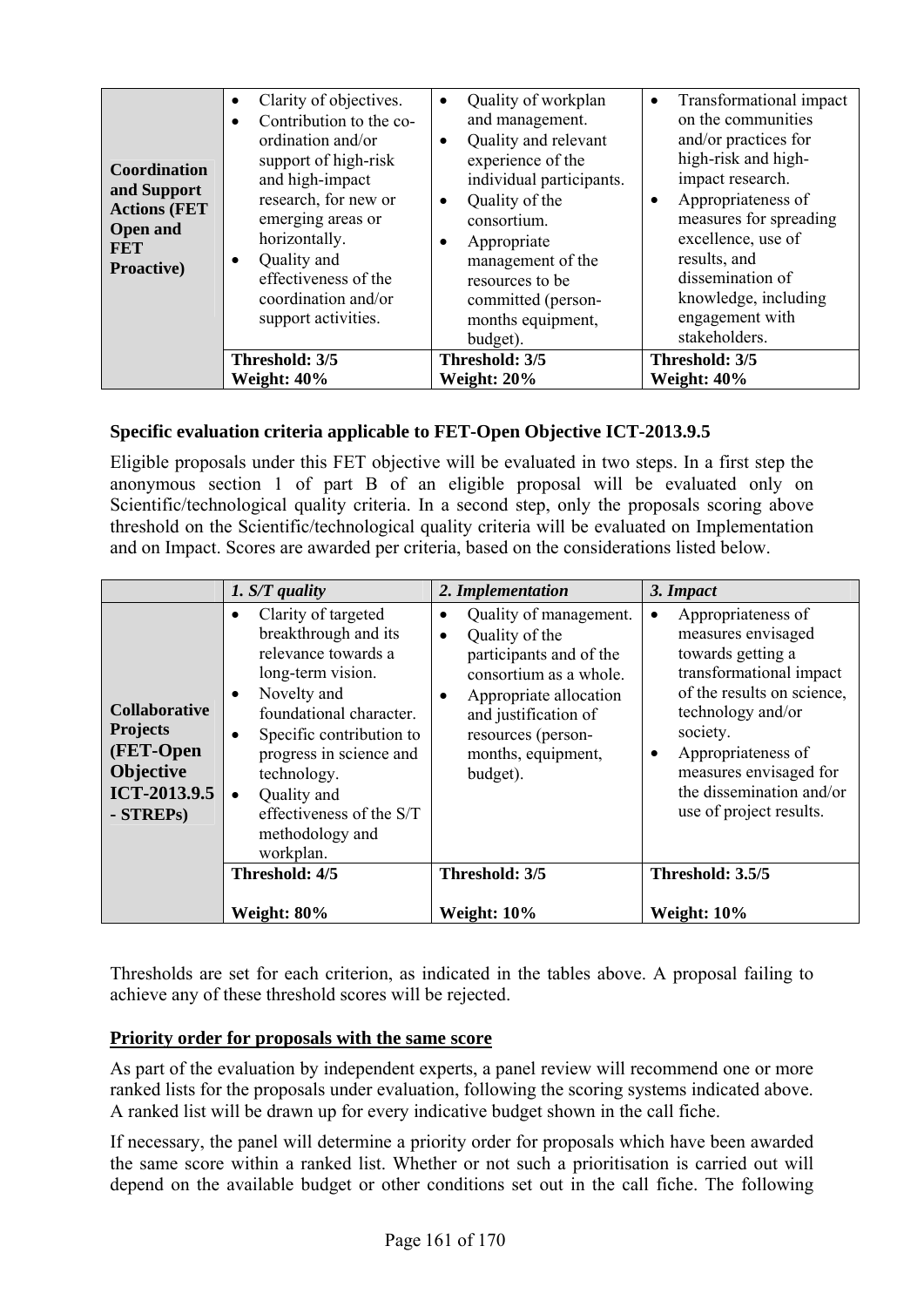approach will be applied successively for every group of *ex aequo* proposals requiring prioritisation, starting with the highest scored group, and continuing in descending order:

Proposals will be prioritised according to the scores they have been awarded for the criterion *scientific and/or technological excellence*. When these scores are equal, priority will be based on scores for the criterion *impact.* If necessary, any further prioritisation will be based on other appropriate characteristics, to be decided by the panel, related to the contribution of the proposal to the European Research Area and/or general objectives mentioned in the work programme.

## **Specific Evaluation criteria for the Objective ICT-2013.9.9 FET Flagships**

Eligible proposals under the FET Flagships call will be evaluated according to three criteria - Scientific/Technological Quality, Implementation and Impact. A score will be awarded for each of these criteria, based on the aspects listed below.

|                                                                | Sub-criteria                                                                                                                                                                                                             |  |
|----------------------------------------------------------------|--------------------------------------------------------------------------------------------------------------------------------------------------------------------------------------------------------------------------|--|
| Criterion 1<br>$S/T$ quality<br>Weight: 50%<br>Threshold: 4/5  | Degree of adherence to the Flagship concept as specified in the work<br>$\bullet$<br>programme                                                                                                                           |  |
|                                                                | Soundness of scientific concept, quality of objectives and progress beyond<br>$\bullet$<br>the state-of-the-art                                                                                                          |  |
|                                                                | Quality and effectiveness of the strategic research roadmap, the associated<br>$\bullet$<br>workplan (including milestones, flexibility and metrics to monitor progress),<br>and the resources available to achieve them |  |
|                                                                | Quality and effectiveness of the coordination of activities and research<br>$\bullet$<br>communities                                                                                                                     |  |
| Criterion 2<br>Implementation<br>Weight: 20%<br>Threshold: 3/5 | Quality of the governance, including management procedures and risk<br>$\bullet$<br>management                                                                                                                           |  |
|                                                                | Quality and relevant experience of the individual participants, and their<br>$\bullet$<br>contribution to the common goal                                                                                                |  |
|                                                                | Quality of the core project consortium as a whole (including<br>$\bullet$<br>complementarity, balance)                                                                                                                   |  |
|                                                                | Openness and flexibility of the Partnership and involvement of key actors<br>$\bullet$                                                                                                                                   |  |
|                                                                | Appropriateness of the allocation and justification of the resources to be<br>$\bullet$<br>committed (e.g. in-kind contributions, infrastructures, person-months,<br>equipment and budget)                               |  |
| Criterion 3<br>Impact<br>Weight: 30%<br>Threshold: 4/5         | Contribution to the expected impacts listed in the work programme at the<br>$\bullet$<br>European and global level                                                                                                       |  |
|                                                                | Extent to which the proposal makes use of complementarities, exploits<br>$\bullet$<br>synergies, and enhance the overall outcome of regional, national, European<br>and international research programmes                |  |
|                                                                | Quality of measures for use of results, management of intellectual property<br>$\bullet$<br>and dissemination of knowledge                                                                                               |  |
|                                                                | Impact on human capital, education and training at European level<br>$\bullet$                                                                                                                                           |  |
|                                                                | Approach to address social benefit and potential ethical and legal<br>$\bullet$<br>implications, including engagement with authorities and end-users                                                                     |  |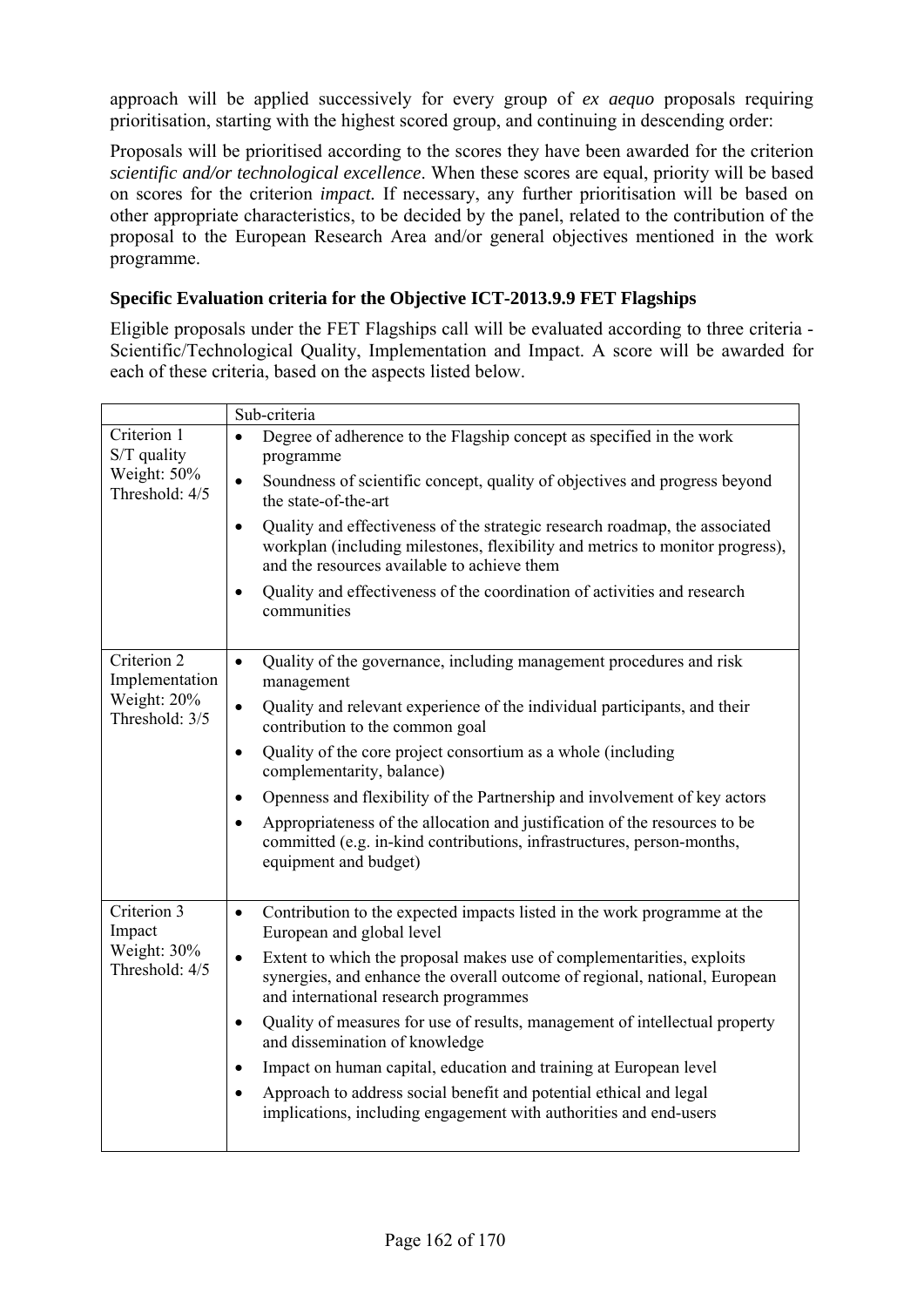Thresholds are set for each criterion, as indicated in the tables above. A proposal failing to achieve any of these threshold scores will be rejected.

#### **Priority order for proposals with the same score**

As part of the evaluation by independent experts, a panel review will recommend a ranked list of the proposals under evaluation, following the scoring system indicated above.

If necessary, the panel will determine a priority order for proposals which have been awarded the same score within a ranked list. Whether or not such a prioritisation is carried out will depend on the available budget or other conditions set out in the call fiche. The following approach will be applied successively for every group of *ex aequo* proposals requiring prioritisation, starting with the highest scored group, and continuing in descending order:

Proposals will be prioritised according to the scores they have been awarded for the criterion *scientific and/or technological excellence*. When these scores are equal, priority will be based on scores for the criterion *impact.* If necessary, any further prioritisation will be based on other appropriate characteristics, to be decided by the panel, related to the contribution of the proposal to the European Research Area and/or general objectives mentioned in the work programme.

- Indicative evaluation and contractual timetable: It is expected that the grant agreement negotiations for the shortlisted proposals will start as of January/February 2013.
- Consortia agreements: Participants in all actions resulting from this call are required to conclude a consortium agreement.
- The forms of grant which will be offered are specified in Annex 3 to the Cooperation work programme.

# Appendix 6: Specific Requirements for the implementation of Pre-Commercial Procurement (PCP)

The following requirements are applicable to PCP calls for tender launched under actions requiring PCP to ensure that the conditions for the Article 16f/24e exemption of the public procurement directives<sup>117</sup> are respected, that the risk-benefit sharing in PCP takes place according to market conditions and that the Treaty principles*<sup>118</sup>* and competition rules are fully respected throughout the PCP process:

− The consortium of public purchasers should verify that the topic proposed for the joint PCP call for tender would **fit the scope of an R&D**<sup> $119$ </sup> **services contract**. During the preparation

*<sup>117</sup>* Directives 2004/18/EC and 2004/17/EC.

<sup>&</sup>lt;sup>118</sup> In particular the fundamental Treaty principles on the free movement of goods, the free movement of workers, the freedom to provide services, the freedom of establishment and the free movement of capital, as well as the principles deriving there from, such as the principles of non-discrimination, transparency and equal treatment

*<sup>119</sup>* R&D can cover activities such as solution exploration and design, prototyping, up to the original development

of a limited volume of first products or services in the form of a test series. Original development of a first product or service may include limited production or supply in order to incorporate the results of field testing and to demonstrate that the product or service is suitable for production or supply in quantity to acceptable quality standards. R&D does not include commercial development activities such as quantity production, supply to establish commercial viability or to recover R&D costs, integration, customisation, incremental adaptations and improvements to existing products or processes.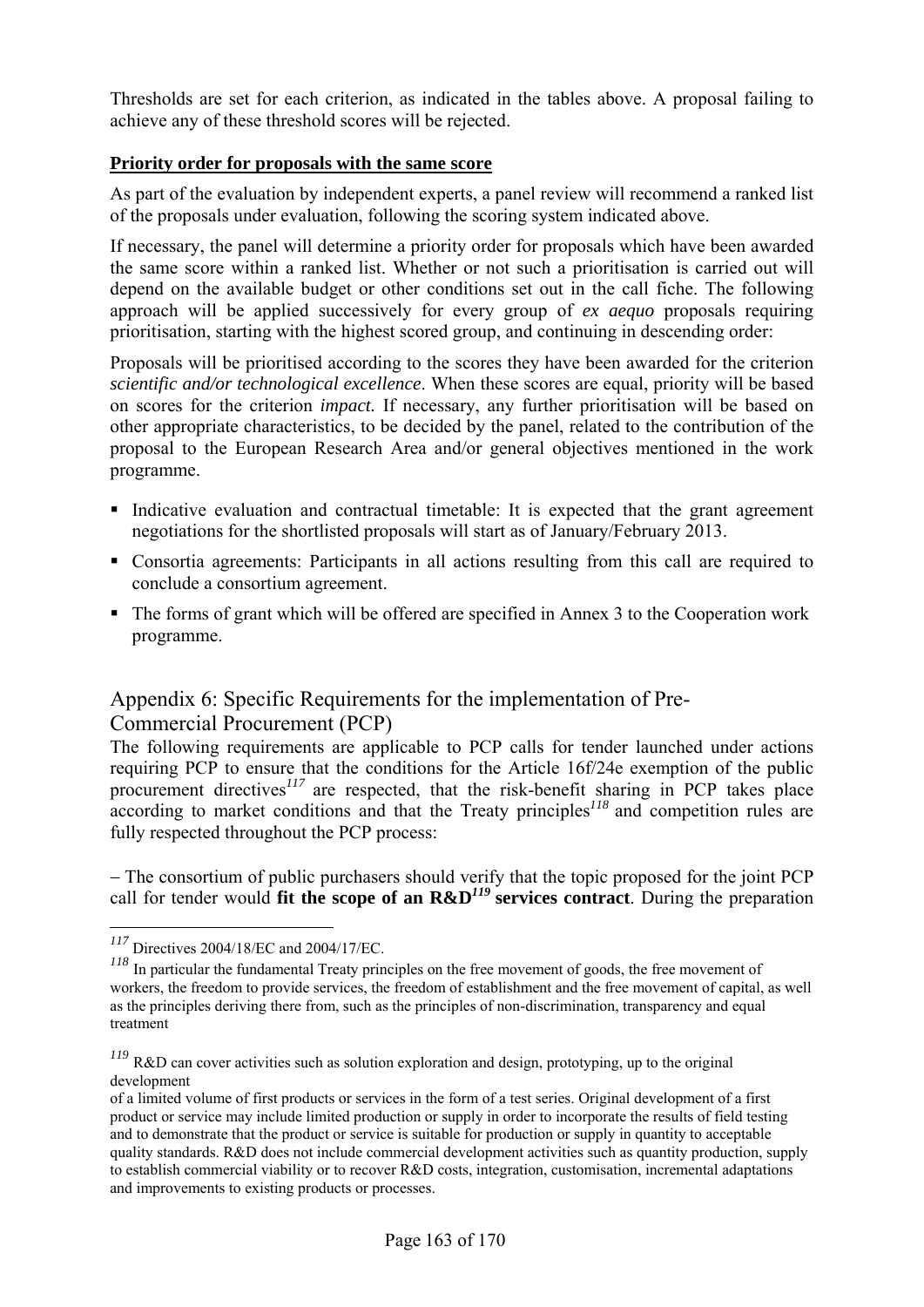phase of the PCP call for tender, the consortium should encourage an open dialogue*<sup>120</sup>* with potential tenderers and end-users to broach the views of the market about the R&D scope of the PCP. Regarding scope, PCP only covers the procurement of R&D services, in a way that is clearly separated from any potential subsequent purchases of large volumes of end-products (ref COM/2007/799). Participation to a PCP action therefore does not commit participating public purchasers to subsequent procurement of large volumes of end-products resulting from a PCP. Public purchasers undertaking a PCP can if they so desire, but are not obliged to, procure at market price R&D results resulting from a PCP (e.g. limited set of prototypes or test series products/services that were developed during a PCP*<sup>121</sup>*)."

− **The practical set-up foreseen for the PCP** shall be clearly announced in the PCP contract notice. This shall include the intention to select multiple companies to start the precommercial procurement in parallel, as well as the number of phases and the expected duration of each phase.

− **Functional specifications** shall be used in order to formulate the object of the PCP tender as a problem to be solved without prescribing a specific solution approach to be followed.

− In view of triggering tenderers to send in innovative offers that include R&D that can bring breakthrough improvements to the quality and efficiency of public services, the selection of offers shall not be based on lowest price only. The PCP contracts shall be awarded to the tenders offering **best value for money**, that is to say, to the tender offering the best pricequality ratio, while taking care to avoid any conflict of interests*<sup>122</sup>*. In case public purchasers use external experts to assist e.g. in the preparation of the PCP call for tender or in the evaluation of offers, they should ensure that these are independent experts.

− In respect of the Treaty principles the public purchasers shall ensure **EU wide publication**  for the PCP call for tender*<sup>123</sup>* in at least English, shall accept offers and enable communication with stakeholders at all stages throughout the PCP project in at least English, and shall evaluate all offers according to the same objective criteria regardless of the geographic location of company head offices, company size or governance structure. The PCP process should require participating companies to locate the majority of the R&D and operational activities related to the PCP contract, including in particular the principal researcher(s) working for the PCP contract, in the Member States or Associated Countries. Subcontracting of R&D work by companies/consortia participating in a PCP to other third parties should be limited. Companies/consortia participating in a PCP should pass on to any of their

<u>.</u>

*<sup>120</sup>* The open dialogue should be organised in a way not to preclude or distort competition. In respect of the Treaty principles, the open dialogue should be announced widely and well in advance and enable companies regardless of the geographic location to participate to the dialogue at least in English. All information given in answers to questions from participants in the dialogue should be documented and published.

*<sup>121</sup>* Contracts providing more than only services are still considered a public service contract if the value of the services exceeds that of the products covered by the contract. Art. 31(2)(a) resp. Art. 40(3)(b) of public procurement directives 2004/18/EC resp. 2004/17/EC.

*<sup>122</sup>* For more info refer to Staff Working Document on PCP: SEC (1668) 2007

*<sup>123</sup>* Through the Official Journal of the European Union (OJEU), using the TED (Tenders Electronic Daily) web portal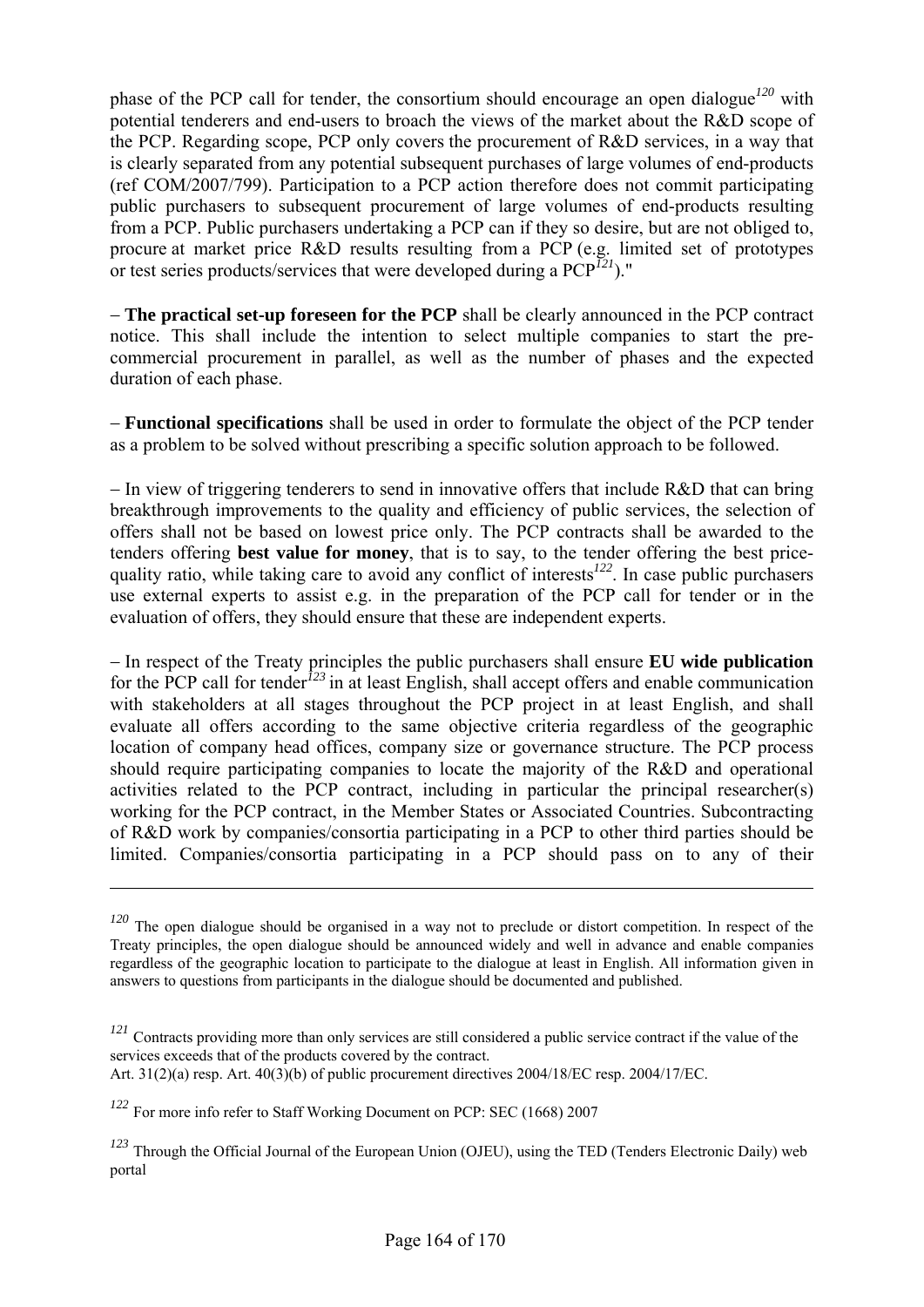subcontractors the obligation to respect the rights assigned in PCP projects to the public purchasers and the EC that are financially supporting the PCP."

− In PCP, the public purchaser does not reserve the R&D results exclusively for its own use. To ensure that such an arrangement is beneficial both for the public purchaser and for the companies involved in PCP, **R&D risks and benefits are shared** between them in such a way that both parties have an incentive to pursue wide commercialisation and take up of the new solutions. Therefore, for PCP, ownership rights of **IPRs** generated by a company during the PCP contract should be assigned to that company. The public purchasers should be assigned a free licence to use the R&D results for internal use as well as the right to require participating companies to license IPRs to third parties under fair and reasonable market conditions. A call-back provision should ensure that IPRs from companies that do not succeed to exploit the IPRs themselves within a given period after the PCP project return back to the public purchasers. The public purchasers should inform participating companies of their right to publish - after consultation with each participating company - public summaries of the results of the PCP project, including information about key R&D results attained and lessons learnt by the public purchaser during the PCP (e.g. on the feasibility of the explored solution approaches to meet the purchasers' requirements and lessons learnt for potential future deployment of solutions). Details should not be disclosed that would hinder application of the law, would be contrary to the public interest, would harm the legitimate business interests of the companies involved in the PCP (e.g. regarding IPR protected specificities of their individual solution approaches) or could distort fair competition between the participating companies or others on the market.

− In order to enable the public purchasers to **establish the correct (best value for money) market price for the R&D service, in which case the presence of State aid can in principle be excluded** according to the definition contained in Art. 107 of the Treaty on the functioning of the European Union, the distribution of rights and obligations between public purchasers and companies participating in the PCP, including the allocation of IPRs, shall be published upfront in the PCP call for tender documents and the PCP call for tender shall be carried out in a competitive and transparent way in line with the Treaty principles which leads to a price according to market conditions, and does not involve any indication of manipulation. The consortium of public purchasers should ensure that the PCP contracts with participating companies contain a financial compensation according to market conditions*<sup>124</sup>* compared to exclusive development price for assigning IPR ownership rights to participating companies, in order for the PCP call for tender not to involve State aid.

− The PCP contract that will be concluded with each selected organisation shall take the form of **one single framework contract covering all the PCP phases**, in which the distribution of rights and obligations of the parties is published upfront in the tender documents and which does not involve contract renegotiations on rights and obligations taking place after the choice of participating organisations. This framework contract shall contain an agreement on the future procedure for implementing the different phases (through specific contracts), including the format of the intermediate evaluations after the solution design and prototype development stages that progressively select organisations with the best competing solutions.

<sup>&</sup>lt;sup>124</sup> The financial compensation compared to exclusive development cost should reflect the market value of the benefits received and the risks assumed by the participating company. In case of IPR sharing in PCP, the market price of the benefits should reflect the commercialisation opportunities opened up by the IPRs to the company, the associated risks assumed by the company comprise for instance the cost carried by the company for maintaining the IPRs and commercialising the products.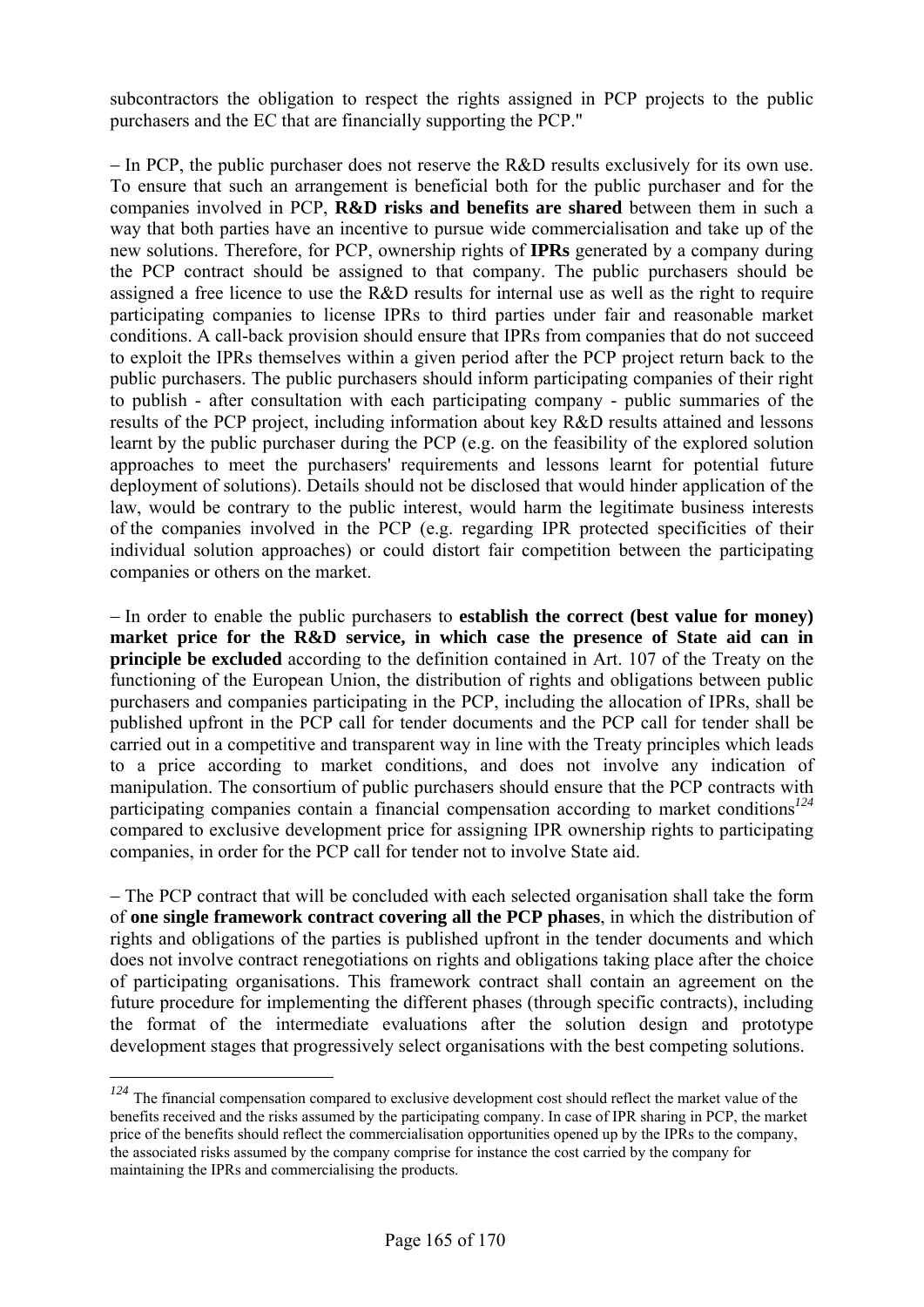- In order to remove unnecessary barriers for innovative new companies, typically SMEs, to make offers for the PCP call for tender, consortia should avoid the use of selection criteria based on stringent qualification requirements and disproportionate financial guarantee requirements (e.g. with regards to prior customer references and minimum turnover). As an alternative, the commercialisation plan can be a factor in the evaluation criteria used along the PCP process, requiring participating companies to demonstrate that they are able to build up gradually throughout the PCP process - sufficient financial capacity*<sup>125</sup>* to successfully commercialise the solutions developed during the PCP.

*<sup>125</sup>* e.g. by requiring in the later PCP phases proof of support of an external financial investor such as a Venture Capitalist, or the commitment of a first buyer – e.g. a public procurer – to make a follow-up investment in the solutions developed during the PCP (e.g. to further scale up the production chain to large scale production and/or deploy a first batch of commercial end-solutions once successfully tested at the end of the PCP).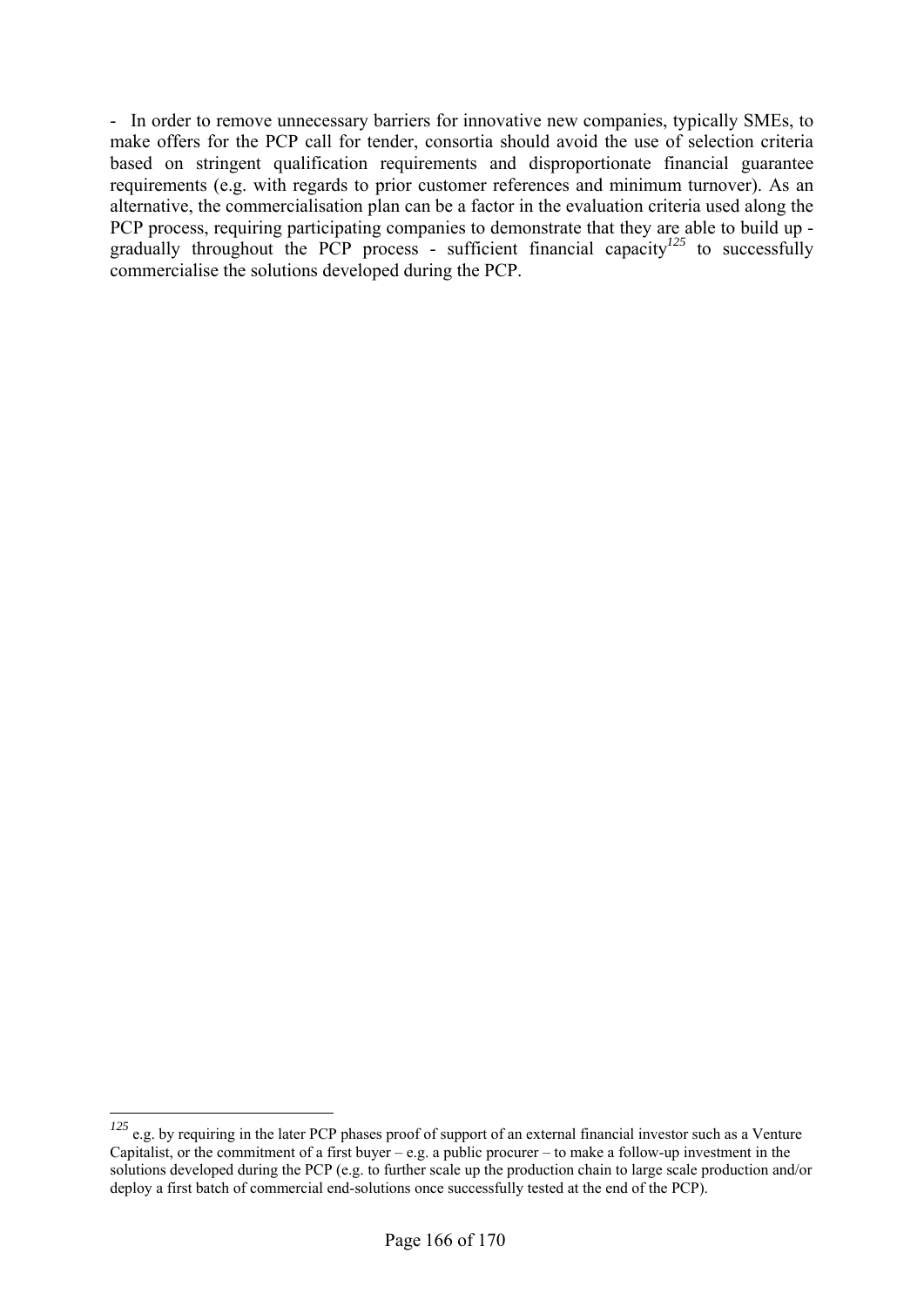# **Glossary**

| 3D                          | Three Dimensional                                                                                                                                                                                                                                               |
|-----------------------------|-----------------------------------------------------------------------------------------------------------------------------------------------------------------------------------------------------------------------------------------------------------------|
| AAL                         | <b>Ambient Assisted Living</b>                                                                                                                                                                                                                                  |
| API                         | Application Programming Interface                                                                                                                                                                                                                               |
| <b>ARTEMIS</b>              | Advanced Research & Technology for Embedded Intelligence & Systems                                                                                                                                                                                              |
| <b>Associated Countries</b> | See Section 3 of the 'Guide for Applicants'                                                                                                                                                                                                                     |
| <b>ACP</b>                  | Africa, Caribbean, Pacific                                                                                                                                                                                                                                      |
| <b>BNCI</b>                 | <b>Brain-Neural Computer Interfaces</b>                                                                                                                                                                                                                         |
| CA                          | Coordination action                                                                                                                                                                                                                                             |
| CAD                         | Computer Aided Design                                                                                                                                                                                                                                           |
| CAE                         | Computer Aided Engineering                                                                                                                                                                                                                                      |
| Call for Proposals          | As published in the Official Journal. Opens parts of the workprogramme<br>for proposals, indicating what types of actions (RTD projects,<br>Accompanying actions etc.) are required. A provisional timetable for such<br>calls is included in the workprogramme |
| CAS                         | <b>Collective Adaptive Systems</b>                                                                                                                                                                                                                              |
| <b>CFD</b>                  | Computational fluid dynamics                                                                                                                                                                                                                                    |
| <b>CIP</b>                  | Competitiveness and Innovation Programme                                                                                                                                                                                                                        |
|                             | (http://ec.europa.eu/enterprise/enterprise_policy/cip/index_en.htm)                                                                                                                                                                                             |
| <b>CMOS</b>                 | Complementary metal-oxide semiconductor                                                                                                                                                                                                                         |
| COST                        | COST supports co-operation among scientists and researchers across<br>Europe http://www.cost.esf.org/                                                                                                                                                           |
| <b>COTS</b>                 | Components off the shelf                                                                                                                                                                                                                                        |
| <b>CRI</b>                  | Colour Rendering Index                                                                                                                                                                                                                                          |
| <b>CSA</b>                  | Coordination and Support Action                                                                                                                                                                                                                                 |
| <b>CSS</b>                  | <b>Complex Systems Science</b>                                                                                                                                                                                                                                  |
| <b>DNA</b>                  | Deoxyribonucleic acid                                                                                                                                                                                                                                           |
| EHR                         |                                                                                                                                                                                                                                                                 |
| EIB                         | European Investment Bank                                                                                                                                                                                                                                        |
| EIROForum                   | Partnership of Europe's seven largest intergovernmental research<br>organisations (http://www.eiroforum.org/)                                                                                                                                                   |
| EMI-EMC                     | Electromagnetic Interference/Electromagnetic Compatibility                                                                                                                                                                                                      |
| <b>EMF</b>                  | Electromagnetic Fields                                                                                                                                                                                                                                          |
| <b>ENIAC</b>                | European Nanoelectronics Initiative Advisory Council                                                                                                                                                                                                            |
| <b>ERA</b>                  | European Research Area                                                                                                                                                                                                                                          |
| <b>ERA-NET</b>              | European Research Area Network                                                                                                                                                                                                                                  |
| <b>ESCO</b>                 | <b>Energy Service Company</b>                                                                                                                                                                                                                                   |
| ETP                         | European Technology Platform                                                                                                                                                                                                                                    |
|                             | http://cordis.europa.eu/technology-platforms/home en.html                                                                                                                                                                                                       |
| ${\rm EU}$                  | European Union                                                                                                                                                                                                                                                  |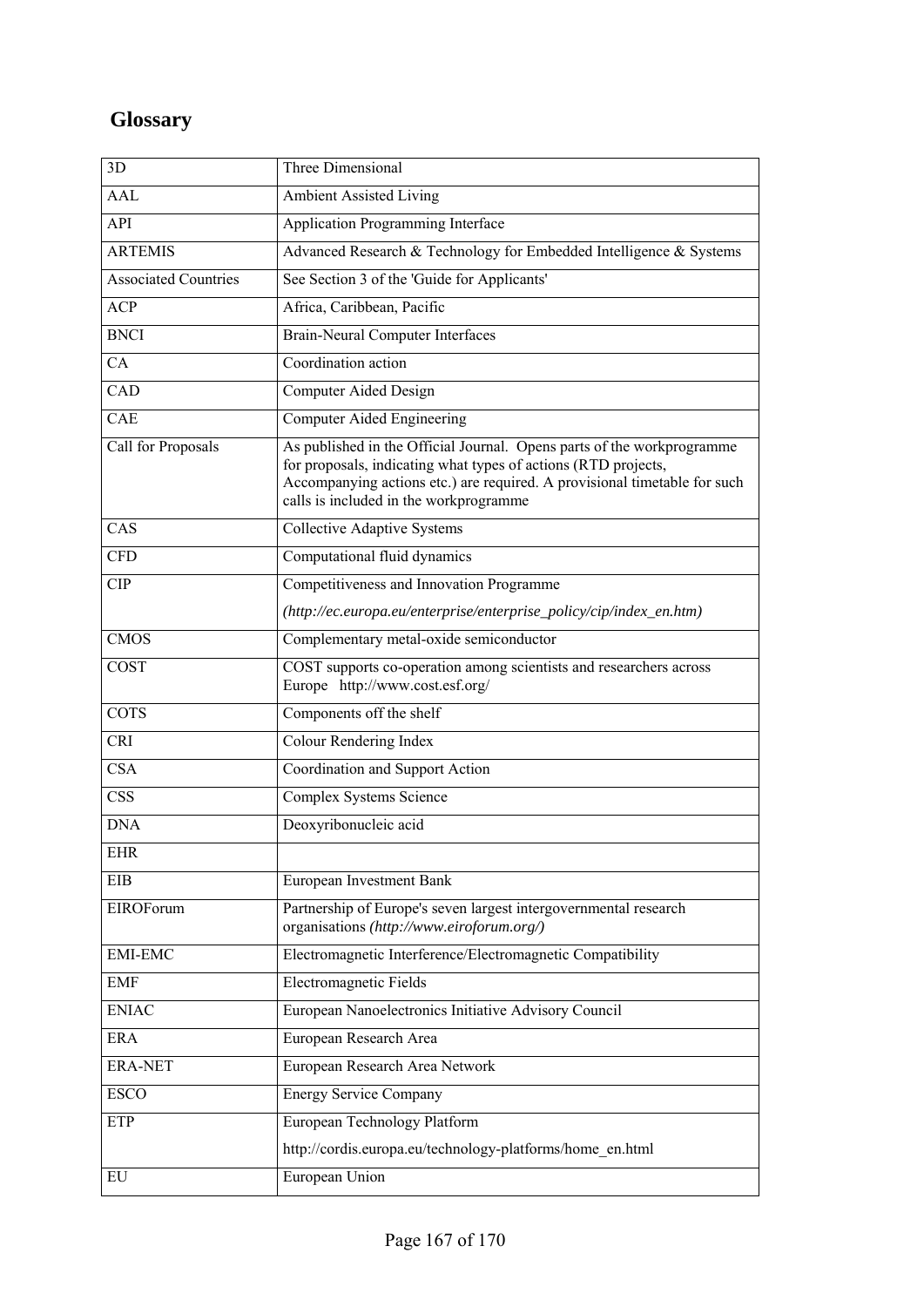| <b>EUREKA</b> | A Europe-wide Network for Industrial RTD (www.eureka.be)                                                                                                                                                                                                    |
|---------------|-------------------------------------------------------------------------------------------------------------------------------------------------------------------------------------------------------------------------------------------------------------|
| Eurostars     | European innovation programme managed by EUREKA, to provide<br>funding for market-oriented research and development specifically with the<br>active participation of R&D-performing small and medium-sized<br>enterprises (http://www.eurostars-eureka.eu/) |
| Evaluation    | The process by which proposals are retained with a view to selection as<br>projects, or are not retained Evaluation is conducted through the<br>application of Evaluation Criteria identified in the Workprogramme.                                         |
| <b>EWSP</b>   | European Wide Service Platform                                                                                                                                                                                                                              |
| <b>FET</b>    | Future and Emerging Technologies                                                                                                                                                                                                                            |
| <b>FEV</b>    | <b>Full Electric Vehicle</b>                                                                                                                                                                                                                                |
| FI-PPP        | <b>Future Internet PPP</b>                                                                                                                                                                                                                                  |
| <b>FIRE</b>   | Future Internet Research and Experimentation                                                                                                                                                                                                                |
| FoF           | Factory of the Future                                                                                                                                                                                                                                       |
| FP            | Framework Programme (EU – Seventh FP is FP7, etc. – cordis.europa.eu)                                                                                                                                                                                       |
| FPGA          | Field-Programmable Gate Array                                                                                                                                                                                                                               |
| <b>GEANT</b>  | Pan-European Data Network (http://www.geant.net/)                                                                                                                                                                                                           |
| GHG           | Greenhouse Gas                                                                                                                                                                                                                                              |
| <b>GPU</b>    | Graphics Processing Unit                                                                                                                                                                                                                                    |
| HD            | <b>High Definition</b>                                                                                                                                                                                                                                      |
| <b>HFSP</b>   | Human Frontier Science Program (www.hfsp.org)                                                                                                                                                                                                               |
| <b>HPC</b>    | High Performance Computing                                                                                                                                                                                                                                  |
| <b>ICPC</b>   | International Cooperation Partner Countries (see list in Annex 1 to the<br>Cooperation Work Programme)                                                                                                                                                      |
| ICT           | Information and communications technologies                                                                                                                                                                                                                 |
| <b>ICTC</b>   | Information and Communication Technologies Committee                                                                                                                                                                                                        |
| <b>IMS</b>    | Intelligent Manufacturing Systems Initiative (http://www.ims.org/)                                                                                                                                                                                          |
| IoT           | Internet of Things                                                                                                                                                                                                                                          |
| $_{\rm IP}$   | Large-scale integrating project                                                                                                                                                                                                                             |
| IP            | <b>Internet Protocol</b>                                                                                                                                                                                                                                    |
| <b>IPR</b>    | <b>Intellectual Property Rights</b>                                                                                                                                                                                                                         |
| Ipv6          | <b>Internet Protocol Version 6</b>                                                                                                                                                                                                                          |
| <b>IST</b>    | Information Society Technologies (FP6 programme)                                                                                                                                                                                                            |
| <b>ISTAG</b>  | Information Society Technologies Advisory Group                                                                                                                                                                                                             |
| <b>ITRS</b>   | International Technology Roadmap for Semiconductors                                                                                                                                                                                                         |
| <b>IWRM</b>   | Integrated water resources management                                                                                                                                                                                                                       |
| <b>JTI</b>    | Joint Technology Initiative                                                                                                                                                                                                                                 |
| <b>LED</b>    | <b>Light Emitting Diode</b>                                                                                                                                                                                                                                 |
| <b>LTE</b>    | Long Term Evolution (4th Generation Mobile Networks)                                                                                                                                                                                                        |
| <b>MNBS</b>   | Micro-Nano Bio Systems                                                                                                                                                                                                                                      |
| <b>NoE</b>    | Network of Excellence                                                                                                                                                                                                                                       |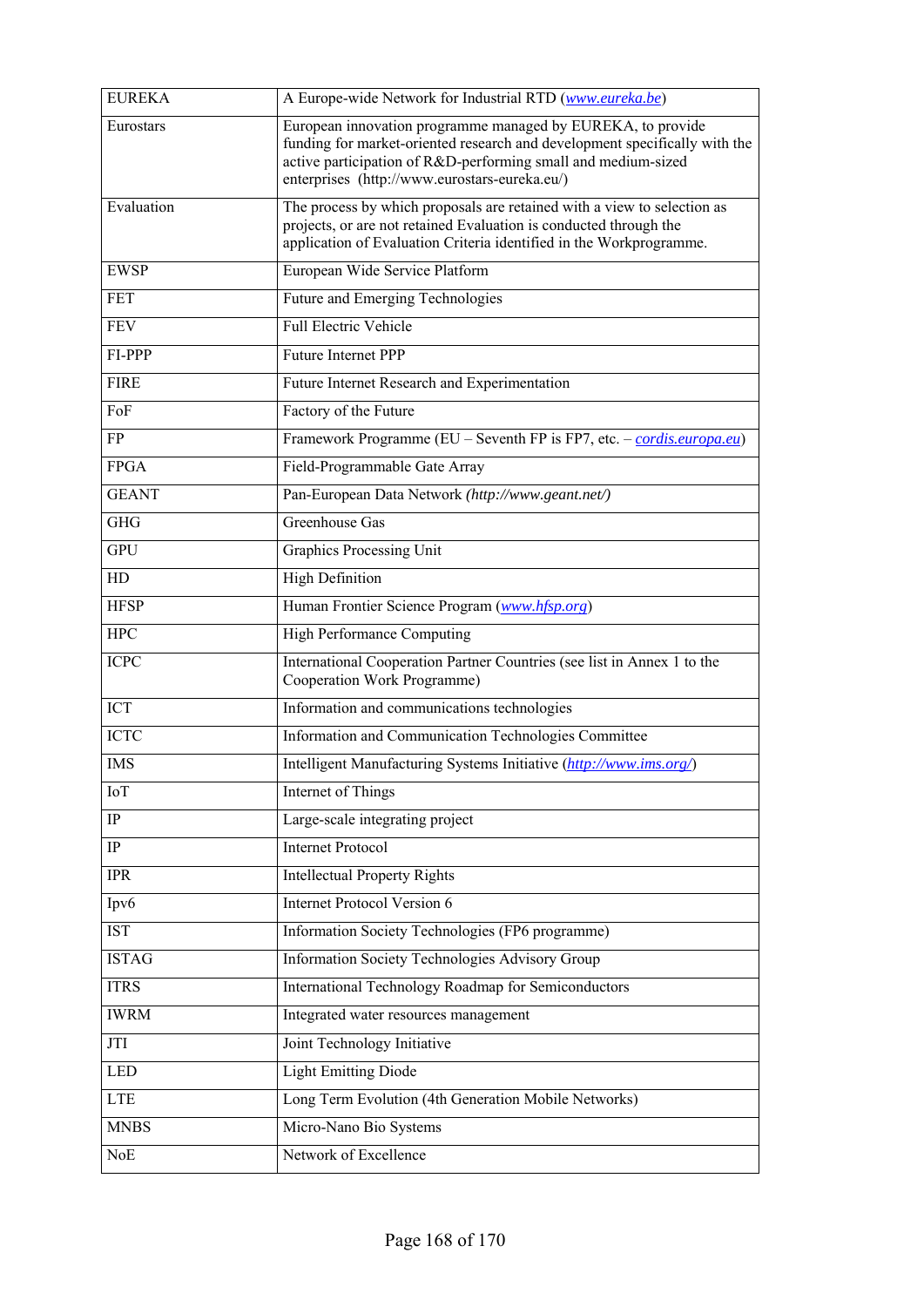| <b>NREN</b>      | National Research and Education Network                                                                        |
|------------------|----------------------------------------------------------------------------------------------------------------|
| <b>OECD</b>      | Organisation for Economic Cooperation and Development                                                          |
| <b>OFDM</b>      | Orthogonal Frequency Division Multiplexing                                                                     |
| <b>OLAE</b>      | Organic photonics technologies such as OLEDs (Organic Light-Emitting<br>Diode) or OPVs (Organic Photovoltaics) |
| <b>OLED</b>      | Organic Light Emitting Diode                                                                                   |
| <b>OPV</b>       | Organic Photovoltaic                                                                                           |
| P <sub>2</sub> P | Peer to peer                                                                                                   |
| <b>PCP</b>       | Pre-Commercial Procurement                                                                                     |
| PGS              | Patient Guidance System                                                                                        |
| <b>PHR</b>       | <b>Patient Health Record</b>                                                                                   |
| PHS              | Personal Health System                                                                                         |
| PIC              | Photonic integrated circuits                                                                                   |
| PPP              | Public-Private Partnership                                                                                     |
| QIPC             | Quantum information processing and communication                                                               |
| QoS              | Quality of Service                                                                                             |
| R2V              | Road-to-Vehicle                                                                                                |
| <b>RES</b>       | Renewable Energy Systems                                                                                       |
| RF               | Radio Frequency                                                                                                |
| <b>RFID</b>      | Radio Frequency Identification                                                                                 |
| <b>RTD</b>       | Research and Technology Development.                                                                           |
| <b>SDK</b>       | Software Development Kit                                                                                       |
| <b>SiC</b>       | <b>Silicon Carbide</b>                                                                                         |
| <b>SICA</b>      | Specific International Cooperation Actions                                                                     |
| <b>SA</b>        | <b>Specific Support Actions</b>                                                                                |
| SME              | Small or Medium Enterprise                                                                                     |
| SoS              | System of Systems                                                                                              |
| <b>STREPs</b>    | Small or medium scale focused research action                                                                  |
| V2G              | Vehicle-to-Grid                                                                                                |
| V2I              | Vehicle-to-Infrastructure                                                                                      |
| V2V              | Vehicle-to-Vehicle                                                                                             |
| <b>VPH</b>       | Virtual Physiological Human                                                                                    |
| <b>VR</b>        | Virtual Reality                                                                                                |
| <b>WDM</b>       | Wave-length Division Multiplexing                                                                              |